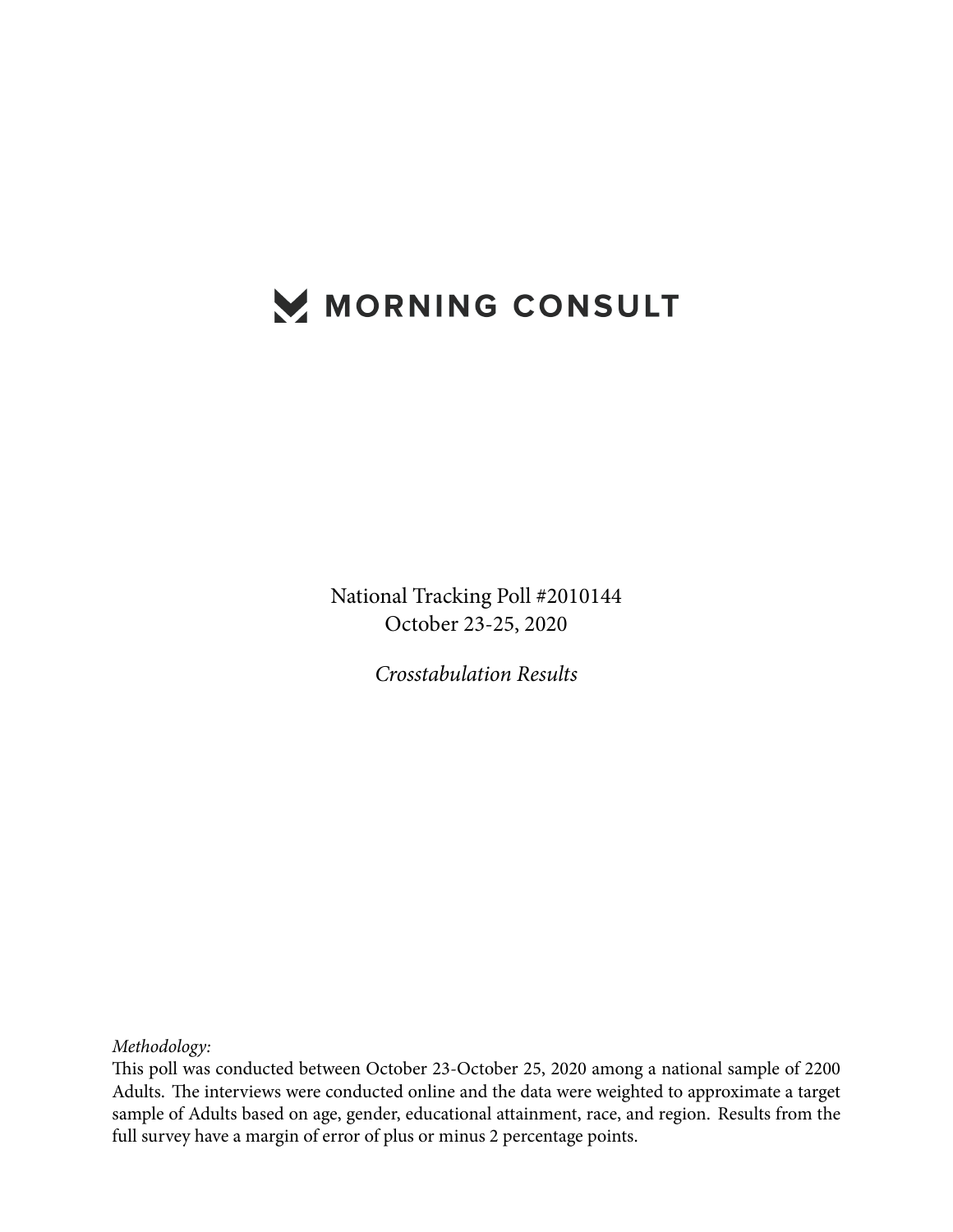## **Table Index**

| $\mathbf{1}$   | <b>Table MCER1:</b> How concerned are you with the issue of climate change and its impacts? $\ldots$                                                                                                                                                                                                                  | 5  |
|----------------|-----------------------------------------------------------------------------------------------------------------------------------------------------------------------------------------------------------------------------------------------------------------------------------------------------------------------|----|
| 2              | Table MCER2_1: Based on what you know, would you support or oppose expanding the use                                                                                                                                                                                                                                  | 9  |
| 3              | Table MCER2_2: Based on what you know, would you support or oppose expanding the use<br>of the following practices? Managing forests to increase carbon storage                                                                                                                                                       | 13 |
| $\overline{4}$ | Table MCER2_3: Based on what you know, would you support or oppose expanding the<br>use of the following practices? Speeding up the natural reactions between carbon and rock                                                                                                                                         | 17 |
| 5              | Table MCER2_4: Based on what you know, would you support or oppose expanding the use<br>of the following practices? Using industrial technology to capture carbon from the atmosphere                                                                                                                                 | 21 |
| 6              | Table MCER2_5: Based on what you know, would you support or oppose expanding the use<br>of the following practices? Using industrial technology to capture carbon from heavy industry<br>to be stored underground (i.e. carbon capture and storage) $\ldots \ldots \ldots \ldots \ldots \ldots$                       | 25 |
| 7              | Table MCER2_6: Based on what you know, would you support or oppose expanding the use<br>of the following practices? Capturing carbon directly from bioenergy production to be stored<br>underground                                                                                                                   | 29 |
| 8              | Table MCER2_7: Based on what you know, would you support or oppose expanding the use<br>of the following practices? Agricultural sustainability practices such as using cover crops and                                                                                                                               | 33 |
| 9              | Table MCER2_8: Based on what you know, would you support or oppose expanding the use<br>of the following practices? Expanding wetlands, mangroves, and coastal ecosystems                                                                                                                                             | 37 |
| 10             | Table MCER2_9: Based on what you know, would you support or oppose expanding the use<br>of the following practices? Cultivating seaweed and/or using industrial technology to capture<br>$carbon from seawater \dots \dots \dots \dots \dots \dots \dots \dots \dots \dots \dots \dots \dots \dots \dots \dots \dots$ | 41 |
| 11             | Table MCER2_10: Based on what you know, would you support or oppose expanding the use<br>of the following practices? Recycling $\ldots \ldots \ldots \ldots \ldots \ldots \ldots \ldots \ldots \ldots \ldots$                                                                                                         | 45 |
| 12             | Table MCER2_11: Based on what you know, would you support or oppose expanding the use<br>of the following practices? Installing solar panels on homes and businesses                                                                                                                                                  | 49 |
| 13             | Table MCER2_12: Based on what you know, would you support or oppose expanding the use                                                                                                                                                                                                                                 | 53 |
| 14             | Table MCER2_13: Based on what you know, would you support or oppose expanding the use                                                                                                                                                                                                                                 | 57 |
| 15             | Table MCER3: How much have you seen, read or heard about carbon removal practices and                                                                                                                                                                                                                                 | 61 |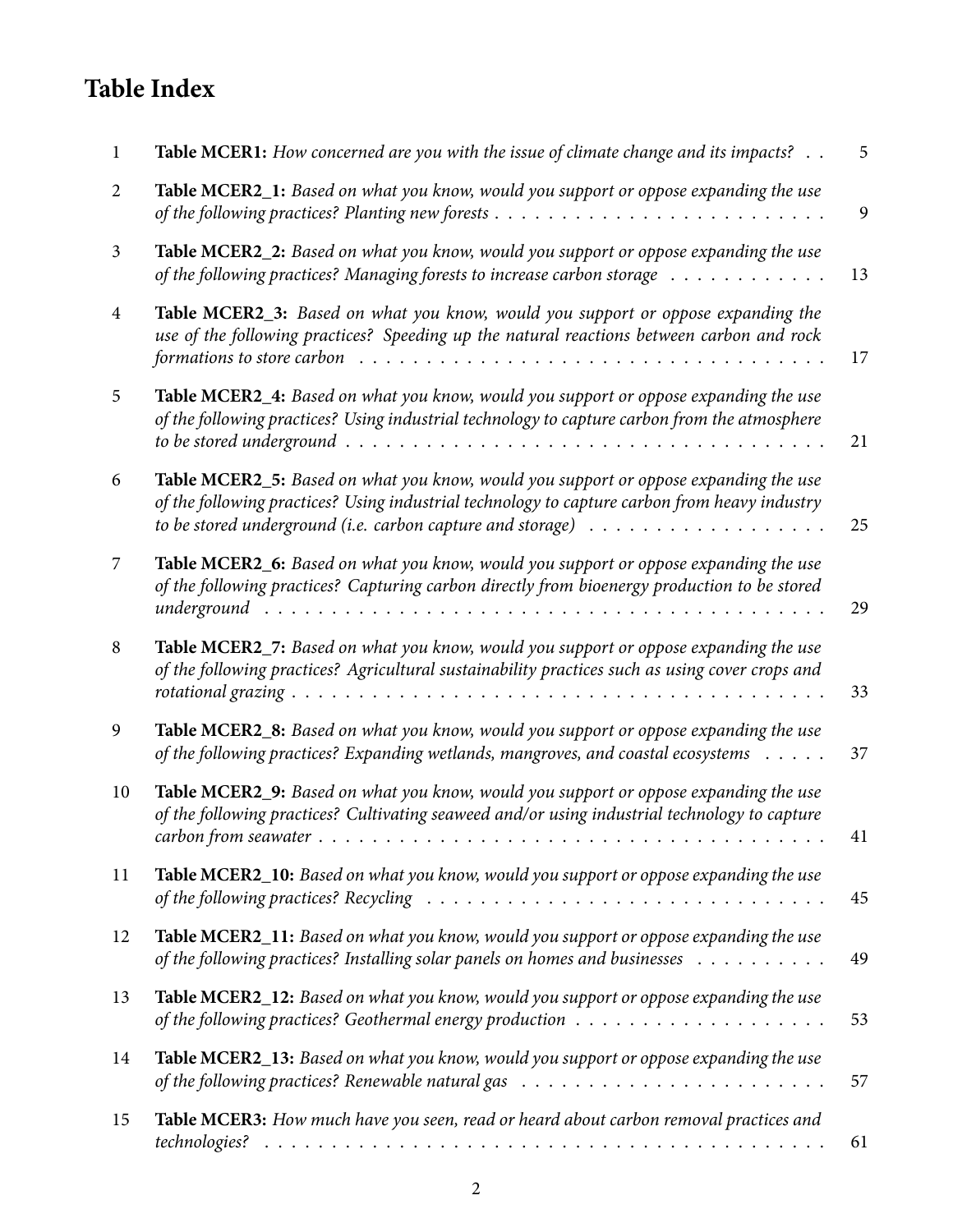| 16 | Table MCER4: Would you support or oppose expanding the use of carbon removal practices                                                                                                                                                                                                                     | 64  |
|----|------------------------------------------------------------------------------------------------------------------------------------------------------------------------------------------------------------------------------------------------------------------------------------------------------------|-----|
| 17 | Table MCER5_1: Based on what you know, do you consider the following to be carbon re-                                                                                                                                                                                                                      | 68  |
| 18 | Table MCER5_2: Based on what you know, do you consider the following to be carbon re-<br>moval practices and technologies? Managing forests to increase carbon storage                                                                                                                                     | 72  |
| 19 | Table MCER5_3: Based on what you know, do you consider the following to be carbon re-<br>moval practices and technologies? Speeding up the natural reactions between carbon and rock<br>formations to store carbon $\dots \dots \dots \dots \dots \dots \dots \dots \dots \dots \dots \dots \dots \dots$   | 76  |
| 20 | Table MCER5_4: Based on what you know, do you consider the following to be carbon re-<br>moval practices and technologies? Using industrial technology to capture carbon from the                                                                                                                          | 80  |
| 21 | Table MCER5_5: Based on what you know, do you consider the following to be carbon re-<br>moval practices and technologies? Using industrial technology to capture carbon from heavy<br>industry to be stored underground (i.e. carbon capture and storage) $\dots \dots \dots \dots$                       | 84  |
| 22 | Table MCER5_6: Based on what you know, do you consider the following to be carbon re-<br>moval practices and technologies? Capturing carbon directly from bioenergy production to be                                                                                                                       | 88  |
| 23 | Table MCER5_7: Based on what you know, do you consider the following to be carbon re-<br>moval practices and technologies? Agricultural sustainability practices such as using cover<br>crops and rotational grazing $\ldots \ldots \ldots \ldots \ldots \ldots \ldots \ldots \ldots \ldots \ldots \ldots$ | 92  |
| 24 | Table MCER5_8: Based on what you know, do you consider the following to be carbon re-<br>moval practices and technologies? Expanding wetlands, mangroves, and coastal ecosystems.                                                                                                                          | 96  |
| 25 | Table MCER5_9: Based on what you know, do you consider the following to be carbon re-<br>moval practices and technologies? Cultivating seaweed and/or using industrial technology to<br>capture carbon from seawater $\ldots \ldots \ldots \ldots \ldots \ldots \ldots \ldots \ldots \ldots \ldots$        | 100 |
| 26 | Table MCER5_10: Based on what you know, do you consider the following to be carbon                                                                                                                                                                                                                         | 104 |
| 27 | Table MCER5_11: Based on what you know, do you consider the following to be carbon<br>removal practices and technologies? Installing solar panels on homes and businesses                                                                                                                                  | 108 |
| 28 | Table MCER5_12: Based on what you know, do you consider the following to be carbon<br>removal practices and technologies? Geothermal energy production                                                                                                                                                     | 112 |
| 29 | Table MCER5_13: Based on what you know, do you consider the following to be carbon                                                                                                                                                                                                                         | 116 |
| 30 | Table MCER6: How important is climate change to your vote?                                                                                                                                                                                                                                                 | 120 |
| 31 | Table MCER7: Who do you trust more to take appropriate action on climate change?                                                                                                                                                                                                                           | 124 |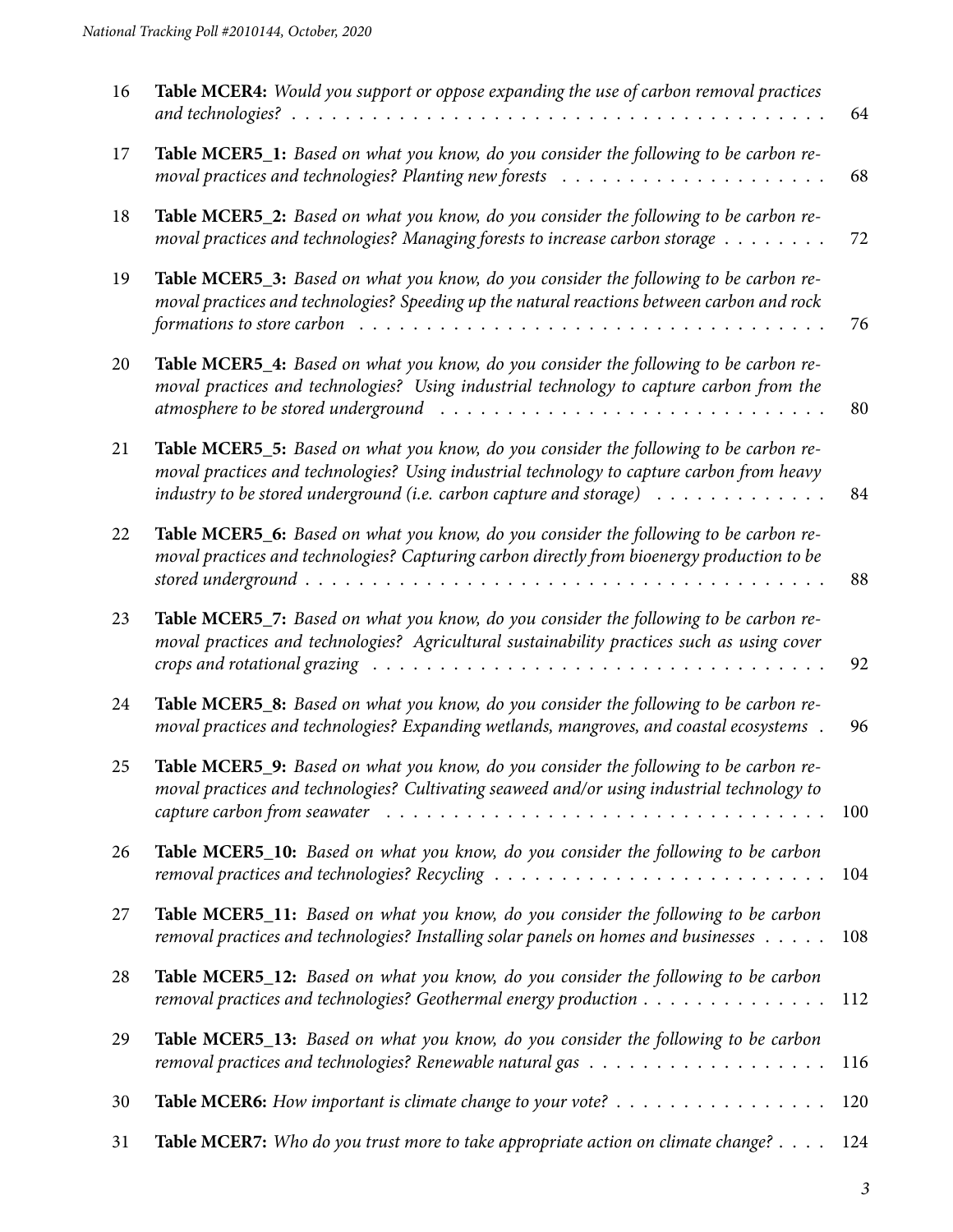|  | 32 Summary Statistics of Survey Respondent Demographics 128 |  |
|--|-------------------------------------------------------------|--|
|--|-------------------------------------------------------------|--|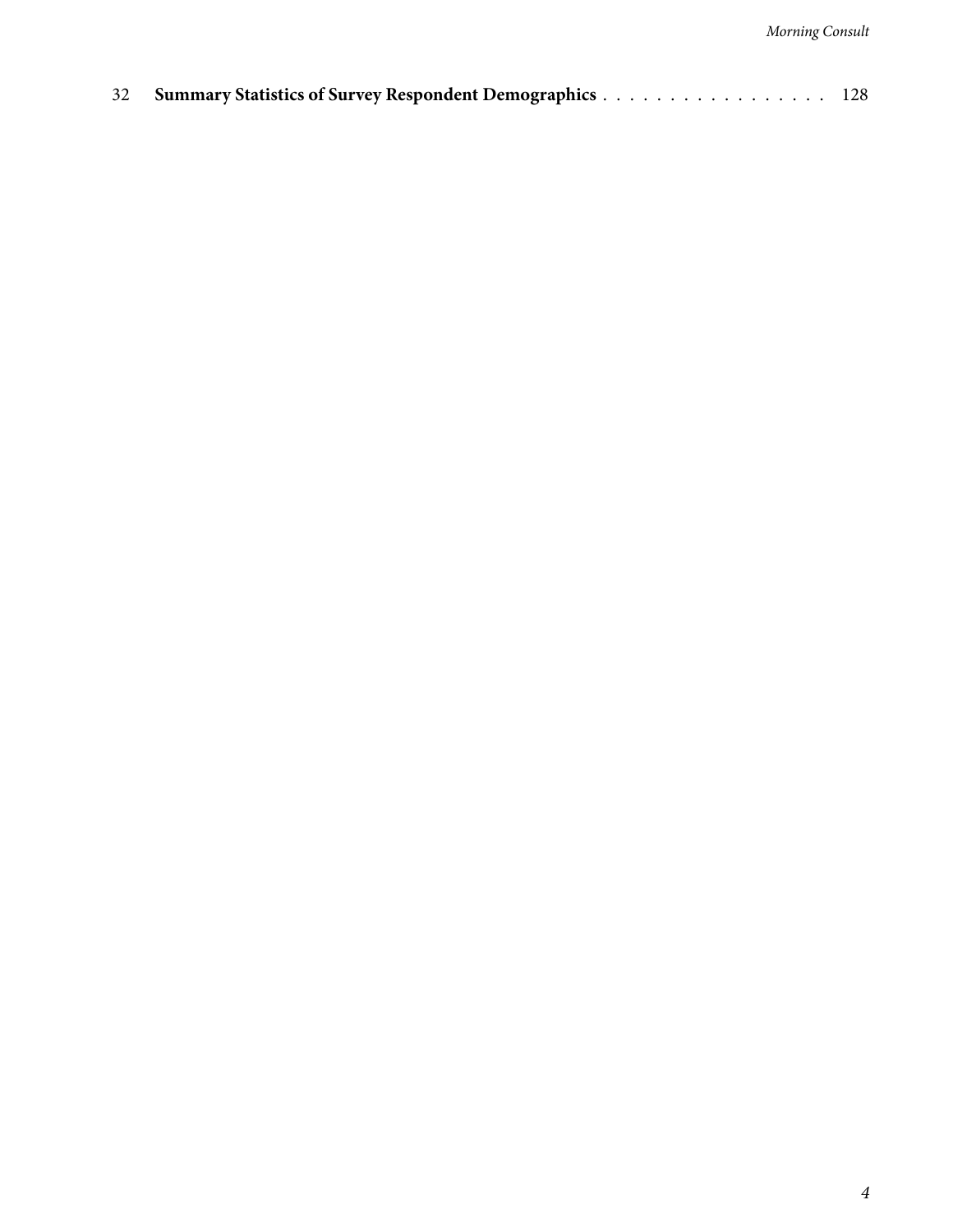## **Crosstabulation Results by Respondent Demographics**

|--|

<span id="page-4-0"></span>

| Demographic              |      | Very concerned |        | Somewhat<br>concerned |        | Not too<br>concerned |        | Not concerned<br>at all |       | Don't know/<br>No opinion | <b>Total N</b> |
|--------------------------|------|----------------|--------|-----------------------|--------|----------------------|--------|-------------------------|-------|---------------------------|----------------|
|                          |      |                |        |                       |        |                      |        |                         |       |                           |                |
| Adults                   | 42%  | (928)          | 31%    | (688)                 | 13%    | (281)                | 10%    | (217)                   | $4\%$ | (85)                      | 2200           |
| Gender: Male             | 43%  | (459)          | 29%    | (305)                 | 13%    | (143)                | 10%    | (108)                   | $4\%$ | (47)                      | 1062           |
| Gender: Female           | 41\% | (470)          | 34%    | (383)                 | 12%    | (138)                | 10%    | (109)                   | $3\%$ | (38)                      | 1138           |
| Age: 18-34               | 41\% | (272)          | 34%    | (224)                 | 13%    | (85)                 | $5\%$  | (35)                    | $6\%$ | (38)                      | 655            |
| Age: 35-44               | 50%  | (177)          | 29%    | (103)                 | $11\%$ | (39)                 | $5\%$  | (18)                    | $6\%$ | (20)                      | 358            |
| Age: 45-64               | 39%  | (293)          | 30%    | (225)                 | 14%    | (102)                | 16%    | (116)                   | $2\%$ | (15)                      | 751            |
| Age: 65+                 | 43%  | (186)          | $31\%$ | (136)                 | 13%    | (55)                 | $11\%$ | (47)                    | $3\%$ | (12)                      | 436            |
| GenZers: 1997-2012       | 40%  | (102)          | 37%    | (94)                  | $8\%$  | (21)                 | $6\%$  | (15)                    | $9\%$ | (24)                      | 256            |
| Millennials: 1981-1996   | 45%  | (260)          | 31%    | (182)                 | 14%    | (81)                 | $6\%$  | (34)                    | $4\%$ | (23)                      | 579            |
| GenXers: 1965-1980       | 40%  | (229)          | 32%    | (182)                 | 14%    | (81)                 | $11\%$ | (65)                    | $3\%$ | (19)                      | 577            |
| Baby Boomers: 1946-1964  | 45%  | (319)          | 28%    | (198)                 | 12%    | (86)                 | 12%    | (84)                    | $2\%$ | (15)                      | 702            |
| PID: Dem (no lean)       | 62%  | (500)          | 26%    | (212)                 | $5\%$  | (38)                 | $3\%$  | (27)                    | $3\%$ | (26)                      | 803            |
| PID: Ind (no lean)       | 39%  | (262)          | 33%    | (220)                 | 13%    | (90)                 | $8\%$  | (57)                    | $6\%$ | (43)                      | 671            |
| PID: Rep (no lean)       | 23%  | (167)          | 35%    | (256)                 | $21\%$ | (153)                | 18%    | (133)                   | $2\%$ | (16)                      | 726            |
| PID/Gender: Dem Men      | 66%  | (234)          | 23%    | (80)                  | $5\%$  | (16)                 | $3\%$  | (11)                    | $4\%$ | (13)                      | 354            |
| PID/Gender: Dem Women    | 59%  | (266)          | 29%    | (132)                 | $5\%$  | (22)                 | $3\%$  | (16)                    | $3\%$ | (13)                      | 449            |
| PID/Gender: Ind Men      | 35%  | (122)          | 33%    | (115)                 | 15%    | (53)                 | 10%    | (35)                    | $8\%$ | (28)                      | 352            |
| PID/Gender: Ind Women    | 44%  | (140)          | 33%    | (105)                 | $11\%$ | (37)                 | 7%     | (22)                    | $5\%$ | (15)                      | 319            |
| PID/Gender: Rep Men      | 29%  | (104)          | $31\%$ | (110)                 | 21%    | (73)                 | 17%    | (62)                    | $2\%$ | (6)                       | 355            |
| PID/Gender: Rep Women    | 17%  | (63)           | 39%    | (146)                 | 22%    | (80)                 | 19%    | (71)                    | $3\%$ | (10)                      | 370            |
| Ideo: Liberal (1-3)      | 68%  | (416)          | 25%    | (154)                 | $3\%$  | (21)                 | $2\%$  | (10)                    | $2\%$ | (9)                       | 610            |
| Ideo: Moderate (4)       | 45%  | (300)          | 34%    | (232)                 | $11\%$ | (72)                 | 7%     | (44)                    | $4\%$ | (25)                      | 673            |
| Ideo: Conservative (5-7) | 22%  | (160)          | 33%    | (237)                 | 22%    | (157)                | 21%    | (154)                   | $1\%$ | (9)                       | 718            |
| Educ: < College          | 37%  | (556)          | 33%    | (498)                 | 14\%   | (211)                | $11\%$ | (169)                   | $5\%$ | (78)                      | 1512           |
| Educ: Bachelors degree   | 52%  | (232)          | 28%    | (122)                 | 12%    | (53)                 | 7%     | (32)                    | $1\%$ | (5)                       | 444            |
| Educ: Post-grad          | 58%  | (141)          | 28%    | (68)                  | 7%     | (17)                 | 7%     | (16)                    | $1\%$ | (2)                       | 244            |
| Income: Under 50k        | 42%  | (483)          | $31\%$ | (357)                 | 12%    | (143)                | $9\%$  | (98)                    | $6\%$ | (67)                      | 1148           |
| Income: 50k-100k         | 40%  | (267)          | 34%    | (227)                 | 13%    | (89)                 | $11\%$ | (74)                    | $2\%$ | (13)                      | 671            |
| Income: 100k+            | 47%  | (178)          | 27%    | (104)                 | 13%    | (49)                 | 12%    | (45)                    | $1\%$ | (5)                       | 381            |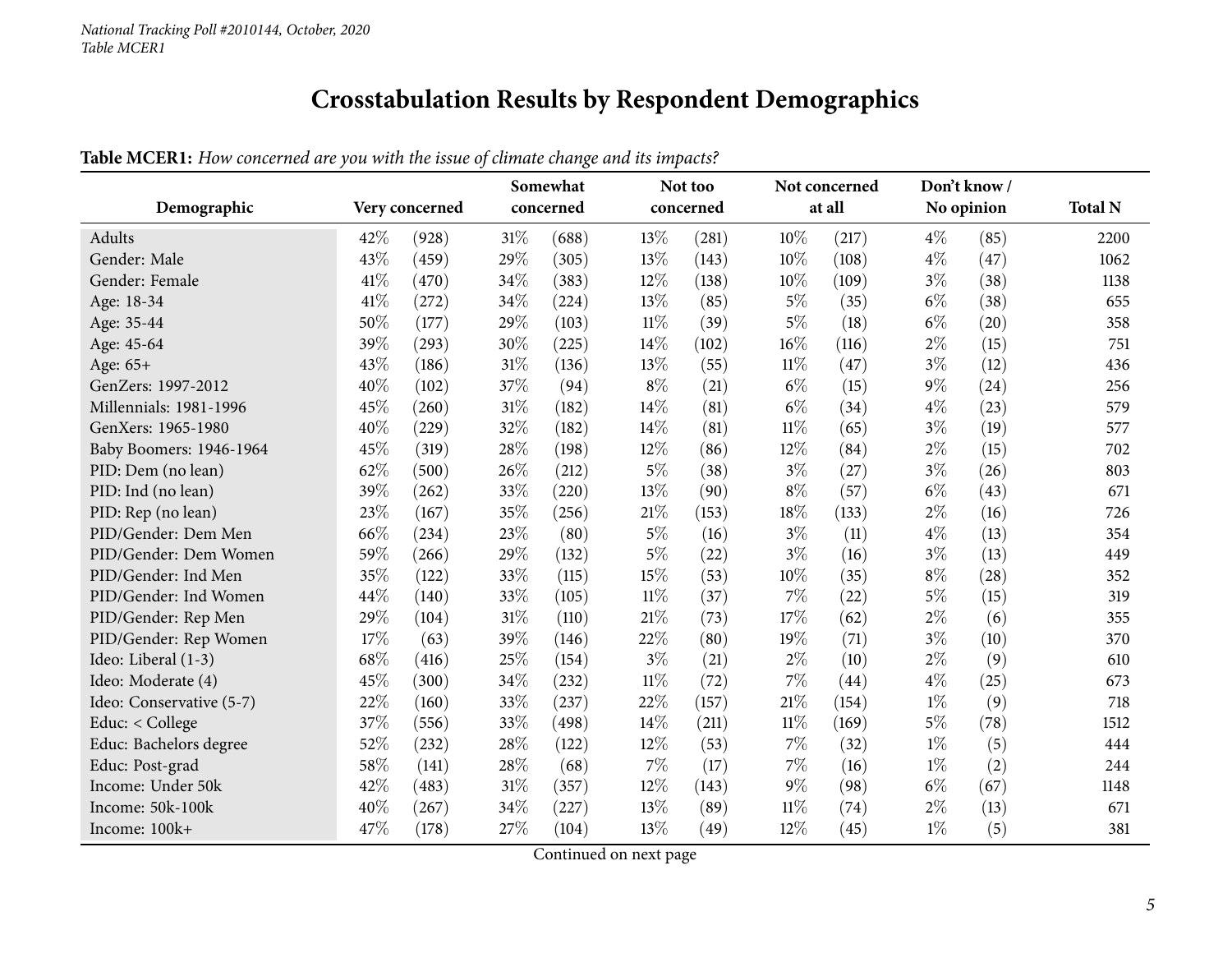|                                   |      |                | o<br>Somewhat |           | Not too |           | Not concerned | Don't know / |        |            |                |
|-----------------------------------|------|----------------|---------------|-----------|---------|-----------|---------------|--------------|--------|------------|----------------|
| Demographic                       |      | Very concerned |               | concerned |         | concerned |               | at all       |        | No opinion | <b>Total N</b> |
| Adults                            | 42%  | (928)          | $31\%$        | (688)     | 13%     | (281)     | 10%           | (217)        | $4\%$  | (85)       | 2200           |
| Ethnicity: White                  | 41\% | (711)          | 32%           | (543)     | 14%     | (238)     | $11\%$        | (181)        | $3\%$  | (48)       | 1722           |
| Ethnicity: Hispanic               | 46%  | (159)          | 33%           | (116)     | $11\%$  | (38)      | $6\%$         | (19)         | $5\%$  | (17)       | 349            |
| Ethnicity: Black                  | 43%  | (118)          | 32%           | (86)      | 10%     | (27)      | 7%            | (19)         | $9\%$  | (24)       | 274            |
| Ethnicity: Other                  | 49%  | (99)           | 29%           | (59)      | $8\%$   | (16)      | $8\%$         | (17)         | $6\%$  | (13)       | 204            |
| All Christian                     | 40%  | (434)          | 33%           | (351)     | 15%     | (160)     | 10%           | (110)        | $2\%$  | (20)       | 1075           |
| All Non-Christian                 | 62%  | (67)           | 29%           | (31)      | $6\%$   | (6)       | $2\%$         | (2)          | $1\%$  | (1)        | 108            |
| Atheist                           | 55%  | (48)           | 32%           | (28)      | $8\%$   | (7)       | $2\%$         | (2)          | $3\%$  | (3)        | 87             |
| Agnostic/Nothing in particular    | 43%  | (227)          | 30%           | (163)     | 10%     | (56)      | $8\%$         | (44)         | $8\%$  | (44)       | 533            |
| Something Else                    | 38%  | (153)          | 29%           | (116)     | 13%     | (52)      | 15%           | (59)         | $4\%$  | (17)       | 397            |
| Religious Non-Protestant/Catholic | 56%  | (76)           | 32%           | (44)      | $6\%$   | (8)       | $5\%$         | (6)          | $1\%$  | (1)        | 137            |
| Evangelical                       | 36%  | (238)          | 34%           | (220)     | 15%     | (98)      | 12%           | (80)         | $3\%$  | (18)       | 653            |
| Non-Evangelical                   | 43%  | (328)          | 29%           | (226)     | 14%     | (111)     | $11\%$        | (85)         | $2\%$  | (19)       | 769            |
| Community: Urban                  | 48%  | (323)          | 32%           | (216)     | $7\%$   | (50)      | 7%            | (46)         | $6\%$  | (42)       | 677            |
| Community: Suburban               | 41\% | (401)          | 31%           | (301)     | 15%     | (146)     | 10%           | (101)        | $2\%$  | (23)       | 971            |
| Community: Rural                  | 37%  | (205)          | 31%           | (172)     | 16%     | (86)      | 13%           | (70)         | $4\%$  | (20)       | 552            |
| Employ: Private Sector            | 41%  | (288)          | 34%           | (239)     | 13%     | (90)      | 10%           | (69)         | $2\%$  | (17)       | 703            |
| Employ: Government                | 35%  | (51)           | 42%           | (61)      | 13%     | (19)      | $9\%$         | (13)         | $1\%$  | (2)        | 146            |
| Employ: Self-Employed             | 41\% | (70)           | 27%           | (45)      | 19%     | (32)      | 13%           | (22)         | $1\%$  | (1)        | 170            |
| Employ: Homemaker                 | 44%  | (72)           | 33%           | (53)      | 10%     | (15)      | $11\%$        | (17)         | $3\%$  | (5)        | 163            |
| Employ: Student                   | 46%  | (51)           | 29%           | (32)      | $5\%$   | (6)       | $4\%$         | (5)          | $16\%$ | (17)       | 110            |
| Employ: Retired                   | 44%  | (200)          | 30%           | (136)     | 13%     | (60)      | 12%           | (53)         | $2\%$  | (10)       | 459            |
| Employ: Unemployed                | 45%  | (146)          | 28%           | (89)      | 13%     | (41)      | 7%            | (21)         | $8\%$  | (25)       | 323            |
| Employ: Other                     | 40%  | (50)           | 26%           | (33)      | 15%     | (19)      | 12%           | (15)         | $6\%$  | (8)        | 126            |
| Military HH: Yes                  | 37%  | (133)          | 29%           | (106)     | 17%     | (61)      | 15%           | (55)         | $2\%$  | (9)        | 365            |
| Military HH: No                   | 43%  | (795)          | 32%           | (582)     | 12%     | (220)     | $9\%$         | (162)        | $4\%$  | (76)       | 1835           |
| RD/WT: Right Direction            | 24%  | (169)          | 33%           | (231)     | 18%     | (127)     | 20%           | (138)        | $4\%$  | (29)       | 695            |
| RD/WT: Wrong Track                | 50%  | (759)          | 30%           | (457)     | $10\%$  | (154)     | $5\%$         | (79)         | $4\%$  | (57)       | 1505           |
| Trump Job Approve                 | 22%  | (204)          | 37%           | (344)     | 21\%    | (195)     | 18%           | (169)        | $3\%$  | (25)       | 937            |
| Trump Job Disapprove              | 61%  | (714)          | 27%           | (321)     | $6\%$   | (74)      | $4\%$         | (43)         | $2\%$  | (25)       | 1178           |

Table MCER1: How concerned are you with the issue of climate change and its impacts?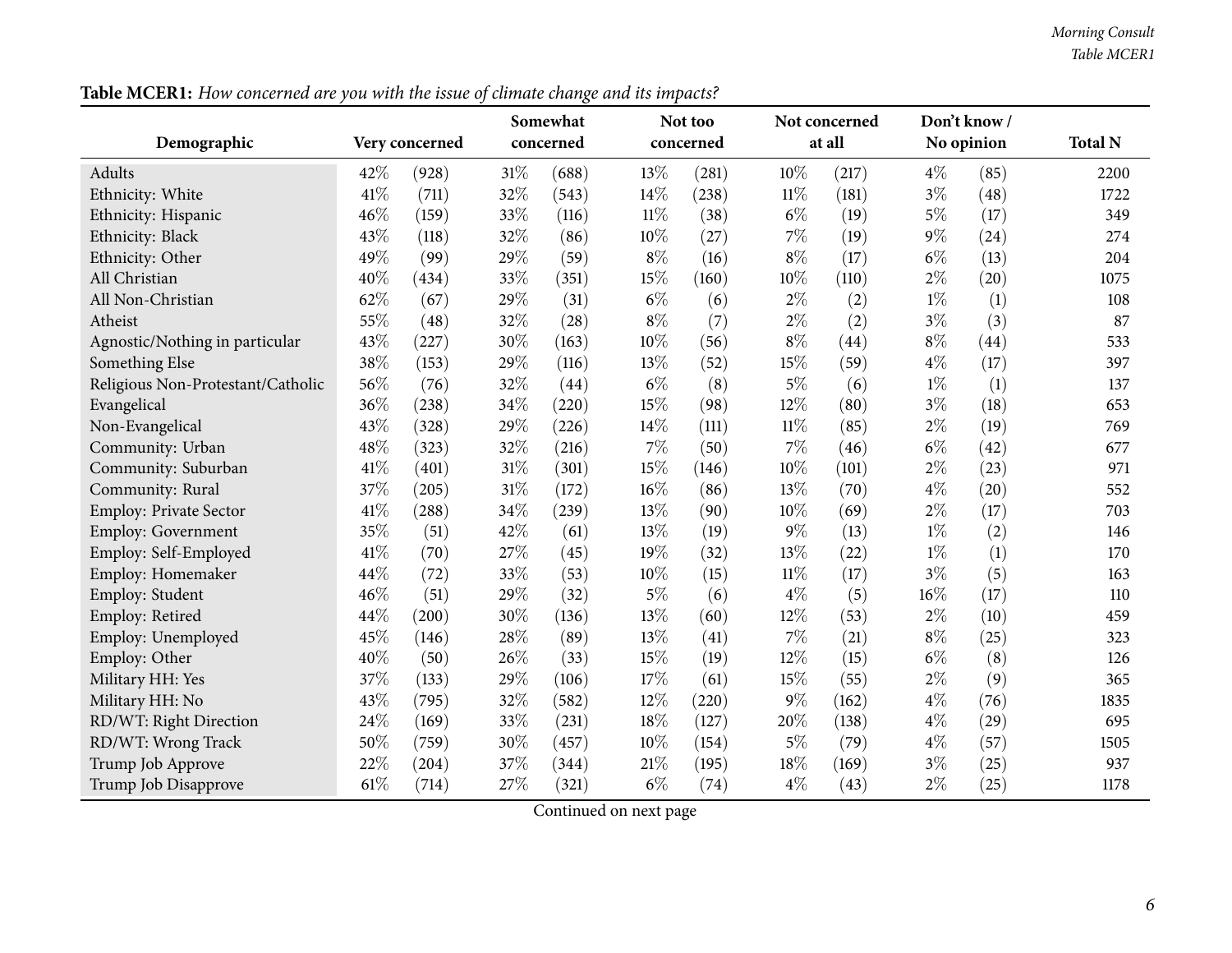## Table MCER1: How concerned are you with the issue of climate change and its impacts?

|                                      |      |                |        | Somewhat  |        | Not too   |       | Not concerned |       | Don't know/ |                |
|--------------------------------------|------|----------------|--------|-----------|--------|-----------|-------|---------------|-------|-------------|----------------|
| Demographic                          |      | Very concerned |        | concerned |        | concerned |       | at all        |       | No opinion  | <b>Total N</b> |
| Adults                               | 42%  | (928)          | $31\%$ | (688)     | 13%    | (281)     | 10%   | (217)         | $4\%$ | (85)        | 2200           |
| Trump Job Strongly Approve           | 22%  | (108)          | 30%    | (148)     | 20%    | (97)      | 27%   | (130)         | $1\%$ | (5)         | 488            |
| Trump Job Somewhat Approve           | 21%  | (96)           | 44\%   | (196)     | 22%    | (99)      | $9\%$ | (39)          | $4\%$ | (20)        | 449            |
| Trump Job Somewhat Disapprove        | 38%  | (88)           | 45%    | (105)     | $11\%$ | (26)      | $4\%$ | (10)          | $1\%$ | (3)         | 232            |
| Trump Job Strongly Disapprove        | 66%  | (627)          | 23%    | (216)     | $5\%$  | (48)      | $3\%$ | (33)          | $2\%$ | (22)        | 946            |
| Favorable of Trump                   | 22%  | (207)          | 36%    | (348)     | 21%    | (202)     | 18%   | (177)         | $3\%$ | (27)        | 960            |
| Unfavorable of Trump                 | 60%  | (691)          | 27%    | (316)     | 7%     | (76)      | $3\%$ | (36)          | $3\%$ | (39)        | 1159           |
| Very Favorable of Trump              | 22%  | (123)          | 32%    | (176)     | 19%    | (107)     | 24%   | (136)         | $2\%$ | (13)        | 554            |
| Somewhat Favorable of Trump          | 21%  | (84)           | 42%    | (172)     | 23%    | (95)      | 10%   | (41)          | $3\%$ | (14)        | 406            |
| Somewhat Unfavorable of Trump        | 37%  | (68)           | 44%    | (82)      | $11\%$ | (20)      | $3\%$ | (6)           | $5\%$ | (9)         | 186            |
| Very Unfavorable of Trump            | 64%  | (623)          | 24\%   | (235)     | $6\%$  | (56)      | $3\%$ | (31)          | $3\%$ | (29)        | 974            |
| #1 Issue: Economy                    | 30%  | (225)          | 35%    | (266)     | 20%    | (147)     | 13%   | (99)          | $2\%$ | (16)        | 753            |
| #1 Issue: Security                   | 28%  | (59)           | 25%    | (52)      | 20%    | (41)      | 24%   | (49)          | $4\%$ | (9)         | 209            |
| #1 Issue: Health Care                | 57%  | (258)          | 28\%   | (128)     | 7%     | (32)      | $4\%$ | (19)          | $3\%$ | (14)        | 452            |
| #1 Issue: Medicare / Social Security | 46%  | (138)          | 33%    | (101)     | $8\%$  | (25)      | $6\%$ | (19)          | $6\%$ | (19)        | 302            |
| #1 Issue: Women's Issues             | 49%  | (63)           | 33%    | (43)      | $9\%$  | (12)      | 9%    | (12)          |       | (0)         | 130            |
| #1 Issue: Education                  | 42%  | (54)           | $41\%$ | (53)      | $4\%$  | (5)       | $4\%$ | (5)           | $9\%$ | (12)        | 129            |
| #1 Issue: Energy                     | 81%  | (63)           | 15%    | (12)      |        | (0)       |       | (0)           | $5\%$ | (4)         | 78             |
| #1 Issue: Other                      | 47%  | (69)           | 23%    | (34)      | 13%    | (19)      | 10%   | (14)          | $8\%$ | (11)        | 147            |
| 2018 House Vote: Democrat            | 68%  | (456)          | 24\%   | (162)     | $4\%$  | (26)      | $3\%$ | (18)          | $2\%$ | (11)        | 673            |
| 2018 House Vote: Republican          | 25%  | (159)          | $31\%$ | (202)     | 21%    | (138)     | 21%   | (138)         | $1\%$ | (7)         | 643            |
| 2018 House Vote: Someone else        | 31%  | (19)           | 36%    | (22)      | 12%    | (8)       | $8\%$ | (5)           | 12%   | (7)         | 61             |
| 2016 Vote: Hillary Clinton           | 67%  | (447)          | 25%    | (167)     | $4\%$  | (24)      | $3\%$ | (21)          | $2\%$ | (12)        | 672            |
| 2016 Vote: Donald Trump              | 24%  | (169)          | 33%    | (237)     | 21%    | (149)     | 20%   | (141)         | $2\%$ | (14)        | 710            |
| 2016 Vote: Other                     | 41\% | (39)           | 31%    | (29)      | $9\%$  | (8)       | 15%   | (14)          | 5%    | (4)         | 94             |
| 2016 Vote: Didn't Vote               | 38%  | (273)          | 35%    | (255)     | 14%    | (98)      | $6\%$ | (41)          | $8\%$ | (55)        | 722            |
| Voted in 2014: Yes                   | 45%  | (555)          | 28\%   | (345)     | 12%    | (147)     | 13%   | (154)         | $2\%$ | (20)        | 1222           |
| Voted in 2014: No                    | 38%  | (374)          | 35%    | (343)     | 14%    | (134)     | $6\%$ | (62)          | 7%    | (65)        | 978            |
| 2012 Vote: Barack Obama              | 60%  | (499)          | 28%    | (237)     | $5\%$  | (46)      | $4\%$ | (37)          | $2\%$ | (20)        | 838            |
| 2012 Vote: Mitt Romney               | 20%  | (88)           | 33%    | (148)     | 23%    | (104)     | 23%   | (103)         | $1\%$ | (4)         | 447            |
| 2012 Vote: Other                     | 15%  | (10)           | 22%    | (14)      | 18%    | (12)      | 40%   | (26)          | $5\%$ | (3)         | 64             |
| 2012 Vote: Didn't Vote               | 39%  | (330)          | 34%    | (290)     | 14%    | (119)     | $6\%$ | (51)          | 7%    | (59)        | 849            |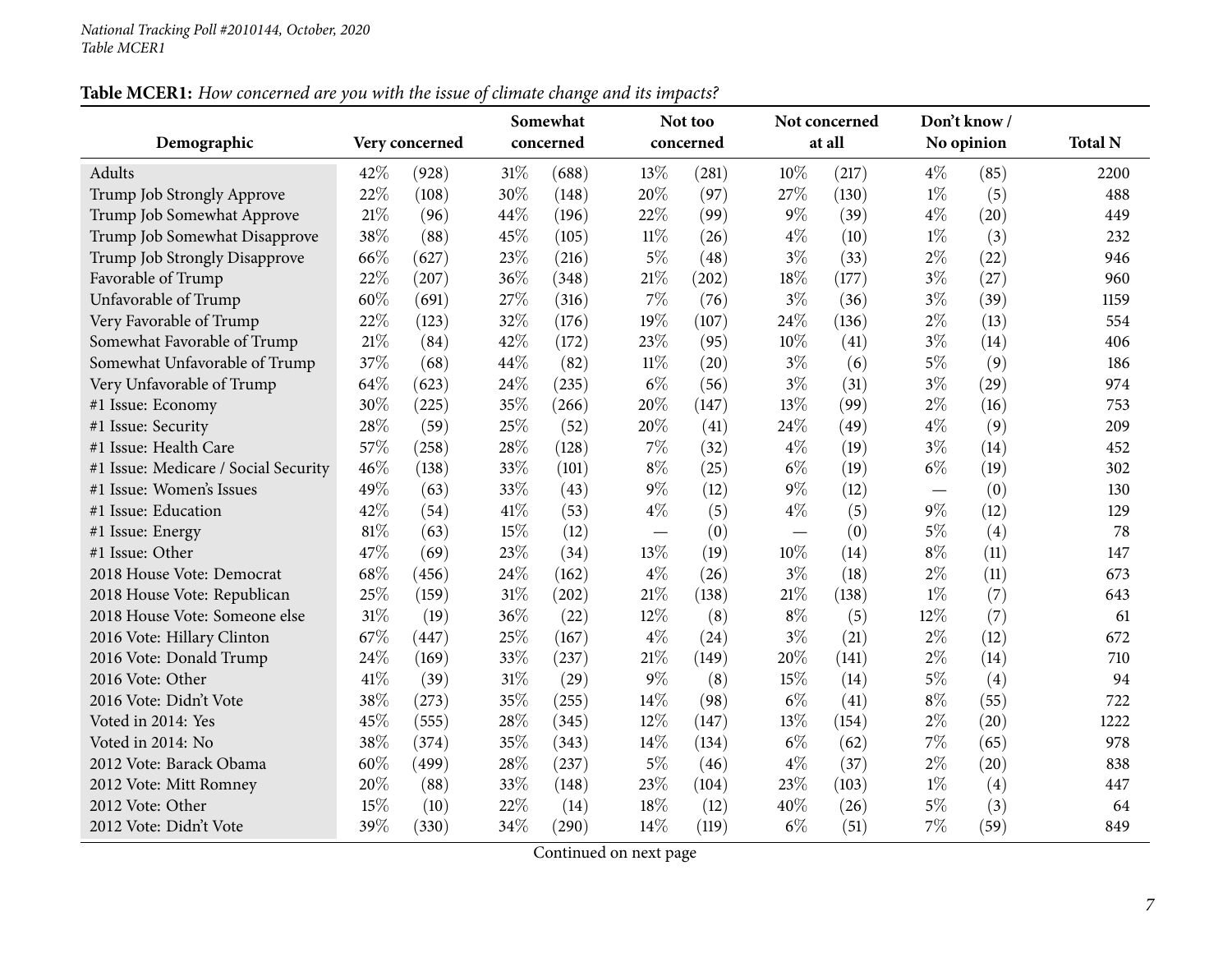| Demographic                                                                                                                                           | Don't know/<br>Somewhat<br>Not too<br>Not concerned<br>No opinion<br>at all<br><b>Very concerned</b><br>concerned<br>concerned |       |        |            |       |       |        |       |       |      |      |  |  |  |
|-------------------------------------------------------------------------------------------------------------------------------------------------------|--------------------------------------------------------------------------------------------------------------------------------|-------|--------|------------|-------|-------|--------|-------|-------|------|------|--|--|--|
| Adults                                                                                                                                                | 42%                                                                                                                            | (928) | $31\%$ | (688)      | 13\%  | (281) | 10%    | (217) | $4\%$ | (85) | 2200 |  |  |  |
| 4-Region: Northeast                                                                                                                                   | 45\%                                                                                                                           | (178) | 31%    | (120)      | 15%   | (58)  | $5\%$  | (20)  | $4\%$ | (17) | 394  |  |  |  |
| 4-Region: Midwest                                                                                                                                     | 39%                                                                                                                            | (181) | $36\%$ | (169)      | 12%   | (56)  | 10%    | (46)  | $2\%$ | (10) | 462  |  |  |  |
| 4-Region: South                                                                                                                                       | 37%                                                                                                                            | (304) | 33\%   | $^{(274)}$ | 14%   | (119) | $12\%$ | (95)  | $4\%$ | (32) | 824  |  |  |  |
| 4-Region: West                                                                                                                                        | 51\%                                                                                                                           | 265)  | 24\%   | (126)      | $9\%$ | (48)  | $11\%$ | (55)  | $5\%$ | (26) | 520  |  |  |  |
| Climate concerned                                                                                                                                     | 57\%                                                                                                                           | (928) | 43\%   | (688)      | —     | (0)   |        | (0)   |       | (0)  | 1617 |  |  |  |
| Climate unconcerned                                                                                                                                   | 44\%<br>56%<br>(281)<br>(217)<br>(0)<br>(0)<br>(0)<br>498                                                                      |       |        |            |       |       |        |       |       |      |      |  |  |  |
| <i>Note:</i> Row proportions may total to larger than one-hundred percent due to rounding. For more information visit MorningConsultIntelligence.com. |                                                                                                                                |       |        |            |       |       |        |       |       |      |      |  |  |  |

Table MCER1: How concerned are you with the issue of climate change and its impacts?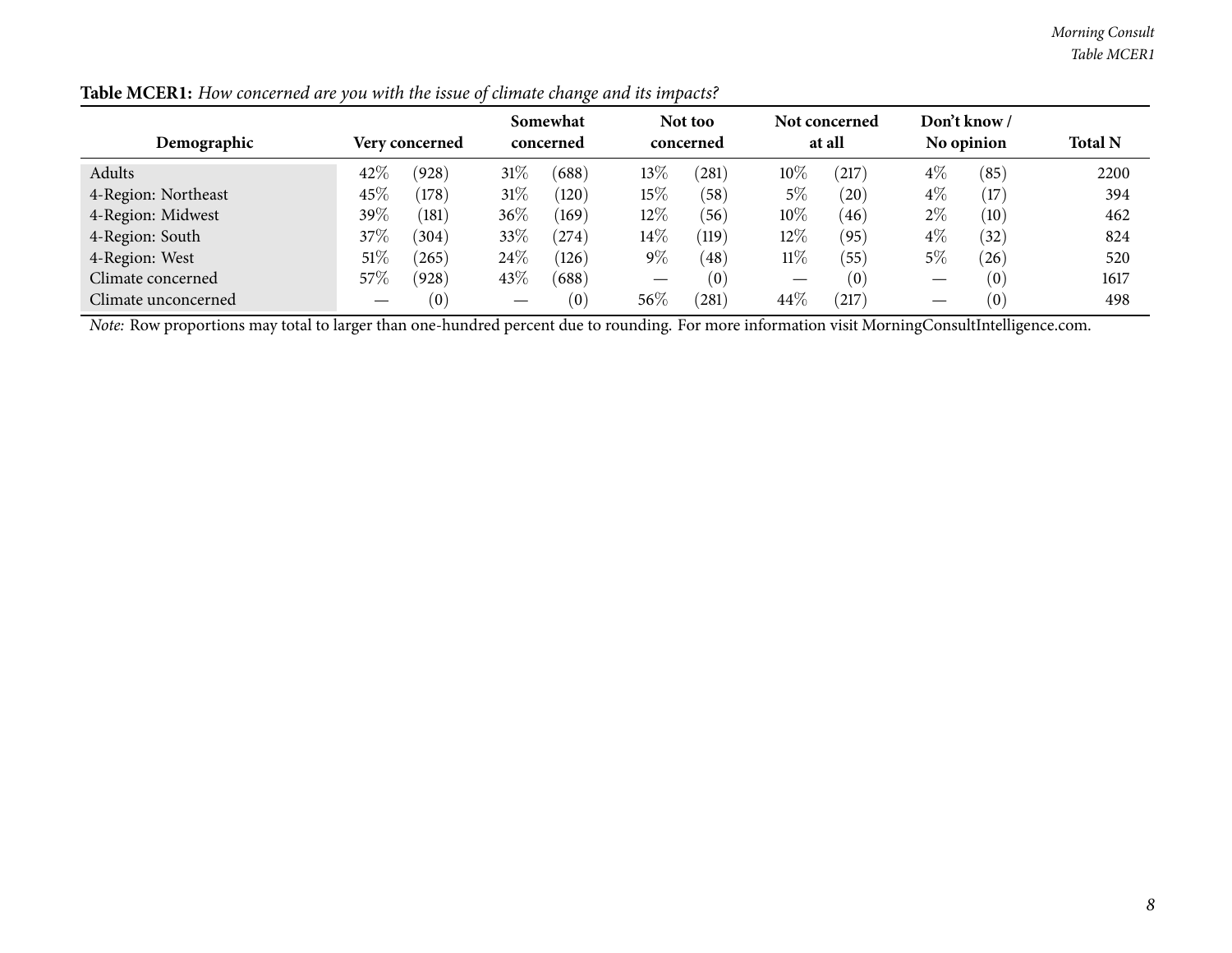| Table MCER2_1: Based on what you know, would you support or oppose expanding the use of the following practices? |  |  |
|------------------------------------------------------------------------------------------------------------------|--|--|
| Planting new forests                                                                                             |  |  |

<span id="page-8-0"></span>

|                          | <b>Strongly</b> |        |     | Somewhat |       | Somewhat |                          | Strongly | Don't know / |            |                |
|--------------------------|-----------------|--------|-----|----------|-------|----------|--------------------------|----------|--------------|------------|----------------|
| Demographic              | support         |        |     | support  |       | oppose   |                          | oppose   |              | No opinion | <b>Total N</b> |
| Adults                   | 61%             | (1338) | 25% | (552)    | $4\%$ | (93)     | $1\%$                    | (31)     | $8\%$        | (185)      | 2200           |
| Gender: Male             | 62%             | (656)  | 26% | (280)    | $5\%$ | (50)     | $1\%$                    | (15)     | $6\%$        | (62)       | 1062           |
| Gender: Female           | 60%             | (683)  | 24% | (272)    | $4\%$ | (43)     | $1\%$                    | (17)     | $11\%$       | (123)      | 1138           |
| Age: 18-34               | 54%             | (351)  | 24% | (159)    | $7\%$ | (48)     | $4\%$                    | (27)     | $11\%$       | (70)       | 655            |
| Age: 35-44               | 59%             | (211)  | 25% | (89)     | $4\%$ | (14)     |                          | (2)      | 12%          | (42)       | 358            |
| Age: 45-64               | 66%             | (497)  | 24% | (184)    | $3\%$ | (21)     | $\overline{\phantom{0}}$ | (3)      | $6\%$        | (45)       | 751            |
| Age: 65+                 | 64%             | (279)  | 28% | (121)    | $2\%$ | (9)      |                          | (0)      | $6\%$        | (28)       | 436            |
| GenZers: 1997-2012       | 57%             | (146)  | 20% | (51)     | $4\%$ | (11)     | $7\%$                    | (19)     | 12%          | (30)       | 256            |
| Millennials: 1981-1996   | 55%             | (317)  | 26% | (149)    | $8\%$ | (46)     | $2\%$                    | (9)      | 10%          | (57)       | 579            |
| GenXers: 1965-1980       | 61%             | (351)  | 26% | (151)    | $4\%$ | (22)     |                          | (1)      | $9\%$        | (52)       | 577            |
| Baby Boomers: 1946-1964  | 68%             | (476)  | 25% | (173)    | $2\%$ | (14)     |                          | (3)      | $5\%$        | (36)       | 702            |
| PID: Dem (no lean)       | 62%             | (502)  | 23% | (188)    | $5\%$ | (37)     | $2\%$                    | (14)     | $8\%$        | (63)       | 803            |
| PID: Ind (no lean)       | 61%             | (409)  | 22% | (150)    | $5\%$ | (30)     | $2\%$                    | (13)     | 10%          | (68)       | 671            |
| PID: Rep (no lean)       | 59%             | (428)  | 30% | (215)    | $4\%$ | (26)     | $1\%$                    | (4)      | $7\%$        | (53)       | 726            |
| PID/Gender: Dem Men      | 63%             | (224)  | 25% | (90)     | $5\%$ | (16)     | $1\%$                    | (2)      | $6\%$        | (21)       | 354            |
| PID/Gender: Dem Women    | 62%             | (278)  | 22% | (97)     | $5\%$ | (21)     | $3\%$                    | (11)     | $9\%$        | (42)       | 449            |
| PID/Gender: Ind Men      | 57%             | (203)  | 26% | (92)     | $5\%$ | (16)     | $2\%$                    | (8)      | 10%          | (34)       | 352            |
| PID/Gender: Ind Women    | 65%             | (206)  | 18% | (59)     | $4\%$ | (14)     | $2\%$                    | (5)      | $11\%$       | (34)       | 319            |
| PID/Gender: Rep Men      | 64%             | (229)  | 28% | (98)     | $5\%$ | (17)     | $1\%$                    | (4)      | $2\%$        | (7)        | 355            |
| PID/Gender: Rep Women    | 54%             | (199)  | 31% | (117)    | $2\%$ | (8)      |                          | (0)      | 13%          | (47)       | 370            |
| Ideo: Liberal (1-3)      | 70%             | (430)  | 18% | (112)    | $3\%$ | (21)     | $1\%$                    | (8)      | $6\%$        | (39)       | 610            |
| Ideo: Moderate (4)       | 56%             | (379)  | 29% | (198)    | $5\%$ | (32)     | $1\%$                    | (10)     | $8\%$        | (53)       | 673            |
| Ideo: Conservative (5-7) | 61%             | (436)  | 28% | (203)    | $4\%$ | (29)     | $1\%$                    | (6)      | $6\%$        | (44)       | 718            |
| Educ: < College          | 60%             | (904)  | 24% | (360)    | $4\%$ | (66)     | $2\%$                    | (26)     | $10\%$       | (156)      | 1512           |
| Educ: Bachelors degree   | 64%             | (283)  | 27% | (121)    | $3\%$ | (14)     | $1\%$                    | (3)      | $5\%$        | (22)       | 444            |
| Educ: Post-grad          | 62%             | (151)  | 29% | (71)     | $5\%$ | (12)     | $1\%$                    | (3)      | $3\%$        | (6)        | 244            |
| Income: Under 50k        | 60%             | (690)  | 23% | (267)    | $4\%$ | (48)     | $2\%$                    | (18)     | $11\%$       | (125)      | 1148           |
| Income: 50k-100k         | 62%             | (416)  | 25% | (165)    | $5\%$ | (34)     | $1\%$                    | (9)      | 7%           | (47)       | 671            |
| Income: 100k+            | 61%             | (232)  | 31% | (120)    | $3\%$ | (11)     | $1\%$                    | (4)      | $4\%$        | (14)       | 381            |
| Ethnicity: White         | 65%             | (1113) | 24% | (416)    | $4\%$ | (61)     | $1\%$                    | (19)     | 7%           | (112)      | 1722           |
| Ethnicity: Hispanic      | 57%             | (200)  | 28% | (97)     | $3\%$ | (12)     | $4\%$                    | (14)     | 7%           | (26)       | 349            |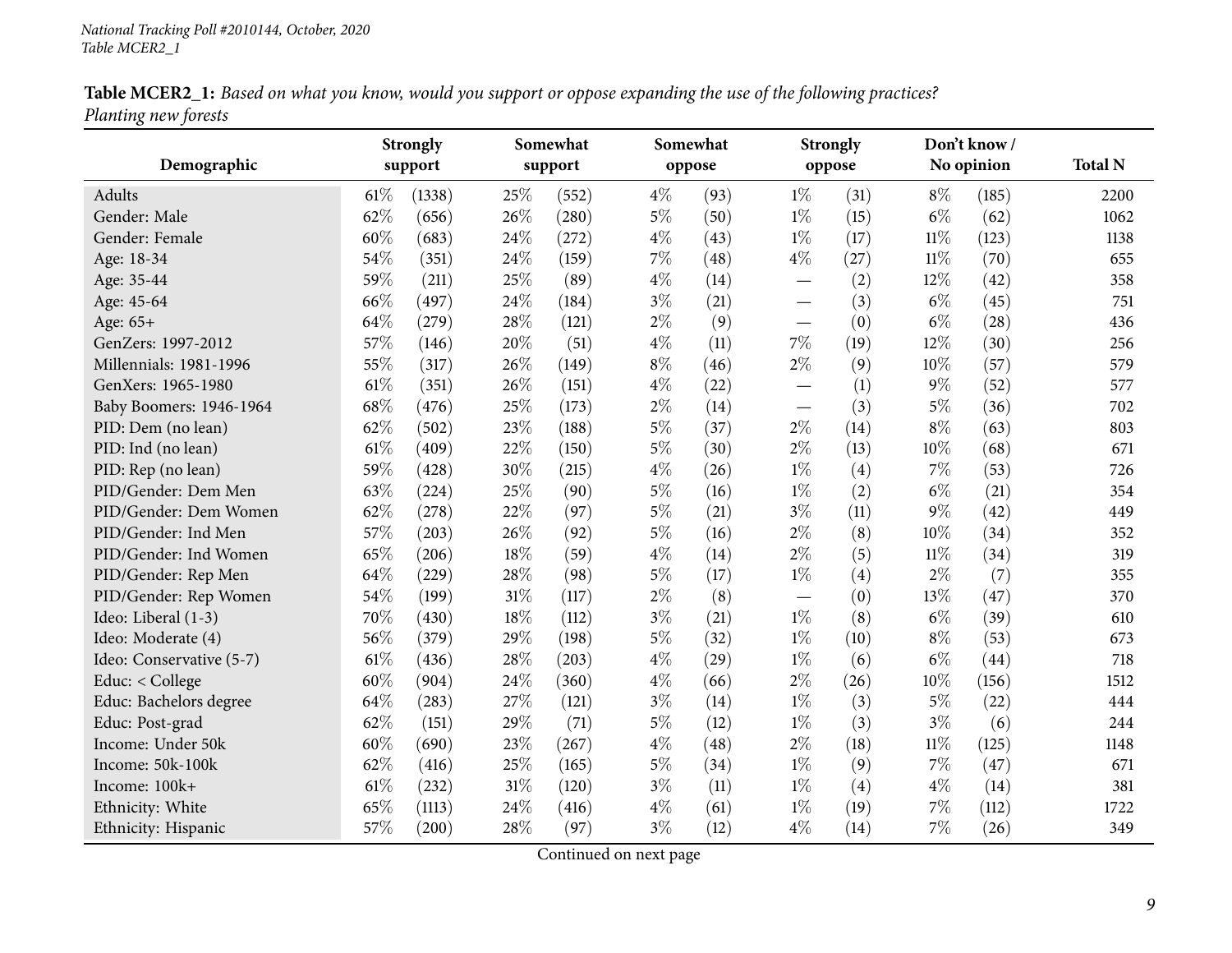Table MCER2\_1: Based on what you know, would you support or oppose expanding the use of the following practices? *Planting new forests*

|                                   | <b>Strongly</b><br>Somewhat |        |        | Somewhat |        | <b>Strongly</b> | Don't know/                     |        |        |            |                |
|-----------------------------------|-----------------------------|--------|--------|----------|--------|-----------------|---------------------------------|--------|--------|------------|----------------|
| Demographic                       | support                     |        |        | support  |        | oppose          |                                 | oppose |        | No opinion | <b>Total N</b> |
| Adults                            | $61\%$                      | (1338) | 25%    | (552)    | $4\%$  | (93)            | $1\%$                           | (31)   | $8\%$  | (185)      | 2200           |
| Ethnicity: Black                  | 38%                         | (104)  | $28\%$ | (77)     | $9\%$  | (26)            | $3\%$                           | (8)    | $21\%$ | (59)       | 274            |
| Ethnicity: Other                  | 59%                         | (121)  | 29%    | (59)     | $3\%$  | (6)             | $2\%$                           | (4)    | 7%     | (14)       | 204            |
| All Christian                     | 60%                         | (644)  | 28%    | (304)    | $3\%$  | (36)            | $1\%$                           | (15)   | $7\%$  | (76)       | 1075           |
| All Non-Christian                 | 59%                         | (64)   | $31\%$ | (33)     | $7\%$  | (7)             | $1\%$                           | (2)    | $2\%$  | (3)        | 108            |
| Atheist                           | 76%                         | (66)   | $14\%$ | (12)     | $6\%$  | (5)             | $1\%$                           | (1)    | $4\%$  | (3)        | 87             |
| Agnostic/Nothing in particular    | 60%                         | (320)  | $20\%$ | (108)    | $5\%$  | (27)            | $2\%$                           | (8)    | 13%    | (70)       | 533            |
| Something Else                    | $62\%$                      | (245)  | $24\%$ | (95)     | $4\%$  | (18)            | $1\%$                           | (6)    | $8\%$  | (33)       | 397            |
| Religious Non-Protestant/Catholic | 60%                         | (82)   | 29%    | (40)     | $7\%$  | (10)            | $1\%$                           | (2)    | $2\%$  | (3)        | 137            |
| Evangelical                       | 57%                         | (373)  | 30%    | (193)    | $4\%$  | (28)            | $2\%$                           | (11)   | 7%     | (48)       | 653            |
| Non-Evangelical                   | 63%                         | (487)  | 25%    | (192)    | $3\%$  | (20)            | $1\%$                           | (10)   | $8\%$  | (60)       | 769            |
| Community: Urban                  | 58%                         | (395)  | $24\%$ | (164)    | $5\%$  | (34)            | $2\%$                           | (16)   | 10%    | (68)       | 677            |
| Community: Suburban               | 63%                         | (615)  | 26%    | (250)    | $4\%$  | (34)            | $1\%$                           | (11)   | $6\%$  | (60)       | 971            |
| Community: Rural                  | 60%                         | (329)  | 25%    | (138)    | $4\%$  | (24)            | $1\%$                           | (4)    | 10%    | (57)       | 552            |
| Employ: Private Sector            | 65%                         | (456)  | 22%    | (156)    | $5\%$  | (34)            | $1\%$                           | (9)    | 7%     | (48)       | 703            |
| Employ: Government                | 44%                         | (65)   | 35%    | (51)     | $12\%$ | (17)            | $2\%$                           | (3)    | 7%     | (10)       | 146            |
| Employ: Self-Employed             | 55%                         | (94)   | 34%    | (57)     | $3\%$  | (5)             | $4\%$                           | (7)    | $4\%$  | (6)        | 170            |
| Employ: Homemaker                 | 61%                         | (99)   | 25%    | (41)     | $2\%$  | (3)             |                                 | (0)    | 12%    | (19)       | 163            |
| Employ: Student                   | 52%                         | (57)   | 22%    | (25)     | $4\%$  | (4)             | $5\%$                           | (6)    | 17%    | (19)       | 110            |
| Employ: Retired                   | 65%                         | (297)  | $28\%$ | (129)    | $1\%$  | (3)             | $\hspace{0.1mm}-\hspace{0.1mm}$ | (2)    | $6\%$  | (28)       | 459            |
| Employ: Unemployed                | 62%                         | (201)  | $20\%$ | (65)     | $6\%$  | (21)            | $2\%$                           | (5)    | 10%    | (31)       | 323            |
| Employ: Other                     | 55%                         | (70)   | $22\%$ | (28)     | $4\%$  | (5)             |                                 | (0)    | 19%    | (24)       | 126            |
| Military HH: Yes                  | 63%                         | (228)  | 26%    | (95)     | $3\%$  | (11)            | $3\%$                           | (10)   | $6\%$  | (20)       | 365            |
| Military HH: No                   | 60%                         | (1110) | 25%    | (457)    | $4\%$  | (82)            | $1\%$                           | (21)   | $9\%$  | (165)      | 1835           |
| RD/WT: Right Direction            | 55%                         | (385)  | 30%    | (207)    | $5\%$  | (33)            | $1\%$                           | (8)    | $9\%$  | (63)       | 695            |
| RD/WT: Wrong Track                | 63%                         | (953)  | 23%    | (346)    | $4\%$  | (60)            | $2\%$                           | (24)   | $8\%$  | (122)      | 1505           |
| Trump Job Approve                 | 57%                         | (535)  | 30%    | (281)    | $4\%$  | (41)            | $1\%$                           | (8)    | $8\%$  | (72)       | 937            |
| Trump Job Disapprove              | 66%                         | (772)  | $21\%$ | (252)    | $4\%$  | (48)            | $2\%$                           | (22)   | 7%     | (84)       | 1178           |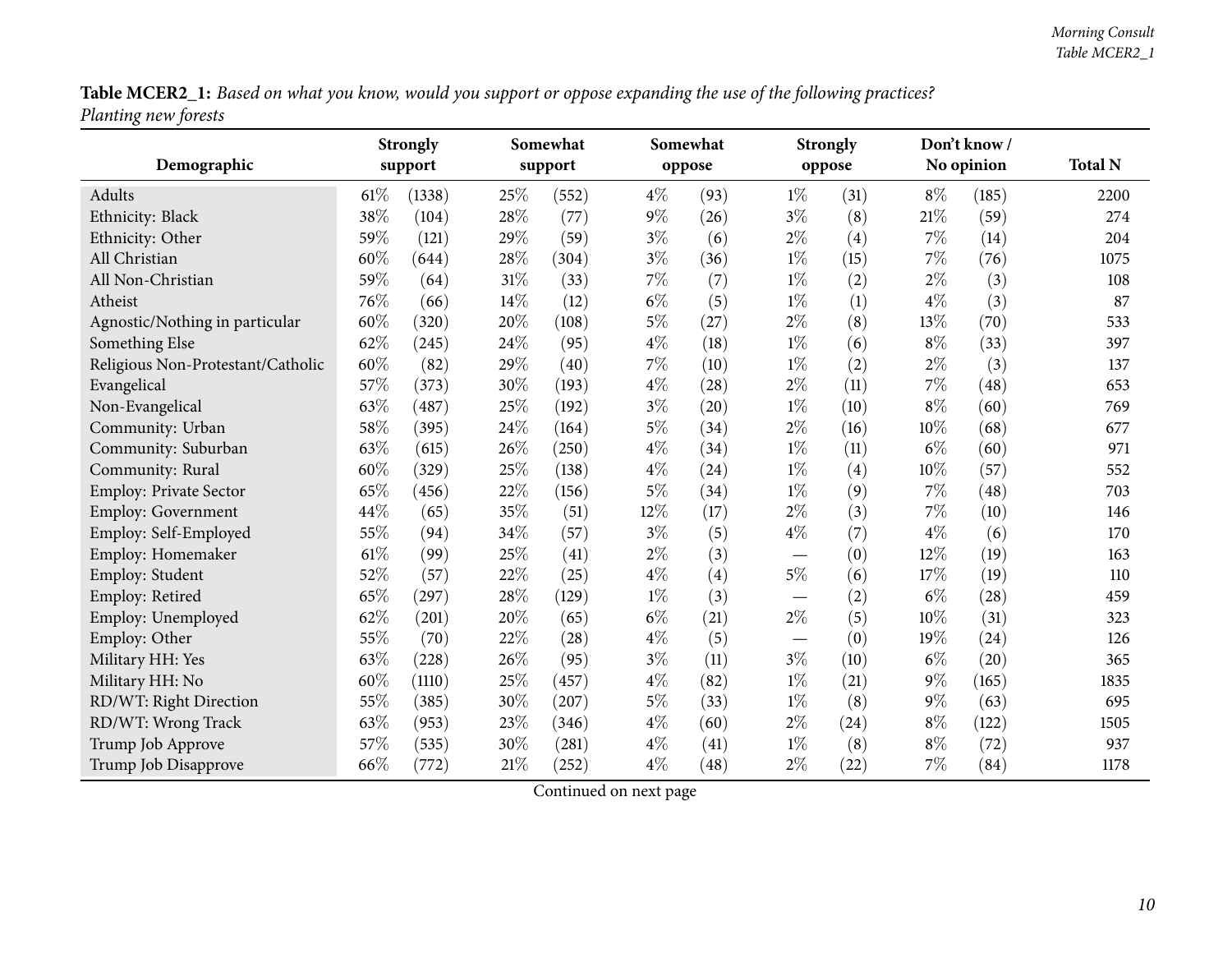Table MCER2\_1: Based on what you know, would you support or oppose expanding the use of the following practices? *Planting new forests*

|                                      | <b>Strongly</b> |        |        | Somewhat |        | Somewhat |                          | <b>Strongly</b> |        | Don't know/ |                |
|--------------------------------------|-----------------|--------|--------|----------|--------|----------|--------------------------|-----------------|--------|-------------|----------------|
| Demographic                          | support         |        |        | support  |        | oppose   |                          | oppose          |        | No opinion  | <b>Total N</b> |
| Adults                               | 61%             | (1338) | 25\%   | (552)    | $4\%$  | (93)     | $1\%$                    | (31)            | $8\%$  | (185)       | 2200           |
| Trump Job Strongly Approve           | 56%             | (273)  | 32%    | (154)    | $5\%$  | (22)     | $\qquad \qquad$          | (2)             | 7%     | (36)        | 488            |
| Trump Job Somewhat Approve           | 58%             | (262)  | 28%    | (127)    | $4\%$  | (19)     | $1\%$                    | (6)             | $8\%$  | (36)        | 449            |
| Trump Job Somewhat Disapprove        | 53%             | (123)  | 33%    | (75)     | $3\%$  | (7)      | $3\%$                    | (7)             | $8\%$  | (20)        | 232            |
| Trump Job Strongly Disapprove        | 69%             | (650)  | 19%    | (176)    | $4\%$  | (41)     | $2\%$                    | (15)            | 7%     | (64)        | 946            |
| Favorable of Trump                   | 58%             | (554)  | 30%    | (286)    | $4\%$  | (42)     | $1\%$                    | (6)             | 7%     | (71)        | 960            |
| Unfavorable of Trump                 | 64%             | (746)  | 22%    | (254)    | $4\%$  | (41)     | $2\%$                    | (25)            | $8\%$  | (93)        | 1159           |
| Very Favorable of Trump              | 58%             | (320)  | 30%    | (164)    | $5\%$  | (28)     |                          | (2)             | 7%     | (39)        | 554            |
| Somewhat Favorable of Trump          | 58%             | (234)  | 30%    | (122)    | $4\%$  | (14)     | $1\%$                    | (4)             | $8\%$  | (32)        | 406            |
| Somewhat Unfavorable of Trump        | 53%             | (99)   | 28%    | (52)     | $5\%$  | (9)      | $3\%$                    | (6)             | $11\%$ | (20)        | 186            |
| Very Unfavorable of Trump            | 66%             | (647)  | 21%    | (202)    | $3\%$  | (32)     | $2\%$                    | (19)            | 7%     | (73)        | 974            |
| #1 Issue: Economy                    | 59%             | (445)  | 27\%   | (204)    | $4\%$  | (32)     | $1\%$                    | (9)             | $8\%$  | (63)        | 753            |
| #1 Issue: Security                   | 54%             | (113)  | 30%    | (62)     | $6\%$  | (13)     |                          | (0)             | 10%    | (21)        | 209            |
| #1 Issue: Health Care                | 65%             | (293)  | 23%    | (103)    | $3\%$  | (13)     | $1\%$                    | (3)             | $9\%$  | (39)        | 452            |
| #1 Issue: Medicare / Social Security | 67%             | (203)  | 23%    | (68)     | $3\%$  | (8)      | $1\%$                    | (3)             | $6\%$  | (20)        | 302            |
| #1 Issue: Women's Issues             | 56%             | (73)   | 19%    | (24)     | $10\%$ | (13)     | $4\%$                    | (5)             | $11\%$ | (14)        | 130            |
| #1 Issue: Education                  | 51%             | (66)   | $31\%$ | (39)     | $6\%$  | (8)      | $8\%$                    | (10)            | $4\%$  | (5)         | 129            |
| #1 Issue: Energy                     | 69%             | (54)   | $21\%$ | (16)     | $5\%$  | (4)      |                          | (0)             | $4\%$  | (4)         | 78             |
| #1 Issue: Other                      | 61\%            | (90)   | 24\%   | (35)     | $1\%$  | (2)      |                          | (1)             | 14%    | (21)        | 147            |
| 2018 House Vote: Democrat            | 68%             | (454)  | 22%    | (150)    | $4\%$  | (25)     | $1\%$                    | (8)             | $5\%$  | (36)        | 673            |
| 2018 House Vote: Republican          | 59%             | (381)  | 30%    | (190)    | $4\%$  | (25)     | $1\%$                    | (7)             | $6\%$  | (40)        | 643            |
| 2018 House Vote: Someone else        | 67%             | (41)   | $16\%$ | (10)     | $8\%$  | (5)      | $\overline{\phantom{0}}$ | (0)             | $9\%$  | (5)         | 61             |
| 2016 Vote: Hillary Clinton           | 66%             | (446)  | 22%    | (151)    | $4\%$  | (27)     | $1\%$                    | (9)             | $6\%$  | (40)        | 672            |
| 2016 Vote: Donald Trump              | 59%             | (420)  | 30%    | (214)    | $4\%$  | (28)     | $1\%$                    | (4)             | $6\%$  | (43)        | 710            |
| 2016 Vote: Other                     | 67%             | (63)   | 20%    | (18)     |        | (0)      | $4\%$                    | (4)             | 10%    | (9)         | 94             |
| 2016 Vote: Didn't Vote               | 57%             | (409)  | 23%    | (169)    | $5\%$  | (38)     | $2\%$                    | (15)            | 13\%   | (91)        | 722            |
| Voted in 2014: Yes                   | 64%             | (777)  | 26%    | (313)    | $4\%$  | (43)     | $1\%$                    | (10)            | $6\%$  | (79)        | 1222           |
| Voted in 2014: No                    | 57%             | (561)  | 24\%   | (239)    | $5\%$  | (49)     | $2\%$                    | (22)            | $11\%$ | (107)       | 978            |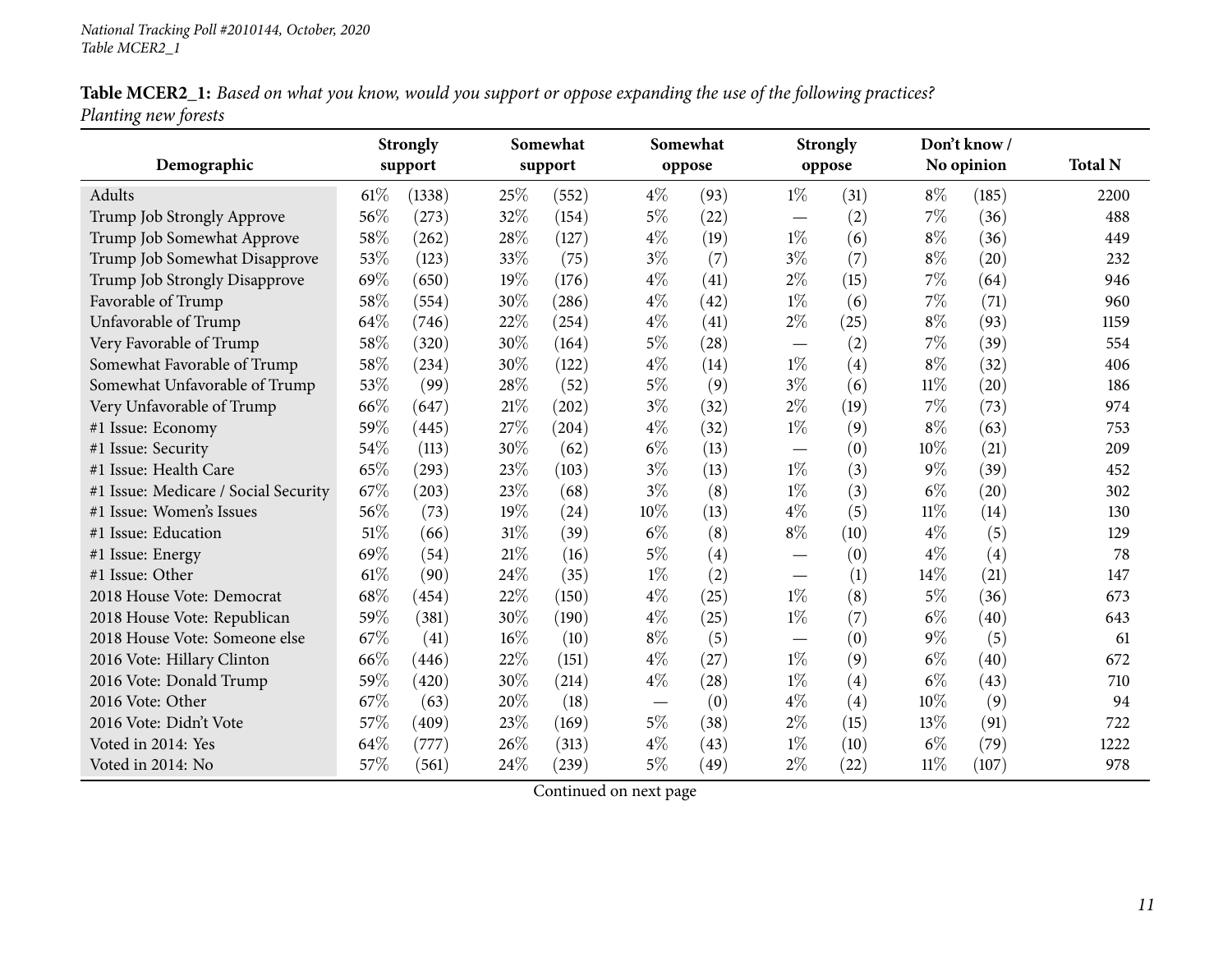| Table MCER2_1: Based on what you know, would you support or oppose expanding the use of the following practices? |  |  |
|------------------------------------------------------------------------------------------------------------------|--|--|
| Planting new forests                                                                                             |  |  |

| Demographic             |        | <b>Strongly</b><br>support |      | Somewhat<br>support |                   | Somewhat<br>oppose |       | <b>Strongly</b><br>oppose |        | Don't know /<br>No opinion | <b>Total N</b> |
|-------------------------|--------|----------------------------|------|---------------------|-------------------|--------------------|-------|---------------------------|--------|----------------------------|----------------|
| Adults                  | 61%    | (1338)                     | 25%  | (552)               | $4\%$             | (93)               | $1\%$ | (31)                      | $8\%$  | (185)                      | 2200           |
| 2012 Vote: Barack Obama | 65\%   | (546)                      | 23\% | (196)               | $4\%$             | (36)               | $1\%$ | (7)                       | $6\%$  | (54)                       | 838            |
| 2012 Vote: Mitt Romney  | $59\%$ | (263)                      | 33\% | (146)               | $2\%$             | (11)               |       | (1)                       | $6\%$  | (26)                       | 447            |
| 2012 Vote: Other        | 64\%   | (41)                       | 25%  | (16)                | $\hspace{0.05cm}$ | (0)                |       | (0)                       | $12\%$ | (7)                        | 64             |
| 2012 Vote: Didn't Vote  | 57\%   | $^{\prime}487$             | 23\% | (195)               | $5\%$             | (46)               | $3\%$ | $\left( 24\right)$        | $11\%$ | (97)                       | 849            |
| 4-Region: Northeast     | 55%    | (216)                      | 29%  | (115)               | $4\%$             | (17)               | $2\%$ | (7)                       | $10\%$ | (39)                       | 394            |
| 4-Region: Midwest       | 60%    | (278)                      | 28\% | (128)               | $5\%$             | (22)               | $1\%$ | (6)                       | $6\%$  | (29)                       | 462            |
| 4-Region: South         | 62%    | (508)                      | 23\% | (186)               | $4\%$             | (32)               | $2\%$ | (16)                      | $10\%$ | (82)                       | 824            |
| 4-Region: West          | 65%    | (336)                      | 24\% | (124)               | $4\%$             | (22)               |       | (2)                       | $7\%$  | (36)                       | 520            |
| Climate concerned       | 67\%   | (1088)                     | 23\% | (372)               | $4\%$             | (70)               | $1\%$ | (13)                      | 5%     | (74)                       | 1617           |
| Climate unconcerned     | 46%    | (230)                      | 34\% | (170)               | $4\%$             | (20)               | $2\%$ | (8)                       | $14\%$ | $\left( 70\right)$         | 498            |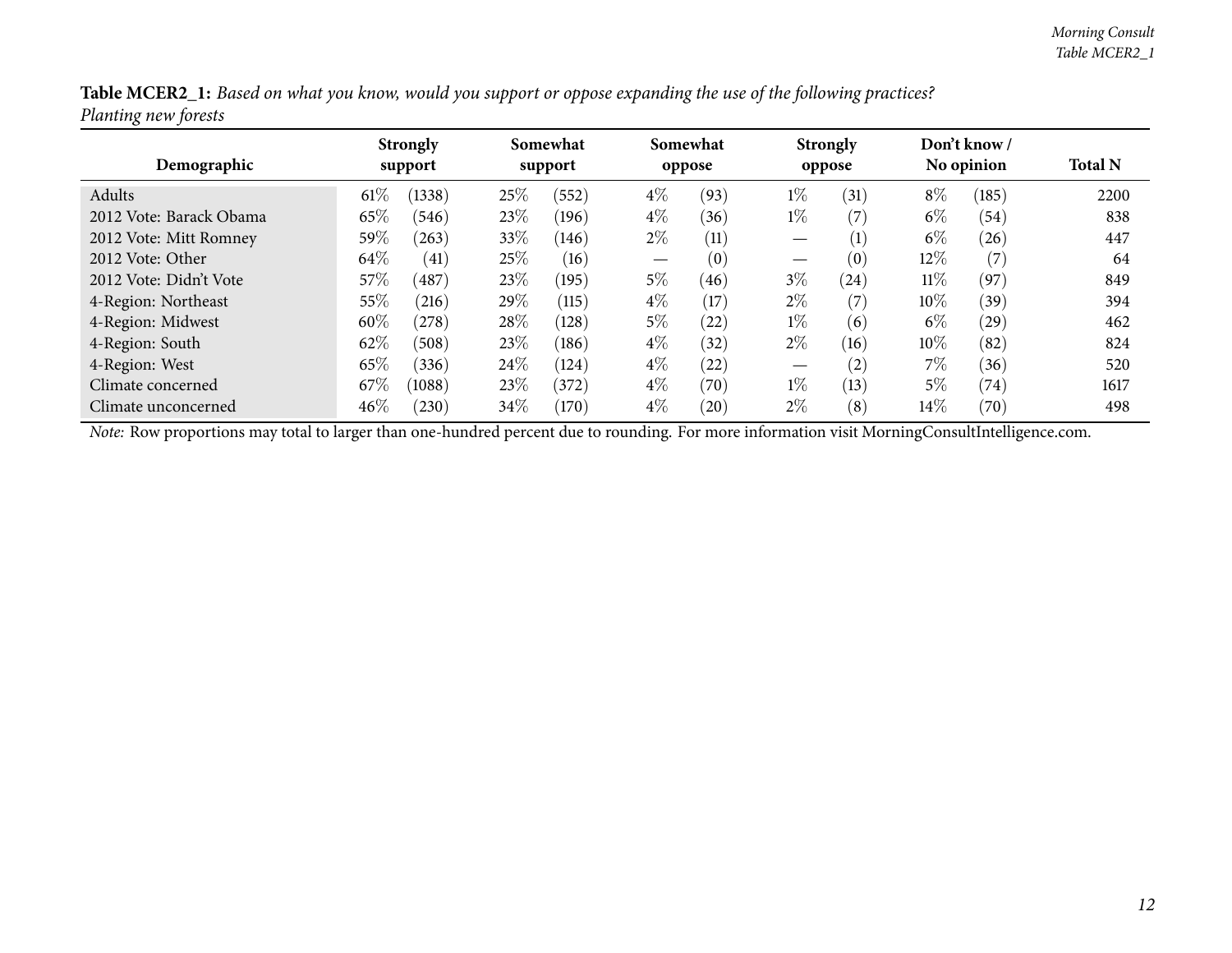| Table MCER2_2: Based on what you know, would you support or oppose expanding the use of the following practices? |  |  |
|------------------------------------------------------------------------------------------------------------------|--|--|
| Managing forests to increase carbon storage                                                                      |  |  |

<span id="page-12-0"></span>

| Demographic              |      | <b>Strongly</b><br>support |        | Somewhat<br>support |       | Somewhat<br>oppose |       | <b>Strongly</b><br>oppose |       | Don't know/<br>No opinion | <b>Total N</b> |
|--------------------------|------|----------------------------|--------|---------------------|-------|--------------------|-------|---------------------------|-------|---------------------------|----------------|
|                          |      |                            |        |                     |       |                    |       |                           |       |                           |                |
| Adults                   | 40%  | (880)                      | 32%    | (696)               | $6\%$ | (133)              | $2\%$ | (38)                      | 21%   | (454)                     | 2200           |
| Gender: Male             | 42%  | (445)                      | 35%    | (377)               | $6\%$ | (65)               | $2\%$ | (16)                      | 15%   | (159)                     | 1062           |
| Gender: Female           | 38%  | (435)                      | 28%    | (319)               | $6\%$ | (68)               | $2\%$ | (22)                      | 26%   | (294)                     | 1138           |
| Age: 18-34               | 35%  | (231)                      | 30%    | (196)               | 10%   | (66)               | $3\%$ | (21)                      | 22%   | (142)                     | 655            |
| Age: 35-44               | 42%  | (151)                      | 29%    | (105)               | $6\%$ | (22)               | $1\%$ | (5)                       | 21%   | (74)                      | 358            |
| Age: 45-64               | 41\% | (311)                      | 31%    | (234)               | $5\%$ | (35)               | $1\%$ | (9)                       | 22%   | (163)                     | 751            |
| Age: 65+                 | 43%  | (187)                      | 37%    | (161)               | $2\%$ | (10)               | $1\%$ | (4)                       | 17%   | (74)                      | 436            |
| GenZers: 1997-2012       | 36%  | (93)                       | $31\%$ | (78)                | $8\%$ | (20)               | $5\%$ | (13)                      | 20%   | (52)                      | 256            |
| Millennials: 1981-1996   | 38%  | (219)                      | 29%    | (167)               | 10%   | (57)               | $2\%$ | (10)                      | 22%   | (127)                     | 579            |
| GenXers: 1965-1980       | 39%  | (223)                      | 32%    | (185)               | 7%    | (38)               | $1\%$ | (8)                       | 21%   | (123)                     | 577            |
| Baby Boomers: 1946-1964  | 45%  | (313)                      | 33%    | (229)               | $2\%$ | (17)               | $1\%$ | (6)                       | 19%   | (137)                     | 702            |
| PID: Dem (no lean)       | 48%  | (386)                      | 26%    | (212)               | $5\%$ | (44)               | $1\%$ | (8)                       | 19%   | (153)                     | 803            |
| PID: Ind (no lean)       | 33%  | (225)                      | 32%    | (216)               | $7\%$ | (45)               | $2\%$ | (16)                      | 25%   | (170)                     | 671            |
| PID: Rep (no lean)       | 37%  | (268)                      | 37%    | (267)               | $6\%$ | (44)               | $2\%$ | (15)                      | 18%   | (131)                     | 726            |
| PID/Gender: Dem Men      | 51%  | (180)                      | $31\%$ | (111)               | $4\%$ | (13)               | $1\%$ | (3)                       | 13%   | (47)                      | 354            |
| PID/Gender: Dem Women    | 46%  | (206)                      | 23%    | (101)               | 7%    | (31)               | $1\%$ | (5)                       | 24%   | (106)                     | 449            |
| PID/Gender: Ind Men      | 33%  | (118)                      | 36%    | (126)               | $7\%$ | (24)               | $2\%$ | (8)                       | 22%   | (76)                      | 352            |
| PID/Gender: Ind Women    | 34%  | (107)                      | 28%    | (90)                | $7\%$ | (21)               | $2\%$ | (8)                       | 29%   | (93)                      | 319            |
| PID/Gender: Rep Men      | 41\% | (147)                      | 39%    | (140)               | $8\%$ | (28)               | $1\%$ | (5)                       | 10%   | (35)                      | 355            |
| PID/Gender: Rep Women    | 33%  | (121)                      | 35%    | (128)               | $4\%$ | (16)               | $3\%$ | (10)                      | 26%   | (95)                      | 370            |
| Ideo: Liberal (1-3)      | 49%  | (302)                      | 27%    | (166)               | $6\%$ | (39)               | $1\%$ | (7)                       | 16%   | (98)                      | 610            |
| Ideo: Moderate (4)       | 40%  | (271)                      | 34%    | (228)               | $5\%$ | (34)               | $1\%$ | (9)                       | 20%   | (131)                     | 673            |
| Ideo: Conservative (5-7) | 36%  | (260)                      | $37\%$ | (267)               | 7%    | (47)               | $2\%$ | (13)                      | 18%   | (131)                     | 718            |
| Educ: < College          | 38%  | (570)                      | 30%    | (452)               | $6\%$ | (97)               | $2\%$ | (26)                      | 24\%  | (366)                     | 1512           |
| Educ: Bachelors degree   | 44%  | (196)                      | 34%    | (151)               | 5%    | (24)               | $2\%$ | (8)                       | 15%   | (65)                      | 444            |
| Educ: Post-grad          | 47%  | (114)                      | 38%    | (92)                | $5\%$ | (12)               | $2\%$ | (4)                       | $9\%$ | (22)                      | 244            |
| Income: Under 50k        | 40%  | (458)                      | 29%    | (328)               | $6\%$ | (67)               | $2\%$ | (20)                      | 24%   | (275)                     | 1148           |
| Income: 50k-100k         | 39%  | (264)                      | 32%    | (212)               | $7\%$ | (49)               | $2\%$ | (14)                      | 20%   | (133)                     | 671            |
| Income: 100k+            | 42%  | (158)                      | 41\%   | (156)               | $4\%$ | (17)               | $1\%$ | (4)                       | 12%   | (46)                      | 381            |
| Ethnicity: White         | 41\% | (703)                      | 33%    | (575)               | 5%    | (85)               | $2\%$ | (28)                      | 19%   | (331)                     | 1722           |
| Ethnicity: Hispanic      | 40%  | (140)                      | 30%    | (104)               | 10%   | (34)               | $3\%$ | (10)                      | 17%   | (61)                      | 349            |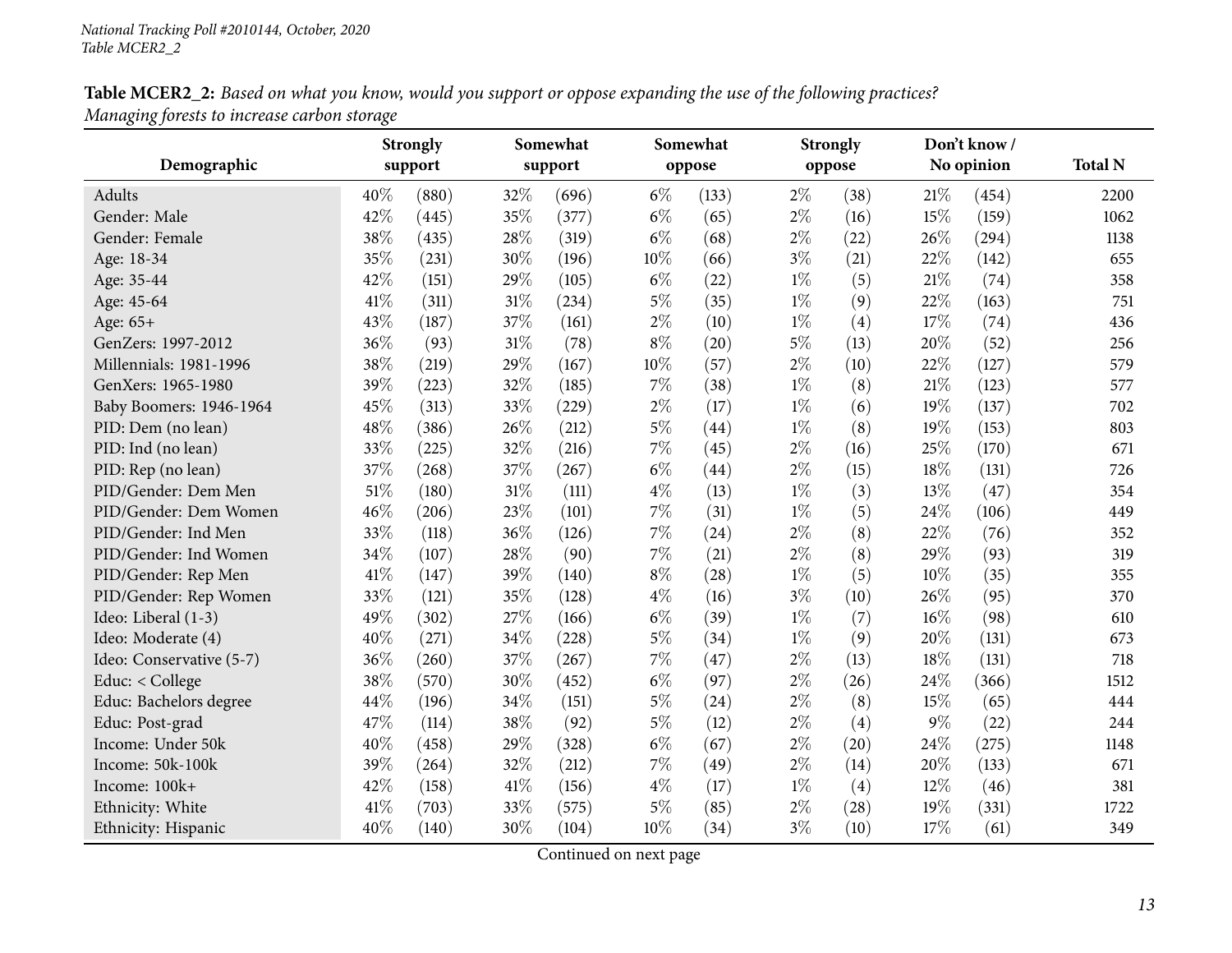Table MCER2\_2: Based on what you know, would you support or oppose expanding the use of the following practices? *Managing forests to increase carbon storage*

|                                   |      | <b>Strongly</b> |        | Somewhat |        | Somewhat           |                               | <b>Strongly</b> |       | Don't know/ |                |  |
|-----------------------------------|------|-----------------|--------|----------|--------|--------------------|-------------------------------|-----------------|-------|-------------|----------------|--|
| Demographic                       |      | support         |        | support  |        | oppose             |                               | oppose          |       | No opinion  | <b>Total N</b> |  |
| Adults                            | 40%  | (880)           | 32%    | (696)    | $6\%$  | (133)              | $2\%$                         | (38)            | 21\%  | (454)       | 2200           |  |
| Ethnicity: Black                  | 30%  | (83)            | $22\%$ | (61)     | 13%    | (36)               | $1\%$                         | (3)             | 33%   | (91)        | 274            |  |
| Ethnicity: Other                  | 46%  | (93)            | 29%    | (60)     | $6\%$  | (12)               | $3\%$                         | (7)             | 16%   | (32)        | 204            |  |
| All Christian                     | 40%  | (431)           | 35%    | (378)    | $6\%$  | (60)               | $2\%$                         | (19)            | 17%   | (187)       | 1075           |  |
| All Non-Christian                 | 41\% | (44)            | 40%    | (43)     | 7%     | (8)                | $1\%$                         | (1)             | 11%   | (11)        | 108            |  |
| Atheist                           | 59%  | (51)            | 26%    | (22)     | $10\%$ | (9)                | $2\%$                         | (1)             | $4\%$ | (3)         | 87             |  |
| Agnostic/Nothing in particular    | 38%  | (204)           | 25%    | (135)    | 7%     | (37)               | $1\%$                         | (4)             | 29%   | (153)       | 533            |  |
| Something Else                    | 37%  | (149)           | 30%    | (118)    | $5\%$  | (20)               | $3\%$                         | (12)            | 25%   | (98)        | 397            |  |
| Religious Non-Protestant/Catholic | 43%  | (58)            | 37%    | (51)     | $8\%$  | (11)               | $1\%$                         | (1)             | 12%   | (16)        | 137            |  |
| Evangelical                       | 37%  | (241)           | 34%    | (224)    | 7%     | (47)               | $3\%$                         | (17)            | 19%   | (125)       | 653            |  |
| Non-Evangelical                   | 41\% | (314)           | 33%    | (257)    | $4\%$  | (29)               | $2\%$                         | (14)            | 20%   | (155)       | 769            |  |
| Community: Urban                  | 43%  | (290)           | 29%    | (193)    | 7%     | (49)               | $1\%$                         | (9)             | 20%   | (136)       | 677            |  |
| Community: Suburban               | 40%  | (390)           | 35%    | (344)    | $4\%$  | $\left( 44\right)$ | $1\%$                         | (14)            | 19%   | (180)       | 971            |  |
| Community: Rural                  | 36%  | (200)           | 29%    | (159)    | 7%     | (41)               | $3\%$                         | (15)            | 25%   | (138)       | 552            |  |
| Employ: Private Sector            | 42%  | (292)           | $33\%$ | (235)    | $6\%$  | (46)               | $1\%$                         | (7)             | 18%   | (124)       | 703            |  |
| <b>Employ: Government</b>         | 34%  | (50)            | $31\%$ | (46)     | 12%    | (18)               | $4\%$                         | (6)             | 18%   | (27)        | 146            |  |
| Employ: Self-Employed             | 42%  | (71)            | 33%    | (56)     | 10%    | (17)               | $3\%$                         | (5)             | 12%   | (20)        | 170            |  |
| Employ: Homemaker                 | 35%  | (57)            | 30%    | (48)     | $4\%$  | (6)                | $3\%$                         | (5)             | 28%   | (46)        | 163            |  |
| Employ: Student                   | 39%  | (43)            | 27%    | (30)     | $8\%$  | (9)                | $\overbrace{\phantom{13333}}$ | (1)             | 25%   | (28)        | 110            |  |
| Employ: Retired                   | 40%  | (186)           | 37%    | (169)    | $3\%$  | (15)               | $1\%$                         | (3)             | 19%   | (87)        | 459            |  |
| Employ: Unemployed                | 41\% | (133)           | $25\%$ | (80)     | $6\%$  | (20)               | $2\%$                         | (6)             | 26%   | (84)        | 323            |  |
| Employ: Other                     | 37%  | (47)            | 26%    | (32)     | $2\%$  | (3)                | $4\%$                         | (5)             | 30%   | (38)        | 126            |  |
| Military HH: Yes                  | 38%  | (139)           | 41\%   | (148)    | $4\%$  | (15)               | $2\%$                         | (8)             | 15%   | (56)        | 365            |  |
| Military HH: No                   | 40%  | (741)           | 30%    | (548)    | $6\%$  | (118)              | $2\%$                         | (31)            | 22%   | (398)       | 1835           |  |
| RD/WT: Right Direction            | 35%  | (244)           | 39%    | (273)    | 7%     | (46)               | $2\%$                         | (11)            | 17%   | (120)       | 695            |  |
| RD/WT: Wrong Track                | 42%  | (635)           | 28%    | (422)    | $6\%$  | (87)               | $2\%$                         | (27)            | 22%   | (334)       | 1505           |  |
| Trump Job Approve                 | 34%  | (314)           | 39%    | (367)    | 7%     | (64)               | $2\%$                         | (16)            | 19%   | (176)       | 937            |  |
| Trump Job Disapprove              | 46%  | (545)           | 27%    | (317)    | $6\%$  | (66)               | $2\%$                         | (21)            | 19%   | (228)       | 1178           |  |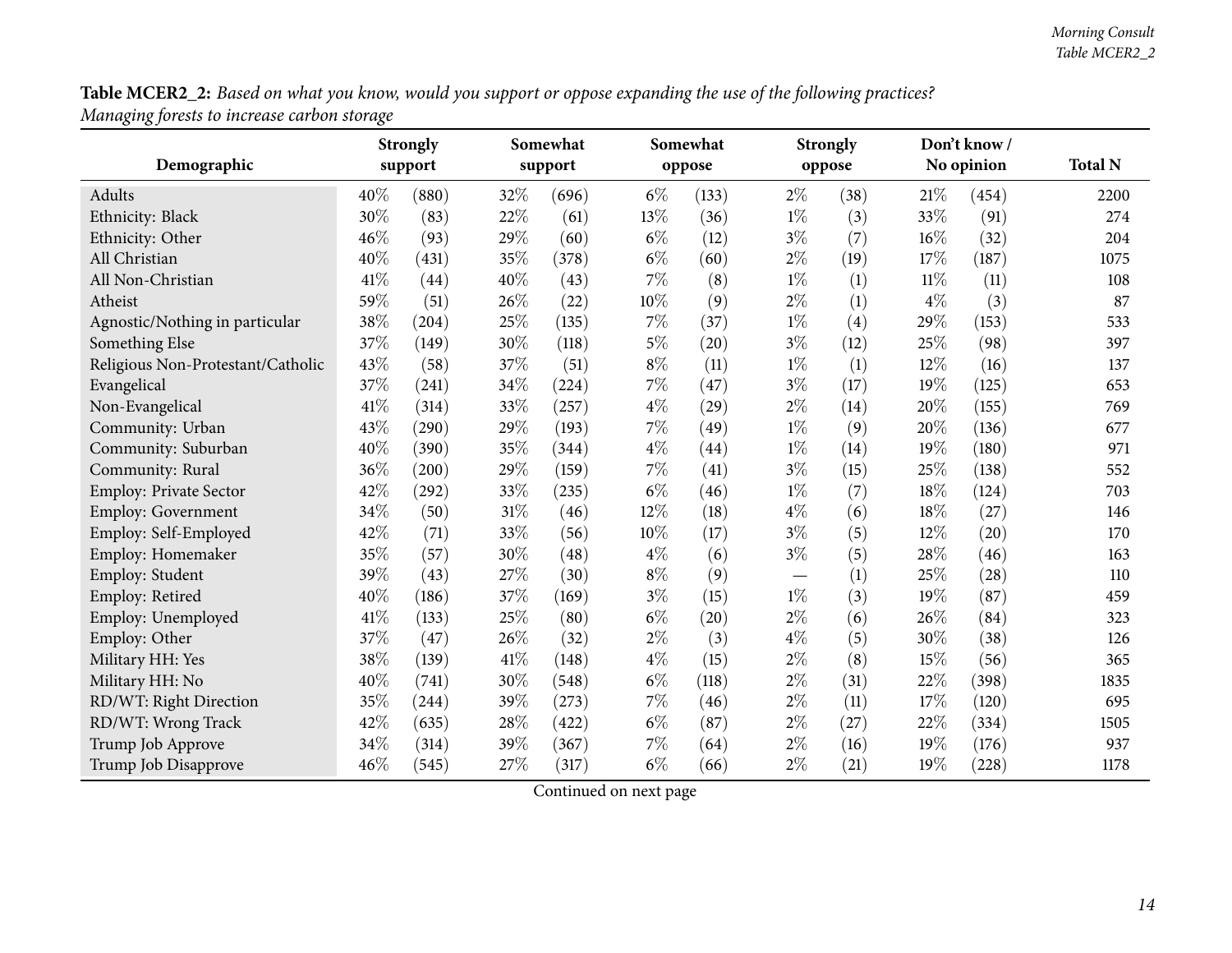Table MCER2\_2: Based on what you know, would you support or oppose expanding the use of the following practices? *Managing forests to increase carbon storage*

|                                      |      | <b>Strongly</b> |        | Somewhat |        | Somewhat |       | <b>Strongly</b> |      | Don't know/ |                |
|--------------------------------------|------|-----------------|--------|----------|--------|----------|-------|-----------------|------|-------------|----------------|
| Demographic                          |      | support         |        | support  |        | oppose   |       | oppose          |      | No opinion  | <b>Total N</b> |
| Adults                               | 40\% | (880)           | 32%    | (696)    | $6\%$  | (133)    | $2\%$ | (38)            | 21%  | (454)       | 2200           |
| Trump Job Strongly Approve           | 37%  | (181)           | 37%    | (181)    | $7\%$  | (34)     | $2\%$ | (9)             | 17%  | (82)        | 488            |
| Trump Job Somewhat Approve           | 30%  | (133)           | 41\%   | (186)    | 7%     | (29)     | $2\%$ | (7)             | 21%  | (94)        | 449            |
| Trump Job Somewhat Disapprove        | 34%  | (80)            | 37%    | (87)     | $5\%$  | (11)     | $4\%$ | (8)             | 20%  | (46)        | 232            |
| Trump Job Strongly Disapprove        | 49%  | (465)           | 24\%   | (231)    | $6\%$  | (55)     | $1\%$ | (13)            | 19%  | (182)       | 946            |
| Favorable of Trump                   | 34%  | (330)           | 39%    | (370)    | $7\%$  | (64)     | $2\%$ | (23)            | 18%  | (174)       | 960            |
| Unfavorable of Trump                 | 46%  | (531)           | 27\%   | (313)    | $5\%$  | (59)     | $1\%$ | (12)            | 21%  | (245)       | 1159           |
| Very Favorable of Trump              | 38%  | (208)           | 36%    | (197)    | $7\%$  | (39)     | $3\%$ | (16)            | 17%  | (94)        | 554            |
| Somewhat Favorable of Trump          | 30%  | (122)           | 43\%   | (173)    | $6\%$  | (25)     | $2\%$ | (7)             | 20%  | (80)        | 406            |
| Somewhat Unfavorable of Trump        | 34%  | (62)            | 35%    | (66)     | $5\%$  | (8)      | $1\%$ | (1)             | 26%  | (48)        | 186            |
| Very Unfavorable of Trump            | 48%  | (469)           | 25%    | (247)    | $5\%$  | (50)     | $1\%$ | (11)            | 20%  | (197)       | 974            |
| #1 Issue: Economy                    | 33%  | (250)           | 36%    | (274)    | $7\%$  | (52)     | $2\%$ | (13)            | 22%  | (164)       | 753            |
| #1 Issue: Security                   | 35%  | (74)            | 35%    | (72)     | $4\%$  | (8)      | $1\%$ | (2)             | 25%  | (53)        | 209            |
| #1 Issue: Health Care                | 47%  | (214)           | 28\%   | (128)    | $5\%$  | (23)     | $2\%$ | (9)             | 17%  | (78)        | 452            |
| #1 Issue: Medicare / Social Security | 43%  | (131)           | $31\%$ | (93)     | $3\%$  | (10)     | $1\%$ | (4)             | 21%  | (64)        | 302            |
| #1 Issue: Women's Issues             | 43%  | (56)            | 23%    | (29)     | $11\%$ | (14)     | $3\%$ | (4)             | 21\% | (27)        | 130            |
| #1 Issue: Education                  | 44%  | (57)            | 28%    | (36)     | 12%    | (15)     | $3\%$ | (3)             | 13%  | (17)        | 129            |
| #1 Issue: Energy                     | 54%  | (42)            | 31%    | (24)     | $4\%$  | (3)      | $2\%$ | (1)             | 10%  | (8)         | 78             |
| #1 Issue: Other                      | 38%  | (56)            | 26%    | (39)     | $6\%$  | (8)      | $1\%$ | (1)             | 29%  | (43)        | 147            |
| 2018 House Vote: Democrat            | 51%  | (344)           | 28\%   | (186)    | $5\%$  | (34)     | $1\%$ | (4)             | 16%  | (104)       | 673            |
| 2018 House Vote: Republican          | 37%  | (240)           | 40%    | (256)    | $6\%$  | (37)     | $2\%$ | (12)            | 15%  | (97)        | 643            |
| 2018 House Vote: Someone else        | 38%  | (23)            | 35%    | (21)     | $6\%$  | (3)      | $2\%$ | (1)             | 20%  | (12)        | 61             |
| 2016 Vote: Hillary Clinton           | 49%  | (332)           | 28%    | (186)    | $5\%$  | (32)     | $1\%$ | (4)             | 18%  | (118)       | 672            |
| 2016 Vote: Donald Trump              | 37%  | (260)           | 39%    | (278)    | $6\%$  | (44)     | $2\%$ | (13)            | 16%  | (115)       | 710            |
| 2016 Vote: Other                     | 51\% | (48)            | 28\%   | (26)     | $2\%$  | (2)      |       | (0)             | 20%  | (19)        | 94             |
| 2016 Vote: Didn't Vote               | 33%  | (239)           | 28\%   | (204)    | $8\%$  | (55)     | $3\%$ | (21)            | 28%  | (202)       | 722            |
| Voted in 2014: Yes                   | 44%  | (541)           | 33%    | (408)    | $5\%$  | (65)     | $1\%$ | (16)            | 16%  | (191)       | 1222           |
| Voted in 2014: No                    | 35%  | (339)           | 29%    | (287)    | 7%     | (68)     | $2\%$ | (22)            | 27%  | (262)       | 978            |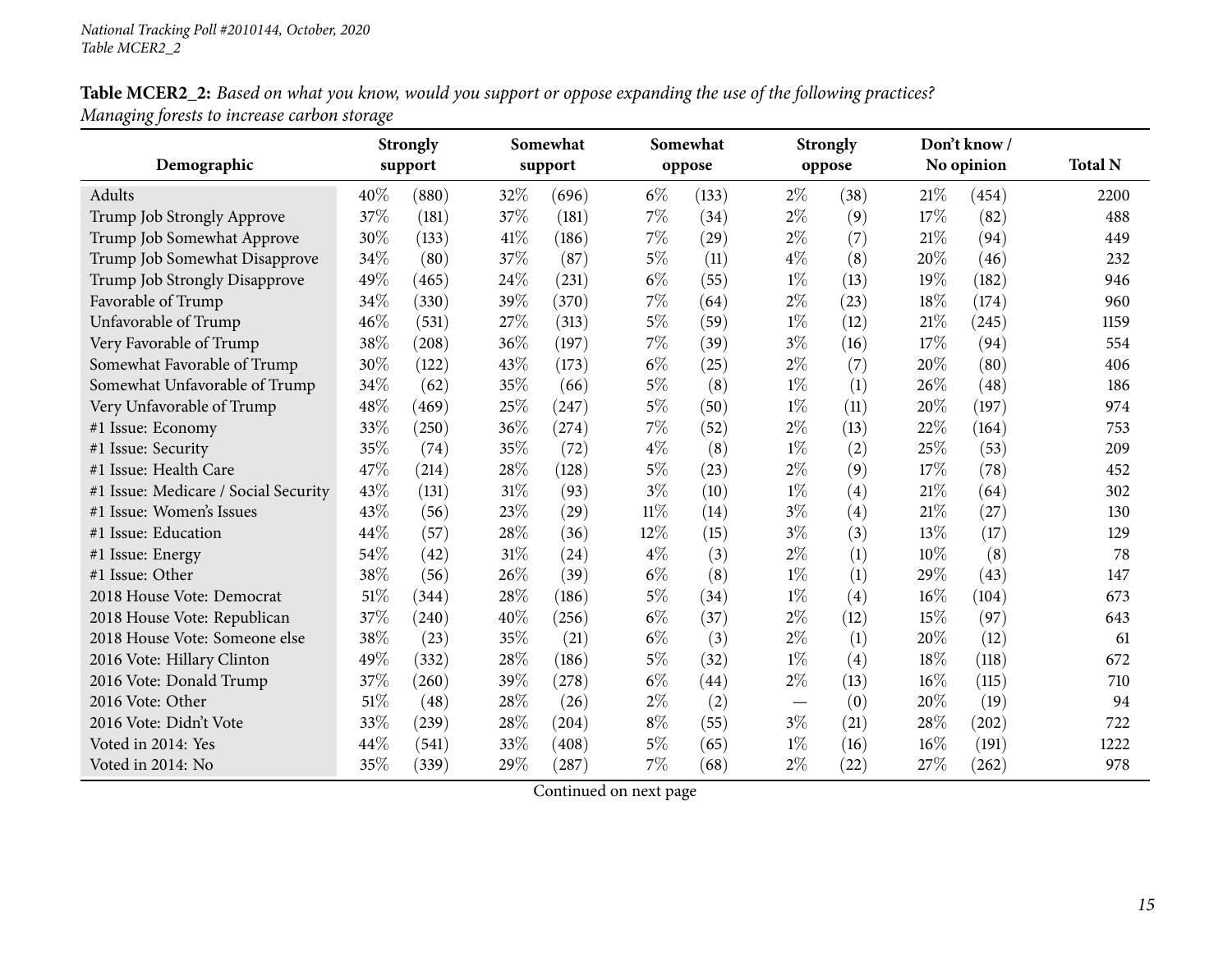| Table MCER2_2: Based on what you know, would you support or oppose expanding the use of the following practices? |  |  |
|------------------------------------------------------------------------------------------------------------------|--|--|
| Managing forests to increase carbon storage                                                                      |  |  |

| Demographic             | <b>Strongly</b><br>support |       | Somewhat<br>support |           | Somewhat<br>oppose |       | <b>Strongly</b><br>oppose |      | Don't know/<br>No opinion |       | <b>Total N</b> |
|-------------------------|----------------------------|-------|---------------------|-----------|--------------------|-------|---------------------------|------|---------------------------|-------|----------------|
|                         |                            |       |                     |           |                    |       |                           |      |                           |       |                |
| Adults                  | 40\%                       | (880) | 32\%                | (696)     | $6\%$              | (133) | $2\%$                     | (38) | 21%                       | (454) | 2200           |
| 2012 Vote: Barack Obama | 46%                        | (383) | $31\%$              | $^{'}257$ | $5\%$              | (41)  | $1\%$                     | (6)  | $18\%$                    | (149) | 838            |
| 2012 Vote: Mitt Romney  | 39\%                       | (173) | 37\%                | (167)     | $5\%$              | (22)  | $2\%$                     | (10) | 17%                       | (76)  | 447            |
| 2012 Vote: Other        | 41\%                       | (26)  | 28\%                | (18)      | $9\%$              | (5)   | $2\%$                     | (1)  | 21%                       | (13)  | 64             |
| 2012 Vote: Didn't Vote  | 35%                        | 297   | 30%                 | (253)     | $8\%$              | (64)  | $2\%$                     | (21) | 25%                       | (213) | 849            |
| 4-Region: Northeast     | 36%                        | (140) | 32\%                | (127)     | $7\%$              | (26)  | $1\%$                     | (5)  | 24\%                      | (96)  | 394            |
| 4-Region: Midwest       | 40\%                       | (186) | 32%                 | (146)     | 7\%                | (32)  | $2\%$                     | (9)  | 19%                       | (89)  | 462            |
| 4-Region: South         | 40%                        | (328) | 29\%                | (241)     | $7\%$              | (57)  | $2\%$                     | (16) | 22%                       | (182) | 824            |
| 4-Region: West          | 43\%                       | (225) | 35%                 | (182)     | $3\%$              | (18)  | $2\%$                     | (9)  | $16\%$                    | (86)  | 520            |
| Climate concerned       | 47\%                       | (762) | $31\%$              | (496)     | $6\%$              | (89)  | $2\%$                     | (25) | 15%                       | (244) | 1617           |
| Climate unconcerned     | 21%                        | (105) | 39\%                | (193)     | $9\%$              | (43)  | $2\%$                     | (12) | 29%                       | (146) | 498            |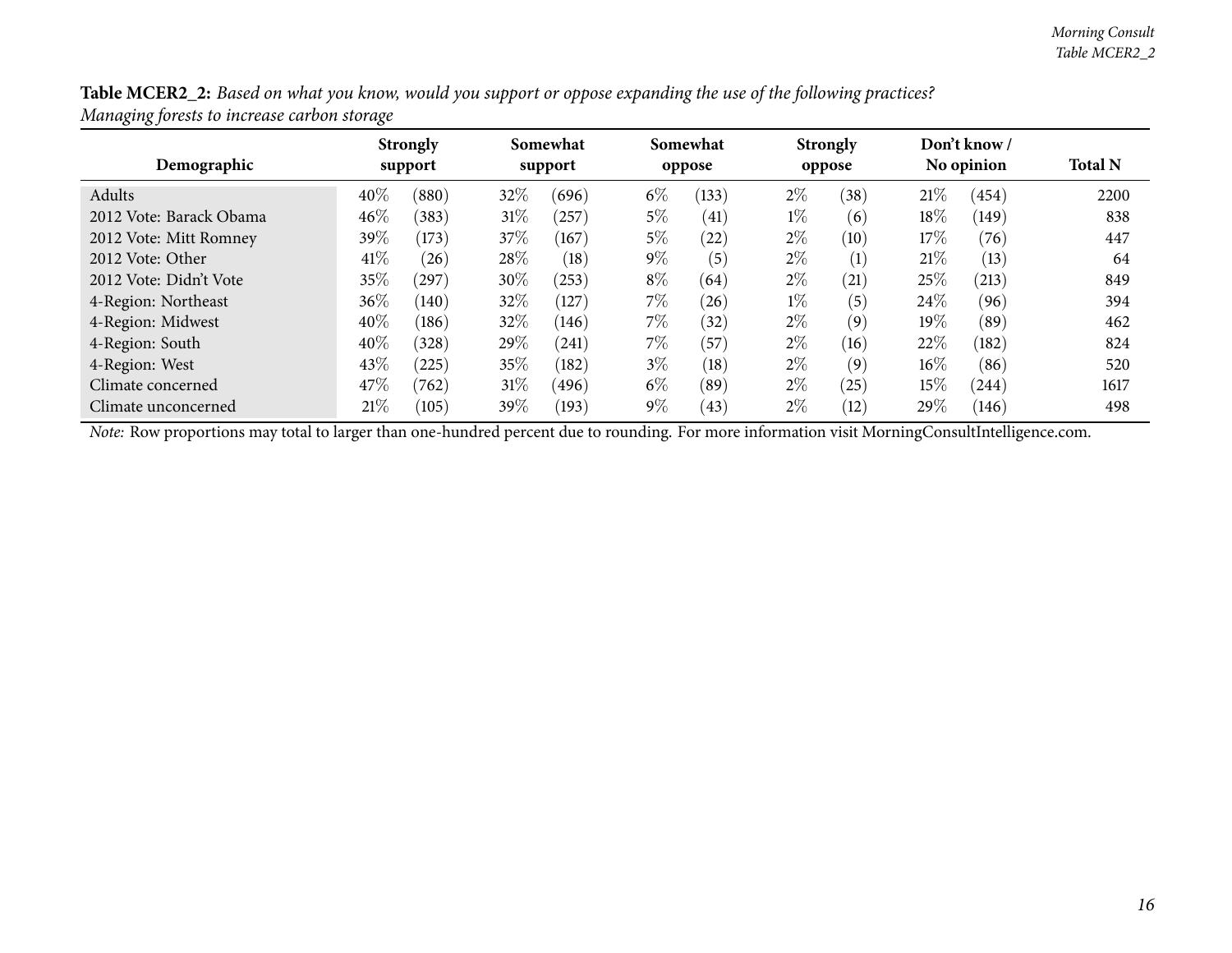<span id="page-16-0"></span>

|                          |     | <b>Strongly</b> |        | Somewhat |        | Somewhat           |       | <b>Strongly</b> |      | Don't know / |                |
|--------------------------|-----|-----------------|--------|----------|--------|--------------------|-------|-----------------|------|--------------|----------------|
| Demographic              |     | support         |        | support  |        | oppose             |       | oppose          |      | No opinion   | <b>Total N</b> |
| <b>Adults</b>            | 19% | (411)           | 24%    | (531)    | 11%    | (246)              | $4\%$ | (97)            | 42%  | (916)        | 2200           |
| Gender: Male             | 23% | (240)           | 29%    | (311)    | 13%    | (134)              | $4\%$ | (43)            | 31%  | (333)        | 1062           |
| Gender: Female           | 15% | (171)           | 19%    | (219)    | 10%    | (111)              | $5\%$ | (54)            | 51%  | (582)        | 1138           |
| Age: 18-34               | 23% | (153)           | 27%    | (174)    | 13%    | (86)               | 5%    | (32)            | 32%  | (211)        | 655            |
| Age: 35-44               | 26% | (93)            | 28%    | (102)    | $8\%$  | (28)               | $5\%$ | (17)            | 33%  | (118)        | 358            |
| Age: 45-64               | 14% | (108)           | $21\%$ | (156)    | 13%    | (96)               | $4\%$ | (33)            | 48%  | (358)        | 751            |
| Age: 65+                 | 13% | (57)            | 23%    | (100)    | $8\%$  | (35)               | $3\%$ | (15)            | 53%  | (230)        | 436            |
| GenZers: 1997-2012       | 26% | (68)            | 26%    | (66)     | 12%    | (32)               | $3\%$ | (9)             | 32%  | (82)         | 256            |
| Millennials: 1981-1996   | 23% | (133)           | 26%    | (152)    | 12%    | (72)               | $5\%$ | (30)            | 33%  | (191)        | 579            |
| GenXers: 1965-1980       | 18% | (106)           | 26%    | (148)    | 12%    | (66)               | $5\%$ | (27)            | 40%  | (229)        | 577            |
| Baby Boomers: 1946-1964  | 13% | (92)            | 21%    | (149)    | 10%    | (68)               | $4\%$ | (30)            | 52%  | (362)        | 702            |
| PID: Dem (no lean)       | 24% | (189)           | 21\%   | (172)    | 10%    | (79)               | $5\%$ | (36)            | 41\% | (327)        | 803            |
| PID: Ind (no lean)       | 13% | (87)            | 24%    | (163)    | 12%    | (77)               | $4\%$ | (25)            | 47%  | (319)        | 671            |
| PID: Rep (no lean)       | 19% | (135)           | 27%    | (195)    | 12%    | (89)               | $5\%$ | (35)            | 37%  | (270)        | 726            |
| PID/Gender: Dem Men      | 30% | (107)           | 28%    | (98)     | 12%    | (44)               | $3\%$ | (12)            | 26%  | (93)         | 354            |
| PID/Gender: Dem Women    | 18% | (82)            | 16%    | (74)     | $8\%$  | (35)               | $5\%$ | (24)            | 52%  | (234)        | 449            |
| PID/Gender: Ind Men      | 14% | (49)            | 30%    | (107)    | 12%    | $\left( 41\right)$ | $4\%$ | (14)            | 40%  | (140)        | 352            |
| PID/Gender: Ind Women    | 12% | (37)            | 18%    | (56)     | $11\%$ | (36)               | $4\%$ | (11)            | 56%  | (178)        | 319            |
| PID/Gender: Rep Men      | 23% | (83)            | 30%    | (106)    | 14%    | (49)               | $5\%$ | (17)            | 28%  | (100)        | 355            |
| PID/Gender: Rep Women    | 14% | (52)            | 24%    | (90)     | $11\%$ | (40)               | 5%    | (18)            | 46%  | (170)        | 370            |
| Ideo: Liberal (1-3)      | 24% | (148)           | 26%    | (156)    | $9\%$  | (57)               | $5\%$ | (29)            | 36%  | (221)        | 610            |
| Ideo: Moderate (4)       | 19% | (130)           | 25%    | (169)    | 12%    | (81)               | $3\%$ | (17)            | 41%  | (276)        | 673            |
| Ideo: Conservative (5-7) | 15% | (110)           | 22%    | (160)    | 12%    | (85)               | $6\%$ | (42)            | 45%  | (321)        | 718            |
| Educ: < College          | 17% | (251)           | 22%    | (326)    | 12%    | (176)              | $4\%$ | (67)            | 46%  | (693)        | 1512           |
| Educ: Bachelors degree   | 22% | (97)            | 27%    | (120)    | $11\%$ | (47)               | $5\%$ | (22)            | 36%  | (158)        | 444            |
| Educ: Post-grad          | 26% | (63)            | 35%    | (84)     | $9\%$  | (23)               | $4\%$ | (9)             | 27%  | (66)         | 244            |
| Income: Under 50k        | 18% | (203)           | 22%    | (250)    | $11\%$ | (128)              | $5\%$ | (60)            | 44%  | (507)        | 1148           |
| Income: 50k-100k         | 18% | (122)           | 24%    | (160)    | 13%    | (84)               | $3\%$ | (23)            | 42%  | (281)        | 671            |
| Income: 100k+            | 22% | (85)            | 32%    | (121)    | $9\%$  | (33)               | $4\%$ | (14)            | 34%  | (128)        | 381            |
| Ethnicity: White         | 18% | (307)           | 26%    | (443)    | $11\%$ | (181)              | $3\%$ | (59)            | 42%  | (732)        | 1722           |
| Ethnicity: Hispanic      | 28% | (97)            | 24%    | (83)     | 14%    | (50)               | $4\%$ | (14)            | 30%  | (105)        | 349            |

**Table MCER2\_3:** Based on what you know, would you support or oppose expanding the use of the following practices? Speeding up the natural reactions between carbon and rock formations to store carbon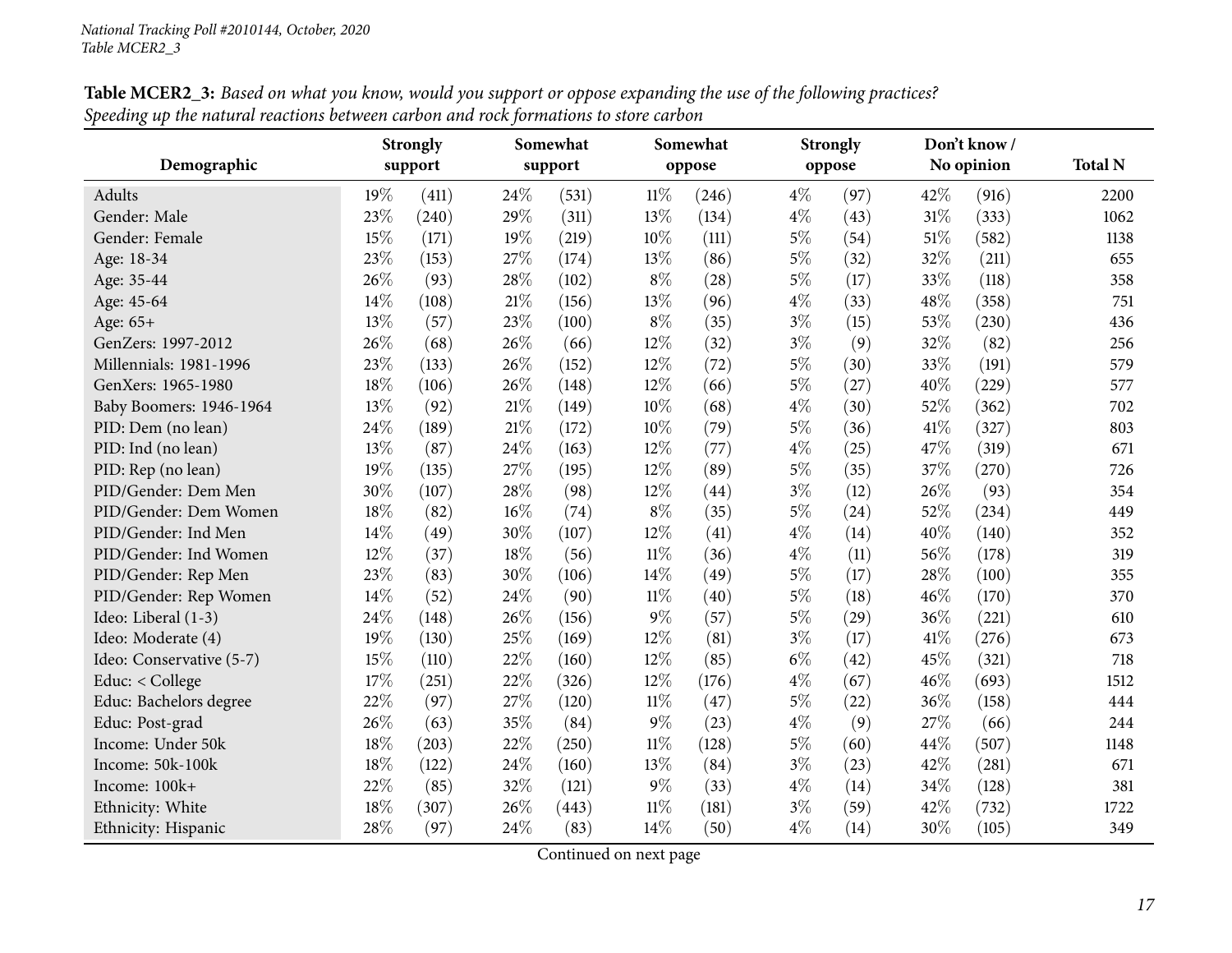|                                   |     | <b>Strongly</b> |        | Somewhat |        | Somewhat |        | <b>Strongly</b> |      | Don't know/ |                |
|-----------------------------------|-----|-----------------|--------|----------|--------|----------|--------|-----------------|------|-------------|----------------|
| Demographic                       |     | support         |        | support  |        | oppose   | oppose |                 |      | No opinion  | <b>Total N</b> |
| Adults                            | 19% | (411)           | 24\%   | (531)    | $11\%$ | (246)    | $4\%$  | (97)            | 42%  | (916)       | 2200           |
| Ethnicity: Black                  | 19% | (51)            | 18%    | (48)     | 12%    | (33)     | $9\%$  | (25)            | 43%  | (117)       | 274            |
| Ethnicity: Other                  | 26% | (53)            | 19%    | (39)     | 16%    | (32)     | 7%     | (13)            | 33%  | (67)        | 204            |
| All Christian                     | 17% | (185)           | 26%    | (284)    | $10\%$ | (111)    | $5\%$  | (52)            | 41\% | (443)       | 1075           |
| All Non-Christian                 | 32% | (34)            | 29%    | (31)     | $8\%$  | (9)      | $4\%$  | (4)             | 28%  | (30)        | 108            |
| Atheist                           | 29% | (26)            | $21\%$ | (18)     | $7\%$  | (6)      | $4\%$  | (3)             | 39%  | (34)        | 87             |
| Agnostic/Nothing in particular    | 16% | (85)            | $21\%$ | (112)    | 13%    | (70)     | $4\%$  | (20)            | 46%  | (246)       | 533            |
| Something Else                    | 20% | (81)            | 22%    | (85)     | 12%    | (49)     | $5\%$  | (18)            | 41\% | (163)       | 397            |
| Religious Non-Protestant/Catholic | 35% | (48)            | 24\%   | (34)     | $8\%$  | (12)     | $6\%$  | (8)             | 27\% | (36)        | 137            |
| Evangelical                       | 21% | (136)           | 26%    | (169)    | 12%    | (75)     | $5\%$  | (33)            | 37%  | (240)       | 653            |
| Non-Evangelical                   | 14% | (109)           | 25%    | (189)    | 10%    | (80)     | $4\%$  | (34)            | 46%  | (357)       | 769            |
| Community: Urban                  | 28% | (193)           | 23%    | (152)    | 12%    | (80)     | $4\%$  | (27)            | 33%  | (225)       | 677            |
| Community: Suburban               | 16% | (154)           | 25%    | (243)    | $11\%$ | (108)    | $4\%$  | (39)            | 44%  | (426)       | 971            |
| Community: Rural                  | 12% | (64)            | 24\%   | (135)    | 10%    | (58)     | $6\%$  | (31)            | 48%  | (265)       | 552            |
| Employ: Private Sector            | 23% | (162)           | $27\%$ | (188)    | 15%    | (104)    | $3\%$  | (24)            | 32%  | (225)       | 703            |
| Employ: Government                | 17% | (24)            | 34\%   | (49)     | 15%    | (22)     | $6\%$  | (9)             | 29%  | (42)        | 146            |
| Employ: Self-Employed             | 21% | (36)            | 26%    | (44)     | 13%    | (22)     | $6\%$  | (10)            | 35%  | (59)        | 170            |
| Employ: Homemaker                 | 10% | (17)            | $21\%$ | (35)     | $3\%$  | (4)      | $5\%$  | (7)             | 61%  | (99)        | 163            |
| Employ: Student                   | 25% | (28)            | 24\%   | (26)     | $9\%$  | (10)     | $3\%$  | (3)             | 38%  | (42)        | 110            |
| Employ: Retired                   | 12% | (55)            | $21\%$ | (94)     | $8\%$  | (39)     | $3\%$  | (16)            | 56%  | (255)       | 459            |
| Employ: Unemployed                | 20% | (65)            | $21\%$ | (69)     | $11\%$ | (34)     | $6\%$  | (21)            | 41\% | (133)       | 323            |
| Employ: Other                     | 19% | (24)            | 20%    | (26)     | $8\%$  | (10)     | $6\%$  | (7)             | 47%  | (59)        | 126            |
| Military HH: Yes                  | 14% | (53)            | 26%    | (95)     | 16%    | (57)     | $4\%$  | (13)            | 40%  | (147)       | 365            |
| Military HH: No                   | 20% | (358)           | 24\%   | (436)    | 10%    | (189)    | $5\%$  | (84)            | 42%  | (769)       | 1835           |
| RD/WT: Right Direction            | 21% | (145)           | 27%    | (185)    | 14%    | (95)     | $4\%$  | (25)            | 35%  | (245)       | 695            |
| RD/WT: Wrong Track                | 18% | (266)           | 23%    | (346)    | $10\%$ | (151)    | $5\%$  | (72)            | 45%  | (671)       | 1505           |
| Trump Job Approve                 | 16% | (152)           | 27%    | (252)    | 13%    | (121)    | $4\%$  | (39)            | 40%  | (373)       | 937            |
| Trump Job Disapprove              | 21% | (247)           | 23%    | (269)    | 10%    | (113)    | $5\%$  | (56)            | 42%  | (492)       | 1178           |

 ${\bf Table \, MCER2\_3:}$  Based on what you know, would you support or oppose expanding the use of the following practices? Speeding up the natural reactions between carbon and rock formations to store carbon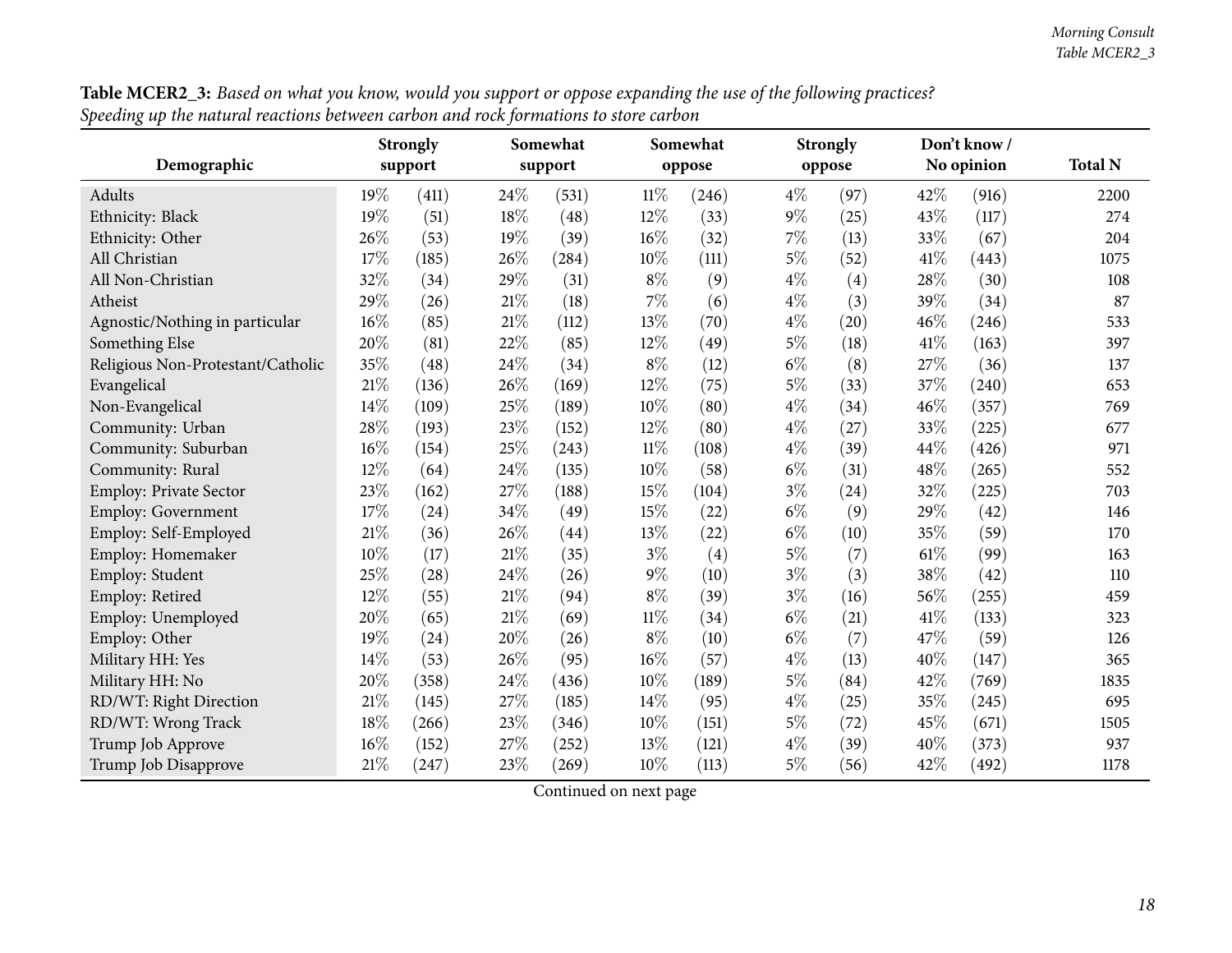|                                      | Somewhat<br><b>Strongly</b> |         |        | Somewhat |        | <b>Strongly</b> |        | Don't know/ |        |            |                |
|--------------------------------------|-----------------------------|---------|--------|----------|--------|-----------------|--------|-------------|--------|------------|----------------|
| Demographic                          |                             | support |        | support  |        | oppose          |        | oppose      |        | No opinion | <b>Total N</b> |
| Adults                               | $19\%$                      | (411)   | 24\%   | (531)    | 11%    | (246)           | $4\%$  | (97)        | 42\%   | (916)      | 2200           |
| Trump Job Strongly Approve           | 20%                         | (96)    | 24\%   | (116)    | 14%    | (66)            | $5\%$  | (22)        | 39%    | (188)      | 488            |
| Trump Job Somewhat Approve           | 13%                         | (57)    | 30%    | (135)    | 12%    | (55)            | $4\%$  | (17)        | 41\%   | (185)      | 449            |
| Trump Job Somewhat Disapprove        | 18%                         | (43)    | 32%    | (75)     | 12%    | (27)            | $4\%$  | (9)         | 34%    | (78)       | 232            |
| Trump Job Strongly Disapprove        | 22%                         | (205)   | 21%    | (194)    | $9\%$  | (86)            | $5\%$  | (47)        | 44\%   | (414)      | 946            |
| Favorable of Trump                   | 17%                         | (165)   | $27\%$ | (261)    | 12%    | (120)           | $4\%$  | (38)        | 39%    | (375)      | 960            |
| Unfavorable of Trump                 | 20%                         | (233)   | $22\%$ | (258)    | 10%    | (113)           | $5\%$  | (55)        | 43%    | (500)      | 1159           |
| Very Favorable of Trump              | 19%                         | (105)   | 25%    | (137)    | 13%    | (72)            | $4\%$  | (23)        | 39%    | (216)      | 554            |
| Somewhat Favorable of Trump          | 15%                         | (60)    | $31\%$ | (124)    | 12%    | (47)            | $4\%$  | (15)        | 39%    | (159)      | 406            |
| Somewhat Unfavorable of Trump        | 17%                         | (32)    | 26%    | (48)     | 13%    | (24)            | $4\%$  | (8)         | 39%    | (73)       | 186            |
| Very Unfavorable of Trump            | 21%                         | (201)   | 22%    | (210)    | $9\%$  | (89)            | $5\%$  | (47)        | 44\%   | (428)      | 974            |
| #1 Issue: Economy                    | 16%                         | (121)   | 28\%   | (212)    | $11\%$ | (85)            | $5\%$  | (41)        | 39%    | (295)      | 753            |
| #1 Issue: Security                   | 18%                         | (38)    | 27%    | (56)     | $11\%$ | (24)            | $1\%$  | (3)         | 42%    | (88)       | 209            |
| #1 Issue: Health Care                | 22%                         | (98)    | 24\%   | (107)    | $8\%$  | (36)            | $4\%$  | (17)        | 43%    | (194)      | 452            |
| #1 Issue: Medicare / Social Security | 17%                         | (50)    | 19%    | (56)     | $9\%$  | (27)            | $5\%$  | (14)        | $51\%$ | (155)      | 302            |
| #1 Issue: Women's Issues             | 14%                         | (18)    | 26%    | (33)     | 14%    | (19)            | $11\%$ | (14)        | 35%    | (46)       | 130            |
| #1 Issue: Education                  | 31%                         | (40)    | 23%    | (29)     | 18%    | (23)            | $4\%$  | (5)         | 25%    | (32)       | 129            |
| #1 Issue: Energy                     | 42%                         | (33)    | 14\%   | (11)     | 20%    | (15)            |        | (0)         | 24%    | (19)       | 78             |
| #1 Issue: Other                      | 9%                          | (13)    | 17%    | (26)     | 11%    | (16)            | $3\%$  | (5)         | 60%    | (88)       | 147            |
| 2018 House Vote: Democrat            | 24%                         | (160)   | 24\%   | (164)    | $9\%$  | (63)            | $4\%$  | (30)        | 38%    | (257)      | 673            |
| 2018 House Vote: Republican          | 16%                         | (103)   | 29%    | (184)    | 12%    | (80)            | $4\%$  | (27)        | 39%    | (249)      | 643            |
| 2018 House Vote: Someone else        | $2\%$                       | (1)     | 22%    | (13)     | 15%    | (9)             | $6\%$  | (4)         | 55%    | (34)       | 61             |
| 2016 Vote: Hillary Clinton           | 23%                         | (152)   | 24\%   | (164)    | $8\%$  | (51)            | $4\%$  | (29)        | 41\%   | (277)      | 672            |
| 2016 Vote: Donald Trump              | 16%                         | (114)   | 27%    | (189)    | 12%    | (83)            | $5\%$  | (37)        | 40%    | (287)      | 710            |
| 2016 Vote: Other                     | $11\%$                      | (10)    | 19%    | (18)     | 13%    | (13)            | $4\%$  | (3)         | 53%    | (50)       | 94             |
| 2016 Vote: Didn't Vote               | 19%                         | (134)   | 22%    | (160)    | 14%    | (99)            | $4\%$  | (28)        | 42%    | (301)      | 722            |
| Voted in 2014: Yes                   | 19%                         | (227)   | 26%    | (314)    | $11\%$ | (136)           | $5\%$  | (61)        | 40%    | (484)      | 1222           |
| Voted in 2014: No                    | 19%                         | (184)   | 22%    | (217)    | $11\%$ | (110)           | $4\%$  | (36)        | 44%    | (432)      | 978            |

 ${\bf Table \, MCER2\_3:}$  Based on what you know, would you support or oppose expanding the use of the following practices? Speeding up the natural reactions between carbon and rock formations to store carbon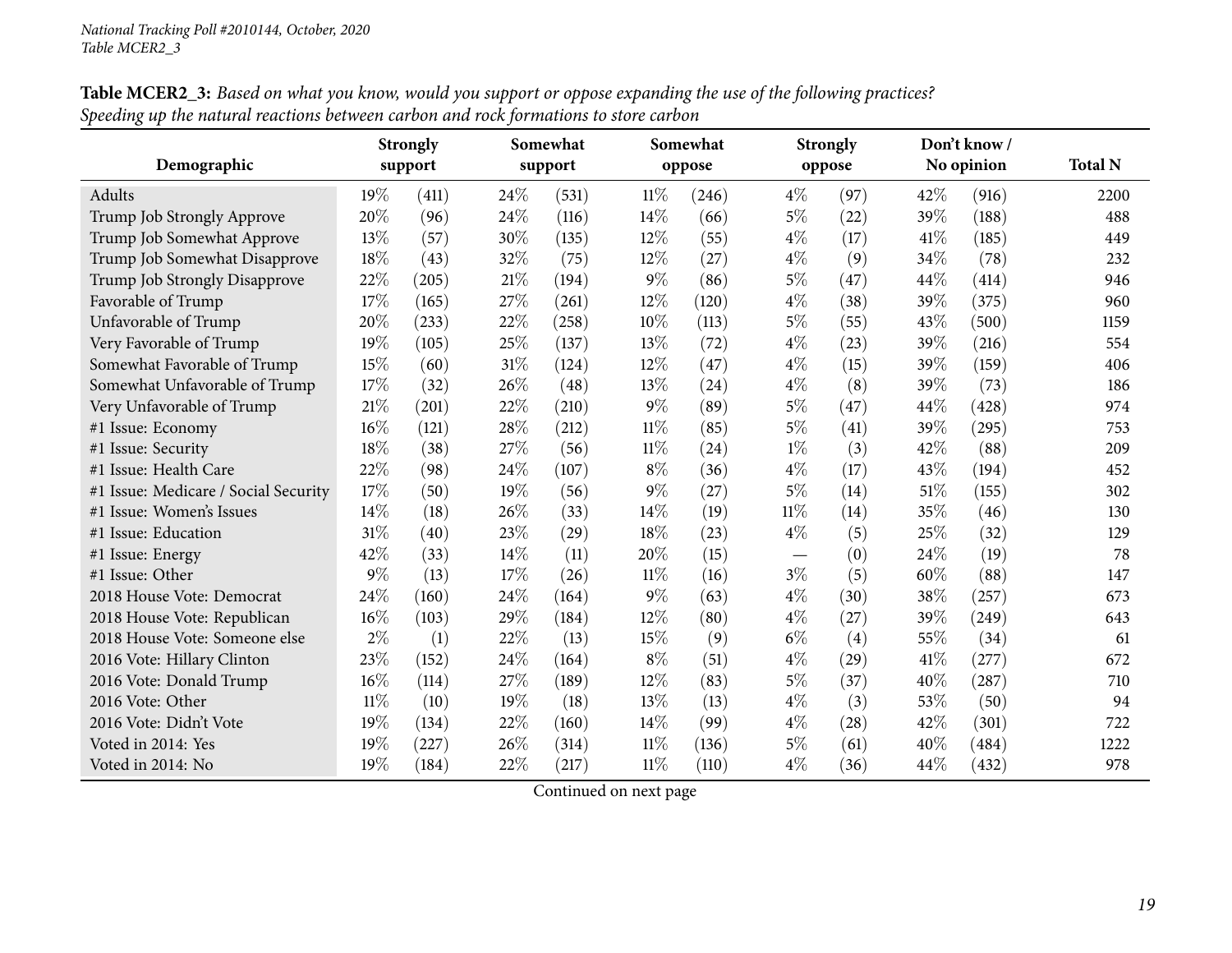| Demographic             | <b>Strongly</b><br>support |       | Somewhat<br>support |       |        | Somewhat<br>oppose |       | <b>Strongly</b><br>oppose |        | Don't know /<br>No opinion | <b>Total N</b> |
|-------------------------|----------------------------|-------|---------------------|-------|--------|--------------------|-------|---------------------------|--------|----------------------------|----------------|
| Adults                  | $19\%$                     | (411) | 24%                 | (531) | $11\%$ | (246)              | $4\%$ | (97)                      | 42\%   | (916)                      | 2200           |
| 2012 Vote: Barack Obama | $19\%$                     | (161) | 27\%                | (224) | $8\%$  | (68)               | 5%    | (43)                      | 41\%   | (341)                      | 838            |
| 2012 Vote: Mitt Romney  | $14\%$                     | (64)  | 25%                 | (111) | 12%    | (52)               | 5%    | (22)                      | 44\%   | (198)                      | 447            |
| 2012 Vote: Other        | $8\%$                      | (5)   | $24\%$              | (15)  | $16\%$ | (10)               | $4\%$ | (3)                       | 48\%   | (30)                       | 64             |
| 2012 Vote: Didn't Vote  | 21%                        | (180) | $21\%$              | (180) | 14\%   | (115)              | $3\%$ | (29)                      | 40%    | (344)                      | 849            |
| 4-Region: Northeast     | 20%                        | (80)  | $26\%$              | (103) | $8\%$  | (33)               | $3\%$ | (13)                      | 42%    | (165)                      | 394            |
| 4-Region: Midwest       | 15\%                       | (67)  | 30%                 | (138) | $11\%$ | (52)               | $3\%$ | (16)                      | 41\%   | (190)                      | 462            |
| 4-Region: South         | 19%                        | (155) | $21\%$              | (173) | 13\%   | (103)              | $5\%$ | (43)                      | 42%    | (350)                      | 824            |
| 4-Region: West          | 21%                        | (108) | 23%                 | (118) | $11\%$ | (57)               | 5%    | (25)                      | 41\%   | (211)                      | 520            |
| Climate concerned       | 22%                        | (358) | 25\%                | (409) | 12%    | (188)              | $4\%$ | (65)                      | 37%    | (597)                      | 1617           |
| Climate unconcerned     | $8\%$                      | (40)  | 24\%                | (122) | $12\%$ | (57)               | $5\%$ | (27)                      | $51\%$ | (253)                      | 498            |

Table MCER2\_3: Based on what you know, would you support or oppose expanding the use of the following practices? Speeding up the natural reactions between carbon and rock formations to store carbon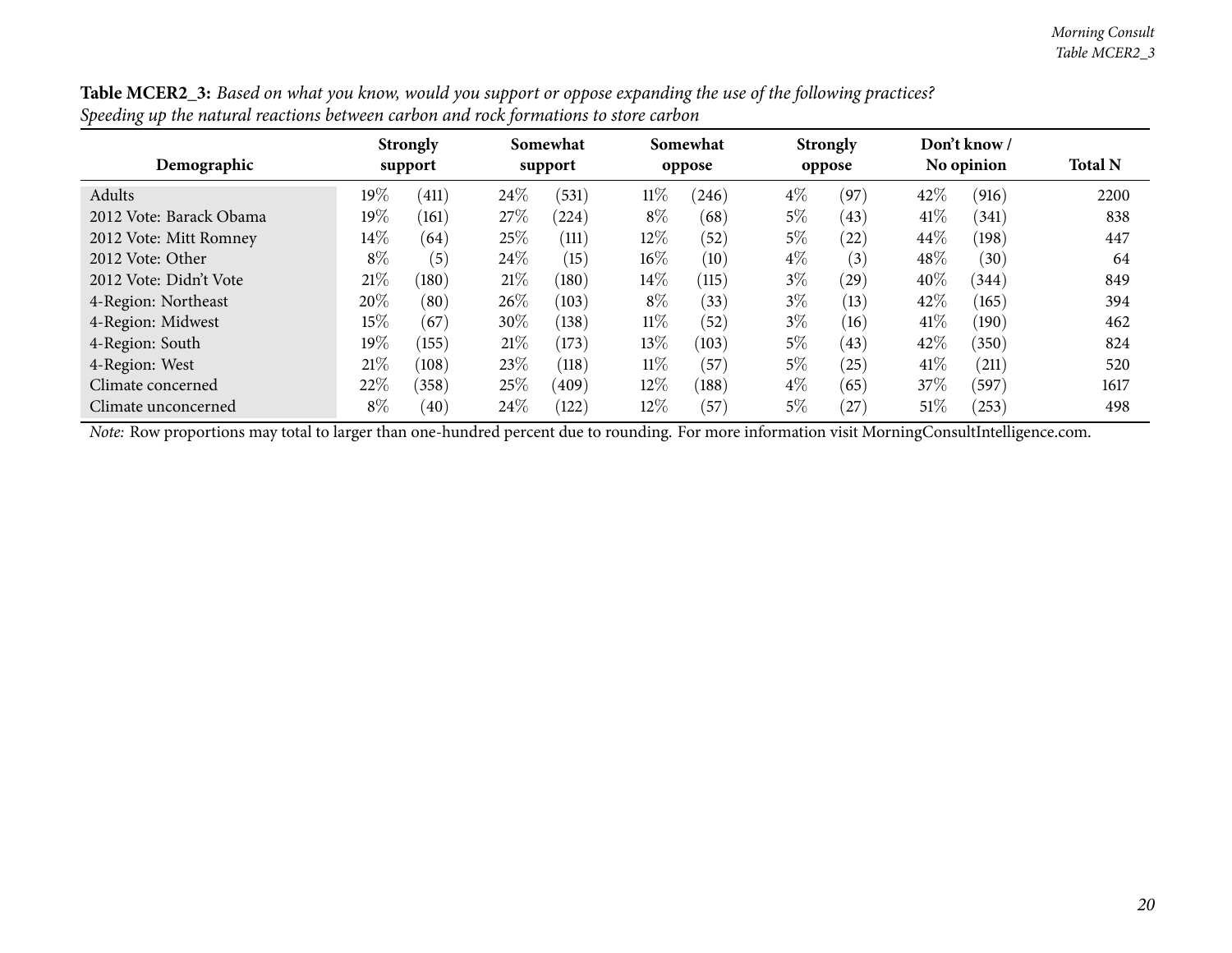<span id="page-20-0"></span>

|                          | <b>Strongly</b> |         | Somewhat |         | Somewhat |        | <b>Strongly</b> |        | Don't know / |            |                |
|--------------------------|-----------------|---------|----------|---------|----------|--------|-----------------|--------|--------------|------------|----------------|
| Demographic              |                 | support |          | support |          | oppose |                 | oppose |              | No opinion | <b>Total N</b> |
| <b>Adults</b>            | 20%             | (439)   | 28%      | (618)   | $9\%$    | (207)  | $4\%$           | (90)   | 38%          | (846)      | 2200           |
| Gender: Male             | 25%             | (261)   | 31%      | (324)   | 13%      | (136)  | $4\%$           | (39)   | 28%          | (302)      | 1062           |
| Gender: Female           | $16\%$          | (178)   | 26%      | (294)   | $6\%$    | (71)   | $4\%$           | (51)   | 48%          | (544)      | 1138           |
| Age: 18-34               | 21%             | (140)   | 30%      | (197)   | 13%      | (86)   | $4\%$           | (28)   | 31%          | (205)      | 655            |
| Age: 35-44               | 28%             | (102)   | $31\%$   | (109)   | $5\%$    | (18)   | $2\%$           | (9)    | 33%          | (120)      | 358            |
| Age: 45-64               | 17%             | (125)   | 27%      | (199)   | 10%      | (74)   | $5\%$           | (36)   | 42%          | (317)      | 751            |
| Age: 65+                 | 17%             | (73)    | 26%      | (113)   | $7\%$    | (29)   | $4\%$           | (18)   | 47%          | (205)      | 436            |
| GenZers: 1997-2012       | 22%             | (56)    | 33%      | (83)    | 13%      | (33)   | $3\%$           | (8)    | 30%          | (76)       | 256            |
| Millennials: 1981-1996   | 23%             | (135)   | 29%      | (170)   | $11\%$   | (63)   | $4\%$           | (22)   | 33%          | (189)      | 579            |
| GenXers: 1965-1980       | 23%             | (131)   | 29%      | (168)   | $8\%$    | (45)   | $4\%$           | (22)   | 37%          | (211)      | 577            |
| Baby Boomers: 1946-1964  | 15%             | (106)   | 25%      | (177)   | $8\%$    | (59)   | $5\%$           | (37)   | 46%          | (322)      | 702            |
| PID: Dem (no lean)       | 23%             | (188)   | 27%      | (221)   | $7\%$    | (58)   | $4\%$           | (33)   | 38%          | (303)      | 803            |
| PID: Ind (no lean)       | 18%             | (120)   | 27%      | (181)   | $11\%$   | (74)   | $4\%$           | (25)   | 41\%         | (272)      | 671            |
| PID: Rep (no lean)       | 18%             | (130)   | 30%      | (217)   | 10%      | (75)   | $4\%$           | (32)   | 37%          | (272)      | 726            |
| PID/Gender: Dem Men      | 30%             | (107)   | 35%      | (125)   | $8\%$    | (29)   | $2\%$           | (8)    | 24%          | (86)       | 354            |
| PID/Gender: Dem Women    | 18%             | (82)    | $21\%$   | (96)    | $6\%$    | (29)   | $6\%$           | (26)   | 48%          | (217)      | 449            |
| PID/Gender: Ind Men      | 19%             | (68)    | 28%      | (99)    | 15%      | (53)   | $5\%$           | (17)   | 33%          | (116)      | 352            |
| PID/Gender: Ind Women    | 16%             | (52)    | 26%      | (82)    | $6\%$    | (21)   | $3\%$           | (8)    | 49%          | (156)      | 319            |
| PID/Gender: Rep Men      | 24%             | (86)    | 28%      | (101)   | 15%      | (53)   | $4\%$           | (15)   | 28%          | (101)      | 355            |
| PID/Gender: Rep Women    | 12%             | (44)    | $31\%$   | (116)   | $6\%$    | (21)   | 5%              | (18)   | 46%          | (171)      | 370            |
| Ideo: Liberal (1-3)      | 26%             | (161)   | 29%      | (176)   | $8\%$    | (50)   | $4\%$           | (22)   | 33%          | (202)      | 610            |
| Ideo: Moderate (4)       | 19%             | (126)   | 31%      | (207)   | $9\%$    | (62)   | $3\%$           | (18)   | 38%          | (258)      | 673            |
| Ideo: Conservative (5-7) | 18%             | (128)   | 26%      | (190)   | $11\%$   | (77)   | $6\%$           | (41)   | 39%          | (282)      | 718            |
| Educ: < College          | 17%             | (255)   | 26%      | (395)   | $9\%$    | (141)  | $4\%$           | (65)   | 43%          | (656)      | 1512           |
| Educ: Bachelors degree   | 24%             | (109)   | $31\%$   | (136)   | 10%      | (42)   | $4\%$           | (18)   | 31%          | (139)      | 444            |
| Educ: Post-grad          | 31%             | (76)    | 35%      | (86)    | $9\%$    | (23)   | $3\%$           | (7)    | 21%          | (52)       | 244            |
| Income: Under 50k        | 19%             | (219)   | 25%      | (290)   | $9\%$    | (107)  | $4\%$           | (49)   | 42%          | (483)      | 1148           |
| Income: 50k-100k         | 18%             | (120)   | 30%      | (198)   | 10%      | (64)   | $5\%$           | (32)   | 38%          | (256)      | 671            |
| Income: 100k+            | 26%             | (99)    | 34%      | (130)   | $9\%$    | (35)   | $2\%$           | (9)    | 28%          | (107)      | 381            |
| Ethnicity: White         | 20%             | (351)   | 28%      | (480)   | $9\%$    | (156)  | $4\%$           | (69)   | 39%          | (665)      | 1722           |
| Ethnicity: Hispanic      | 23%             | (82)    | 32%      | (112)   | 10%      | (36)   | $5\%$           | (19)   | 29%          | (101)      | 349            |

**Table MCER2\_4:** Based on what you know, would you support or oppose expanding the use of the following practices? Using industrial technology to capture carbon from the atmosphere to be stored underground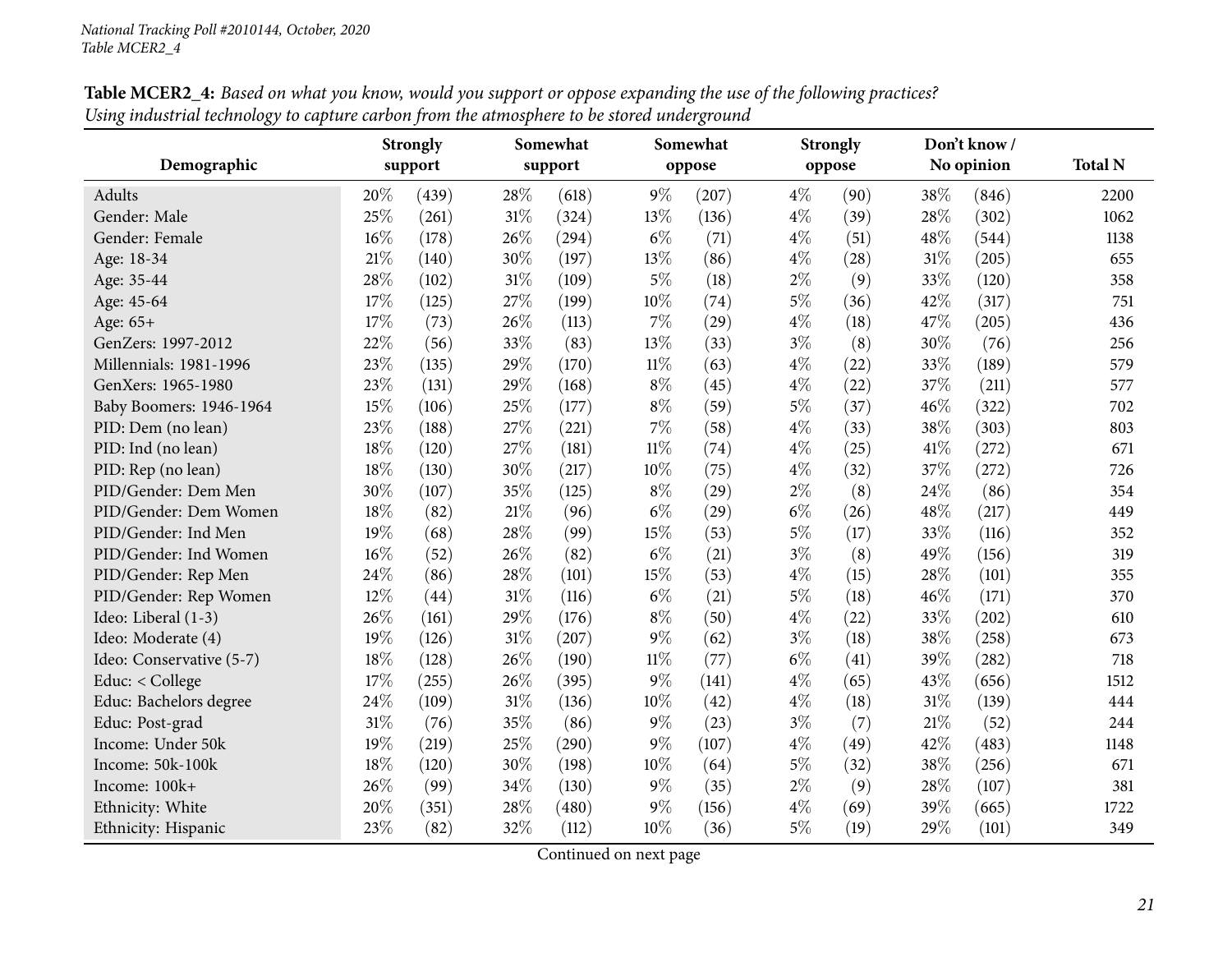| Demographic                       | <b>Strongly</b><br>support |       | Somewhat<br>support |       |        | Somewhat |       | <b>Strongly</b> |      | Don't know/<br>No opinion | <b>Total N</b> |
|-----------------------------------|----------------------------|-------|---------------------|-------|--------|----------|-------|-----------------|------|---------------------------|----------------|
|                                   |                            |       |                     |       |        | oppose   |       | oppose          |      |                           |                |
| Adults                            | 20%                        | (439) | 28\%                | (618) | $9\%$  | (207)    | $4\%$ | (90)            | 38%  | (846)                     | 2200           |
| Ethnicity: Black                  | 16%                        | (45)  | 26%                 | (70)  | $11\%$ | (30)     | $6\%$ | (15)            | 42%  | (114)                     | 274            |
| Ethnicity: Other                  | 21%                        | (43)  | 33%                 | (67)  | 10%    | (20)     | $3\%$ | (6)             | 33%  | (67)                      | 204            |
| All Christian                     | 19%                        | (209) | 30%                 | (319) | $9\%$  | (102)    | $3\%$ | (36)            | 38%  | (410)                     | 1075           |
| All Non-Christian                 | 31%                        | (33)  | 33%                 | (36)  | $8\%$  | (9)      | $3\%$ | (4)             | 24\% | (26)                      | 108            |
| Atheist                           | 30%                        | (26)  | 25%                 | (22)  | $9\%$  | (7)      | 7%    | (6)             | 29%  | (25)                      | 87             |
| Agnostic/Nothing in particular    | 19%                        | (102) | 25%                 | (132) | 10%    | (52)     | $5\%$ | (26)            | 42%  | (223)                     | 533            |
| Something Else                    | 17%                        | (69)  | 28%                 | (110) | $9\%$  | (37)     | $5\%$ | (19)            | 41\% | (162)                     | 397            |
| Religious Non-Protestant/Catholic | 34%                        | (46)  | 30%                 | (41)  | 10%    | (14)     | $3\%$ | (4)             | 23%  | (32)                      | 137            |
| Evangelical                       | 20%                        | (130) | $31\%$              | (203) | 10%    | (63)     | $4\%$ | (29)            | 35%  | (228)                     | 653            |
| Non-Evangelical                   | 16%                        | (125) | 27\%                | (211) | $9\%$  | (70)     | $3\%$ | (26)            | 44%  | (336)                     | 769            |
| Community: Urban                  | 27%                        | (181) | 28\%                | (193) | $9\%$  | (62)     | $5\%$ | (35)            | 30%  | (206)                     | 677            |
| Community: Suburban               | 18%                        | (177) | 29%                 | (280) | $9\%$  | (91)     | $4\%$ | (36)            | 40%  | (388)                     | 971            |
| Community: Rural                  | 15%                        | (81)  | 26%                 | (145) | 10%    | (54)     | $4\%$ | (20)            | 46%  | (253)                     | 552            |
| Employ: Private Sector            | 24%                        | (167) | $32\%$              | (229) | $9\%$  | (62)     | $3\%$ | (23)            | 32%  | (223)                     | 703            |
| Employ: Government                | 24%                        | (35)  | 30%                 | (43)  | $16\%$ | (23)     | $4\%$ | (6)             | 26%  | (38)                      | 146            |
| Employ: Self-Employed             | 20%                        | (34)  | 32%                 | (55)  | 14%    | (23)     | $4\%$ | (7)             | 29%  | (50)                      | 170            |
| Employ: Homemaker                 | 14%                        | (22)  | 26%                 | (42)  | $2\%$  | (3)      | $3\%$ | (6)             | 55%  | (89)                      | 163            |
| Employ: Student                   | 27%                        | (29)  | 27%                 | (29)  | 10%    | (11)     | $4\%$ | (4)             | 33%  | (36)                      | 110            |
| Employ: Retired                   | 15%                        | (67)  | 26%                 | (119) | $7\%$  | (33)     | $4\%$ | (20)            | 48%  | (221)                     | 459            |
| Employ: Unemployed                | 20%                        | (64)  | $21\%$              | (69)  | $13\%$ | (42)     | 7%    | (21)            | 39%  | (127)                     | 323            |
| Employ: Other                     | 15%                        | (19)  | 25%                 | (31)  | $8\%$  | (10)     | $3\%$ | (3)             | 50%  | (63)                      | 126            |
| Military HH: Yes                  | 17%                        | (63)  | 30%                 | (110) | 15%    | (53)     | $4\%$ | (15)            | 34%  | (124)                     | 365            |
| Military HH: No                   | $21\%$                     | (376) | 28%                 | (508) | $8\%$  | (153)    | $4\%$ | (75)            | 39%  | (723)                     | 1835           |
| RD/WT: Right Direction            | 20%                        | (139) | 29%                 | (198) | 13\%   | (92)     | $5\%$ | (32)            | 34%  | (234)                     | 695            |
| RD/WT: Wrong Track                | 20%                        | (300) | 28%                 | (420) | $8\%$  | (115)    | $4\%$ | (59)            | 41\% | (612)                     | 1505           |
| Trump Job Approve                 | 17%                        | (160) | 29%                 | (275) | 12%    | (109)    | $5\%$ | (47)            | 37%  | (346)                     | 937            |
| Trump Job Disapprove              | 23%                        | (272) | 28%                 | (335) | $7\%$  | (87)     | $4\%$ | (42)            | 38\% | (442)                     | 1178           |

 ${\bf Table \, MCER2\_4:}$  Based on what you know, would you support or oppose expanding the use of the following practices? Using industrial technology to capture carbon from the atmosphere to be stored underground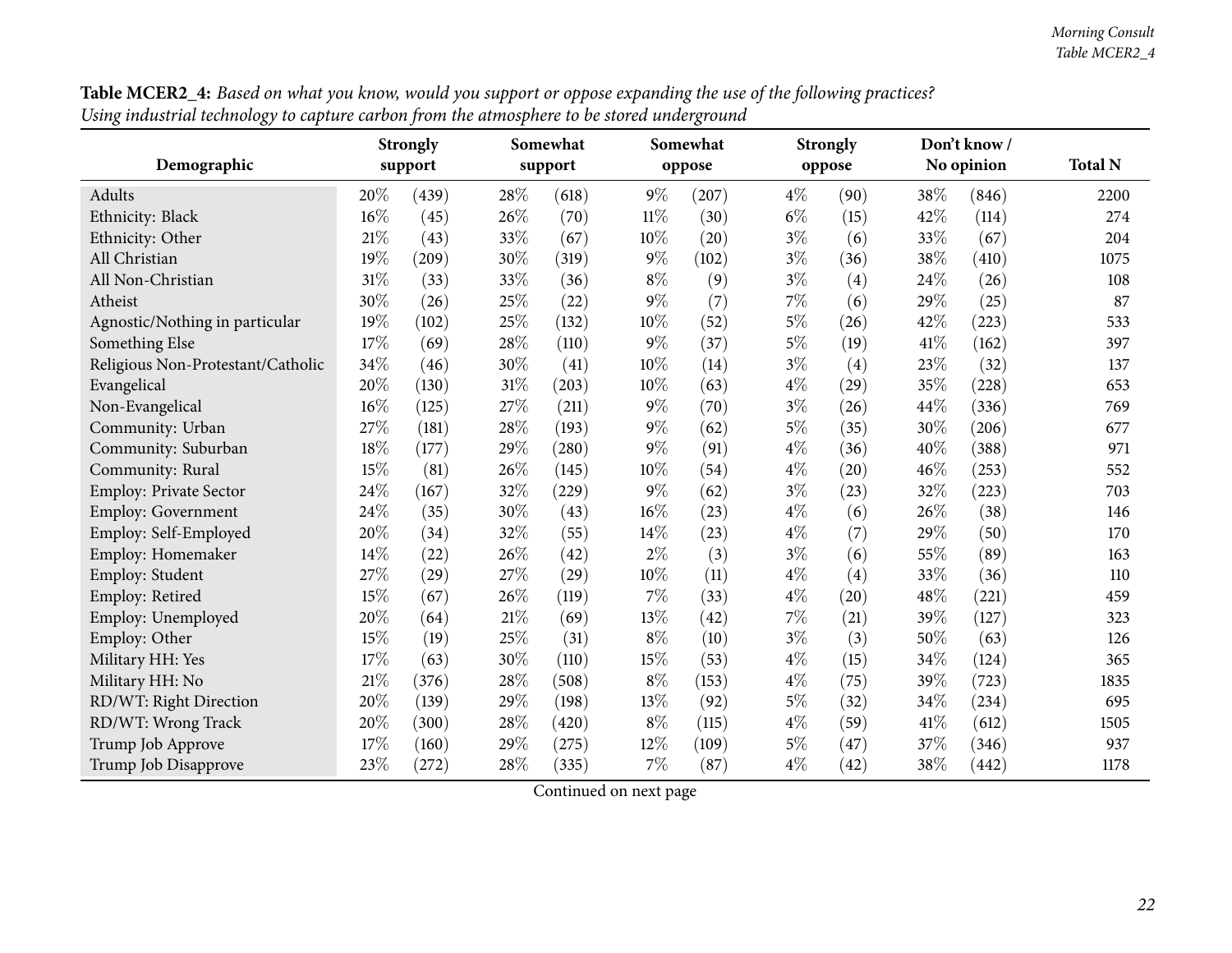|                                      |       | <b>Strongly</b> |        | Somewhat |        | Somewhat |       | <b>Strongly</b> |      | Don't know/ |                |
|--------------------------------------|-------|-----------------|--------|----------|--------|----------|-------|-----------------|------|-------------|----------------|
| Demographic                          |       | support         |        | support  |        | oppose   |       | oppose          |      | No opinion  | <b>Total N</b> |
| Adults                               | 20%   | (439)           | 28%    | (618)    | $9\%$  | (207)    | $4\%$ | (90)            | 38%  | (846)       | 2200           |
| Trump Job Strongly Approve           | 19%   | (95)            | 28%    | (139)    | 12%    | (59)     | $6\%$ | (30)            | 34%  | (166)       | 488            |
| Trump Job Somewhat Approve           | 15%   | (65)            | 30%    | (136)    | $11\%$ | (49)     | $4\%$ | (18)            | 40%  | (181)       | 449            |
| Trump Job Somewhat Disapprove        | 21%   | (48)            | 39%    | (90)     | $8\%$  | (18)     | $3\%$ | (6)             | 30%  | (69)        | 232            |
| Trump Job Strongly Disapprove        | 24%   | (224)           | 26%    | (245)    | $7\%$  | (68)     | $4\%$ | (36)            | 39%  | (373)       | 946            |
| Favorable of Trump                   | 18%   | (174)           | 29%    | (283)    | $11\%$ | (108)    | $5\%$ | (47)            | 36%  | (349)       | 960            |
| Unfavorable of Trump                 | 22%   | (254)           | 28%    | (327)    | $7\%$  | (81)     | $4\%$ | (42)            | 39%  | (455)       | 1159           |
| Very Favorable of Trump              | 20%   | (108)           | 28%    | (156)    | 12%    | (64)     | 5%    | (30)            | 35%  | (195)       | 554            |
| Somewhat Favorable of Trump          | 16%   | (65)            | 31%    | (127)    | $11\%$ | (43)     | $4\%$ | (16)            | 38%  | (154)       | 406            |
| Somewhat Unfavorable of Trump        | 21%   | (39)            | 30%    | (56)     | $8\%$  | (15)     | $4\%$ | (7)             | 37\% | (69)        | 186            |
| Very Unfavorable of Trump            | 22%   | (215)           | 28\%   | (271)    | $7\%$  | (66)     | $4\%$ | (35)            | 40%  | (387)       | 974            |
| #1 Issue: Economy                    | 17%   | (130)           | 32%    | (240)    | $9\%$  | (65)     | $6\%$ | (43)            | 37%  | (275)       | 753            |
| #1 Issue: Security                   | 18%   | (37)            | $31\%$ | (66)     | $11\%$ | (24)     | $4\%$ | (9)             | 35%  | (74)        | 209            |
| #1 Issue: Health Care                | 25%   | (114)           | 24\%   | (107)    | $6\%$  | (28)     | $3\%$ | (13)            | 42\% | (191)       | 452            |
| #1 Issue: Medicare / Social Security | 18%   | (56)            | 22%    | (68)     | 10%    | (31)     | $5\%$ | (15)            | 44%  | (133)       | 302            |
| #1 Issue: Women's Issues             | 14%   | (18)            | 32%    | (41)     | 15%    | (20)     | $3\%$ | (3)             | 36%  | (47)        | 130            |
| #1 Issue: Education                  | 30%   | (39)            | 30%    | (38)     | 14%    | (18)     | $5\%$ | (7)             | 21%  | (27)        | 129            |
| #1 Issue: Energy                     | 33%   | (26)            | 23%    | (18)     | 15%    | (12)     |       | (0)             | 28%  | (22)        | 78             |
| #1 Issue: Other                      | 13%   | (19)            | 27%    | (40)     | $6\%$  | (9)      | $1\%$ | (2)             | 52%  | (77)        | 147            |
| 2018 House Vote: Democrat            | 27%   | (182)           | 29%    | (194)    | $7\%$  | (46)     | $4\%$ | (28)            | 33%  | (222)       | 673            |
| 2018 House Vote: Republican          | 18%   | (115)           | 30%    | (193)    | 12%    | (78)     | $4\%$ | (28)            | 36%  | (229)       | 643            |
| 2018 House Vote: Someone else        | $5\%$ | (3)             | 26%    | (16)     | 14%    | (9)      | $3\%$ | (2)             | 53%  | (32)        | 61             |
| 2016 Vote: Hillary Clinton           | 25%   | (167)           | 29%    | (198)    | $5\%$  | (33)     | $5\%$ | (33)            | 36\% | (241)       | 672            |
| 2016 Vote: Donald Trump              | 17\%  | (123)           | 30%    | (212)    | $12\%$ | (89)     | $4\%$ | (29)            | 36%  | (257)       | 710            |
| 2016 Vote: Other                     | 17%   | (16)            | 22%    | (21)     | $8\%$  | (7)      | $1\%$ | (1)             | 51\% | (49)        | 94             |
| 2016 Vote: Didn't Vote               | 18%   | (132)           | 26%    | (187)    | $11\%$ | (78)     | $4\%$ | (27)            | 41\% | (298)       | 722            |
| Voted in 2014: Yes                   | 21%   | (259)           | $31\%$ | (375)    | 9%     | (107)    | $4\%$ | (50)            | 35%  | (430)       | 1222           |
| Voted in 2014: No                    | 18%   | (180)           | 25%    | (242)    | 10%    | (100)    | $4\%$ | (40)            | 43%  | (416)       | 978            |

 ${\bf Table \, MCER2\_4:}$  Based on what you know, would you support or oppose expanding the use of the following practices? Using industrial technology to capture carbon from the atmosphere to be stored underground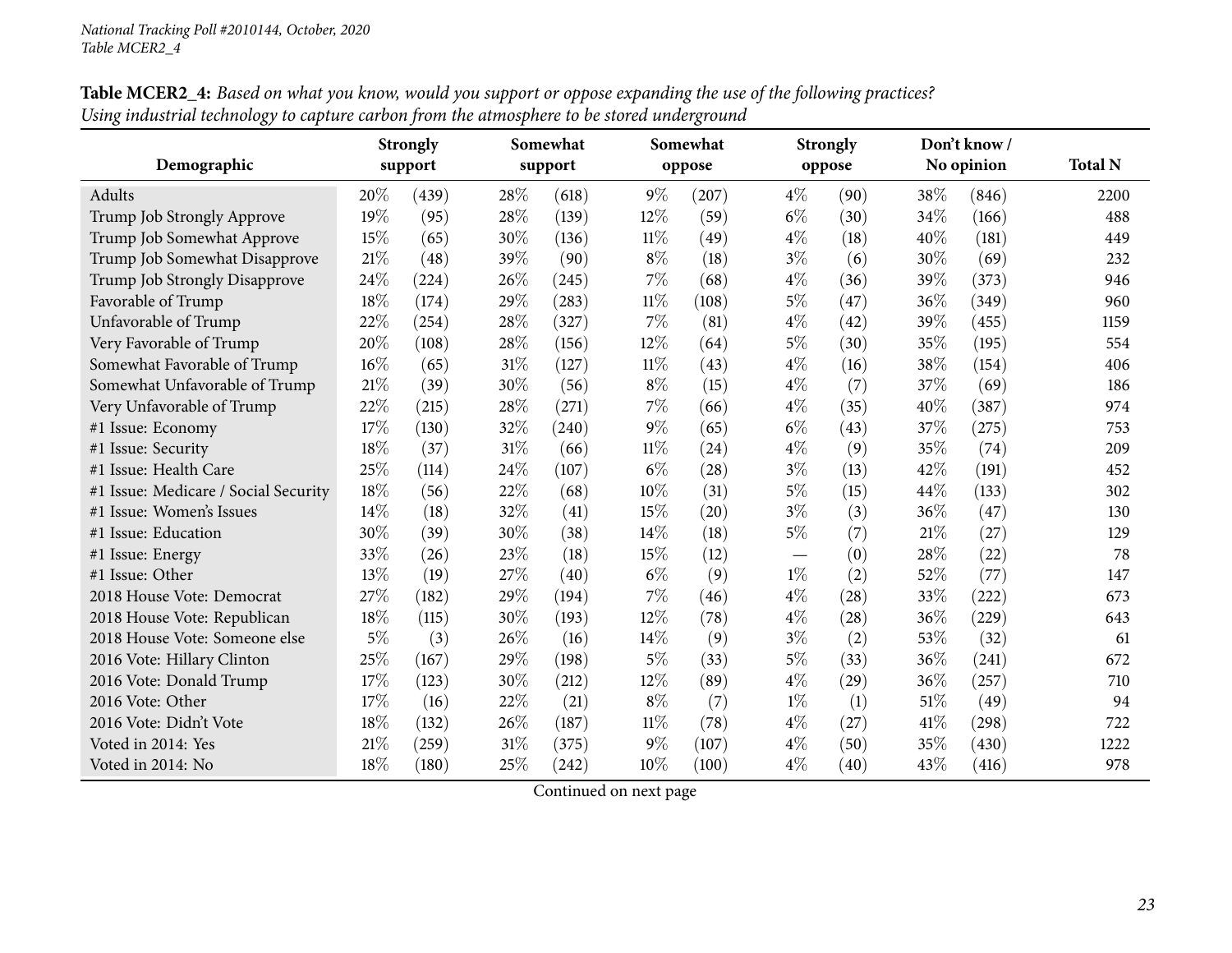| $\sim$ . The contract that the contract $\chi$ and $\sim$ the contract of $\sim$ . The contract of $\chi$ |                            |       |                     |       |                    |       |                           |      |        |                            |                |
|-----------------------------------------------------------------------------------------------------------|----------------------------|-------|---------------------|-------|--------------------|-------|---------------------------|------|--------|----------------------------|----------------|
| Demographic                                                                                               | <b>Strongly</b><br>support |       | Somewhat<br>support |       | Somewhat<br>oppose |       | <b>Strongly</b><br>oppose |      |        | Don't know /<br>No opinion | <b>Total N</b> |
| Adults                                                                                                    | 20%                        | (439) | 28\%                | (618) | $9\%$              | (207) | $4\%$                     | (90) | 38\%   | (846)                      | 2200           |
| 2012 Vote: Barack Obama                                                                                   | 23\%                       | (191) | 32\%                | (264) | $6\%$              | (53)  | $4\%$                     | (33) | 35%    | (297)                      | 838            |
| 2012 Vote: Mitt Romney                                                                                    | $18\%$                     | (80)  | 27\%                | (122) | $10\%$             | (45)  | $4\%$                     | (18) | 41\%   | (183)                      | 447            |
| 2012 Vote: Other                                                                                          | $7\%$                      | (4)   | $26\%$              | (17)  | 13\%               | (8)   | $6\%$                     | (4)  | $48\%$ | (30)                       | 64             |
| 2012 Vote: Didn't Vote                                                                                    | $19\%$                     | (164) | 25\%                | (215) | 12%                | (101) | $4\%$                     | (36) | 39%    | (334)                      | 849            |
| 4-Region: Northeast                                                                                       | 23%                        | (92)  | 27\%                | (105) | $8\%$              | (30)  | $5\%$                     | (20) | 37\%   | (146)                      | 394            |
| 4-Region: Midwest                                                                                         | $17\%$                     | (77)  | $31\%$              | (143) | $9\%$              | (41)  | $5\%$                     | (22) | 39%    | (179)                      | 462            |
| 4-Region: South                                                                                           | 20%                        | (163) | 27\%                | (223) | $10\%$             | (79)  | $4\%$                     | (34) | 39%    | (325)                      | 824            |
| 4-Region: West                                                                                            | 21%                        | (107) | 28\%                | (146) | $11\%$             | (57)  | $3\%$                     | (13) | 38%    | (196)                      | 520            |
| Climate concerned                                                                                         | 24\%                       | (389) | 29%                 | (470) | $9\%$              | (151) | $3\%$                     | (55) | 34\%   | (551)                      | 1617           |
| Climate unconcerned                                                                                       | $9\%$                      | (45)  | 27\%                | (137) | $10\%$             | (52)  | $6\%$                     | (30) | 47\%   | (235)                      | 498            |

Table MCER2\_4: Based on what you know, would you support or oppose expanding the use of the following practices? Using industrial technology to capture carbon from the atmosphere to be stored underground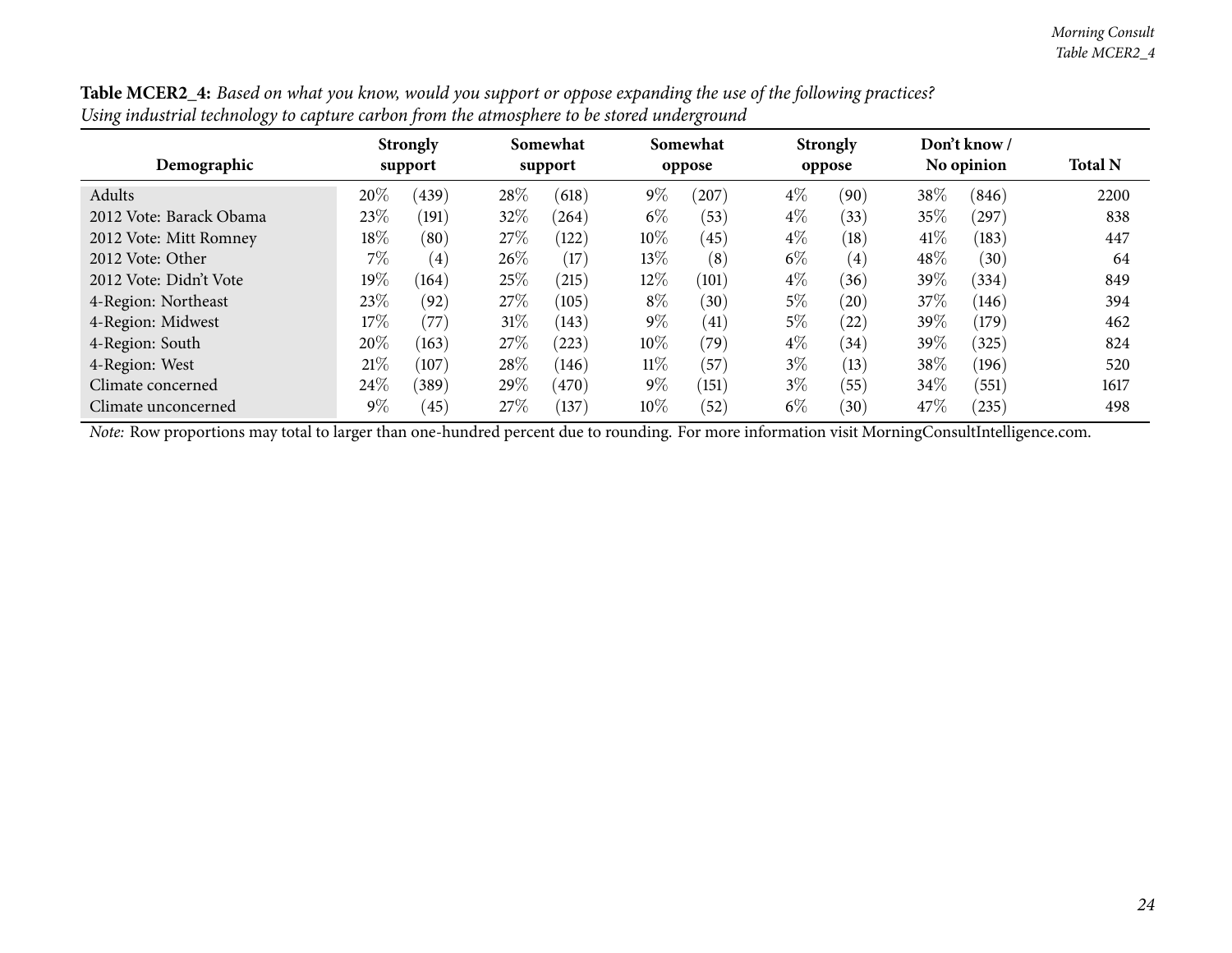<span id="page-24-0"></span>

|                          | <b>Strongly</b> |                     |        | Somewhat |        | Somewhat |       | <b>Strongly</b> |      | Don't know/ |                |
|--------------------------|-----------------|---------------------|--------|----------|--------|----------|-------|-----------------|------|-------------|----------------|
| Demographic              |                 | support             |        | support  |        | oppose   |       | oppose          |      | No opinion  | <b>Total N</b> |
| Adults                   | 20%             | (445)               | 30%    | (651)    | $9\%$  | (203)    | $5\%$ | (100)           | 36%  | (801)       | 2200           |
| Gender: Male             | 25%             | (264)               | 34%    | (366)    | 10%    | (106)    | $4\%$ | (47)            | 26%  | (279)       | 1062           |
| Gender: Female           | 16%             | (181)               | 25%    | (285)    | $9\%$  | (97)     | $5\%$ | (54)            | 46%  | (522)       | 1138           |
| Age: 18-34               | 23%             | (151)               | 32%    | (208)    | 10%    | (66)     | $6\%$ | (39)            | 29%  | (191)       | 655            |
| Age: 35-44               | 25%             | (90)                | 31%    | (111)    | $9\%$  | (32)     | $2\%$ | (6)             | 33%  | (119)       | 358            |
| Age: 45-64               | 18%             | (137)               | 27%    | (202)    | $10\%$ | (74)     | $5\%$ | (37)            | 40%  | (301)       | 751            |
| Age: 65+                 | 15%             | (67)                | 30%    | (129)    | $7\%$  | (32)     | $4\%$ | (18)            | 44%  | (190)       | 436            |
| GenZers: 1997-2012       | 26%             | (68)                | 34%    | (86)     | $9\%$  | (23)     | $6\%$ | (17)            | 24%  | (62)        | 256            |
| Millennials: 1981-1996   | 23%             | (131)               | 30%    | (176)    | 10%    | (59)     | $4\%$ | (25)            | 32%  | (188)       | 579            |
| GenXers: 1965-1980       | 23%             | (130)               | 30%    | (173)    | $9\%$  | (54)     | $4\%$ | (23)            | 34%  | (196)       | 577            |
| Baby Boomers: 1946-1964  | 15%             | (103)               | 28%    | (196)    | $9\%$  | (61)     | $5\%$ | (35)            | 44%  | (308)       | 702            |
| PID: Dem (no lean)       | 24%             | (194)               | 30%    | (244)    | $7\%$  | (58)     | $5\%$ | (37)            | 34%  | (270)       | 803            |
| PID: Ind (no lean)       | 17%             | (116)               | 26%    | (177)    | $11\%$ | (75)     | $5\%$ | (34)            | 40%  | (269)       | 671            |
| PID: Rep (no lean)       | 19%             | (134)               | 32%    | (230)    | 10%    | (70)     | $4\%$ | (29)            | 36%  | (262)       | 726            |
| PID/Gender: Dem Men      | 29%             | (102)               | 40%    | (143)    | $6\%$  | (21)     | $3\%$ | (11)            | 22%  | (77)        | 354            |
| PID/Gender: Dem Women    | $21\%$          | (92)                | 23%    | (102)    | $8\%$  | (36)     | $6\%$ | (26)            | 43%  | (193)       | 449            |
| PID/Gender: Ind Men      | 20%             | (70)                | 30%    | (107)    | 12%    | (42)     | $6\%$ | (21)            | 32%  | (112)       | 352            |
| PID/Gender: Ind Women    | 14%             | (46)                | 22%    | (70)     | 10%    | (33)     | $4\%$ | (13)            | 49%  | (158)       | 319            |
| PID/Gender: Rep Men      | 26%             | (92)                | 33%    | (116)    | 12%    | (42)     | $4\%$ | (14)            | 26%  | (91)        | 355            |
| PID/Gender: Rep Women    | 12%             | (43)                | 31%    | (113)    | $8\%$  | (28)     | $4\%$ | (15)            | 46%  | (171)       | 370            |
| Ideo: Liberal (1-3)      | 27%             | (167)               | 27%    | (163)    | $9\%$  | (54)     | $4\%$ | (25)            | 33%  | (201)       | 610            |
| Ideo: Moderate (4)       | 19%             | (126)               | 34%    | (227)    | $8\%$  | (56)     | $4\%$ | (26)            | 35%  | (237)       | 673            |
| Ideo: Conservative (5-7) | 17%             | (125)               | 30%    | (212)    | 10%    | (72)     | $5\%$ | (38)            | 38%  | (270)       | 718            |
| Educ: $<$ College        | 16%             | (249)               | 29%    | (434)    | $9\%$  | (141)    | $5\%$ | (69)            | 41\% | (620)       | 1512           |
| Educ: Bachelors degree   | 26%             | (117)               | 30%    | (132)    | $8\%$  | (37)     | $5\%$ | (24)            | 30%  | (134)       | 444            |
| Educ: Post-grad          | 32%             | (79)                | 35%    | (86)     | $10\%$ | (25)     | $3\%$ | (7)             | 19%  | (47)        | 244            |
| Income: Under 50k        | 18%             | $\left( 209\right)$ | 27%    | (310)    | $9\%$  | (101)    | $5\%$ | (53)            | 41%  | (476)       | 1148           |
| Income: 50k-100k         | 19%             | (127)               | 33%    | (221)    | 10%    | (64)     | $5\%$ | (37)            | 33%  | (222)       | 671            |
| Income: 100k+            | 29%             | (109)               | $31\%$ | (120)    | 10%    | (39)     | $3\%$ | (11)            | 27%  | (103)       | 381            |
| Ethnicity: White         | 20%             | (342)               | 30%    | (514)    | 10%    | (174)    | $4\%$ | (64)            | 36%  | (627)       | 1722           |
| Ethnicity: Hispanic      | 25%             | (87)                | 32%    | (112)    | $10\%$ | (36)     | 7%    | (23)            | 26%  | (92)        | 349            |

**Table MCER2\_5:** Based on what you know, would you support or oppose expanding the use of the following practices? Using industrial technology to capture carbon from heavy industry to be stored underground (i.e. carbon capture and storage)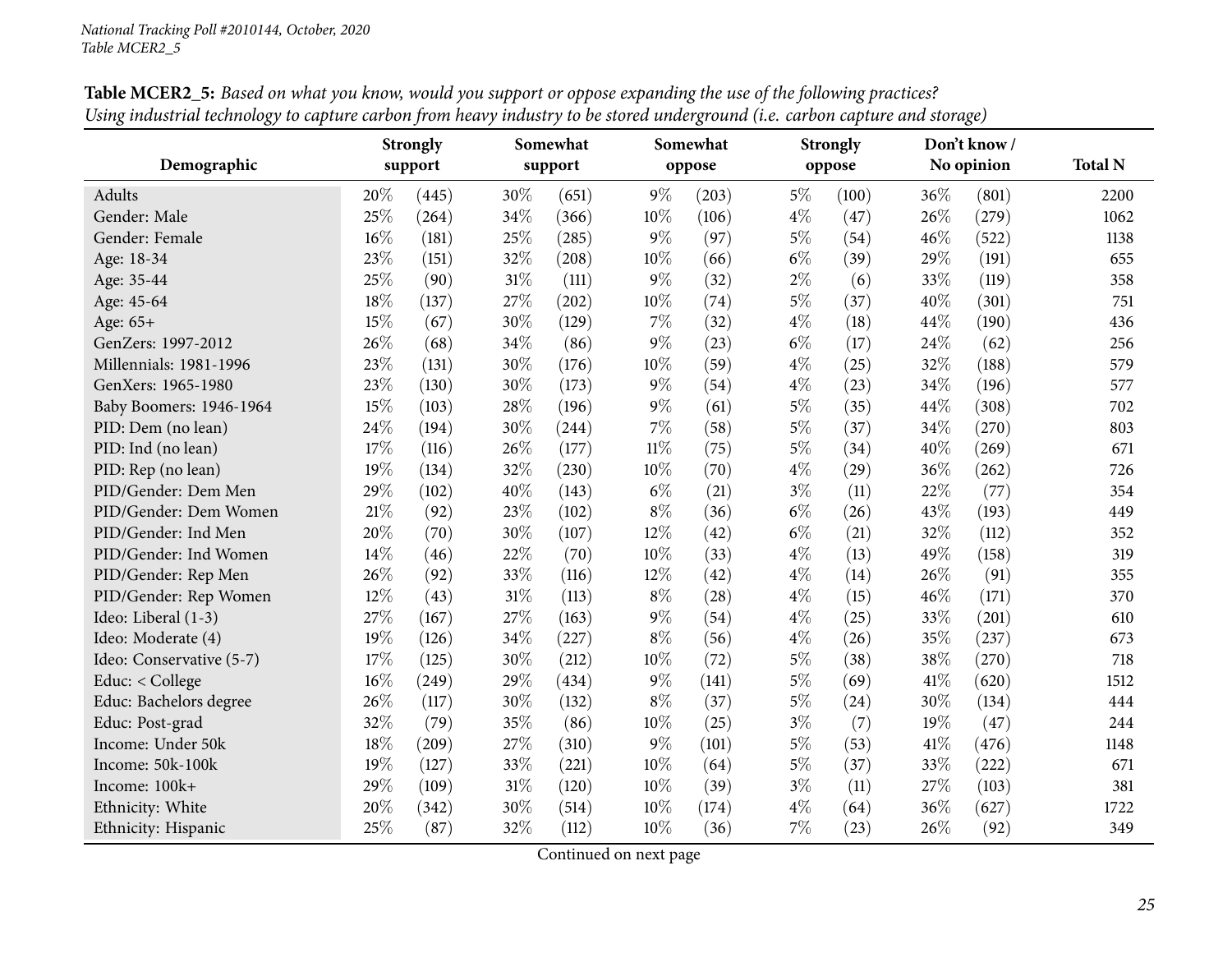| mason an icennewy to empany can confirm nearly maawing to be secret analogically (he. can confirm and storage) |     | <b>Strongly</b> |        | Somewhat |        | Somewhat |       | <b>Strongly</b> |      | Don't know/ |                |
|----------------------------------------------------------------------------------------------------------------|-----|-----------------|--------|----------|--------|----------|-------|-----------------|------|-------------|----------------|
| Demographic                                                                                                    |     | support         |        | support  |        | oppose   |       | oppose          |      | No opinion  | <b>Total N</b> |
| Adults                                                                                                         | 20% | (445)           | 30%    | (651)    | $9\%$  | (203)    | $5\%$ | (100)           | 36%  | (801)       | 2200           |
| Ethnicity: Black                                                                                               | 21% | (57)            | 26%    | (71)     | $3\%$  | (9)      | $9\%$ | (23)            | 41\% | (113)       | 274            |
| Ethnicity: Other                                                                                               | 22% | (45)            | 32%    | (65)     | $9\%$  | (19)     | $6\%$ | (13)            | 30%  | (62)        | 204            |
| All Christian                                                                                                  | 19% | (204)           | 32%    | (346)    | $8\%$  | (87)     | 5%    | (50)            | 36%  | (389)       | 1075           |
| All Non-Christian                                                                                              | 33% | (36)            | 33%    | (36)     | $9\%$  | (10)     | $1\%$ | (2)             | 23%  | (25)        | 108            |
| Atheist                                                                                                        | 24% | (21)            | 33%    | (29)     | 10%    | (9)      | $4\%$ | (3)             | 29%  | (25)        | 87             |
| Agnostic/Nothing in particular                                                                                 | 20% | (107)           | 24\%   | (130)    | 11%    | (59)     | $5\%$ | (24)            | 40%  | (214)       | 533            |
| Something Else                                                                                                 | 20% | (78)            | 28\%   | (110)    | 10%    | (39)     | $5\%$ | (22)            | 37%  | (148)       | 397            |
| Religious Non-Protestant/Catholic                                                                              | 32% | (44)            | 32%    | (44)     | $8\%$  | (11)     | $4\%$ | (5)             | 24%  | (33)        | 137            |
| Evangelical                                                                                                    | 22% | (143)           | 30%    | (198)    | $9\%$  | (62)     | $5\%$ | (33)            | 33%  | (217)       | 653            |
| Non-Evangelical                                                                                                | 16% | (121)           | $31\%$ | (241)    | $8\%$  | (62)     | $4\%$ | (34)            | 40%  | (311)       | 769            |
| Community: Urban                                                                                               | 27% | (183)           | 29%    | (193)    | $9\%$  | (58)     | $6\%$ | (38)            | 30%  | (205)       | 677            |
| Community: Suburban                                                                                            | 19% | (186)           | 32%    | (307)    | $8\%$  | (79)     | $4\%$ | (41)            | 37%  | (357)       | 971            |
| Community: Rural                                                                                               | 14% | (75)            | 27%    | (151)    | 12%    | (66)     | $4\%$ | (21)            | 43%  | (240)       | 552            |
| Employ: Private Sector                                                                                         | 25% | (176)           | 32%    | (228)    | $11\%$ | (79)     | $4\%$ | (26)            | 28%  | (194)       | 703            |
| Employ: Government                                                                                             | 20% | (30)            | 37%    | (55)     | 13%    | (19)     | $6\%$ | (8)             | 24%  | (35)        | 146            |
| Employ: Self-Employed                                                                                          | 21% | (35)            | 35%    | (59)     | $7\%$  | (12)     | $7\%$ | (12)            | 30%  | (51)        | 170            |
| Employ: Homemaker                                                                                              | 15% | (25)            | 20%    | (32)     | $2\%$  | (4)      | $3\%$ | (4)             | 60%  | (98)        | 163            |
| Employ: Student                                                                                                | 32% | (36)            | $31\%$ | (34)     | 7%     | (8)      | $4\%$ | (4)             | 26%  | (28)        | 110            |
| Employ: Retired                                                                                                | 14% | (66)            | 28\%   | (128)    | $7\%$  | (30)     | $5\%$ | (22)            | 46%  | (213)       | 459            |
| Employ: Unemployed                                                                                             | 18% | (58)            | 27%    | (86)     | $11\%$ | (34)     | $7\%$ | (22)            | 38%  | (123)       | 323            |
| Employ: Other                                                                                                  | 15% | (19)            | 24%    | (30)     | 12%    | (16)     | $2\%$ | (2)             | 47%  | (59)        | 126            |
| Military HH: Yes                                                                                               | 17% | (61)            | 34\%   | (125)    | 12%    | (42)     | $6\%$ | (22)            | 31%  | (115)       | 365            |
| Military HH: No                                                                                                | 21% | (384)           | 29%    | (526)    | $9\%$  | (161)    | $4\%$ | (79)            | 37%  | (686)       | 1835           |
| RD/WT: Right Direction                                                                                         | 22% | (151)           | 30%    | (208)    | $11\%$ | (78)     | $4\%$ | (30)            | 33%  | (227)       | 695            |
| RD/WT: Wrong Track                                                                                             | 19% | (293)           | 29%    | (443)    | $8\%$  | (125)    | $5\%$ | (70)            | 38%  | (574)       | 1505           |
| Trump Job Approve                                                                                              | 17% | (162)           | 32%    | (298)    | 10%    | (98)     | $5\%$ | (42)            | 36%  | (337)       | 937            |
| Trump Job Disapprove                                                                                           | 23% | (276)           | 29%    | (343)    | $8\%$  | (94)     | $5\%$ | (57)            | 35%  | (407)       | 1178           |

Table MCER2\_5: Based on what you know, would you support or oppose expanding the use of the following practices? Using industrial technology to capture carbon from heavy industry to be stored underground (i.e. carbon capture and storage)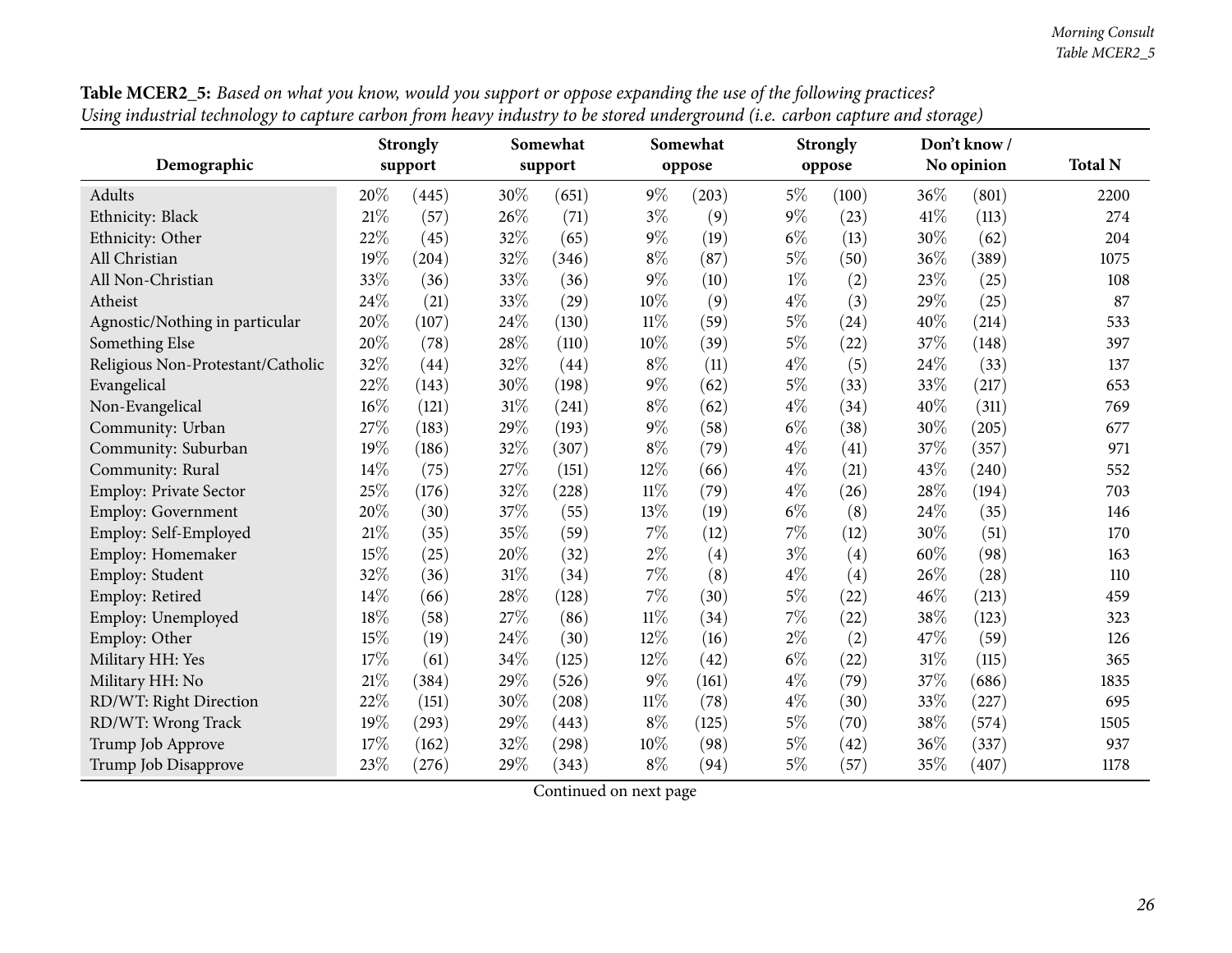| Demographic                          | <b>Strongly</b><br>support |       |        | Somewhat<br>support |        | Somewhat |        | <b>Strongly</b> |        | Don't know /<br>No opinion | <b>Total N</b> |
|--------------------------------------|----------------------------|-------|--------|---------------------|--------|----------|--------|-----------------|--------|----------------------------|----------------|
|                                      |                            |       |        |                     |        | oppose   |        | oppose          |        |                            |                |
| Adults                               | 20%                        | (445) | 30%    | (651)               | $9\%$  | (203)    | $5\%$  | (100)           | 36%    | (801)                      | 2200           |
| Trump Job Strongly Approve           | 20%                        | (99)  | 29%    | (141)               | 12%    | (58)     | $5\%$  | (22)            | 34%    | (168)                      | 488            |
| Trump Job Somewhat Approve           | 14%                        | (64)  | 35%    | (157)               | $9\%$  | (40)     | $4\%$  | (20)            | 38%    | (169)                      | 449            |
| Trump Job Somewhat Disapprove        | 18%                        | (41)  | 35%    | (82)                | 12%    | (28)     | $4\%$  | (8)             | $31\%$ | (72)                       | 232            |
| Trump Job Strongly Disapprove        | 25%                        | (235) | 28\%   | (261)               | 7%     | (66)     | $5\%$  | (49)            | 35%    | (335)                      | 946            |
| Favorable of Trump                   | 18%                        | (174) | $31\%$ | (296)               | 12%    | (110)    | $4\%$  | (38)            | 36%    | (342)                      | 960            |
| Unfavorable of Trump                 | 22%                        | (256) | 30%    | (344)               | 7%     | (81)     | $5\%$  | (59)            | 36%    | (419)                      | 1159           |
| Very Favorable of Trump              | 20%                        | (110) | 27%    | (151)               | 13%    | (70)     | $4\%$  | (25)            | 36%    | (199)                      | 554            |
| Somewhat Favorable of Trump          | 16%                        | (64)  | $36\%$ | (145)               | 10%    | (41)     | $3\%$  | (13)            | 35%    | (144)                      | 406            |
| Somewhat Unfavorable of Trump        | 19%                        | (35)  | 27%    | (51)                | 10%    | (19)     | $5\%$  | (10)            | 38%    | (71)                       | 186            |
| Very Unfavorable of Trump            | 23%                        | (222) | 30%    | (293)               | $6\%$  | (62)     | $5\%$  | (49)            | 36%    | (348)                      | 974            |
| #1 Issue: Economy                    | 18%                        | (135) | 35%    | (263)               | 10%    | (76)     | $4\%$  | (30)            | 33%    | (250)                      | 753            |
| #1 Issue: Security                   | 19%                        | (40)  | 32%    | (67)                | $7\%$  | (15)     | $4\%$  | (8)             | 38%    | (80)                       | 209            |
| #1 Issue: Health Care                | 25%                        | (113) | 26%    | (116)               | $7\%$  | (34)     | $3\%$  | (15)            | 39%    | (174)                      | 452            |
| #1 Issue: Medicare / Social Security | 16%                        | (49)  | $24\%$ | (72)                | 10%    | (30)     | $5\%$  | (15)            | 45%    | (136)                      | 302            |
| #1 Issue: Women's Issues             | 17%                        | (22)  | $33\%$ | (42)                | $11\%$ | (14)     | $8\%$  | (11)            | 31%    | (41)                       | 130            |
| #1 Issue: Education                  | 30%                        | (39)  | 32%    | (41)                | $8\%$  | (10)     | $11\%$ | (14)            | 19%    | (24)                       | 129            |
| #1 Issue: Energy                     | 33%                        | (26)  | 30%    | (23)                | $9\%$  | (7)      | $3\%$  | (3)             | 25%    | (20)                       | 78             |
| #1 Issue: Other                      | 15%                        | (21)  | 18%    | (27)                | $11\%$ | (16)     | $4\%$  | (6)             | 52%    | (77)                       | 147            |
| 2018 House Vote: Democrat            | 27%                        | (183) | 29%    | (197)               | $8\%$  | (51)     | $5\%$  | (31)            | $31\%$ | (210)                      | 673            |
| 2018 House Vote: Republican          | 18%                        | (113) | 33%    | (214)               | $11\%$ | (73)     | $4\%$  | (26)            | 34%    | (216)                      | 643            |
| 2018 House Vote: Someone else        | $5\%$                      | (3)   | 25%    | (15)                | 13%    | (8)      | $6\%$  | (4)             | 51%    | (32)                       | 61             |
| 2016 Vote: Hillary Clinton           | 26%                        | (172) | 30%    | (199)               | $7\%$  | (45)     | $4\%$  | (30)            | 34\%   | (226)                      | 672            |
| 2016 Vote: Donald Trump              | 17%                        | (124) | 33%    | (232)               | 10%    | (69)     | $4\%$  | (29)            | 36%    | (256)                      | 710            |
| 2016 Vote: Other                     | 14\%                       | (13)  | $21\%$ | (20)                | 10%    | (9)      | 7%     | (7)             | 47%    | (45)                       | 94             |
| 2016 Vote: Didn't Vote               | 19%                        | (135) | 28%    | (200)               | $11\%$ | (80)     | $5\%$  | (34)            | 38%    | (273)                      | 722            |
| Voted in 2014: Yes                   | 21%                        | (261) | $31\%$ | (378)               | $9\%$  | (113)    | $5\%$  | (60)            | 34%    | (410)                      | 1222           |
| Voted in 2014: No                    | 19%                        | (184) | 28%    | (273)               | $9\%$  | (90)     | $4\%$  | (40)            | 40%    | (391)                      | 978            |

Table MCER2\_5: Based on what you know, would you support or oppose expanding the use of the following practices? Using industrial technology to capture carbon from heavy industry to be stored underground (i.e. carbon capture and storage)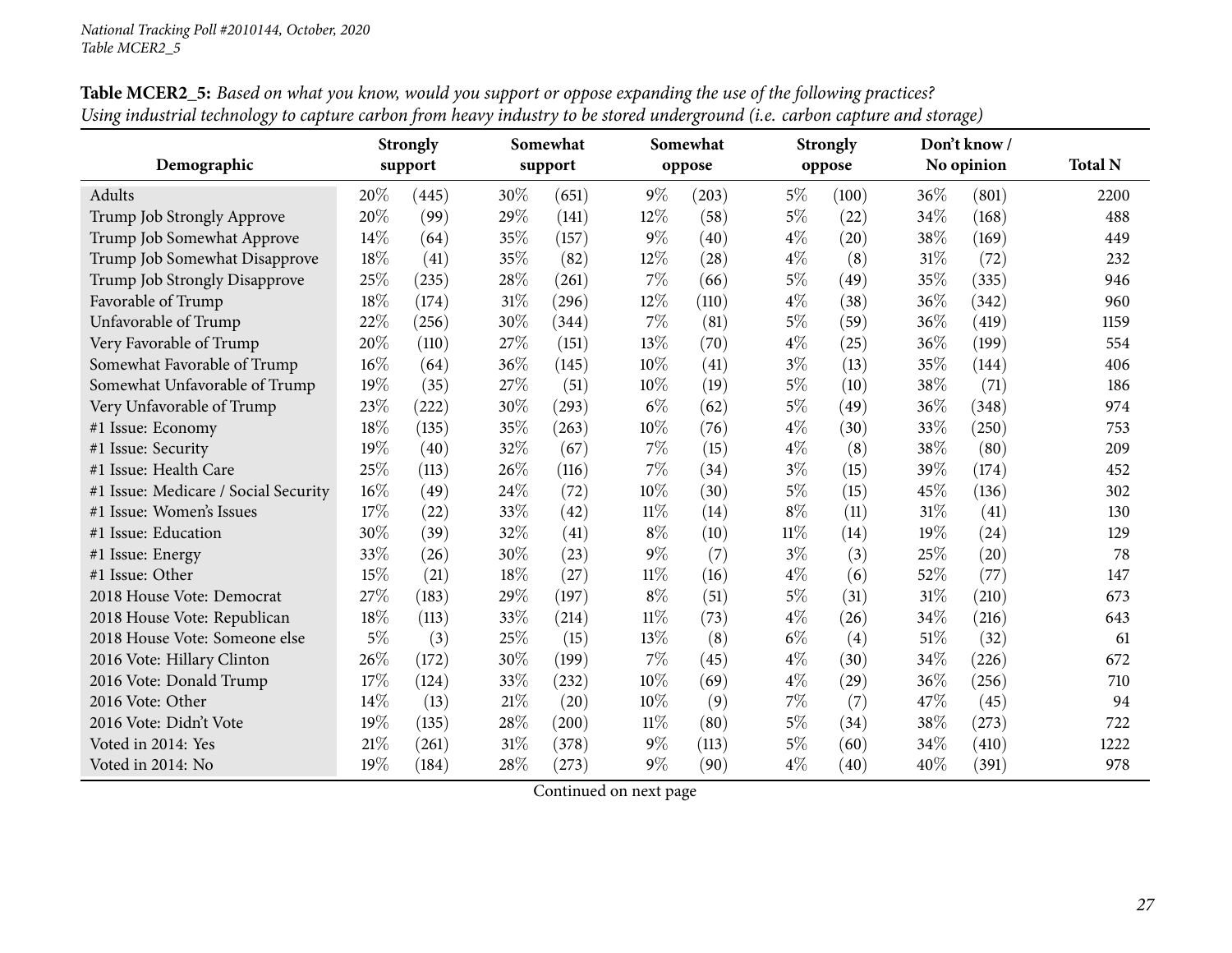|        |       |                                                                |       |                     |       |                         |       |                           |       | <b>Total N</b>                                |
|--------|-------|----------------------------------------------------------------|-------|---------------------|-------|-------------------------|-------|---------------------------|-------|-----------------------------------------------|
| 20%    |       | 30\%                                                           | (651) | $9\%$               | (203) | $5\%$                   | (100) | 36%                       | (801) | 2200                                          |
| 23%    |       | $31\%$                                                         | (256) | $8\%$               | (68)  | $4\%$                   | (35)  | $34\%$                    | (284) | 838                                           |
| $16\%$ | (73)  | 30%                                                            | (136) | $9\%$               | (42)  | $4\%$                   | (19)  | 40%                       | (177) | 447                                           |
| $6\%$  | (4)   | 30\%                                                           | (19)  | 12%                 | (8)   | $8\%$                   | (5)   | 45%                       | (29)  | 64                                            |
| 20%    | (173) | 28\%                                                           | (240) | $10\%$              | (86)  | $5\%$                   | (42)  | 36%                       | (308) | 849                                           |
| 22%    | (88)  | 29%                                                            | (115) | $8\%$               | (31)  | $6\%$                   | (23)  | 35%                       | (137) | 394                                           |
| $14\%$ | (65)  | 37\%                                                           | (169) | 10%                 | (44)  | $4\%$                   | (18)  | 36%                       | (166) | 462                                           |
| 22%    |       | 24\%                                                           | (197) | $10\%$              | (85)  | $6\%$                   | (46)  | 38%                       | (313) | 824                                           |
| 21%    | (110) | 33%                                                            | (170) | $8\%$               | (42)  | $3\%$                   | (13)  | $36\%$                    | (185) | 520                                           |
| 24\%   |       | 32%                                                            | (511) | $9\%$               | (151) | $3\%$                   | (52)  | 31%                       | (509) | 1617                                          |
| $10\%$ | (48)  | $26\%$                                                         | (127) | $10\%$              | (52)  | $9\%$                   | (42)  | 46%                       | (228) | 498                                           |
|        |       | <b>Strongly</b><br>support<br>(445)<br>(195)<br>(182)<br>(393) |       | Somewhat<br>support |       | ഄ<br>Somewhat<br>oppose |       | <b>Strongly</b><br>oppose |       | $\mathbf{\circ}$<br>Don't know/<br>No opinion |

Table MCER2\_5: Based on what you know, would you support or oppose expanding the use of the following practices? Using industrial technology to capture carbon from heavy industry to be stored underground (i.e. carbon capture and storage)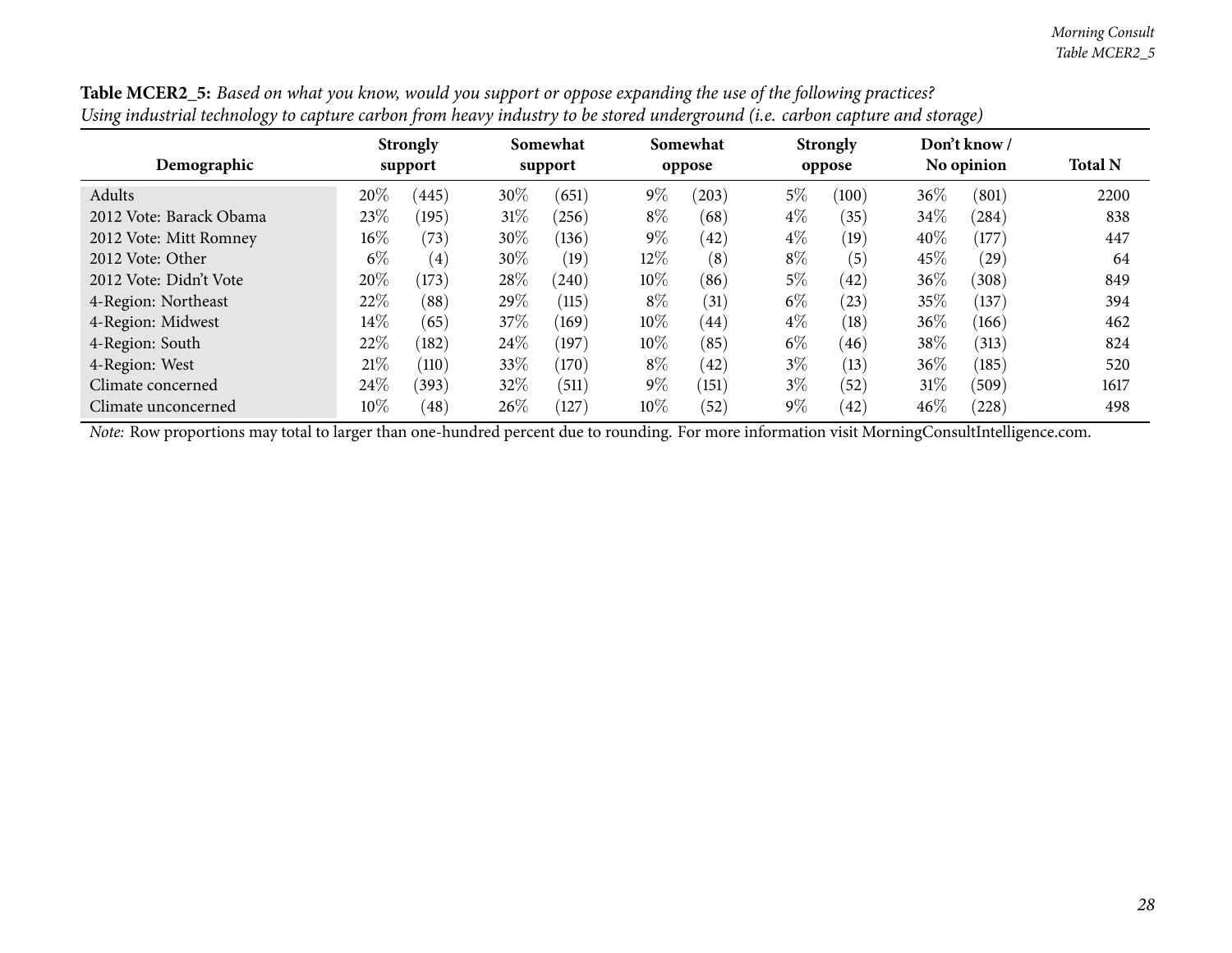<span id="page-28-0"></span>

|                          |        | <b>Strongly</b> |        | Somewhat |        | Somewhat |       | <b>Strongly</b> |     | Don't know / |                |
|--------------------------|--------|-----------------|--------|----------|--------|----------|-------|-----------------|-----|--------------|----------------|
| Demographic              |        | support         |        | support  |        | oppose   |       | oppose          |     | No opinion   | <b>Total N</b> |
| <b>Adults</b>            | 20%    | (442)           | 30%    | (649)    | 10%    | (221)    | $4\%$ | (90)            | 36% | (798)        | 2200           |
| Gender: Male             | $22\%$ | (238)           | 34%    | (366)    | 12%    | (128)    | $4\%$ | (45)            | 27% | (285)        | 1062           |
| Gender: Female           | 18%    | (204)           | 25%    | (284)    | $8\%$  | (93)     | $4\%$ | (45)            | 45% | (513)        | 1138           |
| Age: 18-34               | 24%    | (155)           | 29%    | (187)    | 14%    | (93)     | $5\%$ | (35)            | 28% | (184)        | 655            |
| Age: 35-44               | 27%    | (98)            | 29%    | (105)    | $7\%$  | (26)     | $3\%$ | (9)             | 33% | (119)        | 358            |
| Age: 45-64               | 16%    | (122)           | 30%    | (226)    | $9\%$  | (69)     | $4\%$ | (30)            | 40% | (304)        | 751            |
| Age: 65+                 | 15%    | (67)            | 30%    | (130)    | $8\%$  | (33)     | $4\%$ | (16)            | 44% | (191)        | 436            |
| GenZers: 1997-2012       | 27%    | (69)            | 31%    | (80)     | 12%    | (31)     | $4\%$ | (10)            | 25% | (65)         | 256            |
| Millennials: 1981-1996   | 24%    | (137)           | 27%    | (154)    | 13%    | (76)     | 5%    | (28)            | 32% | (184)        | 579            |
| GenXers: 1965-1980       | 21%    | (119)           | 32%    | (185)    | $9\%$  | (54)     | $3\%$ | (18)            | 35% | (200)        | 577            |
| Baby Boomers: 1946-1964  | 15%    | (109)           | 30%    | (207)    | $7\%$  | (51)     | $5\%$ | (34)            | 43% | (301)        | 702            |
| PID: Dem (no lean)       | 25%    | (203)           | 27%    | (220)    | $9\%$  | (74)     | $4\%$ | (29)            | 34% | (276)        | 803            |
| PID: Ind (no lean)       | 17%    | (113)           | 28%    | (185)    | 10%    | (70)     | $5\%$ | (33)            | 40% | (270)        | 671            |
| PID: Rep (no lean)       | 17%    | (126)           | 34%    | (243)    | 10%    | (76)     | $4\%$ | (28)            | 35% | (252)        | 726            |
| PID/Gender: Dem Men      | 30%    | (105)           | 35%    | (125)    | $9\%$  | (33)     | $3\%$ | (11)            | 23% | (80)         | 354            |
| PID/Gender: Dem Women    | 22%    | (98)            | $21\%$ | (95)     | $9\%$  | (41)     | $4\%$ | (18)            | 44% | (197)        | 449            |
| PID/Gender: Ind Men      | 16%    | (55)            | 32%    | (113)    | 13%    | (45)     | $5\%$ | (18)            | 34% | (121)        | 352            |
| PID/Gender: Ind Women    | 18%    | (58)            | 23%    | (73)     | $8\%$  | (25)     | $5\%$ | (15)            | 47% | (149)        | 319            |
| PID/Gender: Rep Men      | 22%    | (78)            | 36%    | (128)    | 14%    | (49)     | $4\%$ | (16)            | 24% | (84)         | 355            |
| PID/Gender: Rep Women    | 13%    | (48)            | $31\%$ | (116)    | $7\%$  | (27)     | $3\%$ | (12)            | 45% | (167)        | 370            |
| Ideo: Liberal (1-3)      | 27%    | (163)           | $31\%$ | (187)    | 7%     | (45)     | $4\%$ | (23)            | 31% | (192)        | 610            |
| Ideo: Moderate (4)       | 19%    | (128)           | 30%    | (200)    | 12%    | (80)     | $3\%$ | (23)            | 36% | (241)        | 673            |
| Ideo: Conservative (5-7) | 16%    | (115)           | 30%    | (219)    | $11\%$ | (77)     | $5\%$ | (36)            | 38% | (272)        | 718            |
| Educ: < College          | 18%    | (273)           | 26%    | (400)    | $11\%$ | (166)    | $4\%$ | (67)            | 40% | (607)        | 1512           |
| Educ: Bachelors degree   | 22%    | (99)            | 36%    | (158)    | $7\%$  | (30)     | $4\%$ | (18)            | 31% | (139)        | 444            |
| Educ: Post-grad          | 29%    | (70)            | 37%    | (91)     | 10%    | (25)     | $2\%$ | (5)             | 22% | (53)         | 244            |
| Income: Under 50k        | $20\%$ | (230)           | 26%    | (299)    | 10%    | (111)    | $5\%$ | (53)            | 40% | (455)        | 1148           |
| Income: 50k-100k         | 18%    | (122)           | 30%    | (203)    | $11\%$ | (75)     | $5\%$ | (31)            | 36% | (240)        | 671            |
| Income: 100k+            | 24%    | (90)            | 39%    | (147)    | $9\%$  | (35)     | $2\%$ | (6)             | 27% | (103)        | 381            |
| Ethnicity: White         | 19%    | (332)           | 30%    | (519)    | $9\%$  | (163)    | $4\%$ | (71)            | 37% | (637)        | 1722           |
| Ethnicity: Hispanic      | 26%    | (90)            | 32%    | (111)    | $11\%$ | (40)     | $5\%$ | (18)            | 26% | (91)         | 349            |

Table MCER2\_6: Based on what you know, would you support or oppose expanding the use of the following practices? *Capturing carbon directly from bioenergy production to be stored underground*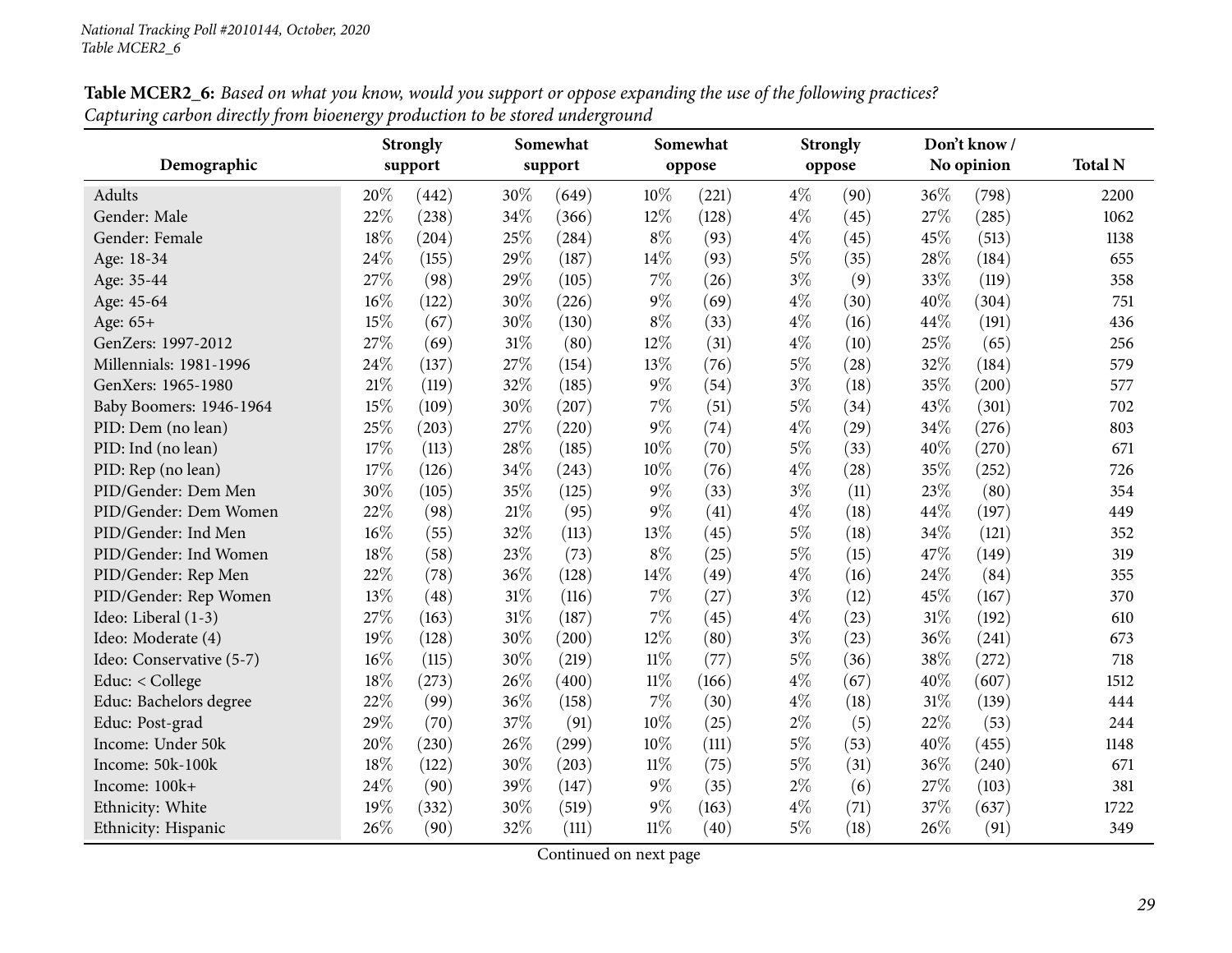|                                   | <b>Strongly</b> |         |        | Somewhat |        | Somewhat |        | <b>Strongly</b> |      | Don't know/ |                |
|-----------------------------------|-----------------|---------|--------|----------|--------|----------|--------|-----------------|------|-------------|----------------|
| Demographic                       |                 | support |        | support  |        | oppose   | oppose |                 |      | No opinion  | <b>Total N</b> |
| Adults                            | 20%             | (442)   | 30%    | (649)    | 10%    | (221)    | $4\%$  | (90)            | 36%  | (798)       | 2200           |
| Ethnicity: Black                  | 22%             | (59)    | 22\%   | (61)     | 13%    | (36)     | $5\%$  | (14)            | 38%  | (103)       | 274            |
| Ethnicity: Other                  | 25%             | (50)    | 34%    | (69)     | $11\%$ | (22)     | $3\%$  | (5)             | 28%  | (57)        | 204            |
| All Christian                     | 19%             | (202)   | 33%    | (352)    | 10%    | (104)    | $3\%$  | (31)            | 36\% | (387)       | 1075           |
| All Non-Christian                 | 30%             | (32)    | 35%    | (38)     | $5\%$  | (5)      | $5\%$  | (5)             | 25%  | (27)        | 108            |
| Atheist                           | 33%             | (29)    | 27%    | (24)     | $5\%$  | (4)      | $4\%$  | (4)             | 31%  | (27)        | 87             |
| Agnostic/Nothing in particular    | 18%             | (96)    | 25%    | (134)    | 13%    | (68)     | $4\%$  | (20)            | 40%  | (215)       | 533            |
| Something Else                    | $21\%$          | (83)    | 26%    | (102)    | 10%    | (40)     | $8\%$  | (30)            | 36\% | (142)       | 397            |
| Religious Non-Protestant/Catholic | 30%             | (40)    | 29%    | (40)     | 12%    | (16)     | $4\%$  | (5)             | 25%  | (35)        | 137            |
| Evangelical                       | 23%             | (151)   | 29%    | (186)    | 10%    | (68)     | $5\%$  | (35)            | 33%  | (213)       | 653            |
| Non-Evangelical                   | 15%             | (117)   | 33%    | (257)    | $8\%$  | (63)     | $3\%$  | (26)            | 40%  | (306)       | 769            |
| Community: Urban                  | 28%             | (192)   | 29%    | (195)    | $9\%$  | (62)     | $5\%$  | (31)            | 29%  | (197)       | 677            |
| Community: Suburban               | 18%             | (179)   | $31\%$ | (300)    | 10%    | (93)     | $4\%$  | (36)            | 37%  | (364)       | 971            |
| Community: Rural                  | 13\%            | (71)    | 28\%   | (154)    | 12%    | (67)     | $4\%$  | (23)            | 43%  | (238)       | 552            |
| Employ: Private Sector            | 23%             | (162)   | $35\%$ | (246)    | $9\%$  | (65)     | $3\%$  | (23)            | 30%  | (208)       | 703            |
| <b>Employ: Government</b>         | 17%             | (25)    | 33%    | (48)     | $18\%$ | (27)     | $3\%$  | (4)             | 29%  | (42)        | 146            |
| Employ: Self-Employed             | 20%             | (33)    | $31\%$ | (53)     | $11\%$ | (19)     | 9%     | (15)            | 30%  | (50)        | 170            |
| Employ: Homemaker                 | 18%             | (30)    | 21\%   | (34)     | $5\%$  | (8)      | $2\%$  | (3)             | 54%  | (87)        | 163            |
| Employ: Student                   | 31%             | (34)    | 25%    | (28)     | 12%    | (13)     | $6\%$  | (6)             | 26%  | (29)        | 110            |
| Employ: Retired                   | 13%             | (61)    | 29%    | (135)    | $8\%$  | (39)     | $4\%$  | (17)            | 45%  | (207)       | 459            |
| Employ: Unemployed                | 22%             | (71)    | 25\%   | (80)     | $11\%$ | (35)     | $6\%$  | (20)            | 36%  | (117)       | 323            |
| Employ: Other                     | 20%             | (25)    | 20%    | (25)     | 13%    | (17)     | $2\%$  | (2)             | 46%  | (58)        | 126            |
| Military HH: Yes                  | 18%             | (64)    | 30%    | (109)    | 13%    | (47)     | $5\%$  | (18)            | 35%  | (126)       | 365            |
| Military HH: No                   | 21%             | (377)   | 29%    | (540)    | $9\%$  | (174)    | $4\%$  | (72)            | 37%  | (672)       | 1835           |
| RD/WT: Right Direction            | 20%             | (137)   | 34%    | (234)    | 12%    | (84)     | $4\%$  | (26)            | 31%  | (214)       | 695            |
| RD/WT: Wrong Track                | 20%             | (305)   | 28\%   | (415)    | $9\%$  | (137)    | $4\%$  | (64)            | 39%  | (584)       | 1505           |
| Trump Job Approve                 | 16%             | (154)   | 34%    | (315)    | 11%    | (101)    | $4\%$  | (38)            | 35%  | (329)       | 937            |
| Trump Job Disapprove              | 24%             | (279)   | 28%    | (327)    | $9\%$  | (107)    | $4\%$  | (48)            | 35%  | (416)       | 1178           |

 ${\bf Table \, MCER2\_6:}$  Based on what you know, would you support or oppose expanding the use of the following practices? *Capturing carbon directly from bioenergy production to be stored underground*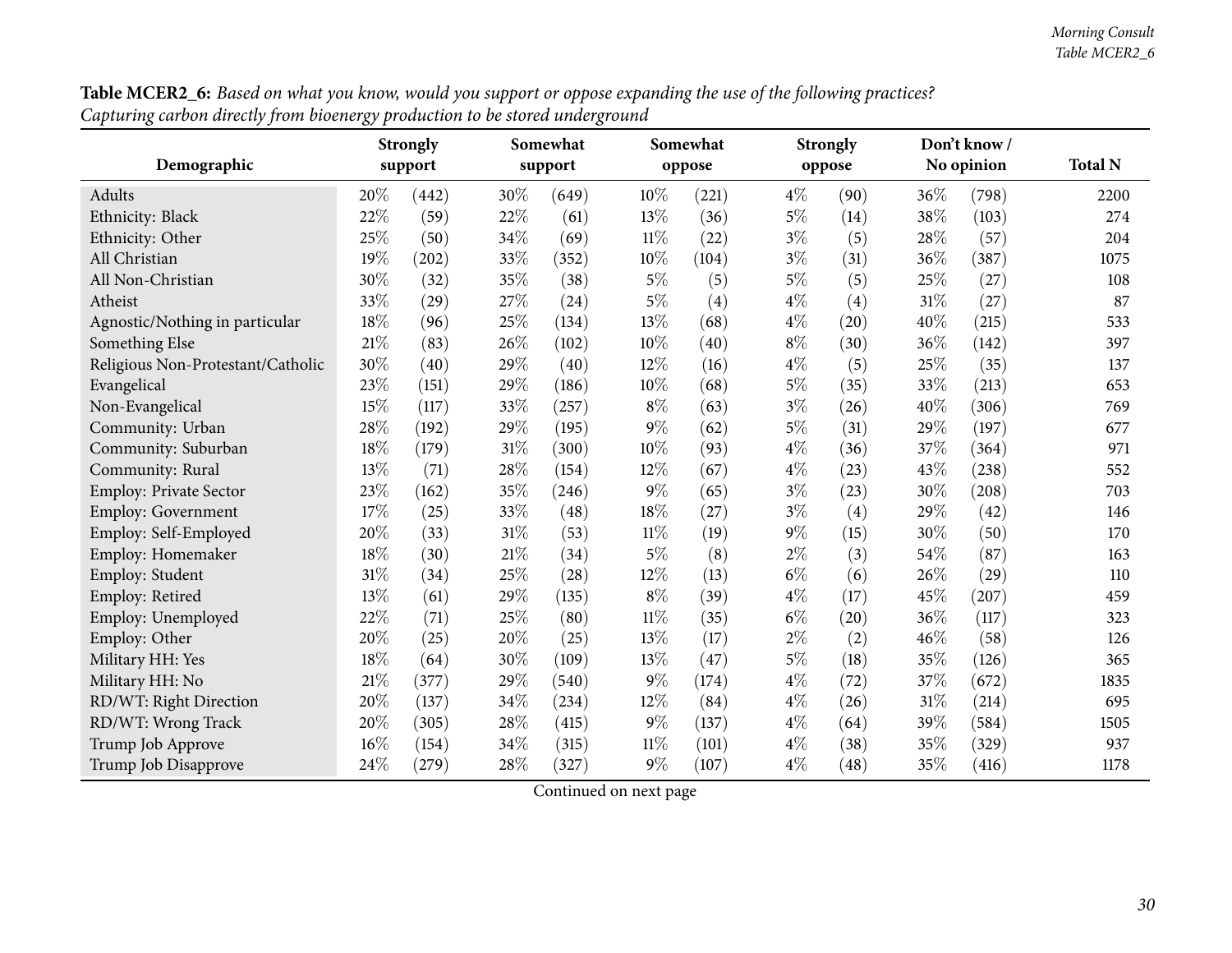|                                      |       | <b>Strongly</b> |        | Somewhat |        | Somewhat |       | <b>Strongly</b> |        | Don't know/ |                |
|--------------------------------------|-------|-----------------|--------|----------|--------|----------|-------|-----------------|--------|-------------|----------------|
| Demographic                          |       | support         |        | support  |        | oppose   |       | oppose          |        | No opinion  | <b>Total N</b> |
| Adults                               | 20%   | (442)           | 30%    | (649)    | 10%    | (221)    | $4\%$ | (90)            | $36\%$ | (798)       | 2200           |
| Trump Job Strongly Approve           | 19%   | (94)            | 32%    | (159)    | $11\%$ | (52)     | $5\%$ | (27)            | 32%    | (156)       | 488            |
| Trump Job Somewhat Approve           | 13%   | (60)            | 35%    | (156)    | $11\%$ | (49)     | $3\%$ | (11)            | 38%    | (173)       | 449            |
| Trump Job Somewhat Disapprove        | 18%   | (43)            | 33%    | (75)     | 15%    | (36)     | $2\%$ | (5)             | 32%    | (73)        | 232            |
| Trump Job Strongly Disapprove        | 25%   | (236)           | 27%    | (251)    | $8\%$  | (72)     | $5\%$ | (44)            | 36\%   | (343)       | 946            |
| Favorable of Trump                   | 17%   | (163)           | 33%    | (317)    | $11\%$ | (110)    | $4\%$ | (39)            | 34%    | (331)       | 960            |
| Unfavorable of Trump                 | 23%   | (269)           | $28\%$ | (321)    | $8\%$  | (93)     | $4\%$ | (45)            | 37%    | (431)       | 1159           |
| Very Favorable of Trump              | 19%   | (105)           | $31\%$ | (171)    | $11\%$ | (60)     | $5\%$ | (27)            | 34\%   | (191)       | 554            |
| Somewhat Favorable of Trump          | 14%   | (58)            | 36%    | (146)    | 12%    | (50)     | $3\%$ | (12)            | 35%    | (140)       | 406            |
| Somewhat Unfavorable of Trump        | 22%   | (42)            | 26%    | (49)     | 10%    | (18)     | $2\%$ | (4)             | 40%    | (74)        | 186            |
| Very Unfavorable of Trump            | 23%   | (227)           | 28%    | (272)    | $8\%$  | (75)     | $4\%$ | (42)            | 37%    | (357)       | 974            |
| #1 Issue: Economy                    | 17%   | (130)           | 33%    | (246)    | $11\%$ | (80)     | $5\%$ | (39)            | 34%    | (258)       | 753            |
| #1 Issue: Security                   | 19%   | (39)            | 28%    | (58)     | $11\%$ | (23)     | $5\%$ | (10)            | 37%    | (78)        | 209            |
| #1 Issue: Health Care                | 27%   | (120)           | $31\%$ | (141)    | $5\%$  | (23)     | $1\%$ | (5)             | 36%    | (163)       | 452            |
| #1 Issue: Medicare / Social Security | 14%   | (44)            | 27%    | (80)     | 10%    | (30)     | $5\%$ | (14)            | 44\%   | (134)       | 302            |
| #1 Issue: Women's Issues             | 17%   | (22)            | 26%    | (34)     | 20%    | (26)     | $1\%$ | (2)             | 35%    | (46)        | 130            |
| #1 Issue: Education                  | 29%   | (37)            | 24%    | (31)     | 15%    | (20)     | 10%   | (13)            | 22%    | (28)        | 129            |
| #1 Issue: Energy                     | 33%   | (26)            | $31\%$ | (24)     | 13%    | (10)     | $4\%$ | (3)             | 19%    | (15)        | 78             |
| #1 Issue: Other                      | 15%   | (23)            | 24\%   | (35)     | $6\%$  | (9)      | $3\%$ | (4)             | 52%    | (76)        | 147            |
| 2018 House Vote: Democrat            | 26%   | (175)           | $30\%$ | (203)    | $8\%$  | (52)     | $4\%$ | (30)            | 32%    | (213)       | 673            |
| 2018 House Vote: Republican          | 16%   | (102)           | 34%    | (218)    | 12%    | (79)     | $4\%$ | (26)            | 34%    | (217)       | 643            |
| 2018 House Vote: Someone else        | $3\%$ | (2)             | 28%    | (17)     | 12%    | (8)      | $2\%$ | (1)             | 55%    | (34)        | 61             |
| 2016 Vote: Hillary Clinton           | 24%   | (161)           | 32%    | (216)    | $6\%$  | (43)     | $4\%$ | (27)            | 34%    | (226)       | 672            |
| 2016 Vote: Donald Trump              | 16%   | (115)           | 33%    | (236)    | 12%    | (82)     | $4\%$ | (27)            | 35%    | (250)       | 710            |
| 2016 Vote: Other                     | 14%   | (14)            | 20%    | (19)     | 10%    | (10)     | $2\%$ | (2)             | 53%    | (50)        | 94             |
| 2016 Vote: Didn't Vote               | 21%   | (152)           | 25%    | (178)    | 12%    | (87)     | $5\%$ | (34)            | 38%    | (271)       | 722            |
| Voted in 2014: Yes                   | 20%   | (239)           | 33%    | (400)    | 10%    | (126)    | $4\%$ | (43)            | 34%    | (413)       | 1222           |
| Voted in 2014: No                    | 21%   | (203)           | 25%    | (249)    | 10%    | (95)     | $5\%$ | (47)            | 39%    | (385)       | 978            |

 ${\bf Table \, MCER2\_6:}$  Based on what you know, would you support or oppose expanding the use of the following practices? *Capturing carbon directly from bioenergy production to be stored underground*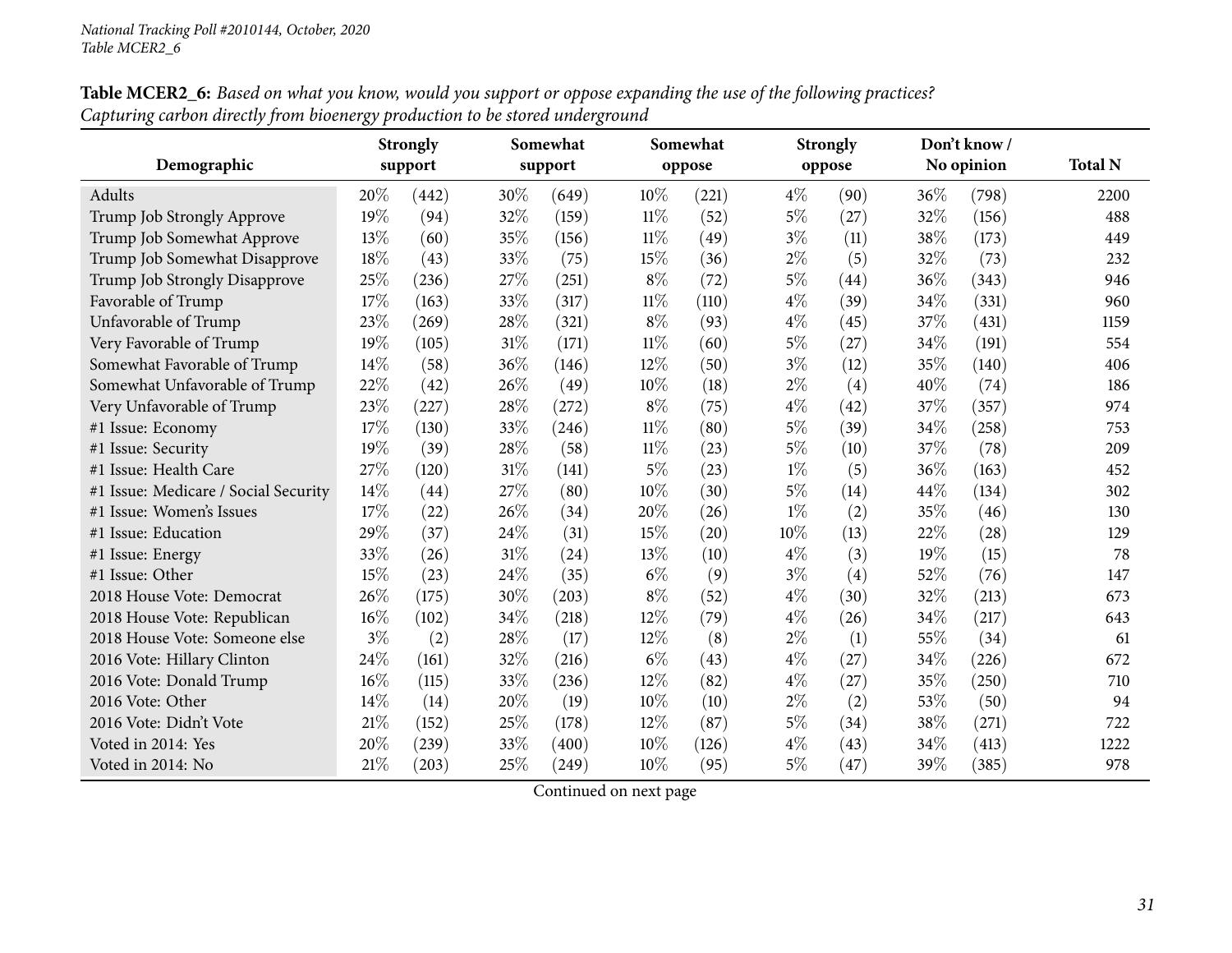| Demographic             | <b>Strongly</b><br>support |                   | Somewhat<br>support |       |        | Somewhat<br>oppose |       | <b>Strongly</b><br>oppose |      | Don't know/<br>No opinion | <b>Total N</b> |
|-------------------------|----------------------------|-------------------|---------------------|-------|--------|--------------------|-------|---------------------------|------|---------------------------|----------------|
| Adults                  | 20%                        | (442)             | 30\%                | (649) | 10\%   | (221)              | $4\%$ | (90)                      | 36\% | (798)                     | 2200           |
| 2012 Vote: Barack Obama | 22%                        | (183)             | 33\%                | (275) | $8\%$  | (64)               | $3\%$ | (28)                      | 34\% | (287)                     | 838            |
| 2012 Vote: Mitt Romney  | $15\%$                     | (67)              | $31\%$              | (141) | $11\%$ | (48)               | $4\%$ | (16)                      | 39%  | (175)                     | 447            |
| 2012 Vote: Other        | 7%                         | $\left( 4\right)$ | 25\%                | (16)  | 17\%   | (11)               | $4\%$ | (3)                       | 47\% | (30)                      | 64             |
| 2012 Vote: Didn't Vote  | 22%                        | (187)             | 26\%                | (218) | 12%    | (98)               | $5\%$ | (43)                      | 36%  | (303)                     | 849            |
| 4-Region: Northeast     | 20%                        | (80)              | $31\%$              | (122) | $9\%$  | (37)               | $4\%$ | (15)                      | 35%  | (140)                     | 394            |
| 4-Region: Midwest       | $16\%$                     | (73)              | 32%                 | (148) | 10%    | (46)               | $4\%$ | (20)                      | 38%  | (175)                     | 462            |
| 4-Region: South         | 22%                        | (178)             | 26\%                | (212) | $11\%$ | (94)               | $4\%$ | (32)                      | 37%  | (308)                     | 824            |
| 4-Region: West          | 21%                        | (110)             | 32%                 | (167) | $8\%$  | (43)               | $4\%$ | (23)                      | 34%  | (176)                     | 520            |
| Climate concerned       | 24\%                       | (396)             | $31\%$              | (497) | 10%    | (155)              | $4\%$ | (61)                      | 31%  | (508)                     | 1617           |
| Climate unconcerned     | $7\%$                      | (37)              | 29\%                | (145) | 13\%   | (63)               | $6\%$ | (29)                      | 45%  | $^{'}225)$                | 498            |

Table MCER2\_6: Based on what you know, would you support or oppose expanding the use of the following practices? *Capturing carbon directly from bioenergy production to be stored underground*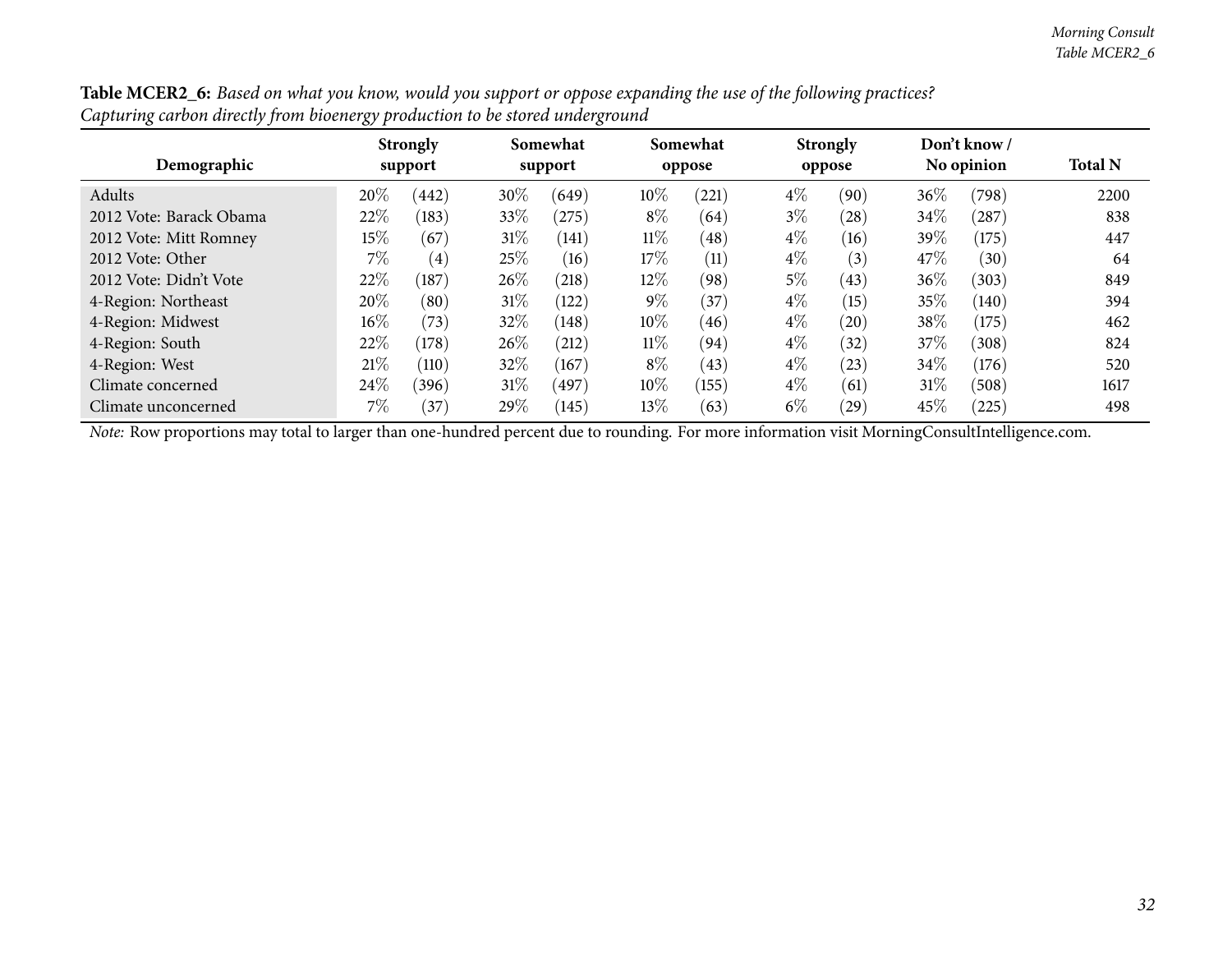<span id="page-32-0"></span>

|                          | Somewhat<br><b>Strongly</b> |       |        | Somewhat |       | <b>Strongly</b> | Don't know/ |        |        |            |                |
|--------------------------|-----------------------------|-------|--------|----------|-------|-----------------|-------------|--------|--------|------------|----------------|
| Demographic              | support                     |       |        | support  |       | oppose          |             | oppose |        | No opinion | <b>Total N</b> |
| <b>Adults</b>            | 40%                         | (876) | 32%    | (712)    | $5\%$ | (111)           | $2\%$       | (37)   | 21%    | (465)      | 2200           |
| Gender: Male             | 41%                         | (438) | 36%    | (379)    | 7%    | (70)            | $2\%$       | (19)   | 15%    | (155)      | 1062           |
| Gender: Female           | 38%                         | (438) | 29%    | (332)    | $4\%$ | (41)            | $2\%$       | (18)   | 27%    | (310)      | 1138           |
| Age: 18-34               | 34%                         | (226) | $31\%$ | (203)    | $8\%$ | (51)            | $4\%$       | (24)   | 23%    | (150)      | 655            |
| Age: 35-44               | 40%                         | (143) | 31%    | (109)    | $3\%$ | (12)            |             | (1)    | 26%    | (91)       | 358            |
| Age: 45-64               | 40%                         | (300) | 33%    | (252)    | $5\%$ | (39)            | $1\%$       | (6)    | 21%    | (154)      | 751            |
| Age: 65+                 | 47%                         | (207) | 34%    | (147)    | $2\%$ | (8)             | $1\%$       | (5)    | 16%    | (69)       | 436            |
| GenZers: 1997-2012       | 41%                         | (104) | 29%    | (75)     | $6\%$ | (14)            | $3\%$       | (9)    | 21%    | (54)       | 256            |
| Millennials: 1981-1996   | 33%                         | (193) | $31\%$ | (181)    | $8\%$ | (44)            | $3\%$       | (17)   | 25%    | (144)      | 579            |
| GenXers: 1965-1980       | 41\%                        | (238) | $31\%$ | (179)    | $6\%$ | (33)            | $1\%$       | (4)    | 21%    | (122)      | 577            |
| Baby Boomers: 1946-1964  | 44%                         | (306) | 36%    | (249)    | $2\%$ | (16)            | $1\%$       | (7)    | 18%    | (124)      | 702            |
| PID: Dem (no lean)       | 45%                         | (363) | 29%    | (234)    | $4\%$ | (34)            | $1\%$       | (6)    | $21\%$ | (166)      | 803            |
| PID: Ind (no lean)       | 37%                         | (246) | 32%    | (212)    | $5\%$ | (37)            | $3\%$       | (19)   | 23%    | (157)      | 671            |
| PID: Rep (no lean)       | 37%                         | (267) | 36%    | (265)    | $5\%$ | (40)            | $2\%$       | (12)   | 20%    | (142)      | 726            |
| PID/Gender: Dem Men      | 45%                         | (161) | 36%    | (128)    | $5\%$ | (19)            | $1\%$       | (3)    | 12%    | (44)       | 354            |
| PID/Gender: Dem Women    | 45%                         | (202) | 24%    | (107)    | $3\%$ | (15)            | $1\%$       | (3)    | 27%    | (122)      | 449            |
| PID/Gender: Ind Men      | 35%                         | (124) | 35%    | (123)    | $6\%$ | (22)            | $3\%$       | (9)    | 21%    | (74)       | 352            |
| PID/Gender: Ind Women    | 39%                         | (123) | 28%    | (89)     | $5\%$ | (15)            | $3\%$       | (10)   | 26%    | (82)       | 319            |
| PID/Gender: Rep Men      | 43%                         | (154) | 36%    | (129)    | $8\%$ | (29)            | $2\%$       | (7)    | 10%    | (37)       | 355            |
| PID/Gender: Rep Women    | 31%                         | (113) | 37%    | (136)    | $3\%$ | (11)            | $1\%$       | (5)    | 28%    | (105)      | 370            |
| Ideo: Liberal (1-3)      | 52%                         | (317) | 28%    | (171)    | $5\%$ | (28)            | $1\%$       | (6)    | 15%    | (89)       | 610            |
| Ideo: Moderate (4)       | 38%                         | (255) | 31%    | (211)    | $5\%$ | (31)            | $2\%$       | (16)   | 24%    | (160)      | 673            |
| Ideo: Conservative (5-7) | 37%                         | (263) | 37%    | (266)    | $5\%$ | (38)            | $2\%$       | (14)   | 19%    | (136)      | 718            |
| Educ: < College          | 36%                         | (548) | $31\%$ | (473)    | $5\%$ | (83)            | $2\%$       | (27)   | 25%    | (382)      | 1512           |
| Educ: Bachelors degree   | 48%                         | (212) | 33%    | (145)    | $4\%$ | (18)            | $1\%$       | (5)    | 15%    | (65)       | 444            |
| Educ: Post-grad          | 47%                         | (116) | 39%    | (94)     | $4\%$ | (10)            | $2\%$       | (6)    | $7\%$  | (18)       | 244            |
| Income: Under 50k        | 39%                         | (443) | 30%    | (348)    | $6\%$ | (64)            | $1\%$       | (16)   | 24\%   | (278)      | 1148           |
| Income: 50k-100k         | 39%                         | (259) | 33%    | (218)    | $5\%$ | (32)            | $2\%$       | (15)   | 22%    | (146)      | 671            |
| Income: 100k+            | 46%                         | (173) | 38%    | (146)    | $4\%$ | (15)            | $2\%$       | (6)    | $11\%$ | (41)       | 381            |
| Ethnicity: White         | 41\%                        | (714) | 33%    | (574)    | $4\%$ | (74)            | $2\%$       | (29)   | 19%    | (331)      | 1722           |
| Ethnicity: Hispanic      | 36%                         | (125) | 32%    | (113)    | $8\%$ | (28)            | $3\%$       | (12)   | 21%    | (72)       | 349            |

Table MCER2\_7: Based on what you know, would you support or oppose expanding the use of the following practices? Agricultural sustainability practices such as using cover crops and rotational grazing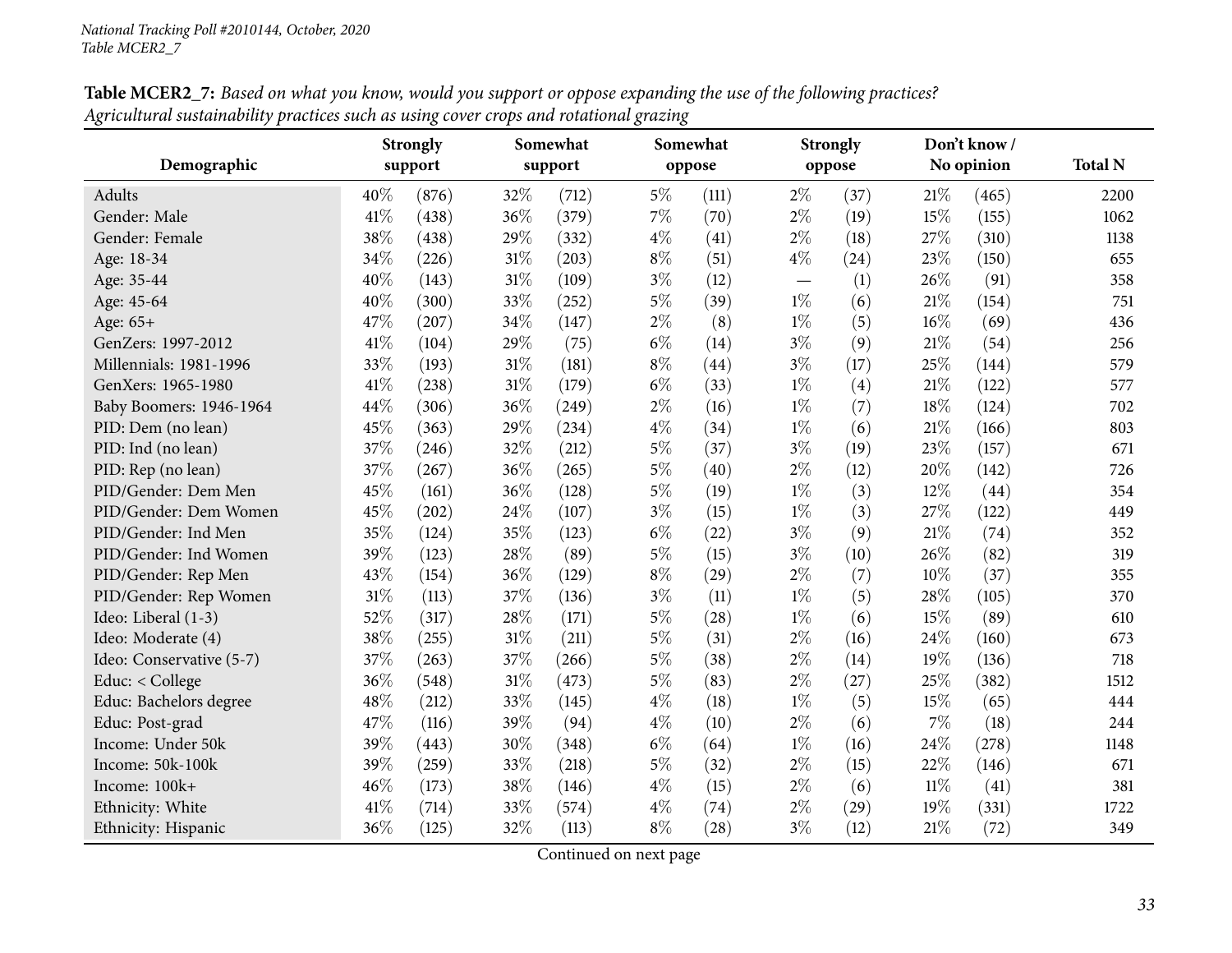|                                   | <b>Strongly</b> |       |         | Somewhat |        | Somewhat |       | <b>Strongly</b> |       | Don't know / |                |
|-----------------------------------|-----------------|-------|---------|----------|--------|----------|-------|-----------------|-------|--------------|----------------|
| Demographic                       | support         |       | support |          |        | oppose   |       | oppose          |       | No opinion   | <b>Total N</b> |
| Adults                            | 40%             | (876) | 32%     | (712)    | $5\%$  | (111)    | $2\%$ | (37)            | 21%   | (465)        | 2200           |
| Ethnicity: Black                  | 29%             | (80)  | 23%     | (62)     | $9\%$  | (23)     | $2\%$ | (5)             | 38%   | (104)        | 274            |
| Ethnicity: Other                  | 40%             | (82)  | 37%     | (75)     | $7\%$  | (13)     | $1\%$ | (3)             | 15%   | (30)         | 204            |
| All Christian                     | 40%             | (428) | 35%     | (379)    | $5\%$  | (51)     | $2\%$ | (21)            | 18%   | (197)        | 1075           |
| All Non-Christian                 | 47%             | (50)  | 30%     | (32)     | $8\%$  | (9)      | $2\%$ | (2)             | 14\%  | (15)         | 108            |
| Atheist                           | 56%             | (49)  | 33%     | (29)     | $2\%$  | (2)      | $1\%$ | (1)             | $8\%$ | (7)          | 87             |
| Agnostic/Nothing in particular    | 41%             | (217) | 26\%    | (137)    | $4\%$  | (23)     | $2\%$ | (11)            | 27%   | (145)        | 533            |
| Something Else                    | 33%             | (131) | 34%     | (134)    | 7%     | (27)     | $1\%$ | (3)             | 25%   | (101)        | 397            |
| Religious Non-Protestant/Catholic | 46%             | (62)  | 32%     | (44)     | $8\%$  | (12)     | $1\%$ | (2)             | 13%   | (17)         | 137            |
| Evangelical                       | 39%             | (254) | $33\%$  | (215)    | $7\%$  | (49)     | $1\%$ | (8)             | 20%   | (128)        | 653            |
| Non-Evangelical                   | 37%             | (284) | $36\%$  | (277)    | $3\%$  | (26)     | $2\%$ | (16)            | 22%   | (166)        | 769            |
| Community: Urban                  | 42%             | (283) | 30%     | (202)    | $7\%$  | (44)     | $2\%$ | (12)            | 20%   | (135)        | 677            |
| Community: Suburban               | 41\%            | (397) | 34%     | (333)    | $4\%$  | (43)     | $2\%$ | (15)            | 19%   | (183)        | 971            |
| Community: Rural                  | 36%             | (196) | 32%     | (176)    | $4\%$  | (23)     | $2\%$ | (10)            | 26%   | (146)        | 552            |
| Employ: Private Sector            | 40%             | (282) | 37%     | (260)    | $4\%$  | (28)     | $2\%$ | (12)            | 17%   | (122)        | 703            |
| <b>Employ: Government</b>         | 32%             | (47)  | 34%     | (50)     | $10\%$ | (14)     | $4\%$ | (7)             | 20%   | (29)         | 146            |
| Employ: Self-Employed             | 41\%            | (70)  | 34%     | (57)     | $9\%$  | (15)     | $6\%$ | (10)            | 10%   | (18)         | 170            |
| Employ: Homemaker                 | 45%             | (73)  | 26%     | (41)     | $2\%$  | (3)      |       | (0)             | 28%   | (45)         | 163            |
| Employ: Student                   | 40%             | (44)  | 27%     | (30)     | $4\%$  | (4)      | $1\%$ | (1)             | 28%   | (31)         | 110            |
| Employ: Retired                   | 43%             | (200) | 32%     | (149)    | $3\%$  | (15)     | $1\%$ | (5)             | 20%   | (92)         | 459            |
| Employ: Unemployed                | 37%             | (119) | 29%     | (94)     | $8\%$  | (24)     | $1\%$ | (3)             | 26%   | (83)         | 323            |
| Employ: Other                     | 33%             | (42)  | 24%     | (31)     | 7%     | (8)      |       | (0)             | 36%   | (45)         | 126            |
| Military HH: Yes                  | 45%             | (164) | 33%     | (120)    | $4\%$  | (14)     | $2\%$ | (6)             | 17%   | (62)         | 365            |
| Military HH: No                   | 39%             | (712) | 32%     | (592)    | $5\%$  | (97)     | $2\%$ | (32)            | 22%   | (402)        | 1835           |
| RD/WT: Right Direction            | 34%             | (238) | 38%     | (261)    | $6\%$  | (43)     | $2\%$ | (13)            | 20%   | (140)        | 695            |
| RD/WT: Wrong Track                | 42%             | (638) | 30%     | (451)    | $4\%$  | (67)     | $2\%$ | (25)            | 22%   | (324)        | 1505           |
| Trump Job Approve                 | 34%             | (318) | 38%     | (355)    | $5\%$  | (51)     | $2\%$ | (18)            | 21%   | (195)        | 937            |
| Trump Job Disapprove              | 47%             | (549) | 28%     | (329)    | $5\%$  | (59)     | $2\%$ | (19)            | 19%   | (221)        | 1178           |

Table MCER2\_7: Based on what you know, would you support or oppose expanding the use of the following practices? Agricultural sustainability practices such as using cover crops and rotational grazing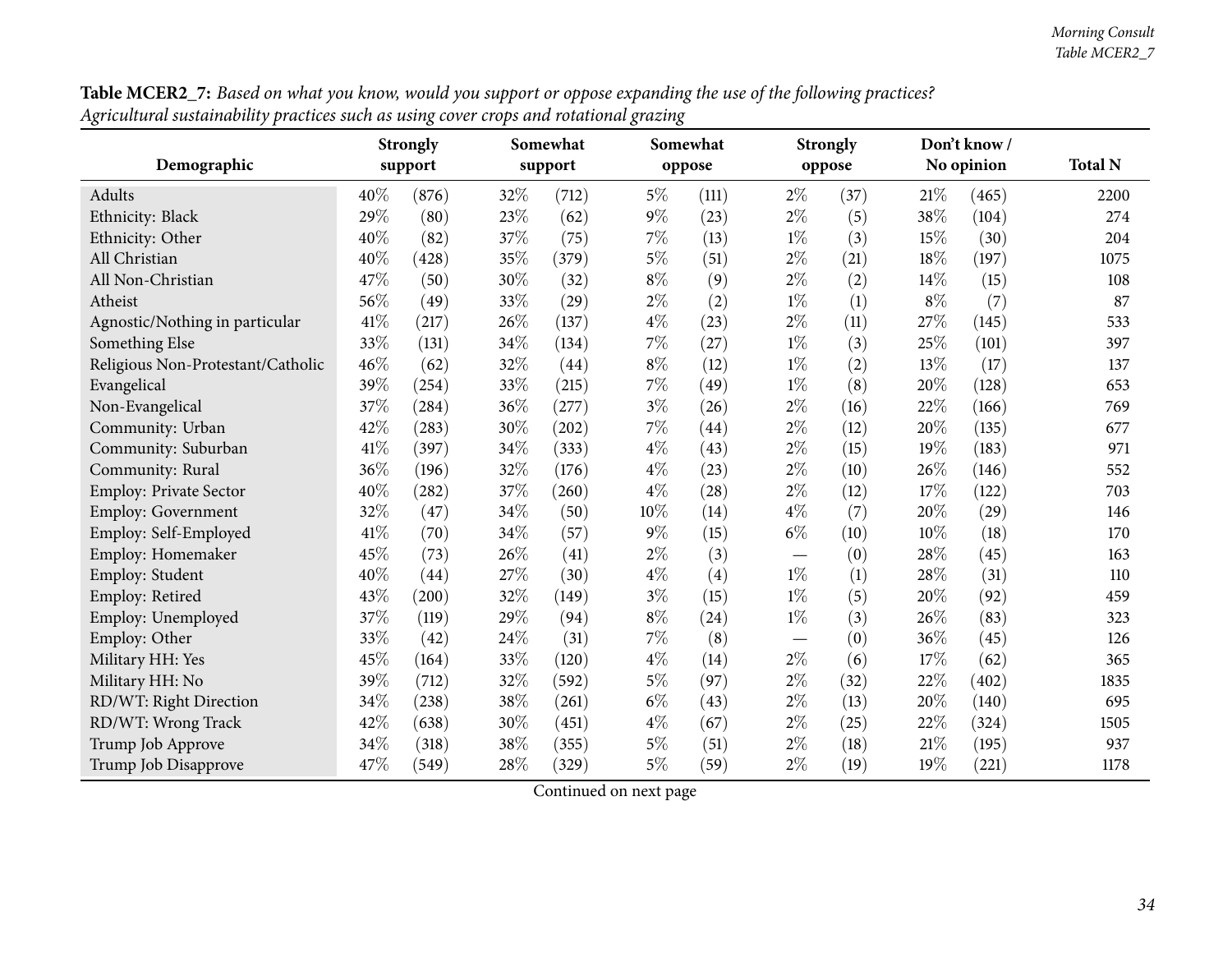|                                      | <b>Strongly</b><br>support |       |        | Somewhat |       | Somewhat |                                 | <b>Strongly</b> |        | Don't know / |                |
|--------------------------------------|----------------------------|-------|--------|----------|-------|----------|---------------------------------|-----------------|--------|--------------|----------------|
| Demographic                          |                            |       |        | support  |       | oppose   |                                 | oppose          |        | No opinion   | <b>Total N</b> |
| Adults                               | 40%                        | (876) | 32%    | (712)    | $5\%$ | (111)    | $2\%$                           | (37)            | 21%    | (465)        | 2200           |
| Trump Job Strongly Approve           | 38%                        | (183) | 34\%   | (164)    | $6\%$ | (32)     | $1\%$                           | (6)             | 21\%   | (104)        | 488            |
| Trump Job Somewhat Approve           | 30%                        | (134) | 43%    | (191)    | $4\%$ | (20)     | $3\%$                           | (12)            | 20%    | (91)         | 449            |
| Trump Job Somewhat Disapprove        | 29%                        | (66)  | 42%    | (97)     | 7%    | (16)     | $6\%$                           | (14)            | 17%    | (39)         | 232            |
| Trump Job Strongly Disapprove        | 51\%                       | (482) | 25%    | (232)    | $5\%$ | (44)     | $1\%$                           | (6)             | 19%    | (182)        | 946            |
| Favorable of Trump                   | 34%                        | (324) | 38\%   | (366)    | $6\%$ | (56)     | $2\%$                           | (18)            | 20%    | (196)        | 960            |
| Unfavorable of Trump                 | 46%                        | (536) | 28\%   | (324)    | $4\%$ | (44)     | $2\%$                           | (19)            | 20%    | (236)        | 1159           |
| Very Favorable of Trump              | 37%                        | (207) | 34%    | (190)    | 7%    | (37)     | $1\%$                           | (5)             | 21\%   | (114)        | 554            |
| Somewhat Favorable of Trump          | 29%                        | (117) | 43%    | (176)    | $5\%$ | (19)     | $3\%$                           | (12)            | 20%    | (82)         | 406            |
| Somewhat Unfavorable of Trump        | 32%                        | (59)  | 34\%   | (63)     | $5\%$ | (9)      | $6\%$                           | (10)            | 24\%   | (44)         | 186            |
| Very Unfavorable of Trump            | 49%                        | (476) | 27%    | (260)    | $4\%$ | (36)     | $1\%$                           | (9)             | 20%    | (192)        | 974            |
| #1 Issue: Economy                    | 36%                        | (270) | 34%    | (253)    | $6\%$ | (45)     | $2\%$                           | (17)            | 22%    | (168)        | 753            |
| #1 Issue: Security                   | 35%                        | (73)  | 37%    | (77)     | $5\%$ | (10)     | $1\%$                           | (1)             | 23%    | (48)         | 209            |
| #1 Issue: Health Care                | 45%                        | (204) | 30%    | (136)    | $3\%$ | (12)     | $1\%$                           | (5)             | 21\%   | (94)         | 452            |
| #1 Issue: Medicare / Social Security | 42%                        | (126) | 34%    | (103)    | $3\%$ | (10)     | $2\%$                           | (5)             | 19%    | (58)         | 302            |
| #1 Issue: Women's Issues             | 39%                        | (51)  | 27\%   | (35)     | 12%   | (15)     | $2\%$                           | (3)             | 20%    | (26)         | 130            |
| #1 Issue: Education                  | 42%                        | (54)  | 32%    | (42)     | $8\%$ | (11)     | $4\%$                           | (5)             | 14%    | (18)         | 129            |
| #1 Issue: Energy                     | 47%                        | (37)  | 38%    | (30)     | $2\%$ | (1)      | $\overline{\phantom{0}}$        | (0)             | $12\%$ | (9)          | 78             |
| #1 Issue: Other                      | 41\%                       | (61)  | 24\%   | (35)     | $5\%$ | (7)      | $\hspace{0.1mm}-\hspace{0.1mm}$ | (1)             | 30%    | (44)         | 147            |
| 2018 House Vote: Democrat            | 48%                        | (321) | $31\%$ | (212)    | $4\%$ | (28)     | $1\%$                           | (7)             | 16%    | (105)        | 673            |
| 2018 House Vote: Republican          | 39%                        | (249) | $37\%$ | (240)    | $5\%$ | (35)     | $2\%$                           | (13)            | 17%    | (106)        | 643            |
| 2018 House Vote: Someone else        | 29%                        | (18)  | 38\%   | (24)     | $6\%$ | (4)      |                                 | (0)             | 27%    | (16)         | 61             |
| 2016 Vote: Hillary Clinton           | 46%                        | (307) | $31\%$ | (206)    | $4\%$ | (25)     | $1\%$                           | (7)             | 19%    | (127)        | 672            |
| 2016 Vote: Donald Trump              | 38%                        | (268) | 37%    | (266)    | $5\%$ | (39)     | $2\%$                           | (14)            | 17%    | (123)        | 710            |
| 2016 Vote: Other                     | 49%                        | (47)  | 34%    | (32)     | $2\%$ | (2)      | $\hspace{0.1mm}-\hspace{0.1mm}$ | (0)             | 14%    | (13)         | 94             |
| 2016 Vote: Didn't Vote               | 35%                        | (255) | 28\%   | (205)    | $6\%$ | (44)     | $2\%$                           | (16)            | 28%    | (202)        | 722            |
| Voted in 2014: Yes                   | 43%                        | (522) | 35%    | (428)    | $4\%$ | (47)     | $1\%$                           | (17)            | 17%    | (208)        | 1222           |
| Voted in 2014: No                    | 36%                        | (354) | 29%    | (284)    | $6\%$ | (63)     | $2\%$                           | (20)            | 26%    | (257)        | 978            |

Table MCER2\_7: Based on what you know, would you support or oppose expanding the use of the following practices? Agricultural sustainability practices such as using cover crops and rotational grazing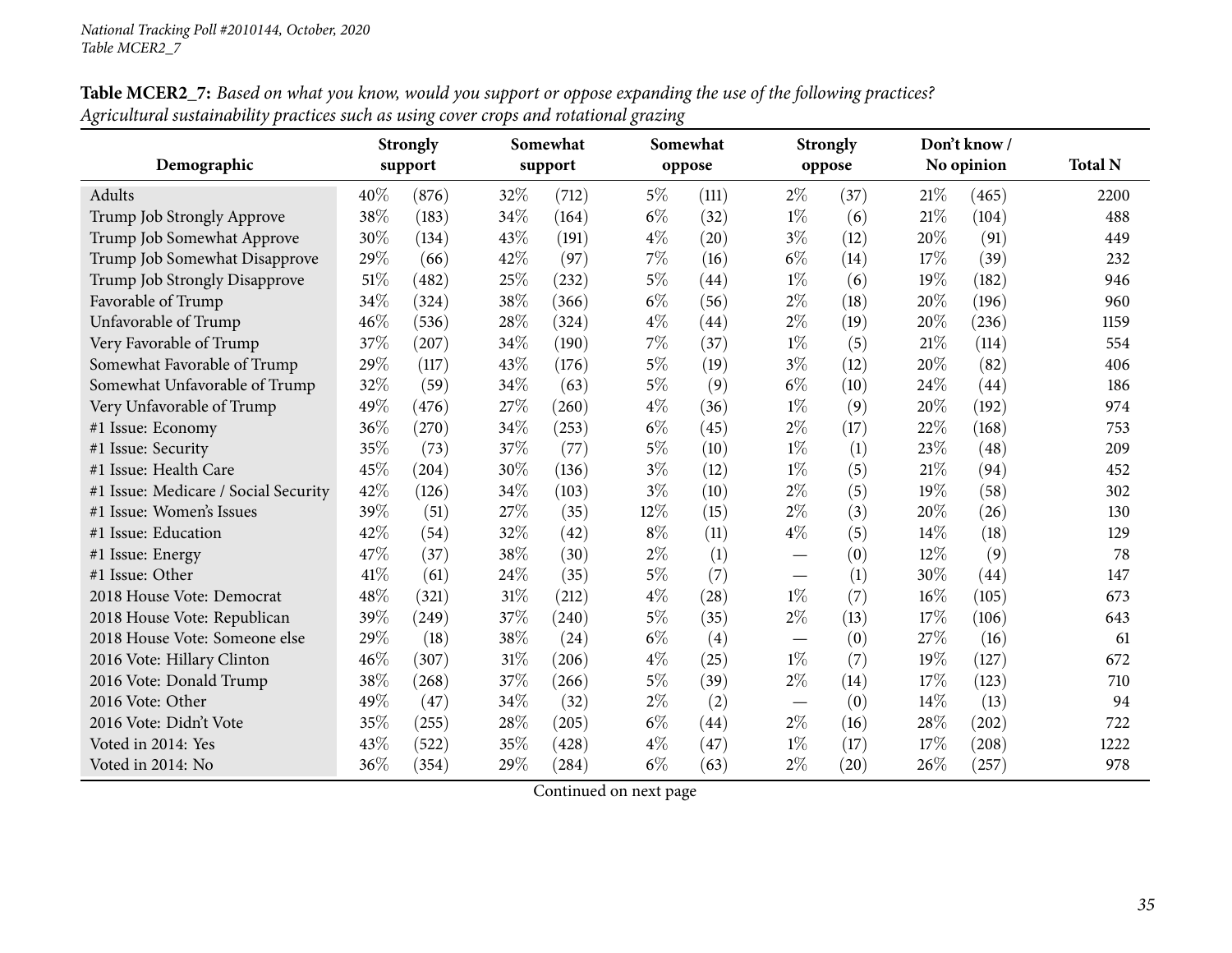| $\overline{\phantom{a}}$<br>Demographic | <b>Strongly</b><br>support |       | Somewhat<br>support |       | Somewhat<br>oppose |       | <b>Strongly</b><br>oppose |      | Don't know /<br>No opinion |       | <b>Total N</b> |
|-----------------------------------------|----------------------------|-------|---------------------|-------|--------------------|-------|---------------------------|------|----------------------------|-------|----------------|
|                                         |                            |       |                     |       |                    |       |                           |      |                            |       |                |
| Adults                                  | 40%                        | (876) | 32%                 | (712) | $5\%$              | (111) | $2\%$                     | (37) | 21\%                       | (465) | 2200           |
| 2012 Vote: Barack Obama                 | 46%                        | (382) | 32\%                | (268) | $3\%$              | (27)  | $1\%$                     | (8)  | 18%                        | (152) | 838            |
| 2012 Vote: Mitt Romney                  | 38%                        | (170) | 38\%                | (169) | $4\%$              | (19)  | $1\%$                     | (7)  | $19\%$                     | (83)  | 447            |
| 2012 Vote: Other                        | 42%                        | (27)  | 36\%                | (23)  | $3\%$              | (2)   | $2\%$                     | (1)  | 17%                        | (11)  | 64             |
| 2012 Vote: Didn't Vote                  | 35%                        | (297) | 29%                 | (249) | $7\%$              | (63)  | $2\%$                     | (21) | 26%                        | (218) | 849            |
| 4-Region: Northeast                     | 41\%                       | (160) | 30%                 | (117) | $4\%$              | (16)  | $1\%$                     | (5)  | 24\%                       | (96)  | 394            |
| 4-Region: Midwest                       | 39%                        | (178) | 34\%                | (156) | $7\%$              | (34)  | $1\%$                     | (5)  | $19\%$                     | (89)  | 462            |
| 4-Region: South                         | 39%                        | (324) | 30%                 | (247) | $4\%$              | (33)  | $3\%$                     | (21) | 24%                        | (200) | 824            |
| 4-Region: West                          | 41\%                       | (214) | 37\%                | (191) | $5\%$              | (28)  | $1\%$                     | (7)  | $15\%$                     | (80)  | 520            |
| Climate concerned                       | 46\%                       | (747) | 32%                 | (511) | $5\%$              | (86)  | $1\%$                     | (23) | 15%                        | (249) | 1617           |
| Climate unconcerned                     | 24\%                       | (119) | 38\%                | (188) | $5\%$              | (25)  | $2\%$                     | (12) | 31%                        | (155) | 498            |

Table MCER2\_7: Based on what you know, would you support or oppose expanding the use of the following practices? Agricultural sustainability practices such as using cover crops and rotational grazing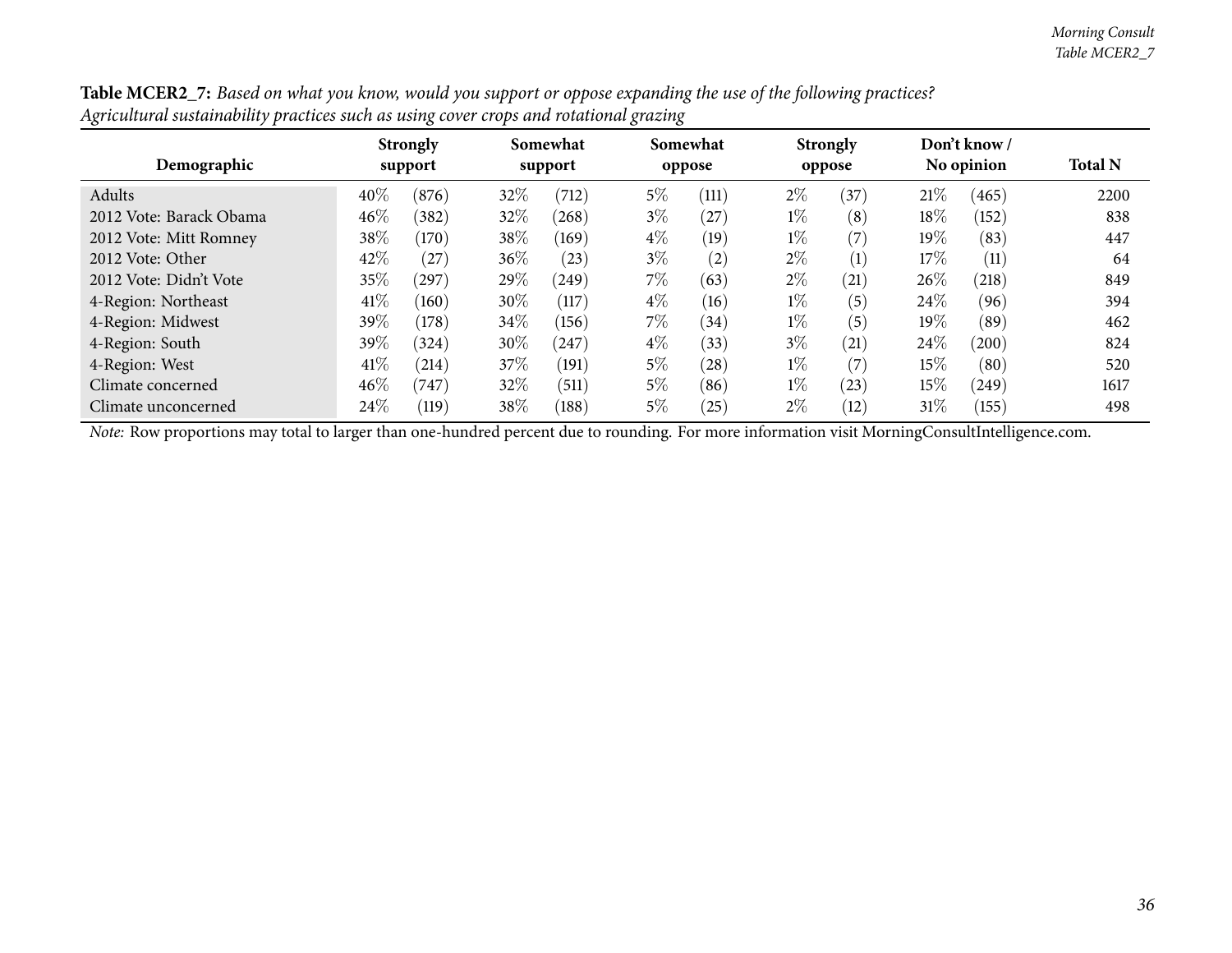| Table MCER2_8: Based on what you know, would you support or oppose expanding the use of the following practices? |  |
|------------------------------------------------------------------------------------------------------------------|--|
| Expanding wetlands, mangroves, and coastal ecosystems                                                            |  |

|                          |      | <b>Strongly</b> |        | Somewhat |       | Somewhat |       | <b>Strongly</b> |        | Don't know/ |                |
|--------------------------|------|-----------------|--------|----------|-------|----------|-------|-----------------|--------|-------------|----------------|
| Demographic              |      | support         |        | support  |       | oppose   |       | oppose          |        | No opinion  | <b>Total N</b> |
| Adults                   | 38%  | (837)           | 32%    | (709)    | $6\%$ | (139)    | $2\%$ | (49)            | 21%    | (465)       | 2200           |
| Gender: Male             | 40%  | (428)           | 35%    | (374)    | $8\%$ | (80)     | $2\%$ | (25)            | 15%    | (155)       | 1062           |
| Gender: Female           | 36%  | (409)           | 29%    | (335)    | $5\%$ | (60)     | $2\%$ | (24)            | 27%    | (310)       | 1138           |
| Age: 18-34               | 36%  | (237)           | 30%    | (196)    | $9\%$ | (57)     | $3\%$ | (18)            | 22%    | (147)       | 655            |
| Age: 35-44               | 43%  | (153)           | 28%    | (101)    | $6\%$ | (21)     | $1\%$ | (5)             | $22\%$ | (78)        | 358            |
| Age: 45-64               | 38%  | (288)           | 34%    | (257)    | $5\%$ | (40)     | $3\%$ | (21)            | 19%    | (145)       | 751            |
| Age: 65+                 | 36%  | (159)           | 36%    | (156)    | $5\%$ | (22)     | $1\%$ | (5)             | 22%    | (95)        | 436            |
| GenZers: 1997-2012       | 38%  | (96)            | 33%    | (85)     | $6\%$ | (15)     | $2\%$ | (4)             | 22%    | (56)        | 256            |
| Millennials: 1981-1996   | 39%  | (224)           | 28%    | (159)    | $9\%$ | (50)     | $3\%$ | (15)            | 23%    | (131)       | 579            |
| GenXers: 1965-1980       | 37%  | (212)           | 34%    | (195)    | $6\%$ | (36)     | $3\%$ | (20)            | 20%    | (114)       | 577            |
| Baby Boomers: 1946-1964  | 40%  | (284)           | 34%    | (241)    | $5\%$ | (34)     | $1\%$ | (8)             | 19%    | (135)       | 702            |
| PID: Dem (no lean)       | 46%  | (367)           | 27%    | (218)    | $7\%$ | (54)     | $2\%$ | (19)            | 18%    | (144)       | 803            |
| PID: Ind (no lean)       | 36%  | (241)           | 33%    | (224)    | $4\%$ | (30)     | $2\%$ | (15)            | 24%    | (162)       | 671            |
| PID: Rep (no lean)       | 32%  | (229)           | $37\%$ | (267)    | $8\%$ | (55)     | $2\%$ | (15)            | 22%    | (159)       | 726            |
| PID/Gender: Dem Men      | 47%  | (165)           | 31%    | (110)    | 10%   | (34)     | $1\%$ | (5)             | $11\%$ | (41)        | 354            |
| PID/Gender: Dem Women    | 45%  | (202)           | 24%    | (109)    | $4\%$ | (20)     | $3\%$ | (14)            | 23%    | (104)       | 449            |
| PID/Gender: Ind Men      | 37%  | (130)           | 35%    | (125)    | $4\%$ | (14)     | $3\%$ | (10)            | $21\%$ | (73)        | 352            |
| PID/Gender: Ind Women    | 35%  | (111)           | $31\%$ | (99)     | $5\%$ | (16)     | $1\%$ | (4)             | 28%    | (89)        | 319            |
| PID/Gender: Rep Men      | 38%  | (133)           | 39%    | (139)    | $9\%$ | (32)     | $3\%$ | (9)             | 12%    | (41)        | 355            |
| PID/Gender: Rep Women    | 26%  | (96)            | 35%    | (128)    | $6\%$ | (23)     | $1\%$ | (6)             | 32%    | (118)       | 370            |
| Ideo: Liberal (1-3)      | 52%  | (316)           | 28%    | (173)    | $5\%$ | (30)     | $2\%$ | (10)            | 13%    | (81)        | 610            |
| Ideo: Moderate (4)       | 37%  | (251)           | 32%    | (216)    | $6\%$ | (39)     | $2\%$ | (14)            | 23%    | (152)       | 673            |
| Ideo: Conservative (5-7) | 31%  | (220)           | 37%    | (263)    | $8\%$ | (57)     | $2\%$ | (18)            | 22%    | (159)       | 718            |
| Educ: < College          | 36%  | (540)           | $31\%$ | (465)    | $7\%$ | (102)    | $2\%$ | (36)            | 24%    | (370)       | 1512           |
| Educ: Bachelors degree   | 41%  | (184)           | 35%    | (154)    | $6\%$ | (25)     | $2\%$ | (8)             | 16%    | (73)        | 444            |
| Educ: Post-grad          | 46%  | (113)           | 37%    | (90)     | $5\%$ | (13)     | $2\%$ | (6)             | $9\%$  | (22)        | 244            |
| Income: Under 50k        | 37%  | (421)           | 29%    | (337)    | $7\%$ | (81)     | $2\%$ | (28)            | 25%    | (282)       | 1148           |
| Income: 50k-100k         | 39%  | (260)           | 33%    | (220)    | $5\%$ | (35)     | $2\%$ | (13)            | $21\%$ | (142)       | 671            |
| Income: 100k+            | 41\% | (156)           | 40%    | (152)    | $6\%$ | (23)     | $2\%$ | (7)             | $11\%$ | (42)        | 381            |
| Ethnicity: White         | 39%  | (673)           | 34%    | (578)    | $6\%$ | (109)    | $2\%$ | (28)            | 19%    | (333)       | 1722           |
| Ethnicity: Hispanic      | 34%  | (121)           | 32%    | (111)    | 10%   | (33)     | $1\%$ | (5)             | 23%    | (80)        | 349            |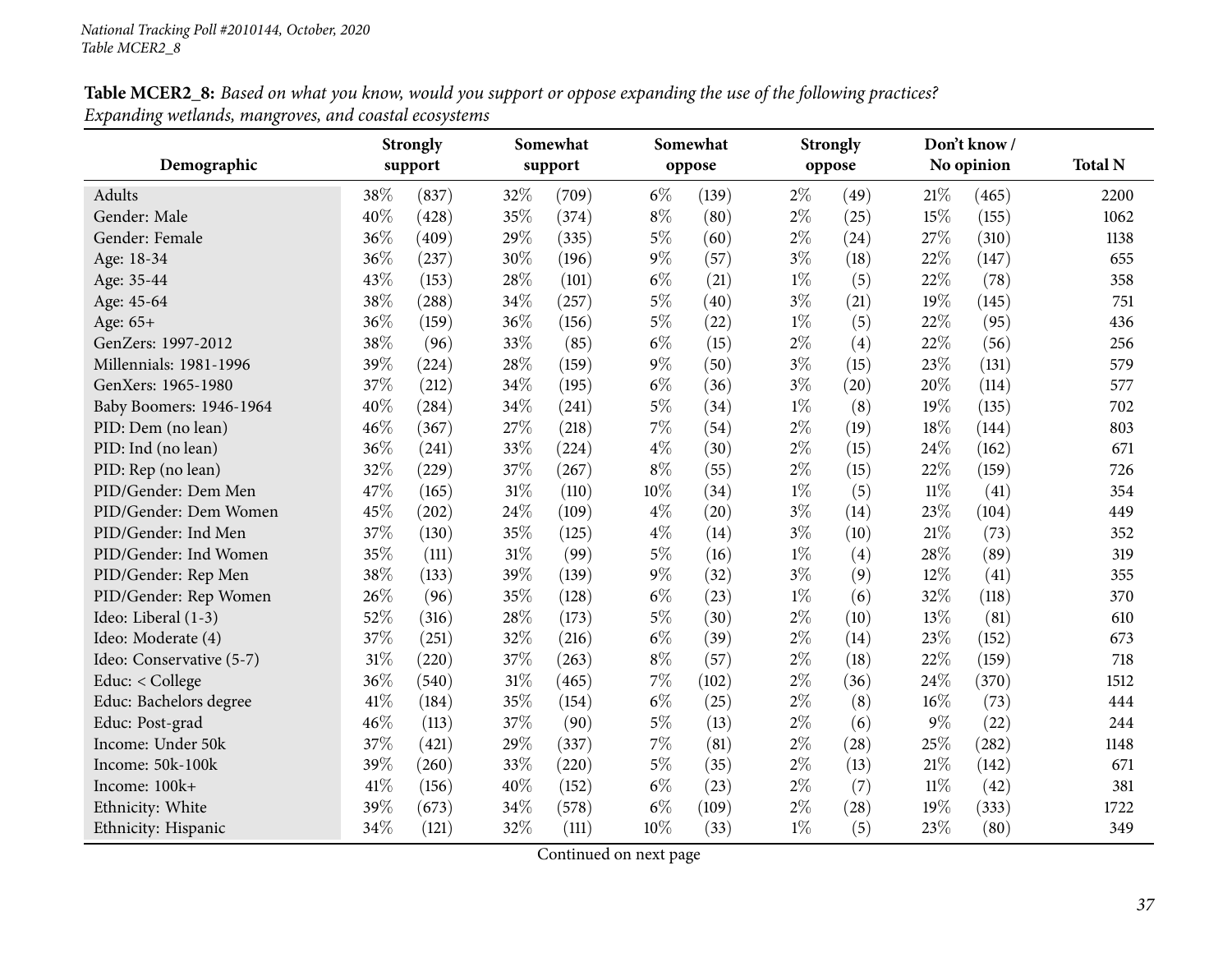Table MCER2\_8: Based on what you know, would you support or oppose expanding the use of the following practices? *Expanding wetlands, mangroves, and coastal ecosystems*

|                                   |      | <b>Strongly</b> |        | Somewhat |        | Somewhat |       | <b>Strongly</b> |        | Don't know / |                |
|-----------------------------------|------|-----------------|--------|----------|--------|----------|-------|-----------------|--------|--------------|----------------|
| Demographic                       |      | support         |        | support  |        | oppose   |       | oppose          |        | No opinion   | <b>Total N</b> |
| Adults                            | 38%  | (837)           | 32%    | (709)    | $6\%$  | (139)    | $2\%$ | (49)            | 21\%   | (465)        | 2200           |
| Ethnicity: Black                  | 31%  | (84)            | 23\%   | (64)     | $5\%$  | (15)     | $6\%$ | (17)            | 34%    | (95)         | 274            |
| Ethnicity: Other                  | 39%  | (80)            | 33%    | (67)     | $8\%$  | (15)     | $2\%$ | (4)             | 18%    | (37)         | 204            |
| All Christian                     | 35%  | (381)           | 36%    | (392)    | $7\%$  | (72)     | $2\%$ | (22)            | 19%    | (208)        | 1075           |
| All Non-Christian                 | 54%  | (58)            | $21\%$ | (23)     | $8\%$  | (9)      | $3\%$ | (3)             | 13%    | (14)         | 108            |
| Atheist                           | 54%  | (47)            | 25%    | (22)     | 10%    | (9)      | $1\%$ | (1)             | $9\%$  | (8)          | 87             |
| Agnostic/Nothing in particular    | 39%  | (211)           | 29%    | (157)    | $4\%$  | (19)     | $3\%$ | (15)            | 25%    | (132)        | 533            |
| Something Else                    | 35%  | (140)           | 29%    | (115)    | 7%     | (30)     | $2\%$ | (8)             | 26%    | (103)        | 397            |
| Religious Non-Protestant/Catholic | 49%  | (68)            | 23%    | (31)     | 10%    | (14)     | $4\%$ | (6)             | 13%    | (18)         | 137            |
| Evangelical                       | 32%  | (210)           | 35%    | (230)    | $9\%$  | (61)     | $2\%$ | (15)            | 21%    | (137)        | 653            |
| Non-Evangelical                   | 38%  | (293)           | $34\%$ | (258)    | $5\%$  | (35)     | $2\%$ | (13)            | 22%    | (170)        | 769            |
| Community: Urban                  | 43%  | (290)           | 29%    | (195)    | $5\%$  | (36)     | $3\%$ | (21)            | 20%    | (134)        | 677            |
| Community: Suburban               | 38%  | (371)           | $34\%$ | (329)    | $7\%$  | (65)     | $2\%$ | (17)            | 20%    | (190)        | 971            |
| Community: Rural                  | 32%  | (177)           | 34%    | (185)    | $7\%$  | (38)     | $2\%$ | (11)            | 26%    | (141)        | 552            |
| Employ: Private Sector            | 42%  | (295)           | 34%    | (241)    | $5\%$  | (37)     | $2\%$ | (18)            | 16%    | (113)        | 703            |
| Employ: Government                | 29%  | (42)            | 38%    | (55)     | $11\%$ | (16)     | $5\%$ | (7)             | 18%    | (27)         | 146            |
| Employ: Self-Employed             | 40%  | (69)            | 32%    | (54)     | 12%    | (21)     |       | (1)             | 15%    | (25)         | 170            |
| Employ: Homemaker                 | 25%  | (41)            | 40%    | (64)     | $3\%$  | (5)      | $3\%$ | (4)             | 30%    | (48)         | 163            |
| Employ: Student                   | 47\% | (52)            | 26%    | (29)     | $2\%$  | (2)      | $4\%$ | (4)             | 22%    | (24)         | 110            |
| Employ: Retired                   | 36%  | (165)           | 36%    | (164)    | $5\%$  | (22)     | $2\%$ | (11)            | 21%    | (97)         | 459            |
| Employ: Unemployed                | 39%  | (126)           | 25\%   | (80)     | $7\%$  | (24)     | $1\%$ | (4)             | 28%    | (90)         | 323            |
| Employ: Other                     | 39%  | (49)            | 17%    | (22)     | $10\%$ | (13)     | $1\%$ | (2)             | 33%    | (41)         | 126            |
| Military HH: Yes                  | 32%  | (118)           | 40%    | (145)    | $7\%$  | (25)     | $2\%$ | (6)             | 19%    | (69)         | 365            |
| Military HH: No                   | 39%  | (719)           | $31\%$ | (564)    | $6\%$  | (114)    | $2\%$ | (43)            | 22%    | (396)        | 1835           |
| RD/WT: Right Direction            | 32%  | (219)           | 36%    | (253)    | $7\%$  | (51)     | $3\%$ | (18)            | 22%    | (154)        | 695            |
| RD/WT: Wrong Track                | 41\% | (618)           | 30%    | (456)    | $6\%$  | (89)     | $2\%$ | (31)            | 21%    | (311)        | 1505           |
| Trump Job Approve                 | 28%  | (265)           | 39%    | (363)    | $7\%$  | (70)     | $2\%$ | (20)            | 23%    | (219)        | 937            |
| Trump Job Disapprove              | 47%  | (557)           | 28%    | (324)    | $6\%$  | (67)     | $2\%$ | (25)            | $17\%$ | (204)        | 1178           |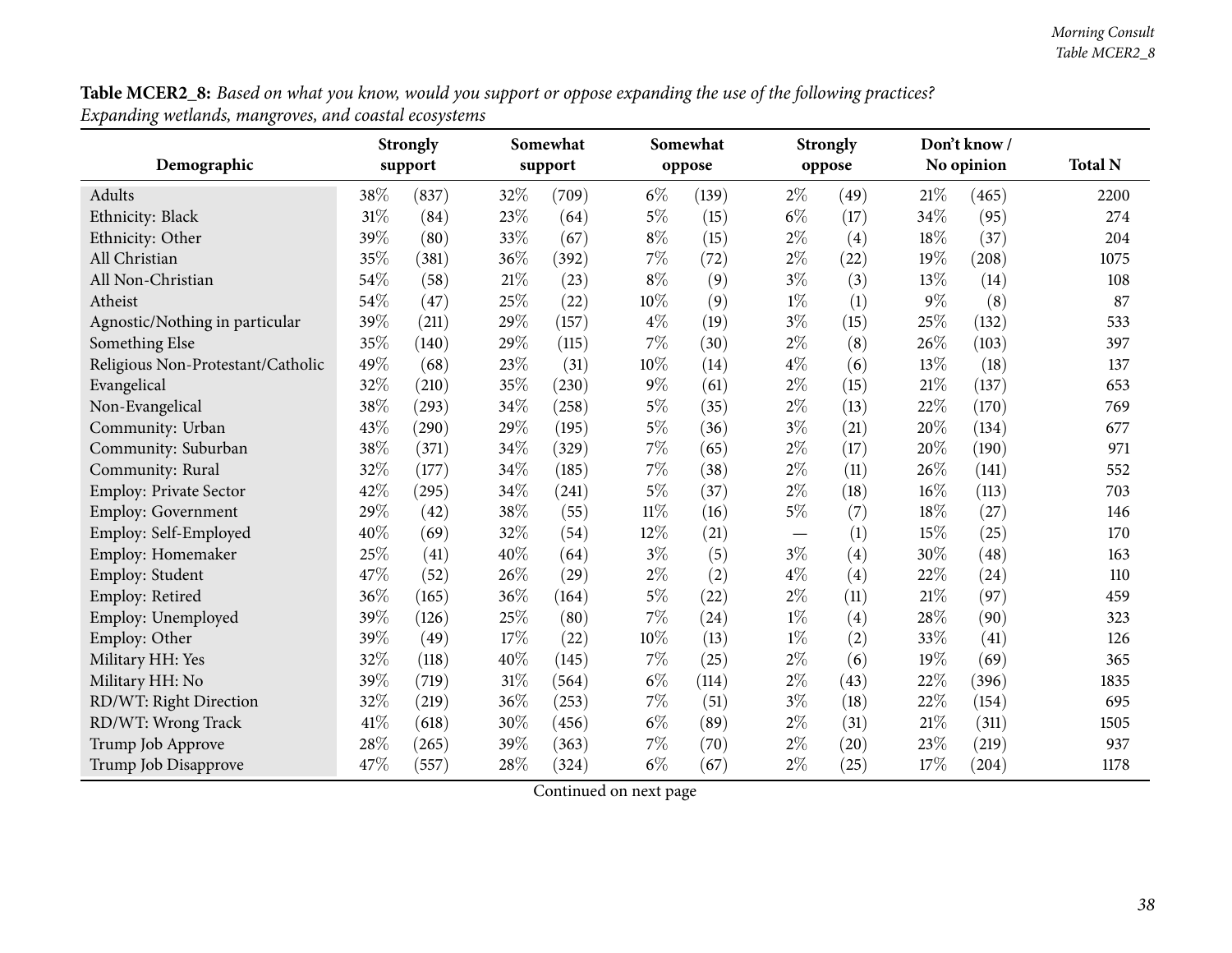## **Table MCER2\_8:** Based on what you know, would you support or oppose expanding the use of the following practices? *Expanding wetlands, mangroves, and coastal ecosystems*

|                                      |      | <b>Strongly</b> |        | Somewhat |       | Somewhat |       | <b>Strongly</b> |      | Don't know/ |                |
|--------------------------------------|------|-----------------|--------|----------|-------|----------|-------|-----------------|------|-------------|----------------|
| Demographic                          |      | support         |        | support  |       | oppose   |       | oppose          |      | No opinion  | <b>Total N</b> |
| Adults                               | 38%  | (837)           | 32%    | (709)    | $6\%$ | (139)    | $2\%$ | (49)            | 21%  | (465)       | 2200           |
| Trump Job Strongly Approve           | 30%  | (146)           | 37%    | (181)    | $9\%$ | (43)     | $3\%$ | (14)            | 21%  | (103)       | 488            |
| Trump Job Somewhat Approve           | 26\% | (119)           | 41\%   | (182)    | $6\%$ | (27)     | $1\%$ | (6)             | 26%  | (116)       | 449            |
| Trump Job Somewhat Disapprove        | 36%  | (84)            | 32%    | (74)     | $9\%$ | (22)     | $2\%$ | (5)             | 20%  | (47)        | 232            |
| Trump Job Strongly Disapprove        | 50%  | (472)           | 26%    | (251)    | $5\%$ | (45)     | $2\%$ | (20)            | 17%  | (158)       | 946            |
| Favorable of Trump                   | 29%  | (276)           | 39%    | (372)    | $7\%$ | (72)     | $2\%$ | (24)            | 22%  | (216)       | 960            |
| Unfavorable of Trump                 | 47%  | (544)           | 27%    | (315)    | $5\%$ | (61)     | $2\%$ | (20)            | 19%  | (218)       | 1159           |
| Very Favorable of Trump              | 29%  | (161)           | 38%    | (213)    | $8\%$ | (46)     | $3\%$ | (14)            | 22%  | (120)       | 554            |
| Somewhat Favorable of Trump          | 28%  | (115)           | 39%    | (160)    | $6\%$ | (26)     | $2\%$ | (9)             | 24\% | (96)        | 406            |
| Somewhat Unfavorable of Trump        | 32%  | (60)            | 29%    | (54)     | $9\%$ | (17)     | $1\%$ | (2)             | 28\% | (52)        | 186            |
| Very Unfavorable of Trump            | 50%  | (484)           | 27%    | (261)    | $4\%$ | (44)     | $2\%$ | (18)            | 17%  | (167)       | 974            |
| #1 Issue: Economy                    | 34%  | (258)           | $36\%$ | (272)    | $7\%$ | (53)     | $2\%$ | (18)            | 20%  | (152)       | 753            |
| #1 Issue: Security                   | 27%  | (56)            | 37%    | (77)     | 10%   | (22)     | $2\%$ | (4)             | 24%  | (51)        | 209            |
| #1 Issue: Health Care                | 46%  | (208)           | 31%    | (140)    | $3\%$ | (15)     | $2\%$ | (8)             | 18%  | (80)        | 452            |
| #1 Issue: Medicare / Social Security | 38%  | (113)           | 32%    | (97)     | $4\%$ | (13)     | $2\%$ | (6)             | 24\% | (72)        | 302            |
| #1 Issue: Women's Issues             | 40%  | (52)            | 24%    | (31)     | 10%   | (13)     | $4\%$ | (5)             | 22%  | (29)        | 130            |
| #1 Issue: Education                  | 41\% | (53)            | 27%    | (34)     | 12%   | (15)     |       | (0)             | 20%  | (26)        | 129            |
| #1 Issue: Energy                     | 51%  | (40)            | 24%    | (19)     | $4\%$ | (3)      | $4\%$ | (3)             | 17%  | (14)        | 78             |
| #1 Issue: Other                      | 38%  | (56)            | 27%    | (39)     | $4\%$ | (5)      | $4\%$ | (5)             | 28%  | (42)        | 147            |
| 2018 House Vote: Democrat            | 50%  | (335)           | 27%    | (185)    | $6\%$ | (41)     | $1\%$ | (8)             | 15%  | (104)       | 673            |
| 2018 House Vote: Republican          | 31%  | (201)           | 40%    | (257)    | $8\%$ | (54)     | $2\%$ | (13)            | 18%  | (118)       | 643            |
| 2018 House Vote: Someone else        | 33%  | (20)            | 29%    | (18)     | $4\%$ | (3)      | $6\%$ | (4)             | 28%  | (17)        | 61             |
| 2016 Vote: Hillary Clinton           | 46%  | (309)           | 30%    | (199)    | $6\%$ | (38)     | $1\%$ | (8)             | 18%  | (119)       | 672            |
| 2016 Vote: Donald Trump              | 31%  | (218)           | 38%    | (273)    | $8\%$ | (59)     | $3\%$ | (23)            | 19%  | (136)       | 710            |
| 2016 Vote: Other                     | 50%  | (47)            | 29%    | (27)     | $2\%$ | (2)      |       | (0)             | 19%  | (18)        | 94             |
| 2016 Vote: Didn't Vote               | 36%  | (262)           | 29%    | (210)    | $6\%$ | (41)     | $3\%$ | (19)            | 26%  | (190)       | 722            |
| Voted in 2014: Yes                   | 41\% | (496)           | 33%    | (404)    | 7%    | (80)     | $2\%$ | (27)            | 18%  | (215)       | 1222           |
| Voted in 2014: No                    | 35%  | (341)           | 31%    | (305)    | $6\%$ | (60)     | $2\%$ | (22)            | 26%  | (250)       | 978            |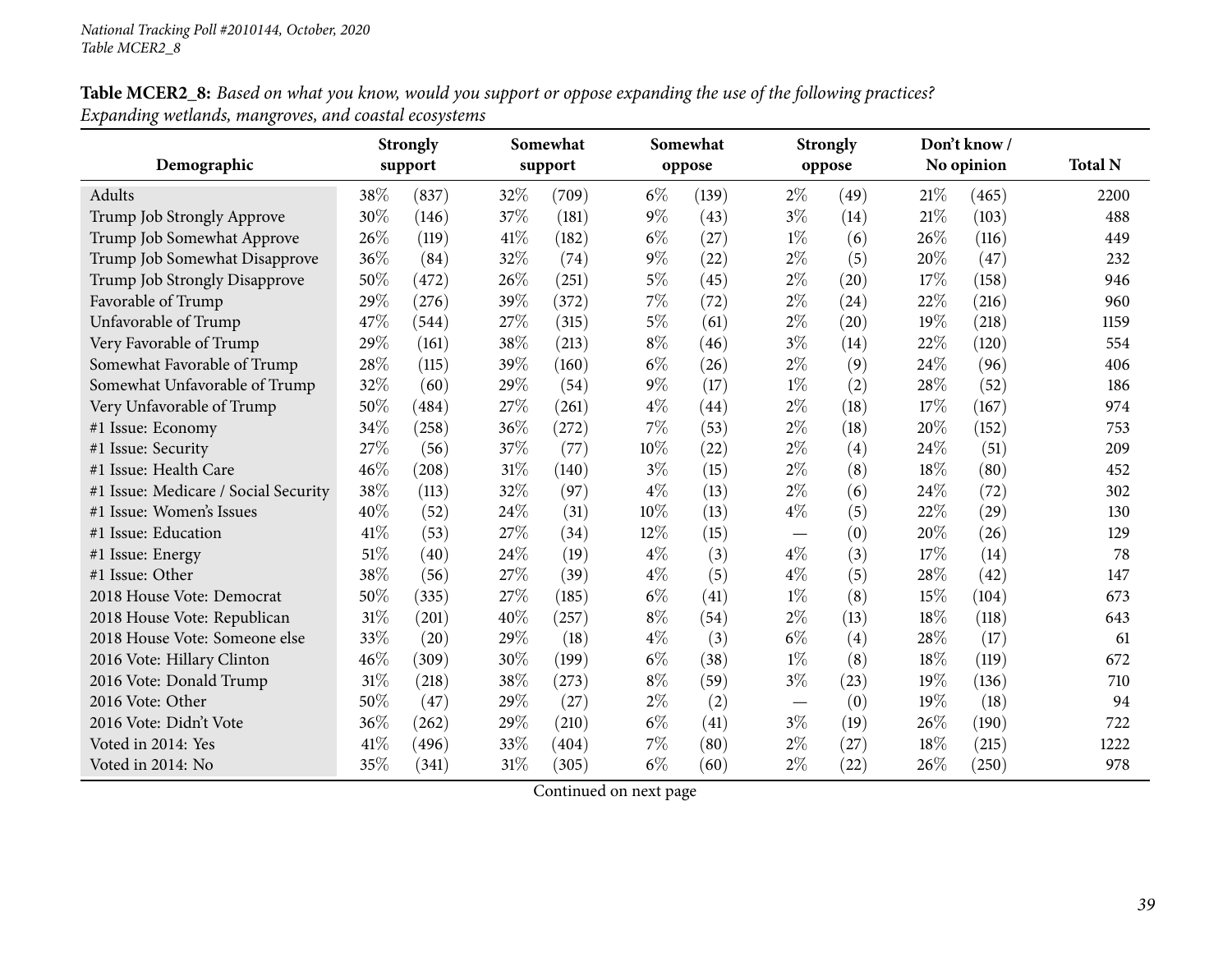| Table MCER2_8: Based on what you know, would you support or oppose expanding the use of the following practices? |  |
|------------------------------------------------------------------------------------------------------------------|--|
| Expanding wetlands, mangroves, and coastal ecosystems                                                            |  |

| Demographic             |        | <b>Strongly</b><br>support |        | Somewhat<br>support |       | Somewhat<br>oppose |       | <b>Strongly</b><br>oppose |        | Don't know/<br>No opinion | <b>Total N</b> |
|-------------------------|--------|----------------------------|--------|---------------------|-------|--------------------|-------|---------------------------|--------|---------------------------|----------------|
| Adults                  | 38%    | (837)                      | 32\%   | (709)               | $6\%$ | (139)              | $2\%$ | (49)                      | 21%    | (465)                     | 2200           |
| 2012 Vote: Barack Obama | 45%    | (376)                      | 30%    | (250)               | $6\%$ | (46)               | $3\%$ | (21)                      | 17%    | (144)                     | 838            |
| 2012 Vote: Mitt Romney  | 30%    | (134)                      | 39\%   | (173)               | $8\%$ | (35)               | $2\%$ | (9)                       | 22\%   | (96)                      | 447            |
| 2012 Vote: Other        | 43%    | (27)                       | $31\%$ | (20)                | $3\%$ | (2)                | $2\%$ | (1)                       | 20%    | (13)                      | 64             |
| 2012 Vote: Didn't Vote  | 35%    | (298)                      | $31\%$ | (267)               | $7\%$ | (56)               | $2\%$ | (17)                      | 25%    | (211)                     | 849            |
| 4-Region: Northeast     | 37\%   | (144)                      | 32\%   | (127)               | $6\%$ | (24)               | $2\%$ | (10)                      | 22%    | (88)                      | 394            |
| 4-Region: Midwest       | 39%    | (180)                      | $31\%$ | (145)               | $9\%$ | (43)               | $1\%$ | (7)                       | $19\%$ | (87)                      | 462            |
| 4-Region: South         | 37\%   | (308)                      | 32%    | (260)               | $5\%$ | (40)               | $3\%$ | (25)                      | 23%    | (191)                     | 824            |
| 4-Region: West          | $40\%$ | (206)                      | $34\%$ | (177)               | $6\%$ | (32)               | $1\%$ | (7)                       | 19%    | (99)                      | 520            |
| Climate concerned       | 45\%   | 722                        | 32\%   | (516)               | $6\%$ | (100)              | $2\%$ | (24)                      | 16%    | (253)                     | 1617           |
| Climate unconcerned     | 20%    | (100)                      | 37%    | (184)               | $8\%$ | (39)               | 5%    | (24)                      | 30%    | (152)                     | 498            |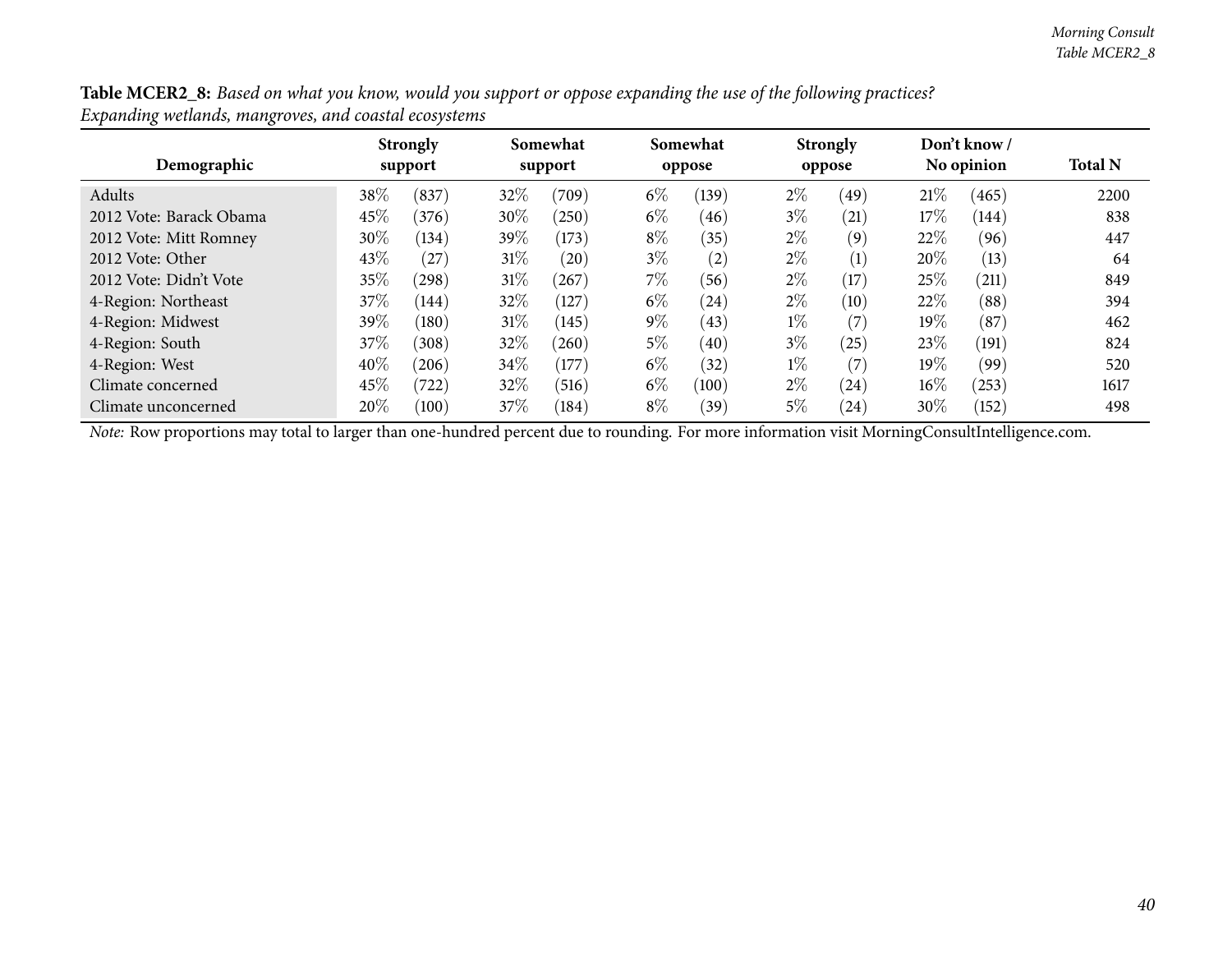|                          |        | <b>Strongly</b> |     | Somewhat |       | Somewhat |       | <b>Strongly</b> |     | Don't know / |                |
|--------------------------|--------|-----------------|-----|----------|-------|----------|-------|-----------------|-----|--------------|----------------|
| Demographic              |        | support         |     | support  |       | oppose   |       | oppose          |     | No opinion   | <b>Total N</b> |
| <b>Adults</b>            | 27\%   | (590)           | 34% | (748)    | $6\%$ | (134)    | $2\%$ | (52)            | 31% | (676)        | 2200           |
| Gender: Male             | 30%    | (323)           | 39% | (412)    | $7\%$ | (72)     | $2\%$ | (25)            | 22% | (230)        | 1062           |
| Gender: Female           | 24\%   | (267)           | 30% | (336)    | $5\%$ | (62)     | $2\%$ | (27)            | 39% | (446)        | 1138           |
| Age: 18-34               | 29%    | (188)           | 32% | (212)    | $9\%$ | (62)     | $4\%$ | (26)            | 26% | (167)        | 655            |
| Age: 35-44               | 34%    | (123)           | 30% | (107)    | $5\%$ | (16)     | $1\%$ | (4)             | 30% | (108)        | 358            |
| Age: 45-64               | 24%    | (180)           | 36% | (270)    | $6\%$ | (46)     | $2\%$ | (14)            | 32% | (242)        | 751            |
| Age: 65+                 | 23%    | (99)            | 37% | (160)    | $2\%$ | (10)     | $2\%$ | (9)             | 36% | (159)        | 436            |
| GenZers: 1997-2012       | 33%    | (84)            | 32% | (82)     | $8\%$ | (20)     | $5\%$ | (14)            | 22% | (57)         | 256            |
| Millennials: 1981-1996   | 29%    | (167)           | 32% | (186)    | $8\%$ | (48)     | $2\%$ | (13)            | 29% | (166)        | 579            |
| GenXers: 1965-1980       | 28%    | (162)           | 36% | (205)    | $6\%$ | (36)     | $2\%$ | (12)            | 28% | (162)        | 577            |
| Baby Boomers: 1946-1964  | 22%    | (158)           | 35% | (245)    | $4\%$ | (28)     | $2\%$ | (13)            | 37% | (259)        | 702            |
| PID: Dem (no lean)       | 34%    | (272)           | 32% | (257)    | 5%    | (44)     | $1\%$ | (8)             | 28% | (221)        | 803            |
| PID: Ind (no lean)       | 22%    | (149)           | 32% | (217)    | $7\%$ | (45)     | $2\%$ | (14)            | 37% | (245)        | 671            |
| PID: Rep (no lean)       | 23%    | (169)           | 38% | (273)    | $6\%$ | (45)     | $4\%$ | (30)            | 29% | (209)        | 726            |
| PID/Gender: Dem Men      | 37%    | (133)           | 38% | (134)    | 7%    | (24)     |       | (2)             | 18% | (62)         | 354            |
| PID/Gender: Dem Women    | $31\%$ | (140)           | 28% | (124)    | $5\%$ | (20)     | $1\%$ | (6)             | 35% | (159)        | 449            |
| PID/Gender: Ind Men      | 25%    | (87)            | 37% | (129)    | $7\%$ | (23)     | $2\%$ | (6)             | 31% | (108)        | 352            |
| PID/Gender: Ind Women    | 20%    | (63)            | 28% | (89)     | 7%    | (22)     | $3\%$ | (8)             | 43% | (137)        | 319            |
| PID/Gender: Rep Men      | 29%    | (103)           | 42% | (150)    | 7%    | (25)     | $5\%$ | (18)            | 17% | (60)         | 355            |
| PID/Gender: Rep Women    | 18%    | (65)            | 33% | (124)    | $5\%$ | (19)     | $3\%$ | (12)            | 40% | (150)        | 370            |
| Ideo: Liberal (1-3)      | 37%    | (227)           | 33% | (204)    | $5\%$ | (28)     | $1\%$ | (6)             | 24% | (147)        | 610            |
| Ideo: Moderate (4)       | 24%    | (163)           | 38% | (254)    | $5\%$ | (37)     | $2\%$ | (12)            | 31% | (207)        | 673            |
| Ideo: Conservative (5-7) | 22%    | (161)           | 35% | (250)    | $6\%$ | (43)     | $4\%$ | (28)            | 33% | (235)        | 718            |
| Educ: < College          | 24%    | (361)           | 32% | (483)    | 7%    | (102)    | $2\%$ | (35)            | 35% | (531)        | 1512           |
| Educ: Bachelors degree   | 33%    | (146)           | 37% | (163)    | $4\%$ | (18)     | $3\%$ | (12)            | 23% | (104)        | 444            |
| Educ: Post-grad          | 34%    | (83)            | 42% | (101)    | $6\%$ | (14)     | $2\%$ | (5)             | 17% | (40)         | 244            |
| Income: Under 50k        | 26%    | (293)           | 30% | (348)    | $7\%$ | (85)     | $3\%$ | (33)            | 34% | (389)        | 1148           |
| Income: 50k-100k         | 27%    | (184)           | 34% | (229)    | $5\%$ | (34)     | $2\%$ | (14)            | 31% | (210)        | 671            |
| Income: 100k+            | 30%    | (113)           | 45% | (171)    | $4\%$ | (15)     | $1\%$ | (5)             | 20% | (76)         | 381            |
| Ethnicity: White         | 27%    | (464)           | 35% | (606)    | $5\%$ | (89)     | $2\%$ | (36)            | 31% | (527)        | 1722           |
| Ethnicity: Hispanic      | 28%    | (99)            | 39% | (138)    | $9\%$ | (30)     | $3\%$ | (11)            | 20% | (71)         | 349            |

**Table MCER2\_9:** Based on what you know, would you support or oppose expanding the use of the following practices? Cultivating seaweed and/or using industrial technology to capture carbon from seawater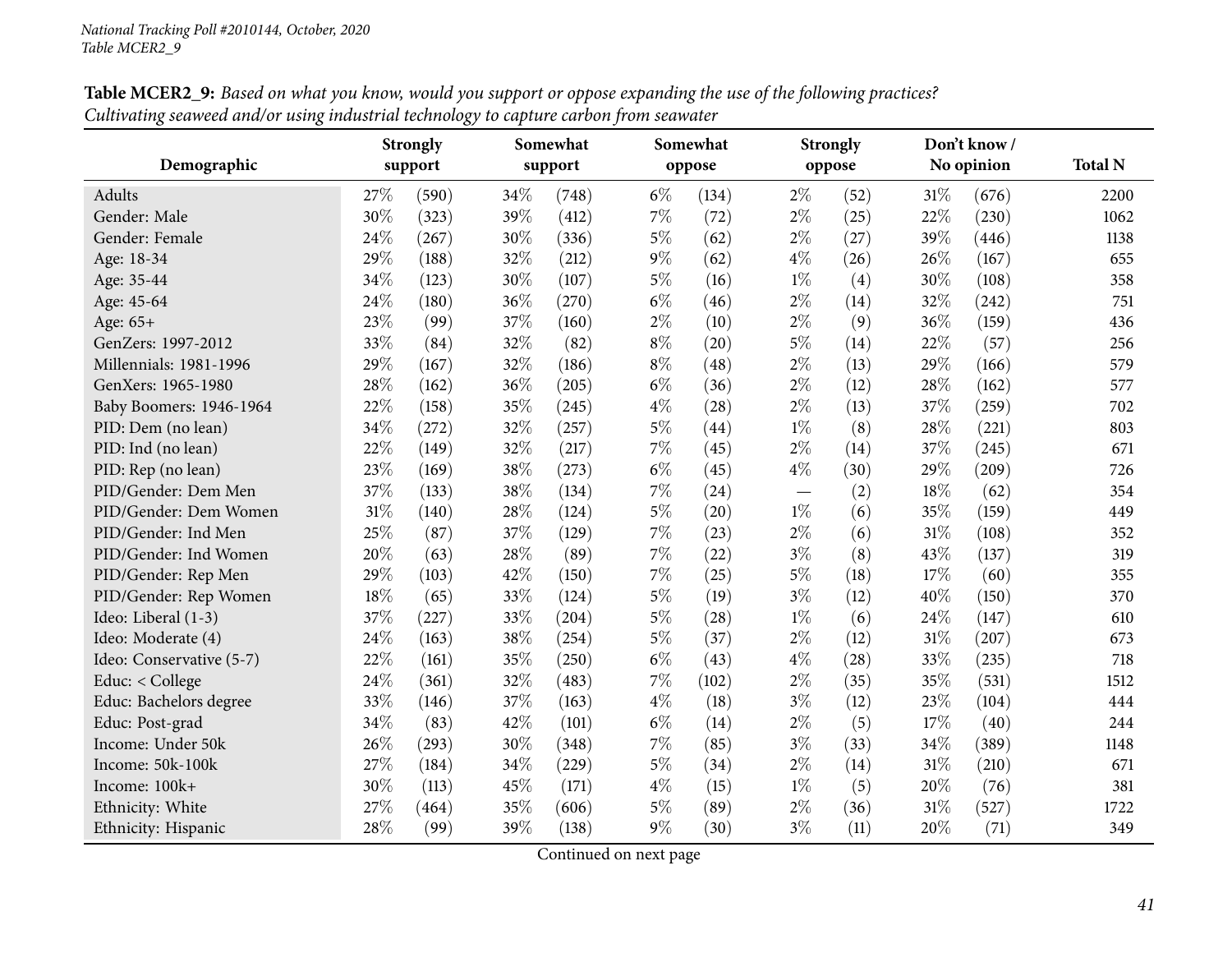|                                   |     | <b>Strongly</b>    |        | Somewhat |        | Somewhat |       | <b>Strongly</b>    |        | Don't know / | <b>Total N</b> |
|-----------------------------------|-----|--------------------|--------|----------|--------|----------|-------|--------------------|--------|--------------|----------------|
| Demographic                       |     | support            |        | support  |        | oppose   |       | oppose             |        | No opinion   |                |
| Adults                            | 27% | (590)              | 34%    | (748)    | $6\%$  | (134)    | $2\%$ | (52)               | $31\%$ | (676)        | 2200           |
| Ethnicity: Black                  | 24% | (66)               | 25%    | (69)     | $9\%$  | (24)     | $4\%$ | (10)               | 38%    | (105)        | 274            |
| Ethnicity: Other                  | 29% | (59)               | $36\%$ | (73)     | $11\%$ | (22)     | $3\%$ | (6)                | 21%    | (44)         | 204            |
| All Christian                     | 25% | (265)              | 37%    | (394)    | $6\%$  | (67)     | $2\%$ | (24)               | 30%    | (324)        | 1075           |
| All Non-Christian                 | 37% | (40)               | 35%    | (38)     | $8\%$  | (9)      | $2\%$ | (2)                | 18%    | (19)         | 108            |
| Atheist                           | 45% | (39)               | 34%    | (30)     | $4\%$  | (4)      | $1\%$ | (1)                | 16%    | (14)         | 87             |
| Agnostic/Nothing in particular    | 28% | (149)              | 30%    | (161)    | $4\%$  | (24)     | $3\%$ | (16)               | 34%    | (184)        | 533            |
| Something Else                    | 24% | (97)               | 32%    | (125)    | $8\%$  | (31)     | $2\%$ | (8)                | 34%    | (135)        | 397            |
| Religious Non-Protestant/Catholic | 36% | (49)               | 36%    | (49)     | $8\%$  | (10)     | $4\%$ | (5)                | 17%    | (23)         | 137            |
| Evangelical                       | 24% | (157)              | 35%    | (229)    | $8\%$  | (55)     | $2\%$ | (15)               | 30%    | (198)        | 653            |
| Non-Evangelical                   | 24% | (188)              | 35%    | (269)    | $5\%$  | (41)     | $2\%$ | (15)               | 33%    | (256)        | 769            |
| Community: Urban                  | 35% | (235)              | 31%    | (211)    | 7%     | (48)     | $3\%$ | (21)               | 24%    | (161)        | 677            |
| Community: Suburban               | 25% | (241)              | 36%    | (350)    | $6\%$  | (55)     | $2\%$ | $\left( 20\right)$ | 31%    | (305)        | 971            |
| Community: Rural                  | 21% | (115)              | 34\%   | (187)    | $6\%$  | (31)     | $2\%$ | (11)               | 38%    | (209)        | 552            |
| <b>Employ: Private Sector</b>     | 29% | (205)              | 39%    | (274)    | $5\%$  | (36)     | $2\%$ | (12)               | 25%    | (177)        | 703            |
| Employ: Government                | 30% | $\left( 44\right)$ | 35%    | (52)     | $9\%$  | (13)     | $3\%$ | (5)                | 22%    | (33)         | 146            |
| Employ: Self-Employed             | 32% | (55)               | 35%    | (59)     | $6\%$  | (11)     | 7%    | (11)               | 20%    | (33)         | 170            |
| Employ: Homemaker                 | 21% | (33)               | 26%    | (42)     | $6\%$  | (10)     | $1\%$ | (2)                | 46%    | (75)         | 163            |
| Employ: Student                   | 30% | (33)               | 36%    | (39)     | 10%    | (12)     |       | (0)                | 24%    | (27)         | 110            |
| Employ: Retired                   | 21% | (98)               | 35%    | (162)    | $4\%$  | (19)     | $1\%$ | (6)                | 38%    | (174)        | 459            |
| Employ: Unemployed                | 26% | (82)               | 32%    | (103)    | $7\%$  | (22)     | $4\%$ | (13)               | 32%    | (103)        | 323            |
| Employ: Other                     | 32% | (40)               | 13%    | (16)     | $9\%$  | (12)     | $2\%$ | (3)                | 43%    | (55)         | 126            |
| Military HH: Yes                  | 26% | (95)               | 39%    | (141)    | $4\%$  | (16)     | $2\%$ | (7)                | 29%    | (106)        | 365            |
| Military HH: No                   | 27% | (496)              | 33%    | (607)    | $6\%$  | (118)    | $2\%$ | (45)               | 31%    | (569)        | 1835           |
| RD/WT: Right Direction            | 25% | (171)              | 36%    | (248)    | $7\%$  | (49)     | $3\%$ | (22)               | 29%    | (204)        | 695            |
| RD/WT: Wrong Track                | 28% | (420)              | 33%    | (500)    | $6\%$  | (85)     | $2\%$ | (30)               | 31%    | (471)        | 1505           |
| Trump Job Approve                 | 22% | (210)              | 37%    | (345)    | $7\%$  | (62)     | $3\%$ | (30)               | 31%    | (291)        | 937            |
| Trump Job Disapprove              | 32% | (375)              | 33%    | (391)    | $5\%$  | (64)     | $1\%$ | (17)               | 28%    | (330)        | 1178           |

Table MCER2\_9: Based on what you know, would you support or oppose expanding the use of the following practices? Cultivating seaweed and/or using industrial technology to capture carbon from seawater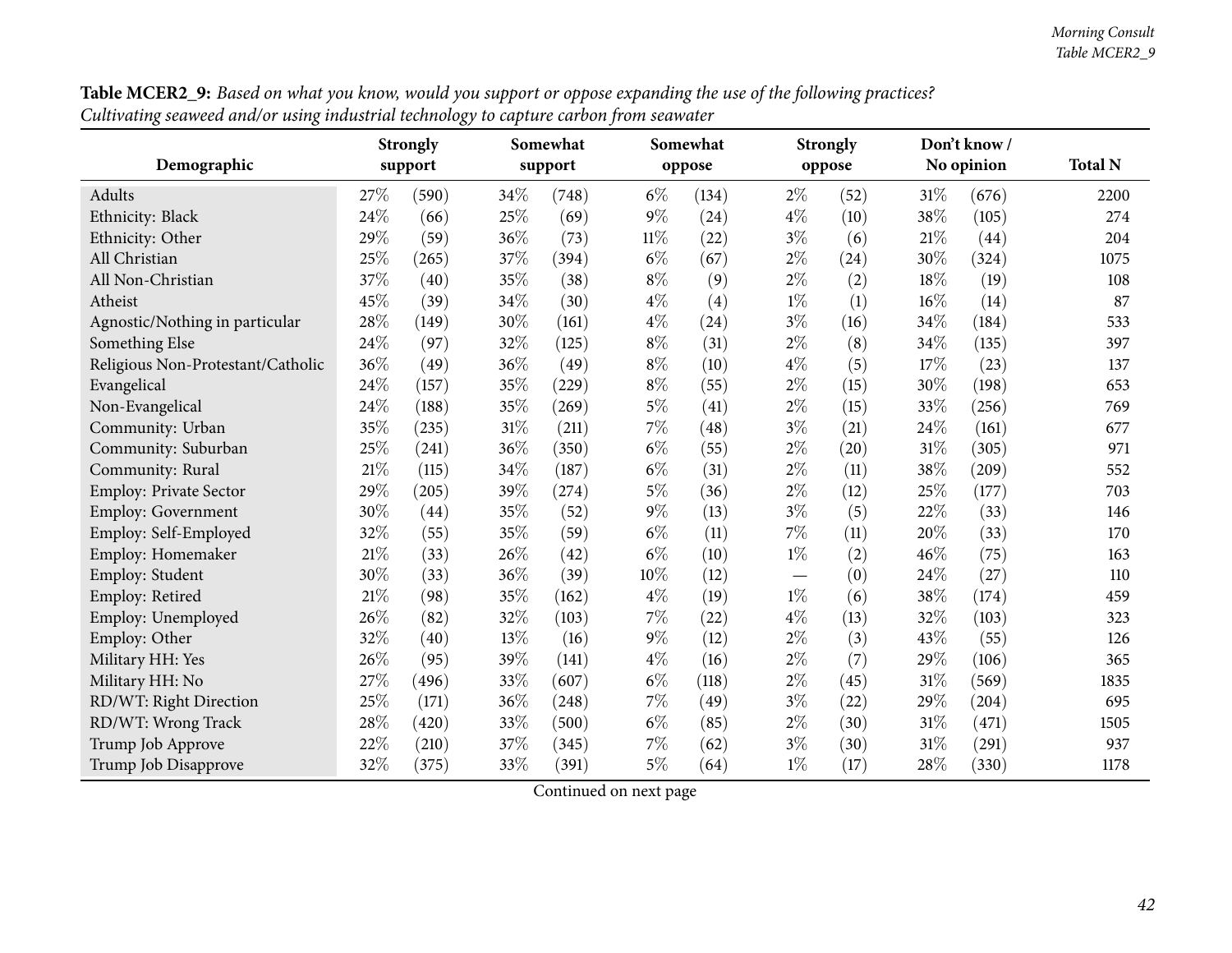|                                      |       | <b>Strongly</b> |        | Somewhat |       | Somewhat |       | <b>Strongly</b> |      | Don't know/ |                |
|--------------------------------------|-------|-----------------|--------|----------|-------|----------|-------|-----------------|------|-------------|----------------|
| Demographic                          |       | support         |        | support  |       | oppose   |       | oppose          |      | No opinion  | <b>Total N</b> |
| Adults                               | 27%   | (590)           | 34\%   | (748)    | $6\%$ | (134)    | $2\%$ | (52)            | 31%  | (676)       | 2200           |
| Trump Job Strongly Approve           | 23%   | (112)           | 36%    | (176)    | $8\%$ | (37)     | $4\%$ | (20)            | 29%  | (143)       | 488            |
| Trump Job Somewhat Approve           | 22%   | (98)            | 38%    | (169)    | $6\%$ | (25)     | $2\%$ | (9)             | 33%  | (148)       | 449            |
| Trump Job Somewhat Disapprove        | 23%   | (53)            | 41\%   | (95)     | $6\%$ | (14)     | $2\%$ | (4)             | 29%  | (67)        | 232            |
| Trump Job Strongly Disapprove        | 34%   | (322)           | $31\%$ | (297)    | $5\%$ | (50)     | $1\%$ | (13)            | 28%  | (263)       | 946            |
| Favorable of Trump                   | 23%   | (220)           | 37%    | (351)    | 7%    | (64)     | $4\%$ | (34)            | 30%  | (291)       | 960            |
| Unfavorable of Trump                 | 31%   | (356)           | 33%    | (381)    | $5\%$ | (62)     | $1\%$ | (15)            | 30%  | (345)       | 1159           |
| Very Favorable of Trump              | 22%   | (122)           | $37\%$ | (205)    | $8\%$ | (42)     | $5\%$ | (25)            | 29%  | (160)       | 554            |
| Somewhat Favorable of Trump          | 24%   | (98)            | 36%    | (146)    | $5\%$ | (22)     | $2\%$ | (8)             | 32%  | (131)       | 406            |
| Somewhat Unfavorable of Trump        | 24%   | (45)            | $31\%$ | (57)     | $8\%$ | (15)     | $3\%$ | (6)             | 34%  | (63)        | 186            |
| Very Unfavorable of Trump            | 32%   | (312)           | 33%    | (324)    | $5\%$ | (46)     | $1\%$ | (10)            | 29%  | (282)       | 974            |
| #1 Issue: Economy                    | 22%   | (162)           | $41\%$ | (308)    | 7%    | (49)     | $3\%$ | (24)            | 28%  | (210)       | 753            |
| #1 Issue: Security                   | 25%   | (51)            | 33%    | (69)     | $8\%$ | (17)     | $1\%$ | (2)             | 33%  | (70)        | 209            |
| #1 Issue: Health Care                | 30%   | (135)           | 32%    | (146)    | $4\%$ | (18)     | $2\%$ | (8)             | 32%  | (146)       | 452            |
| #1 Issue: Medicare / Social Security | 25%   | (75)            | 32%    | (97)     | $3\%$ | (9)      | $2\%$ | (7)             | 38%  | (114)       | 302            |
| #1 Issue: Women's Issues             | 31%   | (40)            | 27\%   | (35)     | 13%   | (17)     | $2\%$ | (3)             | 27%  | (35)        | 130            |
| #1 Issue: Education                  | 39%   | (50)            | 30%    | (39)     | $8\%$ | (10)     | $6\%$ | (8)             | 17%  | (22)        | 129            |
| #1 Issue: Energy                     | 38%   | (30)            | 27%    | (21)     | $8\%$ | (7)      |       | (0)             | 26\% | (20)        | 78             |
| #1 Issue: Other                      | 32%   | (47)            | 23%    | (33)     | $5\%$ | (7)      |       | (0)             | 40%  | (59)        | 147            |
| 2018 House Vote: Democrat            | 34%   | (226)           | 35%    | (237)    | $5\%$ | (31)     | $1\%$ | (4)             | 26%  | (175)       | 673            |
| 2018 House Vote: Republican          | 21%   | (132)           | $41\%$ | (265)    | $7\%$ | (47)     | $4\%$ | (25)            | 27%  | (174)       | 643            |
| 2018 House Vote: Someone else        | $8\%$ | (5)             | 39%    | (24)     | $1\%$ | (1)      | $5\%$ | (3)             | 46%  | (28)        | 61             |
| 2016 Vote: Hillary Clinton           | 30%   | (201)           | 36%    | (242)    | $4\%$ | (30)     | $1\%$ | (7)             | 29%  | (193)       | 672            |
| 2016 Vote: Donald Trump              | 21%   | (150)           | 39%    | (279)    | 7%    | (48)     | $4\%$ | (27)            | 29%  | (206)       | 710            |
| 2016 Vote: Other                     | 25%   | (24)            | 39%    | (37)     | $2\%$ | (2)      | $1\%$ | (1)             | 33%  | (31)        | 94             |
| 2016 Vote: Didn't Vote               | 30%   | (215)           | 26%    | (190)    | $8\%$ | (55)     | $2\%$ | (17)            | 34%  | (246)       | 722            |
| Voted in 2014: Yes                   | 26%   | (319)           | 38%    | (465)    | $6\%$ | (70)     | $2\%$ | (26)            | 28%  | (343)       | 1222           |
| Voted in 2014: No                    | 28%   | (271)           | 29%    | (283)    | 7%    | (64)     | $3\%$ | (26)            | 34%  | (333)       | 978            |

Table MCER2\_9: Based on what you know, would you support or oppose expanding the use of the following practices? Cultivating seaweed and/or using industrial technology to capture carbon from seawater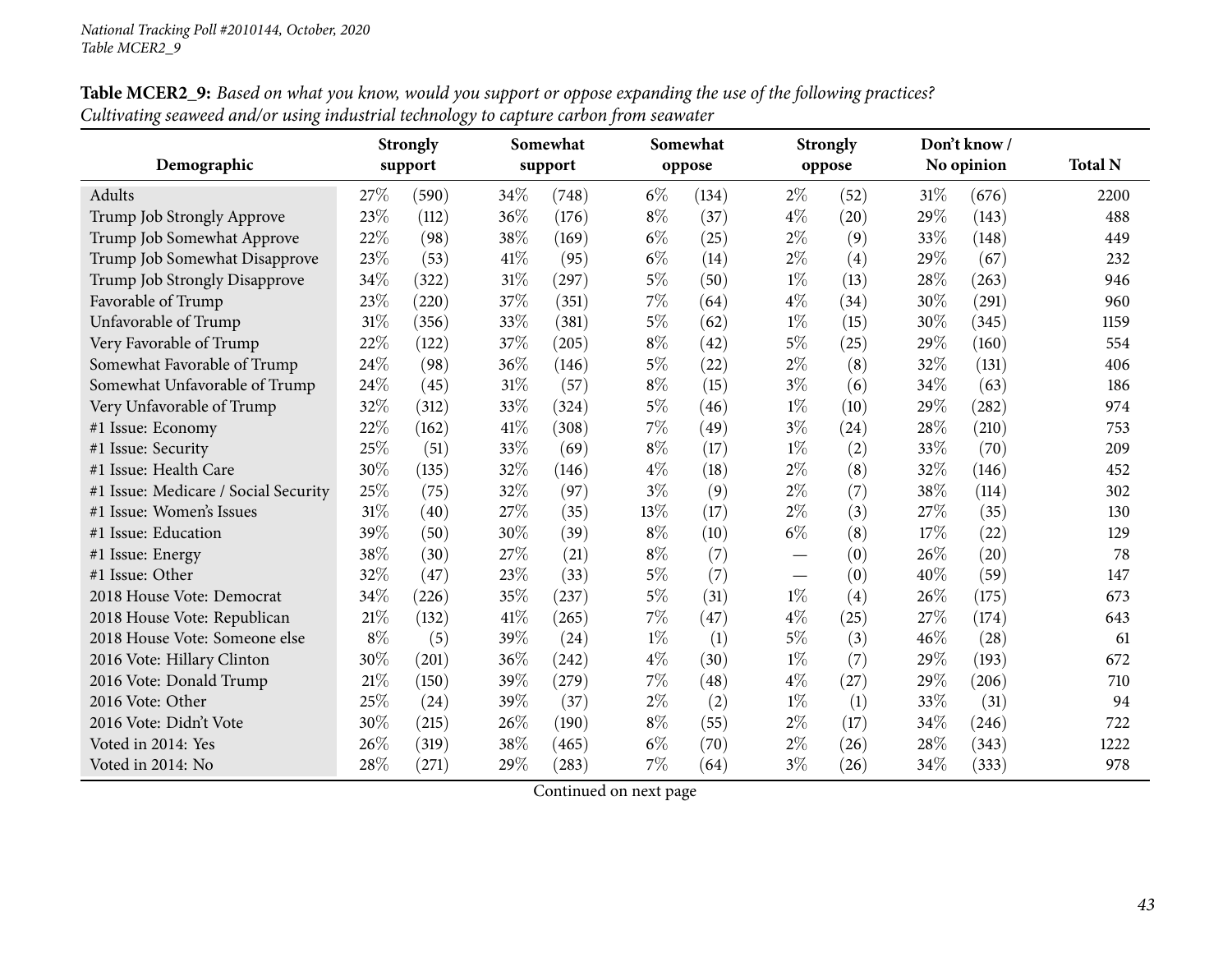|                         |      | ره-                        |        |                     |       |                    |       |                           |      |                            |                |
|-------------------------|------|----------------------------|--------|---------------------|-------|--------------------|-------|---------------------------|------|----------------------------|----------------|
| Demographic             |      | <b>Strongly</b><br>support |        | Somewhat<br>support |       | Somewhat<br>oppose |       | <b>Strongly</b><br>oppose |      | Don't know /<br>No opinion | <b>Total N</b> |
| Adults                  | 27\% | (590)                      | $34\%$ | (748)               | $6\%$ | (134)              | $2\%$ | (52)                      | 31%  | (676)                      | 2200           |
| 2012 Vote: Barack Obama | 29\% | (243)                      | 37\%   | (312)               | $5\%$ | (41)               | $2\%$ | (13)                      | 27\% | (229)                      | 838            |
| 2012 Vote: Mitt Romney  | 21%  | (93)                       | 38\%   | (170)               | $5\%$ | $^{(24)}$          | $3\%$ | (12)                      | 33%  | (149)                      | 447            |
| 2012 Vote: Other        | 17%  | (11)                       | $34\%$ | (22)                | $4\%$ | (3)                | $8\%$ | (5)                       | 37%  | (24)                       | 64             |
| 2012 Vote: Didn't Vote  | 29\% | (244)                      | 29%    | (243)               | $8\%$ | (66)               | $3\%$ | (22)                      | 32%  | (273)                      | 849            |
| 4-Region: Northeast     | 26\% | (103)                      | 38\%   | (148)               | $5\%$ | (21)               | $2\%$ | (6)                       | 29%  | (116)                      | 394            |
| 4-Region: Midwest       | 24\% | (112)                      | 36\%   | (165)               | $7\%$ | (31)               | $3\%$ | (13)                      | 30%  | (141)                      | 462            |
| 4-Region: South         | 28\% | (230)                      | 29%    | (239)               | $6\%$ | (52)               | $3\%$ | (23)                      | 34\% | (280)                      | 824            |
| 4-Region: West          | 28\% | (144)                      | 38%    | (196)               | $6\%$ | (30)               | $2\%$ | (9)                       | 27\% | (140)                      | 520            |
| Climate concerned       | 33%  | (528)                      | 35\%   | (568)               | $6\%$ | (94)               | $1\%$ | (22)                      | 25%  | (404)                      | 1617           |
| Climate unconcerned     | 12%  | (60)                       | 34\%   | (168)               | $7\%$ | (34)               | $6\%$ | (28)                      | 42%  | (209)                      | 498            |

Table MCER2\_9: Based on what you know, would you support or oppose expanding the use of the following practices? Cultivating seaweed and/or using industrial technology to capture carbon from seawater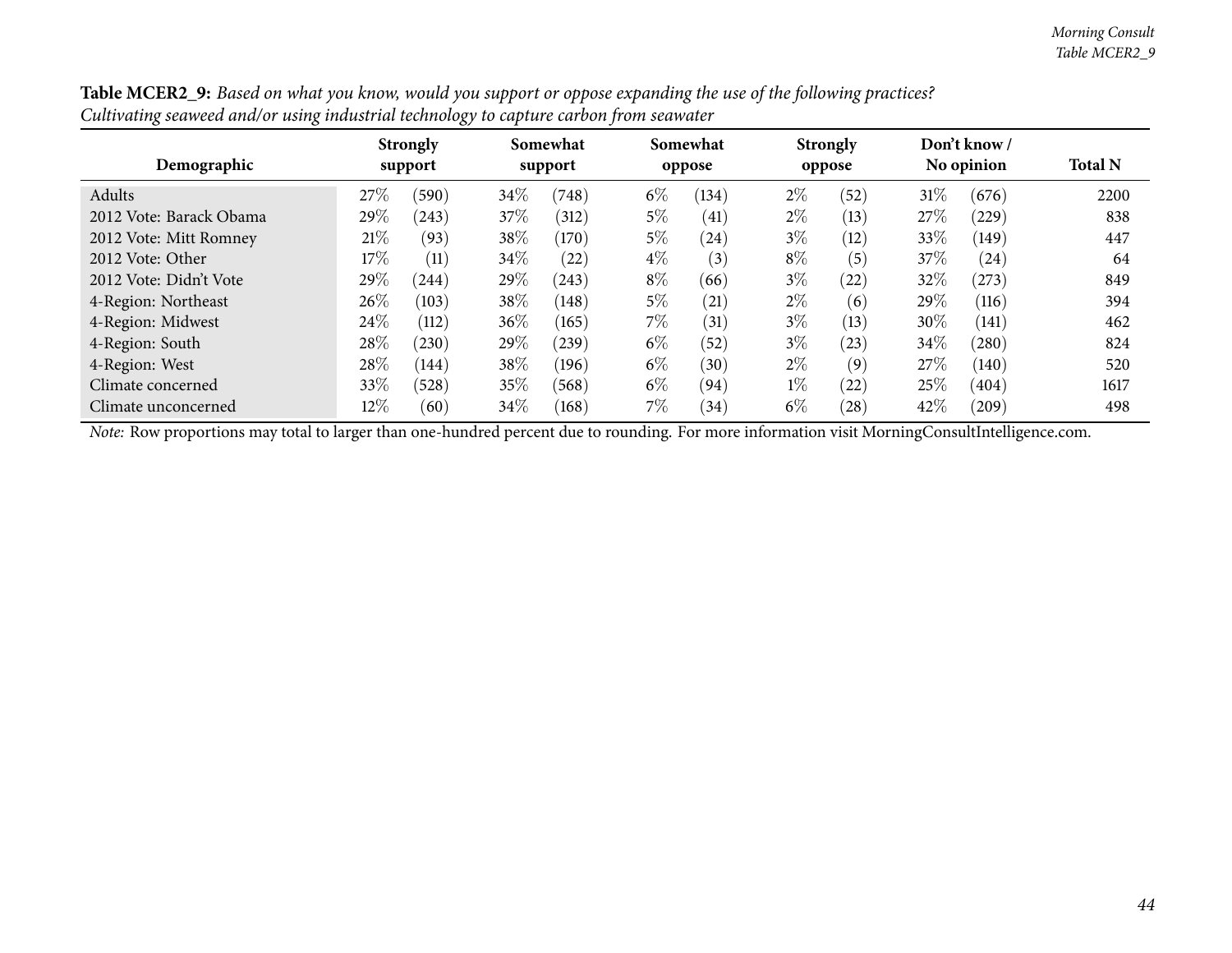|           |  | Table MCER2_10: Based on what you know, would you support or oppose expanding the use of the following practices? |
|-----------|--|-------------------------------------------------------------------------------------------------------------------|
| Recycling |  |                                                                                                                   |

|                          |      | <b>Strongly</b>     |        | Somewhat |       | Somewhat |                                  | <b>Strongly</b> |       | Don't know/ |                |
|--------------------------|------|---------------------|--------|----------|-------|----------|----------------------------------|-----------------|-------|-------------|----------------|
| Demographic              |      | support             |        | support  |       | oppose   |                                  | oppose          |       | No opinion  | <b>Total N</b> |
| Adults                   | 66%  | (1446)              | 23\%   | (501)    | $3\%$ | (76)     | $2\%$                            | (34)            | $7\%$ | (143)       | 2200           |
| Gender: Male             | 64%  | (683)               | 24\%   | (255)    | $4\%$ | (47)     | $2\%$                            | (17)            | $6\%$ | (61)        | 1062           |
| Gender: Female           | 67%  | (764)               | 22%    | (246)    | $3\%$ | (29)     | $2\%$                            | (17)            | 7%    | (82)        | 1138           |
| Age: 18-34               | 61%  | (398)               | 20%    | (131)    | $6\%$ | (38)     | $3\%$                            | (22)            | 10%   | (66)        | 655            |
| Age: 35-44               | 63%  | (225)               | 25%    | (89)     | $3\%$ | (11)     | $1\%$                            | (3)             | $9\%$ | (31)        | 358            |
| Age: 45-64               | 68%  | (513)               | 24%    | (180)    | $3\%$ | (22)     | $1\%$                            | (4)             | $4\%$ | (32)        | 751            |
| Age: 65+                 | 71%  | (311)               | 23%    | (101)    | $1\%$ | (4)      | $1\%$                            | (5)             | $3\%$ | (14)        | 436            |
| GenZers: 1997-2012       | 69%  | (176)               | 16%    | (41)     | $2\%$ | (6)      | $5\%$                            | (12)            | $8\%$ | (21)        | 256            |
| Millennials: 1981-1996   | 60%  | (345)               | 22%    | (126)    | $6\%$ | (37)     | $2\%$                            | (12)            | 10%   | (59)        | 579            |
| GenXers: 1965-1980       | 64%  | (369)               | 26%    | (147)    | $3\%$ | (19)     | $\overbrace{\phantom{12322111}}$ | (3)             | 7%    | (38)        | 577            |
| Baby Boomers: 1946-1964  | 71%  | (500)               | 23%    | (161)    | $2\%$ | (13)     | $1\%$                            | (7)             | $3\%$ | (20)        | 702            |
| PID: Dem (no lean)       | 74%  | (594)               | 16%    | (130)    | $4\%$ | (30)     | $1\%$                            | (10)            | $5\%$ | (39)        | 803            |
| PID: Ind (no lean)       | 63%  | (426)               | 22%    | (149)    | $3\%$ | (21)     | $2\%$                            | (14)            | $9\%$ | (61)        | 671            |
| PID: Rep (no lean)       | 59%  | (426)               | $31\%$ | (222)    | $3\%$ | (24)     | $1\%$                            | (10)            | $6\%$ | (43)        | 726            |
| PID/Gender: Dem Men      | 74%  | (261)               | $18\%$ | (64)     | $3\%$ | (11)     | $1\%$                            | (4)             | $4\%$ | (15)        | 354            |
| PID/Gender: Dem Women    | 74%  | (333)               | 15%    | (66)     | $4\%$ | (19)     | $1\%$                            | (6)             | $5\%$ | (25)        | 449            |
| PID/Gender: Ind Men      | 62%  | (217)               | 23%    | (81)     | $5\%$ | (16)     | $1\%$                            | (5)             | $9\%$ | (33)        | 352            |
| PID/Gender: Ind Women    | 66%  | $\left( 209\right)$ | $21\%$ | (67)     | $2\%$ | (5)      | $3\%$                            | (9)             | $9\%$ | (28)        | 319            |
| PID/Gender: Rep Men      | 58%  | (205)               | $31\%$ | (110)    | $5\%$ | (19)     | $2\%$                            | (8)             | $4\%$ | (13)        | 355            |
| PID/Gender: Rep Women    | 60%  | (221)               | 30%    | (112)    | $1\%$ | (5)      | $1\%$                            | (2)             | $8\%$ | (30)        | 370            |
| Ideo: Liberal (1-3)      | 76%  | (461)               | 16%    | (96)     | $4\%$ | (22)     | $1\%$                            | (9)             | $4\%$ | (23)        | 610            |
| Ideo: Moderate (4)       | 65%  | (438)               | 23%    | (156)    | $4\%$ | (25)     | $1\%$                            | (9)             | $7\%$ | (44)        | 673            |
| Ideo: Conservative (5-7) | 62%  | (445)               | 29%    | (205)    | $3\%$ | (23)     | $2\%$                            | (12)            | $4\%$ | (32)        | 718            |
| Educ: < College          | 66%  | (996)               | $21\%$ | (318)    | $4\%$ | (54)     | $1\%$                            | (22)            | $8\%$ | (123)       | 1512           |
| Educ: Bachelors degree   | 66%  | (292)               | 27%    | (118)    | $2\%$ | (10)     | $2\%$                            | (11)            | $3\%$ | (13)        | 444            |
| Educ: Post-grad          | 65%  | (158)               | 27%    | (65)     | $5\%$ | (12)     | $1\%$                            | (2)             | $3\%$ | (7)         | 244            |
| Income: Under 50k        | 65%  | (751)               | $21\%$ | (241)    | $3\%$ | (39)     | $2\%$                            | (20)            | $8\%$ | (97)        | 1148           |
| Income: 50k-100k         | 69%  | (463)               | 22%    | (146)    | $3\%$ | (19)     | $1\%$                            | (9)             | $5\%$ | (34)        | 671            |
| Income: 100k+            | 61%  | (233)               | 30%    | (113)    | $5\%$ | (18)     | $1\%$                            | (5)             | $3\%$ | (12)        | 381            |
| Ethnicity: White         | 67%  | (1153)              | 24%    | (408)    | $3\%$ | (48)     | $2\%$                            | (28)            | $5\%$ | (85)        | 1722           |
| Ethnicity: Hispanic      | 61\% | (213)               | 25%    | (89)     | $4\%$ | (14)     | $4\%$                            | (14)            | $6\%$ | (20)        | 349            |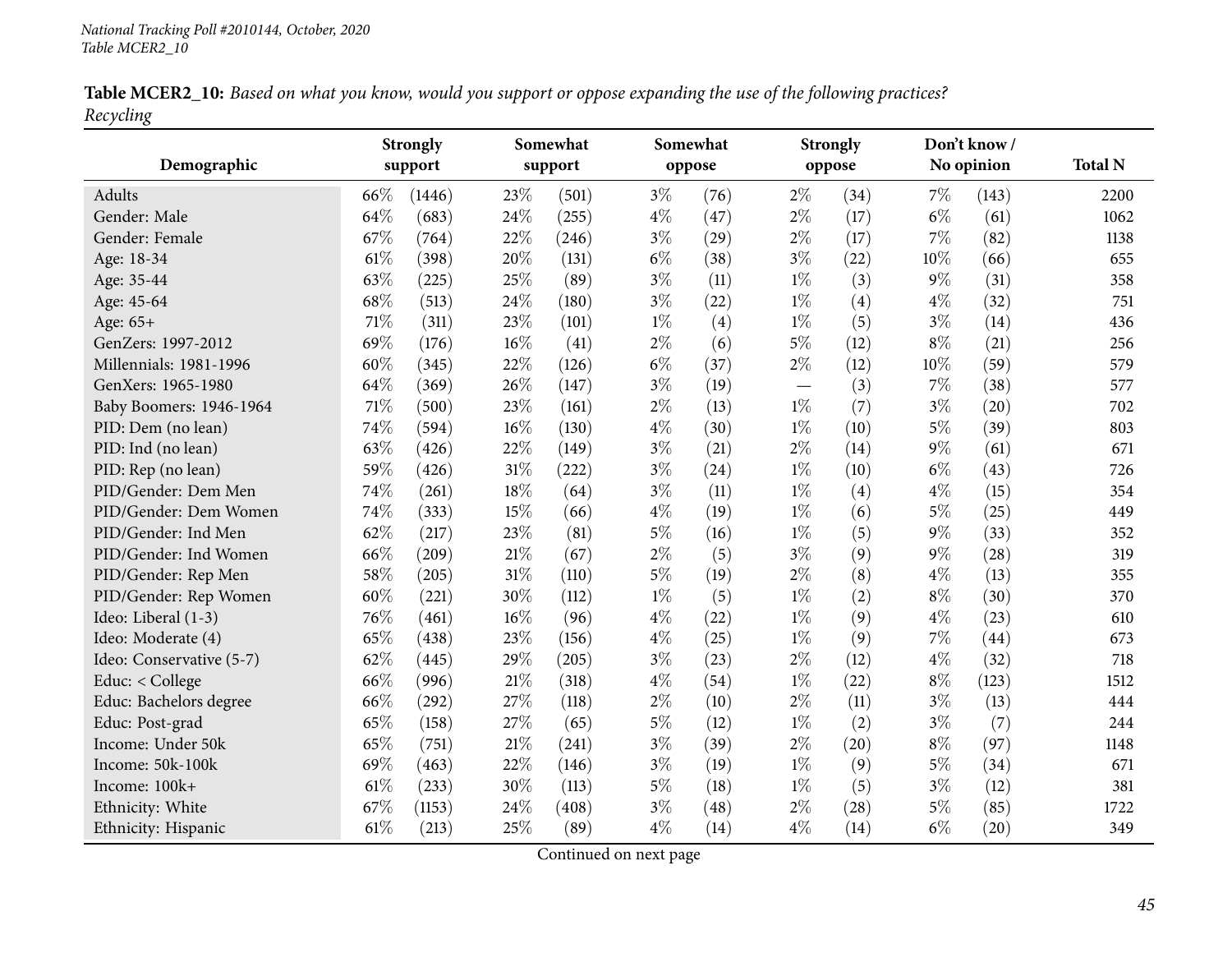Table MCER2\_10: Based on what you know, would you support or oppose expanding the use of the following practices? *Recycling*

|                                   |      | <b>Strongly</b> |        | Somewhat |       | Somewhat |                                 | <b>Strongly</b> |        | Don't know/ |                |
|-----------------------------------|------|-----------------|--------|----------|-------|----------|---------------------------------|-----------------|--------|-------------|----------------|
| Demographic                       |      | support         |        | support  |       | oppose   |                                 | oppose          |        | No opinion  | <b>Total N</b> |
| Adults                            | 66\% | (1446)          | 23\%   | (501)    | $3\%$ | (76)     | $2\%$                           | (34)            | 7%     | (143)       | 2200           |
| Ethnicity: Black                  | 56%  | (153)           | 19%    | (51)     | $8\%$ | (21)     | $1\%$                           | (2)             | 17%    | (47)        | 274            |
| Ethnicity: Other                  | 69%  | (141)           | 20%    | (41)     | $3\%$ | (6)      | $2\%$                           | (4)             | $5\%$  | (11)        | 204            |
| All Christian                     | 66%  | (714)           | 25%    | (273)    | $2\%$ | (26)     | $2\%$                           | (18)            | $4\%$  | (45)        | 1075           |
| All Non-Christian                 | 67%  | (72)            | 22%    | (24)     | $8\%$ | (8)      | $1\%$                           | (1)             | $2\%$  | (3)         | 108            |
| Atheist                           | 76%  | (66)            | 15%    | (13)     | $7\%$ | (6)      | $\hspace{0.1mm}-\hspace{0.1mm}$ | (0)             | $2\%$  | (2)         | 87             |
| Agnostic/Nothing in particular    | 64%  | (342)           | 19%    | (100)    | $4\%$ | (20)     | $1\%$                           | (5)             | 12%    | (66)        | 533            |
| Something Else                    | 64\% | (253)           | 23%    | (91)     | $4\%$ | (14)     | $3\%$                           | (10)            | 7%     | (28)        | 397            |
| Religious Non-Protestant/Catholic | 67%  | (91)            | 22%    | (30)     | $8\%$ | (11)     | $1\%$                           | (1)             | $2\%$  | (3)         | 137            |
| Evangelical                       | 59%  | (388)           | 29%    | (191)    | $4\%$ | (25)     | $3\%$                           | (18)            | $5\%$  | (31)        | 653            |
| Non-Evangelical                   | 72%  | (550)           | 20%    | (157)    | $2\%$ | (12)     | $1\%$                           | (10)            | $5\%$  | (39)        | 769            |
| Community: Urban                  | 65%  | (438)           | 20%    | (138)    | $4\%$ | (27)     | $2\%$                           | (15)            | $9\%$  | (58)        | 677            |
| Community: Suburban               | 70%  | (682)           | $21\%$ | (207)    | $3\%$ | (31)     | $1\%$                           | (6)             | $5\%$  | (45)        | 971            |
| Community: Rural                  | 59%  | (326)           | 28\%   | (156)    | $3\%$ | (18)     | $2\%$                           | (13)            | 7%     | (40)        | 552            |
| Employ: Private Sector            | 67%  | (469)           | 25%    | (176)    | $3\%$ | (21)     | $1\%$                           | (7)             | $4\%$  | (30)        | 703            |
| Employ: Government                | 53%  | (78)            | 28\%   | (41)     | $9\%$ | (14)     | $1\%$                           | (2)             | $8\%$  | (12)        | 146            |
| Employ: Self-Employed             | 66%  | (112)           | 23%    | (38)     | $3\%$ | (5)      | $5\%$                           | (9)             | $3\%$  | (6)         | 170            |
| Employ: Homemaker                 | 63%  | (102)           | 27%    | (44)     | $1\%$ | (1)      |                                 | (0)             | 9%     | (15)        | 163            |
| Employ: Student                   | 67%  | (74)            | $13\%$ | (15)     | $7\%$ | (8)      | $3\%$                           | (4)             | $9\%$  | (10)        | 110            |
| Employ: Retired                   | 72%  | (330)           | 22%    | (103)    | $1\%$ | (2)      | $2\%$                           | (7)             | $4\%$  | (16)        | 459            |
| Employ: Unemployed                | 62%  | (199)           | $21\%$ | (67)     | $5\%$ | (18)     | $1\%$                           | (5)             | $11\%$ | (34)        | 323            |
| Employ: Other                     | 65%  | (82)            | 13%    | (17)     | $6\%$ | (7)      |                                 | (1)             | 16%    | (20)        | 126            |
| Military HH: Yes                  | 64%  | (235)           | $24\%$ | (87)     | $3\%$ | (10)     | $4\%$                           | (15)            | $5\%$  | (18)        | 365            |
| Military HH: No                   | 66%  | (1211)          | 23%    | (414)    | $4\%$ | (65)     | $1\%$                           | (19)            | 7%     | (125)       | 1835           |
| RD/WT: Right Direction            | 58%  | (401)           | 29%    | (203)    | $5\%$ | (32)     | $2\%$                           | (13)            | 7%     | (46)        | 695            |
| RD/WT: Wrong Track                | 69%  | (1046)          | 20%    | (298)    | $3\%$ | (43)     | $1\%$                           | (21)            | $6\%$  | (97)        | 1505           |
| Trump Job Approve                 | 57%  | (536)           | 32%    | (300)    | $3\%$ | (32)     | $1\%$                           | (10)            | $6\%$  | (59)        | 937            |
| Trump Job Disapprove              | 74%  | (870)           | $16\%$ | (185)    | $4\%$ | (44)     | $2\%$                           | (22)            | $5\%$  | (57)        | 1178           |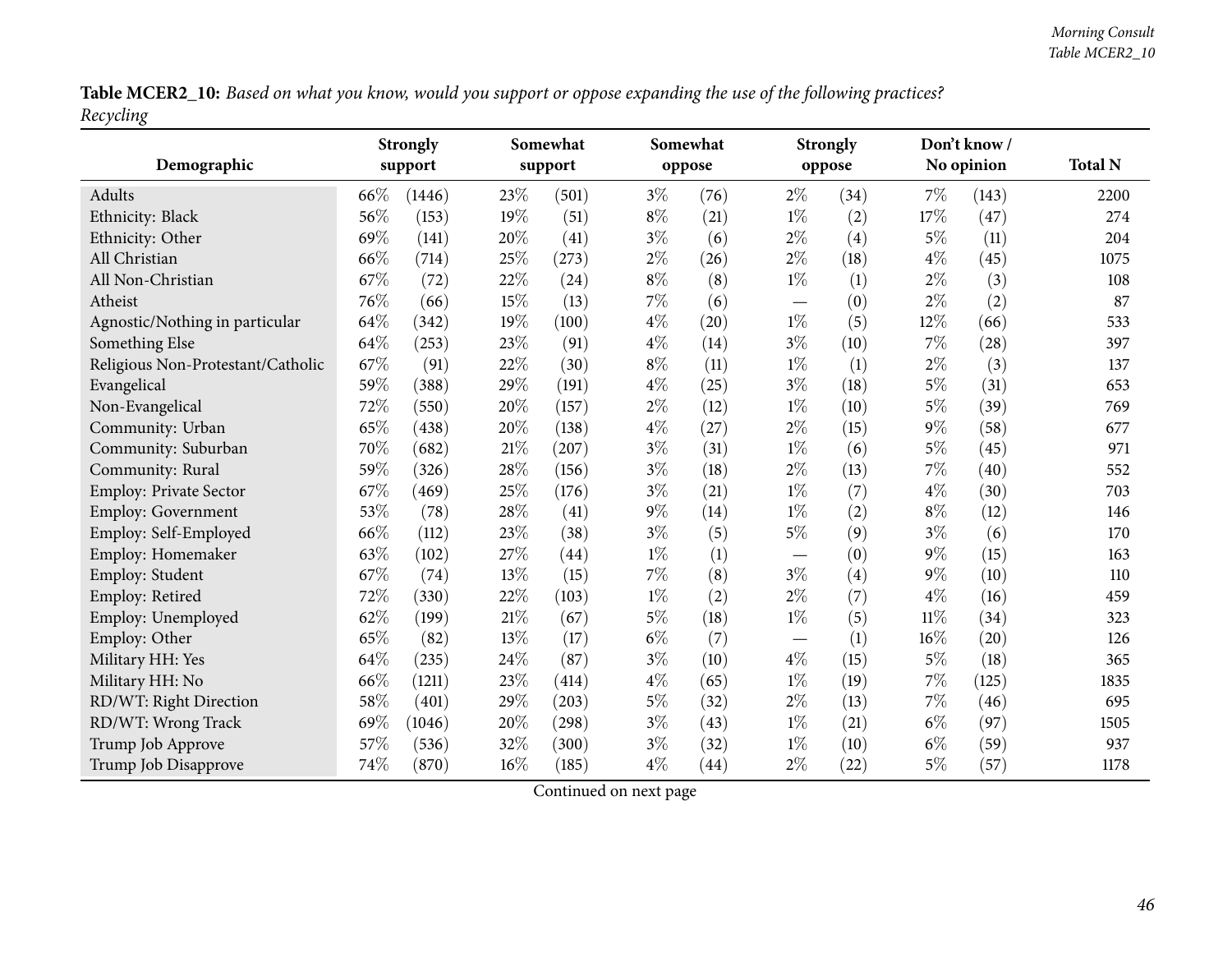Table MCER2\_10: Based on what you know, would you support or oppose expanding the use of the following practices? *Recycling*

| Demographic                          |      | <b>Strongly</b><br>support |        | Somewhat<br>support |                                 | Somewhat<br>oppose |       | <b>Strongly</b><br>oppose |        | Don't know/<br>No opinion | <b>Total N</b> |
|--------------------------------------|------|----------------------------|--------|---------------------|---------------------------------|--------------------|-------|---------------------------|--------|---------------------------|----------------|
| Adults                               | 66\% | (1446)                     | 23\%   | (501)               | $3\%$                           | (76)               | $2\%$ | (34)                      | $7\%$  | (143)                     | 2200           |
| Trump Job Strongly Approve           | 56%  | (272)                      | 32%    | (156)               | $4\%$                           | (18)               | $1\%$ | (6)                       | $8\%$  | (37)                      | 488            |
| Trump Job Somewhat Approve           | 59%  | (264)                      | 32%    | (145)               | $3\%$                           | (14)               | $1\%$ | (4)                       | $5\%$  | (22)                      | 449            |
| Trump Job Somewhat Disapprove        | 59%  | (137)                      | 28%    | (66)                | $3\%$                           | (7)                | $3\%$ | (8)                       | $6\%$  | (14)                      | 232            |
| Trump Job Strongly Disapprove        | 78%  | (733)                      | 13%    | (119)               | $4\%$                           | (37)               | $1\%$ | (14)                      | $5\%$  | (43)                      | 946            |
| Favorable of Trump                   | 58%  | (555)                      | $31\%$ | (301)               | $4\%$                           | (35)               | $1\%$ | (13)                      | $6\%$  | (56)                      | 960            |
| Unfavorable of Trump                 | 74%  | (852)                      | $16\%$ | (185)               | $3\%$                           | (30)               | $2\%$ | (20)                      | $6\%$  | (71)                      | 1159           |
| Very Favorable of Trump              | 57%  | (315)                      | 30%    | (169)               | $5\%$                           | (26)               | $1\%$ | (4)                       | 7%     | (39)                      | 554            |
| Somewhat Favorable of Trump          | 59%  | (239)                      | 33%    | (133)               | $2\%$                           | (9)                | $2\%$ | (9)                       | $4\%$  | (16)                      | 406            |
| Somewhat Unfavorable of Trump        | 61%  | (113)                      | 23%    | (43)                | $5\%$                           | (8)                | $2\%$ | (4)                       | $9\%$  | (17)                      | 186            |
| Very Unfavorable of Trump            | 76%  | (739)                      | 15%    | (142)               | $2\%$                           | (22)               | $2\%$ | (17)                      | $6\%$  | (54)                      | 974            |
| #1 Issue: Economy                    | 63%  | (472)                      | $26\%$ | (198)               | $3\%$                           | (22)               | $2\%$ | (12)                      | $7\%$  | (49)                      | 753            |
| #1 Issue: Security                   | 52%  | (108)                      | 33%    | (70)                | $5\%$                           | (11)               | $1\%$ | (1)                       | $9\%$  | (19)                      | 209            |
| #1 Issue: Health Care                | 77%  | (349)                      | 14%    | (62)                | $2\%$                           | (10)               |       | (1)                       | 7%     | (29)                      | 452            |
| #1 Issue: Medicare / Social Security | 66%  | (199)                      | 24%    | (73)                | $3\%$                           | (8)                | $2\%$ | (6)                       | 5%     | (16)                      | 302            |
| #1 Issue: Women's Issues             | 59%  | (77)                       | 24%    | (31)                | 10%                             | (13)               | $4\%$ | (5)                       | $3\%$  | (4)                       | 130            |
| #1 Issue: Education                  | 66%  | (85)                       | 17%    | (21)                | $5\%$                           | (6)                | $6\%$ | (8)                       | $6\%$  | (8)                       | 129            |
| #1 Issue: Energy                     | 66%  | (52)                       | 22%    | (17)                | $6\%$                           | (5)                | $1\%$ | (1)                       | $4\%$  | (4)                       | 78             |
| #1 Issue: Other                      | 71%  | (104)                      | 19%    | (28)                | $\hspace{0.1mm}-\hspace{0.1mm}$ | (1)                |       | (1)                       | 10%    | (14)                      | 147            |
| 2018 House Vote: Democrat            | 77%  | (516)                      | 16%    | (107)               | $4\%$                           | (24)               | $1\%$ | (7)                       | $3\%$  | (18)                      | 673            |
| 2018 House Vote: Republican          | 58%  | (374)                      | 32%    | (204)               | $4\%$                           | (25)               | $2\%$ | (11)                      | $4\%$  | (28)                      | 643            |
| 2018 House Vote: Someone else        | 55%  | (34)                       | 31%    | (19)                | $5\%$                           | (3)                | $1\%$ | (0)                       | $9\%$  | (5)                       | 61             |
| 2016 Vote: Hillary Clinton           | 77%  | (517)                      | 17%    | (113)               | $2\%$                           | (16)               | $1\%$ | (8)                       | $3\%$  | (18)                      | 672            |
| 2016 Vote: Donald Trump              | 58%  | (410)                      | $31\%$ | (222)               | $4\%$                           | (27)               | $2\%$ | (11)                      | $5\%$  | (39)                      | 710            |
| 2016 Vote: Other                     | 64%  | (61)                       | $21\%$ | (20)                | $1\%$                           | (1)                | 5%    | (5)                       | $9\%$  | (8)                       | 94             |
| 2016 Vote: Didn't Vote               | 63%  | (457)                      | 20%    | (146)               | $4\%$                           | (31)               | $1\%$ | (10)                      | $11\%$ | (77)                      | 722            |
| Voted in 2014: Yes                   | 68%  | (833)                      | 23%    | (285)               | $3\%$                           | (38)               | $1\%$ | (17)                      | $4\%$  | (48)                      | 1222           |
| Voted in 2014: No                    | 63%  | (613)                      | 22%    | (216)               | $4\%$                           | (37)               | $2\%$ | (17)                      | 10%    | (95)                      | 978            |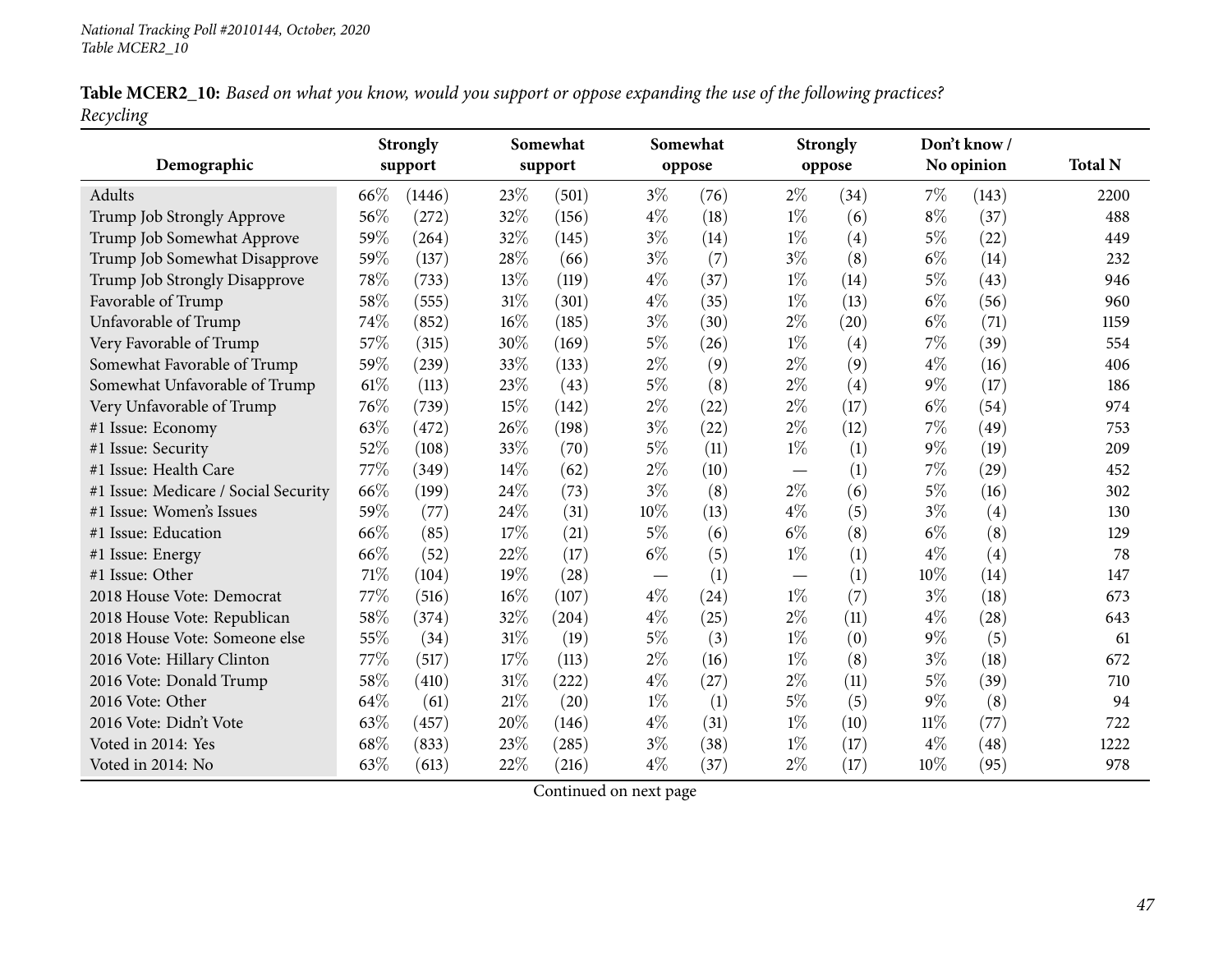|           |  |  | Table MCER2_10: Based on what you know, would you support or oppose expanding the use of the following practices? |
|-----------|--|--|-------------------------------------------------------------------------------------------------------------------|
| Recycling |  |  |                                                                                                                   |

| Demographic             |      | <b>Strongly</b><br>support |        | Somewhat<br>support |       | Somewhat<br>oppose |       | <b>Strongly</b><br>oppose |        | Don't know /<br>No opinion | <b>Total N</b> |
|-------------------------|------|----------------------------|--------|---------------------|-------|--------------------|-------|---------------------------|--------|----------------------------|----------------|
| Adults                  | 66\% | (1446)                     | 23%    | (501)               | $3\%$ | (76)               | $2\%$ | (34)                      | 7%     | (143)                      | 2200           |
| 2012 Vote: Barack Obama | 73\% | (613)                      | $18\%$ | (148)               | $4\%$ | (31)               | $1\%$ | (11)                      | $4\%$  | (34)                       | 838            |
| 2012 Vote: Mitt Romney  | 60%  | (270)                      | 33%    | (146)               | $2\%$ | (10)               | $1\%$ | $\left( 4\right)$         | $4\%$  | (17)                       | 447            |
| 2012 Vote: Other        | 49%  | (32)                       | 34\%   | (21)                | $2\%$ | (1)                | $2\%$ | (1)                       | 13%    | (8)                        | 64             |
| 2012 Vote: Didn't Vote  | 62%  | (529)                      | 22%    | (186)               | $4\%$ | (33)               | $2\%$ | (18)                      | 10%    | (83)                       | 849            |
| 4-Region: Northeast     | 64\% | $^{'}252)$                 | $26\%$ | (100)               | $3\%$ | (12)               | $1\%$ | $\left( 4\right)$         | $6\%$  | (25)                       | 394            |
| 4-Region: Midwest       | 69%  | (317)                      | 22%    | (103)               | $4\%$ | (19)               | $2\%$ | (10)                      | $3\%$  | (14)                       | 462            |
| 4-Region: South         | 63%  | (519)                      | 22\%   | (184)               | $3\%$ | (25)               | $2\%$ | (16)                      | $10\%$ | (79)                       | 824            |
| 4-Region: West          | 69%  | (357)                      | 22\%   | (114)               | $4\%$ | (19)               | $1\%$ | (4)                       | 5%     | (25)                       | 520            |
| Climate concerned       | 73\% | (1182)                     | $19\%$ | (311)               | $4\%$ | (60)               | $1\%$ | (16)                      | $3\%$  | (48)                       | 1617           |
| Climate unconcerned     | 48%  | 239)                       | 36\%   | (179)               | $2\%$ | (11)               | $3\%$ | (15)                      | $11\%$ | (54)                       | 498            |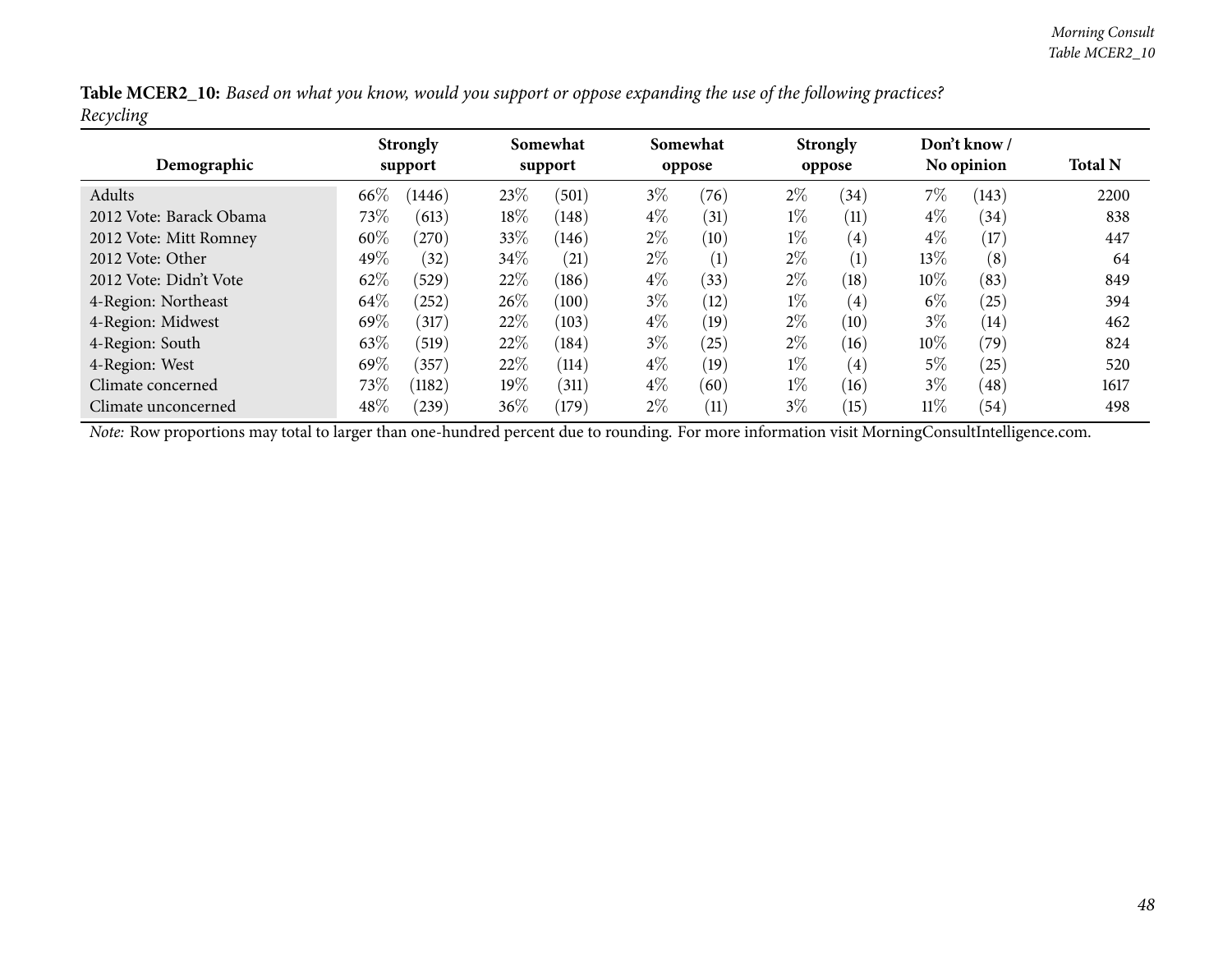| Table MCER2_11: Based on what you know, would you support or oppose expanding the use of the following practices? |  |
|-------------------------------------------------------------------------------------------------------------------|--|
| Installing solar panels on homes and businesses                                                                   |  |

| Demographic              |      | <b>Strongly</b><br>support |        | Somewhat<br>support |       | Somewhat<br>oppose |       | <b>Strongly</b><br>oppose |        | Don't know/<br>No opinion | <b>Total N</b> |
|--------------------------|------|----------------------------|--------|---------------------|-------|--------------------|-------|---------------------------|--------|---------------------------|----------------|
|                          |      |                            |        |                     |       |                    |       |                           |        |                           |                |
| Adults                   | 48%  | (1062)                     | 32%    | (714)               | $6\%$ | (125)              | $3\%$ | (57)                      | $11\%$ | (242)                     | 2200           |
| Gender: Male             | 51%  | (543)                      | 33%    | (348)               | $6\%$ | (64)               | $3\%$ | (27)                      | $8\%$  | (81)                      | 1062           |
| Gender: Female           | 46%  | (519)                      | 32%    | (366)               | $5\%$ | (60)               | $3\%$ | (31)                      | 14%    | (162)                     | 1138           |
| Age: 18-34               | 50%  | (325)                      | 26%    | (172)               | $8\%$ | (52)               | $3\%$ | (23)                      | 13%    | (83)                      | 655            |
| Age: 35-44               | 51%  | (182)                      | 31%    | (110)               | $3\%$ | (11)               | $1\%$ | (4)                       | 14%    | (50)                      | 358            |
| Age: 45-64               | 48%  | (363)                      | 35%    | (264)               | $5\%$ | (38)               | $2\%$ | (17)                      | $9\%$  | (69)                      | 751            |
| Age: 65+                 | 44%  | (193)                      | 38%    | (168)               | $5\%$ | (23)               | $3\%$ | (13)                      | $9\%$  | (39)                      | 436            |
| GenZers: 1997-2012       | 51%  | (131)                      | 26%    | (66)                | $8\%$ | (20)               | $4\%$ | (10)                      | $11\%$ | (28)                      | 256            |
| Millennials: 1981-1996   | 50%  | (290)                      | 28%    | (160)               | 7%    | (38)               | $2\%$ | (14)                      | 13%    | (77)                      | 579            |
| GenXers: 1965-1980       | 47%  | (271)                      | 34%    | (199)               | $5\%$ | (29)               | $2\%$ | (11)                      | 12%    | (67)                      | 577            |
| Baby Boomers: 1946-1964  | 48%  | (340)                      | 36%    | (250)               | $5\%$ | (35)               | $3\%$ | (18)                      | $8\%$  | (58)                      | 702            |
| PID: Dem (no lean)       | 57%  | (460)                      | 27%    | (215)               | $5\%$ | (42)               | $2\%$ | (15)                      | $9\%$  | (71)                      | 803            |
| PID: Ind (no lean)       | 47%  | (317)                      | 33%    | (221)               | $4\%$ | (26)               | $2\%$ | (16)                      | 14%    | (92)                      | 671            |
| PID: Rep (no lean)       | 39%  | (285)                      | 38%    | (278)               | $8\%$ | (57)               | $4\%$ | (26)                      | $11\%$ | (79)                      | 726            |
| PID/Gender: Dem Men      | 62%  | (220)                      | 27%    | (94)                | $4\%$ | (16)               |       | (2)                       | $6\%$  | (23)                      | 354            |
| PID/Gender: Dem Women    | 53%  | (240)                      | 27%    | (121)               | $6\%$ | (26)               | $3\%$ | (13)                      | $11\%$ | (48)                      | 449            |
| PID/Gender: Ind Men      | 46%  | (163)                      | 36%    | (128)               | $4\%$ | (13)               | $3\%$ | (10)                      | $11\%$ | (38)                      | 352            |
| PID/Gender: Ind Women    | 48%  | (154)                      | 29%    | (93)                | $4\%$ | (13)               | $2\%$ | (6)                       | 17%    | (53)                      | 319            |
| PID/Gender: Rep Men      | 45%  | (160)                      | 35%    | (126)               | 10%   | (36)               | $4\%$ | (14)                      | $6\%$  | (20)                      | 355            |
| PID/Gender: Rep Women    | 34%  | (125)                      | 41\%   | (153)               | $6\%$ | (21)               | $3\%$ | (12)                      | 16%    | (60)                      | 370            |
| Ideo: Liberal (1-3)      | 64\% | (393)                      | 25%    | (152)               | $4\%$ | (22)               | $1\%$ | (3)                       | $7\%$  | (40)                      | 610            |
| Ideo: Moderate (4)       | 49%  | (327)                      | 32%    | (218)               | $6\%$ | (43)               | $2\%$ | (16)                      | 10%    | (69)                      | 673            |
| Ideo: Conservative (5-7) | 38%  | (273)                      | 40%    | (289)               | 7%    | (49)               | $5\%$ | (35)                      | 10%    | (72)                      | 718            |
| Educ: < College          | 46%  | (701)                      | $31\%$ | (476)               | $6\%$ | (94)               | $2\%$ | (38)                      | 13%    | (204)                     | 1512           |
| Educ: Bachelors degree   | 53%  | (234)                      | 34%    | (150)               | $4\%$ | (18)               | $3\%$ | (15)                      | $6\%$  | (28)                      | 444            |
| Educ: Post-grad          | 52%  | (128)                      | 36%    | (89)                | $5\%$ | (13)               | $2\%$ | (5)                       | $4\%$  | (10)                      | 244            |
| Income: Under 50k        | 47%  | (545)                      | 30%    | (343)               | $6\%$ | (65)               | $3\%$ | (30)                      | $14\%$ | (164)                     | 1148           |
| Income: 50k-100k         | 49%  | (328)                      | $35\%$ | (235)               | $6\%$ | (38)               | $2\%$ | (13)                      | $8\%$  | (57)                      | 671            |
| Income: 100k+            | 49%  | (188)                      | 36%    | (135)               | $6\%$ | (21)               | $4\%$ | (14)                      | $6\%$  | (22)                      | 381            |
| Ethnicity: White         | 48%  | (831)                      | 34%    | (592)               | $5\%$ | (93)               | $2\%$ | (42)                      | 9%     | (163)                     | 1722           |
| Ethnicity: Hispanic      | 51%  | (178)                      | 30%    | (105)               | $8\%$ | (30)               | $1\%$ | (3)                       | 10%    | (34)                      | 349            |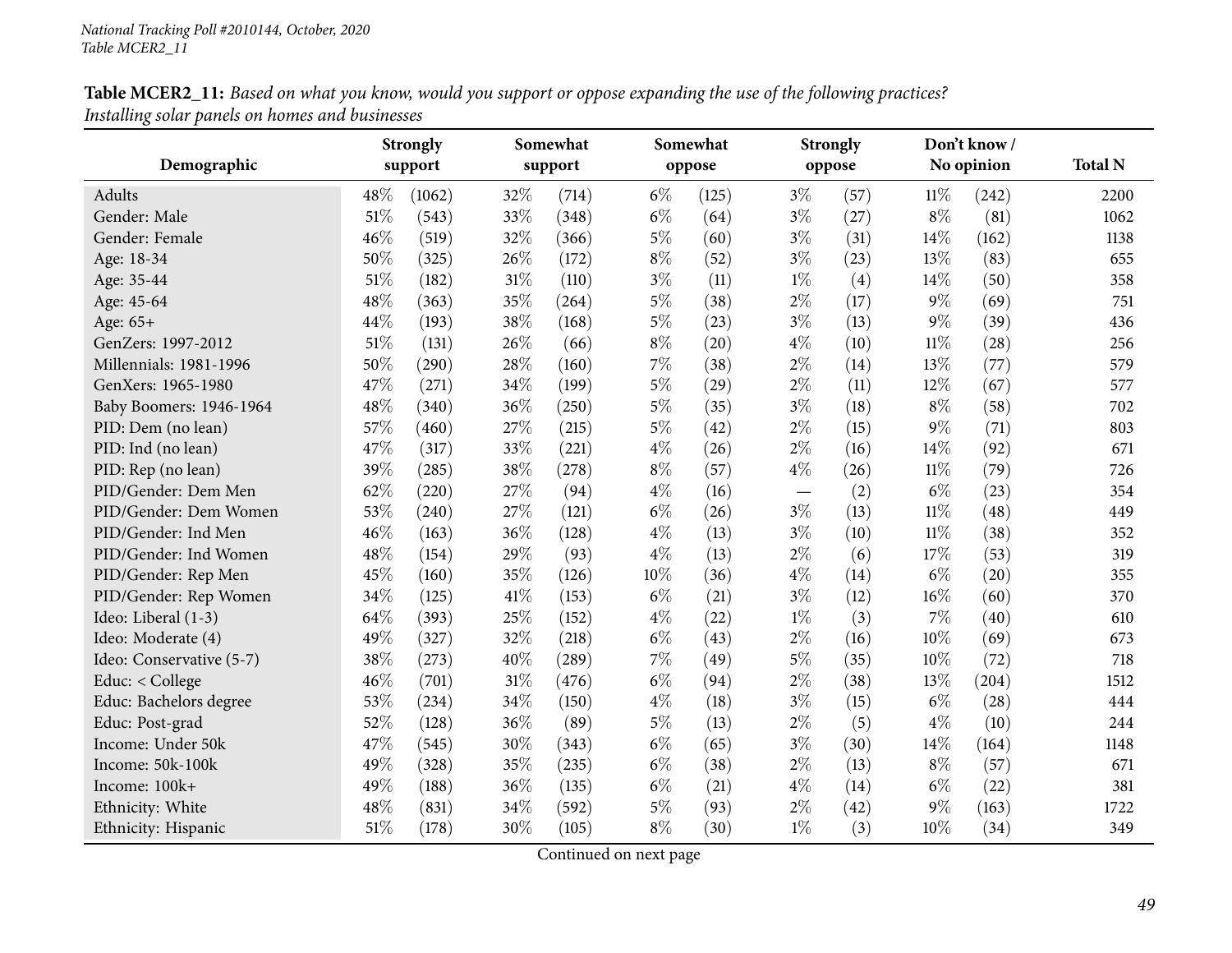Table MCER2\_11: Based on what you know, would you support or oppose expanding the use of the following practices? *Installing solar panels on homes and businesses*

|                                   |        | <b>Strongly</b> |        | Somewhat |       | Somewhat |                               | <b>Strongly</b> |        | Don't know/<br>No opinion | <b>Total N</b> |
|-----------------------------------|--------|-----------------|--------|----------|-------|----------|-------------------------------|-----------------|--------|---------------------------|----------------|
| Demographic                       |        | support         |        | support  |       | oppose   |                               | oppose          |        |                           |                |
| Adults                            | 48%    | (1062)          | 32%    | (714)    | $6\%$ | (125)    | $3\%$                         | (57)            | $11\%$ | (242)                     | 2200           |
| Ethnicity: Black                  | 38%    | (105)           | $28\%$ | (76)     | $7\%$ | (19)     | $5\%$                         | (15)            | 22%    | (60)                      | 274            |
| Ethnicity: Other                  | 62%    | (126)           | 22%    | (46)     | $6\%$ | (12)     |                               | (1)             | 10%    | (20)                      | 204            |
| All Christian                     | 45%    | (480)           | 37%    | (398)    | $6\%$ | (61)     | $3\%$                         | (36)            | $9\%$  | (100)                     | 1075           |
| All Non-Christian                 | 54%    | (58)            | 33%    | (36)     | $8\%$ | (8)      | $\overbrace{\phantom{aaaaa}}$ | (0)             | 5%     | (6)                       | 108            |
| Atheist                           | 73%    | (63)            | 20%    | (17)     | $5\%$ | (4)      | $1\%$                         | (1)             | $2\%$  | (2)                       | 87             |
| Agnostic/Nothing in particular    | 46%    | (247)           | 29%    | (153)    | $4\%$ | (21)     | $3\%$                         | (16)            | 18%    | (96)                      | 533            |
| Something Else                    | 54%    | (215)           | 28%    | (110)    | $8\%$ | (30)     | $1\%$                         | (3)             | 10%    | (39)                      | 397            |
| Religious Non-Protestant/Catholic | 57%    | (77)            | 29%    | (39)     | 7%    | (10)     | $2\%$                         | (3)             | $5\%$  | (7)                       | 137            |
| Evangelical                       | 42%    | (272)           | 39%    | (253)    | $8\%$ | (53)     | $3\%$                         | (20)            | $8\%$  | (55)                      | 653            |
| Non-Evangelical                   | 51%    | (394)           | $31\%$ | (241)    | $5\%$ | (36)     | $2\%$                         | (17)            | $11\%$ | (81)                      | 769            |
| Community: Urban                  | 52%    | (350)           | 29%    | (194)    | 7%    | (46)     | $2\%$                         | (11)            | 11%    | (77)                      | 677            |
| Community: Suburban               | 49%    | (480)           | 33%    | (321)    | $5\%$ | (51)     | $4\%$                         | (35)            | $9\%$  | (84)                      | 971            |
| Community: Rural                  | 42%    | (232)           | $36\%$ | (199)    | $5\%$ | (28)     | $2\%$                         | (12)            | 15%    | (81)                      | 552            |
| Employ: Private Sector            | $51\%$ | (359)           | 34%    | (241)    | $5\%$ | (35)     | $2\%$                         | (16)            | 7%     | (52)                      | 703            |
| <b>Employ: Government</b>         | 40%    | (59)            | $35\%$ | (51)     | $6\%$ | (9)      | $8\%$                         | (12)            | $11\%$ | (16)                      | 146            |
| Employ: Self-Employed             | 50%    | (85)            | 32%    | (55)     | $9\%$ | (16)     | $2\%$                         | (3)             | 7%     | (11)                      | 170            |
| Employ: Homemaker                 | 45%    | (73)            | 36%    | (58)     | $3\%$ | (6)      | $1\%$                         | (1)             | 15%    | (24)                      | 163            |
| Employ: Student                   | 45%    | (50)            | 30%    | (33)     | $4\%$ | (4)      | $3\%$                         | (3)             | 18%    | (20)                      | 110            |
| Employ: Retired                   | 43%    | (196)           | 39%    | (180)    | $5\%$ | (23)     | $3\%$                         | (14)            | 10%    | (47)                      | 459            |
| Employ: Unemployed                | 54%    | (176)           | 23\%   | (75)     | 7%    | (23)     | $2\%$                         | (8)             | 13%    | (42)                      | 323            |
| Employ: Other                     | 51%    | (64)            | $16\%$ | (21)     | 7%    | (9)      | $1\%$                         | (1)             | 25%    | (31)                      | 126            |
| Military HH: Yes                  | 44%    | (161)           | 38%    | (138)    | $9\%$ | (32)     | $4\%$                         | (14)            | $6\%$  | (21)                      | 365            |
| Military HH: No                   | 49%    | (901)           | $31\%$ | (576)    | $5\%$ | (93)     | $2\%$                         | (44)            | 12%    | (221)                     | 1835           |
| RD/WT: Right Direction            | 38%    | (262)           | 40%    | (275)    | $8\%$ | (55)     | $4\%$                         | (30)            | 10%    | (72)                      | 695            |
| RD/WT: Wrong Track                | 53%    | (800)           | 29%    | (439)    | $5\%$ | (69)     | $2\%$                         | (27)            | $11\%$ | (170)                     | 1505           |
| Trump Job Approve                 | 39%    | (369)           | 39%    | (363)    | 7%    | (67)     | $4\%$                         | (36)            | 11%    | (101)                     | 937            |
| Trump Job Disapprove              | 57%    | (669)           | 28%    | (330)    | $5\%$ | (58)     | $2\%$                         | (21)            | $8\%$  | (100)                     | 1178           |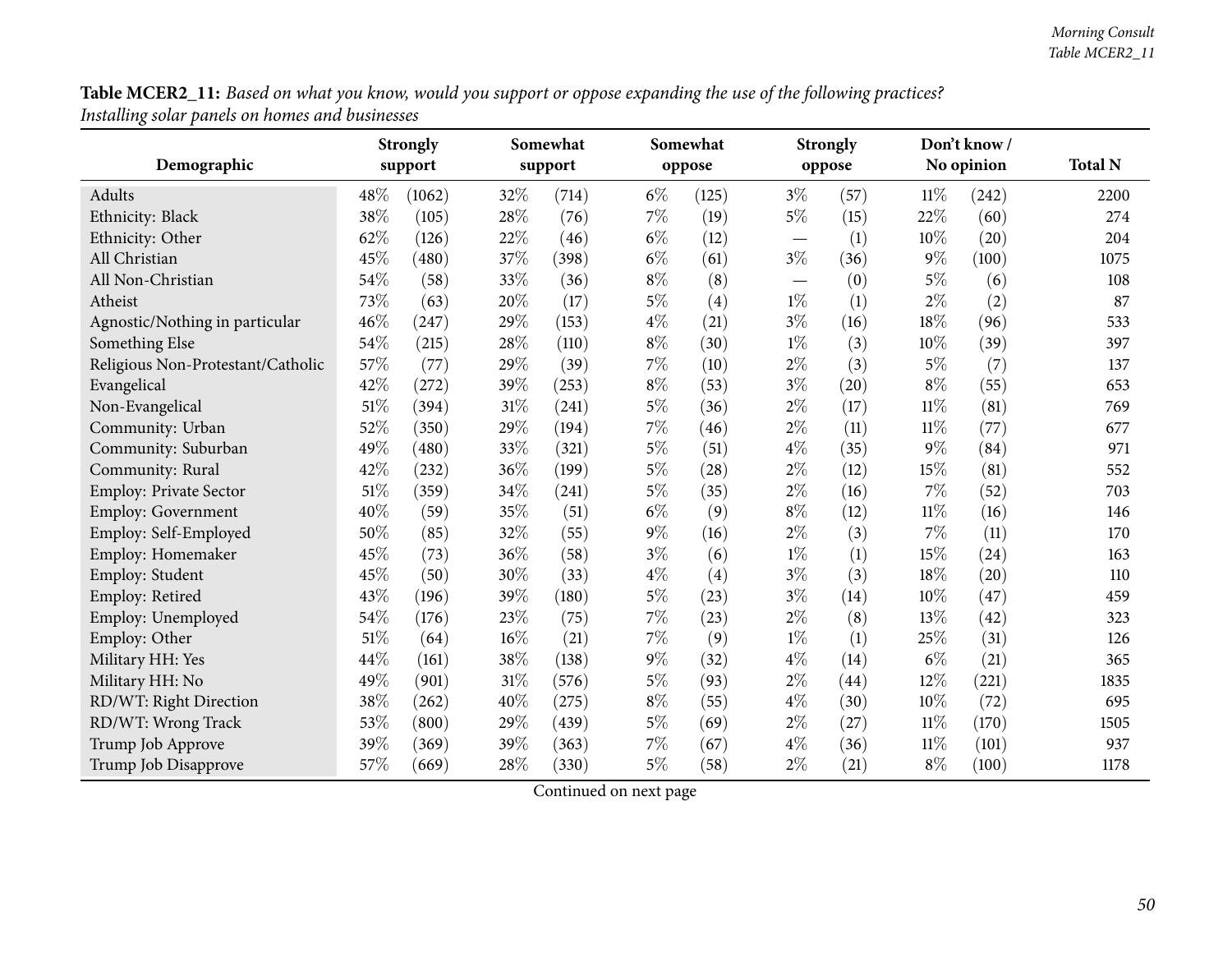Table MCER2\_11: Based on what you know, would you support or oppose expanding the use of the following practices? *Installing solar panels on homes and businesses*

|                                      | <b>Strongly</b><br>support |        |        | Somewhat<br>support |                          | Somewhat<br>oppose |       | <b>Strongly</b> | Don't know/ |            |                |
|--------------------------------------|----------------------------|--------|--------|---------------------|--------------------------|--------------------|-------|-----------------|-------------|------------|----------------|
| Demographic                          |                            |        |        |                     |                          |                    |       | oppose          |             | No opinion | <b>Total N</b> |
| Adults                               | 48%                        | (1062) | 32%    | (714)               | $6\%$                    | (125)              | $3\%$ | (57)            | $11\%$      | (242)      | 2200           |
| Trump Job Strongly Approve           | 38%                        | (184)  | 36%    | (178)               | $8\%$                    | (41)               | $6\%$ | (31)            | $11\%$      | (54)       | 488            |
| Trump Job Somewhat Approve           | 41\%                       | (185)  | 41\%   | (185)               | $6\%$                    | (26)               | $1\%$ | (6)             | 10%         | (47)       | 449            |
| Trump Job Somewhat Disapprove        | 41\%                       | (95)   | 38%    | (89)                | 10%                      | (22)               | $2\%$ | (4)             | $9\%$       | (22)       | 232            |
| Trump Job Strongly Disapprove        | 61%                        | (575)  | 25%    | (241)               | $4\%$                    | (36)               | $2\%$ | (17)            | $8\%$       | (78)       | 946            |
| Favorable of Trump                   | 40%                        | (384)  | 39%    | (370)               | 7%                       | (67)               | $4\%$ | (34)            | $11\%$      | (105)      | 960            |
| Unfavorable of Trump                 | 56%                        | (652)  | $28\%$ | (325)               | $4\%$                    | (52)               | $2\%$ | (20)            | $9\%$       | (110)      | 1159           |
| Very Favorable of Trump              | 39%                        | (215)  | 37%    | (204)               | $8\%$                    | (46)               | $5\%$ | (29)            | $11\%$      | (62)       | 554            |
| Somewhat Favorable of Trump          | 42%                        | (169)  | 41\%   | (167)               | $5\%$                    | (21)               | $1\%$ | (5)             | $11\%$      | (44)       | 406            |
| Somewhat Unfavorable of Trump        | 44%                        | (81)   | 33%    | (61)                | $8\%$                    | (15)               | $2\%$ | (5)             | 13%         | (24)       | 186            |
| Very Unfavorable of Trump            | 59%                        | (571)  | 27%    | (264)               | $4\%$                    | (37)               | $2\%$ | (16)            | $9\%$       | (86)       | 974            |
| #1 Issue: Economy                    | 43%                        | (324)  | 38%    | (284)               | $6\%$                    | (46)               | $3\%$ | (24)            | 10%         | (75)       | 753            |
| #1 Issue: Security                   | 40%                        | (84)   | 32%    | (67)                | 10%                      | (21)               | $3\%$ | (7)             | 15%         | (31)       | 209            |
| #1 Issue: Health Care                | 59%                        | (265)  | 27%    | (122)               | $3\%$                    | (16)               | $1\%$ | (5)             | 10%         | (44)       | 452            |
| #1 Issue: Medicare / Social Security | 43%                        | (130)  | 40%    | (119)               | $3\%$                    | (9)                | $3\%$ | (10)            | $11\%$      | (34)       | 302            |
| #1 Issue: Women's Issues             | 45%                        | (59)   | 27%    | (35)                | 14%                      | (18)               | $3\%$ | (4)             | 10%         | (13)       | 130            |
| #1 Issue: Education                  | 52%                        | (67)   | 26%    | (34)                | 7%                       | (9)                | $4\%$ | (5)             | $11\%$      | (14)       | 129            |
| #1 Issue: Energy                     | 74%                        | (58)   | 17%    | (14)                | $4\%$                    | (3)                |       | (0)             | $4\%$       | (4)        | 78             |
| #1 Issue: Other                      | 51%                        | (75)   | 26%    | (38)                | $3\%$                    | (4)                | $2\%$ | (3)             | 19%         | (28)       | 147            |
| 2018 House Vote: Democrat            | 62%                        | (418)  | 27%    | (183)               | $5\%$                    | (30)               | $1\%$ | (6)             | $5\%$       | (34)       | 673            |
| 2018 House Vote: Republican          | 39%                        | (249)  | 40%    | (260)               | $7\%$                    | (46)               | $5\%$ | (31)            | $9\%$       | (58)       | 643            |
| 2018 House Vote: Someone else        | 48%                        | (29)   | 25%    | (16)                | $\overline{\phantom{0}}$ | (0)                | $8\%$ | (5)             | 19%         | (12)       | 61             |
| 2016 Vote: Hillary Clinton           | 60%                        | (406)  | 29%    | (194)               | $3\%$                    | (23)               | $1\%$ | (4)             | 7%          | (45)       | 672            |
| 2016 Vote: Donald Trump              | 39%                        | (275)  | 39%    | (275)               | 7%                       | (52)               | $5\%$ | (36)            | 10%         | (72)       | 710            |
| 2016 Vote: Other                     | 55%                        | (52)   | 27%    | (25)                | $5\%$                    | (4)                | $2\%$ | (2)             | 12%         | (11)       | 94             |
| 2016 Vote: Didn't Vote               | 45%                        | (328)  | 30%    | (219)               | $6\%$                    | (45)               | $2\%$ | (15)            | 16%         | (114)      | 722            |
| Voted in 2014: Yes                   | 50%                        | (612)  | 34%    | (413)               | $5\%$                    | (63)               | $3\%$ | (38)            | $8\%$       | (97)       | 1222           |
| Voted in 2014: No                    | 46%                        | (450)  | $31\%$ | (301)               | $6\%$                    | (62)               | $2\%$ | (20)            | 15%         | (145)      | 978            |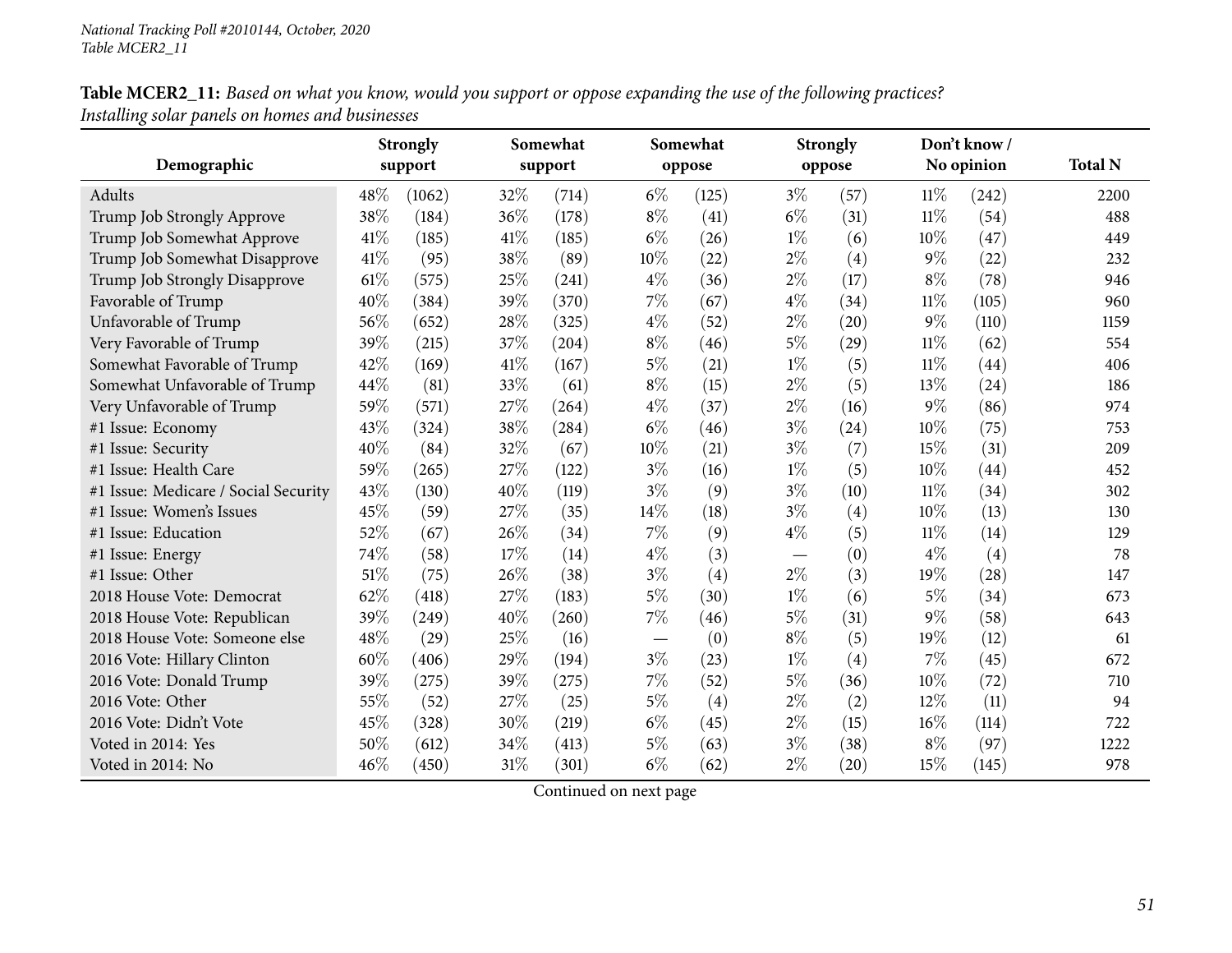| Table MCER2_11: Based on what you know, would you support or oppose expanding the use of the following practices? |
|-------------------------------------------------------------------------------------------------------------------|
| Installing solar panels on homes and businesses                                                                   |

| Demographic             | <b>Strongly</b><br>support |        | Somewhat<br>support |       |       | Somewhat<br>oppose | <b>Strongly</b><br>oppose |           |        | Don't know /<br>No opinion | <b>Total N</b> |
|-------------------------|----------------------------|--------|---------------------|-------|-------|--------------------|---------------------------|-----------|--------|----------------------------|----------------|
|                         |                            |        |                     |       |       |                    |                           |           |        |                            |                |
| Adults                  | 48%                        | (1062) | 32\%                | (714) | $6\%$ | (125)              | $3\%$                     | (57)      | $11\%$ | (242)                      | 2200           |
| 2012 Vote: Barack Obama | 56\%                       | (471)  | $31\%$              | (256) | $3\%$ | (28)               | $2\%$                     | (15)      | $8\%$  | (68)                       | 838            |
| 2012 Vote: Mitt Romney  | $34\%$                     | (151)  | 45\%                | (201) | $7\%$ | (30)               | $5\%$                     | $^{'}20)$ | $10\%$ | (45)                       | 447            |
| 2012 Vote: Other        | 47%                        | (30)   | $26\%$              | (17)  | $5\%$ | (3)                | $8\%$                     | (5)       | $14\%$ | (9)                        | 64             |
| 2012 Vote: Didn't Vote  | 48%                        | (408)  | 28\%                | (238) | $8\%$ | (64)               | $2\%$                     | (17)      | $14\%$ | (121)                      | 849            |
| 4-Region: Northeast     | 47%                        | (183)  | 35%                 | (136) | $6\%$ | (22)               | $2\%$                     | (7)       | $12\%$ | (46)                       | 394            |
| 4-Region: Midwest       | $51\%$                     | (236)  | 30%                 | (139) | $5\%$ | (23)               | $3\%$                     | (12)      | $11\%$ | (52)                       | 462            |
| 4-Region: South         | 46%                        | (376)  | 32\%                | (265) | $6\%$ | (52)               | $3\%$                     | $^{'}26)$ | 13%    | (105)                      | 824            |
| 4-Region: West          | 51\%                       | 267    | 33\%                | (173) | $5\%$ | (27)               | $2\%$                     | (13)      | $8\%$  | (40)                       | 520            |
| Climate concerned       | 57\%                       | (916)  | $30\%$              | (487) | $5\%$ | (74)               | $2\%$                     | (28)      | $7\%$  | (111)                      | 1617           |
| Climate unconcerned     | 27\%                       | (132)  | 42\%                | (210) | $9\%$ | 47                 | 5%                        | $^{'}27)$ | $16\%$ | (82)                       | 498            |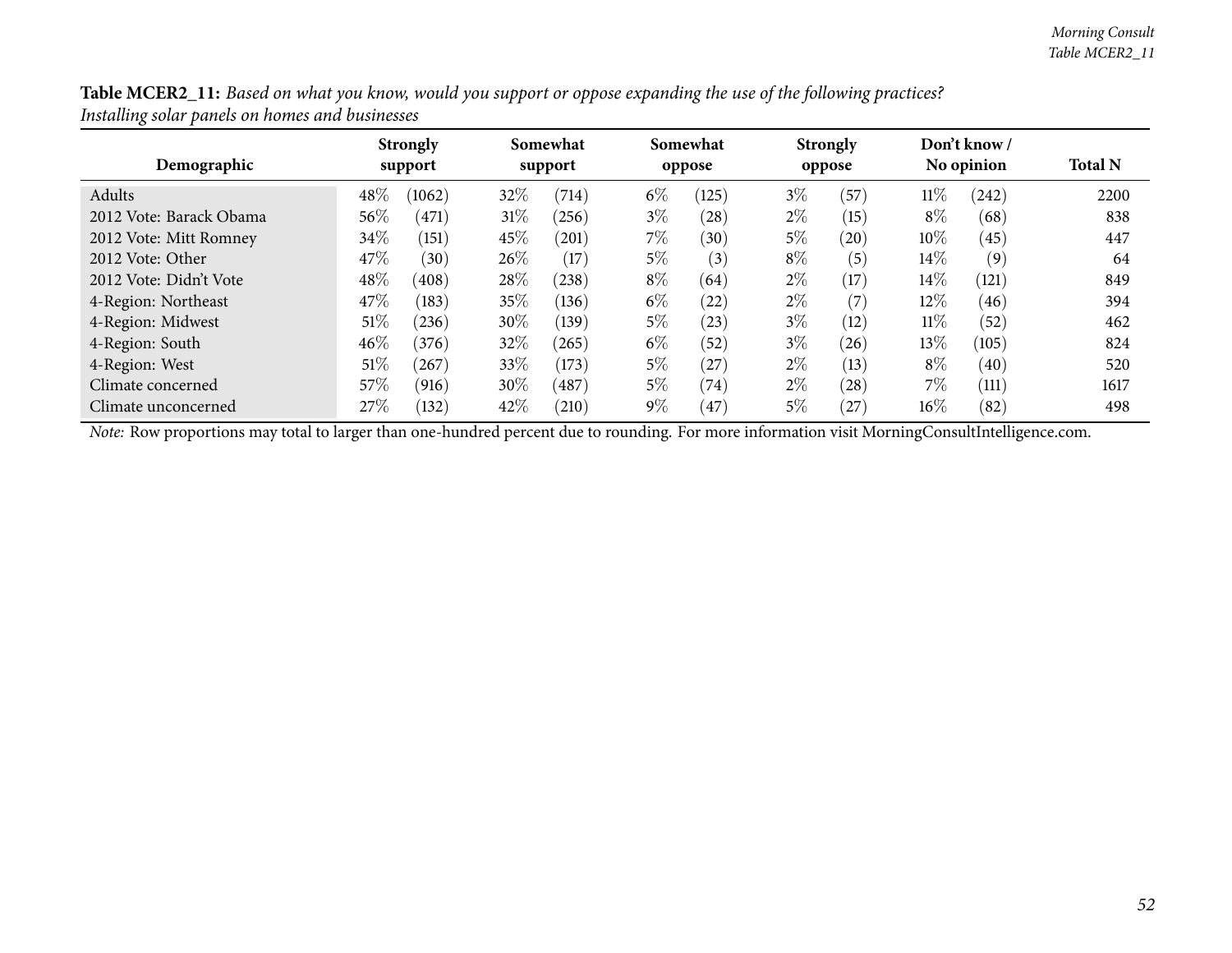Table MCER2\_12: Based on what you know, would you support or oppose expanding the use of the following practices? *Geothermal energy production*

|                          |      | <b>Strongly</b> |        | Somewhat |        | Somewhat |       | <b>Strongly</b> |      | Don't know/ |                |
|--------------------------|------|-----------------|--------|----------|--------|----------|-------|-----------------|------|-------------|----------------|
| Demographic              |      | support         |        | support  |        | oppose   |       | oppose          |      | No opinion  | <b>Total N</b> |
| Adults                   | 29%  | (639)           | 32%    | (698)    | $8\%$  | (169)    | $2\%$ | (39)            | 30%  | (654)       | 2200           |
| Gender: Male             | 34%  | (362)           | 38%    | (398)    | $9\%$  | (99)     | $2\%$ | (24)            | 17%  | (179)       | 1062           |
| Gender: Female           | 24%  | (278)           | 26%    | (300)    | $6\%$  | (71)     | $1\%$ | (15)            | 42%  | (475)       | 1138           |
| Age: 18-34               | 28%  | (182)           | $31\%$ | (201)    | $10\%$ | (69)     | $3\%$ | (17)            | 29%  | (187)       | 655            |
| Age: 35-44               | 30%  | (108)           | 34%    | (121)    | $9\%$  | (33)     | $2\%$ | (8)             | 24%  | (87)        | 358            |
| Age: 45-64               | 29%  | (215)           | 30%    | (224)    | $8\%$  | (61)     | $1\%$ | (11)            | 32%  | (239)       | 751            |
| Age: 65+                 | 31%  | (134)           | 35%    | (151)    | $1\%$  | (6)      | $1\%$ | (4)             | 32%  | (140)       | 436            |
| GenZers: 1997-2012       | 31%  | (80)            | 29%    | (75)     | 12%    | (30)     | $2\%$ | (4)             | 26%  | (66)        | 256            |
| Millennials: 1981-1996   | 29%  | (165)           | 32%    | (184)    | 10%    | (58)     | $2\%$ | (14)            | 27%  | (158)       | 579            |
| GenXers: 1965-1980       | 27%  | (157)           | 32%    | (183)    | $9\%$  | (54)     | $2\%$ | (14)            | 29%  | (168)       | 577            |
| Baby Boomers: 1946-1964  | 30%  | (214)           | 32%    | (225)    | $4\%$  | (26)     | $1\%$ | (5)             | 33%  | (231)       | 702            |
| PID: Dem (no lean)       | 34%  | (273)           | 27%    | (219)    | $6\%$  | (49)     | $2\%$ | (15)            | 31%  | (248)       | 803            |
| PID: Ind (no lean)       | 27\% | (181)           | 30%    | (203)    | 10%    | (65)     | $2\%$ | (13)            | 31%  | (209)       | 671            |
| PID: Rep (no lean)       | 26%  | (185)           | 38\%   | (277)    | $8\%$  | (55)     | $2\%$ | (12)            | 27%  | (196)       | 726            |
| PID/Gender: Dem Men      | 42%  | (147)           | 34%    | (121)    | 7%     | (25)     | $2\%$ | (6)             | 16%  | (56)        | 354            |
| PID/Gender: Dem Women    | 28%  | (125)           | 22%    | (98)     | $5\%$  | (24)     | $2\%$ | (9)             | 43%  | (192)       | 449            |
| PID/Gender: Ind Men      | 28%  | (100)           | 34%    | (120)    | $10\%$ | (34)     | $4\%$ | (13)            | 24%  | (86)        | 352            |
| PID/Gender: Ind Women    | 26%  | (81)            | 26%    | (83)     | 10%    | (31)     |       | (0)             | 39%  | (123)       | 319            |
| PID/Gender: Rep Men      | 32%  | (115)           | 44%    | (158)    | $11\%$ | (40)     | $2\%$ | (6)             | 10%  | (37)        | 355            |
| PID/Gender: Rep Women    | 19%  | (71)            | 32%    | (119)    | $4\%$  | (16)     | $2\%$ | (6)             | 43%  | (159)       | 370            |
| Ideo: Liberal (1-3)      | 38%  | (230)           | 28%    | (170)    | 7%     | (45)     | $2\%$ | (9)             | 26%  | (156)       | 610            |
| Ideo: Moderate (4)       | 28%  | (185)           | 34%    | (232)    | $8\%$  | (51)     | $2\%$ | (13)            | 29%  | (193)       | 673            |
| Ideo: Conservative (5-7) | 27%  | (191)           | 34%    | (246)    | $7\%$  | (51)     | $2\%$ | (14)            | 30%  | (216)       | 718            |
| Educ: < College          | 26%  | (397)           | 29%    | (435)    | $8\%$  | (128)    | $2\%$ | (27)            | 35%  | (526)       | 1512           |
| Educ: Bachelors degree   | 35%  | (157)           | 36%    | (159)    | $5\%$  | (23)     | $2\%$ | (7)             | 22%  | (98)        | 444            |
| Educ: Post-grad          | 35%  | (85)            | 43%    | (104)    | $7\%$  | (18)     | $2\%$ | (6)             | 13%  | (31)        | 244            |
| Income: Under 50k        | 28%  | (318)           | $28\%$ | (327)    | $8\%$  | (97)     | $1\%$ | (17)            | 34%  | (389)       | 1148           |
| Income: 50k-100k         | 28%  | (185)           | 34%    | (227)    | $7\%$  | (48)     | $2\%$ | (14)            | 29%  | (197)       | 671            |
| Income: 100k+            | 36%  | (136)           | 38%    | (144)    | $6\%$  | (24)     | $2\%$ | (9)             | 18%  | (67)        | 381            |
| Ethnicity: White         | 29%  | (502)           | 34%    | (580)    | $7\%$  | (126)    | $1\%$ | (25)            | 28%  | (489)       | 1722           |
| Ethnicity: Hispanic      | 30%  | (104)           | 28%    | (98)     | 15%    | (53)     | $3\%$ | (11)            | 24\% | (83)        | 349            |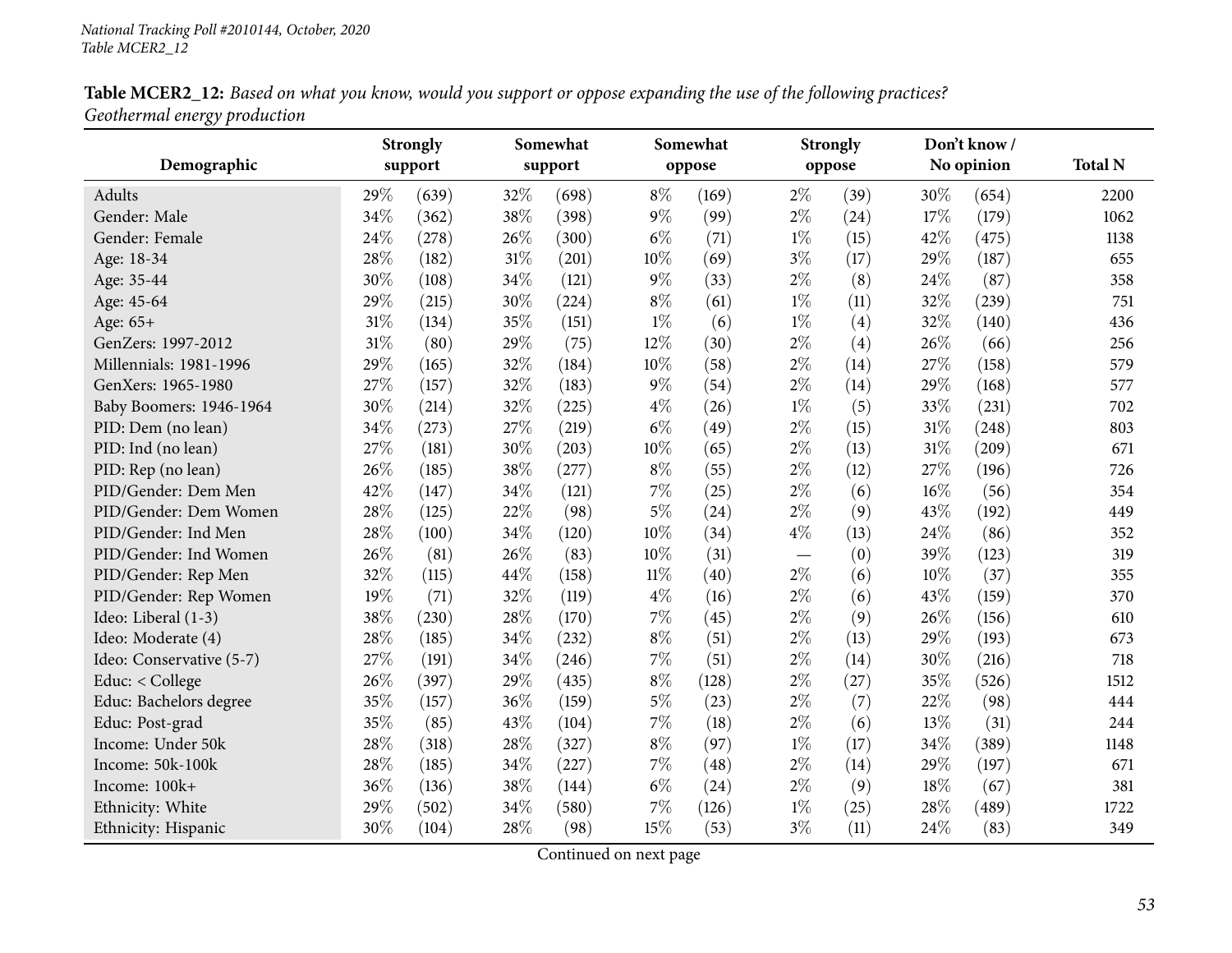Table MCER2\_12: Based on what you know, would you support or oppose expanding the use of the following practices? *Geothermal energy production*

|                                   |        | <b>Strongly</b> |        | Somewhat<br>Somewhat |        |        | <b>Strongly</b>                 |        | Don't know/ |            |                |
|-----------------------------------|--------|-----------------|--------|----------------------|--------|--------|---------------------------------|--------|-------------|------------|----------------|
| Demographic                       |        | support         |        | support              |        | oppose |                                 | oppose |             | No opinion | <b>Total N</b> |
| Adults                            | 29%    | (639)           | 32%    | (698)                | $8\%$  | (169)  | $2\%$                           | (39)   | 30%         | (654)      | 2200           |
| Ethnicity: Black                  | 22%    | (61)            | $24\%$ | (67)                 | $9\%$  | (24)   | $3\%$                           | (9)    | 41%         | (114)      | 274            |
| Ethnicity: Other                  | 37%    | (75)            | 25%    | (51)                 | 10%    | (20)   | $3\%$                           | (6)    | 25%         | (52)       | 204            |
| All Christian                     | 27%    | (290)           | 36%    | (391)                | $5\%$  | (58)   | $2\%$                           | (23)   | 29%         | (313)      | 1075           |
| All Non-Christian                 | 36%    | (39)            | 40%    | (43)                 | $4\%$  | (5)    | $3\%$                           | (4)    | 17%         | (18)       | 108            |
| Atheist                           | 47%    | (40)            | $28\%$ | (24)                 | $6\%$  | (5)    | $3\%$                           | (2)    | 17%         | (14)       | 87             |
| Agnostic/Nothing in particular    | 29%    | (155)           | $27\%$ | (143)                | $8\%$  | (44)   | $1\%$                           | (5)    | 35%         | (186)      | 533            |
| Something Else                    | 29%    | (115)           | $24\%$ | (97)                 | $14\%$ | (57)   | $1\%$                           | (5)    | 31%         | (123)      | 397            |
| Religious Non-Protestant/Catholic | 40%    | (55)            | 35%    | (47)                 | $5\%$  | (6)    | $5\%$                           | (7)    | 16%         | (21)       | 137            |
| Evangelical                       | 27%    | (174)           | 32%    | (206)                | $9\%$  | (60)   | $2\%$                           | (14)   | 31%         | (200)      | 653            |
| Non-Evangelical                   | 27%    | (209)           | 35%    | (266)                | 7%     | (52)   | $2\%$                           | (12)   | 30%         | (229)      | 769            |
| Community: Urban                  | 31%    | (212)           | 31%    | (208)                | $8\%$  | (56)   | $3\%$                           | (20)   | 27%         | (181)      | 677            |
| Community: Suburban               | 29%    | (285)           | 33%    | (324)                | 7%     | (68)   | $1\%$                           | (11)   | 29%         | (283)      | 971            |
| Community: Rural                  | 26%    | (142)           | $30\%$ | (166)                | $8\%$  | (45)   | $2\%$                           | (9)    | 34%         | (190)      | 552            |
| Employ: Private Sector            | $31\%$ | (220)           | 34%    | (241)                | $9\%$  | (63)   | $2\%$                           | (15)   | 23%         | (164)      | 703            |
| Employ: Government                | 23%    | (33)            | 40%    | (59)                 | $10\%$ | (15)   | $4\%$                           | (6)    | 23%         | (33)       | 146            |
| Employ: Self-Employed             | 28%    | (48)            | 37%    | (64)                 | 12%    | (21)   | $2\%$                           | (4)    | 20%         | (34)       | 170            |
| Employ: Homemaker                 | 25%    | (40)            | 31%    | (50)                 | $1\%$  | (2)    | $2\%$                           | (3)    | 42%         | (67)       | 163            |
| Employ: Student                   | 35%    | (39)            | 24%    | (27)                 | 14%    | (15)   | $\hspace{0.1mm}-\hspace{0.1mm}$ | (0)    | 27%         | (29)       | 110            |
| Employ: Retired                   | 29%    | (135)           | $35\%$ | (160)                | $2\%$  | (9)    | $1\%$                           | (7)    | 32%         | (149)      | 459            |
| Employ: Unemployed                | 27%    | (86)            | 22\%   | (72)                 | 10%    | (33)   | $2\%$                           | (5)    | 39%         | (127)      | 323            |
| Employ: Other                     | 30%    | (38)            | 21%    | (26)                 | $9\%$  | (11)   | $\overbrace{\phantom{aaaaa}}$   | (0)    | 41\%        | (51)       | 126            |
| Military HH: Yes                  | 31%    | (111)           | 37%    | (135)                | $6\%$  | (23)   | $1\%$                           | (3)    | 25%         | (93)       | 365            |
| Military HH: No                   | 29%    | (528)           | 31%    | (563)                | $8\%$  | (147)  | $2\%$                           | (36)   | 31%         | (561)      | 1835           |
| RD/WT: Right Direction            | 26%    | (181)           | 37\%   | (257)                | $8\%$  | (57)   | $2\%$                           | (11)   | 27%         | (189)      | 695            |
| RD/WT: Wrong Track                | 30%    | (458)           | 29%    | (441)                | $7\%$  | (113)  | $2\%$                           | (29)   | 31%         | (465)      | 1505           |
| Trump Job Approve                 | 24%    | (228)           | 38%    | (359)                | 7%     | (70)   | $2\%$                           | (18)   | 28%         | (262)      | 937            |
| Trump Job Disapprove              | 34%    | (401)           | 27%    | (319)                | $8\%$  | (93)   | $2\%$                           | (21)   | 29%         | (343)      | 1178           |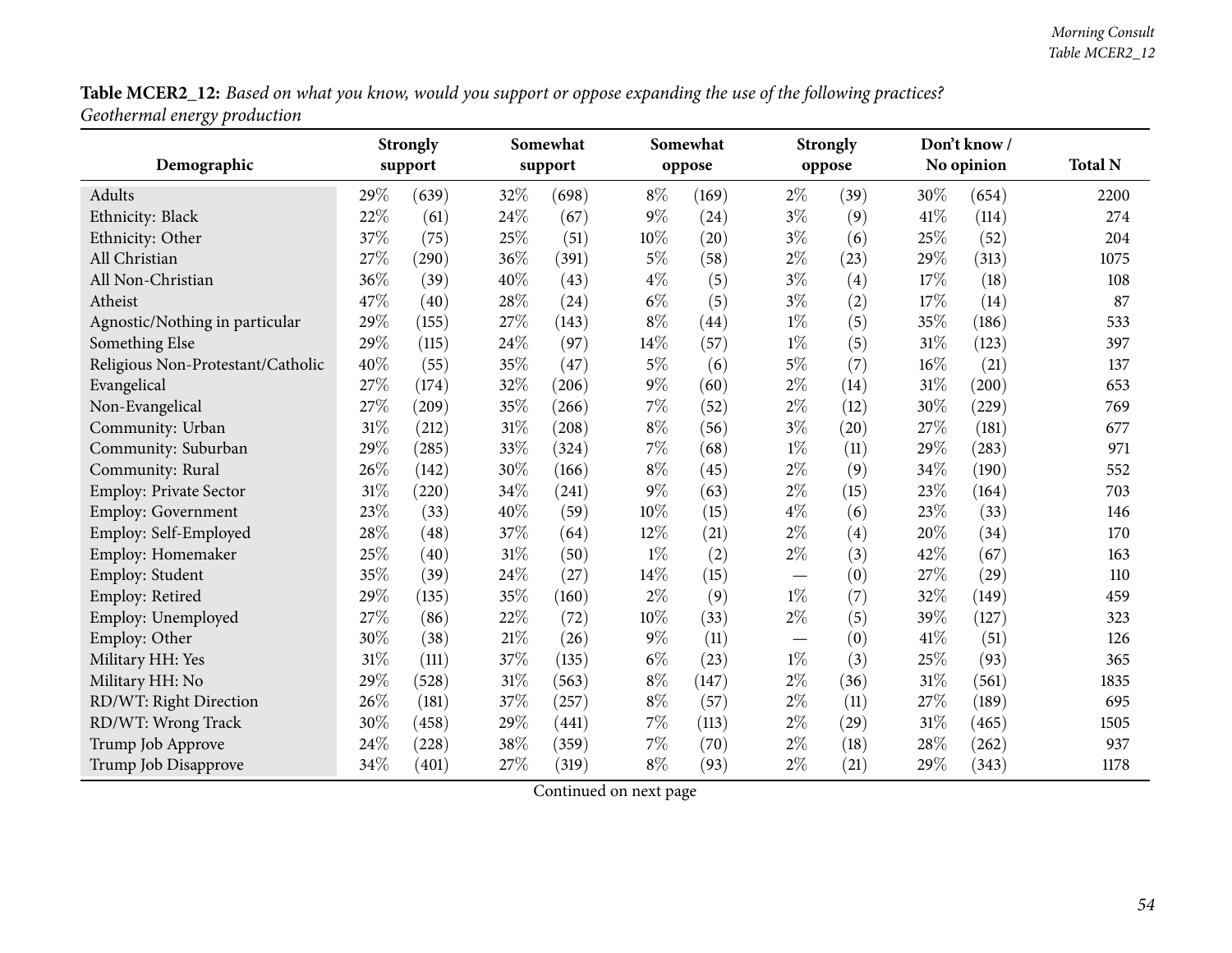Table MCER2\_12: Based on what you know, would you support or oppose expanding the use of the following practices? *Geothermal energy production*

|                                      |     | <b>Strongly</b> | Somewhat |         |       | Somewhat |       | <b>Strongly</b> |        | Don't know/ |                |
|--------------------------------------|-----|-----------------|----------|---------|-------|----------|-------|-----------------|--------|-------------|----------------|
| Demographic                          |     | support         |          | support |       | oppose   |       | oppose          |        | No opinion  | <b>Total N</b> |
| Adults                               | 29% | (639)           | 32%      | (698)   | $8\%$ | (169)    | $2\%$ | (39)            | $30\%$ | (654)       | 2200           |
| Trump Job Strongly Approve           | 27% | (134)           | 36%      | (175)   | $9\%$ | (46)     | $2\%$ | (10)            | 25%    | (124)       | 488            |
| Trump Job Somewhat Approve           | 21% | (94)            | 41\%     | (184)   | $5\%$ | (24)     | $2\%$ | (8)             | 31%    | (138)       | 449            |
| Trump Job Somewhat Disapprove        | 27% | (62)            | 34%      | (79)    | $9\%$ | (21)     | $2\%$ | (5)             | 28%    | (64)        | 232            |
| Trump Job Strongly Disapprove        | 36% | (339)           | 25%      | (239)   | $8\%$ | (72)     | $2\%$ | (16)            | 30%    | (279)       | 946            |
| Favorable of Trump                   | 25% | (242)           | 37%      | (359)   | $8\%$ | (75)     | $2\%$ | (17)            | 28%    | (266)       | 960            |
| Unfavorable of Trump                 | 33% | (385)           | 28%      | (325)   | 7%    | (80)     | $2\%$ | (18)            | 30%    | (352)       | 1159           |
| Very Favorable of Trump              | 28% | (156)           | 35%      | (193)   | $9\%$ | (50)     | $2\%$ | (11)            | 26%    | (143)       | 554            |
| Somewhat Favorable of Trump          | 21% | (85)            | 41\%     | (166)   | $6\%$ | (26)     | $1\%$ | (6)             | 30%    | (123)       | 406            |
| Somewhat Unfavorable of Trump        | 26% | (49)            | 29%      | (54)    | $8\%$ | (14)     | $2\%$ | (4)             | 35%    | (65)        | 186            |
| Very Unfavorable of Trump            | 34% | (336)           | 28%      | (271)   | 7%    | (66)     | $1\%$ | (14)            | 30%    | (287)       | 974            |
| #1 Issue: Economy                    | 26% | (193)           | 36\%     | (272)   | $8\%$ | (62)     | $3\%$ | (19)            | 27%    | (207)       | 753            |
| #1 Issue: Security                   | 26% | (55)            | $31\%$   | (66)    | 12%   | (25)     |       | (1)             | 30%    | (63)        | 209            |
| #1 Issue: Health Care                | 35% | (159)           | 30%      | (133)   | 7%    | (33)     |       | (1)             | 28%    | (125)       | 452            |
| #1 Issue: Medicare / Social Security | 29% | (88)            | 29%      | (89)    | $4\%$ | (12)     | $1\%$ | (2)             | 37%    | (111)       | 302            |
| #1 Issue: Women's Issues             | 18% | (23)            | 25%      | (33)    | 14%   | (18)     | $5\%$ | (7)             | 37%    | (48)        | 130            |
| #1 Issue: Education                  | 38% | (49)            | 33%      | (42)    | 12%   | (16)     | $3\%$ | (3)             | 15%    | (19)        | 129            |
| #1 Issue: Energy                     | 42% | (33)            | 35%      | (28)    | $2\%$ | (2)      |       | (0)             | 21%    | (16)        | 78             |
| #1 Issue: Other                      | 27% | (40)            | 24%      | (36)    | $2\%$ | (2)      | $4\%$ | (5)             | 44%    | (64)        | 147            |
| 2018 House Vote: Democrat            | 38% | (254)           | 29%      | (192)   | $6\%$ | (39)     | $1\%$ | (10)            | 26%    | (177)       | 673            |
| 2018 House Vote: Republican          | 27% | (173)           | 42%      | (272)   | $8\%$ | (49)     | $1\%$ | (9)             | 22%    | (140)       | 643            |
| 2018 House Vote: Someone else        | 12% | (8)             | 39%      | (24)    | 7%    | (4)      | $6\%$ | (4)             | 36%    | (22)        | 61             |
| 2016 Vote: Hillary Clinton           | 35% | (235)           | 30%      | (203)   | $4\%$ | (30)     | $2\%$ | (12)            | 29%    | (193)       | 672            |
| 2016 Vote: Donald Trump              | 26% | (188)           | 41\%     | (288)   | 7%    | (46)     | $2\%$ | (12)            | 25%    | (176)       | 710            |
| 2016 Vote: Other                     | 25% | (24)            | 32%      | (30)    | 19%   | (18)     |       | (0)             | 24\%   | (23)        | 94             |
| 2016 Vote: Didn't Vote               | 27% | (192)           | 25%      | (178)   | 10%   | (76)     | $2\%$ | (15)            | 36%    | (262)       | 722            |
| Voted in 2014: Yes                   | 31% | (380)           | 35%      | (433)   | 7%    | (84)     | $2\%$ | (19)            | 25%    | (305)       | 1222           |
| Voted in 2014: No                    | 26% | (259)           | 27%      | (265)   | $9\%$ | (86)     | $2\%$ | (20)            | 36%    | (349)       | 978            |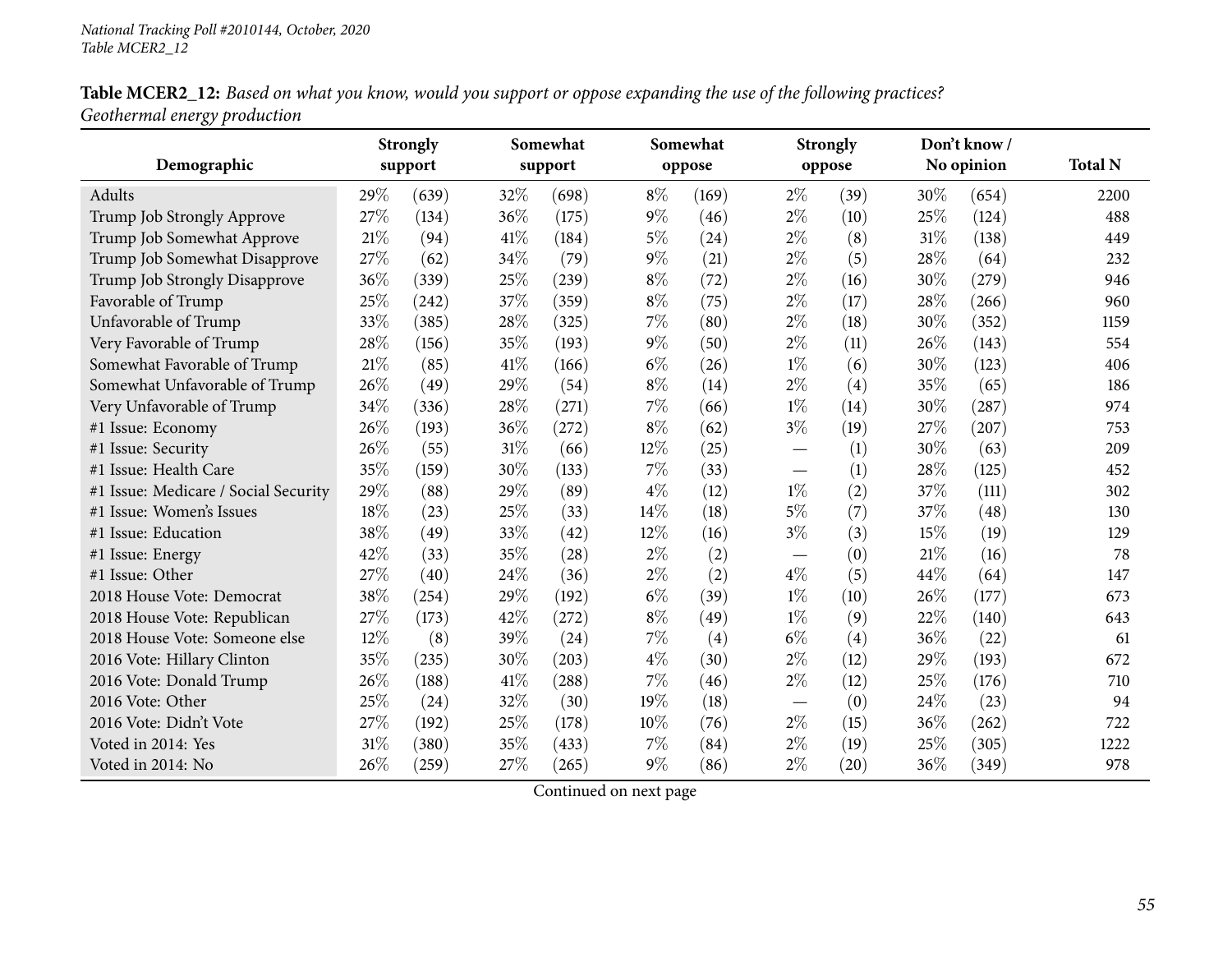| Table MCER2_12: Based on what you know, would you support or oppose expanding the use of the following practices? |  |  |
|-------------------------------------------------------------------------------------------------------------------|--|--|
| Geothermal energy production                                                                                      |  |  |

| Demographic             |        | <b>Strongly</b><br>support | Somewhat<br>support |       |        | Somewhat<br>oppose | <b>Strongly</b><br>oppose |                   | Don't know /<br>No opinion |       | <b>Total N</b> |
|-------------------------|--------|----------------------------|---------------------|-------|--------|--------------------|---------------------------|-------------------|----------------------------|-------|----------------|
| Adults                  | 29%    | (639)                      | 32%                 | (698) | $8\%$  | (169)              | $2\%$                     | (39)              | 30%                        | (654) | 2200           |
|                         |        |                            |                     |       |        |                    |                           |                   |                            |       |                |
| 2012 Vote: Barack Obama | 33%    | (280)                      | 33\%                | (274) | $5\%$  | (38)               | $2\%$                     | (15)              | 27\%                       | (230) | 838            |
| 2012 Vote: Mitt Romney  | 25%    | (114)                      | 39\%                | (173) | 7%     | (32)               | $1\%$                     | $\left( 4\right)$ | 28\%                       | (123) | 447            |
| 2012 Vote: Other        | $18\%$ | (12)                       | $36\%$              | (23)  | 19%    | (12)               | $2\%$                     | (1)               | 25%                        | (16)  | 64             |
| 2012 Vote: Didn't Vote  | 27\%   | (233)                      | 27\%                | (228) | 10%    | (87)               | $2\%$                     | (19)              | 33%                        | (282) | 849            |
| 4-Region: Northeast     | 28%    | (110)                      | 32%                 | (127) | $6\%$  | (22)               | $4\%$                     | (14)              | 31%                        | (122) | 394            |
| 4-Region: Midwest       | 30%    | (141)                      | 33\%                | (151) | $9\%$  | (41)               | $1\%$                     | (5)               | 27\%                       | (125) | 462            |
| 4-Region: South         | 27\%   | $^{'}227$                  | 30%                 | (249) | $8\%$  | (63)               | $1\%$                     | (9)               | 33%                        | (276) | 824            |
| 4-Region: West          | 31\%   | (162)                      | 33\%                | (171) | $9\%$  | (44)               | $2\%$                     | (11)              | 25\%                       | (131) | 520            |
| Climate concerned       | 33%    | (536)                      | 33\%                | (537) | 7%     | (119)              | $1\%$                     | (22)              | 25%                        | (404) | 1617           |
| Climate unconcerned     | $19\%$ | (95)                       | $31\%$              | (153) | $10\%$ | (51)               | $3\%$                     | (17)              | 37%                        | (183) | 498            |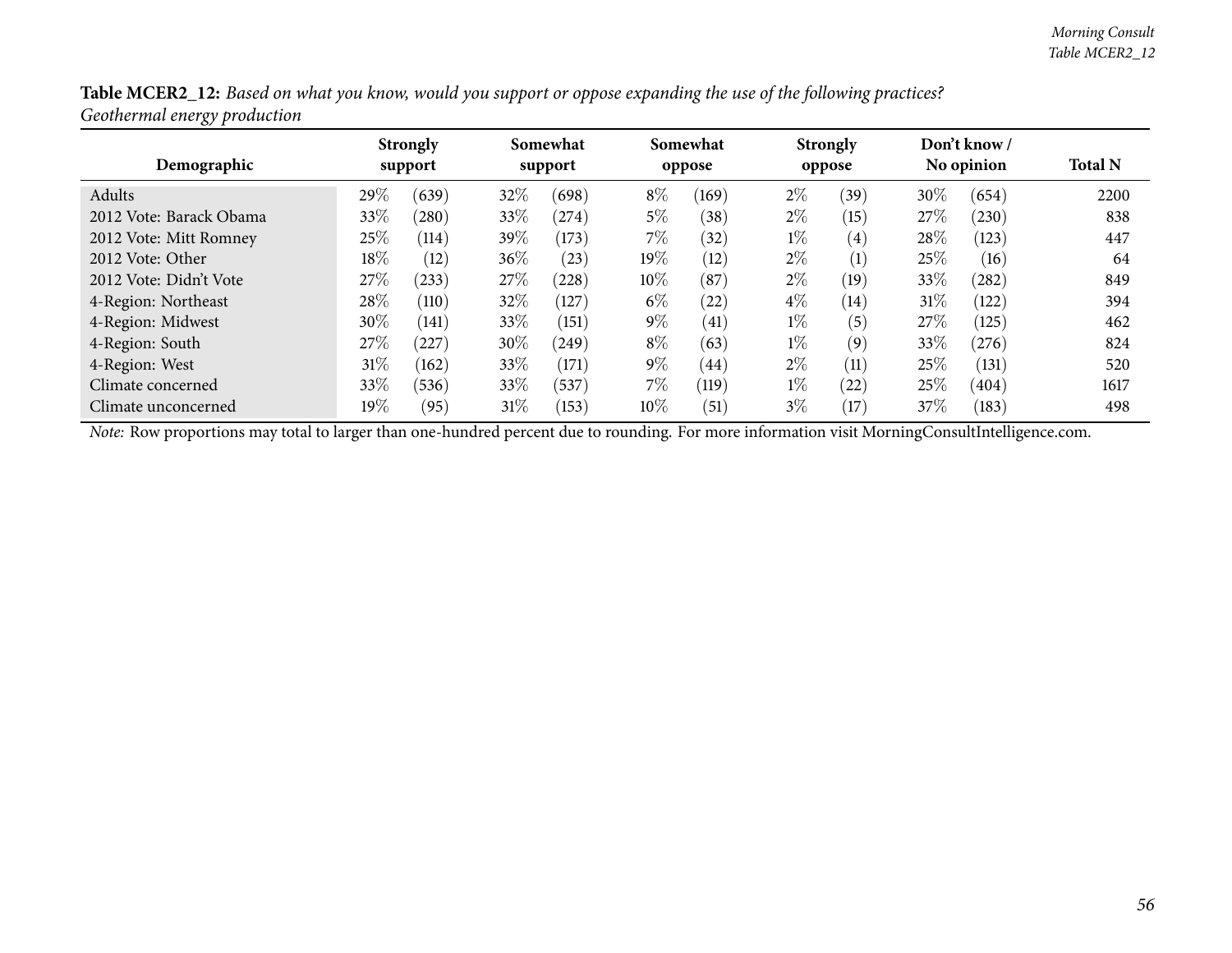|                       | Table MCER2_13: Based on what you know, would you support or oppose expanding the use of the following practices? |
|-----------------------|-------------------------------------------------------------------------------------------------------------------|
| Renewable natural gas |                                                                                                                   |

| Demographic              |      | <b>Strongly</b> | Somewhat<br>support |       |       | Somewhat<br><b>Strongly</b><br>oppose<br>oppose |       |      | Don't know/<br>No opinion |       | <b>Total N</b> |
|--------------------------|------|-----------------|---------------------|-------|-------|-------------------------------------------------|-------|------|---------------------------|-------|----------------|
|                          |      | support         |                     |       |       |                                                 |       |      |                           |       |                |
| Adults                   | 37%  | (819)           | 37%                 | (813) | $5\%$ | (104)                                           | $3\%$ | (68) | 18%                       | (396) | 2200           |
| Gender: Male             | 40%  | (429)           | 39%                 | (417) | $5\%$ | (53)                                            | $4\%$ | (42) | $11\%$                    | (121) | 1062           |
| Gender: Female           | 34%  | (390)           | 35%                 | (396) | $4\%$ | (51)                                            | $2\%$ | (26) | 24%                       | (275) | 1138           |
| Age: 18-34               | 39%  | (253)           | 32%                 | (209) | $6\%$ | (42)                                            | $6\%$ | (38) | 17%                       | (114) | 655            |
| Age: 35-44               | 40%  | (144)           | 35%                 | (124) | $3\%$ | (10)                                            | $4\%$ | (14) | 19%                       | (67)  | 358            |
| Age: 45-64               | 37%  | (280)           | 39%                 | (294) | $5\%$ | (36)                                            | $2\%$ | (13) | $17\%$                    | (128) | 751            |
| Age: 65+                 | 33%  | (142)           | 43%                 | (186) | $4\%$ | (16)                                            | $1\%$ | (4)  | 20%                       | (88)  | 436            |
| GenZers: 1997-2012       | 47%  | (120)           | 26%                 | (68)  | $6\%$ | (16)                                            | $6\%$ | (14) | 15%                       | (39)  | 256            |
| Millennials: 1981-1996   | 36%  | (210)           | 35%                 | (202) | $5\%$ | (28)                                            | $5\%$ | (31) | 19%                       | (108) | 579            |
| GenXers: 1965-1980       | 39%  | (224)           | 40%                 | (228) | $4\%$ | (21)                                            | $3\%$ | (15) | 15%                       | (89)  | 577            |
| Baby Boomers: 1946-1964  | 34%  | (237)           | 40%                 | (282) | $5\%$ | (36)                                            | $1\%$ | (9)  | 20%                       | (139) | 702            |
| PID: Dem (no lean)       | 41\% | (328)           | 33%                 | (265) | $6\%$ | (46)                                            | $4\%$ | (29) | 17%                       | (135) | 803            |
| PID: Ind (no lean)       | 32%  | (214)           | 37%                 | (251) | $5\%$ | (30)                                            | $3\%$ | (21) | 23%                       | (155) | 671            |
| PID: Rep (no lean)       | 38%  | (277)           | 41\%                | (296) | $4\%$ | (28)                                            | $2\%$ | (18) | 15%                       | (107) | 726            |
| PID/Gender: Dem Men      | 43%  | (153)           | 36%                 | (127) | $6\%$ | (20)                                            | $4\%$ | (13) | $11\%$                    | (40)  | 354            |
| PID/Gender: Dem Women    | 39%  | (175)           | $31\%$              | (138) | $6\%$ | (25)                                            | $4\%$ | (16) | $21\%$                    | (95)  | 449            |
| PID/Gender: Ind Men      | 34%  | (119)           | 38%                 | (135) | $4\%$ | (15)                                            | $5\%$ | (19) | 18%                       | (64)  | 352            |
| PID/Gender: Ind Women    | 30%  | (95)            | 36%                 | (116) | $5\%$ | (15)                                            | $1\%$ | (2)  | 28%                       | (91)  | 319            |
| PID/Gender: Rep Men      | 44%  | (156)           | 44%                 | (155) | $5\%$ | (17)                                            | $3\%$ | (10) | $5\%$                     | (17)  | 355            |
| PID/Gender: Rep Women    | 33%  | (121)           | 38%                 | (142) | $3\%$ | (10)                                            | $2\%$ | (8)  | 24%                       | (89)  | 370            |
| Ideo: Liberal (1-3)      | 43%  | (264)           | 32%                 | (197) | $6\%$ | (37)                                            | $4\%$ | (26) | 14%                       | (86)  | 610            |
| Ideo: Moderate (4)       | 34%  | (228)           | 40%                 | (266) | $5\%$ | (35)                                            | $3\%$ | (19) | 19%                       | (125) | 673            |
| Ideo: Conservative (5-7) | 38%  | (274)           | 40%                 | (286) | $4\%$ | (26)                                            | $3\%$ | (21) | 15%                       | (110) | 718            |
| Educ: < College          | 36%  | (542)           | 35%                 | (535) | $4\%$ | (61)                                            | $3\%$ | (49) | 22%                       | (326) | 1512           |
| Educ: Bachelors degree   | 39%  | (175)           | 39%                 | (173) | $6\%$ | (28)                                            | $4\%$ | (16) | 12%                       | (51)  | 444            |
| Educ: Post-grad          | 42%  | (103)           | 43%                 | (105) | $6\%$ | (15)                                            | $1\%$ | (3)  | $8\%$                     | (19)  | 244            |
| Income: Under 50k        | 36%  | (418)           | 34%                 | (393) | $5\%$ | (58)                                            | $3\%$ | (38) | $21\%$                    | (241) | 1148           |
| Income: 50k-100k         | 36%  | (244)           | 39%                 | (262) | $4\%$ | (28)                                            | $3\%$ | (21) | 17%                       | (116) | 671            |
| Income: 100k+            | 41\% | (157)           | $41\%$              | (158) | $5\%$ | (18)                                            | $2\%$ | (9)  | 10%                       | (38)  | 381            |
| Ethnicity: White         | 38%  | (648)           | 38%                 | (662) | $4\%$ | (73)                                            | $2\%$ | (42) | 17%                       | (297) | 1722           |
| Ethnicity: Hispanic      | 43%  | (150)           | 34%                 | (120) | $5\%$ | (18)                                            | $4\%$ | (14) | 14%                       | (48)  | 349            |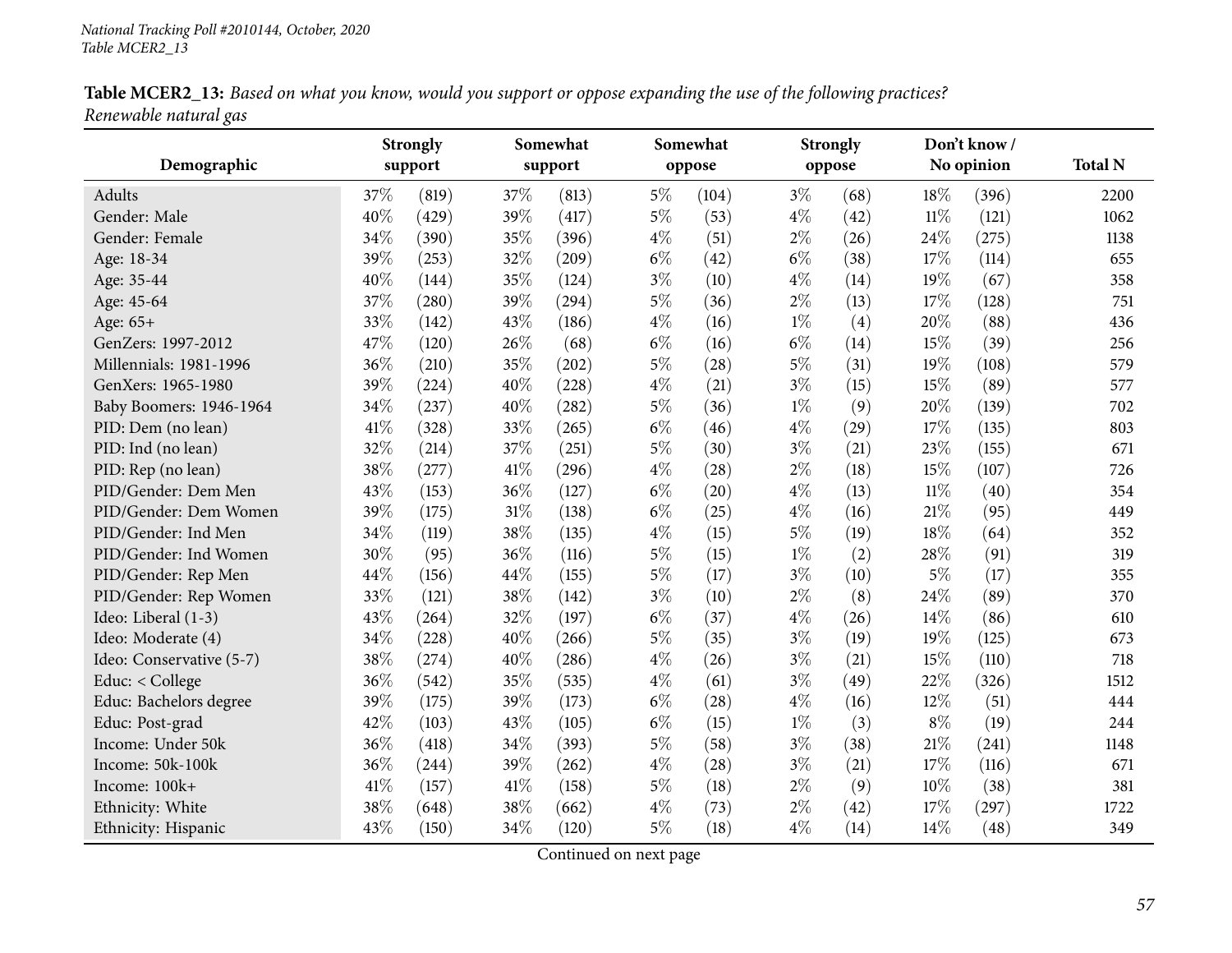Table MCER2\_13: Based on what you know, would you support or oppose expanding the use of the following practices? *Renewable natural gas*

|                                   |      | <b>Strongly</b> | Somewhat |         |       | Somewhat |       | <b>Strongly</b> |        | Don't know/ |                |
|-----------------------------------|------|-----------------|----------|---------|-------|----------|-------|-----------------|--------|-------------|----------------|
| Demographic                       |      | support         |          | support |       | oppose   |       | oppose          |        | No opinion  | <b>Total N</b> |
| Adults                            | 37\% | (819)           | 37%      | (813)   | $5\%$ | (104)    | $3\%$ | (68)            | 18%    | (396)       | 2200           |
| Ethnicity: Black                  | 31%  | (84)            | 29%      | (81)    | $7\%$ | (19)     | 7%    | (20)            | 25%    | (70)        | 274            |
| Ethnicity: Other                  | 43%  | (87)            | 35%      | (71)    | $6\%$ | (11)     | $3\%$ | (6)             | 14%    | (29)        | 204            |
| All Christian                     | 37%  | (394)           | $41\%$   | (438)   | $5\%$ | (50)     | $2\%$ | (25)            | $16\%$ | (169)       | 1075           |
| All Non-Christian                 | 48%  | (51)            | 35%      | (38)    | $4\%$ | (4)      | $4\%$ | (4)             | $9\%$  | (10)        | 108            |
| Atheist                           | 38%  | (33)            | 37%      | (32)    | 10%   | (8)      | $1\%$ | (1)             | 14%    | (12)        | 87             |
| Agnostic/Nothing in particular    | 35%  | (186)           | $31\%$   | (168)   | $4\%$ | (23)     | $5\%$ | (25)            | 25%    | (131)       | 533            |
| Something Else                    | 39%  | (155)           | 34%      | (136)   | $5\%$ | (18)     | $3\%$ | (13)            | 19%    | (75)        | 397            |
| Religious Non-Protestant/Catholic | 49%  | (67)            | 35%      | (48)    | $3\%$ | (4)      | $5\%$ | (7)             | $8\%$  | (11)        | 137            |
| Evangelical                       | 37%  | (242)           | 39%      | (254)   | $5\%$ | (33)     | $2\%$ | (13)            | 17%    | (111)       | 653            |
| Non-Evangelical                   | 37%  | (283)           | 39%      | (302)   | $4\%$ | (33)     | $3\%$ | (21)            | 17%    | (130)       | 769            |
| Community: Urban                  | 42%  | (285)           | $31\%$   | (211)   | $5\%$ | (33)     | $4\%$ | (27)            | 18%    | (121)       | 677            |
| Community: Suburban               | 35%  | (343)           | 41\%     | (399)   | $5\%$ | (49)     | $2\%$ | (23)            | 16%    | (158)       | 971            |
| Community: Rural                  | 35%  | (191)           | 37%      | (204)   | $4\%$ | (21)     | $3\%$ | (18)            | $21\%$ | (118)       | 552            |
| Employ: Private Sector            | 41\% | (286)           | 38\%     | (267)   | $5\%$ | (37)     | $3\%$ | (19)            | 13%    | (95)        | 703            |
| Employ: Government                | 32%  | (47)            | 41\%     | (60)    | $5\%$ | (8)      | 9%    | (13)            | 12%    | (18)        | 146            |
| Employ: Self-Employed             | 34%  | (58)            | 45%      | (76)    | $5\%$ | (9)      | $2\%$ | (3)             | 14%    | (23)        | 170            |
| Employ: Homemaker                 | 38%  | (62)            | 28%      | (46)    | $3\%$ | (4)      | $3\%$ | (5)             | 28%    | (46)        | 163            |
| Employ: Student                   | 43%  | (47)            | 28%      | (31)    | 10%   | (11)     | $3\%$ | (3)             | 16%    | (18)        | 110            |
| Employ: Retired                   | 33%  | (151)           | $41\%$   | (187)   | $4\%$ | (19)     | $2\%$ | (8)             | 21%    | (94)        | 459            |
| Employ: Unemployed                | 39%  | (124)           | 32%      | (102)   | $4\%$ | (13)     | $5\%$ | (16)            | $21\%$ | (68)        | 323            |
| Employ: Other                     | 35%  | (44)            | 35%      | (44)    | $3\%$ | (4)      |       | (0)             | 27%    | (35)        | 126            |
| Military HH: Yes                  | 40%  | (147)           | 39%      | (142)   | $5\%$ | (17)     | $2\%$ | (9)             | 14\%   | (50)        | 365            |
| Military HH: No                   | 37%  | (672)           | 37%      | (671)   | $5\%$ | (87)     | $3\%$ | (59)            | 19%    | (346)       | 1835           |
| RD/WT: Right Direction            | 38%  | (267)           | 39%      | (269)   | $5\%$ | (33)     | $3\%$ | (22)            | 15%    | (105)       | 695            |
| RD/WT: Wrong Track                | 37%  | (552)           | 36%      | (544)   | $5\%$ | (71)     | $3\%$ | (46)            | 19%    | (291)       | 1505           |
| Trump Job Approve                 | 36%  | (334)           | 42%      | (389)   | $4\%$ | (34)     | $3\%$ | (29)            | 16%    | (151)       | 937            |
| Trump Job Disapprove              | 40%  | (471)           | 34%      | (402)   | $6\%$ | (67)     | $3\%$ | (39)            | $17\%$ | (199)       | 1178           |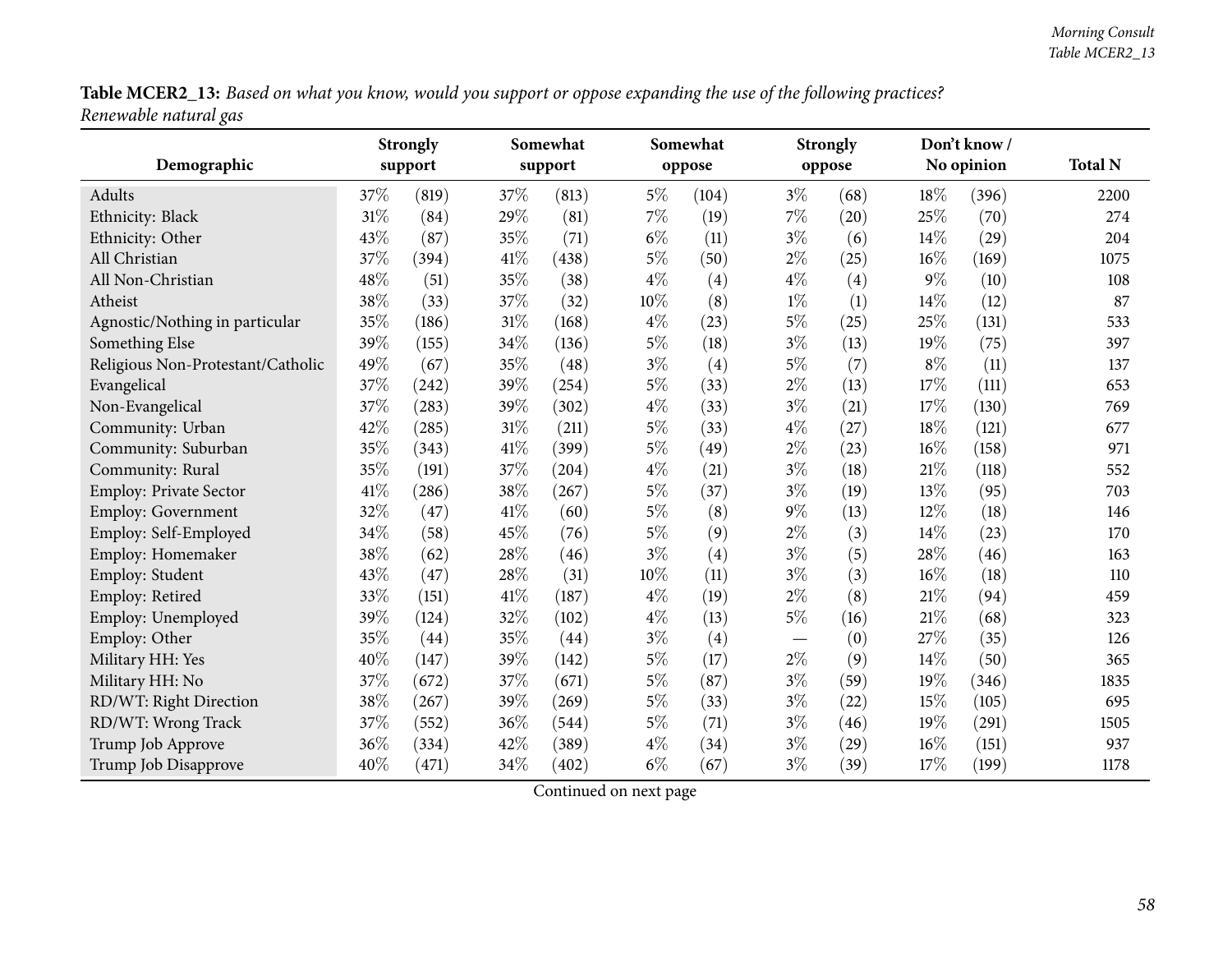Table MCER2\_13: Based on what you know, would you support or oppose expanding the use of the following practices? *Renewable natural gas*

|                                      |      | <b>Strongly</b> | Somewhat |         |       | Somewhat |       | <b>Strongly</b> |        | Don't know/ |                |
|--------------------------------------|------|-----------------|----------|---------|-------|----------|-------|-----------------|--------|-------------|----------------|
| Demographic                          |      | support         |          | support |       | oppose   |       | oppose          |        | No opinion  | <b>Total N</b> |
| Adults                               | 37\% | (819)           | 37%      | (813)   | 5%    | (104)    | $3\%$ | (68)            | 18\%   | (396)       | 2200           |
| Trump Job Strongly Approve           | 41\% | (198)           | 40%      | (195)   | $3\%$ | (17)     | $2\%$ | (10)            | 14\%   | (68)        | 488            |
| Trump Job Somewhat Approve           | 30%  | (136)           | 43%      | (194)   | $4\%$ | (17)     | $4\%$ | (19)            | 18%    | (82)        | 449            |
| Trump Job Somewhat Disapprove        | 32%  | (75)            | 43%      | (99)    | $3\%$ | (8)      | $2\%$ | (6)             | 19%    | (44)        | 232            |
| Trump Job Strongly Disapprove        | 42%  | (396)           | 32%      | (303)   | $6\%$ | (59)     | $4\%$ | (33)            | 16%    | (154)       | 946            |
| Favorable of Trump                   | 37%  | (357)           | 40%      | (388)   | $4\%$ | (38)     | $3\%$ | (29)            | 15%    | (148)       | 960            |
| Unfavorable of Trump                 | 39%  | (446)           | 35%      | (406)   | $5\%$ | (58)     | $3\%$ | (36)            | 18%    | (213)       | 1159           |
| Very Favorable of Trump              | 42%  | (231)           | 37%      | (205)   | $4\%$ | (20)     | $2\%$ | (13)            | 15%    | (85)        | 554            |
| Somewhat Favorable of Trump          | 31%  | (126)           | 45%      | (183)   | $4\%$ | (18)     | $4\%$ | (16)            | 15%    | (63)        | 406            |
| Somewhat Unfavorable of Trump        | 35%  | (65)            | 38%      | (71)    | $4\%$ | (8)      | $2\%$ | (3)             | 21\%   | (39)        | 186            |
| Very Unfavorable of Trump            | 39%  | (382)           | 34%      | (336)   | $5\%$ | (50)     | $3\%$ | (33)            | 18%    | (173)       | 974            |
| #1 Issue: Economy                    | 38%  | (283)           | 40%      | (299)   | $3\%$ | (23)     | $4\%$ | (28)            | $16\%$ | (120)       | 753            |
| #1 Issue: Security                   | 33%  | (69)            | 38%      | (80)    | $6\%$ | (12)     | $1\%$ | (3)             | 21%    | (45)        | 209            |
| #1 Issue: Health Care                | 39%  | (176)           | 37%      | (166)   | $5\%$ | (23)     | $2\%$ | (8)             | 18%    | (79)        | 452            |
| #1 Issue: Medicare / Social Security | 34%  | (103)           | 37%      | (110)   | $4\%$ | (12)     | $3\%$ | (10)            | 22%    | (67)        | 302            |
| #1 Issue: Women's Issues             | 40%  | (52)            | 30%      | (39)    | $9\%$ | (12)     | $4\%$ | (5)             | 17%    | (21)        | 130            |
| #1 Issue: Education                  | 47%  | (60)            | 24%      | (31)    | $8\%$ | (10)     | $4\%$ | (6)             | 17%    | (21)        | 129            |
| #1 Issue: Energy                     | 39%  | (31)            | 34%      | (27)    | $9\%$ | (7)      | 9%    | (7)             | 10%    | (8)         | 78             |
| #1 Issue: Other                      | 30%  | (44)            | 41\%     | (61)    | $3\%$ | (5)      | $1\%$ | (1)             | 24%    | (36)        | 147            |
| 2018 House Vote: Democrat            | 40%  | (269)           | 36%      | (242)   | 7%    | (50)     | $3\%$ | (17)            | 14%    | (95)        | 673            |
| 2018 House Vote: Republican          | 38%  | (243)           | 43%      | (278)   | $4\%$ | (26)     | $2\%$ | (15)            | 12%    | (80)        | 643            |
| 2018 House Vote: Someone else        | 30%  | (18)            | 35%      | (22)    | $4\%$ | (2)      | $5\%$ | (3)             | 26%    | (16)        | 61             |
| 2016 Vote: Hillary Clinton           | 40%  | (267)           | 36%      | (242)   | $5\%$ | (33)     | $3\%$ | (18)            | 17%    | (112)       | 672            |
| 2016 Vote: Donald Trump              | 37%  | (262)           | 42%      | (301)   | $4\%$ | (26)     | $3\%$ | (22)            | 14\%   | (99)        | 710            |
| 2016 Vote: Other                     | 29%  | (28)            | 39%      | (37)    | $9\%$ | (8)      |       | (0)             | 23%    | (22)        | 94             |
| 2016 Vote: Didn't Vote               | 36%  | (263)           | 32%      | (233)   | $5\%$ | (36)     | $4\%$ | (28)            | 23%    | (162)       | 722            |
| Voted in 2014: Yes                   | 38%  | (462)           | 40%      | (485)   | $5\%$ | (60)     | $3\%$ | (34)            | 15%    | (181)       | 1222           |
| Voted in 2014: No                    | 37%  | (357)           | 34%      | (328)   | $5\%$ | (44)     | $3\%$ | (34)            | 22%    | (215)       | 978            |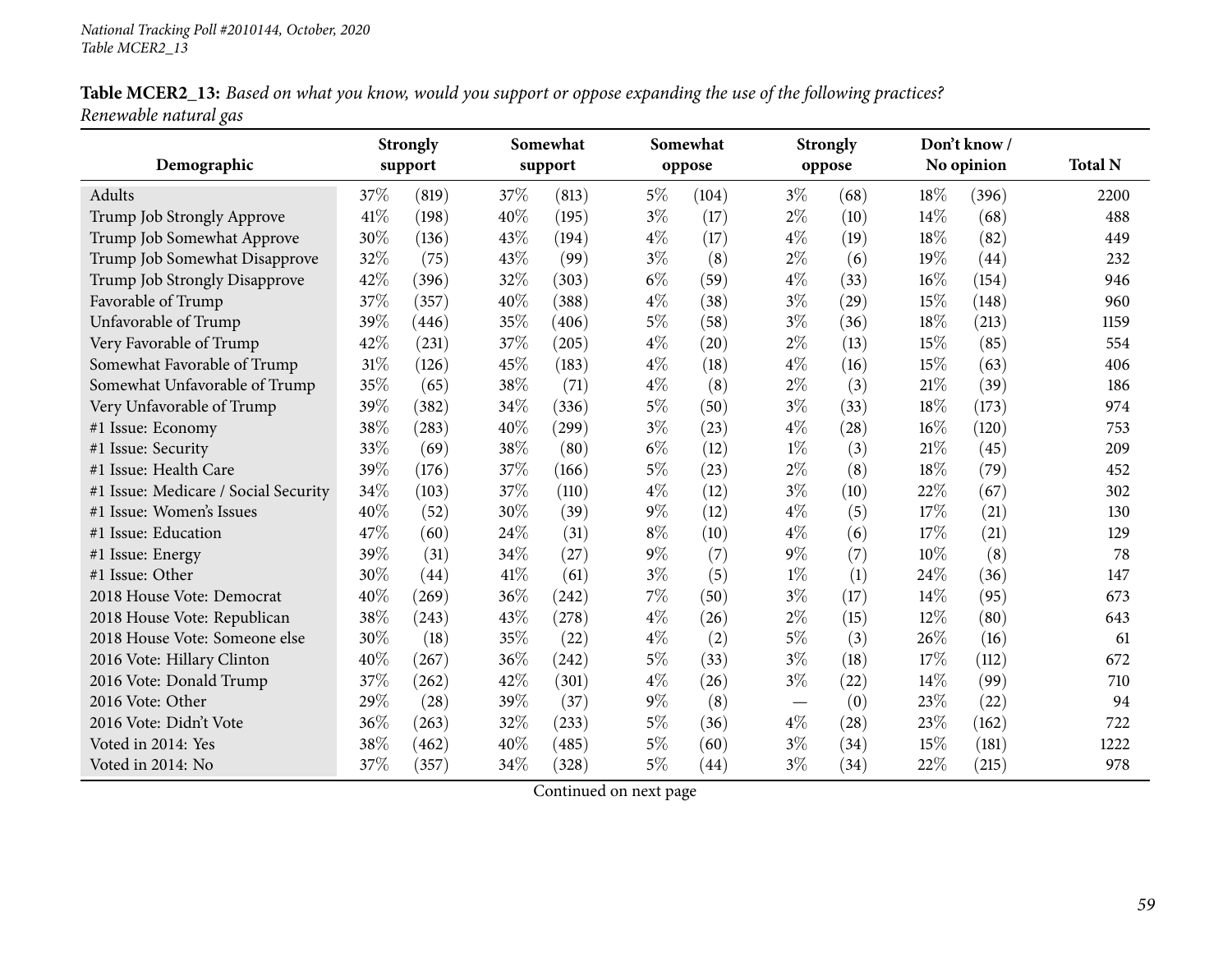| Table MCER2_13: Based on what you know, would you support or oppose expanding the use of the following practices? |  |
|-------------------------------------------------------------------------------------------------------------------|--|
| Renewable natural gas                                                                                             |  |

| Demographic             |      | <b>Strongly</b><br>support | Somewhat<br>support |       |       | Somewhat<br>oppose | oppose | <b>Strongly</b> | Don't know /<br>No opinion |                    | <b>Total N</b> |
|-------------------------|------|----------------------------|---------------------|-------|-------|--------------------|--------|-----------------|----------------------------|--------------------|----------------|
|                         |      |                            |                     |       |       |                    |        |                 |                            |                    |                |
| Adults                  | 37\% | (819)                      | 37\%                | (813) | $5\%$ | (104)              | $3\%$  | (68)            | $18\%$                     | (396)              | 2200           |
| 2012 Vote: Barack Obama | 38%  | (320)                      | 37\%                | (312) | $5\%$ | (41)               | $3\%$  | (29)            | $16\%$                     | (135)              | 838            |
| 2012 Vote: Mitt Romney  | 36\% | (162)                      | 44\%                | (198) | $3\%$ | (14)               | $1\%$  | (5)             | 15%                        | (68)               | 447            |
| 2012 Vote: Other        | 34%  | (21)                       | 38\%                | (24)  | $6\%$ | (4)                |        | (0)             | 22%                        | (14)               | 64             |
| 2012 Vote: Didn't Vote  | 37\% | (315)                      | 33\%                | (276) | $5\%$ | (46)               | $4\%$  | (33)            | 21%                        | (178)              | 849            |
| 4-Region: Northeast     | 37\% | (146)                      | 38\%                | (148) | $4\%$ | (17)               | $3\%$  | (10)            | $18\%$                     | $\left( 71\right)$ | 394            |
| 4-Region: Midwest       | 37\% | (172)                      | 38%                 | (174) | $6\%$ | (26)               | $3\%$  | (16)            | $16\%$                     | (74)               | 462            |
| 4-Region: South         | 36\% | (300)                      | 35%                 | (287) | $5\%$ | (42)               | $4\%$  | (32)            | 20%                        | (164)              | 824            |
| 4-Region: West          | 39\% | $^{\prime}201)$            | 39\%                | (203) | $4\%$ | (19)               | $2\%$  | (10)            | 17%                        | (87)               | 520            |
| Climate concerned       | 41\% | (661)                      | 37\%                | (605) | $5\%$ | (78)               | $3\%$  | (53)            | 14\%                       | (219)              | 1617           |
| Climate unconcerned     | 29%  | (143)                      | 40%                 | (202) | $5\%$ | (25)               | $3\%$  | (13)            | 23%                        | (116)              | 498            |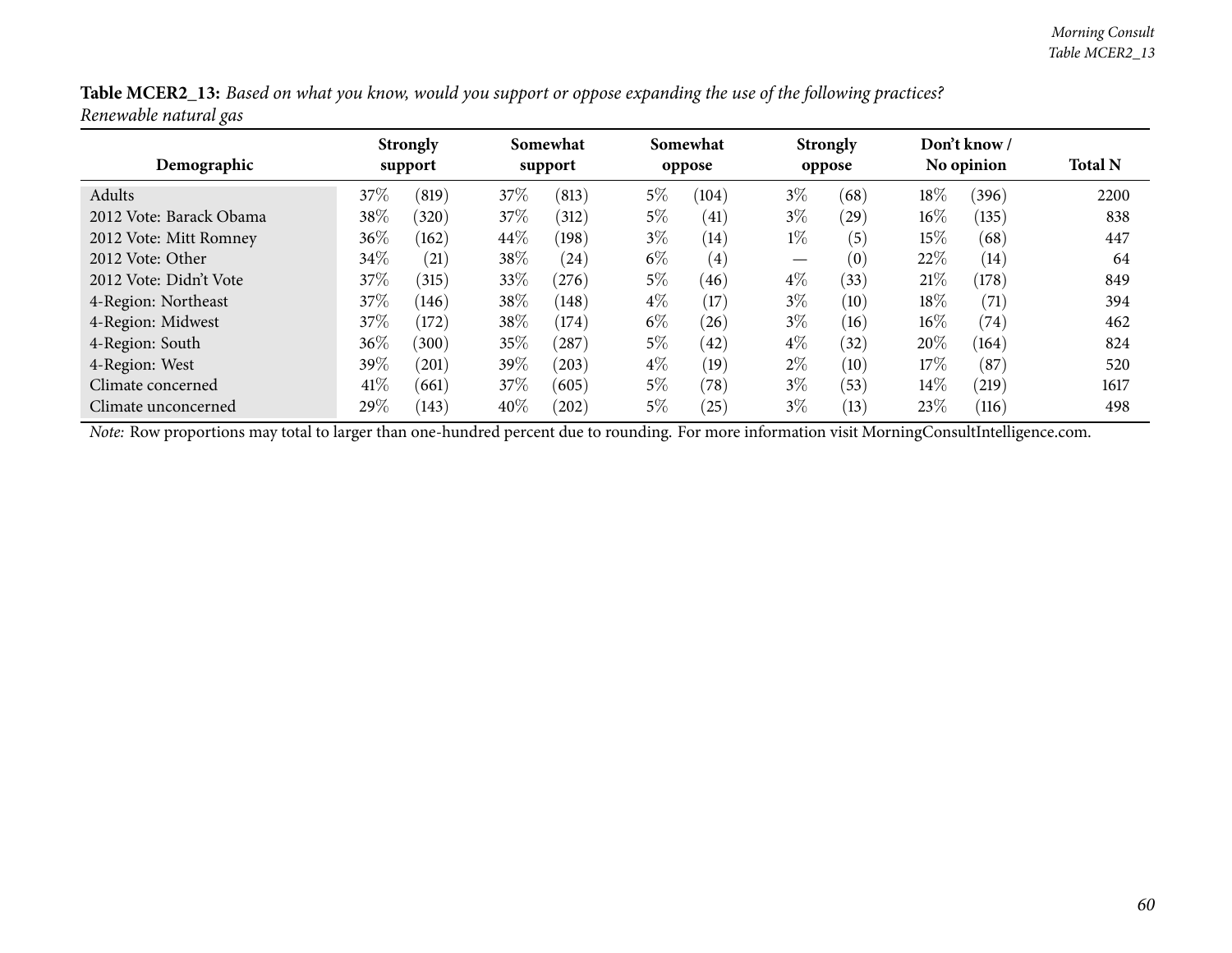| Demographic              |       | A lot |        | Some  |      | Not much | Nothing at all |       | <b>Total N</b> |
|--------------------------|-------|-------|--------|-------|------|----------|----------------|-------|----------------|
| <b>Adults</b>            | $7\%$ | (162) | 20%    | (439) | 39%  | (853)    | 34%            | (745) | 2200           |
| Gender: Male             | 12%   | (123) | 26%    | (271) | 38%  | (409)    | 24\%           | (260) | 1062           |
| Gender: Female           | $3\%$ | (40)  | 15%    | (168) | 39%  | (445)    | 43%            | (485) | 1138           |
| Age: 18-34               | 12%   | (78)  | 25%    | (161) | 36%  | (233)    | 28\%           | (182) | 655            |
| Age: 35-44               | 15%   | (52)  | 23%    | (83)  | 32%  | (114)    | 30%            | (108) | 358            |
| Age: 45-64               | $4\%$ | (29)  | 18%    | (132) | 42%  | (319)    | 36%            | (272) | 751            |
| Age: 65+                 | $1\%$ | (3)   | 14%    | (63)  | 43%  | (188)    | 42%            | (182) | 436            |
| GenZers: 1997-2012       | $9\%$ | (23)  | 20%    | (52)  | 40%  | (102)    | $31\%$         | (79)  | 256            |
| Millennials: 1981-1996   | 13%   | (76)  | 26%    | (150) | 34%  | (196)    | 27%            | (157) | 579            |
| GenXers: 1965-1980       | 10%   | (55)  | $21\%$ | (121) | 37%  | (214)    | 32%            | (187) | 577            |
| Baby Boomers: 1946-1964  | $1\%$ | (8)   | $16\%$ | (109) | 43%  | (302)    | $40\%$         | (283) | 702            |
| PID: Dem (no lean)       | $9\%$ | (72)  | 23%    | (186) | 35%  | (279)    | 33%            | (266) | 803            |
| PID: Ind (no lean)       | $3\%$ | (21)  | 19%    | (126) | 41\% | (277)    | 37%            | (247) | 671            |
| PID: Rep (no lean)       | 10%   | (69)  | 18%    | (127) | 41\% | (297)    | 32%            | (232) | 726            |
| PID/Gender: Dem Men      | 15%   | (54)  | 28\%   | (101) | 31%  | (111)    | 25%            | (89)  | 354            |
| PID/Gender: Dem Women    | $4\%$ | (18)  | 19%    | (85)  | 37%  | (168)    | 39%            | (177) | 449            |
| PID/Gender: Ind Men      | $5\%$ | (17)  | 27%    | (94)  | 41%  | (146)    | 27%            | (96)  | 352            |
| PID/Gender: Ind Women    | $1\%$ | (4)   | $10\%$ | (32)  | 41%  | (131)    | 47%            | (151) | 319            |
| PID/Gender: Rep Men      | 15%   | (52)  | 22%    | (77)  | 43%  | (152)    | $21\%$         | (75)  | 355            |
| PID/Gender: Rep Women    | $5\%$ | (17)  | 14%    | (51)  | 39%  | (145)    | 42%            | (157) | 370            |
| Ideo: Liberal (1-3)      | 10%   | (61)  | 26%    | (160) | 42%  | (255)    | 22%            | (135) | 610            |
| Ideo: Moderate (4)       | $6\%$ | (38)  | $21\%$ | (144) | 37%  | (248)    | 36%            | (242) | 673            |
| Ideo: Conservative (5-7) | $8\%$ | (58)  | 14%    | (104) | 41\% | (292)    | 37%            | (264) | 718            |
| Educ: < College          | $5\%$ | (71)  | 16%    | (236) | 40%  | (611)    | 39%            | (594) | 1512           |
| Educ: Bachelors degree   | 10%   | (46)  | 26%    | (116) | 39%  | (171)    | 25%            | (111) | 444            |
| Educ: Post-grad          | 19%   | (46)  | $35\%$ | (87)  | 29%  | (71)     | 16%            | (40)  | 244            |
| Income: Under 50k        | $5\%$ | (58)  | 17%    | (194) | 38%  | (432)    | 40%            | (464) | 1148           |
| Income: 50k-100k         | 7%    | (48)  | 20%    | (131) | 44%  | (293)    | 30%            | (199) | 671            |
| Income: 100k+            | 15%   | (57)  | 30%    | (114) | 34%  | (129)    | $21\%$         | (82)  | 381            |
| Ethnicity: White         | 7%    | (117) | 20%    | (338) | 40%  | (682)    | 34%            | (585) | 1722           |
| Ethnicity: Hispanic      | 13%   | (47)  | 29%    | (100) | 33%  | (117)    | 25%            | (86)  | 349            |
| Ethnicity: Black         | 10%   | (28)  | 16%    | (44)  | 36%  | (99)     | 38%            | (103) | 274            |
| Ethnicity: Other         | $9\%$ | (17)  | 28%    | (57)  | 36%  | (73)     | 28%            | (57)  | 204            |

Table MCER3: How much have you seen, read or heard about carbon removal practices and technologies?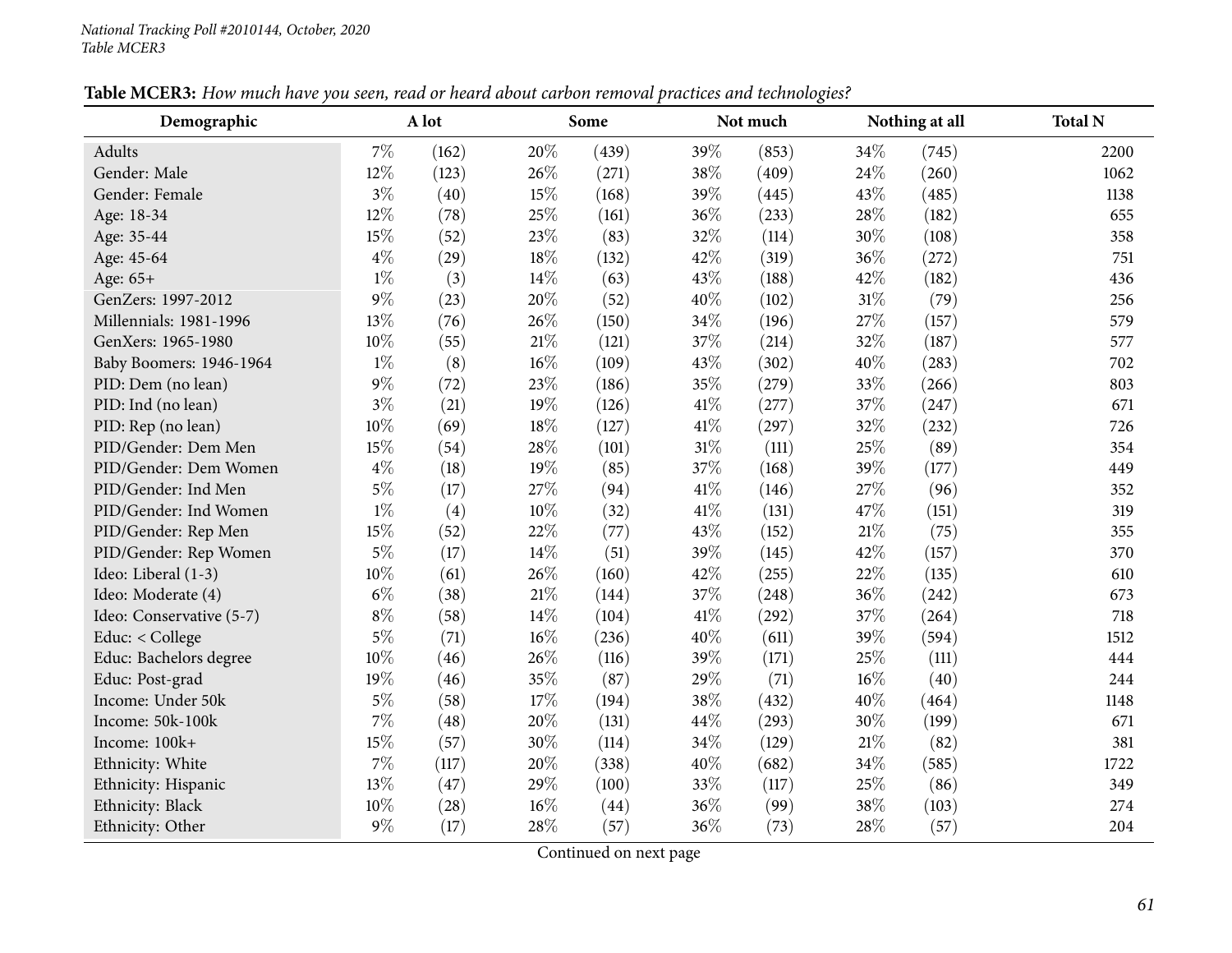| Demographic                       |        | A lot |        | Some  |      | Not much |      | Nothing at all | <b>Total N</b> |
|-----------------------------------|--------|-------|--------|-------|------|----------|------|----------------|----------------|
| Adults                            | $7\%$  | (162) | 20%    | (439) | 39%  | (853)    | 34%  | (745)          | 2200           |
| All Christian                     | $9\%$  | (92)  | 21%    | (225) | 38%  | (412)    | 32%  | (347)          | 1075           |
| All Non-Christian                 | 21%    | (23)  | 32%    | (35)  | 27%  | (29)     | 20%  | (21)           | 108            |
| Atheist                           | $2\%$  | (2)   | 26%    | (22)  | 47%  | (41)     | 25%  | (21)           | 87             |
| Agnostic/Nothing in particular    | $5\%$  | (25)  | 17%    | (90)  | 39%  | (210)    | 39%  | (209)          | 533            |
| Something Else                    | $5\%$  | (21)  | 17%    | (68)  | 41\% | (162)    | 37%  | (146)          | 397            |
| Religious Non-Protestant/Catholic | 22%    | (30)  | 30%    | (40)  | 25%  | (35)     | 23%  | (31)           | 137            |
| Evangelical                       | 12%    | (78)  | 21%    | (140) | 37%  | (240)    | 30%  | (195)          | 653            |
| Non-Evangelical                   | $3\%$  | (22)  | 17%    | (133) | 42%  | (326)    | 37%  | (288)          | 769            |
| Community: Urban                  | 16%    | (106) | 25%    | (166) | 35%  | (238)    | 25%  | (166)          | 677            |
| Community: Suburban               | $3\%$  | (27)  | 20%    | (192) | 39%  | (383)    | 38%  | (370)          | 971            |
| Community: Rural                  | $5\%$  | (29)  | 15%    | (82)  | 42%  | (232)    | 38%  | (209)          | 552            |
| <b>Employ: Private Sector</b>     | 12%    | (83)  | 24%    | (167) | 36%  | (254)    | 28%  | (199)          | 703            |
| Employ: Government                | 15%    | (22)  | 25%    | (36)  | 27%  | (39)     | 33%  | (48)           | 146            |
| Employ: Self-Employed             | $12\%$ | (21)  | 24%    | (41)  | 41\% | (70)     | 22%  | (37)           | 170            |
| Employ: Homemaker                 | $5\%$  | (9)   | $11\%$ | (18)  | 36%  | (58)     | 48%  | (78)           | 163            |
| Employ: Student                   | $9\%$  | (10)  | 18%    | (20)  | 49%  | (53)     | 24%  | (27)           | 110            |
| Employ: Retired                   | $1\%$  | (3)   | 14%    | (66)  | 44%  | (200)    | 42%  | (191)          | 459            |
| Employ: Unemployed                | $3\%$  | (11)  | 20%    | (63)  | 42%  | (134)    | 35%  | (114)          | 323            |
| Employ: Other                     | $3\%$  | (4)   | 22%    | (27)  | 34%  | (43)     | 41\% | (52)           | 126            |
| Military HH: Yes                  | $7\%$  | (27)  | 17%    | (60)  | 44%  | (160)    | 32%  | (117)          | 365            |
| Military HH: No                   | $7\%$  | (136) | 21%    | (379) | 38%  | (693)    | 34%  | (628)          | 1835           |
| RD/WT: Right Direction            | 12%    | (81)  | 21%    | (145) | 36%  | (253)    | 31%  | (216)          | 695            |
| RD/WT: Wrong Track                | $5\%$  | (82)  | 20%    | (295) | 40%  | (601)    | 35%  | (529)          | 1505           |
| Trump Job Approve                 | $9\%$  | (80)  | 19%    | (174) | 40%  | (375)    | 33%  | (308)          | 937            |
| Trump Job Disapprove              | $7\%$  | (79)  | 22%    | (258) | 39%  | (456)    | 33%  | (385)          | 1178           |
| Trump Job Strongly Approve        | 12%    | (61)  | 16%    | (80)  | 37%  | (179)    | 34%  | (168)          | 488            |
| Trump Job Somewhat Approve        | $4\%$  | (19)  | 21%    | (93)  | 44%  | (197)    | 31%  | (139)          | 449            |
| Trump Job Somewhat Disapprove     | $8\%$  | (19)  | 25%    | (59)  | 36%  | (84)     | 30%  | (70)           | 232            |
| Trump Job Strongly Disapprove     | $6\%$  | (60)  | 21%    | (199) | 39%  | (372)    | 33%  | (315)          | 946            |
| Favorable of Trump                | $9\%$  | (82)  | 20%    | (190) | 39%  | (371)    | 33%  | (317)          | 960            |
| Unfavorable of Trump              | $6\%$  | (73)  | 21%    | (240) | 38%  | (445)    | 35%  | (402)          | 1159           |

Table MCER3: How much have you seen, read or heard about carbon removal practices and technologies?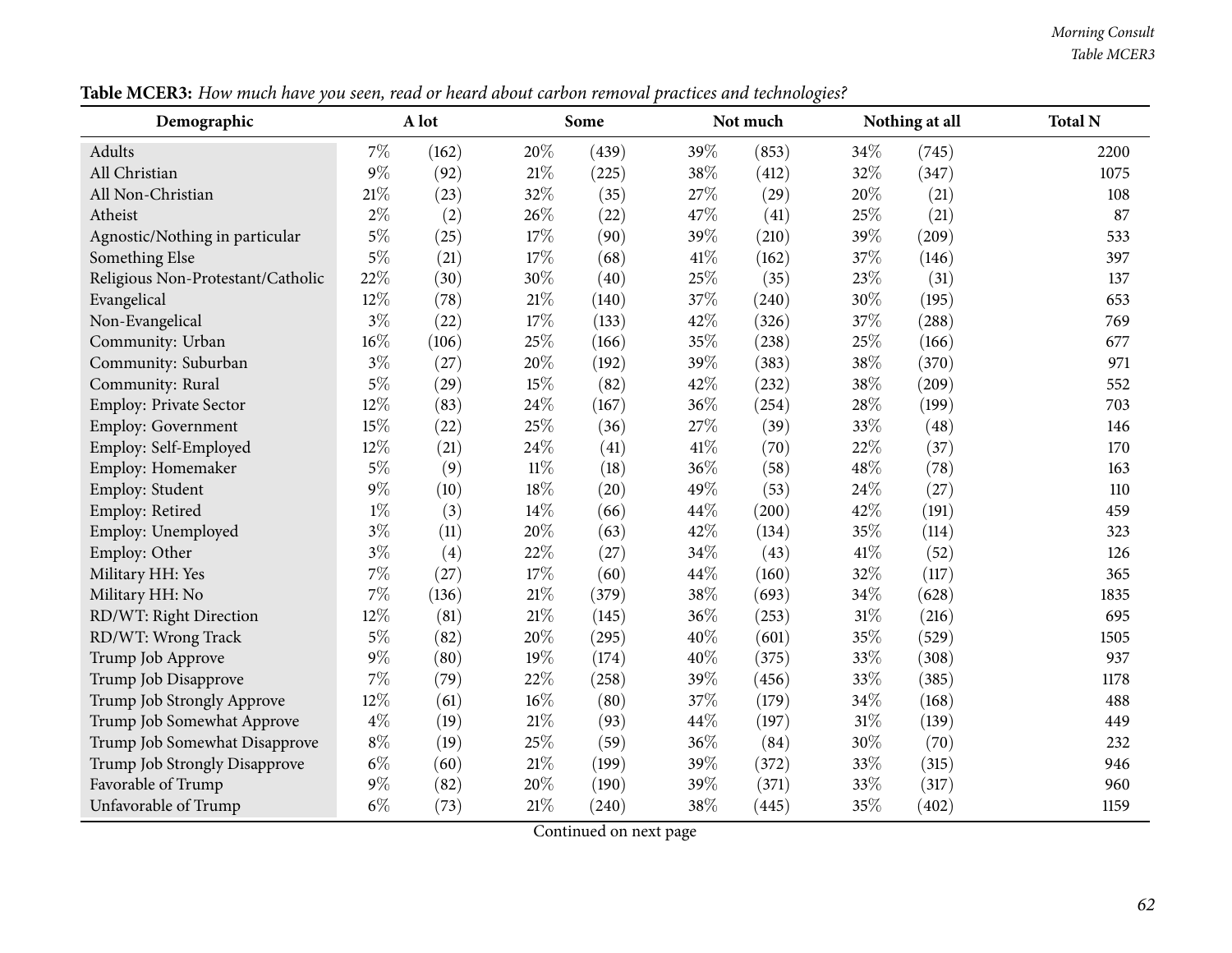| Demographic                          |        | A lot |        | Some  |      | Not much |        | Nothing at all | <b>Total N</b> |
|--------------------------------------|--------|-------|--------|-------|------|----------|--------|----------------|----------------|
| Adults                               | 7%     | (162) | 20%    | (439) | 39%  | (853)    | 34%    | (745)          | 2200           |
| Very Favorable of Trump              | 12%    | (66)  | 19%    | (103) | 35%  | (193)    | 35%    | (191)          | 554            |
| Somewhat Favorable of Trump          | $4\%$  | (15)  | $21\%$ | (87)  | 44%  | (178)    | $31\%$ | (126)          | 406            |
| Somewhat Unfavorable of Trump        | 12%    | (21)  | $16\%$ | (30)  | 36%  | (66)     | 37%    | (68)           | 186            |
| Very Unfavorable of Trump            | $5\%$  | (51)  | 22\%   | (210) | 39%  | (379)    | 34%    | (334)          | 974            |
| #1 Issue: Economy                    | $8\%$  | (62)  | 20%    | (151) | 39%  | (295)    | 33%    | (245)          | 753            |
| #1 Issue: Security                   | $8\%$  | (17)  | 25%    | (53)  | 27%  | (57)     | 39%    | (82)           | 209            |
| #1 Issue: Health Care                | $7\%$  | (34)  | 21%    | (94)  | 36%  | (165)    | 35%    | (159)          | 452            |
| #1 Issue: Medicare / Social Security | $2\%$  | (5)   | 15%    | (45)  | 44%  | (134)    | 39%    | (118)          | 302            |
| #1 Issue: Women's Issues             | $4\%$  | (5)   | 29%    | (38)  | 41%  | (53)     | 26%    | (34)           | 130            |
| #1 Issue: Education                  | 18%    | (24)  | 17\%   | (22)  | 35%  | (44)     | 30%    | (38)           | 129            |
| #1 Issue: Energy                     | 18%    | (14)  | 25%    | (20)  | 47%  | (37)     | $9\%$  | (7)            | 78             |
| #1 Issue: Other                      | $1\%$  | (1)   | $11\%$ | (16)  | 47%  | (69)     | 42%    | (62)           | 147            |
| 2018 House Vote: Democrat            | 9%     | (64)  | 25%    | (168) | 38%  | (255)    | 28%    | (186)          | 673            |
| 2018 House Vote: Republican          | 10%    | (64)  | 20%    | (128) | 40%  | (259)    | 30%    | (191)          | 643            |
| 2018 House Vote: Someone else        | $6\%$  | (4)   | 15%    | (9)   | 29%  | (18)     | 50%    | (31)           | 61             |
| 2016 Vote: Hillary Clinton           | $10\%$ | (66)  | 23%    | (153) | 38%  | (254)    | 30%    | (200)          | 672            |
| 2016 Vote: Donald Trump              | 10%    | (70)  | 20%    | (140) | 40%  | (281)    | 31%    | (219)          | 710            |
| 2016 Vote: Other                     | $2\%$  | (2)   | 29%    | (27)  | 37%  | (35)     | 32%    | (30)           | 94             |
| 2016 Vote: Didn't Vote               | $3\%$  | (25)  | 17%    | (120) | 39%  | (283)    | 41\%   | (295)          | 722            |
| Voted in 2014: Yes                   | $9\%$  | (108) | 22%    | (266) | 39%  | (477)    | 30%    | (371)          | 1222           |
| Voted in 2014: No                    | $6\%$  | (55)  | 18%    | (173) | 38%  | (376)    | 38%    | (374)          | 978            |
| 2012 Vote: Barack Obama              | $8\%$  | (70)  | 23\%   | (194) | 38%  | (322)    | 30%    | (252)          | 838            |
| 2012 Vote: Mitt Romney               | $7\%$  | (32)  | 15%    | (67)  | 41\% | (184)    | 37%    | (164)          | 447            |
| 2012 Vote: Other                     |        | (0)   | $21\%$ | (13)  | 39%  | (25)     | 40%    | (26)           | 64             |
| 2012 Vote: Didn't Vote               | $7\%$  | (61)  | 19%    | (165) | 38%  | (322)    | 35%    | (300)          | 849            |
| 4-Region: Northeast                  | $8\%$  | (31)  | 23%    | (91)  | 40%  | (158)    | 29%    | (114)          | 394            |
| 4-Region: Midwest                    | $5\%$  | (24)  | 20%    | (92)  | 43%  | (198)    | 32%    | (149)          | 462            |
| 4-Region: South                      | $6\%$  | (49)  | 18%    | (148) | 38%  | (315)    | 38%    | (311)          | 824            |
| 4-Region: West                       | $11\%$ | (58)  | $21\%$ | (108) | 35%  | (183)    | 33%    | (171)          | 520            |
| Climate concerned                    | 9%     | (153) | 23%    | (377) | 39%  | (625)    | 29%    | (461)          | 1617           |
| Climate unconcerned                  | $1\%$  | (6)   | $11\%$ | (56)  | 42%  | (210)    | 45%    | (225)          | 498            |

Table MCER3: How much have you seen, read or heard about carbon removal practices and technologies?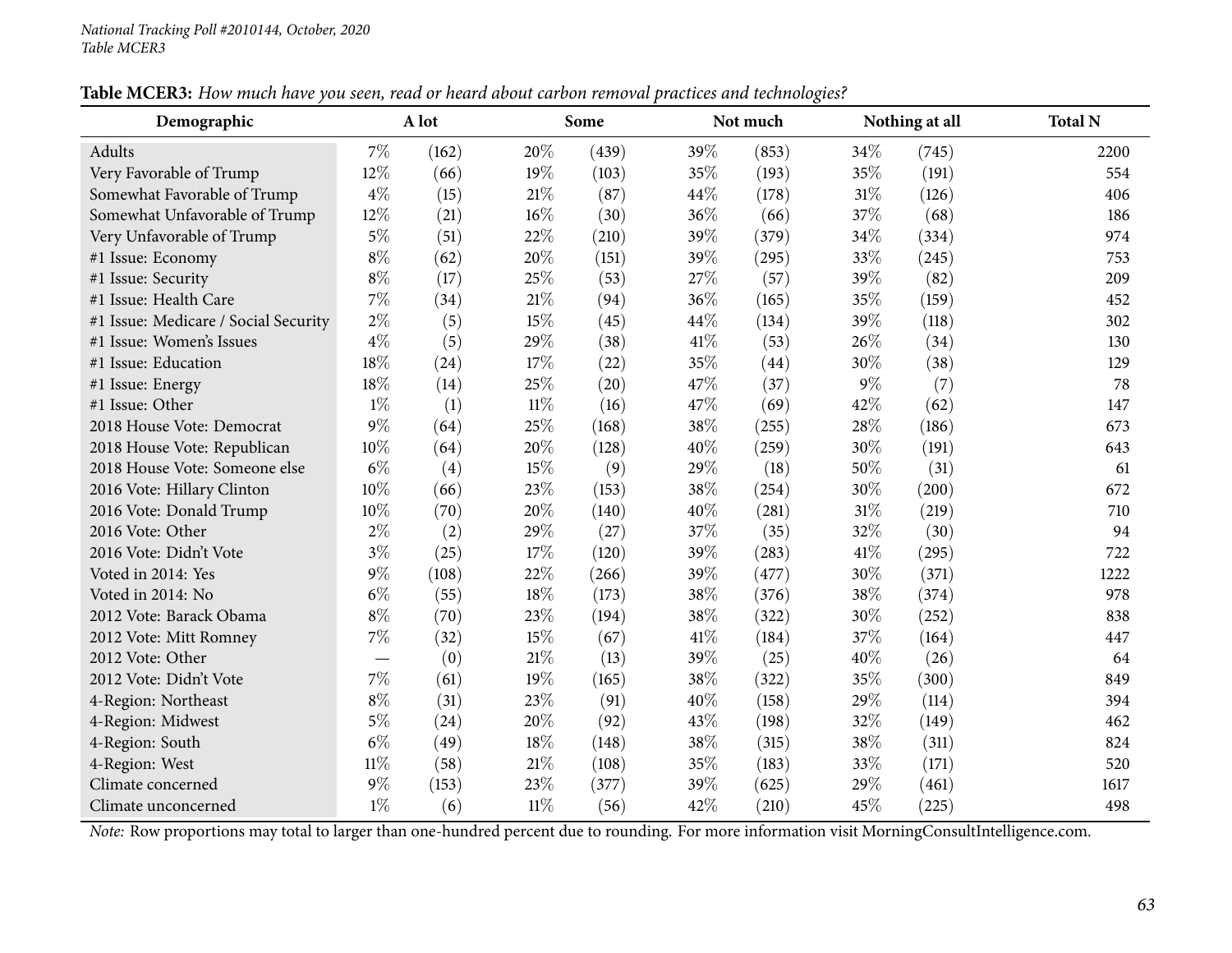| Table MCER4: Would you support or oppose expanding the use of carbon removal practices and technologies? |  |
|----------------------------------------------------------------------------------------------------------|--|
|----------------------------------------------------------------------------------------------------------|--|

|                          |        | <b>Strongly</b> | о      | Somewhat |        | Somewhat |       | $\circ$<br><b>Strongly</b> |        | Don't know / |                |
|--------------------------|--------|-----------------|--------|----------|--------|----------|-------|----------------------------|--------|--------------|----------------|
| Demographic              |        | support         |        | support  |        | oppose   |       | oppose                     |        | No opinion   | <b>Total N</b> |
| Adults                   | 18%    | (396)           | 30%    | (663)    | $6\%$  | (142)    | $3\%$ | (64)                       | 42%    | (934)        | 2200           |
| Gender: Male             | 24%    | (252)           | 35%    | (372)    | $9\%$  | (92)     | $4\%$ | (39)                       | 29%    | (307)        | 1062           |
| Gender: Female           | 13%    | (145)           | 26%    | (291)    | $4\%$  | (50)     | $2\%$ | (25)                       | 55%    | (627)        | 1138           |
| Age: 18-34               | 22%    | (147)           | 32%    | (208)    | $9\%$  | (62)     | $2\%$ | (14)                       | 34%    | (223)        | 655            |
| Age: 35-44               | 24%    | (87)            | 28%    | (99)     | $4\%$  | (16)     | $4\%$ | (15)                       | 39%    | (141)        | 358            |
| Age: 45-64               | 14%    | (104)           | 30%    | (224)    | $7\%$  | (50)     | $3\%$ | (26)                       | 46%    | (348)        | 751            |
| Age: 65+                 | 13%    | (58)            | 30%    | (133)    | $3\%$  | (15)     | $2\%$ | (9)                        | $51\%$ | (221)        | 436            |
| GenZers: 1997-2012       | $21\%$ | (54)            | 29%    | (75)     | $10\%$ | (26)     | $2\%$ | (5)                        | 37%    | (96)         | 256            |
| Millennials: 1981-1996   | 23%    | (135)           | 33%    | (189)    | $7\%$  | (42)     | $3\%$ | (15)                       | 34%    | (198)        | 579            |
| GenXers: 1965-1980       | 19%    | (108)           | 30%    | (170)    | 7%     | (38)     | $4\%$ | (24)                       | 41\%   | (237)        | 577            |
| Baby Boomers: 1946-1964  | 13%    | (92)            | 30%    | (210)    | $5\%$  | (36)     | $3\%$ | (18)                       | 49%    | (347)        | 702            |
| PID: Dem (no lean)       | 23%    | (185)           | 30%    | (238)    | $4\%$  | (35)     | $4\%$ | (29)                       | 39%    | (317)        | 803            |
| PID: Ind (no lean)       | 14%    | (96)            | 30%    | (201)    | $8\%$  | (53)     | $3\%$ | (17)                       | 45%    | (305)        | 671            |
| PID: Rep (no lean)       | $16\%$ | (116)           | $31\%$ | (225)    | $7\%$  | (54)     | $3\%$ | (19)                       | 43%    | (312)        | 726            |
| PID/Gender: Dem Men      | $31\%$ | (109)           | 35%    | (123)    | $4\%$  | (13)     | $5\%$ | (18)                       | 26%    | (91)         | 354            |
| PID/Gender: Dem Women    | 17%    | (76)            | 26%    | (115)    | $5\%$  | (22)     | 2%    | (10)                       | 50%    | (226)        | 449            |
| PID/Gender: Ind Men      | 19%    | (68)            | 34%    | (120)    | 12%    | (41)     | $2\%$ | (7)                        | 33%    | (117)        | 352            |
| PID/Gender: Ind Women    | $9\%$  | (28)            | 25%    | (81)     | $4\%$  | (12)     | $3\%$ | (10)                       | 59%    | (188)        | 319            |
| PID/Gender: Rep Men      | 21\%   | (75)            | 36%    | (130)    | $11\%$ | (38)     | $4\%$ | (13)                       | 28%    | (99)         | 355            |
| PID/Gender: Rep Women    | $11\%$ | (40)            | 26%    | (96)     | $4\%$  | (16)     | $1\%$ | (5)                        | 57%    | (213)        | 370            |
| Ideo: Liberal (1-3)      | 28%    | (169)           | 30%    | (181)    | $5\%$  | (31)     | $4\%$ | (23)                       | 34%    | (206)        | 610            |
| Ideo: Moderate (4)       | 18%    | (120)           | 33%    | (224)    | $5\%$  | (31)     | $3\%$ | (19)                       | 42%    | (280)        | 673            |
| Ideo: Conservative (5-7) | 13%    | (95)            | 31%    | (220)    | $8\%$  | (59)     | 2%    | (15)                       | 46%    | (328)        | 718            |
| Educ: $<$ College        | 14%    | (213)           | 29%    | (434)    | $6\%$  | (94)     | $3\%$ | (39)                       | 48%    | (731)        | 1512           |
| Educ: Bachelors degree   | 23%    | (103)           | 32%    | (142)    | 7%     | (32)     | $4\%$ | (17)                       | 34%    | (149)        | 444            |
| Educ: Post-grad          | 33%    | (80)            | 36%    | (87)     | $7\%$  | (16)     | $3\%$ | (8)                        | 22%    | (53)         | 244            |
| Income: Under 50k        | 15%    | (175)           | 29%    | (334)    | $6\%$  | (67)     | $3\%$ | (39)                       | 46%    | (534)        | 1148           |
| Income: 50k-100k         | 18%    | (118)           | 29%    | (197)    | $7\%$  | (49)     | $3\%$ | (17)                       | 43%    | (290)        | 671            |
| Income: 100k+            | 27%    | (103)           | 35%    | (133)    | 7%     | (26)     | $2\%$ | (9)                        | 29%    | (109)        | 381            |
| Ethnicity: White         | 19%    | (323)           | 30%    | (512)    | $6\%$  | (107)    | $3\%$ | (44)                       | 43%    | (736)        | 1722           |
| Ethnicity: Hispanic      | 24%    | (85)            | 29%    | (102)    | $11\%$ | (40)     | 2%    | (7)                        | 33%    | (115)        | 349            |
| Ethnicity: Black         | 15%    | (41)            | 30%    | (83)     | $6\%$  | (17)     | $6\%$ | (17)                       | 42%    | (116)        | 274            |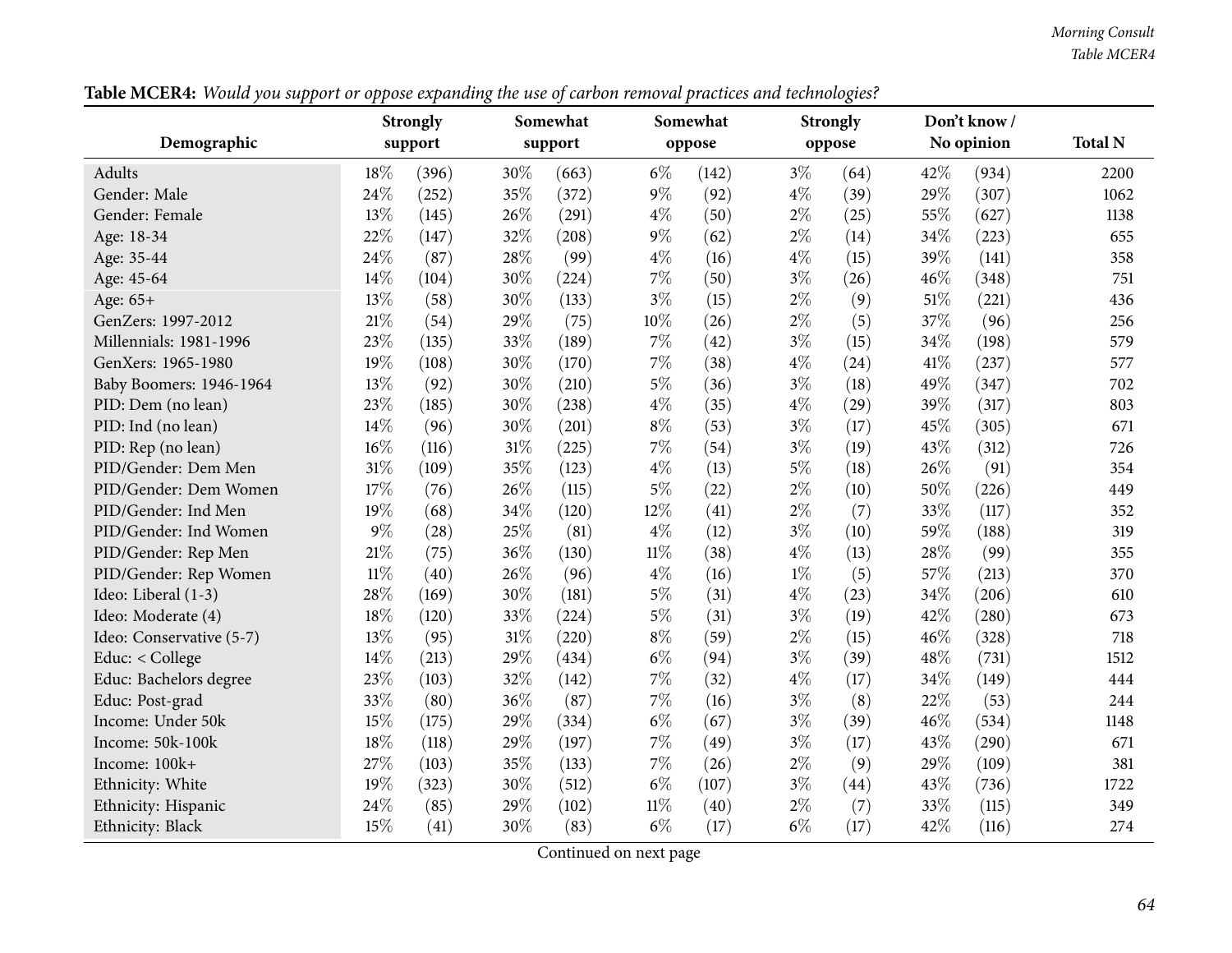## Table MCER4: Would you support or oppose expanding the use of carbon removal practices and technologies?

| Demographic                       |        | <b>Strongly</b><br>support |        | Somewhat<br>support |       | Somewhat<br>oppose |       | <b>Strongly</b><br>oppose |      | Don't know/<br>No opinion | <b>Total N</b> |
|-----------------------------------|--------|----------------------------|--------|---------------------|-------|--------------------|-------|---------------------------|------|---------------------------|----------------|
|                                   |        |                            |        |                     |       |                    |       |                           |      |                           |                |
| Adults                            | 18%    | (396)                      | 30%    | (663)               | $6\%$ | (142)              | $3\%$ | (64)                      | 42%  | (934)                     | 2200           |
| Ethnicity: Other                  | 16%    | (33)                       | 33%    | (68)                | $9\%$ | (19)               | $2\%$ | (3)                       | 40%  | (81)                      | 204            |
| All Christian                     | 17%    | (182)                      | $31\%$ | (334)               | $7\%$ | (76)               | $2\%$ | (20)                      | 43%  | (464)                     | 1075           |
| All Non-Christian                 | 35%    | (38)                       | 27\%   | (30)                | $8\%$ | (8)                | $4\%$ | (5)                       | 25%  | (27)                      | 108            |
| Atheist                           | 26%    | (22)                       | 39%    | (34)                | $5\%$ | (4)                | $2\%$ | (2)                       | 28%  | (24)                      | 87             |
| Agnostic/Nothing in particular    | 15%    | (82)                       | 29%    | (154)               | $6\%$ | (33)               | 4%    | (20)                      | 46%  | (243)                     | 533            |
| Something Else                    | 18%    | (71)                       | 28\%   | (112)               | $5\%$ | (20)               | $4\%$ | (18)                      | 44%  | (176)                     | 397            |
| Religious Non-Protestant/Catholic | 35%    | (48)                       | 28\%   | (38)                | $7\%$ | (9)                | $3\%$ | (5)                       | 26%  | (36)                      | 137            |
| Evangelical                       | 19%    | (121)                      | 29%    | (186)               | $8\%$ | (54)               | $4\%$ | (26)                      | 41\% | (266)                     | 653            |
| Non-Evangelical                   | 15%    | (114)                      | 32%    | (244)               | $5\%$ | (38)               | $1\%$ | (10)                      | 47%  | (363)                     | 769            |
| Community: Urban                  | 26%    | (174)                      | 29%    | (196)               | $9\%$ | (59)               | $4\%$ | (25)                      | 33%  | (223)                     | 677            |
| Community: Suburban               | 16%    | (159)                      | $31\%$ | (305)               | $5\%$ | (47)               | $2\%$ | (20)                      | 45%  | (440)                     | 971            |
| Community: Rural                  | $11\%$ | (63)                       | 30%    | (163)               | $7\%$ | (37)               | $4\%$ | (20)                      | 49%  | (270)                     | 552            |
| Employ: Private Sector            | 23%    | (163)                      | $30\%$ | (212)               | $9\%$ | (64)               | $4\%$ | (26)                      | 34%  | (239)                     | 703            |
| Employ: Government                | 21%    | (31)                       | 35%    | (51)                | $6\%$ | (9)                | $3\%$ | (4)                       | 35%  | (51)                      | 146            |
| Employ: Self-Employed             | 22%    | (37)                       | 36%    | (61)                | $7\%$ | (11)               | $1\%$ | (2)                       | 35%  | (59)                      | 170            |
| Employ: Homemaker                 | 13%    | (20)                       | 26%    | (42)                | $1\%$ | (1)                | $2\%$ | (2)                       | 59%  | (96)                      | 163            |
| Employ: Student                   | 27%    | (30)                       | 19%    | (21)                | $7\%$ | (8)                | $9\%$ | (10)                      | 37%  | (41)                      | 110            |
| Employ: Retired                   | 12%    | (55)                       | 29%    | (132)               | $4\%$ | (19)               | $2\%$ | (9)                       | 53%  | (245)                     | 459            |
| Employ: Unemployed                | 13%    | (40)                       | 35%    | (114)               | $7\%$ | (23)               | $3\%$ | (8)                       | 42%  | (137)                     | 323            |
| Employ: Other                     | 15%    | (19)                       | 25%    | (31)                | $5\%$ | (7)                | $3\%$ | (4)                       | 51%  | (65)                      | 126            |
| Military HH: Yes                  | 20%    | (71)                       | 29%    | (105)               | $7\%$ | (26)               | $3\%$ | (13)                      | 41%  | (150)                     | 365            |
| Military HH: No                   | 18%    | (325)                      | 30%    | (559)               | $6\%$ | (116)              | $3\%$ | (52)                      | 43%  | (783)                     | 1835           |
| RD/WT: Right Direction            | 17%    | (120)                      | $31\%$ | (215)               | $8\%$ | (58)               | $4\%$ | (24)                      | 40%  | (277)                     | 695            |
| RD/WT: Wrong Track                | 18%    | (276)                      | 30%    | (449)               | $6\%$ | (84)               | $3\%$ | (40)                      | 44%  | (656)                     | 1505           |
| Trump Job Approve                 | 15%    | (139)                      | 32%    | (296)               | $8\%$ | (73)               | $3\%$ | (24)                      | 43%  | (406)                     | 937            |
| Trump Job Disapprove              | 22%    | (253)                      | 30%    | (359)               | $5\%$ | (57)               | $3\%$ | (41)                      | 40%  | (468)                     | 1178           |
| Trump Job Strongly Approve        | 20%    | (97)                       | 26%    | (127)               | $8\%$ | (41)               | $4\%$ | (18)                      | 42%  | (206)                     | 488            |
| Trump Job Somewhat Approve        | $9\%$  | (41)                       | 38\%   | (169)               | 7%    | (32)               | $1\%$ | (6)                       | 45%  | (200)                     | 449            |
| Trump Job Somewhat Disapprove     | 14%    | (32)                       | 43%    | (100)               | $6\%$ | (14)               | $2\%$ | (5)                       | 35%  | (80)                      | 232            |
| Trump Job Strongly Disapprove     | 23%    | (221)                      | 27%    | (258)               | $4\%$ | (42)               | $4\%$ | (35)                      | 41%  | (388)                     | 946            |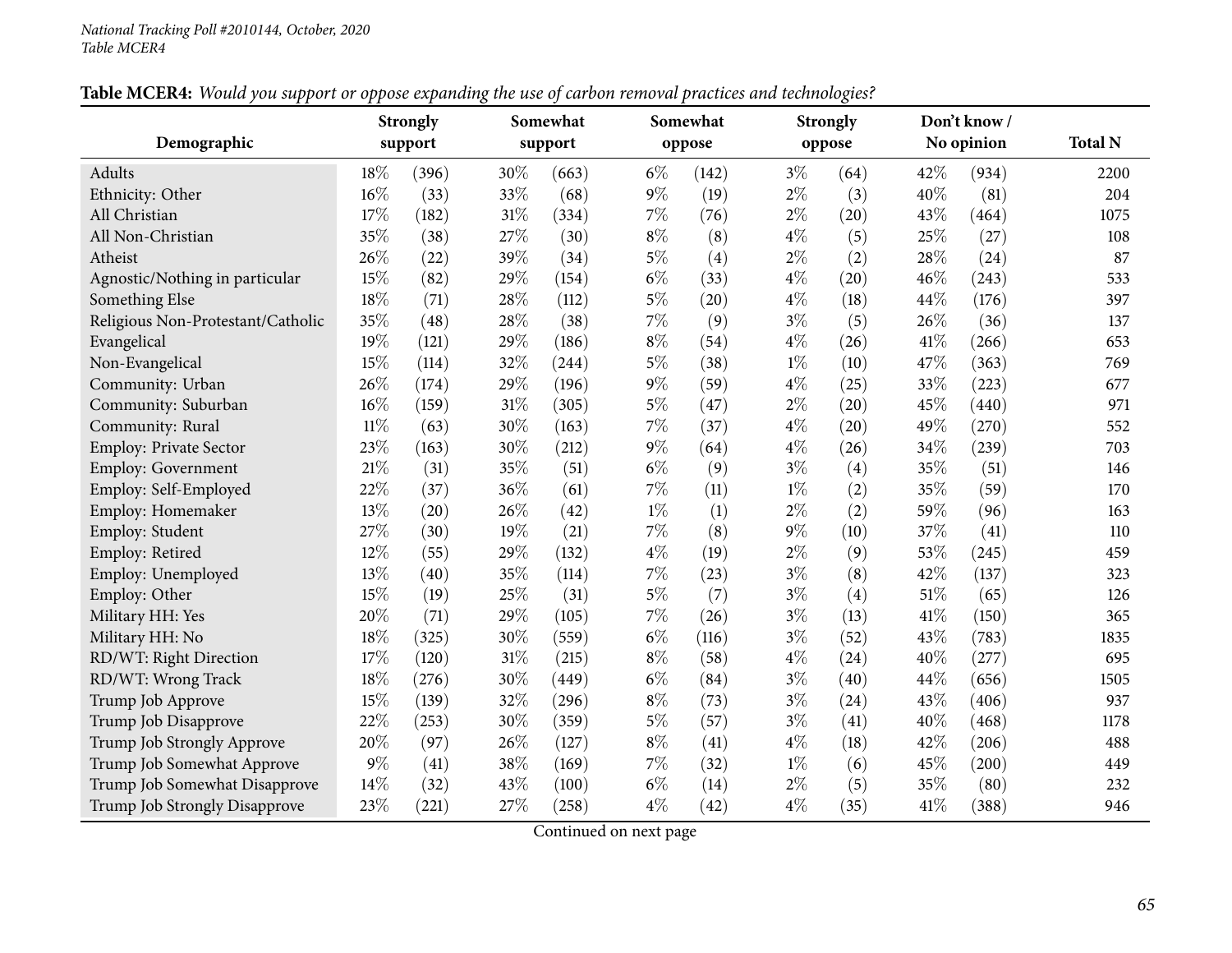| Table MCER4: Would you support or oppose expanding the use of carbon removal practices and technologies? |  |  |  |  |  |  |  |  |  |  |
|----------------------------------------------------------------------------------------------------------|--|--|--|--|--|--|--|--|--|--|
|----------------------------------------------------------------------------------------------------------|--|--|--|--|--|--|--|--|--|--|

|                                      |        | <b>Strongly</b> | $\sim$ | Somewhat |       | Somewhat |       | $\circ$<br><b>Strongly</b> |        | Don't know / |                |
|--------------------------------------|--------|-----------------|--------|----------|-------|----------|-------|----------------------------|--------|--------------|----------------|
| Demographic                          |        | support         |        | support  |       | oppose   |       | oppose                     |        | No opinion   | <b>Total N</b> |
| Adults                               | 18%    | (396)           | 30%    | (663)    | $6\%$ | (142)    | $3\%$ | (64)                       | 42\%   | (934)        | 2200           |
| Favorable of Trump                   | 14%    | (138)           | 32%    | (308)    | $8\%$ | (80)     | $3\%$ | (27)                       | 42%    | (407)        | 960            |
| Unfavorable of Trump                 | 22%    | (253)           | 30%    | (347)    | $4\%$ | (46)     | $3\%$ | (32)                       | 42%    | (481)        | 1159           |
| Very Favorable of Trump              | 19%    | (105)           | 29%    | (161)    | $8\%$ | (44)     | $4\%$ | (19)                       | 41%    | (225)        | 554            |
| Somewhat Favorable of Trump          | $8\%$  | (33)            | $36\%$ | (147)    | $9\%$ | (37)     | $2\%$ | (8)                        | 45%    | (182)        | 406            |
| Somewhat Unfavorable of Trump        | 15%    | (27)            | 35%    | (66)     | $4\%$ | (8)      | $4\%$ | (8)                        | 42%    | (77)         | 186            |
| Very Unfavorable of Trump            | 23%    | (226)           | 29%    | (282)    | $4\%$ | (38)     | $2\%$ | (24)                       | 41\%   | (404)        | 974            |
| #1 Issue: Economy                    | 15%    | (109)           | 34%    | (253)    | $8\%$ | (63)     | $3\%$ | (20)                       | $41\%$ | (308)        | 753            |
| #1 Issue: Security                   | 15%    | (32)            | 35%    | (73)     | $6\%$ | (13)     | $3\%$ | (5)                        | 41\%   | (86)         | 209            |
| #1 Issue: Health Care                | 26%    | (117)           | 24\%   | (110)    | $3\%$ | (15)     | $3\%$ | (13)                       | 43%    | (196)        | 452            |
| #1 Issue: Medicare / Social Security | 13%    | (39)            | 31%    | (95)     | $4\%$ | (12)     | $2\%$ | (6)                        | 50%    | (150)        | 302            |
| #1 Issue: Women's Issues             | 15%    | (20)            | 26%    | (34)     | $9\%$ | (12)     | $5\%$ | (6)                        | 45%    | (58)         | 130            |
| #1 Issue: Education                  | 29%    | (37)            | 29%    | (37)     | 12%   | (15)     | $6\%$ | (7)                        | 25%    | (32)         | 129            |
| #1 Issue: Energy                     | 36%    | (28)            | 24%    | (19)     | $9\%$ | (7)      | $5\%$ | (4)                        | 26%    | (21)         | 78             |
| #1 Issue: Other                      | $9\%$  | (13)            | 29%    | (43)     | $3\%$ | (5)      | $2\%$ | (3)                        | 57%    | (83)         | 147            |
| 2018 House Vote: Democrat            | 25%    | (165)           | 32%    | (218)    | $5\%$ | (32)     | $4\%$ | (27)                       | 34%    | (231)        | 673            |
| 2018 House Vote: Republican          | 16%    | (103)           | 32%    | (208)    | $6\%$ | (41)     | $3\%$ | (17)                       | 43%    | (274)        | 643            |
| 2018 House Vote: Someone else        | $4\%$  | (2)             | 36%    | (22)     | $6\%$ | (3)      | $1\%$ | (1)                        | 54%    | (33)         | 61             |
| 2016 Vote: Hillary Clinton           | 23%    | (157)           | 32%    | (215)    | $4\%$ | (29)     | $4\%$ | (25)                       | 37%    | (247)        | 672            |
| 2016 Vote: Donald Trump              | 15%    | (108)           | 34%    | (240)    | $6\%$ | (42)     | $3\%$ | (19)                       | 42%    | (300)        | 710            |
| 2016 Vote: Other                     | $10\%$ | (10)            | 30%    | (28)     | $3\%$ | (3)      |       | (0)                        | 56%    | (53)         | 94             |
| 2016 Vote: Didn't Vote               | 17%    | (121)           | 25%    | (180)    | $9\%$ | (67)     | $3\%$ | (21)                       | 46\%   | (332)        | 722            |
| Voted in 2014: Yes                   | 19%    | (234)           | 32%    | (387)    | $5\%$ | (66)     | $3\%$ | (39)                       | 41\%   | (495)        | 1222           |
| Voted in 2014: No                    | 17%    | (162)           | 28%    | (276)    | $8\%$ | (76)     | $3\%$ | (25)                       | 45%    | (439)        | 978            |
| 2012 Vote: Barack Obama              | 22%    | (188)           | 33%    | (276)    | $4\%$ | (34)     | $3\%$ | (27)                       | 37%    | (312)        | 838            |
| 2012 Vote: Mitt Romney               | 13%    | (59)            | 30%    | (133)    | $6\%$ | (25)     | $3\%$ | (12)                       | 49%    | (218)        | 447            |
| 2012 Vote: Other                     | $2\%$  | (2)             | 24%    | (15)     | 13%   | (8)      | $3\%$ | (2)                        | 58%    | (37)         | 64             |
| 2012 Vote: Didn't Vote               | 17%    | (148)           | 28%    | (239)    | $9\%$ | (75)     | $3\%$ | (23)                       | 43%    | (364)        | 849            |
| 4-Region: Northeast                  | 20%    | (79)            | 30%    | (119)    | $8\%$ | (30)     | $2\%$ | (7)                        | 40%    | (159)        | 394            |
| 4-Region: Midwest                    | 17%    | (79)            | 32%    | (146)    | $6\%$ | (29)     | $3\%$ | (15)                       | 42%    | (193)        | 462            |
| 4-Region: South                      | 16%    | (133)           | 29%    | (242)    | $8\%$ | (64)     | $2\%$ | (17)                       | 45%    | (368)        | 824            |
| 4-Region: West                       | 20%    | (105)           | 30%    | (156)    | $4\%$ | (20)     | $5\%$ | (25)                       | $41\%$ | (214)        | 520            |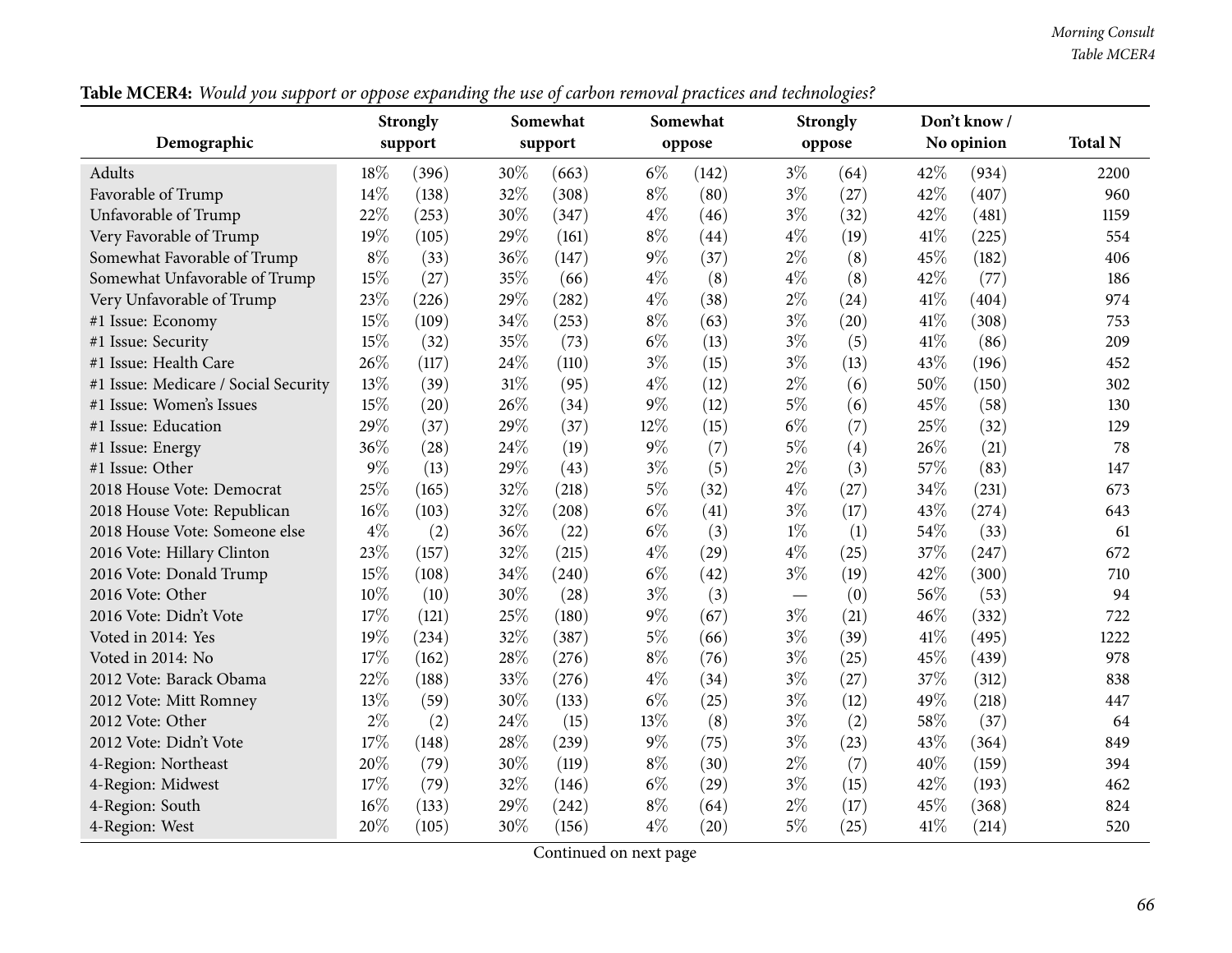| Demographic         |        | <b>Strongly</b><br>support |      | Somewhat<br>support |       | Somewhat<br>oppose | <b>Strongly</b><br>oppose |      | Don't know/<br>No opinion |       | <b>Total N</b> |
|---------------------|--------|----------------------------|------|---------------------|-------|--------------------|---------------------------|------|---------------------------|-------|----------------|
| Adults              | $18\%$ | 396                        | 30\% | (663)               | $6\%$ | (142)              | $3\%$                     | (64) | $42\%$                    | (934) | 2200           |
| Climate concerned   | 22%    | (354)                      | 33\% | 531                 | $6\%$ | (102)              | $3\%$                     | (43) | 36\%                      | 587   | 1617           |
| Climate unconcerned | 7%     | (32)                       | 25\% | (125)               | $8\%$ | 38                 | $4\%$                     | (22) | $56\%$                    | (281) | 498            |

## Table MCER4: Would you support or oppose expanding the use of carbon removal practices and technologies?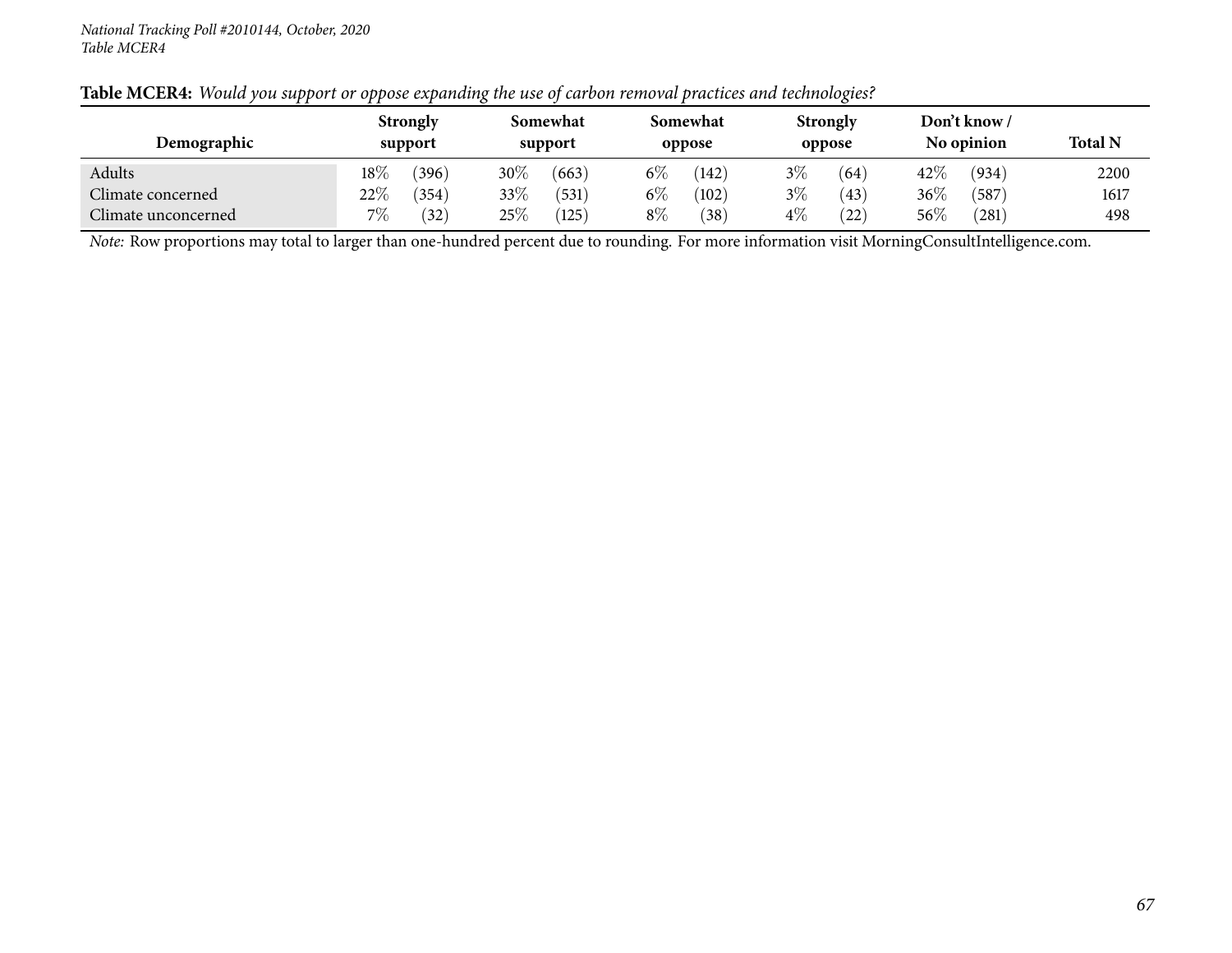Table MCER5\_1: Based on what you know, do you consider the following to be carbon removal practices and technologies? *Planting new forests*

|                          |                 |       |     |               |        | No, probably |       | No, definitely |        | Don't know/ |                |
|--------------------------|-----------------|-------|-----|---------------|--------|--------------|-------|----------------|--------|-------------|----------------|
| Demographic              | Yes, definitely |       |     | Yes, probably |        | not          |       | not            |        | No opinion  | <b>Total N</b> |
| Adults                   | 45%             | (994) | 26% | (570)         | $6\%$  | (141)        | $3\%$ | (57)           | 20%    | (438)       | 2200           |
| Gender: Male             | 51%             | (541) | 27% | (291)         | 7%     | (79)         | $3\%$ | (30)           | 11%    | (121)       | 1062           |
| Gender: Female           | 40%             | (453) | 25% | (279)         | $5\%$  | (62)         | $2\%$ | (27)           | 28%    | (317)       | 1138           |
| Age: 18-34               | 42%             | (274) | 26% | (172)         | $9\%$  | (60)         | $4\%$ | (27)           | 19%    | (122)       | 655            |
| Age: 35-44               | 47%             | (168) | 24% | (84)          | $6\%$  | (21)         | $2\%$ | (7)            | 22%    | (77)        | 358            |
| Age: 45-64               | 46%             | (345) | 26% | (193)         | $6\%$  | (45)         | $2\%$ | (17)           | 20%    | (151)       | 751            |
| Age: 65+                 | 47%             | (206) | 28% | (122)         | $4\%$  | (16)         | $1\%$ | (5)            | 20%    | (88)        | 436            |
| GenZers: 1997-2012       | 44%             | (112) | 18% | (46)          | $16\%$ | (40)         | $6\%$ | (14)           | 17%    | (43)        | 256            |
| Millennials: 1981-1996   | 43%             | (251) | 29% | (165)         | $5\%$  | (30)         | $2\%$ | (14)           | 20%    | (118)       | 579            |
| GenXers: 1965-1980       | 45%             | (259) | 27% | (158)         | $7\%$  | (40)         | $2\%$ | (14)           | 18%    | (105)       | 577            |
| Baby Boomers: 1946-1964  | 47%             | (330) | 26% | (181)         | $4\%$  | (26)         | $2\%$ | (15)           | 21\%   | (150)       | 702            |
| PID: Dem (no lean)       | 47%             | (380) | 24% | (193)         | $5\%$  | (42)         | $3\%$ | (26)           | 20%    | (162)       | 803            |
| PID: Ind (no lean)       | 43%             | (287) | 25% | (170)         | $7\%$  | (50)         | $2\%$ | (16)           | 22%    | (148)       | 671            |
| PID: Rep (no lean)       | 45%             | (326) | 29% | (207)         | 7%     | (49)         | $2\%$ | (15)           | 18%    | (128)       | 726            |
| PID/Gender: Dem Men      | 54%             | (192) | 25% | (89)          | $6\%$  | (21)         | $3\%$ | (12)           | $11\%$ | (41)        | 354            |
| PID/Gender: Dem Women    | 42%             | (188) | 23% | (104)         | $5\%$  | (21)         | $3\%$ | (14)           | 27%    | (121)       | 449            |
| PID/Gender: Ind Men      | 44%             | (157) | 28% | (99)          | $9\%$  | (32)         | $3\%$ | (10)           | 16%    | (56)        | 352            |
| PID/Gender: Ind Women    | 41%             | (131) | 22% | (71)          | $6\%$  | (18)         | $2\%$ | (7)            | 29%    | (92)        | 319            |
| PID/Gender: Rep Men      | 54%             | (192) | 29% | (104)         | 7%     | (26)         | $2\%$ | (9)            | 7%     | (25)        | 355            |
| PID/Gender: Rep Women    | 36%             | (134) | 28% | (103)         | $6\%$  | (23)         | $2\%$ | (6)            | 28%    | (104)       | 370            |
| Ideo: Liberal (1-3)      | 51%             | (310) | 26% | (157)         | $5\%$  | (30)         | $3\%$ | (17)           | 16%    | (97)        | 610            |
| Ideo: Moderate (4)       | 44%             | (296) | 26% | (172)         | 7%     | (48)         | $3\%$ | (19)           | 20%    | (137)       | 673            |
| Ideo: Conservative (5-7) | 44%             | (317) | 30% | (214)         | $5\%$  | (37)         | $2\%$ | (16)           | 19%    | (134)       | 718            |
| Educ: < College          | 43%             | (656) | 25% | (373)         | $7\%$  | (100)        | $3\%$ | (41)           | 23%    | (341)       | 1512           |
| Educ: Bachelors degree   | 48%             | (212) | 29% | (129)         | $5\%$  | (24)         | $2\%$ | (10)           | 16%    | (69)        | 444            |
| Educ: Post-grad          | 52%             | (126) | 28% | (68)          | $7\%$  | (17)         | $3\%$ | (6)            | $11\%$ | (28)        | 244            |
| Income: Under 50k        | 45%             | (517) | 24% | (271)         | $7\%$  | (84)         | $2\%$ | (28)           | 22%    | (249)       | 1148           |
| Income: 50k-100k         | 44%             | (298) | 26% | (178)         | $6\%$  | (38)         | $3\%$ | (21)           | 20%    | (137)       | 671            |
| Income: 100k+            | 47%             | (179) | 32% | (122)         | $5\%$  | (19)         | $2\%$ | (9)            | 14%    | (52)        | 381            |
| Ethnicity: White         | 46%             | (790) | 27% | (463)         | $6\%$  | (102)        | $2\%$ | (37)           | 19%    | (329)       | 1722           |
| Ethnicity: Hispanic      | 50%             | (174) | 26% | (92)          | $7\%$  | (26)         | $3\%$ | (9)            | 14%    | (49)        | 349            |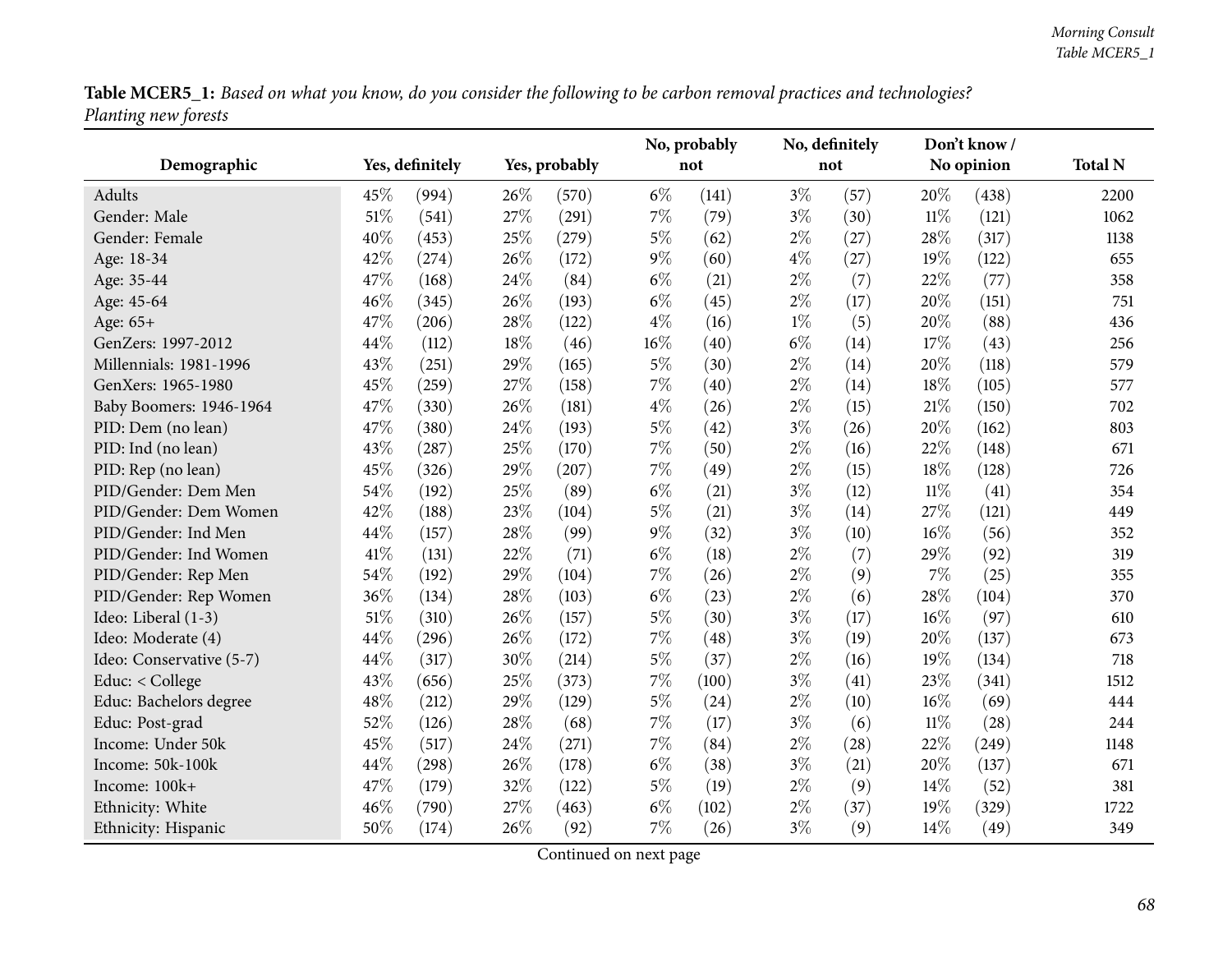|                      |  | Table MCER5_1: Based on what you know, do you consider the following to be carbon removal practices and technologies? |  |
|----------------------|--|-----------------------------------------------------------------------------------------------------------------------|--|
| Planting new forests |  |                                                                                                                       |  |

|                                   |      |                 |        |               |        | No, probably |       | No, definitely    |        | Don't know/ |                |
|-----------------------------------|------|-----------------|--------|---------------|--------|--------------|-------|-------------------|--------|-------------|----------------|
| Demographic                       |      | Yes, definitely |        | Yes, probably |        | not          |       | not               |        | No opinion  | <b>Total N</b> |
| Adults                            | 45\% | (994)           | 26%    | (570)         | $6\%$  | (141)        | $3\%$ | (57)              | 20%    | (438)       | 2200           |
| Ethnicity: Black                  | 36%  | (98)            | 21%    | (58)          | $8\%$  | (23)         | $7\%$ | (19)              | 28%    | (77)        | 274            |
| Ethnicity: Other                  | 52%  | (106)           | $24\%$ | (50)          | $8\%$  | (16)         | $1\%$ | (1)               | 15%    | (31)        | 204            |
| All Christian                     | 47%  | (507)           | 25%    | (274)         | $6\%$  | (63)         | $2\%$ | (24)              | 19%    | (208)       | 1075           |
| All Non-Christian                 | 50%  | (54)            | 31%    | (34)          | 7%     | (7)          | $3\%$ | (3)               | $9\%$  | (9)         | 108            |
| Atheist                           | 52%  | (45)            | 27%    | (23)          | 10%    | (9)          | $3\%$ | (3)               | $8\%$  | (7)         | 87             |
| Agnostic/Nothing in particular    | 42%  | (224)           | 25%    | (132)         | $5\%$  | (29)         | $3\%$ | (18)              | 24%    | (130)       | 533            |
| Something Else                    | 41\% | (164)           | 27\%   | (107)         | $8\%$  | (33)         | $2\%$ | (9)               | 21%    | (84)        | 397            |
| Religious Non-Protestant/Catholic | 49%  | (67)            | 32%    | (43)          | $5\%$  | (7)          | $2\%$ | (3)               | $11\%$ | (16)        | 137            |
| Evangelical                       | 43%  | (283)           | 28%    | (180)         | $9\%$  | (56)         | $3\%$ | (19)              | 18%    | (115)       | 653            |
| Non-Evangelical                   | 47%  | (364)           | $24\%$ | (185)         | $5\%$  | (38)         | $2\%$ | (14)              | 22%    | (168)       | 769            |
| Community: Urban                  | 51%  | (343)           | 27%    | (180)         | $7\%$  | (46)         | $1\%$ | (6)               | 15%    | (102)       | 677            |
| Community: Suburban               | 44%  | (429)           | 27%    | (262)         | $6\%$  | (57)         | $3\%$ | (29)              | 20%    | (194)       | 971            |
| Community: Rural                  | 40%  | (222)           | 23%    | (129)         | 7%     | (39)         | $4\%$ | (22)              | 26\%   | (142)       | 552            |
| Employ: Private Sector            | 49%  | (343)           | 27%    | (192)         | $6\%$  | (42)         | $3\%$ | (24)              | 15%    | (102)       | 703            |
| <b>Employ: Government</b>         | 35%  | (51)            | 35%    | (50)          | 10%    | (15)         | $2\%$ | (2)               | 19%    | (28)        | 146            |
| Employ: Self-Employed             | 52%  | (89)            | 27%    | (46)          | $4\%$  | (7)          | $3\%$ | (5)               | 14%    | (23)        | 170            |
| Employ: Homemaker                 | 40%  | (65)            | 23%    | (37)          | $3\%$  | (5)          |       | (1)               | 34%    | (55)        | 163            |
| Employ: Student                   | 42%  | (46)            | 25%    | (28)          | $11\%$ | (12)         | $6\%$ | (6)               | 17\%   | (18)        | 110            |
| Employ: Retired                   | 48%  | (221)           | 24%    | (111)         | $5\%$  | (23)         | $1\%$ | $\left( 4\right)$ | 22%    | (101)       | 459            |
| Employ: Unemployed                | 39%  | (125)           | 26\%   | (83)          | $8\%$  | (27)         | $4\%$ | (13)              | 23%    | (75)        | 323            |
| Employ: Other                     | 43%  | (55)            | 19%    | (24)          | $9\%$  | (11)         | $1\%$ | (2)               | 28\%   | (35)        | 126            |
| Military HH: Yes                  | 45%  | (165)           | 29%    | (104)         | $6\%$  | (22)         | $1\%$ | (3)               | 19%    | (70)        | 365            |
| Military HH: No                   | 45%  | (829)           | 25%    | (466)         | $6\%$  | (119)        | $3\%$ | (54)              | 20%    | (367)       | 1835           |
| RD/WT: Right Direction            | 44%  | (303)           | 31%    | (216)         | $8\%$  | (52)         | $1\%$ | (10)              | $16\%$ | (113)       | 695            |
| RD/WT: Wrong Track                | 46%  | (690)           | $24\%$ | (354)         | $6\%$  | (89)         | $3\%$ | (48)              | 22%    | (325)       | 1505           |
| Trump Job Approve                 | 42%  | (397)           | 31%    | (287)         | $6\%$  | (58)         | $3\%$ | (25)              | 18%    | (170)       | 937            |
| Trump Job Disapprove              | 49%  | (572)           | 23%    | (269)         | $6\%$  | (75)         | $3\%$ | (32)              | 19%    | (229)       | 1178           |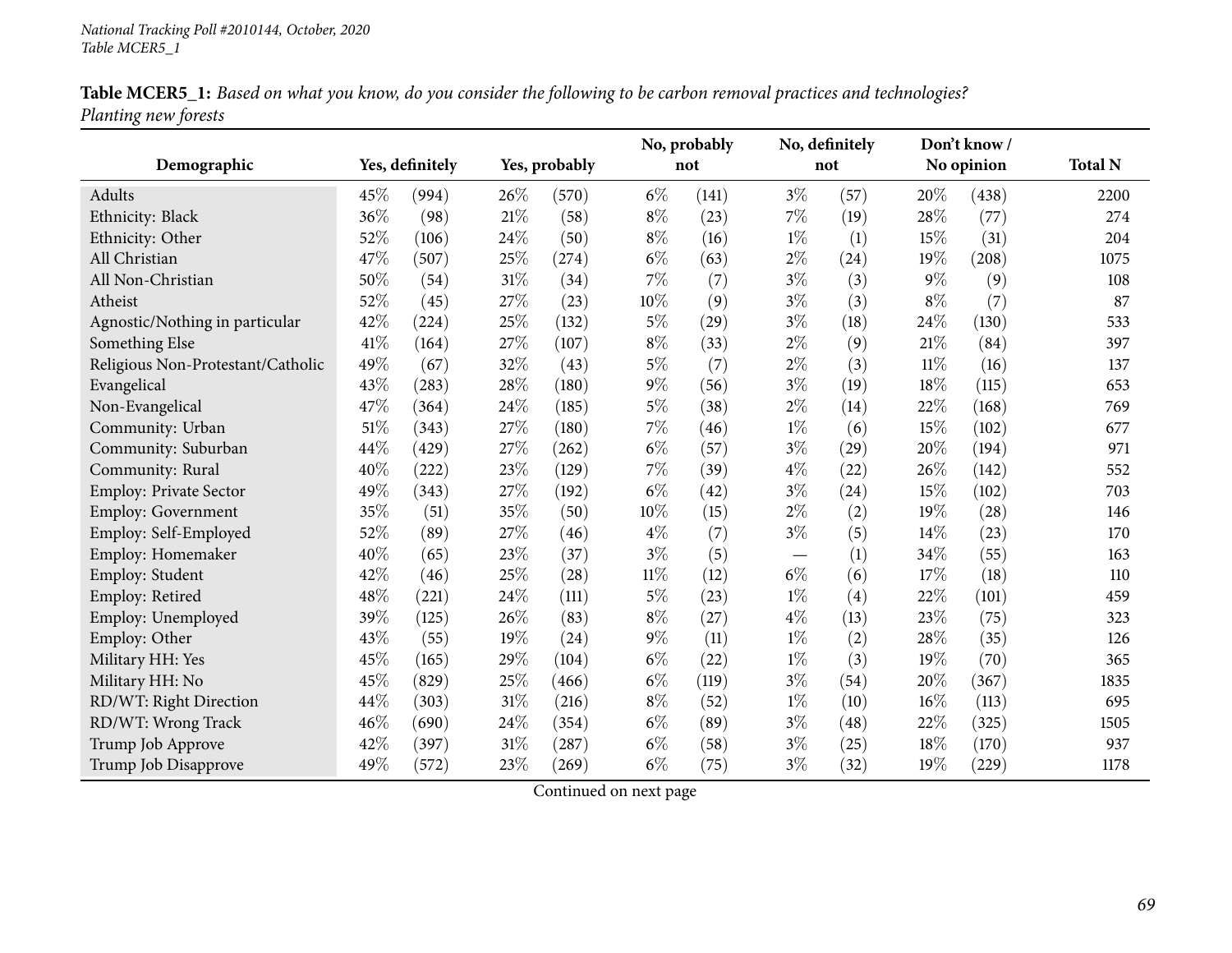Table MCER5\_1: Based on what you know, do you consider the following to be carbon removal practices and technologies? *Planting new forests*

|                                      |      |                 |        |               |       | No, probably |       | No, definitely    |        | Don't know/ |                |
|--------------------------------------|------|-----------------|--------|---------------|-------|--------------|-------|-------------------|--------|-------------|----------------|
| Demographic                          |      | Yes, definitely |        | Yes, probably |       | not          |       | not               |        | No opinion  | <b>Total N</b> |
| Adults                               | 45\% | (994)           | 26%    | (570)         | $6\%$ | (141)        | $3\%$ | (57)              | 20%    | (438)       | 2200           |
| Trump Job Strongly Approve           | 46%  | (224)           | $28\%$ | (134)         | $5\%$ | (26)         | $3\%$ | (13)              | 19%    | (91)        | 488            |
| Trump Job Somewhat Approve           | 39%  | (174)           | 34%    | (152)         | $7\%$ | (32)         | $3\%$ | (12)              | 18%    | (79)        | 449            |
| Trump Job Somewhat Disapprove        | 47%  | (108)           | 25%    | (57)          | 7%    | (17)         | $1\%$ | (2)               | 21%    | (48)        | 232            |
| Trump Job Strongly Disapprove        | 49%  | (464)           | 22%    | (212)         | $6\%$ | (58)         | $3\%$ | (30)              | 19%    | (181)       | 946            |
| Favorable of Trump                   | 43%  | (409)           | 31%    | (298)         | 7%    | (66)         | $2\%$ | (21)              | 17%    | (166)       | 960            |
| Unfavorable of Trump                 | 48%  | (558)           | 22%    | (257)         | $6\%$ | (65)         | $3\%$ | (36)              | 21%    | (242)       | 1159           |
| Very Favorable of Trump              | 47%  | (260)           | 27%    | (151)         | $6\%$ | (31)         | $2\%$ | (14)              | 18%    | (98)        | 554            |
| Somewhat Favorable of Trump          | 37%  | (149)           | 36%    | (147)         | $9\%$ | (35)         | $2\%$ | (7)               | 17%    | (68)        | 406            |
| Somewhat Unfavorable of Trump        | 45%  | (83)            | 25%    | (46)          | $3\%$ | (5)          | $3\%$ | (5)               | 25%    | (47)        | 186            |
| Very Unfavorable of Trump            | 49%  | (475)           | 22%    | (211)         | $6\%$ | (60)         | $3\%$ | (31)              | 20%    | (195)       | 974            |
| #1 Issue: Economy                    | 42%  | (318)           | $31\%$ | (231)         | $5\%$ | (40)         | $2\%$ | (14)              | 20%    | (150)       | 753            |
| #1 Issue: Security                   | 40%  | (84)            | 27%    | (57)          | $6\%$ | (13)         | $4\%$ | (9)               | 22%    | (47)        | 209            |
| #1 Issue: Health Care                | 55%  | (249)           | 22%    | (98)          | $3\%$ | (11)         | $3\%$ | (12)              | 18%    | (81)        | 452            |
| #1 Issue: Medicare / Social Security | 50%  | (150)           | 22%    | (65)          | $6\%$ | (19)         | $1\%$ | (2)               | 21\%   | (65)        | 302            |
| #1 Issue: Women's Issues             | 36%  | (47)            | 21%    | (27)          | 19%   | (25)         | $3\%$ | (4)               | 21%    | (27)        | 130            |
| #1 Issue: Education                  | 44%  | (56)            | 22%    | (28)          | 14%   | (17)         | 7%    | (9)               | 14%    | (19)        | 129            |
| #1 Issue: Energy                     | 47%  | (37)            | 32%    | (25)          | $6\%$ | (5)          | $5\%$ | $\left( 4\right)$ | $11\%$ | (8)         | 78             |
| #1 Issue: Other                      | 36%  | (54)            | 27%    | (39)          | $7\%$ | (10)         | $3\%$ | (4)               | 28%    | (41)        | 147            |
| 2018 House Vote: Democrat            | 52%  | (349)           | 24%    | (164)         | $5\%$ | (34)         | $2\%$ | (12)              | 17%    | (113)       | 673            |
| 2018 House Vote: Republican          | 47%  | (305)           | 29%    | (185)         | $7\%$ | (46)         | $2\%$ | (11)              | 15%    | (96)        | 643            |
| 2018 House Vote: Someone else        | 45%  | (28)            | 27%    | (16)          | $2\%$ | (1)          | $2\%$ | (1)               | 25%    | (15)        | 61             |
| 2016 Vote: Hillary Clinton           | 52%  | (347)           | 27%    | (179)         | $3\%$ | (19)         | $2\%$ | (13)              | 17%    | (115)       | 672            |
| 2016 Vote: Donald Trump              | 46%  | (327)           | 29%    | (209)         | $6\%$ | (45)         | $2\%$ | (14)              | 16%    | (114)       | 710            |
| 2016 Vote: Other                     | 45%  | (43)            | 19%    | (18)          | 10%   | (9)          | $1\%$ | (1)               | 25%    | (24)        | 94             |
| 2016 Vote: Didn't Vote               | 38%  | (277)           | 23%    | (165)         | $9\%$ | (67)         | $4\%$ | (29)              | 25%    | (184)       | 722            |
| Voted in 2014: Yes                   | 50%  | (613)           | 27%    | (324)         | $5\%$ | (60)         | $2\%$ | (23)              | 16%    | (201)       | 1222           |
| Voted in 2014: No                    | 39%  | (380)           | 25%    | (246)         | $8\%$ | (81)         | $3\%$ | (34)              | 24%    | (236)       | 978            |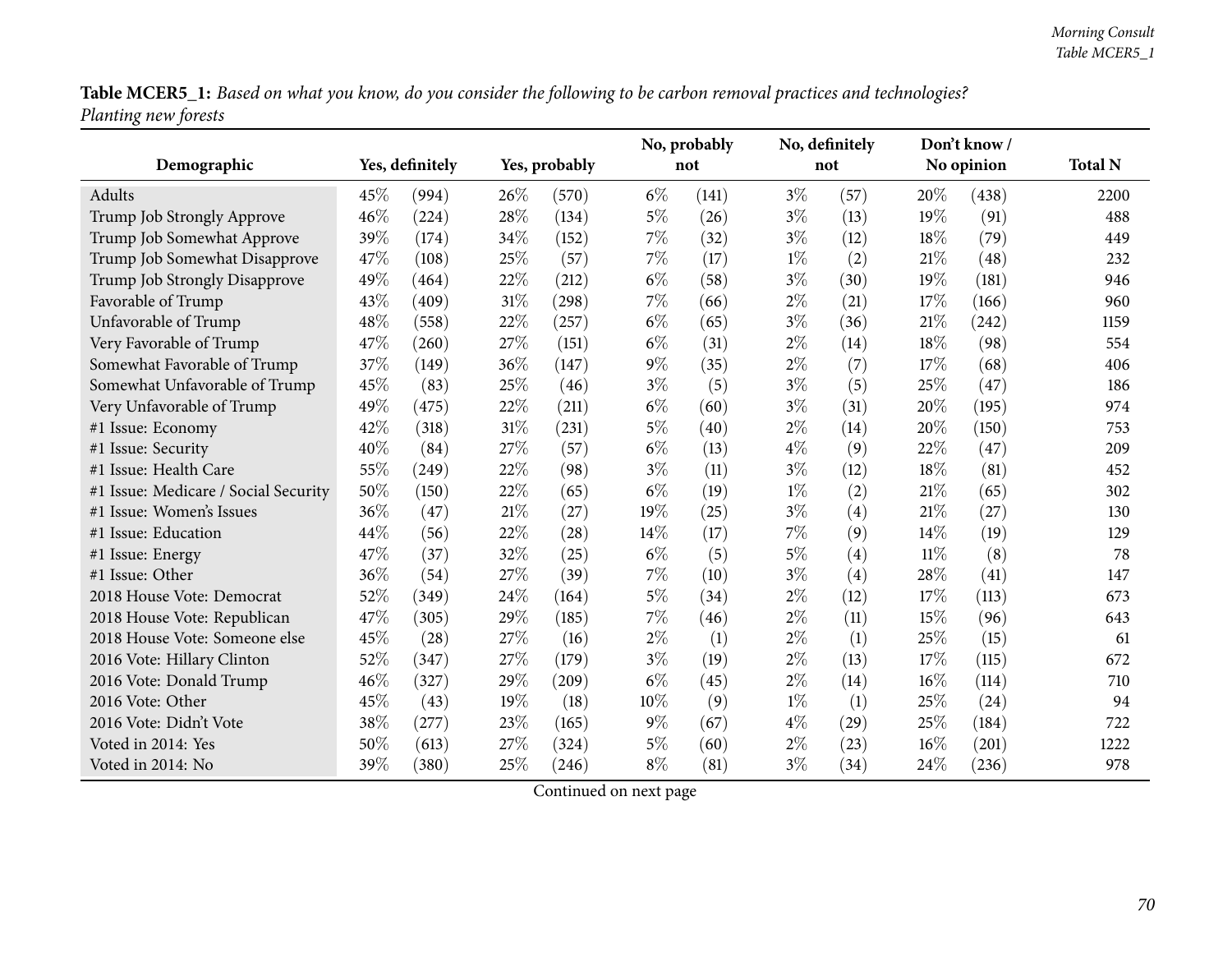|                         |        |                 |      |               |       | No, probably |       | No, definitely |        | Don't know/        |                |
|-------------------------|--------|-----------------|------|---------------|-------|--------------|-------|----------------|--------|--------------------|----------------|
| Demographic             |        | Yes, definitely |      | Yes, probably |       | not          |       | not            |        | No opinion         | <b>Total N</b> |
| Adults                  | 45%    | (994)           | 26\% | (570)         | $6\%$ | (141)        | $3\%$ | (57)           | 20%    | (438)              | 2200           |
| 2012 Vote: Barack Obama | $51\%$ | (424)           | 27\% | (226)         | $4\%$ | (36)         | $2\%$ | (14)           | $16\%$ | (137)              | 838            |
| 2012 Vote: Mitt Romney  | 44\%   | (196)           | 29%  | (131)         | $7\%$ | (29)         | $2\%$ | (9)            | 19%    | (83)               | 447            |
| 2012 Vote: Other        | 45%    | (29)            | 24\% | (16)          | $4\%$ | (2)          | $3\%$ | (2)            | 24\%   | (15)               | 64             |
| 2012 Vote: Didn't Vote  | 41\%   | (345)           | 23\% | (198)         | $9\%$ | (73)         | $4\%$ | (33)           | 23\%   | (199)              | 849            |
| 4-Region: Northeast     | 47\%   | (187)           | 25%  | (98)          | $7\%$ | (28)         | $2\%$ | (6)            | $19\%$ | $\left( 74\right)$ | 394            |
| 4-Region: Midwest       | 43\%   | (198)           | 27\% | (126)         | $8\%$ | (36)         | $3\%$ | (15)           | 19%    | (86)               | 462            |
| 4-Region: South         | 45%    | (367)           | 24\% | (198)         | $6\%$ | (49)         | $3\%$ | (24)           | 22\%   | (185)              | 824            |
| 4-Region: West          | 46\%   | (241)           | 28\% | (148)         | 5%    | (28)         | $2\%$ | (11)           | 18%    | (92)               | 520            |
| Climate concerned       | 49\%   | (796)           | 25%  | (408)         | $6\%$ | (105)        | $3\%$ | (46)           | $16\%$ | (261)              | 1617           |
| Climate unconcerned     | 35%    | (176)           | 30%  | (148)         | $7\%$ | (36)         | $2\%$ | (8)            | 26%    | (131)              | 498            |

Table MCER5\_1: Based on what you know, do you consider the following to be carbon removal practices and technologies? *Planting new forests*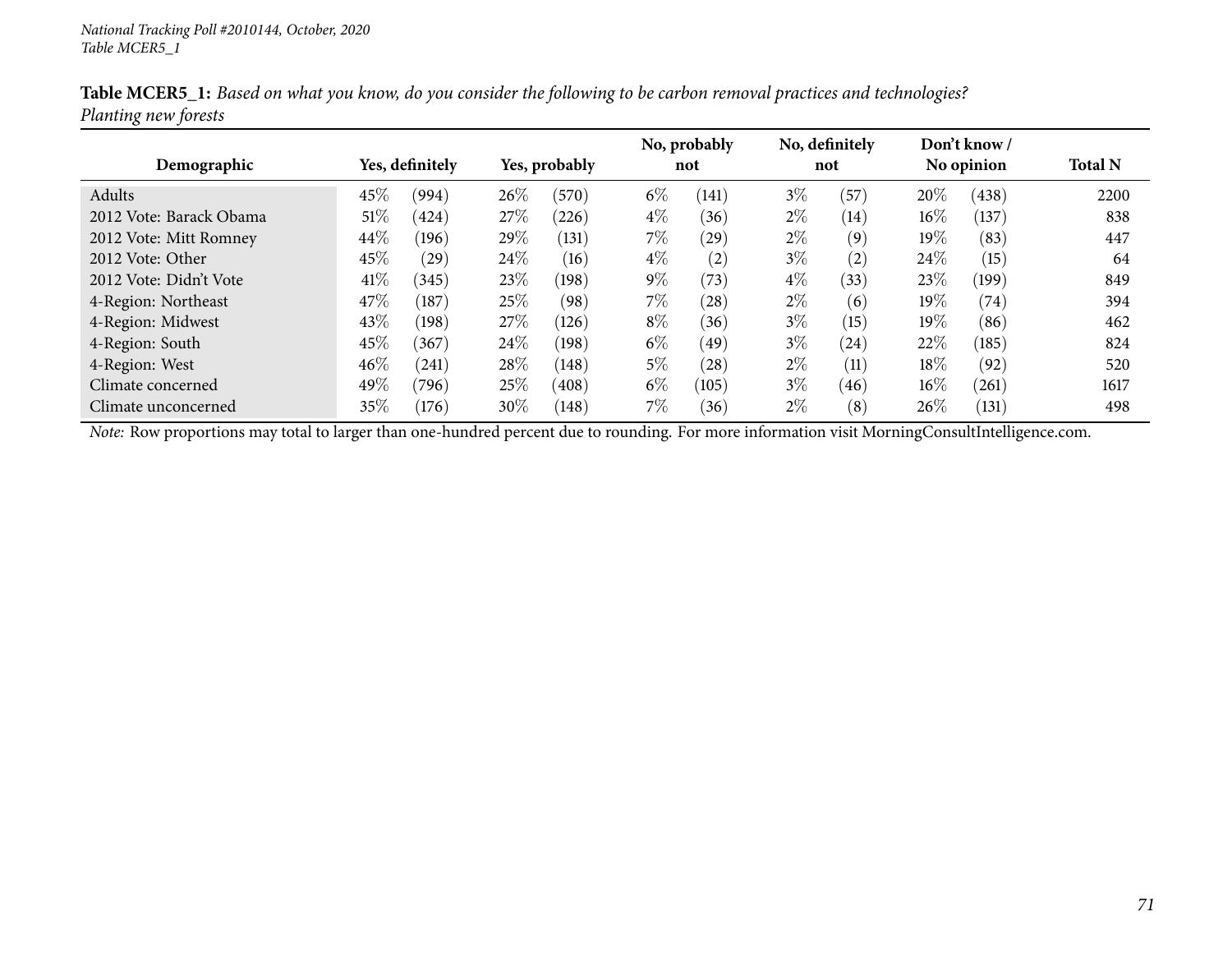Table MCER5\_2: Based on what you know, do you consider the following to be carbon removal practices and technologies? *Managing forests to increase carbon storage*

|                          |      |                 |        |               |        | No, probably |       | No, definitely |        | Don't know/ |                |
|--------------------------|------|-----------------|--------|---------------|--------|--------------|-------|----------------|--------|-------------|----------------|
| Demographic              |      | Yes, definitely |        | Yes, probably |        | not          |       | not            |        | No opinion  | <b>Total N</b> |
| Adults                   | 33%  | (718)           | 31%    | (684)         | 7%     | (162)        | $2\%$ | (42)           | 27%    | (593)       | 2200           |
| Gender: Male             | 37%  | (394)           | 35%    | (371)         | $8\%$  | (88)         | $1\%$ | (13)           | 19%    | (197)       | 1062           |
| Gender: Female           | 29%  | (324)           | 28%    | (313)         | 7%     | (74)         | $3\%$ | (30)           | 35%    | (397)       | 1138           |
| Age: 18-34               | 30%  | (199)           | 31%    | (202)         | 13%    | (86)         | $3\%$ | (16)           | 23\%   | (151)       | 655            |
| Age: 35-44               | 33%  | (117)           | 31%    | (112)         | $6\%$  | (20)         | $3\%$ | (10)           | 28%    | (99)        | 358            |
| Age: 45-64               | 33%  | (246)           | 31%    | (231)         | $6\%$  | (42)         | $2\%$ | (13)           | 29%    | (219)       | 751            |
| Age: 65+                 | 36%  | (155)           | 32%    | (140)         | $3\%$  | (14)         | $1\%$ | (3)            | 29%    | (125)       | 436            |
| GenZers: 1997-2012       | 33%  | (84)            | 32%    | (81)          | 15%    | (40)         | $4\%$ | (9)            | 16%    | (42)        | 256            |
| Millennials: 1981-1996   | 30%  | (174)           | 30%    | (174)         | 10%    | (59)         | $2\%$ | (10)           | 28%    | (162)       | 579            |
| GenXers: 1965-1980       | 33%  | (189)           | 33%    | (189)         | $6\%$  | (36)         | $2\%$ | (12)           | 26%    | (151)       | 577            |
| Baby Boomers: 1946-1964  | 35%  | (245)           | 30%    | (211)         | $4\%$  | (27)         | $2\%$ | (11)           | 30%    | (208)       | 702            |
| PID: Dem (no lean)       | 37%  | (299)           | 30%    | (245)         | $6\%$  | (50)         | $2\%$ | (17)           | 24%    | (193)       | 803            |
| PID: Ind (no lean)       | 30%  | (199)           | 27%    | (185)         | 10%    | (68)         | $1\%$ | (10)           | 31%    | (209)       | 671            |
| PID: Rep (no lean)       | 30%  | (219)           | 35%    | (255)         | $6\%$  | (45)         | $2\%$ | (16)           | 26%    | (191)       | 726            |
| PID/Gender: Dem Men      | 42%  | (150)           | 35%    | (123)         | $7\%$  | (24)         | $1\%$ | (4)            | 15%    | (53)        | 354            |
| PID/Gender: Dem Women    | 33%  | (150)           | 27%    | (122)         | $6\%$  | (25)         | $3\%$ | (13)           | 31%    | (140)       | 449            |
| PID/Gender: Ind Men      | 33%  | (116)           | 32%    | (112)         | 10%    | (34)         | $1\%$ | (3)            | 25%    | (87)        | 352            |
| PID/Gender: Ind Women    | 26\% | (84)            | 23%    | (72)          | $11\%$ | (34)         | $2\%$ | (7)            | 38%    | (123)       | 319            |
| PID/Gender: Rep Men      | 36%  | (128)           | 38%    | (135)         | $8\%$  | (29)         | $1\%$ | (5)            | $16\%$ | (57)        | 355            |
| PID/Gender: Rep Women    | 25%  | (91)            | 32%    | (119)         | $4\%$  | (15)         | $3\%$ | (10)           | 36%    | (134)       | 370            |
| Ideo: Liberal (1-3)      | 40%  | (245)           | 30%    | (186)         | 7%     | (45)         | $2\%$ | (14)           | 20%    | (121)       | 610            |
| Ideo: Moderate (4)       | 32%  | (214)           | 33%    | (220)         | $5\%$  | (34)         | $2\%$ | (12)           | 29%    | (192)       | 673            |
| Ideo: Conservative (5-7) | 30%  | (212)           | 35%    | (250)         | $7\%$  | (48)         | $2\%$ | (14)           | 27%    | (194)       | 718            |
| Educ: < College          | 30%  | (450)           | 30%    | (453)         | 7%     | (111)        | $2\%$ | (32)           | 31%    | (466)       | 1512           |
| Educ: Bachelors degree   | 39%  | (172)           | 31%    | (138)         | $9\%$  | (38)         | $1\%$ | (6)            | 20%    | (91)        | 444            |
| Educ: Post-grad          | 39%  | (96)            | 38%    | (94)          | $5\%$  | (13)         | $2\%$ | (4)            | 15%    | (37)        | 244            |
| Income: Under 50k        | 31%  | (357)           | 30%    | (342)         | $8\%$  | (87)         | $2\%$ | (28)           | 29%    | (335)       | 1148           |
| Income: 50k-100k         | 33%  | (221)           | 31%    | (208)         | $8\%$  | (53)         | $1\%$ | (6)            | 27%    | (182)       | 671            |
| Income: 100k+            | 37%  | (140)           | 35%    | (134)         | $6\%$  | (22)         | $2\%$ | (8)            | $20\%$ | (76)        | 381            |
| Ethnicity: White         | 33%  | (565)           | 31%    | (539)         | $6\%$  | (110)        | $2\%$ | (29)           | 28%    | (478)       | 1722           |
| Ethnicity: Hispanic      | 35%  | (123)           | $31\%$ | (110)         | 13%    | (46)         | $3\%$ | (12)           | 17%    | (59)        | 349            |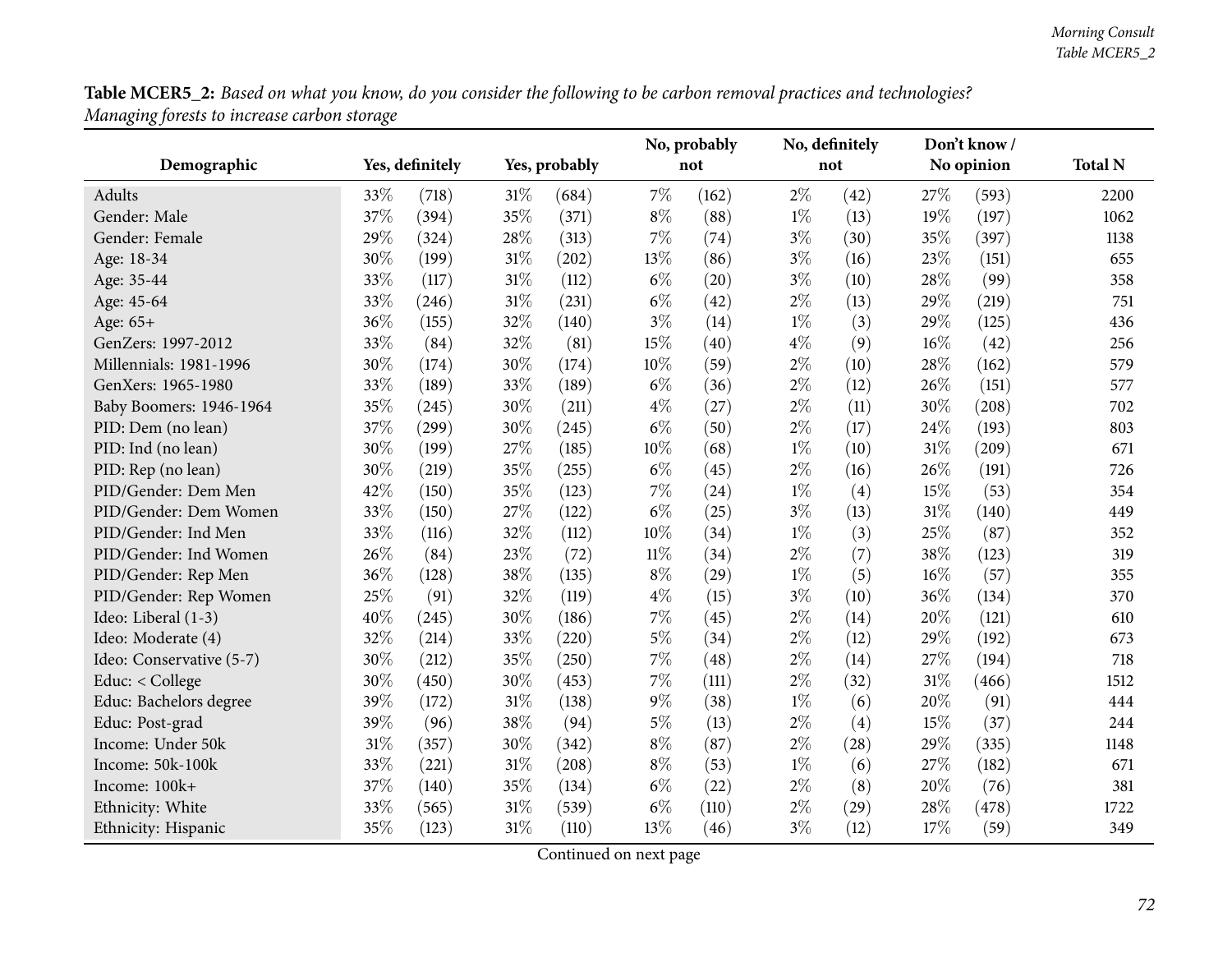|                                   |     |                 |        |                    |        | No, probably |       | No, definitely |      | Don't know/ |                |
|-----------------------------------|-----|-----------------|--------|--------------------|--------|--------------|-------|----------------|------|-------------|----------------|
| Demographic                       |     | Yes, definitely |        | Yes, probably      |        | not          |       | not            |      | No opinion  | <b>Total N</b> |
| Adults                            | 33% | (718)           | $31\%$ | (684)              | 7%     | (162)        | $2\%$ | (42)           | 27%  | (593)       | 2200           |
| Ethnicity: Black                  | 30% | (83)            | 26%    | (71)               | 12%    | (34)         | $3\%$ | (9)            | 28%  | (77)        | 274            |
| Ethnicity: Other                  | 34% | (69)            | 37%    | (75)               | $9\%$  | (18)         | $2\%$ | (4)            | 19%  | (38)        | 204            |
| All Christian                     | 34% | (364)           | $31\%$ | (329)              | $6\%$  | (69)         | $2\%$ | (23)           | 27%  | (290)       | 1075           |
| All Non-Christian                 | 43% | (46)            | 33%    | (36)               | $8\%$  | (8)          | $1\%$ | (1)            | 16%  | (17)        | 108            |
| Atheist                           | 37% | (32)            | 39%    | (34)               | $9\%$  | (7)          | $1\%$ | (1)            | 15%  | (13)        | 87             |
| Agnostic/Nothing in particular    | 31% | (166)           | 27%    | (146)              | $10\%$ | (52)         | $2\%$ | (10)           | 30%  | (159)       | 533            |
| Something Else                    | 28% | (110)           | 35%    | (139)              | $7\%$  | (26)         | $2\%$ | (7)            | 29%  | (115)       | 397            |
| Religious Non-Protestant/Catholic | 40% | (54)            | 35%    | (48)               | $6\%$  | (8)          | $3\%$ | (4)            | 17%  | (23)        | 137            |
| Evangelical                       | 33% | (217)           | 33%    | (213)              | $6\%$  | (42)         | $2\%$ | (16)           | 25%  | (166)       | 653            |
| Non-Evangelical                   | 31% | (241)           | 30%    | (234)              | $7\%$  | (52)         | $1\%$ | (11)           | 30%  | (230)       | 769            |
| Community: Urban                  | 38% | (260)           | 30%    | (205)              | $8\%$  | (54)         | $2\%$ | (11)           | 22%  | (147)       | 677            |
| Community: Suburban               | 31% | (296)           | 34%    | (334)              | $6\%$  | (56)         | $3\%$ | (24)           | 27%  | (260)       | 971            |
| Community: Rural                  | 29% | (161)           | 26%    | (145)              | $9\%$  | (52)         | $1\%$ | (7)            | 34%  | (186)       | 552            |
| Employ: Private Sector            | 35% | (247)           | 34%    | (242)              | $7\%$  | (48)         | $2\%$ | (15)           | 21%  | (151)       | 703            |
| <b>Employ: Government</b>         | 27% | (40)            | 35%    | (51)               | 14%    | (20)         | $4\%$ | (5)            | 20%  | (29)        | 146            |
| Employ: Self-Employed             | 32% | (55)            | 38%    | (64)               | $7\%$  | (12)         |       | (1)            | 22%  | (38)        | 170            |
| Employ: Homemaker                 | 25% | (41)            | 30%    | (50)               | $1\%$  | (2)          | $6\%$ | (9)            | 38%  | (61)        | 163            |
| Employ: Student                   | 35% | (38)            | 26\%   | $\left( 29\right)$ | 15%    | (17)         | $3\%$ | (4)            | 21%  | (23)        | 110            |
| Employ: Retired                   | 34% | (155)           | 30%    | (137)              | $4\%$  | (20)         | $1\%$ | (4)            | 32%  | (145)       | 459            |
| Employ: Unemployed                | 32% | (104)           | 27%    | (88)               | $7\%$  | (23)         | $1\%$ | (4)            | 32%  | (103)       | 323            |
| Employ: Other                     | 30% | (38)            | 19%    | (24)               | 16%    | (20)         |       | (1)            | 35%  | (44)        | 126            |
| Military HH: Yes                  | 32% | (117)           | 35%    | (127)              | $6\%$  | (23)         | $1\%$ | (5)            | 25%  | (92)        | 365            |
| Military HH: No                   | 33% | (601)           | 30%    | (557)              | $8\%$  | (139)        | $2\%$ | (37)           | 27%  | (501)       | 1835           |
| RD/WT: Right Direction            | 31% | (216)           | 36%    | (248)              | $6\%$  | (41)         | $3\%$ | (21)           | 24%  | (170)       | 695            |
| RD/WT: Wrong Track                | 33% | (502)           | 29%    | (436)              | $8\%$  | (122)        | $1\%$ | (22)           | 28%  | (424)       | 1505           |
| Trump Job Approve                 | 29% | (273)           | 34%    | (321)              | $8\%$  | (71)         | $2\%$ | (18)           | 27%  | (254)       | 937            |
| Trump Job Disapprove              | 36% | (429)           | 30%    | (353)              | $7\%$  | (86)         | $2\%$ | (24)           | 24\% | (286)       | 1178           |

Table MCER5\_2: Based on what you know, do you consider the following to be carbon removal practices and technologies? *Managing forests to increase carbon storage*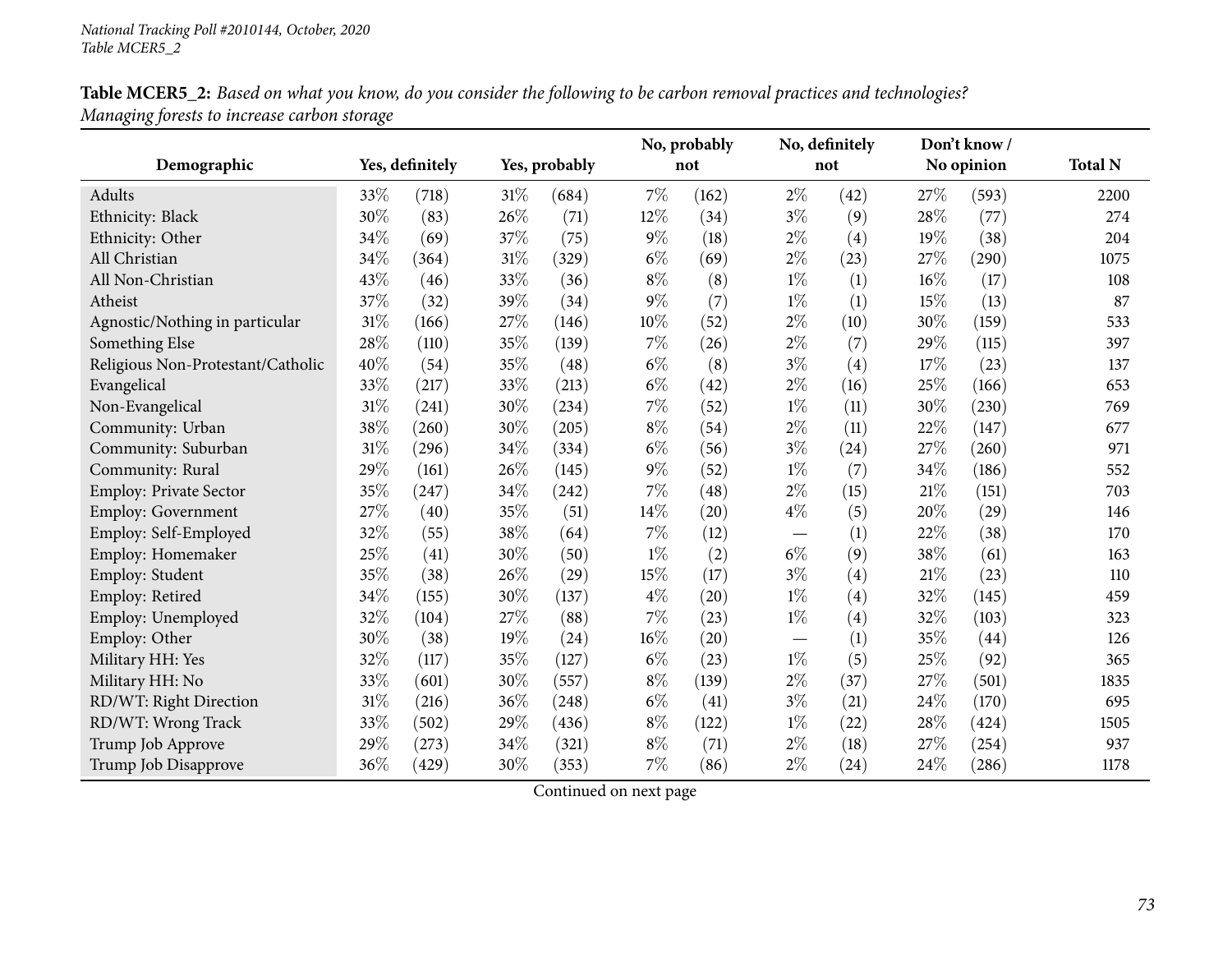Table MCER5\_2: Based on what you know, do you consider the following to be carbon removal practices and technologies? *Managing forests to increase carbon storage*

|                                      |      |                 |        |               |        | No, probably |                                 | No, definitely |      | Don't know/ |                |
|--------------------------------------|------|-----------------|--------|---------------|--------|--------------|---------------------------------|----------------|------|-------------|----------------|
| Demographic                          |      | Yes, definitely |        | Yes, probably |        | not          |                                 | not            |      | No opinion  | <b>Total N</b> |
| Adults                               | 33\% | (718)           | 31\%   | (684)         | 7%     | (162)        | $2\%$                           | (42)           | 27\% | (593)       | 2200           |
| Trump Job Strongly Approve           | 33%  | (160)           | 30%    | (148)         | $5\%$  | (26)         | $3\%$                           | (15)           | 29%  | (139)       | 488            |
| Trump Job Somewhat Approve           | 25%  | (113)           | 38%    | (173)         | 10%    | (45)         | $1\%$                           | (3)            | 26%  | (115)       | 449            |
| Trump Job Somewhat Disapprove        | 26%  | (60)            | 35%    | (82)          | 10%    | (24)         | $2\%$                           | (5)            | 27%  | (62)        | 232            |
| Trump Job Strongly Disapprove        | 39%  | (369)           | 29%    | (271)         | $7\%$  | (62)         | $2\%$                           | (20)           | 24%  | (224)       | 946            |
| Favorable of Trump                   | 29%  | (279)           | 34%    | (325)         | $8\%$  | (74)         | $2\%$                           | (19)           | 27%  | (263)       | 960            |
| Unfavorable of Trump                 | 36%  | (418)           | 30%    | (345)         | $7\%$  | (78)         | $2\%$                           | (20)           | 26%  | (298)       | 1159           |
| Very Favorable of Trump              | 33%  | (182)           | $31\%$ | (171)         | $6\%$  | (33)         | $3\%$                           | (15)           | 28%  | (153)       | 554            |
| Somewhat Favorable of Trump          | 24%  | (96)            | 38%    | (154)         | 10%    | (41)         | $1\%$                           | (4)            | 27%  | (110)       | 406            |
| Somewhat Unfavorable of Trump        | 27\% | (50)            | 36%    | (67)          | $6\%$  | (11)         | $1\%$                           | (3)            | 30%  | (55)        | 186            |
| Very Unfavorable of Trump            | 38%  | (367)           | 29%    | (279)         | 7%     | (67)         | $2\%$                           | (17)           | 25%  | (243)       | 974            |
| #1 Issue: Economy                    | 27%  | (207)           | 35%    | (264)         | $8\%$  | (63)         | $3\%$                           | (20)           | 27%  | (200)       | 753            |
| #1 Issue: Security                   | 33%  | (68)            | 29%    | (60)          | $4\%$  | (9)          | $1\%$                           | (2)            | 33%  | (69)        | 209            |
| #1 Issue: Health Care                | 42%  | (192)           | 29%    | (131)         | $5\%$  | (24)         | $1\%$                           | (6)            | 22%  | (99)        | 452            |
| #1 Issue: Medicare / Social Security | 33%  | (100)           | 29%    | (89)          | $6\%$  | (18)         |                                 | (1)            | 31%  | (93)        | 302            |
| #1 Issue: Women's Issues             | 28%  | (36)            | 28%    | (36)          | 15%    | (19)         | 7%                              | (9)            | 23%  | (30)        | 130            |
| #1 Issue: Education                  | 31%  | (40)            | 35%    | (45)          | 13%    | (16)         | $3\%$                           | (4)            | 19%  | (24)        | 129            |
| #1 Issue: Energy                     | 42%  | (33)            | 33%    | (26)          | $2\%$  | (2)          | $1\%$                           | (1)            | 21%  | (17)        | 78             |
| #1 Issue: Other                      | 29%  | (42)            | 23%    | (33)          | $7\%$  | (11)         | $\hspace{0.1mm}-\hspace{0.1mm}$ | (0)            | 42%  | (61)        | 147            |
| 2018 House Vote: Democrat            | 42%  | (281)           | 29%    | (196)         | $6\%$  | (37)         | $2\%$                           | (11)           | 22%  | (147)       | 673            |
| 2018 House Vote: Republican          | 32%  | (204)           | 36%    | (229)         | $6\%$  | (40)         | $2\%$                           | (12)           | 24%  | (157)       | 643            |
| 2018 House Vote: Someone else        | 32%  | (19)            | 16%    | (10)          | $6\%$  | (4)          | 7%                              | (4)            | 39%  | (24)        | 61             |
| 2016 Vote: Hillary Clinton           | 39%  | (262)           | 32%    | (213)         | $5\%$  | (35)         | $1\%$                           | (8)            | 23%  | (155)       | 672            |
| 2016 Vote: Donald Trump              | 31%  | (221)           | 35%    | (248)         | $6\%$  | (42)         | $3\%$                           | (20)           | 25%  | (179)       | 710            |
| 2016 Vote: Other                     | 32%  | (30)            | 24\%   | (23)          | $4\%$  | (4)          | $4\%$                           | (4)            | 36%  | (34)        | 94             |
| 2016 Vote: Didn't Vote               | 28%  | (205)           | $28\%$ | (200)         | $11\%$ | (82)         | $1\%$                           | (11)           | 31%  | (225)       | 722            |
| Voted in 2014: Yes                   | 37%  | (449)           | 31%    | (382)         | $5\%$  | (67)         | $2\%$                           | (30)           | 24%  | (294)       | 1222           |
| Voted in 2014: No                    | 28%  | (269)           | $31\%$ | (302)         | 10%    | (95)         | $1\%$                           | (13)           | 31%  | (299)       | 978            |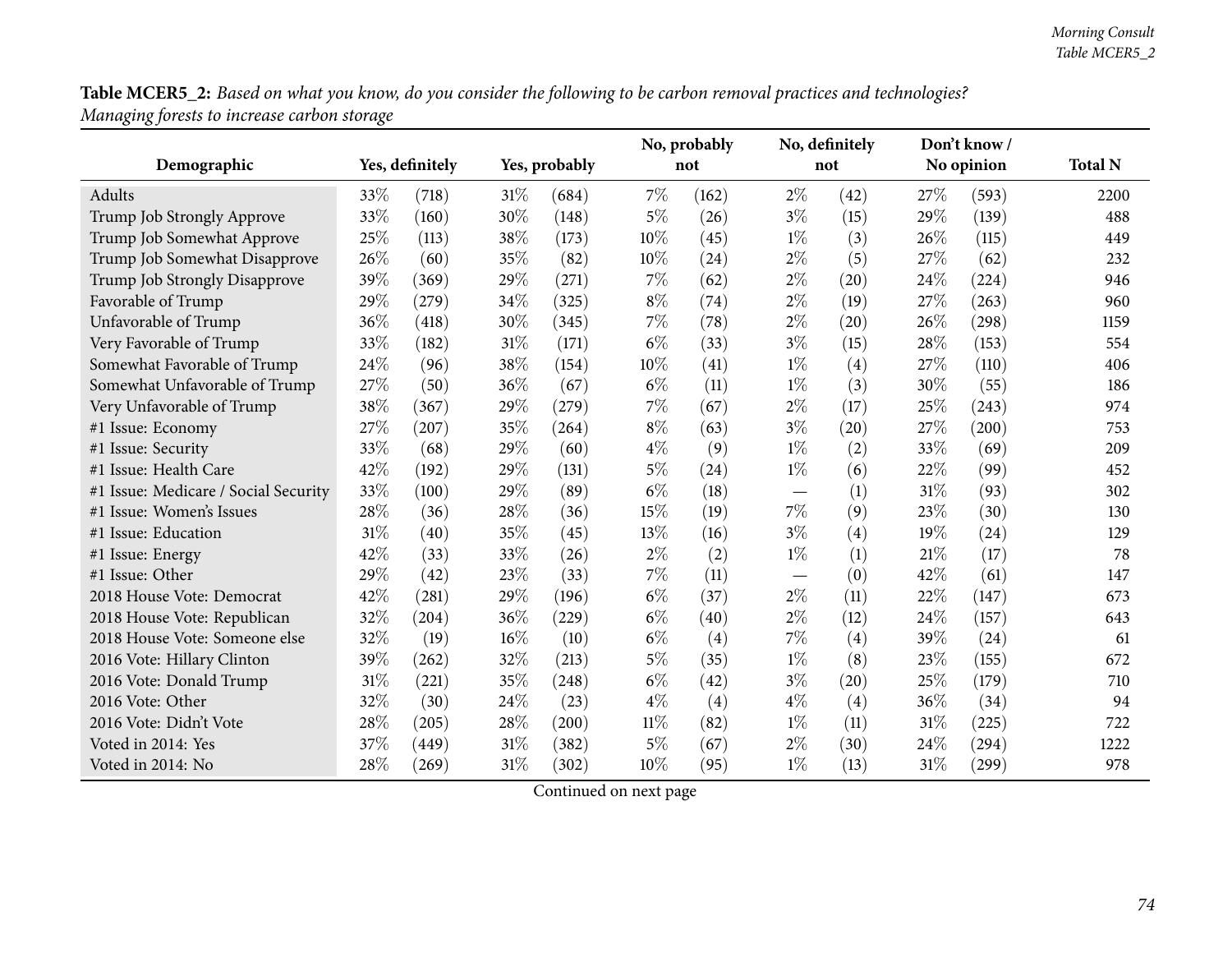|                         |        |                 |               |            | No, probably |       | No, definitely |                    |            | Don't know/ |                |  |
|-------------------------|--------|-----------------|---------------|------------|--------------|-------|----------------|--------------------|------------|-------------|----------------|--|
| Demographic             |        | Yes, definitely | Yes, probably |            |              | not   |                | not                | No opinion |             | <b>Total N</b> |  |
| Adults                  | 33%    | (718)           | $31\%$        | (684)      | $7\%$        | (162) | $2\%$          | (42)               | 27%        | (593)       | 2200           |  |
| 2012 Vote: Barack Obama | $38\%$ | 322             | 32%           | (268)      | $6\%$        | (47)  | $2\%$          | (19)               | 22%        | (180)       | 838            |  |
| 2012 Vote: Mitt Romney  | 30%    | (134)           | 35\%          | (155)      | $4\%$        | (20)  | $1\%$          | (6)                | 30\%       | (132)       | 447            |  |
| 2012 Vote: Other        | 24\%   | (15)            | $15\%$        | (10)       | $10\%$       | (7)   | $2\%$          | (1)                | 49\%       | (31)        | 64             |  |
| 2012 Vote: Didn't Vote  | 29%    | (247)           | 30\%          | $^{'}251)$ | $10\%$       | (88)  | $2\%$          | (16)               | 29%        | (247)       | 849            |  |
| 4-Region: Northeast     | 36%    | (141)           | 30%           | (116)      | $9\%$        | (34)  | $1\%$          | (4)                | 25%        | (98)        | 394            |  |
| 4-Region: Midwest       | 29%    | (133)           | $31\%$        | (145)      | $11\%$       | (52)  | $1\%$          | (5)                | 27\%       | (127)       | 462            |  |
| 4-Region: South         | 32%    | (261)           | $31\%$        | (253)      | $7\%$        | (57)  | $3\%$          | $\left( 24\right)$ | 28\%       | (229)       | 824            |  |
| 4-Region: West          | 35%    | (183)           | 33\%          | (170)      | $4\%$        | (20)  | $2\%$          | (8)                | 27\%       | (139)       | 520            |  |
| Climate concerned       | 38\%   | (615)           | 32%           | (518)      | $7\%$        | (118) | $2\%$          | (30)               | 21%        | (336)       | 1617           |  |
| Climate unconcerned     | 19%    | (93)            | 32%           | (158)      | $7\%$        | (35)  | $3\%$          | (13)               | 40%        | (199)       | 498            |  |

Table MCER5\_2: Based on what you know, do you consider the following to be carbon removal practices and technologies? *Managing forests to increase carbon storage*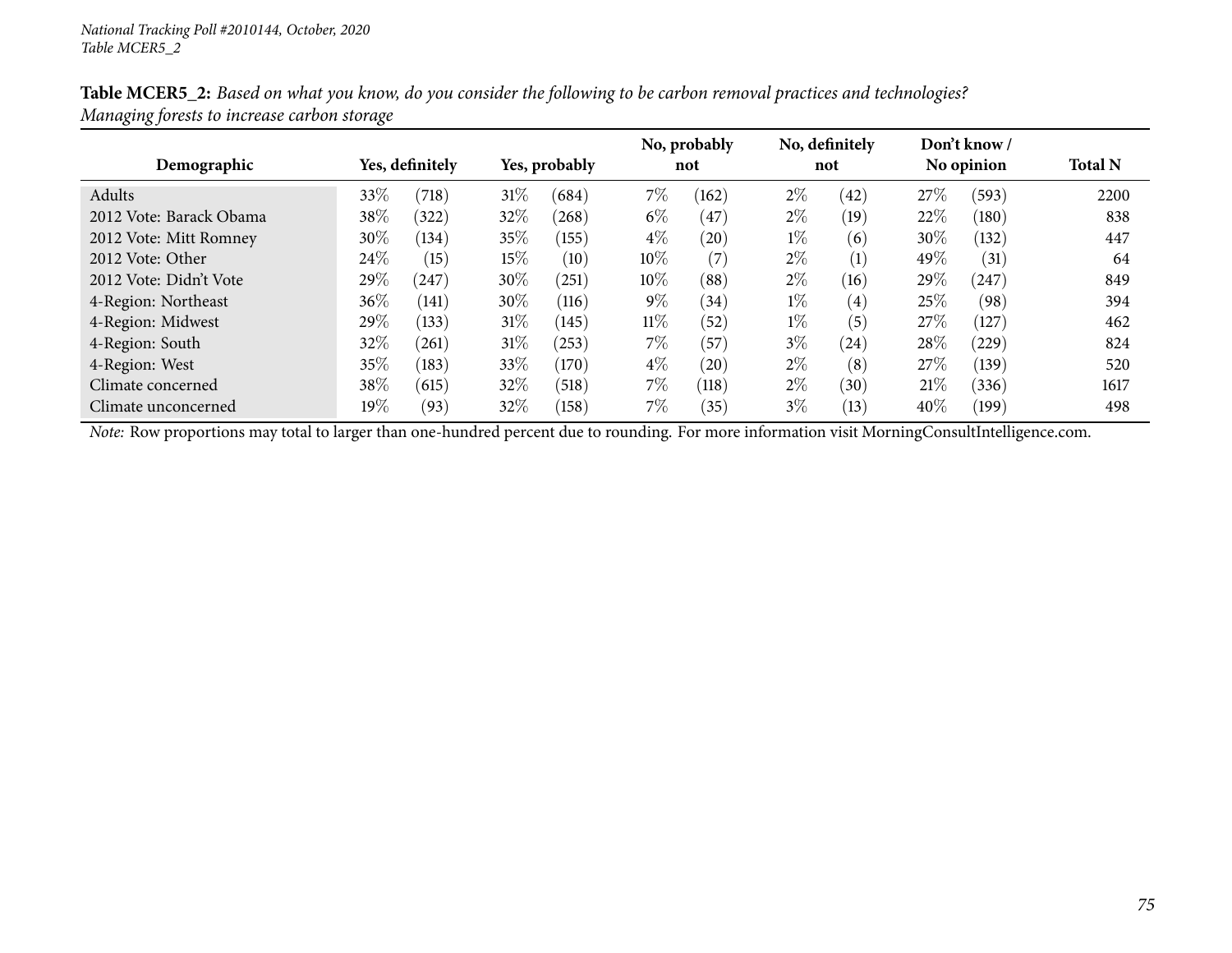|                          |     |                 |      |               |        | No, probably |       | No, definitely |        | Don't know / |                |
|--------------------------|-----|-----------------|------|---------------|--------|--------------|-------|----------------|--------|--------------|----------------|
| Demographic              |     | Yes, definitely |      | Yes, probably |        | not          |       | not            |        | No opinion   | <b>Total N</b> |
| <b>Adults</b>            | 17% | (366)           | 28%  | (620)         | 10%    | (216)        | $3\%$ | (68)           | 42%    | (930)        | 2200           |
| Gender: Male             | 20% | (213)           | 33%  | (346)         | $11\%$ | (112)        | $3\%$ | (36)           | 33%    | (354)        | 1062           |
| Gender: Female           | 13% | (153)           | 24\% | (274)         | $9\%$  | (104)        | $3\%$ | (31)           | $51\%$ | (576)        | 1138           |
| Age: 18-34               | 19% | (124)           | 29%  | (192)         | 16%    | (102)        | $4\%$ | (25)           | 32%    | (213)        | 655            |
| Age: 35-44               | 25% | (88)            | 30%  | (107)         | $6\%$  | (23)         | $4\%$ | (16)           | 35%    | (124)        | 358            |
| Age: 45-64               | 15% | (110)           | 28%  | (210)         | $8\%$  | (64)         | $2\%$ | (19)           | 46%    | (349)        | 751            |
| Age: 65+                 | 10% | (45)            | 26%  | (112)         | $6\%$  | (27)         | 2%    | (8)            | 56%    | (244)        | 436            |
| GenZers: 1997-2012       | 23% | (60)            | 30%  | (76)          | 16%    | (42)         | $4\%$ | (10)           | 26%    | (68)         | 256            |
| Millennials: 1981-1996   | 18% | (107)           | 29%  | (169)         | 13%    | (76)         | $3\%$ | (20)           | 36%    | (208)        | 579            |
| GenXers: 1965-1980       | 21% | (118)           | 30%  | (174)         | $9\%$  | (52)         | $3\%$ | (17)           | 37%    | (216)        | 577            |
| Baby Boomers: 1946-1964  | 10% | (71)            | 27%  | (188)         | $6\%$  | (42)         | 2%    | (17)           | 55%    | (384)        | 702            |
| PID: Dem (no lean)       | 20% | (163)           | 28%  | (229)         | 10%    | (83)         | 2%    | (19)           | 39%    | (310)        | 803            |
| PID: Ind (no lean)       | 13% | (85)            | 28%  | (189)         | $9\%$  | (63)         | $4\%$ | (25)           | 46%    | (310)        | 671            |
| PID: Rep (no lean)       | 16% | (118)           | 28%  | (203)         | 10%    | (71)         | $3\%$ | (23)           | 43%    | (310)        | 726            |
| PID/Gender: Dem Men      | 26% | (94)            | 33%  | (116)         | $11\%$ | (38)         | $3\%$ | (10)           | 27%    | (96)         | 354            |
| PID/Gender: Dem Women    | 15% | (69)            | 25%  | (113)         | 10%    | (44)         | $2\%$ | (9)            | 48%    | (214)        | 449            |
| PID/Gender: Ind Men      | 13% | (47)            | 35%  | (124)         | 7%     | (25)         | 4%    | (13)           | 40%    | (143)        | 352            |
| PID/Gender: Ind Women    | 12% | (38)            | 20%  | (64)          | 12%    | (37)         | $4\%$ | (12)           | 52%    | (167)        | 319            |
| PID/Gender: Rep Men      | 20% | (72)            | 30%  | (106)         | 14%    | (49)         | $4\%$ | (13)           | 32%    | (115)        | 355            |
| PID/Gender: Rep Women    | 12% | (46)            | 26%  | (97)          | $6\%$  | (22)         | $3\%$ | (10)           | 53%    | (195)        | 370            |
| Ideo: Liberal (1-3)      | 22% | (131)           | 34%  | (207)         | $8\%$  | (52)         | $3\%$ | (21)           | 33%    | (199)        | 610            |
| Ideo: Moderate (4)       | 16% | (109)           | 30%  | (200)         | 10%    | (66)         | $2\%$ | (11)           | 43%    | (287)        | 673            |
| Ideo: Conservative (5-7) | 15% | (105)           | 24%  | (175)         | $9\%$  | (65)         | $4\%$ | (32)           | 47%    | (340)        | 718            |
| Educ: < College          | 15% | (224)           | 25%  | (376)         | 10%    | (157)        | $3\%$ | (47)           | 47%    | (709)        | 1512           |
| Educ: Bachelors degree   | 18% | (80)            | 35%  | (156)         | $9\%$  | (41)         | $3\%$ | (14)           | 34%    | (152)        | 444            |
| Educ: Post-grad          | 25% | (62)            | 36%  | (88)          | $8\%$  | (19)         | $3\%$ | (7)            | 28%    | (69)         | 244            |
| Income: Under 50k        | 15% | (173)           | 25%  | (283)         | 10%    | (111)        | $3\%$ | (39)           | 47%    | (543)        | 1148           |
| Income: 50k-100k         | 15% | (103)           | 30%  | (198)         | $11\%$ | (71)         | $3\%$ | (18)           | 42%    | (280)        | 671            |
| Income: 100k+            | 24% | (90)            | 36%  | (138)         | 9%     | (34)         | $3\%$ | (11)           | 28%    | (107)        | 381            |
| Ethnicity: White         | 16% | (283)           | 28%  | (488)         | 9%     | (149)        | $2\%$ | (38)           | 44%    | (763)        | 1722           |
| Ethnicity: Hispanic      | 20% | (69)            | 34%  | (120)         | 14%    | (50)         | $4\%$ | (14)           | 27%    | (96)         | 349            |

**Table MCER5\_3:** Based on what you know, do you consider the following to be carbon removal practices and technologies? Speeding up the natural reactions between carbon and rock formations to store carbon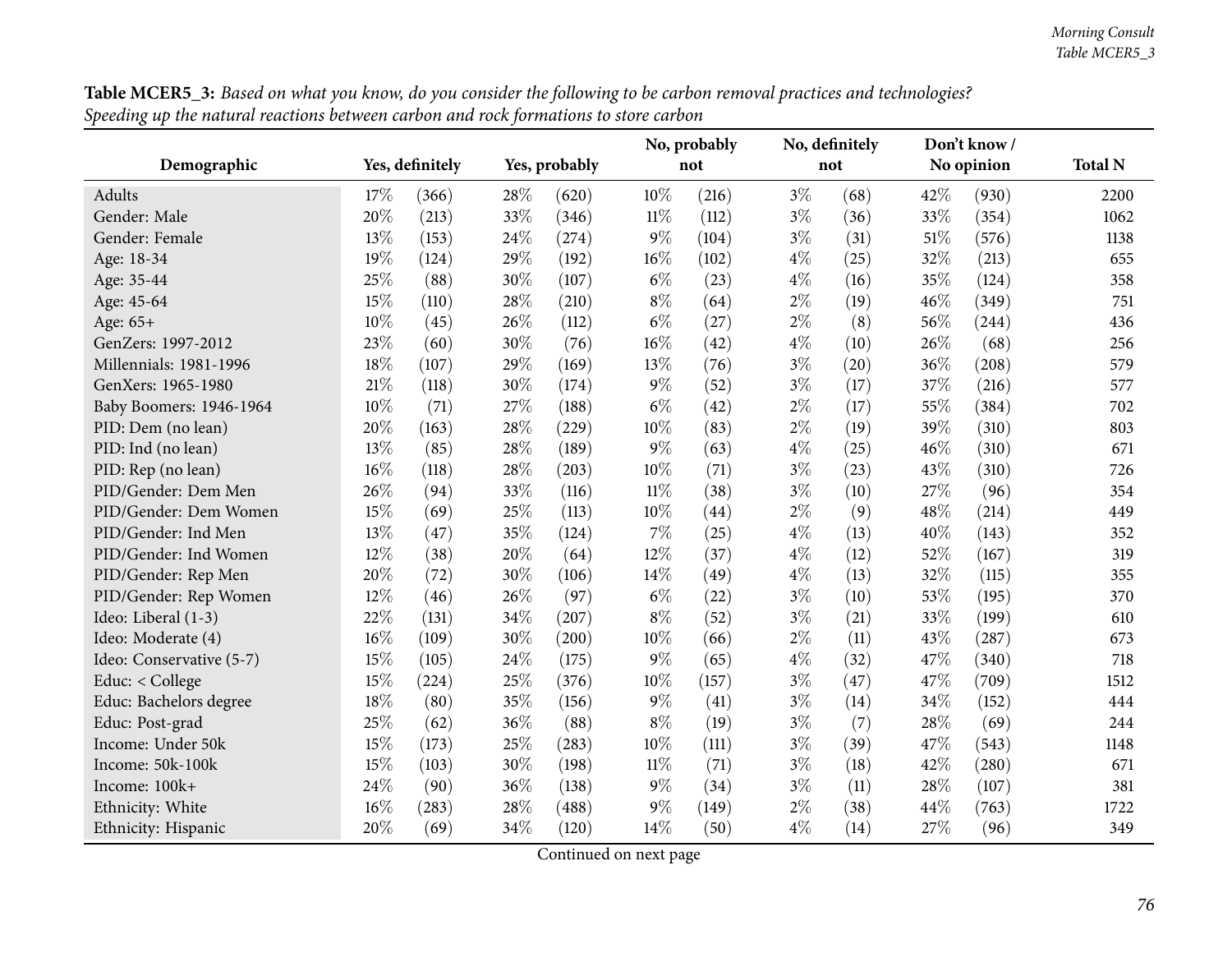|                                   |        |                 |        |               | No, probably |       | No, definitely |      |     | Don't know/ |                |
|-----------------------------------|--------|-----------------|--------|---------------|--------------|-------|----------------|------|-----|-------------|----------------|
| Demographic                       |        | Yes, definitely |        | Yes, probably |              | not   |                | not  |     | No opinion  | <b>Total N</b> |
| Adults                            | 17%    | (366)           | 28%    | (620)         | 10%          | (216) | $3\%$          | (68) | 42% | (930)       | 2200           |
| Ethnicity: Black                  | 16%    | (43)            | 23%    | (62)          | 14%          | (39)  | $7\%$          | (20) | 40% | (109)       | 274            |
| Ethnicity: Other                  | 19%    | (40)            | 34\%   | (70)          | 14%          | (28)  | $4\%$          | (9)  | 28% | (58)        | 204            |
| All Christian                     | $16\%$ | (174)           | 30%    | (320)         | $9\%$        | (100) | $3\%$          | (34) | 42% | (448)       | 1075           |
| All Non-Christian                 | 27%    | (29)            | $31\%$ | (33)          | $11\%$       | (11)  | $4\%$          | (5)  | 28% | (30)        | 108            |
| Atheist                           | 18%    | (16)            | 33%    | (29)          | $8\%$        | (7)   | $3\%$          | (2)  | 38% | (33)        | 87             |
| Agnostic/Nothing in particular    | 14%    | (76)            | 23%    | (125)         | 12%          | (62)  | $3\%$          | (17) | 47% | (253)       | 533            |
| Something Else                    | $18\%$ | (72)            | 29%    | (113)         | $9\%$        | (36)  | $2\%$          | (9)  | 42% | (166)       | 397            |
| Religious Non-Protestant/Catholic | 24%    | (33)            | $31\%$ | (43)          | 13%          | (18)  | $3\%$          | (5)  | 29% | (39)        | 137            |
| Evangelical                       | 18%    | (119)           | 33%    | (216)         | $9\%$        | (58)  | $4\%$          | (23) | 36% | (237)       | 653            |
| Non-Evangelical                   | 15%    | (115)           | 26%    | (199)         | $9\%$        | (72)  | $3\%$          | (19) | 47% | (364)       | 769            |
| Community: Urban                  | 26%    | (173)           | 29%    | (195)         | 10%          | (65)  | $3\%$          | (22) | 33% | (221)       | 677            |
| Community: Suburban               | 13%    | (124)           | 29%    | (284)         | $9\%$        | (86)  | $3\%$          | (28) | 46% | (448)       | 971            |
| Community: Rural                  | 12%    | (69)            | 25%    | (141)         | 12%          | (66)  | $3\%$          | (17) | 47% | (260)       | 552            |
| <b>Employ: Private Sector</b>     | 22%    | (155)           | 32%    | (224)         | $9\%$        | (63)  | $3\%$          | (24) | 34% | (238)       | 703            |
| <b>Employ: Government</b>         | 13%    | (19)            | 37%    | (54)          | 14%          | (20)  | $4\%$          | (6)  | 32% | (47)        | 146            |
| Employ: Self-Employed             | 18%    | (31)            | 30%    | (50)          | $13\%$       | (22)  | $3\%$          | (5)  | 36% | (61)        | 170            |
| Employ: Homemaker                 | 9%     | (15)            | 29%    | (47)          | $6\%$        | (9)   | $4\%$          | (6)  | 52% | (85)        | 163            |
| Employ: Student                   | 27%    | (30)            | 29%    | (32)          | 10%          | (11)  | $1\%$          | (2)  | 32% | (35)        | 110            |
| Employ: Retired                   | 9%     | (42)            | $25\%$ | (116)         | $6\%$        | (26)  | $2\%$          | (9)  | 58% | (266)       | 459            |
| Employ: Unemployed                | 16%    | (52)            | $25\%$ | (79)          | $14\%$       | (45)  | $4\%$          | (12) | 42% | (135)       | 323            |
| Employ: Other                     | 17%    | (21)            | 14%    | (18)          | 16%          | (21)  | $3\%$          | (4)  | 49% | (62)        | 126            |
| Military HH: Yes                  | 10%    | (38)            | 32%    | (115)         | $9\%$        | (31)  | $2\%$          | (7)  | 47% | (173)       | 365            |
| Military HH: No                   | 18%    | (328)           | 27%    | (505)         | 10%          | (185) | $3\%$          | (60) | 41% | (757)       | 1835           |
| RD/WT: Right Direction            | 19%    | (135)           | 30%    | (206)         | 10%          | (68)  | $3\%$          | (19) | 38% | (266)       | 695            |
| RD/WT: Wrong Track                | 15%    | (231)           | $28\%$ | (414)         | 10%          | (149) | $3\%$          | (48) | 44% | (663)       | 1505           |
| Trump Job Approve                 | 16%    | (146)           | 28%    | (259)         | $11\%$       | (99)  | $3\%$          | (31) | 43% | (403)       | 937            |
| Trump Job Disapprove              | 18%    | (212)           | 30%    | (349)         | 10%          | (114) | $3\%$          | (35) | 40% | (468)       | 1178           |

Table MCER5\_3: Based on what you know, do you consider the following to be carbon removal practices and technologies? Speeding up the natural reactions between carbon and rock formations to store carbon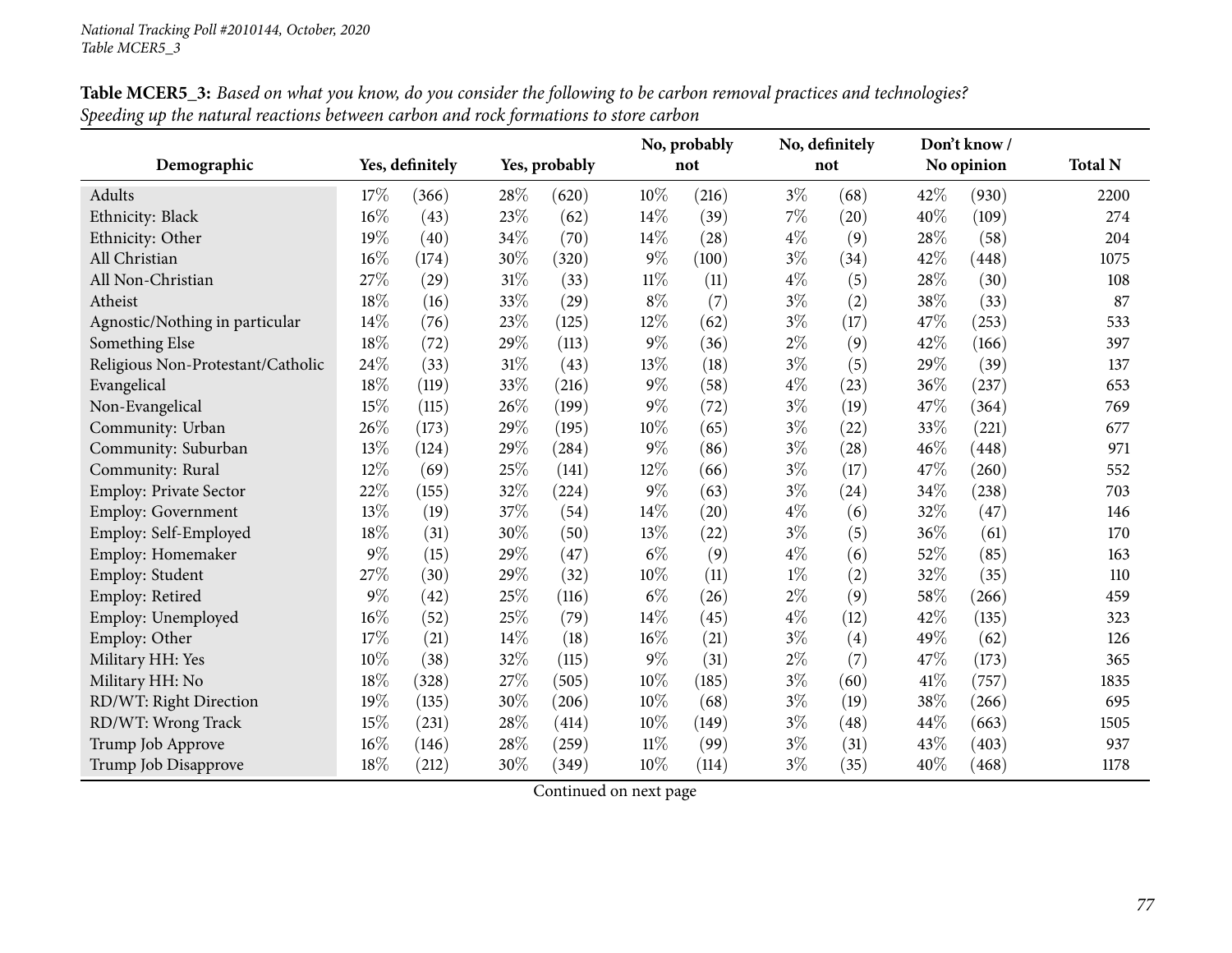| Table MCER5_3: Based on what you know, do you consider the following to be carbon removal practices and technologies? |
|-----------------------------------------------------------------------------------------------------------------------|
| Speeding up the natural reactions between carbon and rock formations to store carbon                                  |

| o.                                   |       |                 |        |               |        | No, probably |       | No, definitely |      | Don't know/ |                |
|--------------------------------------|-------|-----------------|--------|---------------|--------|--------------|-------|----------------|------|-------------|----------------|
| Demographic                          |       | Yes, definitely |        | Yes, probably |        | not          |       | not            |      | No opinion  | <b>Total N</b> |
| Adults                               | 17%   | (366)           | 28%    | (620)         | 10%    | (216)        | $3\%$ | (68)           | 42\% | (930)       | 2200           |
| Trump Job Strongly Approve           | 20%   | (95)            | 24%    | (118)         | $8\%$  | (41)         | $4\%$ | (19)           | 44\% | (215)       | 488            |
| Trump Job Somewhat Approve           | 11%   | (51)            | 31%    | (141)         | 13%    | (58)         | $3\%$ | (12)           | 42%  | (187)       | 449            |
| Trump Job Somewhat Disapprove        | 13%   | (30)            | 32%    | (75)          | 13%    | (31)         | $1\%$ | (3)            | 40%  | (92)        | 232            |
| Trump Job Strongly Disapprove        | 19%   | (181)           | 29%    | (274)         | $9\%$  | (83)         | $3\%$ | (32)           | 40%  | (376)       | 946            |
| Favorable of Trump                   | 16%   | (155)           | 28%    | (273)         | $11\%$ | (102)        | $3\%$ | (28)           | 42%  | (403)       | 960            |
| Unfavorable of Trump                 | 17%   | (203)           | 28%    | (326)         | $9\%$  | (108)        | $3\%$ | (35)           | 42%  | (487)       | 1159           |
| Very Favorable of Trump              | 19%   | (105)           | 26%    | (143)         | $9\%$  | (49)         | $4\%$ | (20)           | 43%  | (238)       | 554            |
| Somewhat Favorable of Trump          | 12%   | (50)            | 32%    | (129)         | 13%    | (53)         | $2\%$ | (9)            | 41\% | (165)       | 406            |
| Somewhat Unfavorable of Trump        | 14%   | (26)            | 26%    | (49)          | $8\%$  | (15)         | $3\%$ | (5)            | 48%  | (90)        | 186            |
| Very Unfavorable of Trump            | 18%   | (177)           | 28%    | (277)         | 10%    | (93)         | $3\%$ | (30)           | 41\% | (397)       | 974            |
| #1 Issue: Economy                    | 15%   | (116)           | 28%    | (214)         | 13%    | (97)         | $3\%$ | (26)           | 40%  | (301)       | 753            |
| #1 Issue: Security                   | 17%   | (37)            | 26%    | (55)          | $9\%$  | (18)         | $1\%$ | (3)            | 46%  | (96)        | 209            |
| #1 Issue: Health Care                | 22%   | (101)           | 28%    | (129)         | $6\%$  | (26)         | $3\%$ | (12)           | 41\% | (185)       | 452            |
| #1 Issue: Medicare / Social Security | 12%   | (36)            | 24%    | (74)          | $6\%$  | (19)         | $2\%$ | (6)            | 55%  | (167)       | 302            |
| #1 Issue: Women's Issues             | 12%   | (15)            | 28%    | (36)          | 21%    | (27)         | $6\%$ | (7)            | 34%  | (44)        | 130            |
| #1 Issue: Education                  | 26%   | (33)            | 33%    | (42)          | 10%    | (13)         | 7%    | (8)            | 25%  | (32)        | 129            |
| #1 Issue: Energy                     | 21%   | (17)            | 40%    | (31)          | 7%     | (6)          | $3\%$ | (3)            | 28%  | (22)        | 78             |
| #1 Issue: Other                      | $8\%$ | (12)            | 27%    | (39)          | $7\%$  | (11)         | $2\%$ | (3)            | 56%  | (82)        | 147            |
| 2018 House Vote: Democrat            | 21%   | (139)           | 31%    | (210)         | $6\%$  | (43)         | $3\%$ | (19)           | 39%  | (262)       | 673            |
| 2018 House Vote: Republican          | 17%   | (108)           | $31\%$ | (198)         | $10\%$ | (63)         | $2\%$ | (14)           | 40%  | (259)       | 643            |
| 2018 House Vote: Someone else        | $6\%$ | (4)             | 20%    | (12)          | 12%    | (7)          | $1\%$ | (1)            | 61\% | (38)        | 61             |
| 2016 Vote: Hillary Clinton           | 20%   | (133)           | 31%    | (208)         | 7%     | (44)         | $3\%$ | (18)           | 40%  | (269)       | 672            |
| 2016 Vote: Donald Trump              | 15%   | (109)           | 30%    | (212)         | $9\%$  | (62)         | $3\%$ | (19)           | 43%  | (307)       | 710            |
| 2016 Vote: Other                     | 12%   | (12)            | 25%    | (24)          | $8\%$  | (8)          |       | (0)            | 54%  | (51)        | 94             |
| 2016 Vote: Didn't Vote               | 15%   | (112)           | 24%    | (176)         | 14%    | (102)        | $4\%$ | (31)           | 42%  | (302)       | 722            |
| Voted in 2014: Yes                   | 18%   | (220)           | 30%    | (364)         | $8\%$  | (99)         | $2\%$ | (29)           | 42%  | (511)       | 1222           |
| Voted in 2014: No                    | 15%   | (146)           | 26%    | (256)         | 12%    | (118)        | $4\%$ | (39)           | 43%  | (419)       | 978            |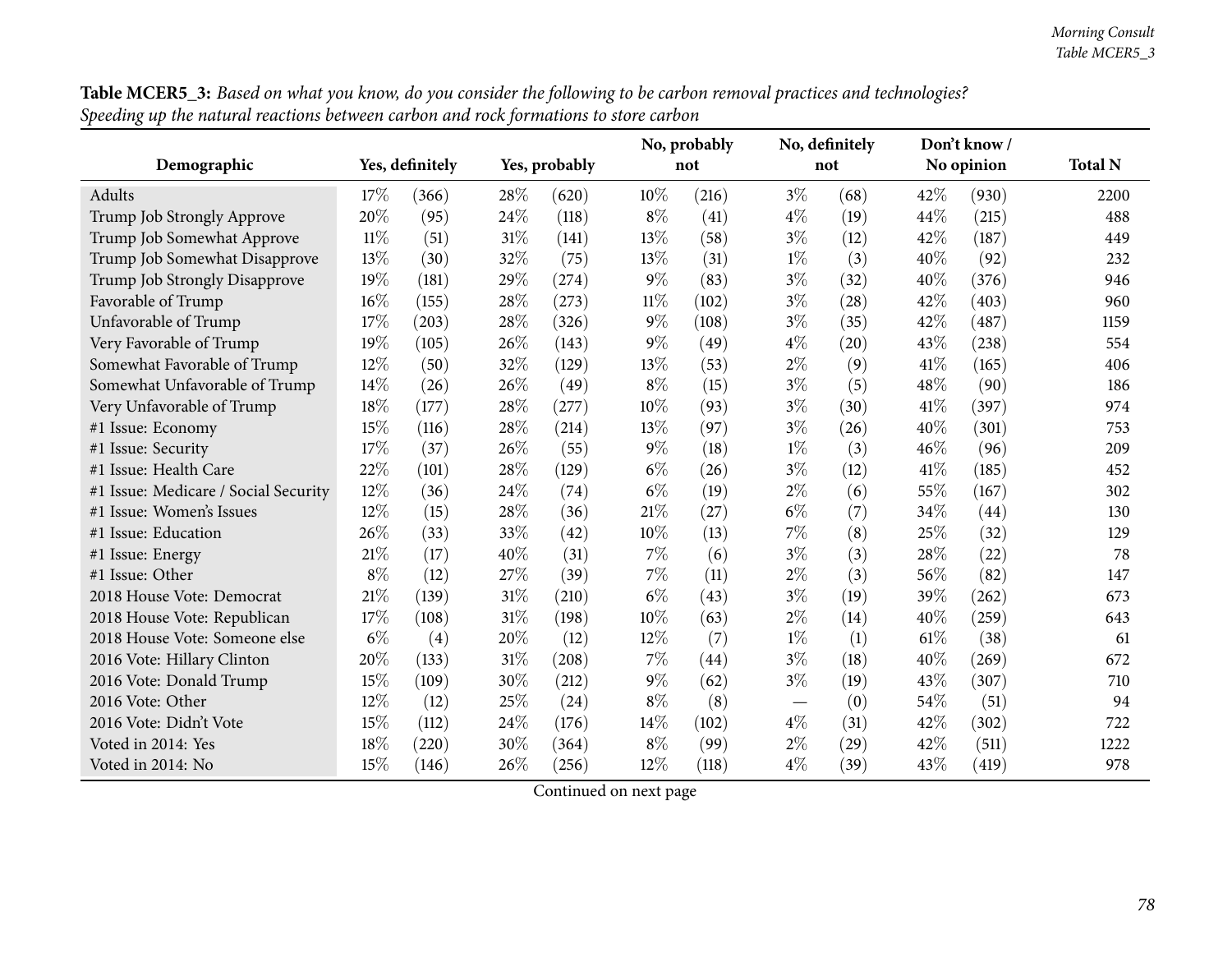|                         |        |                 |        |               |        | No, probably |       | No, definitely |            | Don't know/ |                |
|-------------------------|--------|-----------------|--------|---------------|--------|--------------|-------|----------------|------------|-------------|----------------|
| Demographic             |        | Yes, definitely |        | Yes, probably |        | not          |       | not            | No opinion |             | <b>Total N</b> |
| Adults                  | $17\%$ | (366)           | 28\%   | (620)         | 10%    | $^{(216)}$   | $3\%$ | (68)           | 42\%       | (930)       | 2200           |
| 2012 Vote: Barack Obama | $19\%$ | (159)           | 32%    | (265)         | $8\%$  | (67)         | $3\%$ | (23)           | 39\%       | (323)       | 838            |
| 2012 Vote: Mitt Romney  | $14\%$ | (64)            | 25\%   | (110)         | $9\%$  | (41)         | $2\%$ | (7)            | $50\%$     | (226)       | 447            |
| 2012 Vote: Other        | $7\%$  | (4)             | $17\%$ | (11)          | $15\%$ | (9)          | $2\%$ | (1)            | 60%        | (38)        | 64             |
| 2012 Vote: Didn't Vote  | $16\%$ | (139)           | 28\%   | (234)         | 12%    | (100)        | $4\%$ | (36)           | $40\%$     | (340)       | 849            |
| 4-Region: Northeast     | 20%    | (80)            | 27\%   | (106)         | $8\%$  | (30)         | $5\%$ | (18)           | 41\%       | (159)       | 394            |
| 4-Region: Midwest       | $12\%$ | (56)            | $31\%$ | (144)         | $8\%$  | (37)         | $4\%$ | (19)           | 45%        | (206)       | 462            |
| 4-Region: South         | $17\%$ | (137)           | 24\%   | $^{'}202)$    | $12\%$ | (98)         | $3\%$ | (23)           | $44\%$     | (365)       | 824            |
| 4-Region: West          | 18%    | (94)            | 32%    | (168)         | 10%    | (52)         | $1\%$ | (7)            | $38\%$     | (200)       | 520            |
| Climate concerned       | $19\%$ | (307)           | 32\%   | (510)         | 10%    | (160)        | $3\%$ | (53)           | 36\%       | (586)       | 1617           |
| Climate unconcerned     | $10\%$ | (52)            | 21%    | (106)         | $11\%$ | (53)         | $2\%$ | (12)           | 55%        | (275)       | 498            |

Table MCER5\_3: Based on what you know, do you consider the following to be carbon removal practices and technologies? Speeding up the natural reactions between carbon and rock formations to store carbon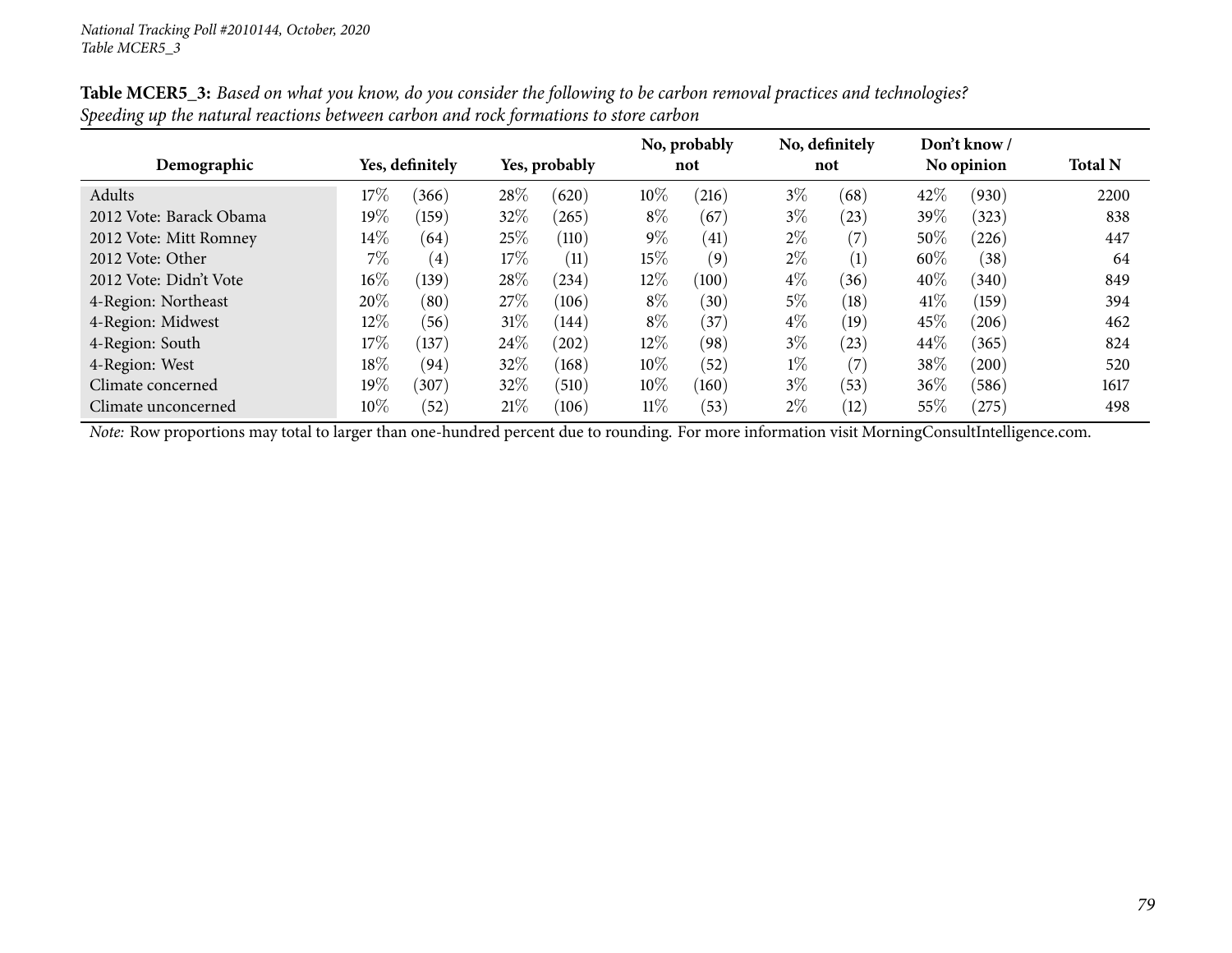|                          |        |                 |        |               |        | No, probably |       | No, definitely |        | Don't know/ |                |
|--------------------------|--------|-----------------|--------|---------------|--------|--------------|-------|----------------|--------|-------------|----------------|
| Demographic              |        | Yes, definitely |        | Yes, probably |        | not          |       | not            |        | No opinion  | <b>Total N</b> |
| <b>Adults</b>            | 20%    | (450)           | 28%    | (622)         | $8\%$  | (187)        | $3\%$ | (67)           | 40%    | (874)       | 2200           |
| Gender: Male             | 24%    | (256)           | 32%    | (344)         | 10%    | (107)        | $4\%$ | (40)           | 30%    | (315)       | 1062           |
| Gender: Female           | 17%    | (194)           | 24\%   | (279)         | 7%     | (80)         | $2\%$ | (27)           | 49%    | (559)       | 1138           |
| Age: 18-34               | 24%    | (159)           | 30%    | (197)         | $11\%$ | (72)         | $4\%$ | (28)           | $31\%$ | (200)       | 655            |
| Age: 35-44               | 27%    | (98)            | 29%    | (104)         | $6\%$  | (22)         | $2\%$ | (6)            | 36%    | (127)       | 358            |
| Age: 45-64               | 17%    | (127)           | 26%    | (197)         | $8\%$  | (62)         | $4\%$ | (27)           | 45%    | (338)       | 751            |
| Age: 65+                 | 15%    | (65)            | 29%    | (125)         | 7%     | (31)         | $2\%$ | (7)            | 48%    | (209)       | 436            |
| GenZers: 1997-2012       | 28%    | (72)            | 32%    | (83)          | 12%    | (31)         | $2\%$ | (6)            | 24\%   | (63)        | 256            |
| Millennials: 1981-1996   | 25%    | (142)           | $28\%$ | (163)         | 9%     | (51)         | $4\%$ | (24)           | 35%    | (200)       | 579            |
| GenXers: 1965-1980       | $21\%$ | (119)           | 30%    | (173)         | 9%     | (52)         | $3\%$ | (19)           | 37%    | (214)       | 577            |
| Baby Boomers: 1946-1964  | 15%    | (108)           | 26%    | (182)         | 7%     | (47)         | $2\%$ | (16)           | 50%    | (349)       | 702            |
| PID: Dem (no lean)       | 25%    | (203)           | 28%    | (226)         | $8\%$  | (68)         | $3\%$ | (24)           | 35%    | (282)       | 803            |
| PID: Ind (no lean)       | 18%    | (118)           | 27%    | (182)         | $9\%$  | (63)         | $2\%$ | (16)           | 43%    | (292)       | 671            |
| PID: Rep (no lean)       | 18%    | (129)           | 29%    | (214)         | $8\%$  | (56)         | $4\%$ | (27)           | 41\%   | (300)       | 726            |
| PID/Gender: Dem Men      | 30%    | (106)           | 31%    | (111)         | 10%    | (34)         | $3\%$ | (10)           | 26%    | (93)        | 354            |
| PID/Gender: Dem Women    | 22%    | (97)            | 26%    | (115)         | 7%     | (34)         | $3\%$ | (14)           | 42%    | (189)       | 449            |
| PID/Gender: Ind Men      | 21%    | (73)            | $31\%$ | (110)         | $11\%$ | (37)         | $4\%$ | (13)           | 34%    | (120)       | 352            |
| PID/Gender: Ind Women    | 14%    | (46)            | 23%    | (73)          | $8\%$  | (26)         | $1\%$ | (3)            | 54%    | (172)       | 319            |
| PID/Gender: Rep Men      | 22%    | (77)            | 35%    | (123)         | 10%    | (36)         | $5\%$ | (17)           | 29%    | (102)       | 355            |
| PID/Gender: Rep Women    | 14%    | (52)            | 24%    | (90)          | 5%     | (20)         | $3\%$ | (10)           | 53%    | (198)       | 370            |
| Ideo: Liberal (1-3)      | 28%    | (169)           | $31\%$ | (190)         | 7%     | (45)         | $3\%$ | (18)           | 31%    | (189)       | 610            |
| Ideo: Moderate (4)       | 18%    | (124)           | 29%    | (198)         | $8\%$  | (52)         | $2\%$ | (15)           | 42%    | (283)       | 673            |
| Ideo: Conservative (5-7) | 18%    | (130)           | 28\%   | (204)         | $8\%$  | (58)         | $4\%$ | (29)           | 41%    | (297)       | 718            |
| Educ: < College          | 18%    | (275)           | 25%    | (383)         | 9%     | (131)        | $3\%$ | (50)           | 45%    | (674)       | 1512           |
| Educ: Bachelors degree   | 24%    | (105)           | 33%    | (147)         | $8\%$  | (35)         | $3\%$ | (12)           | 33%    | (145)       | 444            |
| Educ: Post-grad          | 29%    | (71)            | 38%    | (93)          | $8\%$  | (20)         | $2\%$ | (5)            | 23%    | (55)        | 244            |
| Income: Under 50k        | 19%    | (216)           | 25%    | (287)         | $9\%$  | (99)         | $3\%$ | (35)           | 45%    | (511)       | 1148           |
| Income: 50k-100k         | 19%    | (127)           | 30%    | (204)         | $9\%$  | (59)         | $4\%$ | (25)           | 38%    | (256)       | 671            |
| Income: 100k+            | 28%    | (107)           | 35%    | (132)         | $8\%$  | (29)         | $2\%$ | (7)            | 28%    | (107)       | 381            |
| Ethnicity: White         | 20%    | (336)           | 29%    | (498)         | $8\%$  | (144)        | $3\%$ | (50)           | 40%    | (695)       | 1722           |
| Ethnicity: Hispanic      | 21%    | (74)            | $31\%$ | (109)         | 12%    | (41)         | $4\%$ | (15)           | 32%    | (111)       | 349            |

**Table MCER5\_4:** Based on what you know, do you consider the following to be carbon removal practices and technologies? Using industrial technology to capture carbon from the atmosphere to be stored underground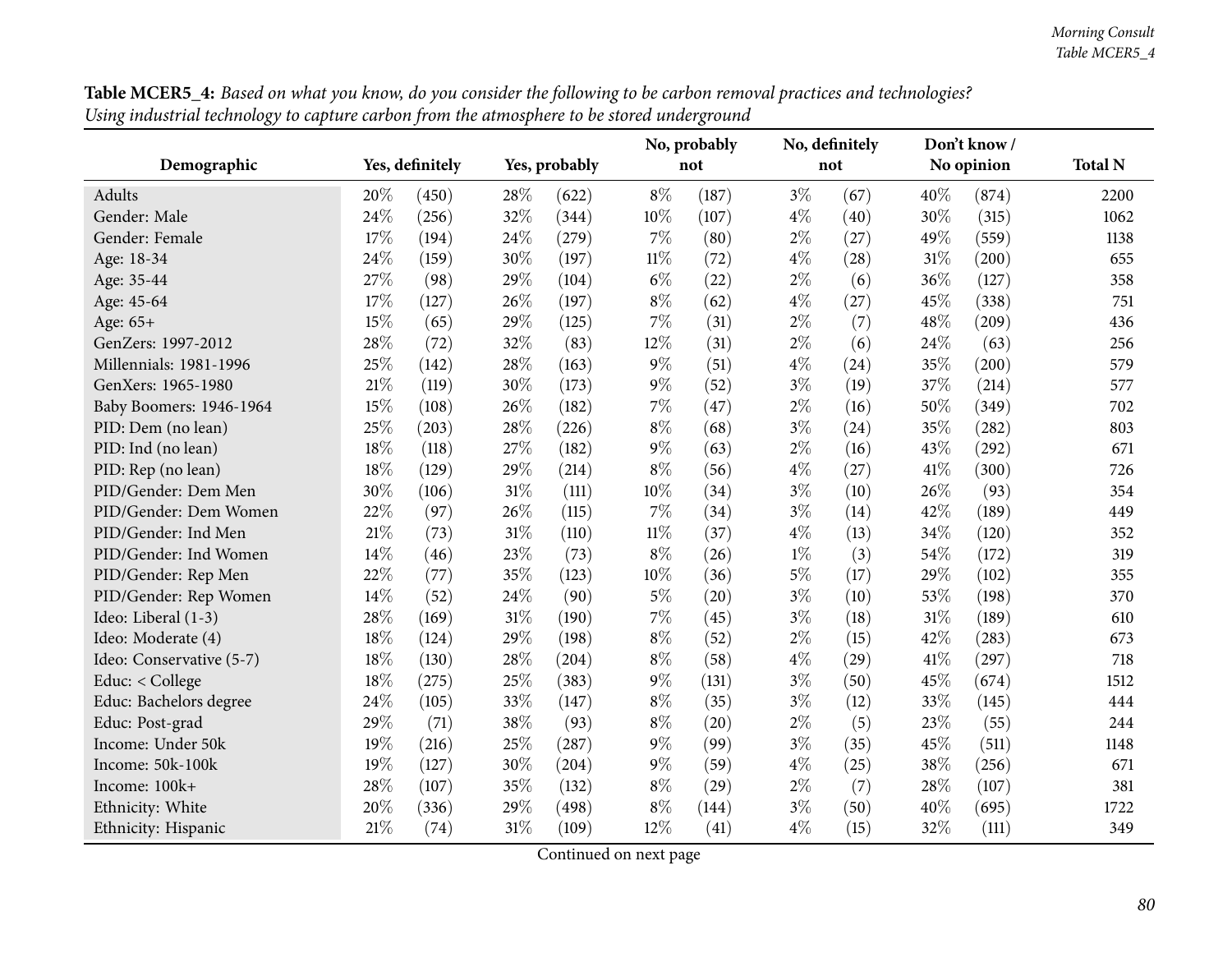|                                   |        |                 |        |               | No, probably |       |       | No, definitely |        | Don't know/ |                |
|-----------------------------------|--------|-----------------|--------|---------------|--------------|-------|-------|----------------|--------|-------------|----------------|
| Demographic                       |        | Yes, definitely |        | Yes, probably |              | not   |       | not            |        | No opinion  | <b>Total N</b> |
| Adults                            | 20%    | (450)           | 28%    | (622)         | $8\%$        | (187) | $3\%$ | (67)           | 40%    | (874)       | 2200           |
| Ethnicity: Black                  | 23%    | (64)            | 24\%   | (65)          | $9\%$        | (26)  | $5\%$ | (13)           | 39%    | (107)       | 274            |
| Ethnicity: Other                  | 25%    | (51)            | 29%    | (60)          | $8\%$        | (17)  | $2\%$ | (5)            | 35%    | (72)        | 204            |
| All Christian                     | 19%    | (206)           | $31\%$ | (331)         | $8\%$        | (85)  | $3\%$ | (31)           | 39%    | (423)       | 1075           |
| All Non-Christian                 | 35%    | (38)            | 31%    | (33)          | $5\%$        | (5)   | $3\%$ | (3)            | 26%    | (28)        | 108            |
| Atheist                           | 30%    | (26)            | 32%    | (28)          | 7%           | (6)   | $4\%$ | (4)            | 26%    | (23)        | 87             |
| Agnostic/Nothing in particular    | 19%    | (102)           | 23%    | (123)         | 10%          | (51)  | $4\%$ | (20)           | 45%    | (238)       | 533            |
| Something Else                    | $20\%$ | (78)            | 27\%   | (108)         | 10%          | (40)  | $2\%$ | (9)            | 41%    | (162)       | 397            |
| Religious Non-Protestant/Catholic | 31%    | (42)            | 29%    | (39)          | $8\%$        | (11)  | $5\%$ | (6)            | 28%    | (38)        | 137            |
| Evangelical                       | 21%    | (139)           | 34\%   | (219)         | $8\%$        | (54)  | $3\%$ | (17)           | 34\%   | (225)       | 653            |
| Non-Evangelical                   | 18%    | (135)           | 26%    | (203)         | $8\%$        | (64)  | $3\%$ | (20)           | 45%    | (347)       | 769            |
| Community: Urban                  | 30%    | (205)           | 28\%   | (189)         | $8\%$        | (52)  | $4\%$ | (24)           | 31%    | (207)       | 677            |
| Community: Suburban               | 17%    | (167)           | 30%    | (293)         | $9\%$        | (85)  | $2\%$ | (23)           | 42%    | (403)       | 971            |
| Community: Rural                  | 14%    | (78)            | 26%    | (141)         | $9\%$        | (50)  | $4\%$ | (20)           | 48%    | (263)       | 552            |
| <b>Employ: Private Sector</b>     | 23%    | (164)           | 34\%   | (242)         | $8\%$        | (56)  | $3\%$ | (19)           | 32%    | (223)       | 703            |
| <b>Employ: Government</b>         | 24%    | (36)            | 30%    | (44)          | 15%          | (21)  | $5\%$ | (8)            | 25%    | (37)        | 146            |
| Employ: Self-Employed             | 24%    | (41)            | $34\%$ | (57)          | $5\%$        | (9)   | $3\%$ | (5)            | 35%    | (59)        | 170            |
| Employ: Homemaker                 | 13%    | (21)            | $22\%$ | (35)          | $3\%$        | (5)   | $1\%$ | (2)            | 61\%   | (99)        | 163            |
| Employ: Student                   | 27%    | (30)            | 35%    | (38)          | $10\%$       | (11)  | $1\%$ | (1)            | 27%    | (30)        | 110            |
| Employ: Retired                   | 14%    | (65)            | 25%    | (115)         | $6\%$        | (27)  | $2\%$ | (8)            | 53%    | (244)       | 459            |
| Employ: Unemployed                | $22\%$ | (70)            | 20%    | (66)          | 13%          | (43)  | $6\%$ | (21)           | 38%    | (123)       | 323            |
| Employ: Other                     | 19%    | (24)            | 19%    | (24)          | 12%          | (16)  | $2\%$ | (3)            | 47%    | (59)        | 126            |
| Military HH: Yes                  | 15%    | (54)            | $31\%$ | (113)         | 10%          | (38)  | $2\%$ | (7)            | 42%    | (153)       | 365            |
| Military HH: No                   | 22%    | (396)           | 28%    | (510)         | $8\%$        | (148) | $3\%$ | (60)           | 39%    | (720)       | 1835           |
| RD/WT: Right Direction            | 21%    | (148)           | 28%    | (192)         | $9\%$        | (63)  | $4\%$ | (28)           | 38%    | (264)       | 695            |
| RD/WT: Wrong Track                | 20%    | (302)           | 29%    | (431)         | $8\%$        | (124) | $3\%$ | (39)           | 41\%   | (610)       | 1505           |
| Trump Job Approve                 | 18%    | (171)           | 29%    | (272)         | $9\%$        | (80)  | $3\%$ | (31)           | 41%    | (383)       | 937            |
| Trump Job Disapprove              | 23%    | (272)           | 29%    | (343)         | $8\%$        | (100) | $3\%$ | (35)           | $36\%$ | (428)       | 1178           |

Table MCER5\_4: Based on what you know, do you consider the following to be carbon removal practices and technologies? Using industrial technology to capture carbon from the atmosphere to be stored underground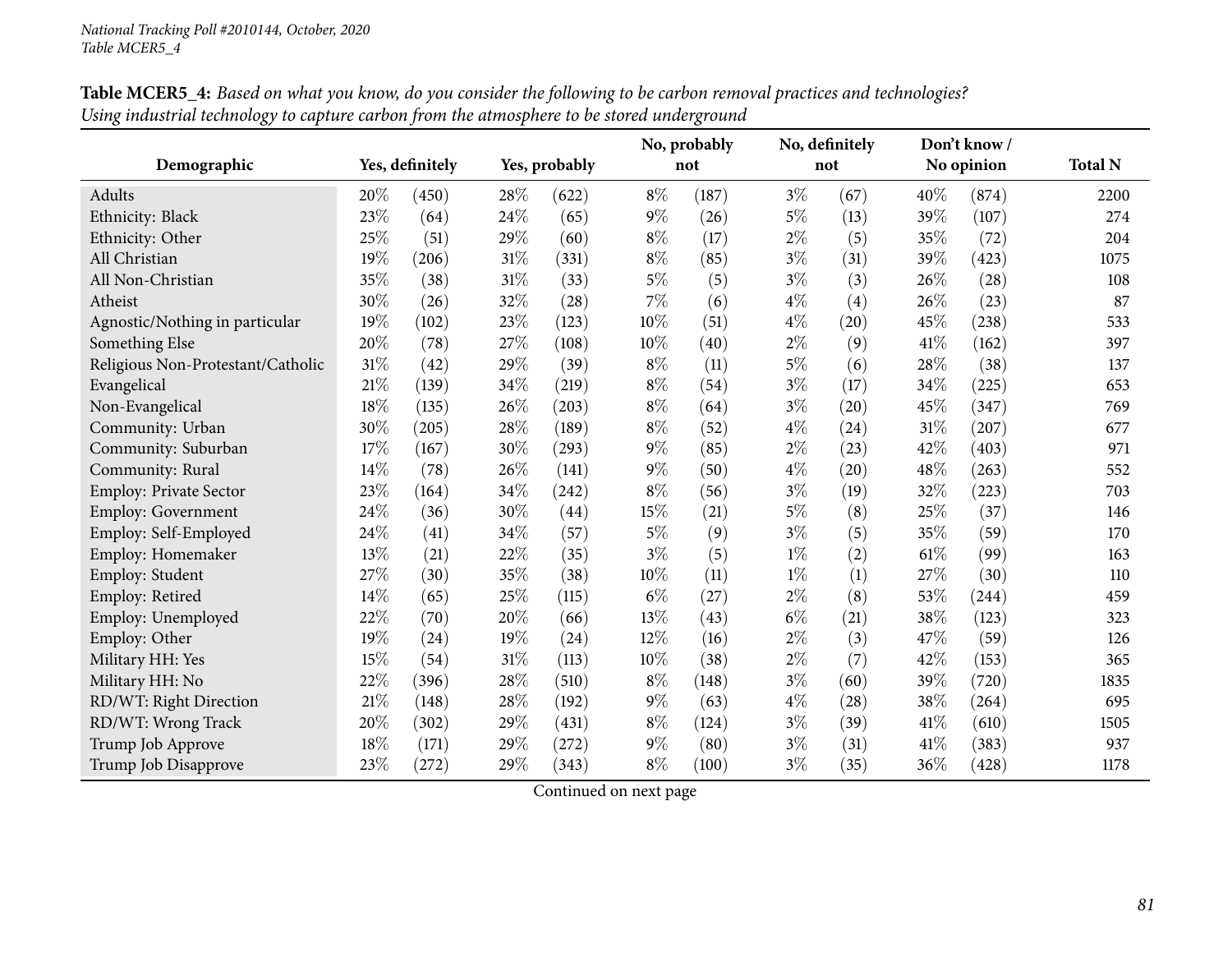| Table MCER5_4: Based on what you know, do you consider the following to be carbon removal practices and technologies? |
|-----------------------------------------------------------------------------------------------------------------------|
| Using industrial technology to capture carbon from the atmosphere to be stored underground                            |

|                                      |        |                 |        |               |        | No, probably       |                               | No, definitely |     | Don't know/ |                |
|--------------------------------------|--------|-----------------|--------|---------------|--------|--------------------|-------------------------------|----------------|-----|-------------|----------------|
| Demographic                          |        | Yes, definitely |        | Yes, probably |        | not                |                               | not            |     | No opinion  | <b>Total N</b> |
| Adults                               | 20%    | (450)           | 28%    | (622)         | $8\%$  | (187)              | $3\%$                         | (67)           | 40% | (874)       | 2200           |
| Trump Job Strongly Approve           | 20%    | (98)            | 26%    | (129)         | 9%     | (42)               | $4\%$                         | (18)           | 41% | (202)       | 488            |
| Trump Job Somewhat Approve           | $16\%$ | (73)            | 32%    | (143)         | $9\%$  | (38)               | $3\%$                         | (13)           | 40% | (182)       | 449            |
| Trump Job Somewhat Disapprove        | 20%    | (45)            | 32%    | (74)          | $11\%$ | (25)               | $3\%$                         | (7)            | 35% | (80)        | 232            |
| Trump Job Strongly Disapprove        | 24%    | (226)           | 28%    | (269)         | $8\%$  | (74)               | $3\%$                         | (28)           | 37% | (348)       | 946            |
| Favorable of Trump                   | 19%    | (186)           | 29%    | (280)         | $8\%$  | (74)               | $3\%$                         | (31)           | 40% | (388)       | 960            |
| Unfavorable of Trump                 | 22%    | (256)           | 29%    | (334)         | $9\%$  | (101)              | $3\%$                         | (31)           | 38% | (438)       | 1159           |
| Very Favorable of Trump              | 20%    | (108)           | 28%    | (153)         | $8\%$  | (46)               | $4\%$                         | (20)           | 41% | (227)       | 554            |
| Somewhat Favorable of Trump          | 19%    | (78)            | 31%    | (126)         | 7%     | $\left( 28\right)$ | $3\%$                         | (12)           | 40% | (162)       | 406            |
| Somewhat Unfavorable of Trump        | 21%    | (40)            | 27%    | (50)          | $8\%$  | (16)               | $2\%$                         | (4)            | 41% | (75)        | 186            |
| Very Unfavorable of Trump            | $22\%$ | (216)           | 29%    | (284)         | 9%     | (85)               | $3\%$                         | (26)           | 37% | (363)       | 974            |
| #1 Issue: Economy                    | 18%    | (135)           | $32\%$ | (239)         | $8\%$  | (63)               | $5\%$                         | (35)           | 37% | (281)       | 753            |
| #1 Issue: Security                   | 22%    | (47)            | 24%    | (51)          | $11\%$ | (22)               | $3\%$                         | (6)            | 40% | (84)        | 209            |
| #1 Issue: Health Care                | 29%    | (130)           | 27%    | (122)         | $5\%$  | (22)               | $1\%$                         | (5)            | 38% | (173)       | 452            |
| #1 Issue: Medicare / Social Security | 15%    | (44)            | 28\%   | (84)          | 7%     | (20)               | $3\%$                         | (10)           | 48% | (144)       | 302            |
| #1 Issue: Women's Issues             | 14%    | (18)            | 22%    | (28)          | 22%    | (29)               | $4\%$                         | (5)            | 38% | (50)        | 130            |
| #1 Issue: Education                  | 22%    | (28)            | 32%    | (41)          | 16%    | (20)               | $3\%$                         | (3)            | 28% | (36)        | 129            |
| #1 Issue: Energy                     | 31%    | (25)            | 28%    | (22)          | 7%     | (5)                | $3\%$                         | (2)            | 31% | (25)        | 78             |
| #1 Issue: Other                      | 16%    | (23)            | 24%    | (36)          | $4\%$  | (5)                | $\overbrace{\phantom{13333}}$ | (1)            | 56% | (83)        | 147            |
| 2018 House Vote: Democrat            | 26%    | (178)           | 30%    | (204)         | 7%     | (45)               | $2\%$                         | (15)           | 34% | (231)       | 673            |
| 2018 House Vote: Republican          | 19%    | (121)           | 32%    | (204)         | $9\%$  | (55)               | $3\%$                         | (22)           | 37% | (241)       | 643            |
| 2018 House Vote: Someone else        | 15%    | (10)            | 19%    | (12)          | $6\%$  | (4)                | 5%                            | (3)            | 55% | (33)        | 61             |
| 2016 Vote: Hillary Clinton           | 24%    | (159)           | 32%    | (216)         | $6\%$  | (39)               | $3\%$                         | (19)           | 36% | (240)       | 672            |
| 2016 Vote: Donald Trump              | 19%    | (135)           | 30%    | (213)         | 9%     | (61)               | $3\%$                         | (23)           | 39% | (278)       | 710            |
| 2016 Vote: Other                     | 20%    | (19)            | 22%    | (21)          | 9%     | (9)                | $1\%$                         | (1)            | 47% | (45)        | 94             |
| 2016 Vote: Didn't Vote               | 19%    | (138)           | 24%    | (173)         | $11\%$ | (78)               | $3\%$                         | (24)           | 43% | (309)       | 722            |
| Voted in 2014: Yes                   | 22%    | (265)           | 30%    | (368)         | $8\%$  | (92)               | $3\%$                         | (39)           | 37% | (458)       | 1222           |
| Voted in 2014: No                    | 19%    | (185)           | 26%    | (255)         | 10%    | (94)               | $3\%$                         | (28)           | 43% | (416)       | 978            |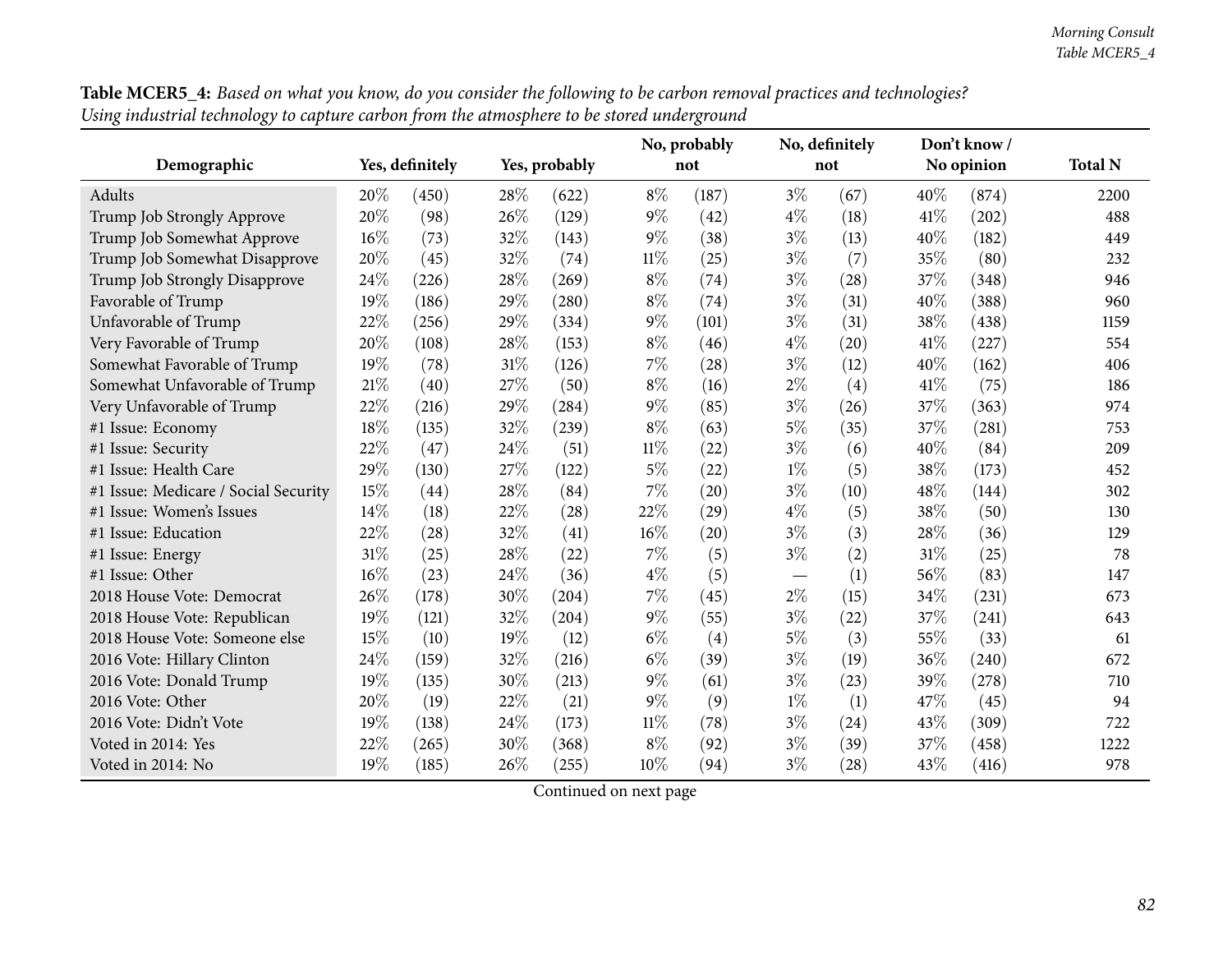|                         |        |                 |               |       |        | No, probably |       | No, definitely |        | Don't know/ |                |
|-------------------------|--------|-----------------|---------------|-------|--------|--------------|-------|----------------|--------|-------------|----------------|
| Demographic             |        | Yes, definitely | Yes, probably |       |        | not          |       | not            |        | No opinion  | <b>Total N</b> |
| Adults                  | 20%    | (450)           | 28%           | (622) | $8\%$  | (187)        | $3\%$ | (67)           | 40%    | (874)       | 2200           |
| 2012 Vote: Barack Obama | 22%    | (185)           | 32%           | (266) | 7\%    | (59)         | $3\%$ | (26)           | $36\%$ | (302)       | 838            |
| 2012 Vote: Mitt Romney  | $18\%$ | (81)            | 29%           | (130) | $8\%$  | (34)         | $2\%$ | (10)           | 43\%   | (192)       | 447            |
| 2012 Vote: Other        | $12\%$ | (8)             | $18\%$        | (11)  | $5\%$  | (3)          | $9\%$ | (6)            | 57\%   | (36)        | 64             |
| 2012 Vote: Didn't Vote  | 21%    | (177)           | 25\%          | (215) | $11\%$ | (90)         | $3\%$ | (25)           | $40\%$ | (341)       | 849            |
| 4-Region: Northeast     | 24\%   | (96)            | 25%           | (98)  | $9\%$  | (35)         | $3\%$ | (13)           | 38\%   | (151)       | 394            |
| 4-Region: Midwest       | $15\%$ | (69)            | 34%           | (155) | $8\%$  | (38)         | $3\%$ | (13)           | $41\%$ | (188)       | 462            |
| 4-Region: South         | 21%    | (171)           | 25\%          | (205) | $9\%$  | (72)         | $4\%$ | (31)           | 42%    | (346)       | 824            |
| 4-Region: West          | 22%    | (115)           | 32%           | (164) | $8\%$  | (42)         | $2\%$ | (9)            | $36\%$ | (190)       | 520            |
| Climate concerned       | 24%    | (386)           | 32%           | (511) | $8\%$  | (128)        | $3\%$ | (48)           | 34\%   | (544)       | 1617           |
| Climate unconcerned     | $11\%$ | (56)            | 22%           | (109) | 10%    | (52)         | $4\%$ | (19)           | $53\%$ | $^{(262)}$  | 498            |

Table MCER5\_4: Based on what you know, do you consider the following to be carbon removal practices and technologies? Using industrial technology to capture carbon from the atmosphere to be stored underground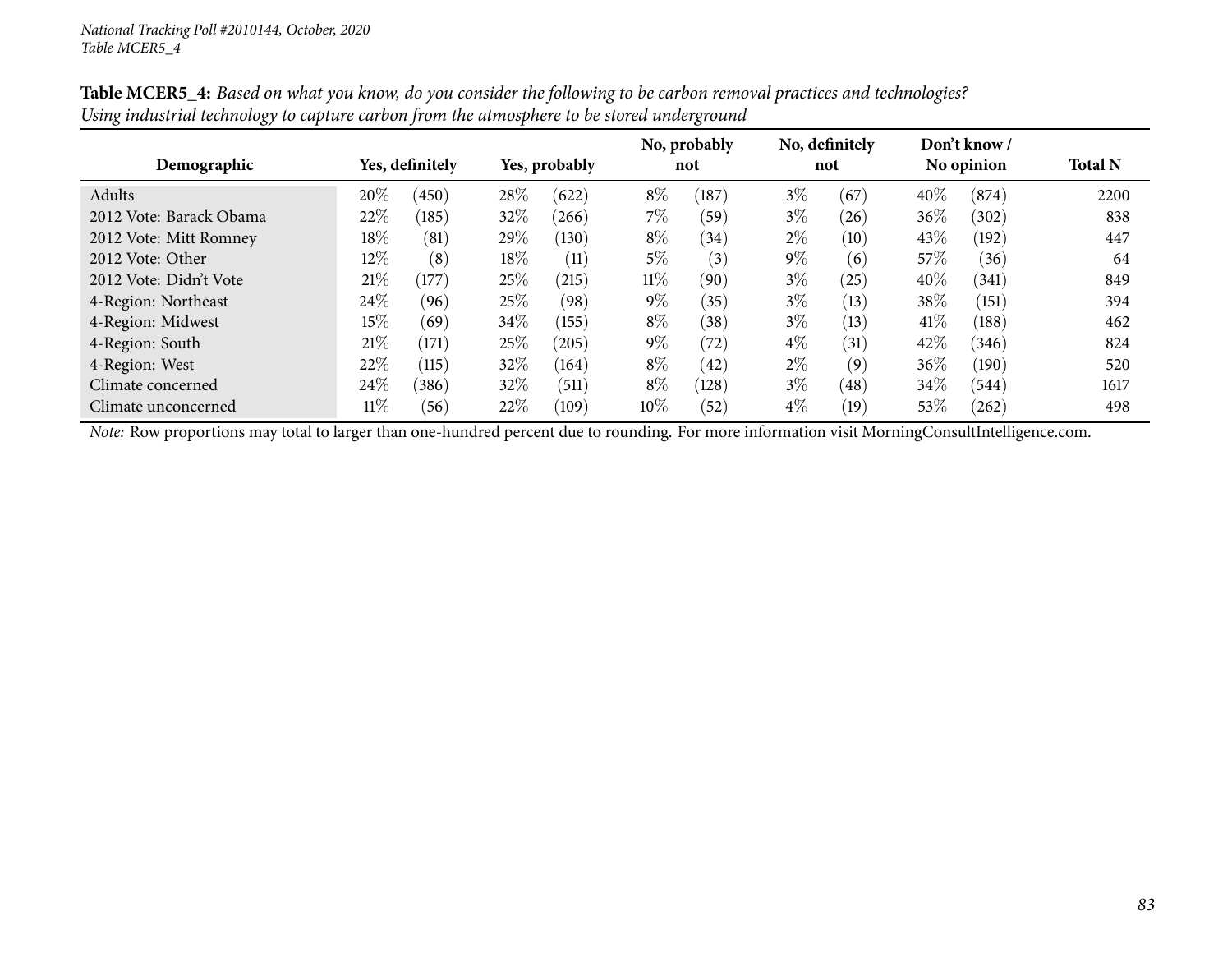|                          |                                  |       |        |       |        | No, probably | No, definitely |      | Don't know/    |       |      |
|--------------------------|----------------------------------|-------|--------|-------|--------|--------------|----------------|------|----------------|-------|------|
| Demographic              | Yes, definitely<br>Yes, probably |       |        | not   | not    |              | No opinion     |      | <b>Total N</b> |       |      |
| Adults                   | 21%                              | (454) | 30%    | (653) | $8\%$  | (178)        | $3\%$          | (62) | 39%            | (853) | 2200 |
| Gender: Male             | 25%                              | (271) | 32%    | (342) | 10%    | (104)        | $3\%$          | (31) | 29%            | (313) | 1062 |
| Gender: Female           | 16%                              | (183) | 27%    | (311) | 7%     | (74)         | $3\%$          | (30) | 47%            | (540) | 1138 |
| Age: 18-34               | 25%                              | (166) | 29%    | (187) | $11\%$ | (70)         | $5\%$          | (32) | 31%            | (200) | 655  |
| Age: 35-44               | 27%                              | (95)  | 33%    | (117) | $6\%$  | (22)         | $1\%$          | (4)  | 33%            | (119) | 358  |
| Age: 45-64               | 16%                              | (122) | 30%    | (226) | $8\%$  | (61)         | $2\%$          | (17) | 43%            | (325) | 751  |
| Age: 65+                 | 16%                              | (70)  | 28%    | (123) | $6\%$  | (26)         | $2\%$          | (8)  | 48%            | (209) | 436  |
| GenZers: 1997-2012       | 27%                              | (69)  | $28\%$ | (71)  | 13%    | (33)         | $7\%$          | (19) | 25%            | (64)  | 256  |
| Millennials: 1981-1996   | 25%                              | (144) | 30%    | (171) | $8\%$  | (49)         | $2\%$          | (13) | 35%            | (202) | 579  |
| GenXers: 1965-1980       | 22%                              | (128) | 33%    | (192) | $8\%$  | (46)         | $2\%$          | (12) | 34%            | (199) | 577  |
| Baby Boomers: 1946-1964  | 14%                              | (100) | 29%    | (201) | 7%     | (47)         | $2\%$          | (14) | 49%            | (341) | 702  |
| PID: Dem (no lean)       | 25%                              | (199) | 30%    | (240) | $8\%$  | (67)         | $2\%$          | (13) | 35%            | (284) | 803  |
| PID: Ind (no lean)       | 18%                              | (121) | 29%    | (193) | $8\%$  | (53)         | $3\%$          | (23) | 42%            | (281) | 671  |
| PID: Rep (no lean)       | 18%                              | (134) | $30\%$ | (220) | $8\%$  | (59)         | $3\%$          | (25) | 40%            | (288) | 726  |
| PID/Gender: Dem Men      | 30%                              | (106) | 32%    | (115) | $11\%$ | (39)         | $1\%$          | (4)  | 25%            | (90)  | 354  |
| PID/Gender: Dem Women    | 21%                              | (93)  | 28%    | (125) | $6\%$  | (28)         | $2\%$          | (9)  | 43%            | (194) | 449  |
| PID/Gender: Ind Men      | 21%                              | (75)  | 32%    | (113) | 9%     | (30)         | $4\%$          | (14) | 34%            | (120) | 352  |
| PID/Gender: Ind Women    | 14%                              | (46)  | 25%    | (80)  | 7%     | (23)         | $3\%$          | (9)  | 51%            | (161) | 319  |
| PID/Gender: Rep Men      | 25%                              | (90)  | 32%    | (115) | 10%    | (35)         | $4\%$          | (13) | 29%            | (103) | 355  |
| PID/Gender: Rep Women    | 12%                              | (44)  | 29%    | (106) | $6\%$  | (23)         | $3\%$          | (12) | 50%            | (185) | 370  |
| Ideo: Liberal (1-3)      | 26%                              | (156) | 33%    | (201) | 9%     | (52)         | $2\%$          | (12) | 31%            | (189) | 610  |
| Ideo: Moderate (4)       | 21%                              | (144) | 30%    | (200) | $7\%$  | (46)         | $2\%$          | (13) | 40%            | (270) | 673  |
| Ideo: Conservative (5-7) | 19%                              | (133) | $28\%$ | (200) | $8\%$  | (58)         | $4\%$          | (30) | 41\%           | (296) | 718  |
| Educ: < College          | 18%                              | (271) | 28%    | (419) | $8\%$  | (122)        | $3\%$          | (46) | 43%            | (654) | 1512 |
| Educ: Bachelors degree   | 23%                              | (104) | 32%    | (142) | $9\%$  | (40)         | $2\%$          | (10) | 33%            | (148) | 444  |
| Educ: Post-grad          | 32%                              | (79)  | 37%    | (92)  | 7%     | (16)         | $2\%$          | (5)  | $21\%$         | (52)  | 244  |
| Income: Under 50k        | 18%                              | (208) | 27%    | (308) | 9%     | (101)        | $3\%$          | (37) | 43%            | (495) | 1148 |
| Income: 50k-100k         | 21%                              | (140) | 32%    | (216) | 7%     | (49)         | $2\%$          | (16) | 37%            | (250) | 671  |
| Income: 100k+            | 28%                              | (106) | 34%    | (129) | $8\%$  | (29)         | $2\%$          | (9)  | 28%            | (108) | 381  |
| Ethnicity: White         | 20%                              | (352) | $30\%$ | (510) | 7%     | (125)        | $3\%$          | (47) | 40%            | (687) | 1722 |
| Ethnicity: Hispanic      | 26%                              | (90)  | $31\%$ | (107) | 10%    | (34)         | $5\%$          | (16) | 29%            | (102) | 349  |

Table MCER5\_5: Based on what you know, do you consider the following to be carbon removal practices and technologies? Using industrial technology to capture carbon from heavy industry to be stored underground (i.e. carbon capture and storage)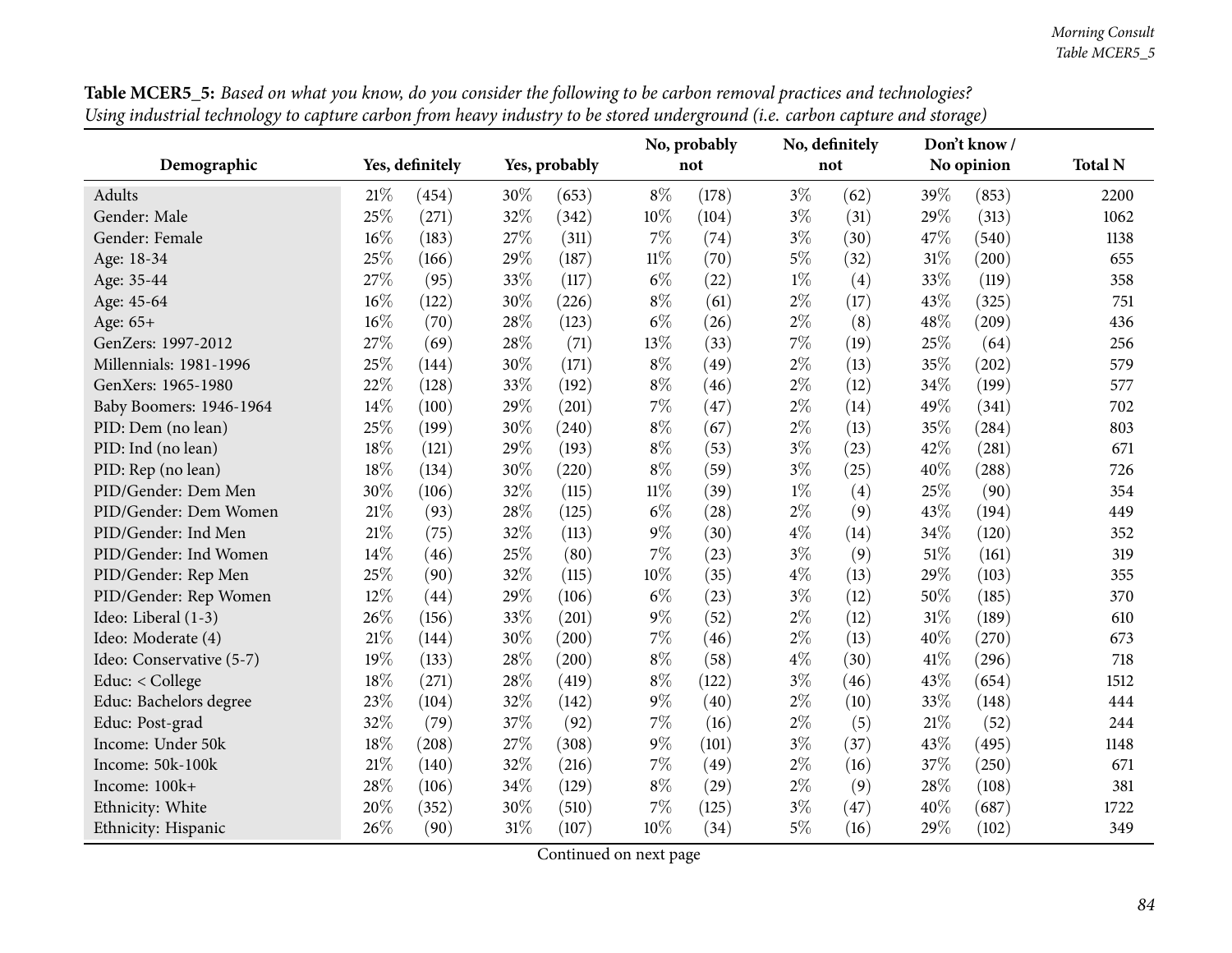|                                   |        |                 |        | No, probably  |        | No, definitely |       | Don't know/ | <b>Total N</b> |            |      |
|-----------------------------------|--------|-----------------|--------|---------------|--------|----------------|-------|-------------|----------------|------------|------|
| Demographic                       |        | Yes, definitely |        | Yes, probably |        | not            |       | not         |                | No opinion |      |
| Adults                            | 21%    | (454)           | 30%    | (653)         | $8\%$  | (178)          | $3\%$ | (62)        | 39%            | (853)      | 2200 |
| Ethnicity: Black                  | 23%    | (62)            | $25\%$ | (69)          | 12%    | (34)           | $3\%$ | (9)         | 37%            | (100)      | 274  |
| Ethnicity: Other                  | 20%    | (40)            | 36%    | (74)          | $9\%$  | (19)           | $3\%$ | (5)         | 32%            | (66)       | 204  |
| All Christian                     | 20%    | (212)           | $31\%$ | (334)         | $8\%$  | (84)           | $3\%$ | (32)        | 38%            | (413)      | 1075 |
| All Non-Christian                 | 33%    | (36)            | $31\%$ | (33)          | $6\%$  | (7)            | $6\%$ | (6)         | 24\%           | (26)       | 108  |
| Atheist                           | 24%    | (21)            | $41\%$ | (36)          | $4\%$  | (3)            | $3\%$ | (3)         | 27%            | (24)       | 87   |
| Agnostic/Nothing in particular    | 19%    | (101)           | $24\%$ | (129)         | $10\%$ | (56)           | $3\%$ | (14)        | 44%            | (234)      | 533  |
| Something Else                    | 21\%   | (85)            | 30%    | (121)         | $7\%$  | (28)           | $2\%$ | (7)         | 39%            | (156)      | 397  |
| Religious Non-Protestant/Catholic | 32%    | (43)            | 29%    | (39)          | $7\%$  | (10)           | $5\%$ | (6)         | 28%            | (38)       | 137  |
| Evangelical                       | 23%    | (149)           | 34%    | (220)         | $8\%$  | (55)           | $3\%$ | (22)        | 32%            | (207)      | 653  |
| Non-Evangelical                   | 17%    | (130)           | 29%    | (221)         | $7\%$  | (54)           | $2\%$ | (17)        | 45%            | (347)      | 769  |
| Community: Urban                  | 30%    | (205)           | $31\%$ | (208)         | $8\%$  | (54)           | $2\%$ | (14)        | 29%            | (195)      | 677  |
| Community: Suburban               | 17%    | (165)           | 30%    | (293)         | $8\%$  | (75)           | $3\%$ | (27)        | 42%            | (411)      | 971  |
| Community: Rural                  | 15%    | (84)            | 27%    | (152)         | $9\%$  | (49)           | $4\%$ | (20)        | 45%            | (247)      | 552  |
| <b>Employ: Private Sector</b>     | 25%    | (178)           | 34%    | (236)         | $7\%$  | (46)           | $3\%$ | (18)        | 32%            | (225)      | 703  |
| <b>Employ: Government</b>         | 25%    | (36)            | 35%    | (51)          | 10%    | (14)           | $3\%$ | (4)         | 28%            | (41)       | 146  |
| Employ: Self-Employed             | 23%    | (40)            | 37%    | (63)          | 12%    | (20)           |       | (1)         | 27%            | (47)       | 170  |
| Employ: Homemaker                 | $11\%$ | (18)            | $28\%$ | (45)          | $1\%$  | (2)            | $3\%$ | (5)         | 57%            | (92)       | 163  |
| Employ: Student                   | 35%    | (38)            | 23%    | (26)          | $8\%$  | (8)            | $4\%$ | (4)         | 31%            | (34)       | 110  |
| Employ: Retired                   | 14%    | (64)            | $27\%$ | (123)         | $6\%$  | (29)           | $2\%$ | (9)         | $51\%$         | (234)      | 459  |
| Employ: Unemployed                | 20%    | (63)            | 23%    | (74)          | $14\%$ | (46)           | $5\%$ | (16)        | 38%            | (123)      | 323  |
| Employ: Other                     | 13%    | (16)            | 29%    | (36)          | $9\%$  | (12)           | $3\%$ | (4)         | 46%            | (59)       | 126  |
| Military HH: Yes                  | 18%    | (65)            | $31\%$ | (112)         | 7%     | (26)           | $2\%$ | (6)         | 43%            | (156)      | 365  |
| Military HH: No                   | 21%    | (389)           | 29%    | (541)         | $8\%$  | (152)          | $3\%$ | (55)        | 38%            | (697)      | 1835 |
| RD/WT: Right Direction            | 22%    | (151)           | 30%    | (212)         | $9\%$  | (63)           | $3\%$ | (20)        | 36%            | (250)      | 695  |
| RD/WT: Wrong Track                | 20%    | (303)           | 29%    | (441)         | $8\%$  | (116)          | $3\%$ | (42)        | 40%            | (604)      | 1505 |
| Trump Job Approve                 | 18%    | (172)           | 31%    | (286)         | $8\%$  | (73)           | $4\%$ | (35)        | 40%            | (371)      | 937  |
| Trump Job Disapprove              | 23%    | (276)           | 30%    | (354)         | $9\%$  | (102)          | $2\%$ | (25)        | 36%            | (419)      | 1178 |

Table MCER5\_5: Based on what you know, do you consider the following to be carbon removal practices and technologies? Using industrial technology to capture carbon from heavy industry to be stored underground (i.e. carbon capture and storage)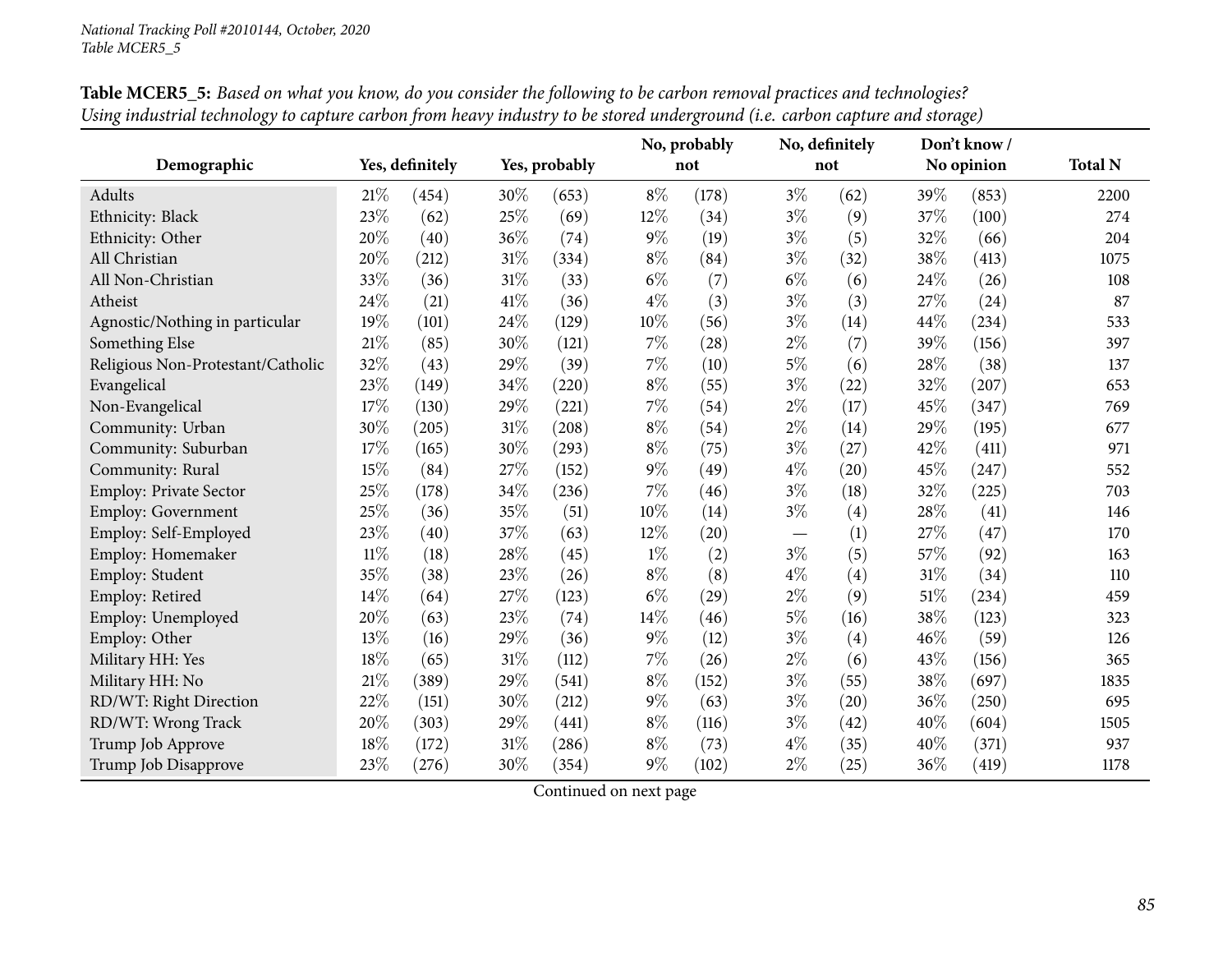| Table MCER5_5: Based on what you know, do you consider the following to be carbon removal practices and technologies?        |                           |                       |
|------------------------------------------------------------------------------------------------------------------------------|---------------------------|-----------------------|
| Using industrial technology to capture carbon from heavy industry to be stored underground (i.e. carbon capture and storage) |                           |                       |
|                                                                                                                              | No ngokakly No definitely | $\sum_{n=1}^{\infty}$ |

|                                      |        |                 |     |               | No, probably |       | No, definitely                  |      |        | Don't know/ |                |
|--------------------------------------|--------|-----------------|-----|---------------|--------------|-------|---------------------------------|------|--------|-------------|----------------|
| Demographic                          |        | Yes, definitely |     | Yes, probably |              | not   |                                 | not  |        | No opinion  | <b>Total N</b> |
| Adults                               | 21%    | (454)           | 30% | (653)         | $8\%$        | (178) | $3\%$                           | (62) | 39%    | (853)       | 2200           |
| Trump Job Strongly Approve           | 21\%   | (103)           | 28% | (135)         | $7\%$        | (34)  | 5%                              | (24) | 39%    | (191)       | 488            |
| Trump Job Somewhat Approve           | 15%    | (68)            | 34% | (151)         | $9\%$        | (39)  | $2\%$                           | (10) | 40%    | (180)       | 449            |
| Trump Job Somewhat Disapprove        | 17%    | (40)            | 35% | (81)          | 14%          | (33)  | $1\%$                           | (1)  | 33\%   | (76)        | 232            |
| Trump Job Strongly Disapprove        | 25%    | (236)           | 29% | (274)         | $7\%$        | (69)  | $3\%$                           | (24) | 36\%   | (343)       | 946            |
| Favorable of Trump                   | 19%    | (180)           | 31% | (300)         | $8\%$        | (75)  | $3\%$                           | (30) | 39%    | (376)       | 960            |
| Unfavorable of Trump                 | 23%    | (262)           | 29% | (340)         | $8\%$        | (98)  | $2\%$                           | (27) | 37\%   | (433)       | 1159           |
| Very Favorable of Trump              | 21%    | (117)           | 27% | (152)         | $7\%$        | (40)  | $4\%$                           | (24) | 40%    | (220)       | 554            |
| Somewhat Favorable of Trump          | $15\%$ | (63)            | 36% | (147)         | $9\%$        | (35)  | $1\%$                           | (5)  | 38\%   | (155)       | 406            |
| Somewhat Unfavorable of Trump        | 19%    | (35)            | 33% | (61)          | $7\%$        | (13)  | $1\%$                           | (2)  | 40%    | (74)        | 186            |
| Very Unfavorable of Trump            | 23%    | (227)           | 29% | (279)         | $9\%$        | (85)  | $3\%$                           | (25) | 37%    | (358)       | 974            |
| #1 Issue: Economy                    | 20%    | (149)           | 32% | (242)         | 10%          | (76)  | $2\%$                           | (16) | 36%    | (270)       | 753            |
| #1 Issue: Security                   | 18%    | (38)            | 30% | (63)          | $9\%$        | (19)  | $2\%$                           | (4)  | 41\%   | (86)        | 209            |
| #1 Issue: Health Care                | 26%    | (116)           | 28% | (128)         | $4\%$        | (17)  | $2\%$                           | (10) | 40%    | (180)       | 452            |
| #1 Issue: Medicare / Social Security | 15%    | (46)            | 26% | (78)          | $7\%$        | (20)  | $4\%$                           | (13) | 48%    | (145)       | 302            |
| #1 Issue: Women's Issues             | 15%    | (20)            | 29% | (37)          | 20%          | (26)  | 5%                              | (6)  | 31%    | (41)        | 130            |
| #1 Issue: Education                  | 31%    | (40)            | 30% | (39)          | $9\%$        | (11)  | $6\%$                           | (8)  | 24\%   | (30)        | 129            |
| #1 Issue: Energy                     | 29%    | (23)            | 33% | (26)          | $2\%$        | (1)   | $5\%$                           | (4)  | $31\%$ | (24)        | 78             |
| #1 Issue: Other                      | 15%    | (22)            | 27% | (40)          | $6\%$        | (9)   |                                 | (1)  | 52%    | (77)        | 147            |
| 2018 House Vote: Democrat            | 28%    | (188)           | 29% | (196)         | $6\%$        | (40)  | $3\%$                           | (17) | 34%    | (232)       | 673            |
| 2018 House Vote: Republican          | 19%    | (122)           | 31% | (201)         | 10%          | (62)  | $4\%$                           | (23) | 37%    | (235)       | 643            |
| 2018 House Vote: Someone else        | 13%    | (8)             | 18% | (11)          | $6\%$        | (4)   | $\hspace{0.1mm}-\hspace{0.1mm}$ | (0)  | 63%    | (39)        | 61             |
| 2016 Vote: Hillary Clinton           | 25%    | (170)           | 29% | (197)         | $6\%$        | (41)  | $2\%$                           | (14) | 37%    | (251)       | 672            |
| 2016 Vote: Donald Trump              | 19%    | (135)           | 31% | (221)         | $9\%$        | (60)  | $3\%$                           | (22) | 38\%   | (271)       | 710            |
| 2016 Vote: Other                     | 16%    | (15)            | 30% | (28)          | 7%           | (7)   | $1\%$                           | (1)  | 46%    | (43)        | 94             |
| 2016 Vote: Didn't Vote               | 19%    | (134)           | 29% | (206)         | 10%          | (70)  | $3\%$                           | (24) | 40%    | (288)       | 722            |
| Voted in 2014: Yes                   | 21%    | (261)           | 31% | (376)         | $8\%$        | (100) | $2\%$                           | (27) | 37\%   | (458)       | 1222           |
| Voted in 2014: No                    | 20%    | (193)           | 28% | (277)         | $8\%$        | (78)  | $4\%$                           | (35) | 40%    | (396)       | 978            |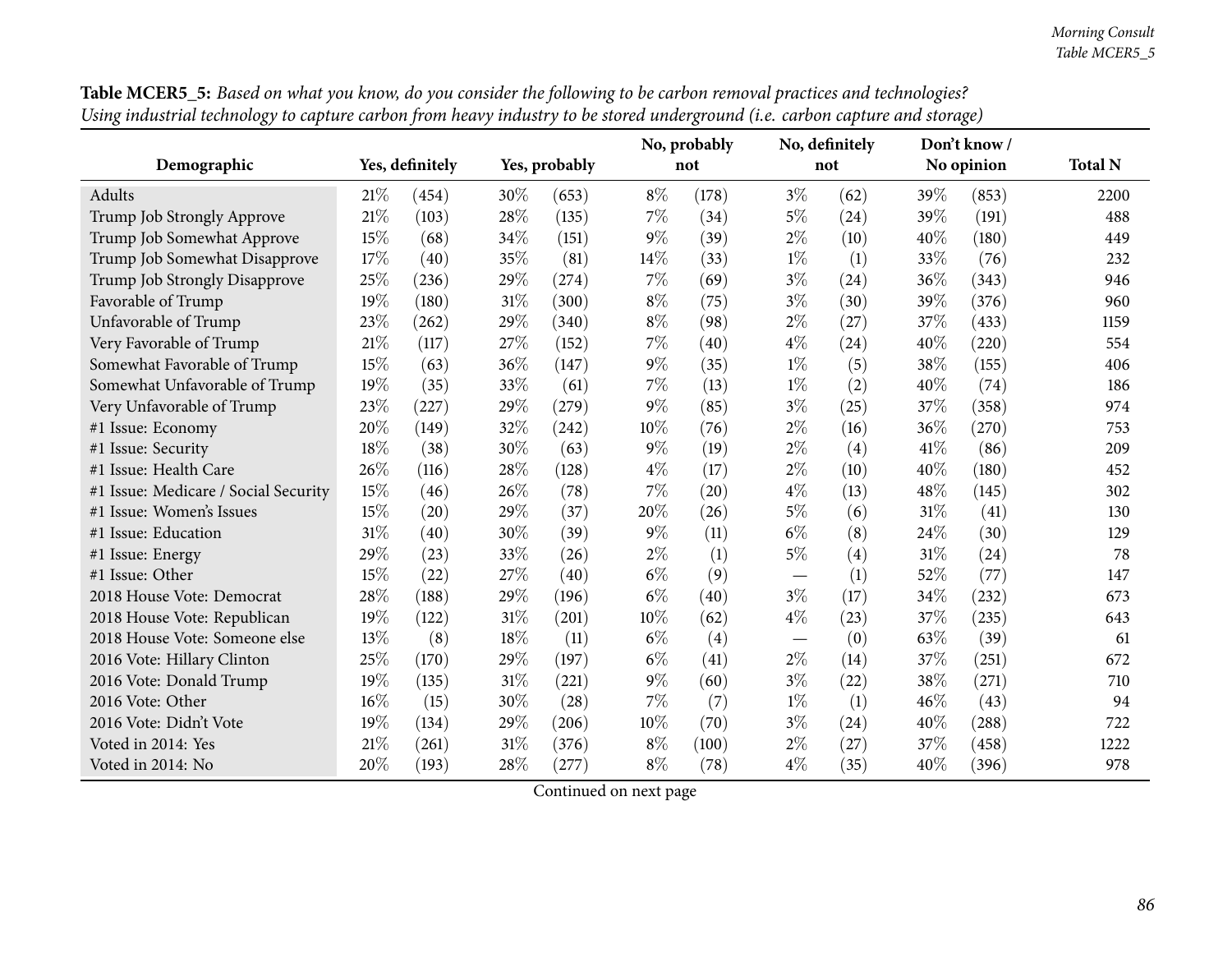|                         |        |                 |        |               |        | No, probably |       | No, definitely     |        | Don't know/ |                |
|-------------------------|--------|-----------------|--------|---------------|--------|--------------|-------|--------------------|--------|-------------|----------------|
| Demographic             |        | Yes, definitely |        | Yes, probably |        | not          |       | not                |        | No opinion  | <b>Total N</b> |
| Adults                  | 21%    | (454)           | 30%    | (653)         | $8\%$  | (178)        | $3\%$ | (62)               | 39\%   | (853)       | 2200           |
| 2012 Vote: Barack Obama | 23\%   | (195)           | 32\%   | (267)         | $7\%$  | (62)         | $2\%$ | (15)               | 36\%   | (298)       | 838            |
| 2012 Vote: Mitt Romney  | $16\%$ | (73)            | $30\%$ | (133)         | $8\%$  | (37)         | $2\%$ | (10)               | 43\%   | (194)       | 447            |
| 2012 Vote: Other        | $12\%$ | (8)             | 27\%   | (17)          | 5%     | (3)          | $3\%$ | (2)                | $54\%$ | (34)        | 64             |
| 2012 Vote: Didn't Vote  | 21%    | (179)           | 28\%   | (235)         | $9\%$  | (76)         | $4\%$ | (34)               | $38\%$ | (324)       | 849            |
| 4-Region: Northeast     | 25\%   | (98)            | 30\%   | (118)         | $7\%$  | (28)         | $2\%$ | (9)                | 36\%   | (141)       | 394            |
| 4-Region: Midwest       | $16\%$ | (72)            | $31\%$ | (144)         | $8\%$  | (38)         | $3\%$ | (15)               | 42\%   | (193)       | 462            |
| 4-Region: South         | 21%    | (169)           | 29%    | (241)         | $8\%$  | (68)         | $3\%$ | (25)               | 39\%   | (321)       | 824            |
| 4-Region: West          | 22%    | (114)           | 29%    | (151)         | $9\%$  | (45)         | $2\%$ | (12)               | 38\%   | (198)       | 520            |
| Climate concerned       | 24%    | (388)           | 33\%   | (528)         | $8\%$  | (129)        | $2\%$ | (37)               | 33\%   | (534)       | 1617           |
| Climate unconcerned     | $12\%$ | (58)            | 23\%   | (117)         | $10\%$ | (49)         | $4\%$ | $\left( 20\right)$ | $51\%$ | (255)       | 498            |

Table MCER5\_5: Based on what you know, do you consider the following to be carbon removal practices and technologies? Using industrial technology to capture carbon from heavy industry to be stored underground (i.e. carbon capture and storage)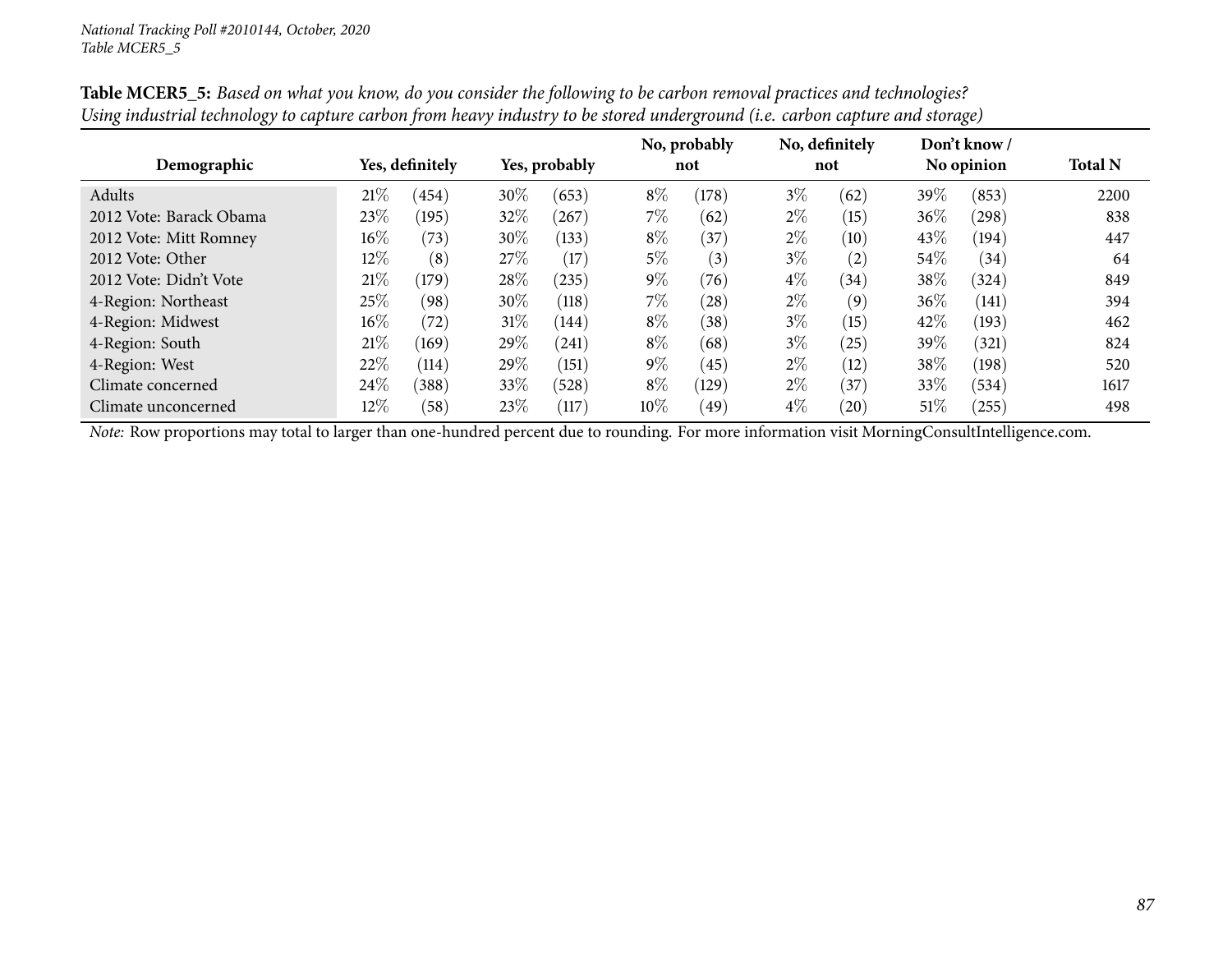|                          |                 |       |        |               |        | No, probably | No, definitely |      | Don't know / |            |                |
|--------------------------|-----------------|-------|--------|---------------|--------|--------------|----------------|------|--------------|------------|----------------|
| Demographic              | Yes, definitely |       |        | Yes, probably |        | not          |                | not  |              | No opinion | <b>Total N</b> |
| Adults                   | 19%             | (421) | 29%    | (641)         | $9\%$  | (203)        | $2\%$          | (51) | 40%          | (884)      | 2200           |
| Gender: Male             | 23%             | (247) | 33%    | (349)         | $11\%$ | (118)        | $3\%$          | (27) | 30%          | (320)      | 1062           |
| Gender: Female           | 15%             | (174) | 26%    | (292)         | 7%     | (85)         | $2\%$          | (24) | 49%          | (563)      | 1138           |
| Age: 18-34               | 24%             | (155) | 30%    | (195)         | 12%    | (79)         | $3\%$          | (20) | 32%          | (207)      | 655            |
| Age: 35-44               | 26%             | (94)  | 30%    | (108)         | $8\%$  | (27)         | $1\%$          | (4)  | 35%          | (125)      | 358            |
| Age: 45-64               | 14%             | (107) | 29%    | (220)         | $9\%$  | (66)         | $3\%$          | (22) | 45%          | (335)      | 751            |
| Age: 65+                 | 15%             | (65)  | 27%    | (118)         | 7%     | (31)         | $1\%$          | (6)  | 50%          | (217)      | 436            |
| GenZers: 1997-2012       | 27%             | (70)  | 31%    | (79)          | 15%    | (40)         | $2\%$          | (5)  | 24%          | (63)       | 256            |
| Millennials: 1981-1996   | 23%             | (136) | 29%    | (167)         | $9\%$  | (55)         | $3\%$          | (16) | 35%          | (205)      | 579            |
| GenXers: 1965-1980       | 19%             | (112) | 31%    | (181)         | 10%    | (58)         | $2\%$          | (12) | 37%          | (213)      | 577            |
| Baby Boomers: 1946-1964  | 13%             | (93)  | 28%    | (197)         | $6\%$  | (44)         | $2\%$          | (16) | 50%          | (352)      | 702            |
| PID: Dem (no lean)       | 23%             | (187) | 30%    | (243)         | $9\%$  | (71)         | $2\%$          | (20) | 35%          | (283)      | 803            |
| PID: Ind (no lean)       | 15%             | (101) | 27%    | (184)         | 10%    | (67)         | $2\%$          | (16) | 45%          | (303)      | 671            |
| PID: Rep (no lean)       | 18%             | (133) | 29%    | (214)         | $9\%$  | (65)         | $2\%$          | (16) | 41\%         | (298)      | 726            |
| PID/Gender: Dem Men      | 30%             | (108) | 32%    | (113)         | $11\%$ | (38)         | $2\%$          | (8)  | 24\%         | (87)       | 354            |
| PID/Gender: Dem Women    | 18%             | (79)  | 29%    | (130)         | 7%     | (32)         | $3\%$          | (12) | 44%          | (196)      | 449            |
| PID/Gender: Ind Men      | 16%             | (58)  | 31%    | (109)         | $11\%$ | (39)         | $3\%$          | (10) | 39%          | (136)      | 352            |
| PID/Gender: Ind Women    | 13%             | (43)  | 24\%   | (75)          | $9\%$  | (28)         | $2\%$          | (6)  | 52%          | (167)      | 319            |
| PID/Gender: Rep Men      | 23%             | (81)  | 36%    | (127)         | $11\%$ | (41)         | $3\%$          | (9)  | 28%          | (98)       | 355            |
| PID/Gender: Rep Women    | 14%             | (52)  | 24%    | (87)          | $7\%$  | (24)         | $2\%$          | (7)  | 54%          | (200)      | 370            |
| Ideo: Liberal (1-3)      | 25%             | (155) | 33%    | (199)         | 7%     | (46)         | $2\%$          | (9)  | 33%          | (202)      | 610            |
| Ideo: Moderate (4)       | $16\%$          | (108) | 33%    | (219)         | $9\%$  | (62)         | $2\%$          | (12) | 40%          | (271)      | 673            |
| Ideo: Conservative (5-7) | 18%             | (130) | 26%    | (189)         | 10%    | (70)         | $4\%$          | (28) | 42%          | (301)      | 718            |
| Educ: < College          | 17%             | (256) | 27%    | (408)         | $9\%$  | (143)        | $2\%$          | (30) | 45%          | (675)      | 1512           |
| Educ: Bachelors degree   | 21\%            | (92)  | $31\%$ | (140)         | 10%    | (44)         | $3\%$          | (15) | 35%          | (153)      | 444            |
| Educ: Post-grad          | 30%             | (73)  | 38\%   | (93)          | $7\%$  | (16)         | $3\%$          | (7)  | 23%          | (55)       | 244            |
| Income: Under 50k        | 17%             | (198) | 27%    | (305)         | $9\%$  | (102)        | $2\%$          | (24) | 45%          | (519)      | 1148           |
| Income: 50k-100k         | 18%             | (118) | 30%    | (202)         | 10%    | (66)         | $3\%$          | (20) | 39%          | (264)      | 671            |
| Income: 100k+            | 27%             | (104) | 35%    | (134)         | $9\%$  | (34)         | $2\%$          | (7)  | 26%          | (101)      | 381            |
| Ethnicity: White         | 19%             | (328) | 29%    | (499)         | $9\%$  | (146)        | $2\%$          | (34) | 41\%         | (714)      | 1722           |
| Ethnicity: Hispanic      | 22%             | (78)  | 34\%   | (120)         | 12%    | (41)         | $4\%$          | (15) | 27%          | (96)       | 349            |

Table MCER5\_6: Based on what you know, do you consider the following to be carbon removal practices and technologies? *Capturing carbon directly from bioenergy production to be stored underground*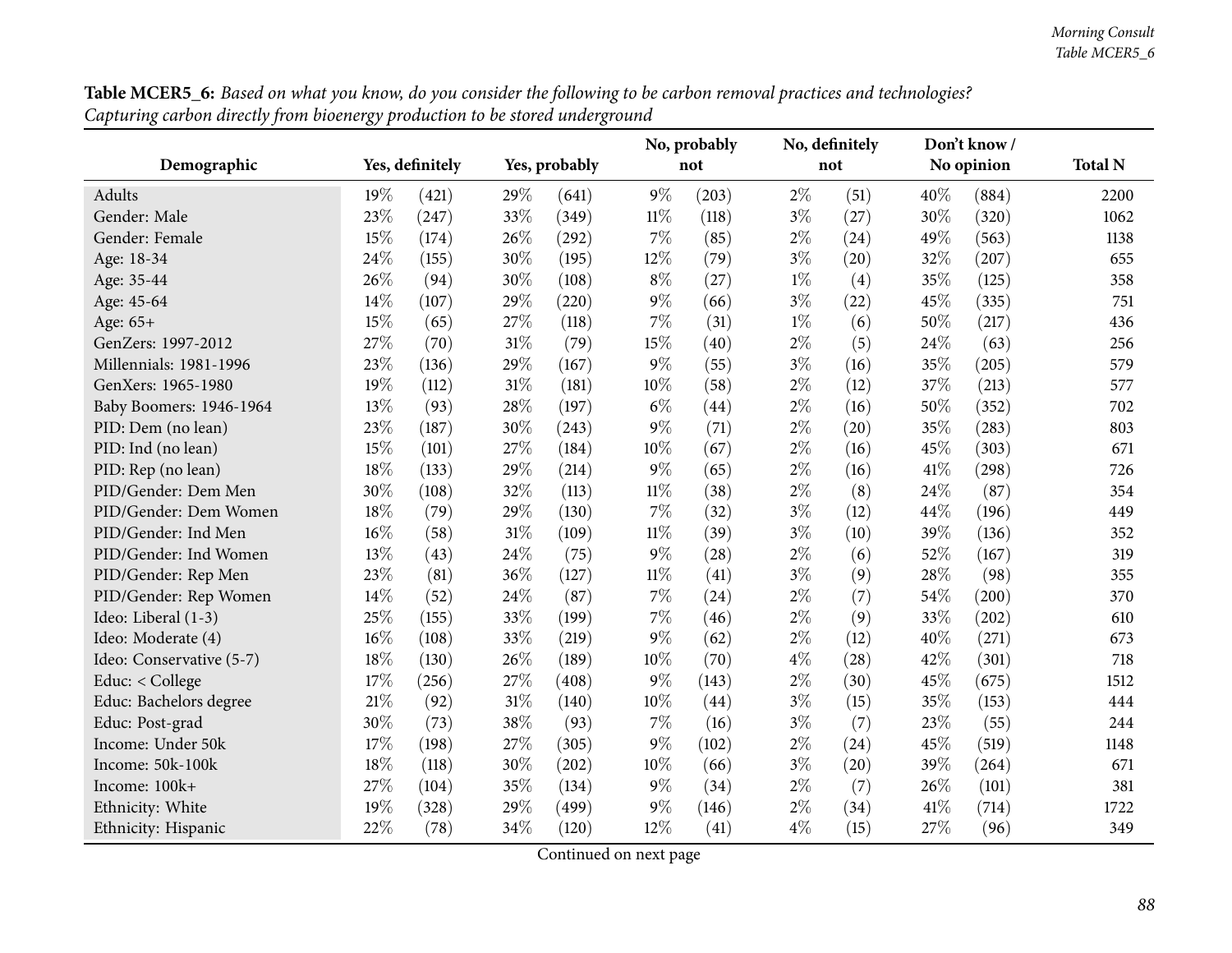|                                   |     |                 |               |       | No, probably |                    | No, definitely |      | Don't know/ |            |                |
|-----------------------------------|-----|-----------------|---------------|-------|--------------|--------------------|----------------|------|-------------|------------|----------------|
| Demographic                       |     | Yes, definitely | Yes, probably |       |              | not                |                | not  |             | No opinion | <b>Total N</b> |
| Adults                            | 19% | (421)           | 29%           | (641) | $9\%$        | (203)              | $2\%$          | (51) | 40%         | (884)      | 2200           |
| Ethnicity: Black                  | 18% | (50)            | 22%           | (59)  | 14%          | (38)               | $4\%$          | (12) | 42%         | (115)      | 274            |
| Ethnicity: Other                  | 21% | (44)            | 41\%          | (83)  | $9\%$        | (19)               | $2\%$          | (5)  | 26%         | (54)       | 204            |
| All Christian                     | 19% | (204)           | 32%           | (348) | $8\%$        | (84)               | $2\%$          | (25) | 39%         | (415)      | 1075           |
| All Non-Christian                 | 31% | (34)            | 33%           | (35)  | $9\%$        | (9)                | $2\%$          | (3)  | 25%         | (27)       | 108            |
| Atheist                           | 31% | (27)            | 30%           | (26)  | $6\%$        | (6)                | $3\%$          | (3)  | 29%         | (25)       | 87             |
| Agnostic/Nothing in particular    | 15% | (82)            | 23%           | (123) | $11\%$       | (60)               | $3\%$          | (14) | 48%         | (255)      | 533            |
| Something Else                    | 19% | (75)            | 27%           | (109) | $11\%$       | $\left( 44\right)$ | $2\%$          | (7)  | 41%         | (162)      | 397            |
| Religious Non-Protestant/Catholic | 32% | (44)            | $31\%$        | (43)  | $8\%$        | (11)               | $2\%$          | (3)  | 26%         | (36)       | 137            |
| Evangelical                       | 21% | (138)           | 33%           | (216) | $8\%$        | (54)               | $3\%$          | (19) | 34%         | (225)      | 653            |
| Non-Evangelical                   | 16% | (126)           | 29%           | (222) | $9\%$        | (69)               | $2\%$          | (13) | 44%         | (339)      | 769            |
| Community: Urban                  | 27% | (183)           | 29%           | (193) | $8\%$        | (54)               | $3\%$          | (23) | 33%         | (223)      | 677            |
| Community: Suburban               | 16% | (156)           | 32%           | (309) | $9\%$        | (88)               | $2\%$          | (18) | 41%         | (399)      | 971            |
| Community: Rural                  | 15% | (81)            | 25%           | (139) | $11\%$       | (60)               | $2\%$          | (10) | 47%         | (261)      | 552            |
| Employ: Private Sector            | 22% | (157)           | 34%           | (238) | $8\%$        | (59)               | $2\%$          | (18) | 33%         | (231)      | 703            |
| <b>Employ: Government</b>         | 23% | (34)            | 34%           | (50)  | $9\%$        | (13)               | 5%             | (7)  | 28%         | (42)       | 146            |
| Employ: Self-Employed             | 23% | (39)            | 32%           | (54)  | 10%          | (17)               | $2\%$          | (4)  | 33%         | (57)       | 170            |
| Employ: Homemaker                 | 12% | (20)            | 30%           | (48)  | $3\%$        | (5)                | $1\%$          | (2)  | 54%         | (88)       | 163            |
| Employ: Student                   | 29% | (32)            | 22%           | (24)  | 17%          | (19)               | $1\%$          | (1)  | 31%         | (34)       | 110            |
| Employ: Retired                   | 13% | (62)            | $27\%$        | (123) | $6\%$        | (28)               | $2\%$          | (8)  | 52%         | (238)      | 459            |
| Employ: Unemployed                | 17% | (56)            | $22\%$        | (72)  | $15\%$       | (49)               | $2\%$          | (8)  | 43%         | (138)      | 323            |
| Employ: Other                     | 16% | (21)            | 25%           | (32)  | 10%          | (13)               | $4\%$          | (5)  | 45%         | (56)       | 126            |
| Military HH: Yes                  | 17% | (60)            | $28\%$        | (102) | 10%          | (36)               | $2\%$          | (6)  | 44%         | (161)      | 365            |
| Military HH: No                   | 20% | (361)           | 29%           | (539) | $9\%$        | (167)              | $3\%$          | (46) | 39%         | (723)      | 1835           |
| RD/WT: Right Direction            | 22% | (151)           | 29%           | (198) | $9\%$        | (60)               | $3\%$          | (20) | 38%         | (265)      | 695            |
| RD/WT: Wrong Track                | 18% | (270)           | 29%           | (443) | $9\%$        | (142)              | $2\%$          | (31) | 41%         | (619)      | 1505           |
| Trump Job Approve                 | 17% | (164)           | 29%           | (268) | $9\%$        | (86)               | $2\%$          | (23) | 42%         | (397)      | 937            |
| Trump Job Disapprove              | 21% | (249)           | 30%           | (359) | 10%          | (113)              | $2\%$          | (28) | 36%         | (429)      | 1178           |

Table MCER5\_6: Based on what you know, do you consider the following to be carbon removal practices and technologies? *Capturing carbon directly from bioenergy production to be stored underground*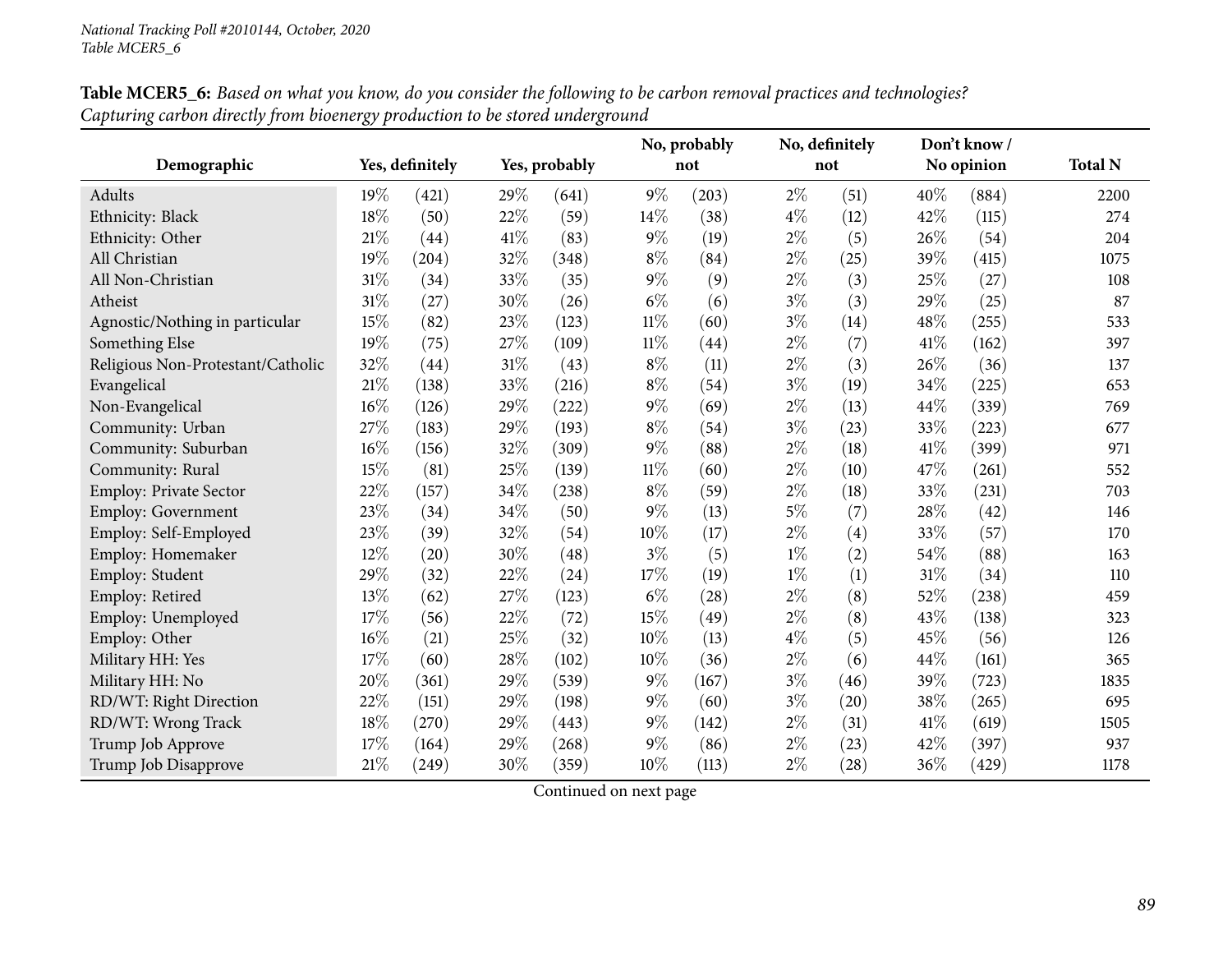| Table MCER5_6: Based on what you know, do you consider the following to be carbon removal practices and technologies? |
|-----------------------------------------------------------------------------------------------------------------------|
| Capturing carbon directly from bioenergy production to be stored underground                                          |

|                                      |       |                 |        |               |        | No, probably       |                               | No, definitely |            | Don't know/ |                |
|--------------------------------------|-------|-----------------|--------|---------------|--------|--------------------|-------------------------------|----------------|------------|-------------|----------------|
| Demographic                          |       | Yes, definitely |        | Yes, probably |        | not                |                               | not            | No opinion |             | <b>Total N</b> |
| Adults                               | 19%   | (421)           | 29%    | (641)         | $9\%$  | (203)              | $2\%$                         | (51)           | 40\%       | (884)       | 2200           |
| Trump Job Strongly Approve           | 20%   | (100)           | 27%    | (131)         | $8\%$  | (41)               | $3\%$                         | (15)           | 41%        | (202)       | 488            |
| Trump Job Somewhat Approve           | 14%   | (64)            | $31\%$ | (138)         | 10%    | (45)               | $2\%$                         | (8)            | 43%        | (195)       | 449            |
| Trump Job Somewhat Disapprove        | 14\%  | (33)            | 38%    | (87)          | 13%    | (31)               | $2\%$                         | (4)            | 33%        | (76)        | 232            |
| Trump Job Strongly Disapprove        | 23%   | (216)           | 29%    | (272)         | $9\%$  | (82)               | $2\%$                         | (23)           | 37%        | (353)       | 946            |
| Favorable of Trump                   | 18%   | (174)           | 29%    | (276)         | $9\%$  | (90)               | $2\%$                         | (21)           | 42%        | (399)       | 960            |
| Unfavorable of Trump                 | 20%   | (237)           | 30%    | (349)         | $9\%$  | (101)              | $2\%$                         | (29)           | 38%        | (443)       | 1159           |
| Very Favorable of Trump              | 20%   | (108)           | 28%    | (153)         | 9%     | (50)               | $3\%$                         | (15)           | 41%        | (228)       | 554            |
| Somewhat Favorable of Trump          | 16%   | (66)            | 30%    | (123)         | 10%    | (39)               | $1\%$                         | (6)            | 42%        | (172)       | 406            |
| Somewhat Unfavorable of Trump        | 15%   | (28)            | 35%    | (65)          | 7%     | (14)               | $2\%$                         | (4)            | 40%        | (75)        | 186            |
| Very Unfavorable of Trump            | 22%   | (210)           | 29%    | (284)         | $9\%$  | (88)               | $3\%$                         | (25)           | 38%        | (368)       | 974            |
| #1 Issue: Economy                    | 17%   | (125)           | 33%    | (248)         | 10%    | (77)               | $3\%$                         | (23)           | 37%        | (280)       | 753            |
| #1 Issue: Security                   | 16%   | (34)            | 24%    | (51)          | 14\%   | (29)               | $2\%$                         | (3)            | 44%        | (92)        | 209            |
| #1 Issue: Health Care                | 26%   | (117)           | 28%    | (125)         | $4\%$  | $\left( 20\right)$ | $2\%$                         | (7)            | 40%        | (182)       | 452            |
| #1 Issue: Medicare / Social Security | 14%   | (41)            | 27%    | (81)          | $8\%$  | (25)               | $4\%$                         | (11)           | 48%        | (144)       | 302            |
| #1 Issue: Women's Issues             | 14%   | (18)            | 26%    | (34)          | 19%    | (25)               | $1\%$                         | (1)            | 40%        | (52)        | 130            |
| #1 Issue: Education                  | 33%   | (42)            | 28%    | (36)          | 10%    | (13)               | $3\%$                         | (4)            | 26%        | (33)        | 129            |
| #1 Issue: Energy                     | 29%   | (23)            | 30%    | (23)          | 10%    | (8)                | $1\%$                         | (1)            | 29%        | (23)        | 78             |
| #1 Issue: Other                      | 14%   | (20)            | 29%    | (42)          | $4\%$  | (6)                |                               | (1)            | 53%        | (79)        | 147            |
| 2018 House Vote: Democrat            | 25%   | (170)           | 31%    | (211)         | $6\%$  | (42)               | $2\%$                         | (17)           | 35%        | (233)       | 673            |
| 2018 House Vote: Republican          | 17%   | (110)           | 32%    | (204)         | $11\%$ | (70)               | $3\%$                         | (16)           | 38%        | (243)       | 643            |
| 2018 House Vote: Someone else        | $8\%$ | (5)             | 26%    | (16)          | $5\%$  | (3)                |                               | (0)            | 61%        | (37)        | 61             |
| 2016 Vote: Hillary Clinton           | 22%   | (146)           | 32%    | (218)         | $5\%$  | (36)               | $3\%$                         | (20)           | 37%        | (252)       | 672            |
| 2016 Vote: Donald Trump              | 17\%  | (123)           | 31%    | (220)         | $9\%$  | (66)               | $2\%$                         | (17)           | 40%        | (283)       | 710            |
| 2016 Vote: Other                     | 19%   | (18)            | 24%    | (23)          | $6\%$  | (6)                | $\overbrace{\phantom{13333}}$ | (0)            | 50%        | (48)        | 94             |
| 2016 Vote: Didn't Vote               | 19%   | (134)           | 25%    | (180)         | 13%    | (94)               | $2\%$                         | (14)           | 41\%       | (299)       | 722            |
| Voted in 2014: Yes                   | 20%   | (249)           | 31%    | (376)         | $8\%$  | (97)               | $2\%$                         | (28)           | 39%        | (471)       | 1222           |
| Voted in 2014: No                    | 18%   | (172)           | 27%    | (265)         | $11\%$ | (106)              | $2\%$                         | (24)           | 42%        | (412)       | 978            |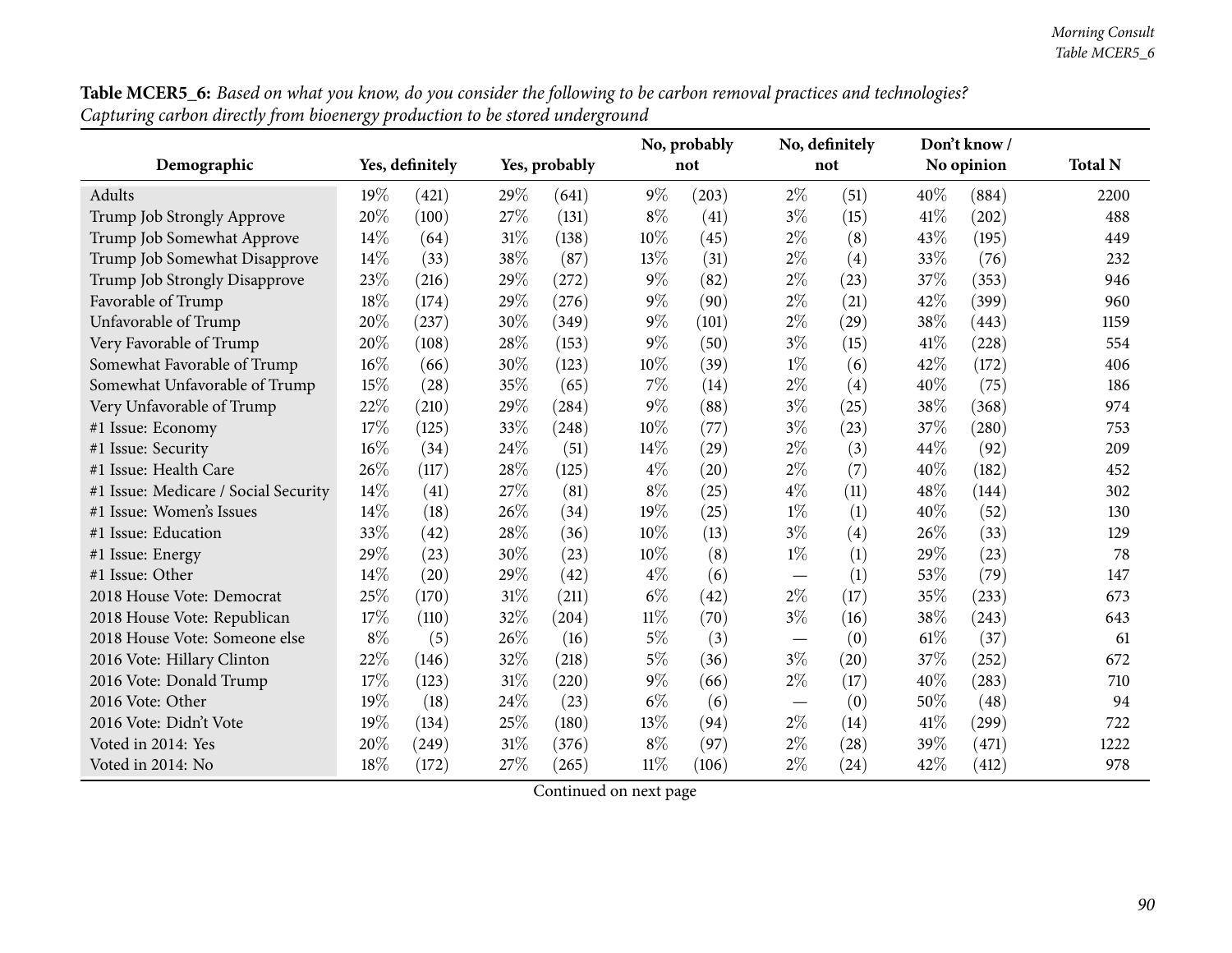|                         |                                  |                 |        |       |        | No, probably |            | No, definitely |                | Don't know/ |      |
|-------------------------|----------------------------------|-----------------|--------|-------|--------|--------------|------------|----------------|----------------|-------------|------|
| Demographic             | Yes, definitely<br>Yes, probably |                 |        | not   | not    |              | No opinion |                | <b>Total N</b> |             |      |
| Adults                  | $19\%$                           | (421)           | 29%    | (641) | $9\%$  | (203)        | $2\%$      | (51)           | 40%            | (884)       | 2200 |
| 2012 Vote: Barack Obama | 21%                              | $^{\prime}180)$ | 33\%   | (273) | $7\%$  | (59`         | $2\%$      | (20)           | 37\%           | (306)       | 838  |
| 2012 Vote: Mitt Romney  | $15\%$                           | (65)            | 29%    | (129) | $9\%$  | (38)         | $1\%$      | (5)            | 47\%           | (210)       | 447  |
| 2012 Vote: Other        | $9\%$                            | (6)             | $26\%$ | (16)  | $8\%$  | (5)          | $3\%$      | (2)            | $55\%$         | (35)        | 64   |
| 2012 Vote: Didn't Vote  | 20%                              | (171)           | 26%    | (223) | 12%    | (101)        | $3\%$      | (24)           | 39%            | (330)       | 849  |
| 4-Region: Northeast     | 23%                              | (90)            | 26\%   | (103) | $9\%$  | 37           | $3\%$      | (14)           | 38%            | (150)       | 394  |
| 4-Region: Midwest       | $16\%$                           | (73)            | 29%    | (136) | $10\%$ | (49)         | $2\%$      | (8)            | 43\%           | (197)       | 462  |
| 4-Region: South         | 19%                              | (158)           | 28\%   | (233) | $8\%$  | (68)         | $2\%$      | (18)           | 42\%           | (347)       | 824  |
| 4-Region: West          | 19%                              | (100)           | 32%    | (168) | 10%    | (50)         | $2\%$      | (12)           | 36%            | (189)       | 520  |
| Climate concerned       | 22\%                             | (363)           | 33\%   | (528) | $8\%$  | (131)        | $2\%$      | (35)           | 35%            | (560)       | 1617 |
| Climate unconcerned     | $10\%$                           | (52)            | 22\%   | (108) | 13\%   | (65)         | $3\%$      | (16)           | 52\%           | $^{'}257)$  | 498  |

Table MCER5\_6: Based on what you know, do you consider the following to be carbon removal practices and technologies? *Capturing carbon directly from bioenergy production to be stored underground*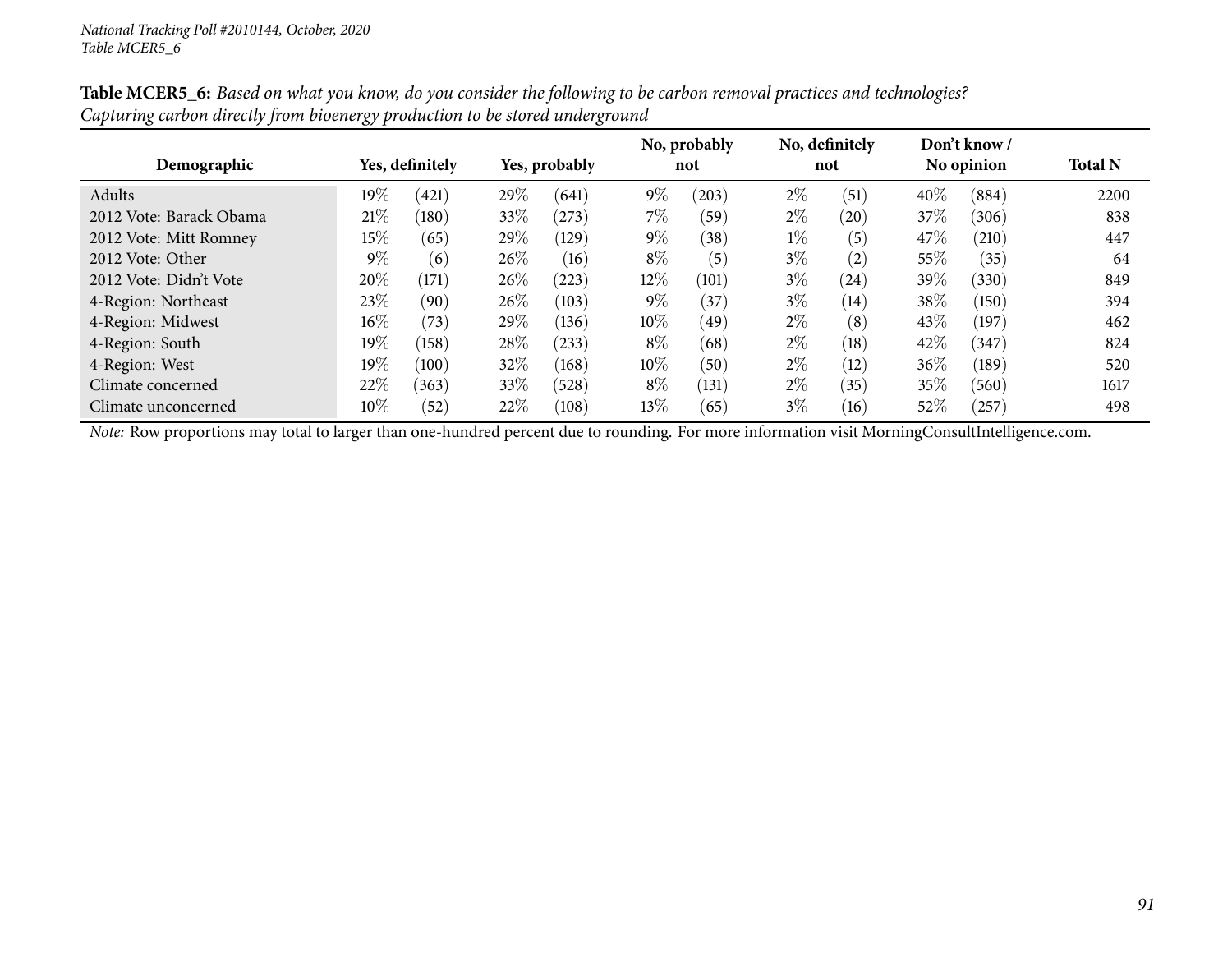|                          |        |                 |        | No, probably  |        | No, definitely |       | Don't know/ |     |            |                |
|--------------------------|--------|-----------------|--------|---------------|--------|----------------|-------|-------------|-----|------------|----------------|
| Demographic              |        | Yes, definitely |        | Yes, probably |        | not            |       | not         |     | No opinion | <b>Total N</b> |
| <b>Adults</b>            | 26\%   | (581)           | 29%    | (647)         | 10%    | (218)          | $3\%$ | (70)        | 31% | (685)      | 2200           |
| Gender: Male             | 30%    | (322)           | 33%    | (350)         | $11\%$ | (119)          | $3\%$ | (37)        | 22% | (234)      | 1062           |
| Gender: Female           | 23%    | (258)           | 26%    | (296)         | $9\%$  | (99)           | $3\%$ | (33)        | 40% | (451)      | 1138           |
| Age: 18-34               | 24%    | (159)           | 28\%   | (180)         | 15%    | (98)           | $5\%$ | (30)        | 29% | (187)      | 655            |
| Age: 35-44               | 31%    | (110)           | 27\%   | (95)          | $9\%$  | (34)           | $3\%$ | (11)        | 30% | (108)      | 358            |
| Age: 45-64               | 26%    | (192)           | $31\%$ | (232)         | $8\%$  | (64)           | $2\%$ | (18)        | 33% | (245)      | 751            |
| Age: 65+                 | 27%    | (119)           | 32%    | (139)         | $5\%$  | (23)           | $2\%$ | (11)        | 33% | (144)      | 436            |
| GenZers: 1997-2012       | 28%    | (71)            | 26\%   | (67)          | 18%    | (46)           | $6\%$ | (15)        | 22% | (57)       | 256            |
| Millennials: 1981-1996   | 25%    | (144)           | 28\%   | (161)         | 12%    | (67)           | $3\%$ | (19)        | 32% | (188)      | 579            |
| GenXers: 1965-1980       | 29%    | (168)           | $31\%$ | (180)         | $9\%$  | (50)           | $3\%$ | (18)        | 28% | (161)      | 577            |
| Baby Boomers: 1946-1964  | 25%    | (173)           | 30%    | (210)         | $8\%$  | (54)           | $3\%$ | (18)        | 35% | (247)      | 702            |
| PID: Dem (no lean)       | $31\%$ | (246)           | 29%    | (236)         | $8\%$  | (65)           | $2\%$ | (17)        | 30% | (238)      | 803            |
| PID: Ind (no lean)       | 22%    | (148)           | 28\%   | (185)         | $11\%$ | (73)           | $5\%$ | (32)        | 35% | (233)      | 671            |
| PID: Rep (no lean)       | 26%    | (187)           | $31\%$ | (225)         | $11\%$ | (80)           | $3\%$ | (21)        | 29% | (213)      | 726            |
| PID/Gender: Dem Men      | 35%    | (125)           | 34%    | (121)         | $9\%$  | (31)           | $2\%$ | (6)         | 20% | (70)       | 354            |
| PID/Gender: Dem Women    | 27%    | (121)           | 26\%   | (115)         | 7%     | (33)           | $2\%$ | (11)        | 37% | (168)      | 449            |
| PID/Gender: Ind Men      | 24%    | (83)            | $31\%$ | (109)         | $11\%$ | (38)           | $6\%$ | (23)        | 28% | (99)       | 352            |
| PID/Gender: Ind Women    | 20%    | (65)            | 24\%   | (76)          | $11\%$ | (35)           | $3\%$ | (9)         | 42% | (134)      | 319            |
| PID/Gender: Rep Men      | 32%    | (115)           | 34\%   | (120)         | 14%    | (49)           | $2\%$ | (8)         | 18% | (64)       | 355            |
| PID/Gender: Rep Women    | 19%    | (72)            | 28%    | (105)         | $8\%$  | (31)           | $4\%$ | (13)        | 40% | (149)      | 370            |
| Ideo: Liberal (1-3)      | 33%    | (200)           | $31\%$ | (191)         | $7\%$  | (42)           | $4\%$ | (23)        | 25% | (154)      | 610            |
| Ideo: Moderate (4)       | 25%    | (167)           | 29%    | (197)         | 10%    | (66)           | $3\%$ | (22)        | 33% | (221)      | 673            |
| Ideo: Conservative (5-7) | 25%    | (181)           | $31\%$ | (225)         | $11\%$ | (78)           | $2\%$ | (17)        | 30% | (217)      | 718            |
| Educ: < College          | 24%    | (359)           | 28\%   | (418)         | 10%    | (147)          | $3\%$ | (51)        | 35% | (536)      | 1512           |
| Educ: Bachelors degree   | 30%    | (132)           | 32%    | (141)         | $11\%$ | (49)           | $3\%$ | (12)        | 25% | (110)      | 444            |
| Educ: Post-grad          | 37%    | (89)            | 36%    | (88)          | $9\%$  | (21)           | $3\%$ | (7)         | 16% | (38)       | 244            |
| Income: Under 50k        | 25%    | (282)           | 27%    | (312)         | $11\%$ | (129)          | $3\%$ | (31)        | 34% | (394)      | 1148           |
| Income: 50k-100k         | 27%    | (184)           | 29%    | (195)         | $8\%$  | (51)           | $4\%$ | (29)        | 32% | (213)      | 671            |
| Income: 100k+            | 30%    | (115)           | 37%    | (140)         | 10%    | (38)           | $3\%$ | (10)        | 20% | (77)       | 381            |
| Ethnicity: White         | 26%    | (447)           | 30%    | (521)         | $9\%$  | (163)          | $3\%$ | (53)        | 31% | (538)      | 1722           |
| Ethnicity: Hispanic      | 29%    | (100)           | 31\%   | (107)         | 12%    | (41)           | $4\%$ | (13)        | 25% | (87)       | 349            |

Table MCER5\_7: Based on what you know, do you consider the following to be carbon removal practices and technologies? Agricultural sustainability practices such as using cover crops and rotational grazing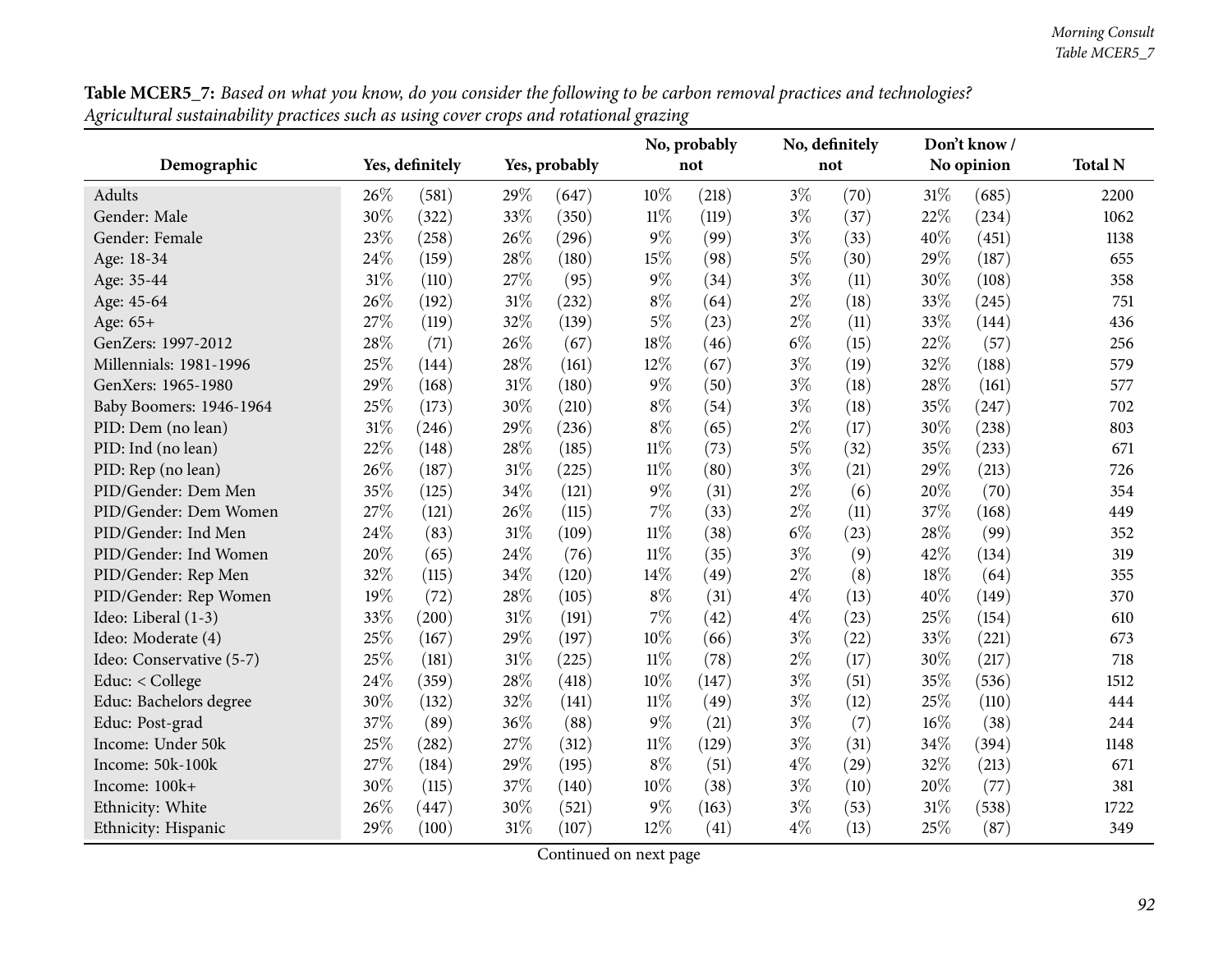|                                   |      |                 |        |               |        | No, probably |       | No, definitely |      | Don't know/ |                |
|-----------------------------------|------|-----------------|--------|---------------|--------|--------------|-------|----------------|------|-------------|----------------|
| Demographic                       |      | Yes, definitely |        | Yes, probably |        | not          |       | not            |      | No opinion  | <b>Total N</b> |
| Adults                            | 26%  | (581)           | 29%    | (647)         | 10%    | (218)        | $3\%$ | (70)           | 31\% | (685)       | 2200           |
| Ethnicity: Black                  | 25%  | (69)            | $21\%$ | (56)          | $11\%$ | (31)         | $5\%$ | (14)           | 38%  | (104)       | 274            |
| Ethnicity: Other                  | 32%  | (65)            | 34%    | (70)          | $12\%$ | (25)         | $1\%$ | (3)            | 21\% | (42)        | 204            |
| All Christian                     | 28%  | (301)           | $31\%$ | (338)         | $9\%$  | (94)         | $2\%$ | (26)           | 29%  | (317)       | 1075           |
| All Non-Christian                 | 41\% | (44)            | 28%    | (30)          | $6\%$  | (6)          | $3\%$ | (3)            | 23%  | (25)        | 108            |
| Atheist                           | 20%  | (17)            | 34\%   | (30)          | 16%    | (14)         | $6\%$ | (6)            | 23\% | (20)        | 87             |
| Agnostic/Nothing in particular    | 23%  | (124)           | 27%    | (147)         | $11\%$ | (56)         | $4\%$ | (21)           | 35%  | (185)       | 533            |
| Something Else                    | 24%  | (95)            | 26%    | (103)         | 12%    | (47)         | $4\%$ | (15)           | 35%  | (138)       | 397            |
| Religious Non-Protestant/Catholic | 39%  | (54)            | 27%    | (37)          | 7%     | (10)         | $2\%$ | (3)            | 25%  | (34)        | 137            |
| Evangelical                       | 30%  | (194)           | 30%    | (193)         | $11\%$ | (73)         | $3\%$ | (18)           | 27%  | (175)       | 653            |
| Non-Evangelical                   | 24%  | (184)           | 30%    | (231)         | $8\%$  | (64)         | $3\%$ | (22)           | 35%  | (268)       | 769            |
| Community: Urban                  | 32%  | (216)           | 30%    | (204)         | $10\%$ | (67)         | $2\%$ | (16)           | 26%  | (173)       | 677            |
| Community: Suburban               | 25%  | (242)           | 32%    | (310)         | $9\%$  | (86)         | $3\%$ | (29)           | 31%  | (304)       | 971            |
| Community: Rural                  | 22%  | (123)           | 24%    | (133)         | 12%    | (65)         | 5%    | (25)           | 38%  | (207)       | 552            |
| <b>Employ: Private Sector</b>     | 29%  | (206)           | 32%    | (225)         | $11\%$ | (76)         | $3\%$ | (21)           | 25%  | (175)       | 703            |
| <b>Employ: Government</b>         | 26%  | (38)            | 30%    | (43)          | 13%    | (19)         | $5\%$ | (7)            | 26%  | (38)        | 146            |
| Employ: Self-Employed             | 32%  | (54)            | 34%    | (57)          | $9\%$  | (16)         | $2\%$ | (4)            | 23%  | (39)        | 170            |
| Employ: Homemaker                 | 16%  | (25)            | 35%    | (57)          | $4\%$  | (7)          | $3\%$ | (4)            | 42%  | (69)        | 163            |
| Employ: Student                   | 32%  | (35)            | 26%    | (28)          | $7\%$  | (8)          | $6\%$ | (7)            | 29%  | (32)        | 110            |
| Employ: Retired                   | 25%  | (114)           | 29%    | (135)         | $7\%$  | (32)         | $3\%$ | (12)           | 36%  | (167)       | 459            |
| Employ: Unemployed                | 26%  | (83)            | 20%    | (66)          | $14\%$ | (47)         | $4\%$ | (12)           | 36%  | (116)       | 323            |
| Employ: Other                     | 20%  | (26)            | 28%    | (35)          | 10%    | (13)         | $2\%$ | (3)            | 39%  | (49)        | 126            |
| Military HH: Yes                  | 24%  | (86)            | $31\%$ | (115)         | 13%    | (46)         | $3\%$ | (10)           | 30%  | (108)       | 365            |
| Military HH: No                   | 27%  | (494)           | 29%    | (532)         | $9\%$  | (172)        | $3\%$ | (60)           | 31%  | (577)       | 1835           |
| RD/WT: Right Direction            | 26%  | (179)           | 35%    | (241)         | $9\%$  | (66)         | $2\%$ | (17)           | 28%  | (192)       | 695            |
| RD/WT: Wrong Track                | 27%  | (402)           | 27\%   | (406)         | 10%    | (152)        | $4\%$ | (53)           | 33%  | (493)       | 1505           |
| Trump Job Approve                 | 24%  | (222)           | 32%    | (300)         | 10%    | (94)         | $4\%$ | (37)           | 30%  | (283)       | 937            |
| Trump Job Disapprove              | 30%  | (350)           | 29%    | (336)         | 10%    | (114)        | $3\%$ | (30)           | 29%  | (346)       | 1178           |

Table MCER5\_7: Based on what you know, do you consider the following to be carbon removal practices and technologies? Agricultural sustainability practices such as using cover crops and rotational grazing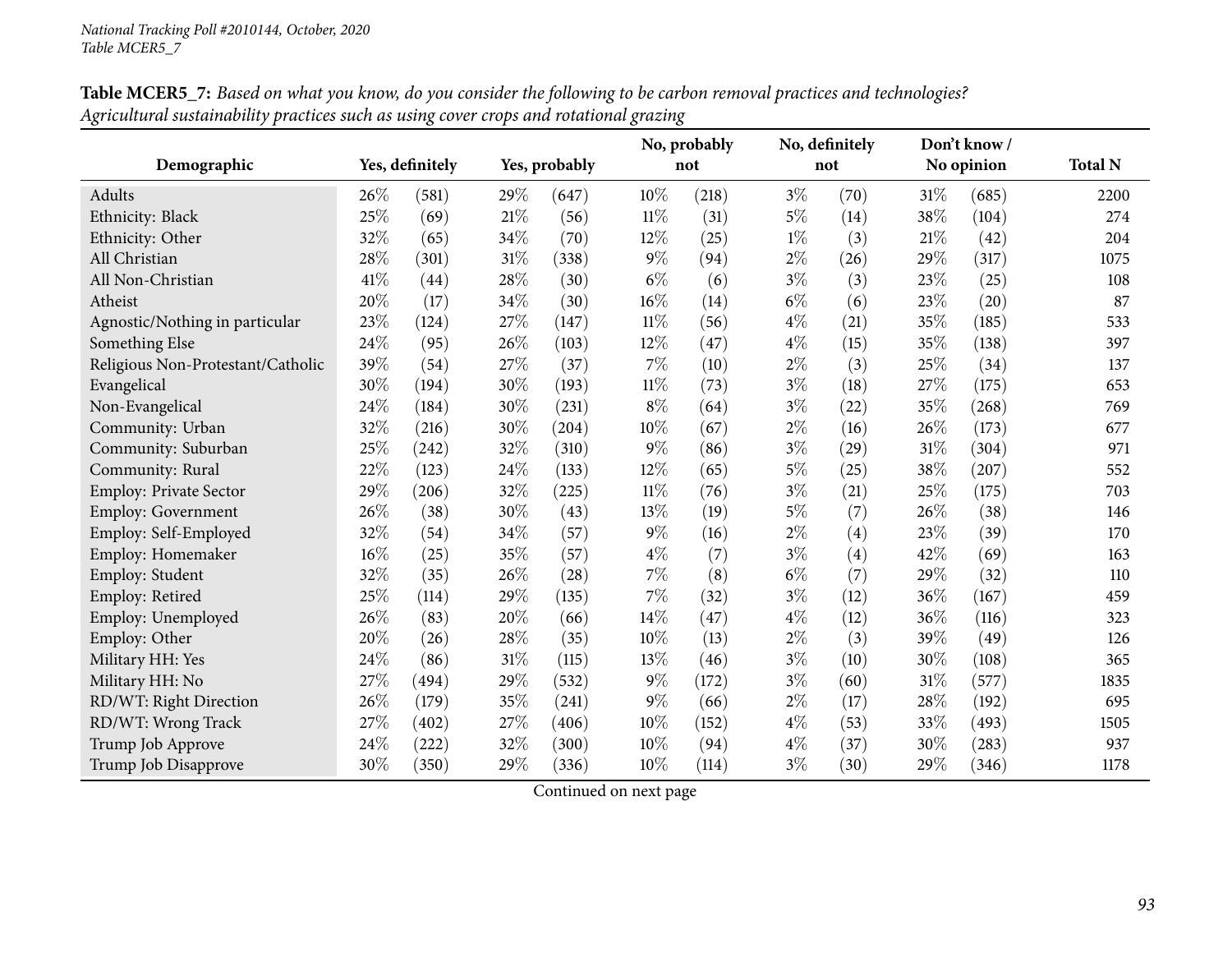| Table MCER5_7: Based on what you know, do you consider the following to be carbon removal practices and technologies? |
|-----------------------------------------------------------------------------------------------------------------------|
| Agricultural sustainability practices such as using cover crops and rotational grazing                                |

|                                      |      |                 |     |               |        | No, probably |       | No, definitely |      | Don't know / |                |
|--------------------------------------|------|-----------------|-----|---------------|--------|--------------|-------|----------------|------|--------------|----------------|
| Demographic                          |      | Yes, definitely |     | Yes, probably |        | not          |       | not            |      | No opinion   | <b>Total N</b> |
| Adults                               | 26\% | (581)           | 29% | (647)         | 10%    | (218)        | $3\%$ | (70)           | 31%  | (685)        | 2200           |
| Trump Job Strongly Approve           | 28%  | (137)           | 29% | (140)         | $11\%$ | (55)         | $3\%$ | (15)           | 29%  | (142)        | 488            |
| Trump Job Somewhat Approve           | 19%  | (85)            | 36% | (161)         | $9\%$  | (40)         | $5\%$ | (22)           | 31%  | (141)        | 449            |
| Trump Job Somewhat Disapprove        | 19%  | (45)            | 36% | (82)          | 12%    | (28)         | $2\%$ | (5)            | 31%  | (71)         | 232            |
| Trump Job Strongly Disapprove        | 32%  | (305)           | 27% | (254)         | $9\%$  | (86)         | $3\%$ | (25)           | 29%  | (275)        | 946            |
| Favorable of Trump                   | 24%  | (227)           | 32% | (308)         | 10%    | (100)        | $4\%$ | (35)           | 30%  | (289)        | 960            |
| Unfavorable of Trump                 | 29%  | (341)           | 28% | (328)         | $9\%$  | (103)        | $3\%$ | (31)           | 31%  | (357)        | 1159           |
| Very Favorable of Trump              | 28%  | (154)           | 30% | (166)         | $11\%$ | (61)         | $3\%$ | (18)           | 28%  | (155)        | 554            |
| Somewhat Favorable of Trump          | 18%  | (73)            | 35% | (142)         | 10%    | (39)         | $4\%$ | (17)           | 33%  | (135)        | 406            |
| Somewhat Unfavorable of Trump        | 23%  | (43)            | 30% | (55)          | $8\%$  | (14)         | $2\%$ | (4)            | 37%  | (69)         | 186            |
| Very Unfavorable of Trump            | 31%  | (297)           | 28% | (273)         | 9%     | (88)         | $3\%$ | (27)           | 30%  | (288)        | 974            |
| #1 Issue: Economy                    | 23%  | (171)           | 32% | (238)         | 12%    | (92)         | $4\%$ | (26)           | 30%  | (226)        | 753            |
| #1 Issue: Security                   | 25%  | (53)            | 35% | (72)          | 7%     | (16)         | $2\%$ | (4)            | 31%  | (64)         | 209            |
| #1 Issue: Health Care                | 34%  | (156)           | 29% | (130)         | $5\%$  | (22)         | $2\%$ | (8)            | 30%  | (136)        | 452            |
| #1 Issue: Medicare / Social Security | 27%  | (82)            | 29% | (88)          | $5\%$  | (16)         | $3\%$ | (8)            | 35%  | (107)        | 302            |
| #1 Issue: Women's Issues             | 19%  | (25)            | 27% | (35)          | 22%    | (28)         | $3\%$ | (4)            | 29%  | (38)         | 130            |
| #1 Issue: Education                  | 34%  | (43)            | 22% | (29)          | 17%    | (22)         | 10%   | (13)           | 17%  | (22)         | 129            |
| #1 Issue: Energy                     | 30%  | (24)            | 30% | (23)          | 10%    | (8)          | $3\%$ | (2)            | 27%  | (21)         | 78             |
| #1 Issue: Other                      | 18%  | (27)            | 22% | (32)          | 10%    | (14)         | $3\%$ | (5)            | 47\% | (70)         | 147            |
| 2018 House Vote: Democrat            | 32%  | (218)           | 30% | (201)         | $8\%$  | (51)         | $3\%$ | (18)           | 27%  | (185)        | 673            |
| 2018 House Vote: Republican          | 26%  | (168)           | 35% | (226)         | 10%    | (65)         | $3\%$ | (22)           | 25%  | (161)        | 643            |
| 2018 House Vote: Someone else        | 20%  | (13)            | 24% | (15)          | $6\%$  | (4)          | $2\%$ | (1)            | 47%  | (29)         | 61             |
| 2016 Vote: Hillary Clinton           | 31%  | (206)           | 32% | (215)         | $6\%$  | (38)         | $2\%$ | (13)           | 30%  | (200)        | 672            |
| 2016 Vote: Donald Trump              | 26%  | (187)           | 33% | (235)         | 10%    | (68)         | $4\%$ | (31)           | 27%  | (189)        | 710            |
| 2016 Vote: Other                     | 23%  | (21)            | 24% | (23)          | 12%    | (11)         | $1\%$ | (1)            | 40%  | (38)         | 94             |
| 2016 Vote: Didn't Vote               | 23%  | (166)           | 24% | (173)         | 14%    | (101)        | $3\%$ | (25)           | 36%  | (257)        | 722            |
| Voted in 2014: Yes                   | 30%  | (368)           | 31% | (384)         | $8\%$  | (93)         | $3\%$ | (38)           | 28%  | (339)        | 1222           |
| Voted in 2014: No                    | 22%  | (213)           | 27% | (262)         | 13%    | (125)        | $3\%$ | (32)           | 35%  | (345)        | 978            |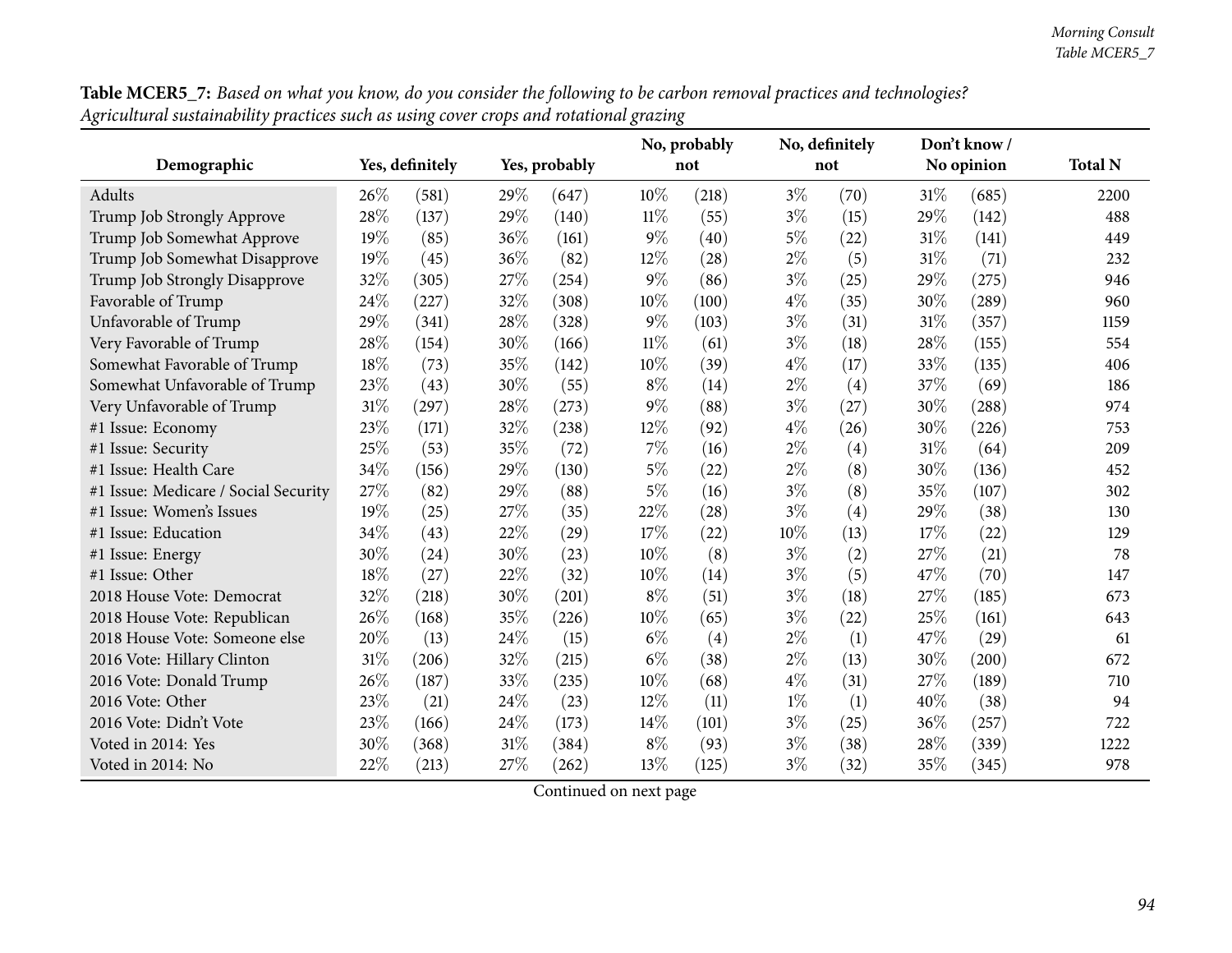|                         |        |                 |        |               |        | No, probably       |       | No, definitely |        | Don't know/ |                |
|-------------------------|--------|-----------------|--------|---------------|--------|--------------------|-------|----------------|--------|-------------|----------------|
| Demographic             |        | Yes, definitely |        | Yes, probably |        | not                |       | not            |        | No opinion  | <b>Total N</b> |
| Adults                  | 26\%   | (581)           | 29%    | (647)         | 10%    | (218)              | $3\%$ | (70)           | 31%    | (685)       | 2200           |
| 2012 Vote: Barack Obama | 32%    | (264)           | $31\%$ | (257)         | $8\%$  | (64)               | $3\%$ | (25)           | 27\%   | (228)       | 838            |
| 2012 Vote: Mitt Romney  | 24\%   | (108)           | 33\%   | (149)         | $8\%$  | (38)               | $4\%$ | (16)           | $31\%$ | (137)       | 447            |
| 2012 Vote: Other        | 25%    | (16)            | $26\%$ | (17)          | $5\%$  | (3)                | $3\%$ | (2)            | 41\%   | (26)        | 64             |
| 2012 Vote: Didn't Vote  | 23\%   | (193)           | 26%    | $^{(224)}$    | 13\%   | (113)              | $3\%$ | (27)           | 34\%   | (292)       | 849            |
| 4-Region: Northeast     | 30%    | (117)           | 26\%   | (102)         | $8\%$  | (32)               | $3\%$ | (10)           | 34\%   | (132)       | 394            |
| 4-Region: Midwest       | 24%    | (111)           | $31\%$ | (142)         | $11\%$ | (52)               | $4\%$ | (16)           | $31\%$ | (141)       | 462            |
| 4-Region: South         | 26\%   | $^{'}216)$      | 28\%   | (228)         | $10\%$ | $\left( 81\right)$ | $4\%$ | (31)           | 33\%   | (268)       | 824            |
| 4-Region: West          | 26%    | (137)           | 33\%   | (174)         | 10%    | (54)               | $2\%$ | (13)           | 27%    | (143)       | 520            |
| Climate concerned       | $30\%$ | (483)           | $31\%$ | (502)         | $9\%$  | (152)              | $3\%$ | (54)           | 26\%   | (426)       | 1617           |
| Climate unconcerned     | 17%    | (86)            | 28\%   | (138)         | 13\%   | (66)               | $3\%$ | (13)           | 39%    | (196)       | 498            |

Table MCER5\_7: Based on what you know, do you consider the following to be carbon removal practices and technologies? Agricultural sustainability practices such as using cover crops and rotational grazing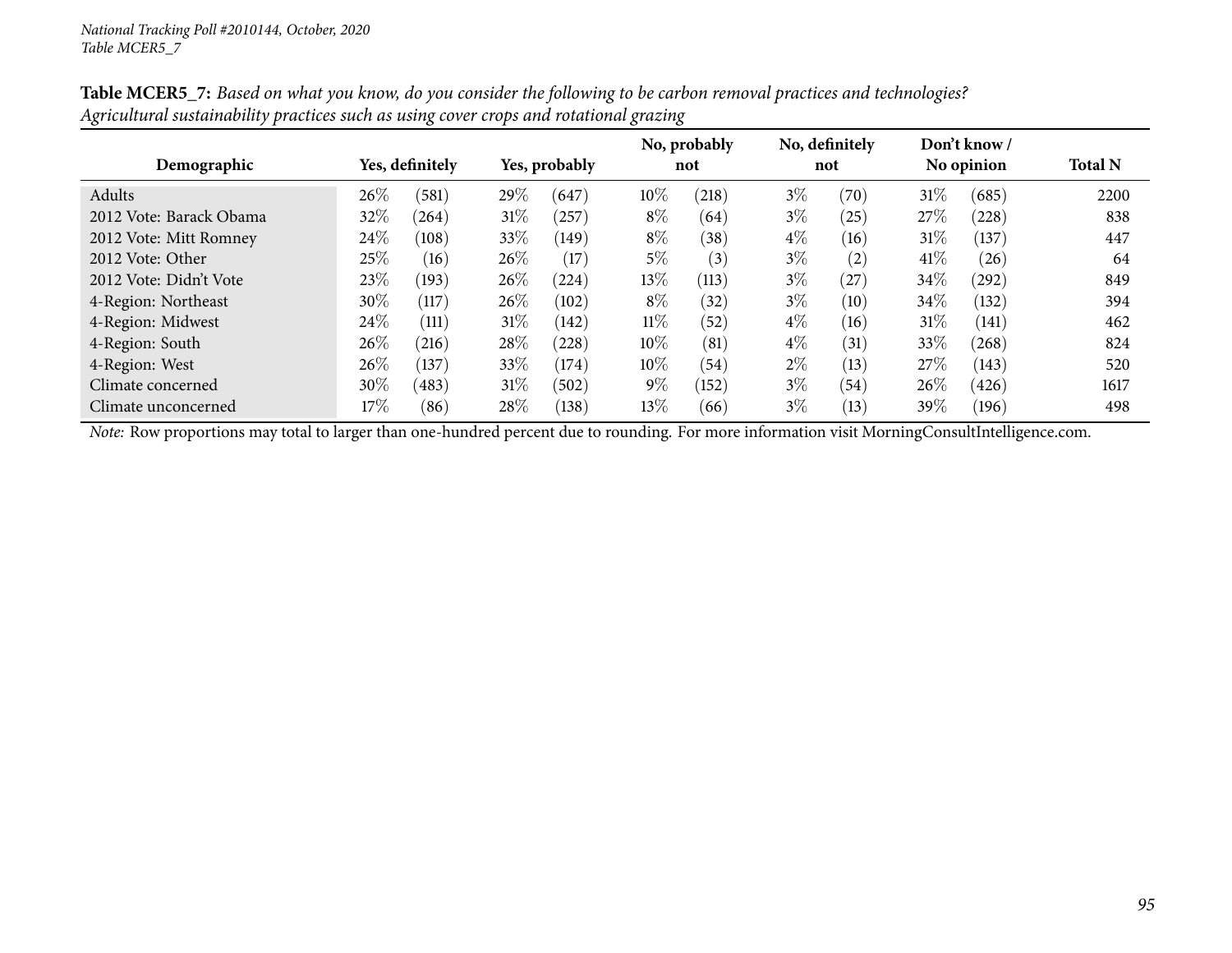**Table MCER5\_8:** Based on what you know, do you consider the following to be carbon removal practices and technologies? *Expanding wetlands, mangroves, and coastal ecosystems*

|                          |      |                 |        |               |        | No, probably |       | No, definitely |     | Don't know/ |                |
|--------------------------|------|-----------------|--------|---------------|--------|--------------|-------|----------------|-----|-------------|----------------|
| Demographic              |      | Yes, definitely |        | Yes, probably |        | not          |       | not            |     | No opinion  | <b>Total N</b> |
| Adults                   | 29%  | (634)           | 30%    | (668)         | 9%     | (205)        | $2\%$ | (45)           | 29% | (647)       | 2200           |
| Gender: Male             | 34%  | (357)           | 34%    | (366)         | 10%    | (110)        | $2\%$ | (21)           | 20% | (207)       | 1062           |
| Gender: Female           | 24\% | (277)           | 27%    | (302)         | $8\%$  | (95)         | $2\%$ | (24)           | 39% | (440)       | 1138           |
| Age: 18-34               | 28%  | (184)           | 29%    | (187)         | 12%    | (81)         | $3\%$ | (21)           | 28% | (182)       | 655            |
| Age: 35-44               | 32%  | (113)           | 32%    | (114)         | $8\%$  | (29)         | $1\%$ | (4)            | 27% | (98)        | 358            |
| Age: 45-64               | 28%  | (207)           | $31\%$ | (236)         | 10%    | (72)         | $1\%$ | (10)           | 30% | (226)       | 751            |
| Age: 65+                 | 30%  | (131)           | 30%    | (131)         | 5%     | (24)         | $2\%$ | (11)           | 32% | (140)       | 436            |
| GenZers: 1997-2012       | 32%  | (82)            | 27%    | (69)          | 14%    | (37)         | $3\%$ | (8)            | 24% | (61)        | 256            |
| Millennials: 1981-1996   | 28%  | (162)           | 29%    | (170)         | 10%    | (58)         | $2\%$ | (14)           | 30% | (175)       | 579            |
| GenXers: 1965-1980       | 30%  | (171)           | 33%    | (192)         | 9%     | (49)         | $1\%$ | (8)            | 27% | (156)       | 577            |
| Baby Boomers: 1946-1964  | 29%  | (201)           | 30%    | (211)         | $8\%$  | (57)         | $2\%$ | (15)           | 31% | (217)       | 702            |
| PID: Dem (no lean)       | 32%  | (257)           | 31%    | (253)         | $7\%$  | (60)         | $2\%$ | (17)           | 27% | (217)       | 803            |
| PID: Ind (no lean)       | 28%  | (186)           | 27%    | (180)         | $10\%$ | (69)         | $3\%$ | (19)           | 32% | (218)       | 671            |
| PID: Rep (no lean)       | 26%  | (191)           | 33%    | (236)         | $11\%$ | (77)         | $1\%$ | (9)            | 29% | (212)       | 726            |
| PID/Gender: Dem Men      | 36%  | (129)           | 38%    | (133)         | $8\%$  | (28)         | $2\%$ | (6)            | 16% | (58)        | 354            |
| PID/Gender: Dem Women    | 29%  | (128)           | 27%    | (120)         | $7\%$  | (32)         | $2\%$ | (11)           | 35% | (159)       | 449            |
| PID/Gender: Ind Men      | 31%  | (108)           | 30%    | (105)         | $11\%$ | (40)         | $2\%$ | (9)            | 26% | (91)        | 352            |
| PID/Gender: Ind Women    | 25%  | (78)            | 23%    | (75)          | 9%     | (29)         | $3\%$ | (10)           | 40% | (127)       | 319            |
| PID/Gender: Rep Men      | 34%  | (121)           | 36%    | (128)         | 12%    | (42)         | $2\%$ | (6)            | 17% | (59)        | 355            |
| PID/Gender: Rep Women    | 19%  | (70)            | 29%    | (108)         | 9%     | (35)         | $1\%$ | (3)            | 42% | (154)       | 370            |
| Ideo: Liberal (1-3)      | 37%  | (224)           | $31\%$ | (187)         | $8\%$  | (47)         | $2\%$ | (11)           | 23% | (141)       | 610            |
| Ideo: Moderate (4)       | 27%  | (182)           | 32%    | (215)         | 10%    | (64)         | $3\%$ | (19)           | 29% | (192)       | 673            |
| Ideo: Conservative (5-7) | 26%  | (187)           | 31%    | (221)         | 10%    | (70)         | $2\%$ | (15)           | 31% | (225)       | 718            |
| Educ: < College          | 27%  | (408)           | 28%    | (429)         | 10%    | (144)        | $2\%$ | (32)           | 33% | (499)       | 1512           |
| Educ: Bachelors degree   | 31%  | (136)           | 34%    | (151)         | 10%    | (42)         | $2\%$ | (8)            | 24% | (106)       | 444            |
| Educ: Post-grad          | 37%  | (89)            | 36%    | (88)          | $8\%$  | (19)         | $2\%$ | (6)            | 17% | (42)        | 244            |
| Income: Under 50k        | 28%  | (324)           | 28%    | (322)         | 10%    | (116)        | $2\%$ | (19)           | 32% | (367)       | 1148           |
| Income: 50k-100k         | 29%  | (192)           | 30%    | (203)         | $8\%$  | (55)         | $3\%$ | (20)           | 30% | (200)       | 671            |
| Income: 100k+            | 31%  | (118)           | 38%    | (143)         | 9%     | (33)         | $2\%$ | (6)            | 21% | (80)        | 381            |
| Ethnicity: White         | 28%  | (481)           | 31%    | (537)         | 10%    | (164)        | $2\%$ | (35)           | 29% | (505)       | 1722           |
| Ethnicity: Hispanic      | 29%  | (101)           | 36%    | (127)         | $11\%$ | (40)         | $3\%$ | (10)           | 20% | (72)        | 349            |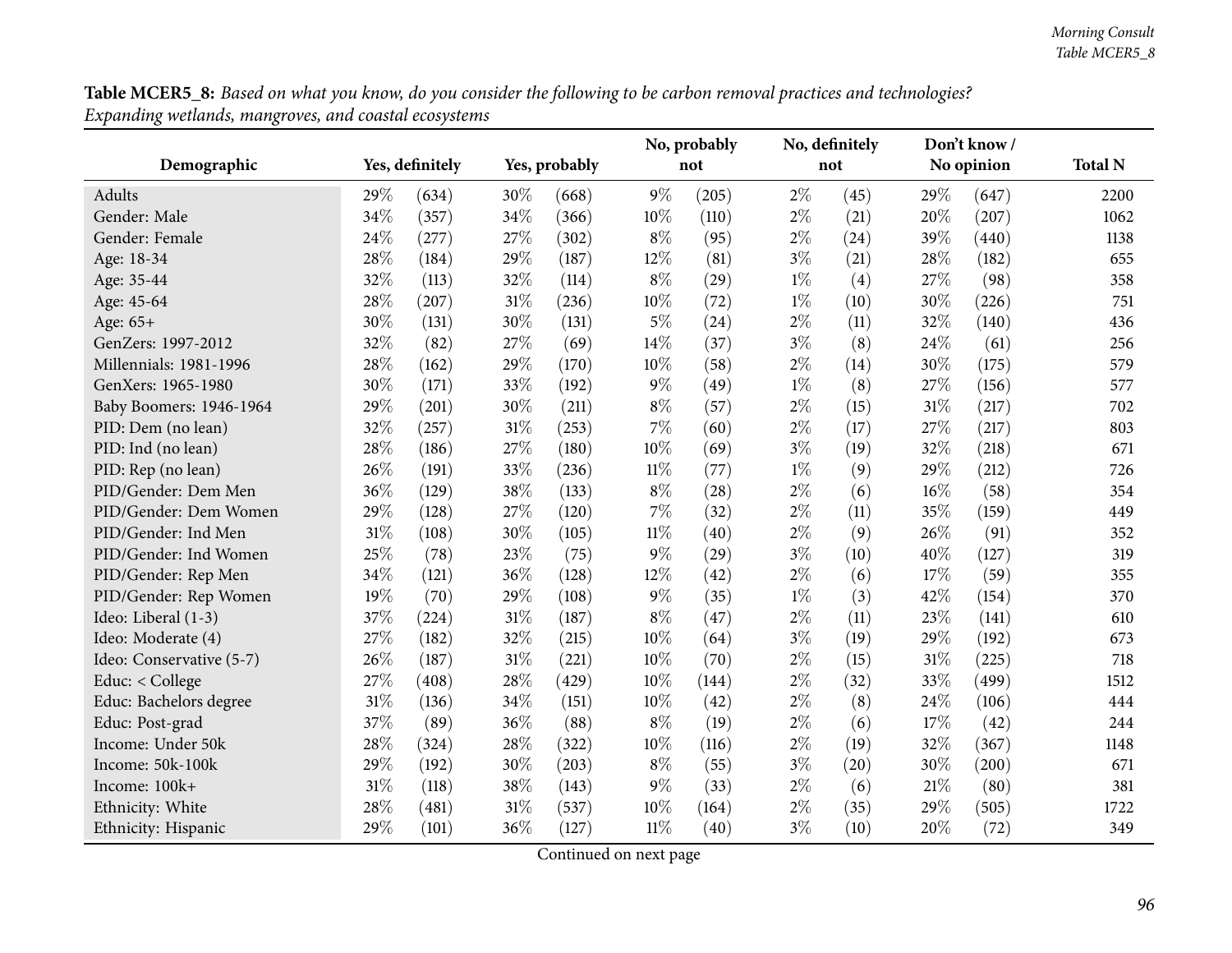| Table MCER5_8: Based on what you know, do you consider the following to be carbon removal practices and technologies? |
|-----------------------------------------------------------------------------------------------------------------------|
| Expanding wetlands, mangroves, and coastal ecosystems                                                                 |

|                                   |      |                 |        |               |        | No, probably |       | No, definitely |        | Don't know/ |                |
|-----------------------------------|------|-----------------|--------|---------------|--------|--------------|-------|----------------|--------|-------------|----------------|
| Demographic                       |      | Yes, definitely |        | Yes, probably |        | not          |       | not            |        | No opinion  | <b>Total N</b> |
| Adults                            | 29\% | (634)           | 30%    | (668)         | $9\%$  | (205)        | $2\%$ | (45)           | 29\%   | (647)       | 2200           |
| Ethnicity: Black                  | 30%  | (81)            | $26\%$ | (71)          | $9\%$  | (24)         | $3\%$ | (8)            | 33%    | (91)        | 274            |
| Ethnicity: Other                  | 35%  | (71)            | 30%    | (61)          | $9\%$  | (17)         | $1\%$ | (3)            | 25%    | (51)        | 204            |
| All Christian                     | 27%  | (292)           | 33%    | (353)         | $9\%$  | (98)         | $2\%$ | (20)           | 29%    | (312)       | 1075           |
| All Non-Christian                 | 42%  | (45)            | 28%    | (30)          | $8\%$  | (8)          | $2\%$ | (2)            | 21\%   | (23)        | 108            |
| Atheist                           | 25%  | (22)            | 35%    | (31)          | 21%    | (18)         | $3\%$ | (3)            | 16%    | (14)        | 87             |
| Agnostic/Nothing in particular    | 32%  | (170)           | $26\%$ | (140)         | $8\%$  | (40)         | $2\%$ | (8)            | 33%    | (175)       | 533            |
| Something Else                    | 26%  | (105)           | 29%    | (115)         | 10%    | (41)         | $3\%$ | (13)           | 31%    | (124)       | 397            |
| Religious Non-Protestant/Catholic | 40%  | (54)            | 29%    | (40)          | $9\%$  | (12)         | $2\%$ | (2)            | $21\%$ | (29)        | 137            |
| Evangelical                       | 26%  | (170)           | 35%    | (226)         | $9\%$  | (61)         | $2\%$ | (15)           | 28%    | (182)       | 653            |
| Non-Evangelical                   | 27%  | (210)           | $29\%$ | (222)         | 10%    | (74)         | $2\%$ | (17)           | 32%    | (246)       | 769            |
| Community: Urban                  | 37%  | (249)           | 29%    | (199)         | $9\%$  | (62)         | $1\%$ | (7)            | 24%    | (161)       | 677            |
| Community: Suburban               | 27%  | (260)           | 32%    | (312)         | 9%     | (87)         | $2\%$ | (20)           | 30%    | (293)       | 971            |
| Community: Rural                  | 23%  | (126)           | 29%    | (158)         | 10%    | (57)         | $3\%$ | (19)           | 35%    | (193)       | 552            |
| Employ: Private Sector            | 30%  | (209)           | 34%    | (239)         | $11\%$ | (76)         | $2\%$ | (16)           | 23%    | (163)       | 703            |
| Employ: Government                | 33%  | (48)            | 27%    | (39)          | 13%    | (19)         | $1\%$ | (2)            | 27%    | (39)        | 146            |
| Employ: Self-Employed             | 38%  | (64)            | $30\%$ | (51)          | 7%     | (12)         | $2\%$ | (4)            | 23%    | (39)        | 170            |
| Employ: Homemaker                 | 20%  | (33)            | 32%    | (53)          | $4\%$  | (7)          | $1\%$ | (1)            | 42%    | (68)        | 163            |
| Employ: Student                   | 34\% | (37)            | 29%    | (32)          | 10%    | (11)         | $6\%$ | (7)            | 22%    | (24)        | 110            |
| Employ: Retired                   | 28%  | (127)           | $28\%$ | (131)         | 7%     | (33)         | $2\%$ | (10)           | 35%    | (159)       | 459            |
| Employ: Unemployed                | 26%  | (85)            | 29%    | (94)          | $9\%$  | (29)         | $1\%$ | (5)            | 34%    | (110)       | 323            |
| Employ: Other                     | 25%  | (32)            | 24%    | (30)          | 14%    | (18)         | $1\%$ | (1)            | 36%    | (45)        | 126            |
| Military HH: Yes                  | 27%  | (100)           | 33%    | (120)         | $8\%$  | (31)         | $1\%$ | (5)            | 30%    | (109)       | 365            |
| Military HH: No                   | 29%  | (534)           | 30%    | (549)         | 10%    | (174)        | $2\%$ | (40)           | 29%    | (538)       | 1835           |
| RD/WT: Right Direction            | 29%  | (199)           | $31\%$ | (216)         | 10%    | (70)         | $2\%$ | (11)           | 29%    | (198)       | 695            |
| RD/WT: Wrong Track                | 29%  | (435)           | 30%    | (452)         | $9\%$  | (135)        | $2\%$ | (34)           | 30%    | (449)       | 1505           |
| Trump Job Approve                 | 26%  | (241)           | 32%    | (299)         | 10%    | (89)         | $2\%$ | (17)           | 31%    | (291)       | 937            |
| Trump Job Disapprove              | 32%  | (379)           | $31\%$ | (360)         | $9\%$  | (105)        | $2\%$ | (29)           | 26%    | (305)       | 1178           |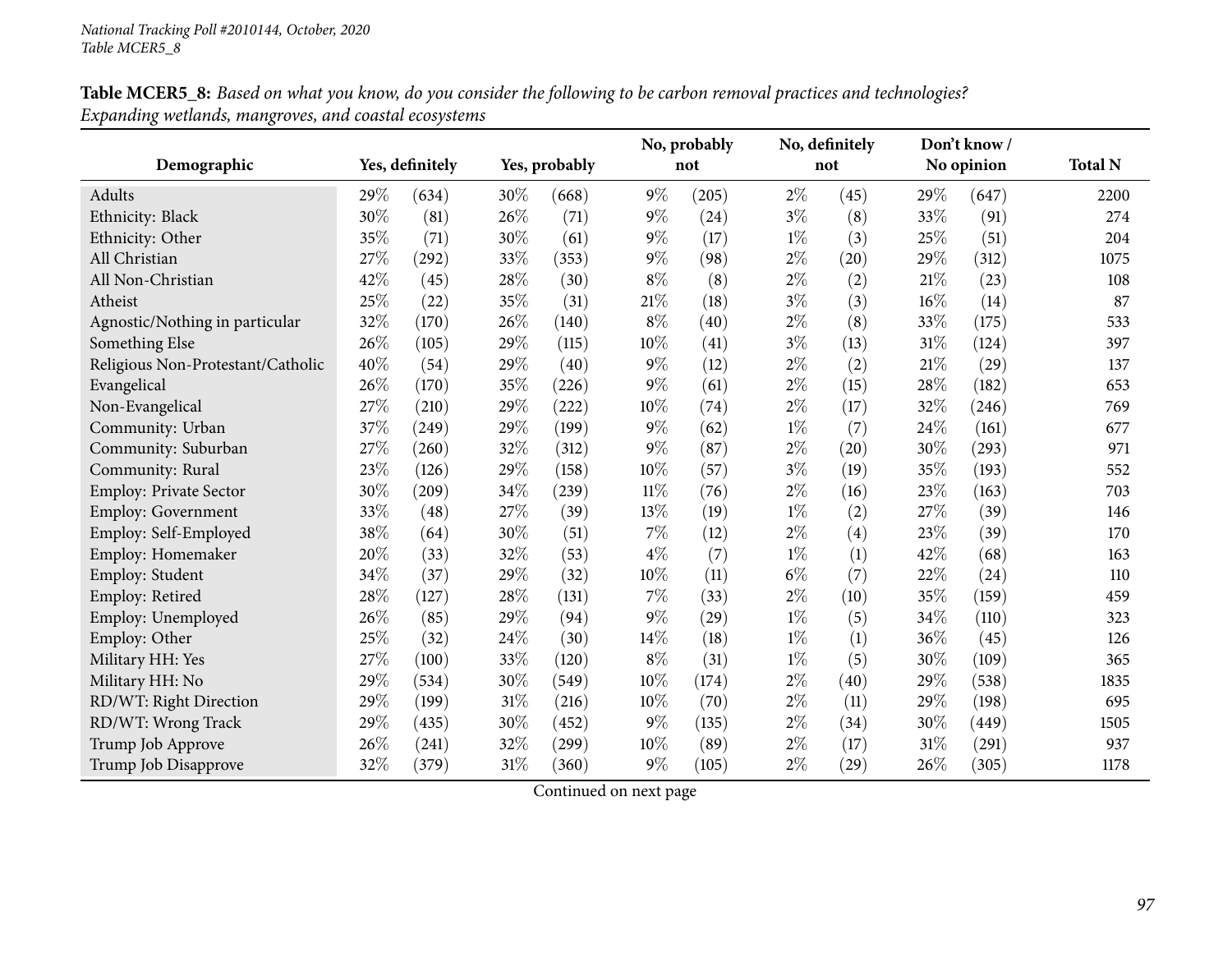Table MCER5\_8: Based on what you know, do you consider the following to be carbon removal practices and technologies? *Expanding wetlands, mangroves, and coastal ecosystems*

|                                      |      |                 |        |               |        | No, probably |       | No, definitely |      | Don't know/ |                |
|--------------------------------------|------|-----------------|--------|---------------|--------|--------------|-------|----------------|------|-------------|----------------|
| Demographic                          |      | Yes, definitely |        | Yes, probably |        | not          |       | not            |      | No opinion  | <b>Total N</b> |
| Adults                               | 29\% | (634)           | 30\%   | (668)         | $9\%$  | (205)        | $2\%$ | (45)           | 29\% | (647)       | 2200           |
| Trump Job Strongly Approve           | 29%  | (139)           | 29%    | (141)         | 10%    | (48)         | $2\%$ | (9)            | 31%  | (151)       | 488            |
| Trump Job Somewhat Approve           | 23%  | (101)           | 35%    | (157)         | $9\%$  | (42)         | $2\%$ | (8)            | 31%  | (141)       | 449            |
| Trump Job Somewhat Disapprove        | 29%  | (68)            | 32%    | (74)          | 10%    | (24)         | $2\%$ | (5)            | 26%  | (61)        | 232            |
| Trump Job Strongly Disapprove        | 33%  | (311)           | 30%    | (286)         | $9\%$  | (81)         | $2\%$ | (24)           | 26\% | (244)       | 946            |
| Favorable of Trump                   | 26%  | (250)           | 32%    | (306)         | 10%    | (95)         | $2\%$ | (17)           | 30%  | (293)       | 960            |
| Unfavorable of Trump                 | 32%  | (370)           | 30%    | (347)         | $8\%$  | (97)         | $2\%$ | (29)           | 27%  | (317)       | 1159           |
| Very Favorable of Trump              | 28%  | (155)           | 31%    | (171)         | 10%    | (53)         | $2\%$ | (11)           | 30%  | (164)       | 554            |
| Somewhat Favorable of Trump          | 23%  | (95)            | 33%    | (135)         | 10%    | (42)         | $1\%$ | (6)            | 32%  | (128)       | 406            |
| Somewhat Unfavorable of Trump        | 27%  | (50)            | 31%    | (58)          | $7\%$  | (13)         | $3\%$ | (6)            | 32%  | (60)        | 186            |
| Very Unfavorable of Trump            | 33%  | (320)           | 30%    | (289)         | $9\%$  | (85)         | $2\%$ | (23)           | 26%  | (258)       | 974            |
| #1 Issue: Economy                    | 25%  | (192)           | 33%    | (247)         | $11\%$ | (84)         | $2\%$ | (16)           | 28%  | (213)       | 753            |
| #1 Issue: Security                   | 23%  | (49)            | 32%    | (66)          | $8\%$  | (17)         | $1\%$ | (3)            | 35%  | (74)        | 209            |
| #1 Issue: Health Care                | 35%  | (160)           | 30%    | (136)         | $6\%$  | (26)         | $2\%$ | (8)            | 27%  | (121)       | 452            |
| #1 Issue: Medicare / Social Security | 32%  | (96)            | 28%    | (83)          | $9\%$  | (27)         | $2\%$ | (7)            | 29%  | (89)        | 302            |
| #1 Issue: Women's Issues             | 19%  | (24)            | 31%    | (40)          | 14%    | (19)         | $2\%$ | (2)            | 34%  | (44)        | 130            |
| #1 Issue: Education                  | 36%  | (46)            | 29%    | (38)          | $11\%$ | (14)         | $3\%$ | (3)            | 21%  | (27)        | 129            |
| #1 Issue: Energy                     | 41\% | (32)            | 26%    | (20)          | $9\%$  | (7)          | $4\%$ | (3)            | 21%  | (16)        | 78             |
| #1 Issue: Other                      | 24%  | (35)            | 25%    | (37)          | 7%     | (11)         | $1\%$ | (2)            | 42%  | (62)        | 147            |
| 2018 House Vote: Democrat            | 37%  | (248)           | $31\%$ | (207)         | 7%     | (45)         | $1\%$ | (9)            | 25%  | (165)       | 673            |
| 2018 House Vote: Republican          | 26%  | (168)           | 36%    | (234)         | 12%    | (77)         | $2\%$ | (13)           | 23%  | (151)       | 643            |
| 2018 House Vote: Someone else        | 24%  | (15)            | 20%    | (12)          | $11\%$ | (7)          | $2\%$ | (1)            | 43%  | (27)        | 61             |
| 2016 Vote: Hillary Clinton           | 33%  | (225)           | 34%    | (226)         | $6\%$  | (40)         | $2\%$ | (12)           | 25%  | (170)       | 672            |
| 2016 Vote: Donald Trump              | 27%  | (194)           | 33%    | (234)         | 11%    | (76)         | $2\%$ | (16)           | 27%  | (190)       | 710            |
| 2016 Vote: Other                     | 31%  | (30)            | 21%    | (20)          | 13%    | (13)         | $1\%$ | (1)            | 34%  | (32)        | 94             |
| 2016 Vote: Didn't Vote               | 26%  | (185)           | 26\%   | (189)         | $11\%$ | (77)         | $2\%$ | (17)           | 35%  | (254)       | 722            |
| Voted in 2014: Yes                   | 32%  | (394)           | 31%    | (384)         | $9\%$  | (114)        | $2\%$ | (20)           | 25%  | (310)       | 1222           |
| Voted in 2014: No                    | 25%  | (240)           | 29%    | (284)         | $9\%$  | (92)         | $3\%$ | (25)           | 34%  | (337)       | 978            |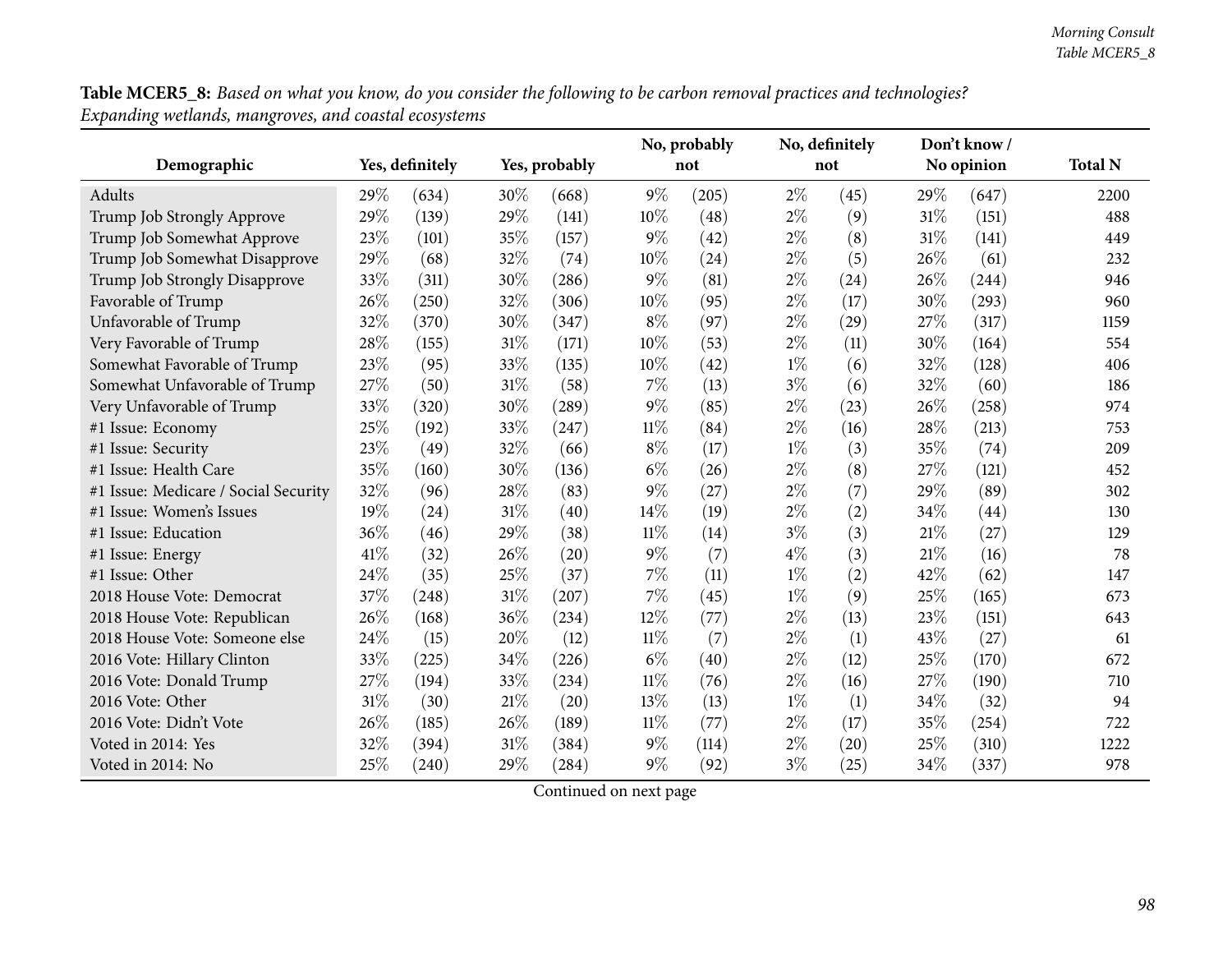|                         |        |                 |        |               |        | No, probably |       | No, definitely |        | Don't know/ |                |
|-------------------------|--------|-----------------|--------|---------------|--------|--------------|-------|----------------|--------|-------------|----------------|
| Demographic             |        | Yes, definitely |        | Yes, probably |        | not          |       | not            |        | No opinion  | <b>Total N</b> |
| Adults                  | 29%    | (634)           | 30\%   | (668)         | $9\%$  | (205)        | $2\%$ | (45)           | 29\%   | (647)       | 2200           |
| 2012 Vote: Barack Obama | 34\%   | (284)           | 33\%   | (276)         | $8\%$  | (68)         | $1\%$ | (12)           | $24\%$ | (197)       | 838            |
| 2012 Vote: Mitt Romney  | 23%    | (102)           | 32%    | (143)         | $11\%$ | (48)         | $2\%$ | (11)           | 32%    | (142)       | 447            |
| 2012 Vote: Other        | 33%    | (21)            | 22%    | (14)          | $8\%$  | (5)          | $3\%$ | (2)            | $34\%$ | (21)        | 64             |
| 2012 Vote: Didn't Vote  | 27\%   | (226)           | 28\%   | (234)         | 10%    | (85)         | $2\%$ | (20)           | 33\%   | (283)       | 849            |
| 4-Region: Northeast     | 30%    | (117)           | 30%    | (119)         | $9\%$  | (35)         | $2\%$ | (7)            | 29%    | (116)       | 394            |
| 4-Region: Midwest       | 27\%   | (124)           | 30%    | (141)         | $9\%$  | (40)         | $2\%$ | (11)           | 32%    | (147)       | 462            |
| 4-Region: South         | 29%    | (240)           | 28%    | (232)         | 10%    | (84)         | $2\%$ | (18)           | 30\%   | (250)       | 824            |
| 4-Region: West          | 30%    | (154)           | $34\%$ | (176)         | $9\%$  | (46)         | $2\%$ | (10)           | 26\%   | (135)       | 520            |
| Climate concerned       | 33%    | (541)           | 32%    | (521)         | $8\%$  | (128)        | $2\%$ | (35)           | 24\%   | (392)       | 1617           |
| Climate unconcerned     | $16\%$ | (79)            | 28\%   | (138)         | 15%    | (77)         | $2\%$ | (10)           | 39\%   | (194)       | 498            |

Table MCER5\_8: Based on what you know, do you consider the following to be carbon removal practices and technologies? *Expanding wetlands, mangroves, and coastal ecosystems*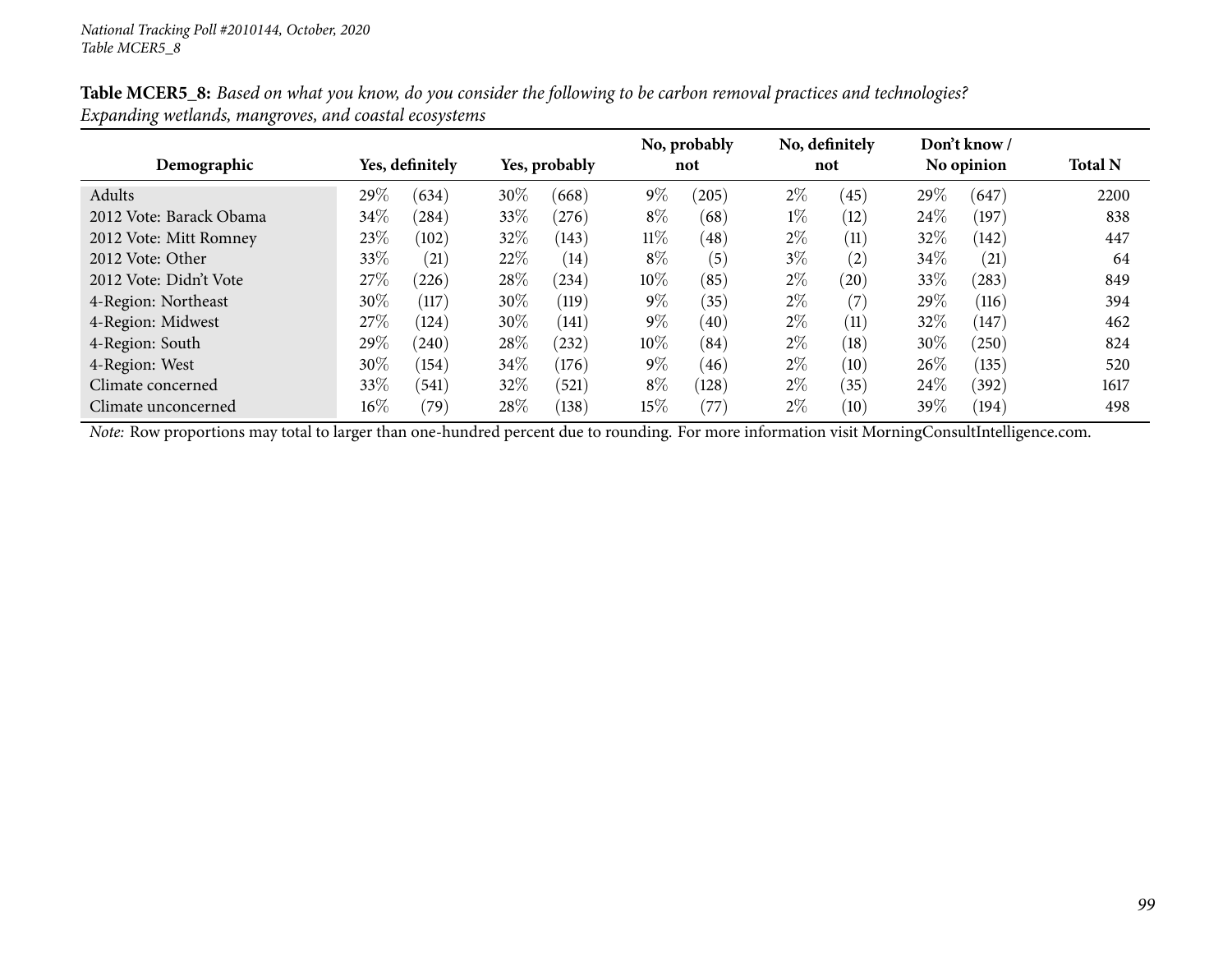|                          |      |                 |        |               |       | No, probably |       | No, definitely |            | Don't know/ |                |
|--------------------------|------|-----------------|--------|---------------|-------|--------------|-------|----------------|------------|-------------|----------------|
| Demographic              |      | Yes, definitely |        | Yes, probably |       | not          |       | not            | No opinion |             | <b>Total N</b> |
| Adults                   | 24\% | (532)           | $31\%$ | (680)         | 7%    | (160)        | $2\%$ | (39)           | 36%        | (789)       | 2200           |
| Gender: Male             | 27%  | (285)           | 38%    | (400)         | 7%    | (76)         | $2\%$ | (21)           | 26%        | (280)       | 1062           |
| Gender: Female           | 22%  | (247)           | 25%    | (280)         | 7%    | (84)         | $2\%$ | (18)           | 45%        | (509)       | 1138           |
| Age: 18-34               | 28%  | (182)           | $31\%$ | (205)         | 10%   | (66)         | $2\%$ | (14)           | 29%        | (188)       | 655            |
| Age: 35-44               | 33%  | (117)           | 30%    | (109)         | $5\%$ | (17)         |       | (1)            | 32%        | (114)       | 358            |
| Age: 45-64               | 21%  | (156)           | 30%    | (229)         | $8\%$ | (58)         | $2\%$ | (18)           | 39%        | (290)       | 751            |
| Age: 65+                 | 18%  | (77)            | $31\%$ | (137)         | $5\%$ | (20)         | $1\%$ | (6)            | 45%        | (197)       | 436            |
| GenZers: 1997-2012       | 35%  | (89)            | $31\%$ | (79)          | 10%   | (25)         | $1\%$ | (3)            | 23%        | (59)        | 256            |
| Millennials: 1981-1996   | 28%  | (161)           | 30%    | (175)         | $8\%$ | (47)         | $2\%$ | (11)           | 32%        | (184)       | 579            |
| GenXers: 1965-1980       | 25%  | (144)           | $33\%$ | (189)         | $8\%$ | (45)         | $2\%$ | (9)            | 33%        | (189)       | 577            |
| Baby Boomers: 1946-1964  | 17%  | (122)           | 30%    | (213)         | $6\%$ | (41)         | $2\%$ | (16)           | 44%        | (310)       | 702            |
| PID: Dem (no lean)       | 28%  | (222)           | 32%    | (260)         | 7%    | (56)         | $2\%$ | (15)           | 31%        | (250)       | 803            |
| PID: Ind (no lean)       | 22%  | (146)           | 28%    | (185)         | 7%    | (50)         | $2\%$ | (13)           | 41\%       | (277)       | 671            |
| PID: Rep (no lean)       | 23%  | (164)           | 32%    | (235)         | 7%    | (54)         | $2\%$ | (11)           | 36%        | (262)       | 726            |
| PID/Gender: Dem Men      | 29%  | (103)           | 42%    | (148)         | $8\%$ | (27)         | $1\%$ | (4)            | 20%        | (72)        | 354            |
| PID/Gender: Dem Women    | 26%  | (118)           | 25%    | (113)         | 7%    | (30)         | $2\%$ | (11)           | 40%        | (178)       | 449            |
| PID/Gender: Ind Men      | 23%  | (80)            | 33%    | (117)         | 7%    | (23)         | $3\%$ | (9)            | 35%        | (123)       | 352            |
| PID/Gender: Ind Women    | 21%  | (67)            | $21\%$ | (68)          | $8\%$ | (27)         | $1\%$ | (4)            | 48%        | (154)       | 319            |
| PID/Gender: Rep Men      | 29%  | (102)           | 38\%   | (136)         | 7%    | (26)         | $2\%$ | (7)            | 24%        | (85)        | 355            |
| PID/Gender: Rep Women    | 17%  | (62)            | 27%    | (99)          | $8\%$ | (28)         | $1\%$ | (4)            | 48%        | (177)       | 370            |
| Ideo: Liberal (1-3)      | 31%  | (191)           | 33%    | (204)         | $5\%$ | (32)         | $2\%$ | (9)            | 29%        | (174)       | 610            |
| Ideo: Moderate (4)       | 24%  | (159)           | 32%    | (215)         | $8\%$ | (54)         | $1\%$ | (9)            | 35%        | (236)       | 673            |
| Ideo: Conservative (5-7) | 21%  | (147)           | $31\%$ | (222)         | 7%    | (52)         | $3\%$ | (19)           | 39%        | (277)       | 718            |
| Educ: < College          | 23%  | (344)           | $28\%$ | (417)         | $8\%$ | (114)        | $2\%$ | (31)           | 40%        | (606)       | 1512           |
| Educ: Bachelors degree   | 26%  | (115)           | 37%    | (163)         | 7%    | (30)         | $1\%$ | (5)            | 30%        | (131)       | 444            |
| Educ: Post-grad          | 30%  | (73)            | $41\%$ | (99)          | 7%    | (16)         | $2\%$ | (4)            | 21%        | (51)        | 244            |
| Income: Under 50k        | 22%  | (253)           | 29%    | (333)         | 7%    | (85)         | $2\%$ | (22)           | 40%        | (455)       | 1148           |
| Income: 50k-100k         | 26%  | (175)           | 29%    | (192)         | $7\%$ | (49)         | $1\%$ | (9)            | 37%        | (245)       | 671            |
| Income: 100k+            | 27%  | (104)           | 40%    | (154)         | 7%    | (26)         | $2\%$ | (8)            | 23%        | (88)        | 381            |
| Ethnicity: White         | 23%  | (399)           | 33%    | (562)         | 7%    | (116)        | $2\%$ | (26)           | 36%        | (619)       | 1722           |
| Ethnicity: Hispanic      | 32%  | (111)           | 35%    | (121)         | $9\%$ | (32)         | $1\%$ | (3)            | 24\%       | (83)        | 349            |

**Table MCER5\_9:** Based on what you know, do you consider the following to be carbon removal practices and technologies? Cultivating seaweed and/or using industrial technology to capture carbon from seawater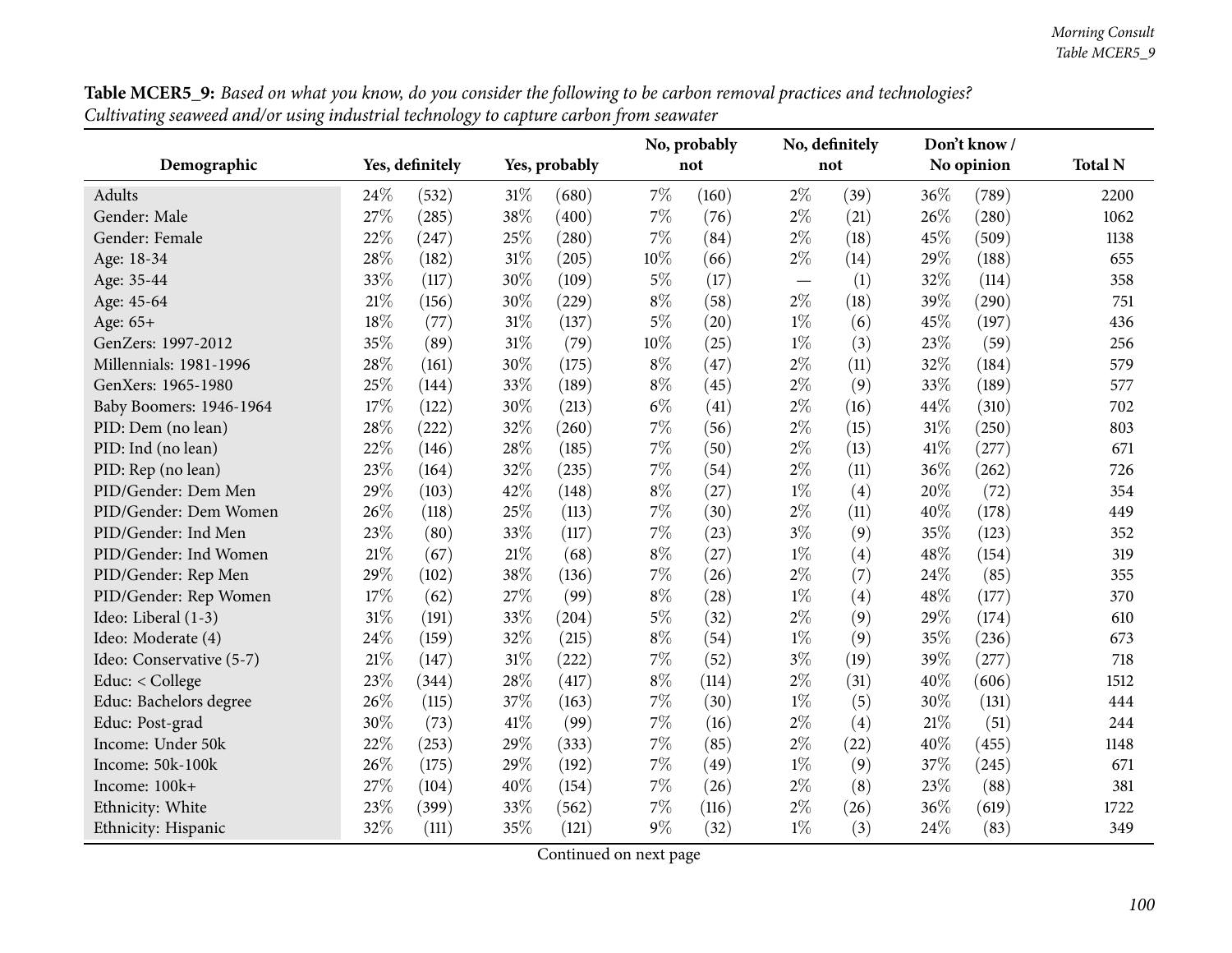|                                   |        |                 |        |               |        | No, probably | No, definitely<br>Don't know/   |                   |        |            |                |
|-----------------------------------|--------|-----------------|--------|---------------|--------|--------------|---------------------------------|-------------------|--------|------------|----------------|
| Demographic                       |        | Yes, definitely |        | Yes, probably |        | not          |                                 | not               |        | No opinion | <b>Total N</b> |
| Adults                            | 24\%   | (532)           | 31\%   | (680)         | 7%     | (160)        | $2\%$                           | (39)              | 36\%   | (789)      | 2200           |
| Ethnicity: Black                  | 25%    | (69)            | 20%    | (56)          | $12\%$ | (32)         | $4\%$                           | (10)              | 39%    | (107)      | 274            |
| Ethnicity: Other                  | 32%    | (65)            | 30%    | (62)          | $6\%$  | (12)         | $1\%$                           | (3)               | $31\%$ | (63)       | 204            |
| All Christian                     | 24%    | (255)           | 34%    | (370)         | $6\%$  | (59)         | $2\%$                           | (21)              | 34%    | (371)      | 1075           |
| All Non-Christian                 | 34%    | (36)            | 33%    | (36)          | $4\%$  | (5)          | $1\%$                           | (1)               | 28%    | (30)       | 108            |
| Atheist                           | 30%    | (26)            | 42%    | (37)          | $9\%$  | (8)          | $2\%$                           | (2)               | 17%    | (15)       | 87             |
| Agnostic/Nothing in particular    | 23%    | (123)           | 23%    | (125)         | $9\%$  | (50)         | $2\%$                           | (8)               | 42%    | (227)      | 533            |
| Something Else                    | $23\%$ | (92)            | 28\%   | (112)         | $10\%$ | (38)         | $2\%$                           | (7)               | 37%    | (147)      | 397            |
| Religious Non-Protestant/Catholic | 29%    | (39)            | 36%    | (50)          | $4\%$  | (6)          | $3\%$                           | $\left( 4\right)$ | 27%    | (37)       | 137            |
| Evangelical                       | 27\%   | (177)           | $31\%$ | (201)         | $9\%$  | (56)         | $1\%$                           | (8)               | 32%    | (211)      | 653            |
| Non-Evangelical                   | 21%    | (160)           | 33%    | (256)         | $5\%$  | (40)         | $2\%$                           | (17)              | 39%    | (297)      | 769            |
| Community: Urban                  | 35%    | (234)           | 28\%   | (189)         | $8\%$  | (56)         | $1\%$                           | (8)               | 28%    | (190)      | 677            |
| Community: Suburban               | 19%    | (184)           | 36%    | (353)         | $6\%$  | (59)         | $2\%$                           | (21)              | 36%    | (354)      | 971            |
| Community: Rural                  | 21%    | (114)           | 25%    | (139)         | $8\%$  | (46)         | $2\%$                           | (10)              | 44%    | (244)      | 552            |
| <b>Employ: Private Sector</b>     | 26%    | (186)           | 38%    | (265)         | $6\%$  | (45)         | $1\%$                           | (10)              | 28%    | (197)      | 703            |
| <b>Employ: Government</b>         | 25%    | (37)            | 32%    | (47)          | $14\%$ | (20)         | $3\%$                           | $\left( 4\right)$ | 26%    | (37)       | 146            |
| Employ: Self-Employed             | $32\%$ | (54)            | 30%    | (51)          | 7%     | (11)         | $3\%$                           | (5)               | 29%    | (49)       | 170            |
| Employ: Homemaker                 | 18%    | (29)            | 24\%   | (40)          | $4\%$  | (6)          | $2\%$                           | (3)               | 52%    | (85)       | 163            |
| Employ: Student                   | 40%    | (44)            | $21\%$ | (24)          | $13\%$ | (14)         | $\hspace{0.1mm}-\hspace{0.1mm}$ | (1)               | 25%    | (28)       | 110            |
| Employ: Retired                   | 16%    | (74)            | 29%    | (134)         | $5\%$  | (22)         | $2\%$                           | (8)               | 48%    | (221)      | 459            |
| Employ: Unemployed                | 25%    | (79)            | $28\%$ | (91)          | $9\%$  | (28)         | $2\%$                           | (7)               | 36%    | (117)      | 323            |
| Employ: Other                     | 22%    | (28)            | 23%    | (29)          | 10%    | (13)         | $2\%$                           | (2)               | 44%    | (55)       | 126            |
| Military HH: Yes                  | 23%    | (83)            | 33%    | (121)         | $6\%$  | (23)         | $1\%$                           | (2)               | 37%    | (135)      | 365            |
| Military HH: No                   | 24%    | (449)           | 30%    | (558)         | 7%     | (137)        | $2\%$                           | (37)              | 36%    | (653)      | 1835           |
| RD/WT: Right Direction            | 24%    | (169)           | 32%    | (222)         | 7%     | (46)         | $2\%$                           | (14)              | 35%    | (244)      | 695            |
| RD/WT: Wrong Track                | 24%    | (363)           | 30%    | (458)         | $8\%$  | (114)        | $2\%$                           | (26)              | 36%    | (545)      | 1505           |
| Trump Job Approve                 | 22%    | (202)           | 32%    | (295)         | 7%     | (67)         | $2\%$                           | (19)              | 38%    | (354)      | 937            |
| Trump Job Disapprove              | 27%    | (320)           | 32%    | (378)         | 7%     | (87)         | $2\%$                           | (18)              | 32%    | (374)      | 1178           |

Table MCER5\_9: Based on what you know, do you consider the following to be carbon removal practices and technologies? Cultivating seaweed and/or using industrial technology to capture carbon from seawater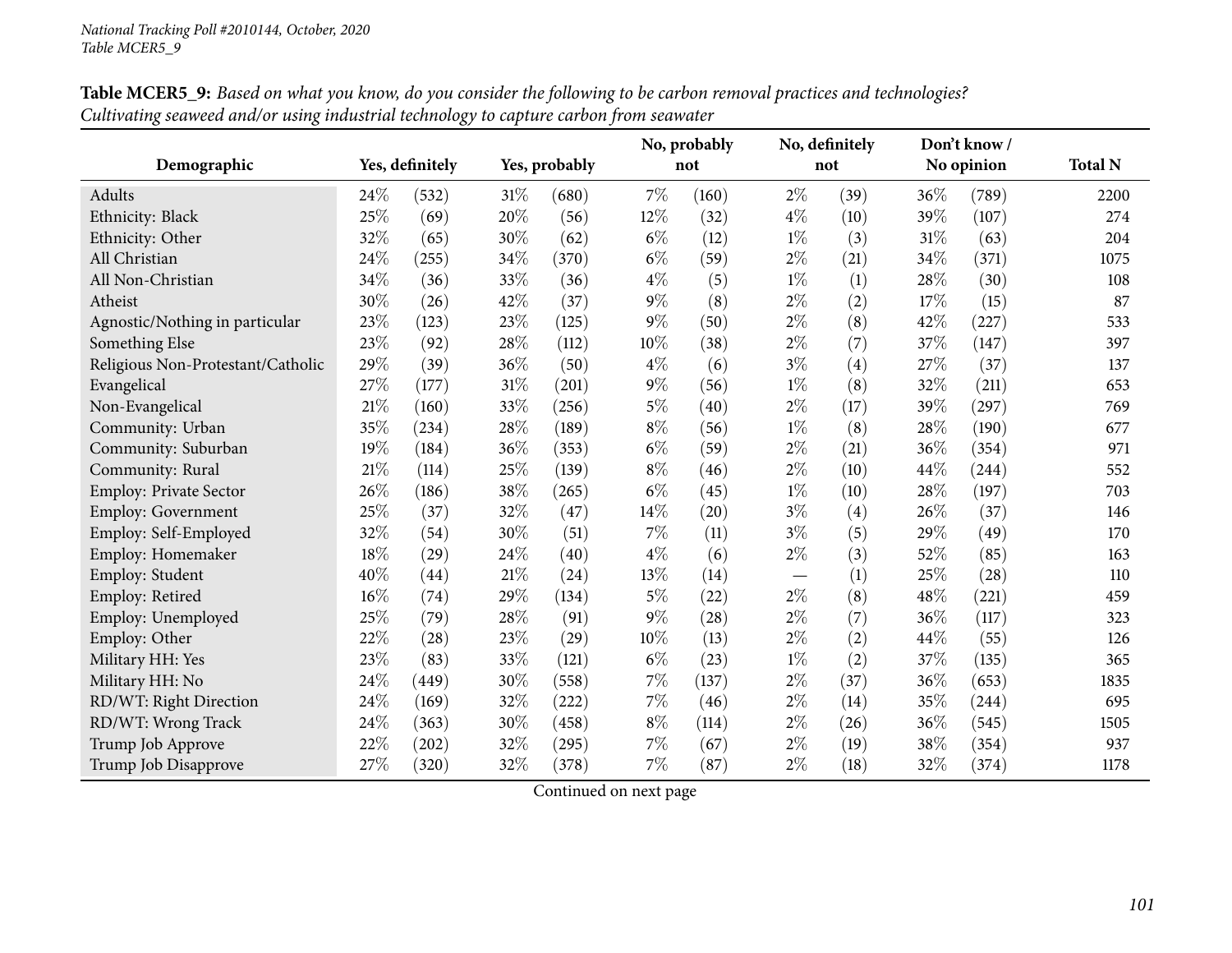| Table MCER5_9: Based on what you know, do you consider the following to be carbon removal practices and technologies? |
|-----------------------------------------------------------------------------------------------------------------------|
| Cultivating seaweed and/or using industrial technology to capture carbon from seawater                                |

|                                      |      |                 |      |               |       | No, probably |       | No, definitely |      | Don't know / |                |
|--------------------------------------|------|-----------------|------|---------------|-------|--------------|-------|----------------|------|--------------|----------------|
| Demographic                          |      | Yes, definitely |      | Yes, probably |       | not          |       | not            |      | No opinion   | <b>Total N</b> |
| Adults                               | 24\% | (532)           | 31\% | (680)         | 7%    | (160)        | $2\%$ | (39)           | 36%  | (789)        | 2200           |
| Trump Job Strongly Approve           | 25%  | (120)           | 30%  | (146)         | $6\%$ | (30)         | $2\%$ | (9)            | 38%  | (183)        | 488            |
| Trump Job Somewhat Approve           | 18%  | (82)            | 33%  | (149)         | $8\%$ | (37)         | $2\%$ | (10)           | 38%  | (171)        | 449            |
| Trump Job Somewhat Disapprove        | 25%  | (58)            | 29%  | (67)          | 12%   | (28)         | $1\%$ | (2)            | 33%  | (77)         | 232            |
| Trump Job Strongly Disapprove        | 28%  | (262)           | 33%  | (311)         | $6\%$ | (59)         | $2\%$ | (16)           | 31%  | (297)        | 946            |
| Favorable of Trump                   | 22%  | (215)           | 31%  | (300)         | 7%    | (68)         | $2\%$ | (21)           | 37%  | (356)        | 960            |
| Unfavorable of Trump                 | 27%  | (307)           | 32%  | (366)         | $7\%$ | (82)         | $1\%$ | (15)           | 34%  | (388)        | 1159           |
| Very Favorable of Trump              | 25%  | (138)           | 30%  | (165)         | $6\%$ | (35)         | $2\%$ | (10)           | 37%  | (205)        | 554            |
| Somewhat Favorable of Trump          | 19%  | (77)            | 33%  | (135)         | $8\%$ | (32)         | $3\%$ | (11)           | 37%  | (151)        | 406            |
| Somewhat Unfavorable of Trump        | 26%  | (49)            | 27%  | (50)          | $9\%$ | (16)         | $1\%$ | (1)            | 38%  | (70)         | 186            |
| Very Unfavorable of Trump            | 27%  | (259)           | 32%  | (316)         | 7%    | (66)         | $1\%$ | (14)           | 33%  | (318)        | 974            |
| #1 Issue: Economy                    | 22%  | (168)           | 32%  | (243)         | $9\%$ | (67)         | $2\%$ | (17)           | 34%  | (257)        | 753            |
| #1 Issue: Security                   | 21\% | (44)            | 32%  | (66)          | 7%    | (15)         | $1\%$ | (2)            | 39%  | (83)         | 209            |
| #1 Issue: Health Care                | 32%  | (143)           | 30%  | (133)         | $5\%$ | (21)         | $1\%$ | (6)            | 33%  | (148)        | 452            |
| #1 Issue: Medicare / Social Security | 18%  | (54)            | 31%  | (94)          | 4%    | (14)         | $2\%$ | (7)            | 44%  | (133)        | 302            |
| #1 Issue: Women's Issues             | 19%  | (24)            | 26%  | (34)          | 16%   | (21)         | $3\%$ | (4)            | 35%  | (45)         | 130            |
| #1 Issue: Education                  | 32%  | (41)            | 35%  | (45)          | $6\%$ | (8)          | $1\%$ | (1)            | 26%  | (33)         | 129            |
| #1 Issue: Energy                     | 35%  | (27)            | 32%  | (25)          | $8\%$ | (6)          |       | (0)            | 25%  | (19)         | 78             |
| #1 Issue: Other                      | 20%  | (29)            | 26%  | (38)          | $6\%$ | (9)          | $1\%$ | (2)            | 47\% | (70)         | 147            |
| 2018 House Vote: Democrat            | 28%  | (190)           | 33%  | (220)         | $6\%$ | (41)         | $1\%$ | (9)            | 32%  | (213)        | 673            |
| 2018 House Vote: Republican          | 23%  | (148)           | 36%  | (229)         | $8\%$ | (50)         | $2\%$ | (10)           | 32%  | (206)        | 643            |
| 2018 House Vote: Someone else        | 17%  | (11)            | 16%  | (10)          | $4\%$ | (2)          | $5\%$ | (3)            | 58%  | (36)         | 61             |
| 2016 Vote: Hillary Clinton           | 27%  | (182)           | 33%  | (220)         | $6\%$ | (40)         | $1\%$ | (9)            | 33%  | (222)        | 672            |
| 2016 Vote: Donald Trump              | 23%  | (160)           | 34%  | (239)         | 7%    | (48)         | $2\%$ | (14)           | 35%  | (249)        | 710            |
| 2016 Vote: Other                     | 20%  | (19)            | 28%  | (27)          | 10%   | (9)          |       | (0)            | 42%  | (40)         | 94             |
| 2016 Vote: Didn't Vote               | 24%  | (171)           | 27%  | (194)         | $9\%$ | (63)         | $2\%$ | (16)           | 38%  | (278)        | 722            |
| Voted in 2014: Yes                   | 26%  | (312)           | 33%  | (399)         | $6\%$ | (77)         | $2\%$ | (21)           | 34%  | (413)        | 1222           |
| Voted in 2014: No                    | 23%  | (220)           | 29%  | (281)         | $9\%$ | (83)         | $2\%$ | (18)           | 38%  | (376)        | 978            |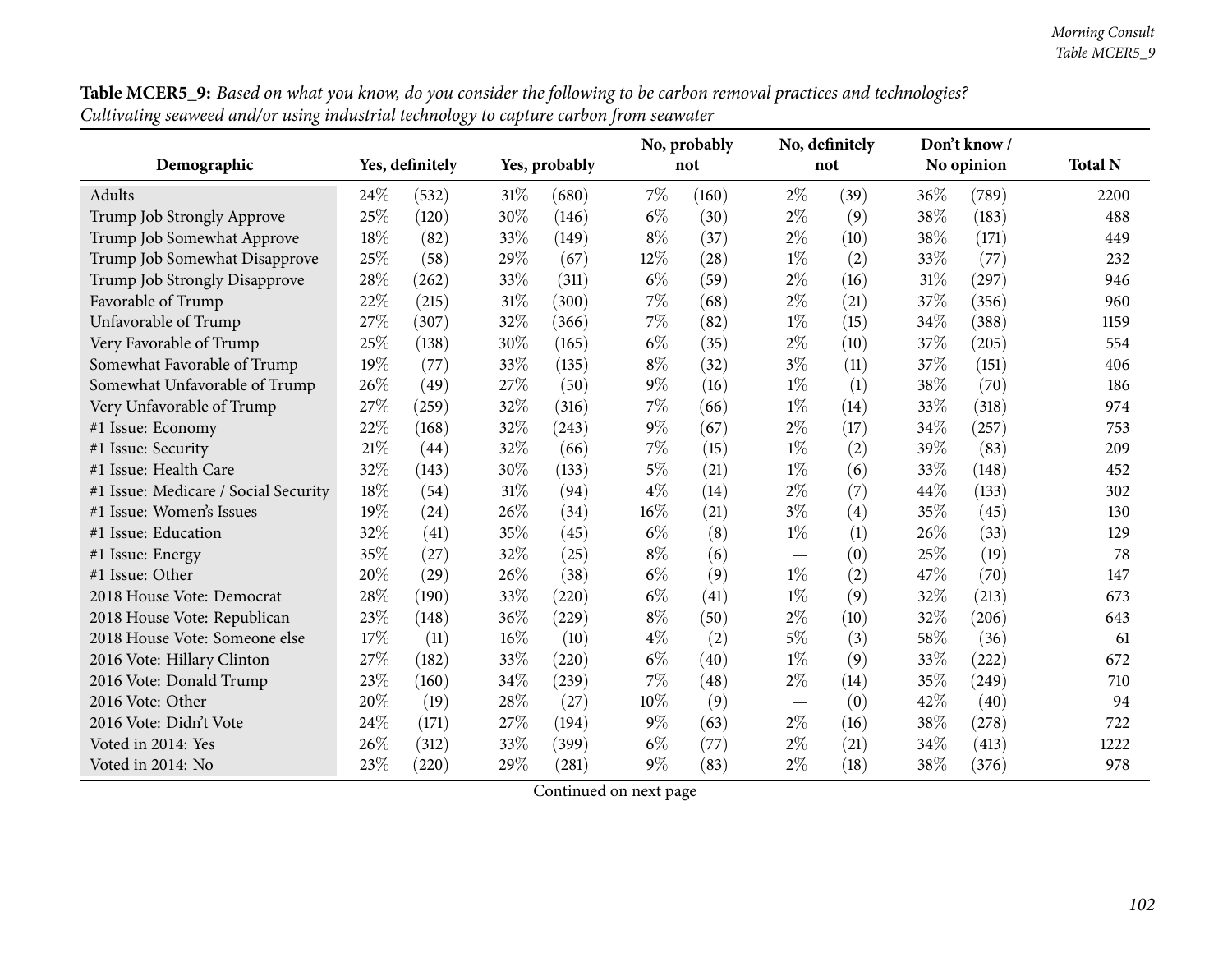|                         |        |                 |        | Yes, probably |       | No, probably | No, definitely |      |        | Don't know/ |                |
|-------------------------|--------|-----------------|--------|---------------|-------|--------------|----------------|------|--------|-------------|----------------|
| Demographic             |        | Yes, definitely |        |               |       | not          |                | not  |        | No opinion  | <b>Total N</b> |
| Adults                  | 24\%   | (532)           | $31\%$ | (680)         | 7\%   | (160)        | $2\%$          | (39) | $36\%$ | (789)       | 2200           |
| 2012 Vote: Barack Obama | 27\%   | 227             | 34\%   | (281)         | $6\%$ | (51)         | $2\%$          | (17) | $31\%$ | (262)       | 838            |
| 2012 Vote: Mitt Romney  | 21%    | (95)            | 30%    | (134)         | $7\%$ | (30)         | $1\%$          | (6)  | $41\%$ | (183)       | 447            |
| 2012 Vote: Other        | 15%    | (9)             | 33\%   | (21)          | $2\%$ | (1)          | $3\%$          | (2)  | 47\%   | (30)        | 64             |
| 2012 Vote: Didn't Vote  | 24\%   | (201)           | 29\%   | (244)         | $9\%$ | (78)         | $2\%$          | (14) | 37\%   | (311)       | 849            |
| 4-Region: Northeast     | 27\%   | (107)           | $31\%$ | (122)         | $6\%$ | (22)         | $2\%$          | (8)  | $34\%$ | (134)       | 394            |
| 4-Region: Midwest       | 21%    | (96)            | 33\%   | (151)         | 7\%   | (35)         | $2\%$          | (7)  | 38\%   | (174)       | 462            |
| 4-Region: South         | 23%    | (186)           | 28\%   | (234)         | $9\%$ | (76)         | $2\%$          | (20) | 38\%   | (309)       | 824            |
| 4-Region: West          | 28\%   | (144)           | 33%    | (174)         | $5\%$ | (27)         | $1\%$          | (4)  | 33\%   | (171)       | 520            |
| Climate concerned       | 29\%   | (465)           | 34%    | (546)         | 7\%   | (111)        | $1\%$          | (19) | 29\%   | (476)       | 1617           |
| Climate unconcerned     | $12\%$ | (59)            | $26\%$ | (128)         | 10%   | (49)         | $4\%$          | (20) | 49%    | (244)       | 498            |

Table MCER5\_9: Based on what you know, do you consider the following to be carbon removal practices and technologies? Cultivating seaweed and/or using industrial technology to capture carbon from seawater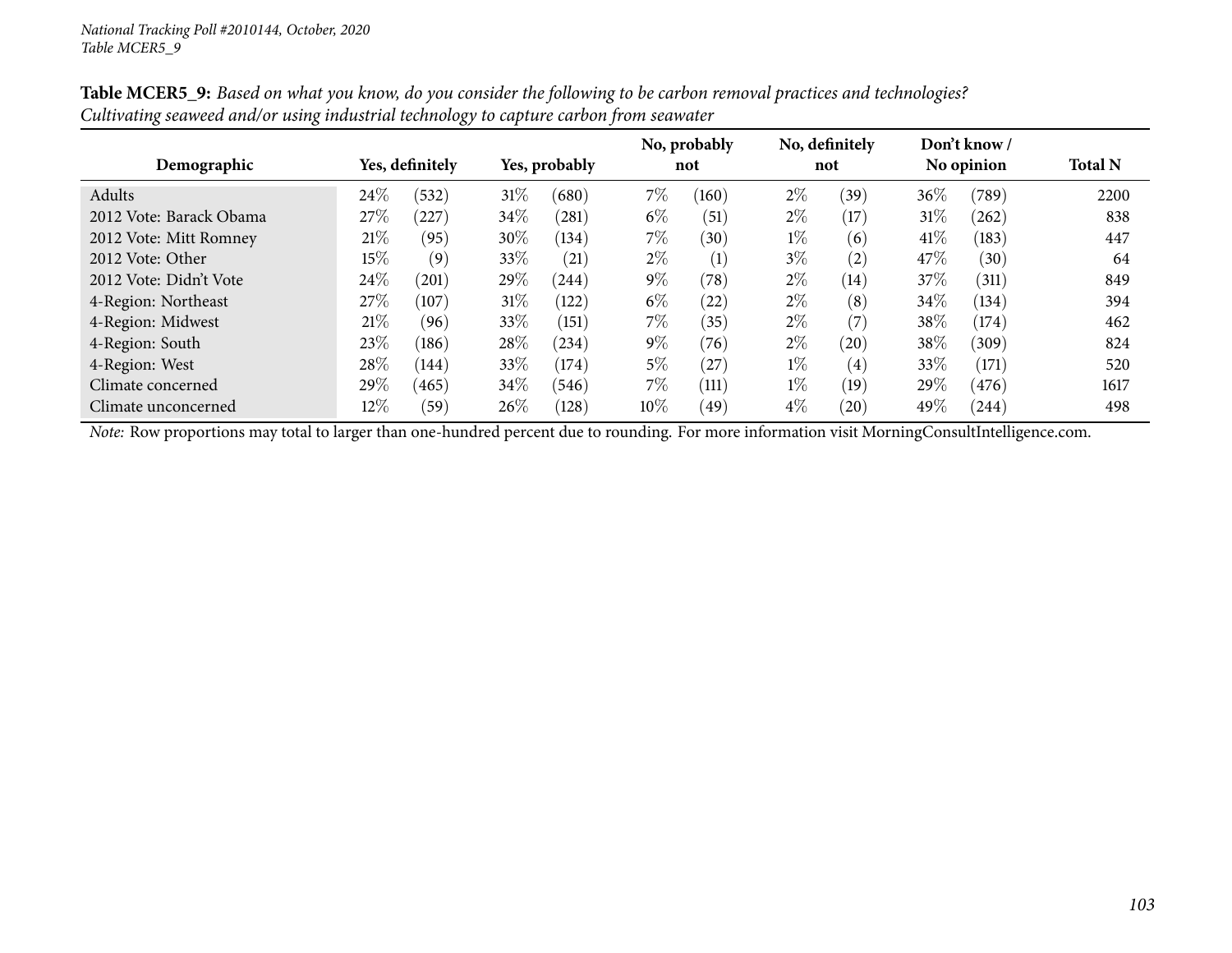Table MCER5\_10: Based on what you know, do you consider the following to be carbon removal practices and technologies? *Recycling*

|                          |      |                 |        |               |        | No, probably | No, definitely |      | Don't know/ |            |                |
|--------------------------|------|-----------------|--------|---------------|--------|--------------|----------------|------|-------------|------------|----------------|
| Demographic              |      | Yes, definitely |        | Yes, probably |        | not          |                | not  |             | No opinion | <b>Total N</b> |
| <b>Adults</b>            | 43%  | (951)           | 25%    | (556)         | 10%    | (212)        | $3\%$          | (76) | 18%         | (406)      | 2200           |
| Gender: Male             | 45%  | (481)           | 28%    | (296)         | 10%    | (104)        | $5\%$          | (51) | 12%         | (129)      | 1062           |
| Gender: Female           | 41\% | (469)           | 23%    | (260)         | $9\%$  | (108)        | $2\%$          | (24) | 24%         | (277)      | 1138           |
| Age: 18-34               | 42%  | (278)           | 23%    | (148)         | 13%    | (85)         | $6\%$          | (36) | 16%         | (108)      | 655            |
| Age: 35-44               | 46%  | (166)           | 24%    | (85)          | $9\%$  | (31)         | $3\%$          | (12) | 18%         | (64)       | 358            |
| Age: 45-64               | 43%  | (324)           | 27%    | (206)         | $9\%$  | (65)         | $2\%$          | (18) | 18%         | (139)      | 751            |
| Age: 65+                 | 42%  | (183)           | 27%    | (117)         | 7%     | (31)         | $2\%$          | (9)  | 22%         | (95)       | 436            |
| GenZers: 1997-2012       | 40%  | (104)           | 22%    | (56)          | 20%    | (50)         | $7\%$          | (18) | $11\%$      | (28)       | 256            |
| Millennials: 1981-1996   | 46%  | (264)           | 22%    | (128)         | $8\%$  | (47)         | $4\%$          | (26) | 20%         | (114)      | 579            |
| GenXers: 1965-1980       | 44%  | (255)           | 29%    | (167)         | $9\%$  | (51)         | $3\%$          | (17) | 15%         | (87)       | 577            |
| Baby Boomers: 1946-1964  | 41%  | (287)           | 27%    | (188)         | $8\%$  | (58)         | $2\%$          | (14) | 22%         | (155)      | 702            |
| PID: Dem (no lean)       | 48%  | (384)           | 24%    | (193)         | $8\%$  | (63)         | $3\%$          | (22) | 18%         | (142)      | 803            |
| PID: Ind (no lean)       | 39%  | (260)           | 23%    | (152)         | 12%    | (81)         | $4\%$          | (28) | 23%         | (151)      | 671            |
| PID: Rep (no lean)       | 42%  | (307)           | 29%    | (211)         | $9\%$  | (68)         | $4\%$          | (26) | 16%         | (113)      | 726            |
| PID/Gender: Dem Men      | 52%  | (184)           | 25%    | (89)          | $8\%$  | (30)         | $2\%$          | (8)  | 12%         | (44)       | 354            |
| PID/Gender: Dem Women    | 44%  | (200)           | 23%    | (104)         | $7\%$  | (33)         | $3\%$          | (14) | 22%         | (98)       | 449            |
| PID/Gender: Ind Men      | 37%  | (130)           | 27%    | (95)          | $12\%$ | (44)         | $7\%$          | (23) | 17%         | (60)       | 352            |
| PID/Gender: Ind Women    | 41\% | (130)           | 18%    | (56)          | 12%    | (37)         | $2\%$          | (5)  | 28%         | (91)       | 319            |
| PID/Gender: Rep Men      | 47%  | (167)           | $31\%$ | (112)         | 9%     | (31)         | $6\%$          | (21) | 7%          | (25)       | 355            |
| PID/Gender: Rep Women    | 38%  | (140)           | 27%    | (99)          | 10%    | (38)         | $1\%$          | (5)  | 24%         | (88)       | 370            |
| Ideo: Liberal (1-3)      | 49%  | (297)           | 25%    | (154)         | $8\%$  | (51)         | $4\%$          | (25) | 14\%        | (84)       | 610            |
| Ideo: Moderate (4)       | 45%  | (301)           | 24%    | (162)         | 9%     | (61)         | $3\%$          | (22) | 19%         | (128)      | 673            |
| Ideo: Conservative (5-7) | 40%  | (291)           | 28\%   | (199)         | 10%    | (74)         | $3\%$          | (23) | 18%         | (132)      | 718            |
| Educ: < College          | 43%  | (644)           | 23%    | (352)         | 10%    | (154)        | $3\%$          | (51) | 21%         | (311)      | 1512           |
| Educ: Bachelors degree   | 43%  | (192)           | 29%    | (130)         | 9%     | (39)         | $3\%$          | (14) | 15%         | (68)       | 444            |
| Educ: Post-grad          | 47%  | (115)           | 30%    | (73)          | $8\%$  | (18)         | $4\%$          | (11) | $11\%$      | (27)       | 244            |
| Income: Under 50k        | 44%  | (504)           | 23%    | (267)         | 10%    | (110)        | $3\%$          | (35) | 20%         | (233)      | 1148           |
| Income: 50k-100k         | 44%  | (296)           | 23%    | (155)         | 10%    | (65)         | $4\%$          | (29) | 19%         | (125)      | 671            |
| Income: 100k+            | 40%  | (151)           | 35%    | (133)         | 10%    | (37)         | $3\%$          | (12) | 13%         | (49)       | 381            |
| Ethnicity: White         | 42%  | (726)           | 27%    | (465)         | 9%     | (152)        | $4\%$          | (60) | 18%         | (318)      | 1722           |
| Ethnicity: Hispanic      | 44%  | (155)           | 29%    | (102)         | 12%    | (43)         | $5\%$          | (17) | 10%         | (33)       | 349            |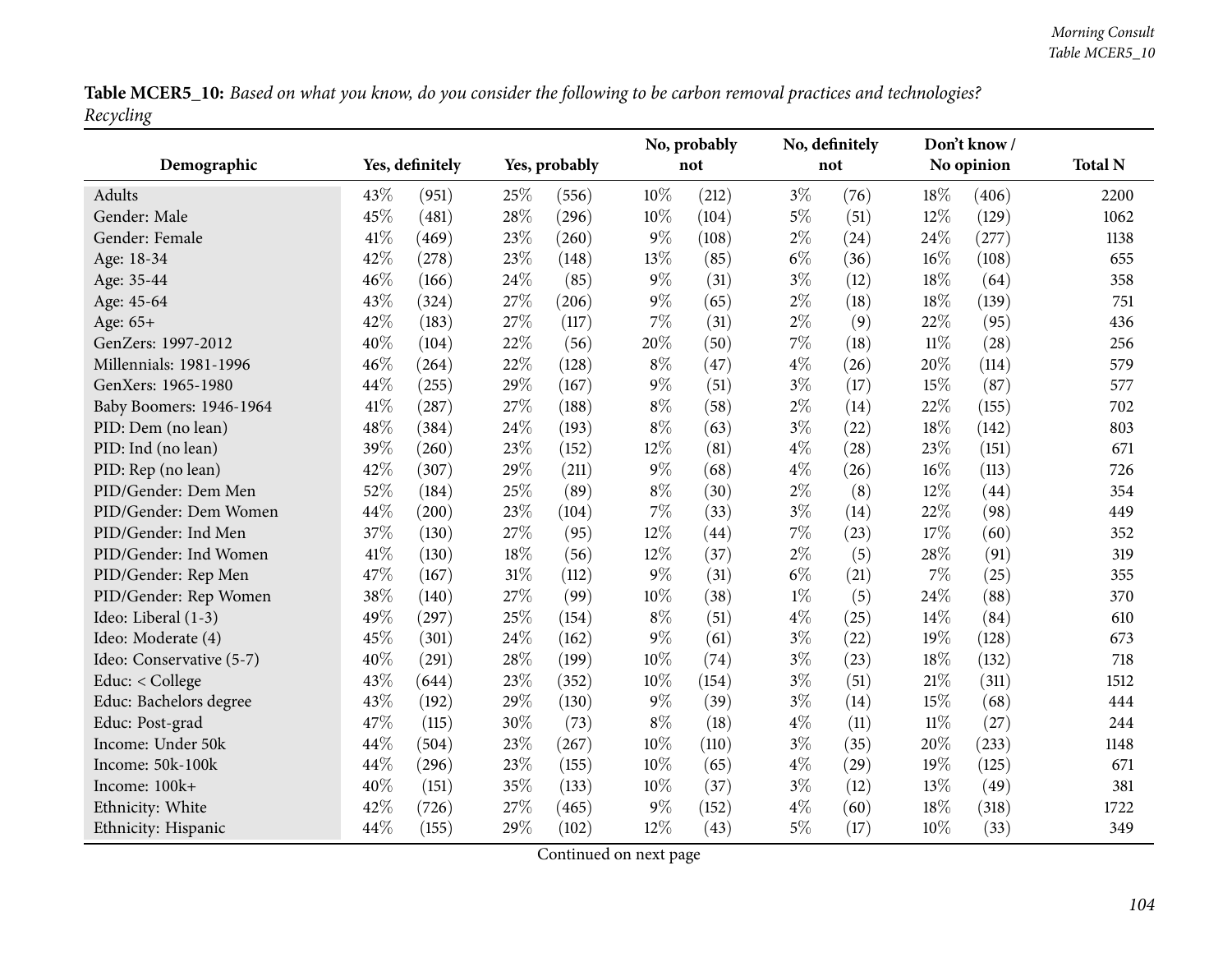|           |  |  | Table MCER5_10: Based on what you know, do you consider the following to be carbon removal practices and technologies? |  |
|-----------|--|--|------------------------------------------------------------------------------------------------------------------------|--|
| Recycling |  |  |                                                                                                                        |  |

|                                   |      |                 |        |               |        | No, probably | No, definitely |      | Don't know/ |            |                |
|-----------------------------------|------|-----------------|--------|---------------|--------|--------------|----------------|------|-------------|------------|----------------|
| Demographic                       |      | Yes, definitely |        | Yes, probably |        | not          |                | not  |             | No opinion | <b>Total N</b> |
| Adults                            | 43\% | (951)           | 25%    | (556)         | 10%    | (212)        | $3\%$          | (76) | 18%         | (406)      | 2200           |
| Ethnicity: Black                  | 43%  | (119)           | $17\%$ | (47)          | 14%    | (38)         | $4\%$          | (12) | 22%         | (59)       | 274            |
| Ethnicity: Other                  | 52%  | (106)           | 21%    | (44)          | 10%    | (21)         | $2\%$          | (4)  | 14%         | (29)       | 204            |
| All Christian                     | 46%  | (494)           | 27%    | (290)         | $8\%$  | (85)         | $2\%$          | (26) | 17%         | (180)      | 1075           |
| All Non-Christian                 | 46%  | (50)            | 31%    | (33)          | $9\%$  | (9)          | $6\%$          | (6)  | $9\%$       | (9)        | 108            |
| Atheist                           | 38%  | (33)            | 23%    | (20)          | 17%    | (15)         | $9\%$          | (8)  | 12%         | (10)       | 87             |
| Agnostic/Nothing in particular    | 37%  | (197)           | 24%    | (130)         | 12%    | (64)         | $3\%$          | (14) | 24%         | (128)      | 533            |
| Something Else                    | 44%  | (176)           | 21%    | (82)          | 10%    | (39)         | $5\%$          | (21) | 20%         | (78)       | 397            |
| Religious Non-Protestant/Catholic | 45%  | (62)            | 30%    | (41)          | $11\%$ | (15)         | $4\%$          | (6)  | $9\%$       | (13)       | 137            |
| Evangelical                       | 42%  | (274)           | 30%    | (196)         | $9\%$  | (56)         | $4\%$          | (25) | 16%         | (102)      | 653            |
| Non-Evangelical                   | 49%  | (378)           | 20%    | (156)         | $8\%$  | (61)         | $3\%$          | (22) | 20%         | (151)      | 769            |
| Community: Urban                  | 51%  | (342)           | $25\%$ | (166)         | $9\%$  | (58)         | $3\%$          | (19) | 13%         | (91)       | 677            |
| Community: Suburban               | 42%  | (410)           | 26%    | (254)         | 10%    | (94)         | $3\%$          | (31) | 19%         | (182)      | 971            |
| Community: Rural                  | 36%  | (199)           | 25%    | (135)         | 11%    | (59)         | $5\%$          | (26) | 24%         | (133)      | 552            |
| Employ: Private Sector            | 47%  | (333)           | 28%    | (196)         | 9%     | (64)         | $3\%$          | (21) | 13%         | (90)       | 703            |
| Employ: Government                | 36%  | (52)            | 28%    | (41)          | 10%    | (15)         | $6\%$          | (8)  | 20%         | (30)       | 146            |
| Employ: Self-Employed             | 47%  | (79)            | 26%    | (44)          | $8\%$  | (13)         | $5\%$          | (9)  | 14%         | (24)       | 170            |
| Employ: Homemaker                 | 37%  | (60)            | 27%    | (43)          | $11\%$ | (17)         | $1\%$          | (2)  | 25%         | (40)       | 163            |
| Employ: Student                   | 46%  | (51)            | 17%    | (19)          | 20%    | (21)         | $5\%$          | (6)  | 12%         | (13)       | 110            |
| Employ: Retired                   | 41\% | (186)           | 27%    | (124)         | $8\%$  | (37)         | $2\%$          | (9)  | 22%         | (103)      | 459            |
| Employ: Unemployed                | 43%  | (140)           | 20%    | (65)          | $9\%$  | (30)         | $4\%$          | (14) | 23%         | (75)       | 323            |
| Employ: Other                     | 39%  | (50)            | 19%    | (24)          | 12%    | (15)         | $5\%$          | (7)  | 24%         | (31)       | 126            |
| Military HH: Yes                  | 39%  | (142)           | 26%    | (97)          | 10%    | (38)         | $5\%$          | (17) | 19%         | (71)       | 365            |
| Military HH: No                   | 44\% | (809)           | 25%    | (459)         | $9\%$  | (174)        | $3\%$          | (59) | 18%         | (335)      | 1835           |
| RD/WT: Right Direction            | 42%  | (291)           | 31%    | (213)         | $9\%$  | (62)         | $3\%$          | (19) | 16%         | (109)      | 695            |
| RD/WT: Wrong Track                | 44%  | (659)           | 23%    | (343)         | 10%    | (149)        | $4\%$          | (57) | 20%         | (297)      | 1505           |
| Trump Job Approve                 | 41\% | (380)           | 30%    | (283)         | $8\%$  | (74)         | $4\%$          | (37) | 17%         | (163)      | 937            |
| Trump Job Disapprove              | 46%  | (543)           | 22%    | (262)         | $11\%$ | (131)        | $3\%$          | (35) | 18%         | (207)      | 1178           |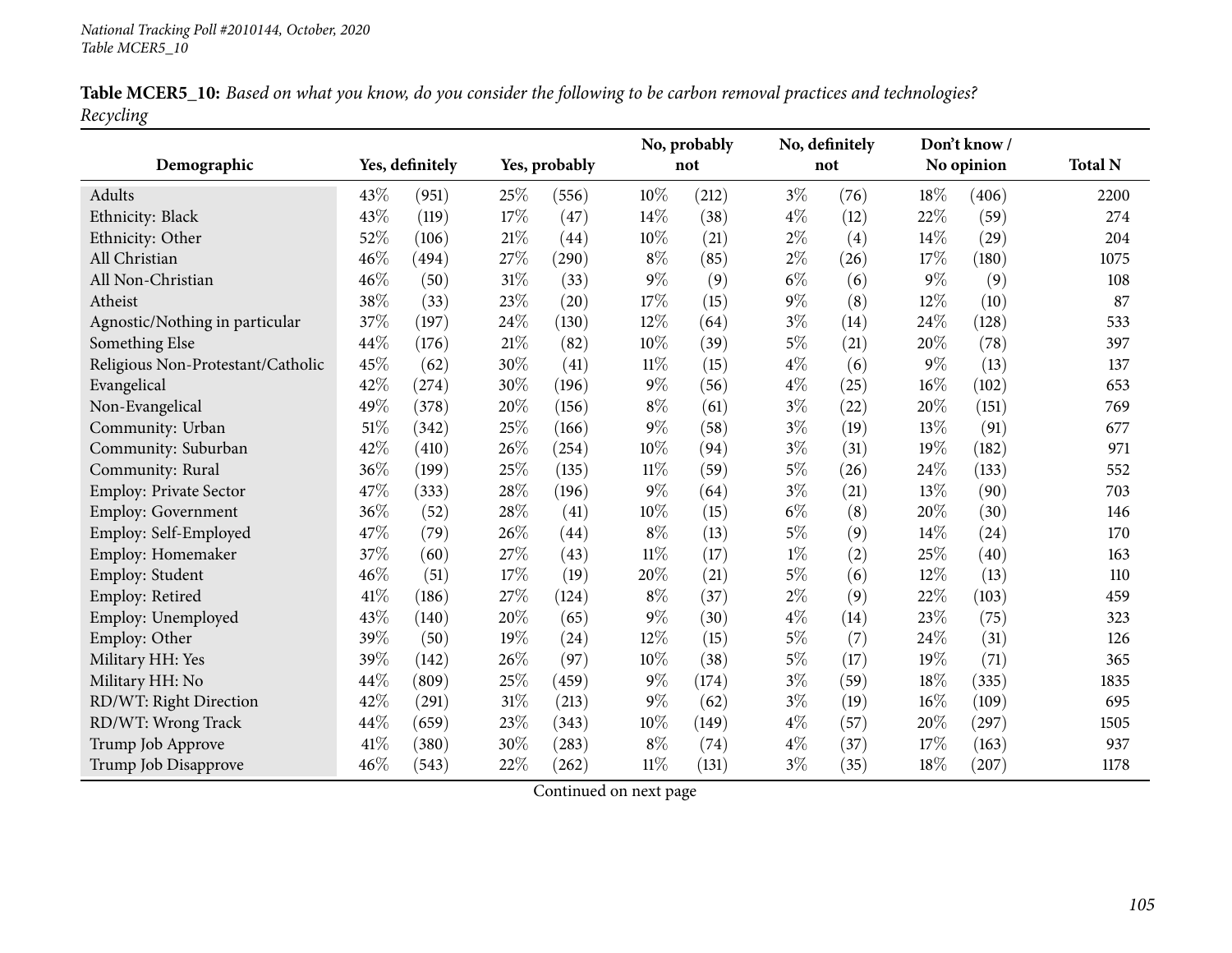Table MCER5\_10: Based on what you know, do you consider the following to be carbon removal practices and technologies? *Recycling*

|                                      |      |                 |        |               |        | No, probably |       | No, definitely |        | Don't know/ | <b>Total N</b> |
|--------------------------------------|------|-----------------|--------|---------------|--------|--------------|-------|----------------|--------|-------------|----------------|
| Demographic                          |      | Yes, definitely |        | Yes, probably |        | not          |       | not            |        | No opinion  |                |
| Adults                               | 43\% | (951)           | 25%    | (556)         | 10%    | (212)        | $3\%$ | (76)           | 18\%   | (406)       | 2200           |
| Trump Job Strongly Approve           | 44%  | (217)           | 25%    | (124)         | 7%     | (35)         | $4\%$ | (19)           | 19%    | (93)        | 488            |
| Trump Job Somewhat Approve           | 36%  | (163)           | 35%    | (159)         | $9\%$  | (39)         | $4\%$ | (18)           | $16\%$ | (70)        | 449            |
| Trump Job Somewhat Disapprove        | 41\% | (95)            | 24\%   | (55)          | 17%    | (39)         | $2\%$ | (5)            | 17%    | (38)        | 232            |
| Trump Job Strongly Disapprove        | 47%  | (448)           | 22%    | (207)         | 10%    | (91)         | $3\%$ | (30)           | 18%    | (169)       | 946            |
| Favorable of Trump                   | 41\% | (390)           | 30%    | (291)         | $9\%$  | (82)         | $4\%$ | (36)           | 17%    | (162)       | 960            |
| Unfavorable of Trump                 | 46%  | (533)           | 22%    | (253)         | 10%    | (118)        | $3\%$ | (39)           | 19%    | (216)       | 1159           |
| Very Favorable of Trump              | 44%  | (243)           | 27%    | (150)         | 7%     | (40)         | $4\%$ | (24)           | 17%    | (97)        | 554            |
| Somewhat Favorable of Trump          | 36%  | (148)           | 35%    | (140)         | 10%    | (42)         | $3\%$ | (11)           | 16%    | (65)        | 406            |
| Somewhat Unfavorable of Trump        | 43%  | (80)            | 23%    | (43)          | $9\%$  | (18)         | $3\%$ | (6)            | 21\%   | (39)        | 186            |
| Very Unfavorable of Trump            | 47%  | (453)           | 22%    | (210)         | 10%    | (100)        | $3\%$ | (33)           | 18%    | (177)       | 974            |
| #1 Issue: Economy                    | 39%  | (294)           | $28\%$ | (209)         | $11\%$ | (81)         | $4\%$ | (33)           | 18%    | (135)       | 753            |
| #1 Issue: Security                   | 39%  | (81)            | 28%    | (58)          | 7%     | (14)         | $2\%$ | (5)            | 25%    | (51)        | 209            |
| #1 Issue: Health Care                | 55%  | (247)           | 22%    | (99)          | $4\%$  | (20)         | $3\%$ | (15)           | 16%    | (71)        | 452            |
| #1 Issue: Medicare / Social Security | 42%  | (127)           | 28\%   | (84)          | $8\%$  | (25)         | $1\%$ | (4)            | 21\%   | (62)        | 302            |
| #1 Issue: Women's Issues             | 36%  | (46)            | 28%    | (36)          | 18%    | (23)         | $3\%$ | (4)            | 16%    | (21)        | 130            |
| #1 Issue: Education                  | 48%  | (62)            | 16%    | (20)          | 22%    | (28)         | 5%    | (6)            | 10%    | (13)        | 129            |
| #1 Issue: Energy                     | 51%  | (40)            | 18%    | (14)          | 12%    | (10)         | $5\%$ | (4)            | 13%    | (11)        | 78             |
| #1 Issue: Other                      | 36%  | (53)            | 24\%   | (35)          | $8\%$  | (12)         | $4\%$ | (6)            | 28%    | (42)        | 147            |
| 2018 House Vote: Democrat            | 51%  | (341)           | $21\%$ | (142)         | $9\%$  | (60)         | $2\%$ | (15)           | 17%    | (114)       | 673            |
| 2018 House Vote: Republican          | 41%  | (266)           | $31\%$ | (197)         | 10%    | (63)         | $4\%$ | (28)           | 14%    | (88)        | 643            |
| 2018 House Vote: Someone else        | 37%  | (23)            | 28%    | (17)          | $2\%$  | (1)          | $4\%$ | (2)            | 29%    | (18)        | 61             |
| 2016 Vote: Hillary Clinton           | 52%  | (347)           | 23%    | (158)         | $6\%$  | (42)         | $2\%$ | (11)           | 17%    | (114)       | 672            |
| 2016 Vote: Donald Trump              | 41\% | (291)           | 30%    | (211)         | $9\%$  | (66)         | $4\%$ | (29)           | 16%    | (111)       | 710            |
| 2016 Vote: Other                     | 33%  | (32)            | $21\%$ | (20)          | 15%    | (15)         | $4\%$ | (3)            | 27%    | (25)        | 94             |
| 2016 Vote: Didn't Vote               | 39%  | (281)           | 23%    | (166)         | 12%    | (89)         | $4\%$ | (31)           | 21%    | (155)       | 722            |
| Voted in 2014: Yes                   | 46%  | (567)           | 26%    | (317)         | $9\%$  | (105)        | $3\%$ | (32)           | 16%    | (201)       | 1222           |
| Voted in 2014: No                    | 39%  | (384)           | 24\%   | (238)         | $11\%$ | (106)        | $5\%$ | (44)           | 21%    | (205)       | 978            |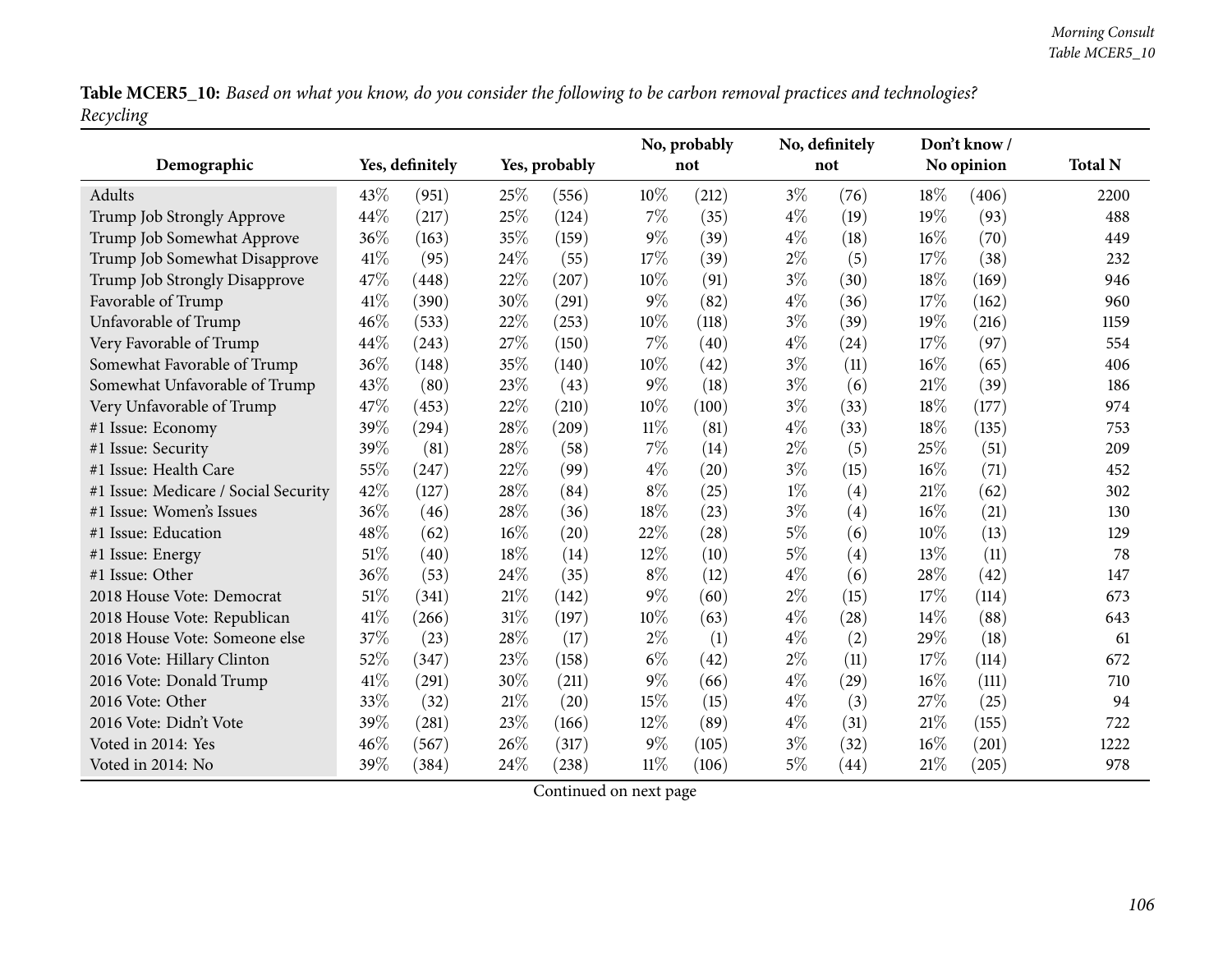|           |  |  |  | Table MCER5_10: Based on what you know, do you consider the following to be carbon removal practices and technologies? |
|-----------|--|--|--|------------------------------------------------------------------------------------------------------------------------|
| Recycling |  |  |  |                                                                                                                        |

| Demographic             |        | Yes, definitely |        | Yes, probably |        | No, probably<br>not |       | No, definitely<br>not |        | Don't know/<br>No opinion | <b>Total N</b> |
|-------------------------|--------|-----------------|--------|---------------|--------|---------------------|-------|-----------------------|--------|---------------------------|----------------|
| Adults                  | 43%    | (951)           | 25%    | (556)         | 10\%   | (212)               | $3\%$ | (76)                  | $18\%$ | (406)                     | 2200           |
| 2012 Vote: Barack Obama | 49\%   | (409)           | $24\%$ | (201)         | 10\%   | (80)                | $2\%$ | (13)                  | $16\%$ | (135)                     | 838            |
| 2012 Vote: Mitt Romney  | 40%    | (181)           | 30\%   | (135)         | $8\%$  | (37)                | $4\%$ | (16)                  | $17\%$ | (78)                      | 447            |
| 2012 Vote: Other        | 28%    | (18)            | 29%    | (19)          | $4\%$  | (2)                 | $5\%$ | (3)                   | 35\%   | (22)                      | 64             |
| 2012 Vote: Didn't Vote  | $40\%$ | (344)           | 23\%   | (199)         | $11\%$ | (93)                | $5\%$ | (44)                  | 20%    | (169)                     | 849            |
| 4-Region: Northeast     | 45%    | (175)           | 23\%   | (92)          | $9\%$  | (35)                | $3\%$ | (12)                  | 20%    | (80)                      | 394            |
| 4-Region: Midwest       | 43%    | (199)           | 24\%   | (110)         | 10\%   | (45)                | $4\%$ | $\left(18\right)$     | 19%    | (90)                      | 462            |
| 4-Region: South         | 41\%   | 342             | $26\%$ | (215)         | $11\%$ | (94)                | $4\%$ | (29)                  | $18\%$ | (145)                     | 824            |
| 4-Region: West          | 45%    | (235)           | 27\%   | (140)         | $7\%$  | (38)                | $3\%$ | (16)                  | $18\%$ | (91)                      | 520            |
| Climate concerned       | 47\%   | (766)           | 25%    | (403)         | $9\%$  | (149)               | $4\%$ | (58)                  | 15%    | (240)                     | 1617           |
| Climate unconcerned     | 33%    | (163)           | 28\%   | (140)         | 12%    | (59)                | $3\%$ | (14)                  | 25\%   | (122)                     | 498            |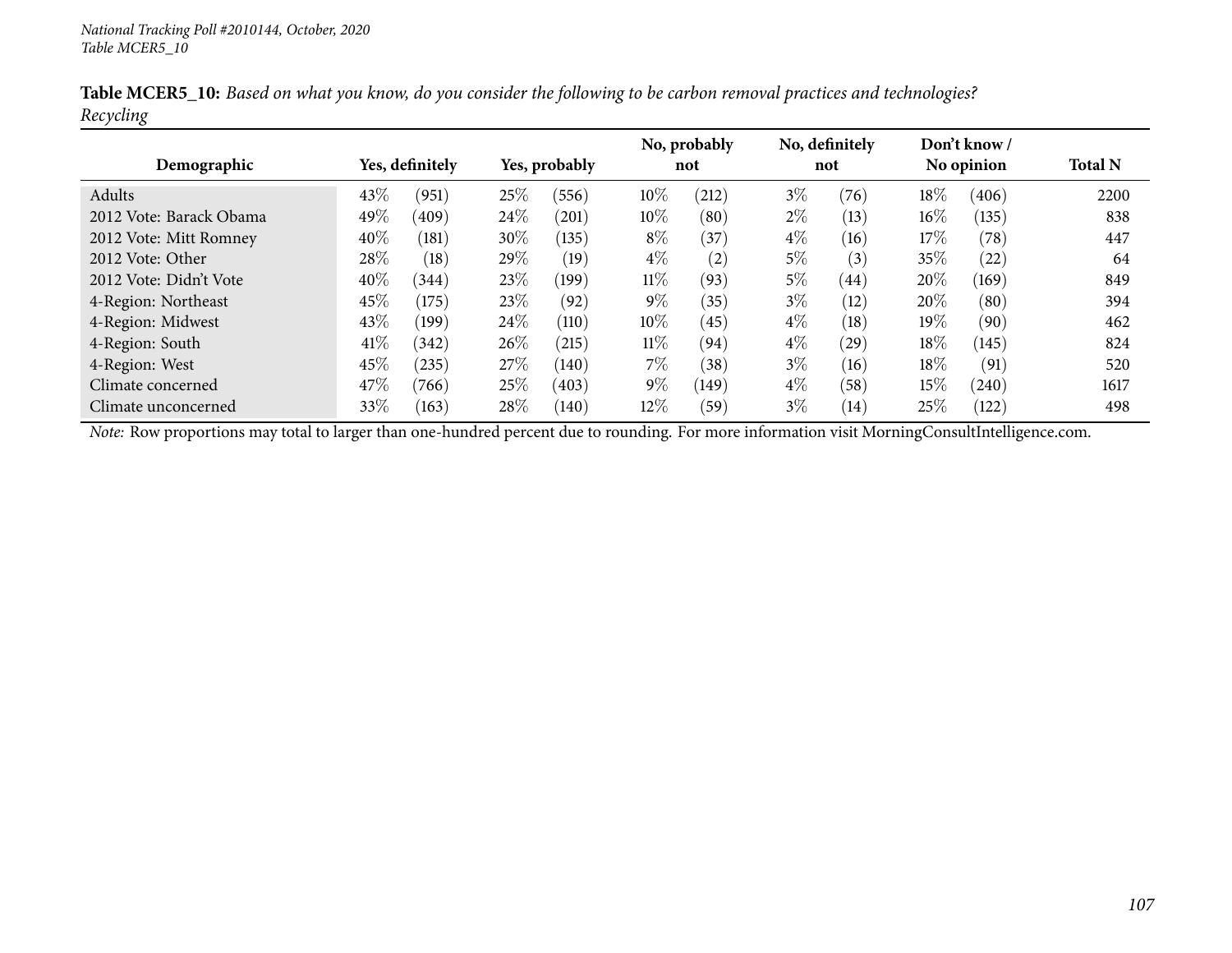Table MCER5\_11: Based on what you know, do you consider the following to be carbon removal practices and technologies? *Installing solar panels on homes and businesses*

|                          |      |                 |      |               |        | No, probably | No, definitely |      |        | Don't know/ |                |
|--------------------------|------|-----------------|------|---------------|--------|--------------|----------------|------|--------|-------------|----------------|
| Demographic              |      | Yes, definitely |      | Yes, probably |        | not          |                | not  |        | No opinion  | <b>Total N</b> |
| Adults                   | 35%  | (760)           | 30%  | (664)         | 10%    | (212)        | $4\%$          | (77) | 22%    | (486)       | 2200           |
| Gender: Male             | 40%  | (423)           | 32%  | (337)         | 10%    | (105)        | $4\%$          | (40) | 15%    | (156)       | 1062           |
| Gender: Female           | 30%  | (337)           | 29%  | (327)         | $9\%$  | (107)        | $3\%$          | (37) | 29%    | (330)       | 1138           |
| Age: 18-34               | 35%  | (232)           | 28\% | (184)         | $11\%$ | (74)         | $4\%$          | (26) | 21%    | (139)       | 655            |
| Age: 35-44               | 39%  | (138)           | 31%  | (109)         | $8\%$  | (29)         | $2\%$          | (6)  | $21\%$ | (75)        | 358            |
| Age: 45-64               | 34%  | (253)           | 31%  | (232)         | 10%    | (72)         | $3\%$          | (22) | 23%    | (172)       | 751            |
| Age: 65+                 | 32%  | (138)           | 32%  | (139)         | $9\%$  | (38)         | $5\%$          | (23) | 23%    | (99)        | 436            |
| GenZers: 1997-2012       | 35%  | (90)            | 24%  | (61)          | $16\%$ | (42)         | $5\%$          | (12) | 20%    | (51)        | 256            |
| Millennials: 1981-1996   | 37%  | (212)           | 30%  | (175)         | $8\%$  | (45)         | $3\%$          | (18) | 22%    | (129)       | 579            |
| GenXers: 1965-1980       | 35%  | (199)           | 33%  | (193)         | 10%    | (60)         | $2\%$          | (12) | 20%    | (113)       | 577            |
| Baby Boomers: 1946-1964  | 34%  | (241)           | 29%  | (201)         | $8\%$  | (59)         | 5%             | (33) | 24%    | (168)       | 702            |
| PID: Dem (no lean)       | 40%  | (320)           | 27%  | (215)         | $9\%$  | (71)         | $3\%$          | (22) | 22%    | (174)       | 803            |
| PID: Ind (no lean)       | 32%  | (212)           | 27%  | (184)         | 10%    | (64)         | $5\%$          | (33) | 27%    | (178)       | 671            |
| PID: Rep (no lean)       | 31%  | (228)           | 37%  | (266)         | $11\%$ | (76)         | $3\%$          | (22) | 18%    | (134)       | 726            |
| PID/Gender: Dem Men      | 47%  | (166)           | 30%  | (106)         | $7\%$  | (26)         | $3\%$          | (9)  | 13%    | (48)        | 354            |
| PID/Gender: Dem Women    | 34%  | (155)           | 24%  | (109)         | 10%    | (46)         | $3\%$          | (13) | 28%    | (127)       | 449            |
| PID/Gender: Ind Men      | 33%  | (116)           | 29%  | (101)         | $11\%$ | (40)         | $5\%$          | (18) | 22%    | (77)        | 352            |
| PID/Gender: Ind Women    | 30%  | (96)            | 26%  | (83)          | $8\%$  | (25)         | $5\%$          | (15) | 32%    | (101)       | 319            |
| PID/Gender: Rep Men      | 40%  | (141)           | 37%  | (130)         | $11\%$ | (40)         | $4\%$          | (13) | $9\%$  | (31)        | 355            |
| PID/Gender: Rep Women    | 23%  | (86)            | 37%  | (135)         | 10%    | (37)         | $2\%$          | (9)  | 28%    | (103)       | 370            |
| Ideo: Liberal (1-3)      | 45%  | (273)           | 25%  | (150)         | 10%    | (62)         | $3\%$          | (20) | 17\%   | (105)       | 610            |
| Ideo: Moderate (4)       | 34%  | (230)           | 31%  | (210)         | $8\%$  | (54)         | $4\%$          | (27) | 23%    | (152)       | 673            |
| Ideo: Conservative (5-7) | 30%  | (212)           | 35%  | (254)         | 10%    | (75)         | $4\%$          | (28) | 21%    | (149)       | 718            |
| Educ: < College          | 34%  | (509)           | 29%  | (436)         | $9\%$  | (139)        | $3\%$          | (51) | 25%    | (377)       | 1512           |
| Educ: Bachelors degree   | 35%  | (155)           | 32%  | (144)         | 12%    | (51)         | $3\%$          | (14) | 18%    | (80)        | 444            |
| Educ: Post-grad          | 39%  | (96)            | 35%  | (85)          | $9\%$  | (22)         | $5\%$          | (12) | 12%    | (30)        | 244            |
| Income: Under 50k        | 34%  | (391)           | 29%  | (334)         | 10%    | (119)        | $3\%$          | (30) | 24%    | (275)       | 1148           |
| Income: 50k-100k         | 34%  | (230)           | 31%  | (205)         | $6\%$  | (43)         | $5\%$          | (35) | 23%    | (158)       | 671            |
| Income: 100k+            | 37%  | (140)           | 33%  | (126)         | 13%    | (49)         | $3\%$          | (12) | 14\%   | (54)        | 381            |
| Ethnicity: White         | 34%  | (581)           | 31%  | (531)         | $9\%$  | (161)        | $4\%$          | (65) | 22%    | (384)       | 1722           |
| Ethnicity: Hispanic      | 41\% | (142)           | 32%  | (112)         | 10%    | (36)         | $3\%$          | (11) | 14%    | (48)        | 349            |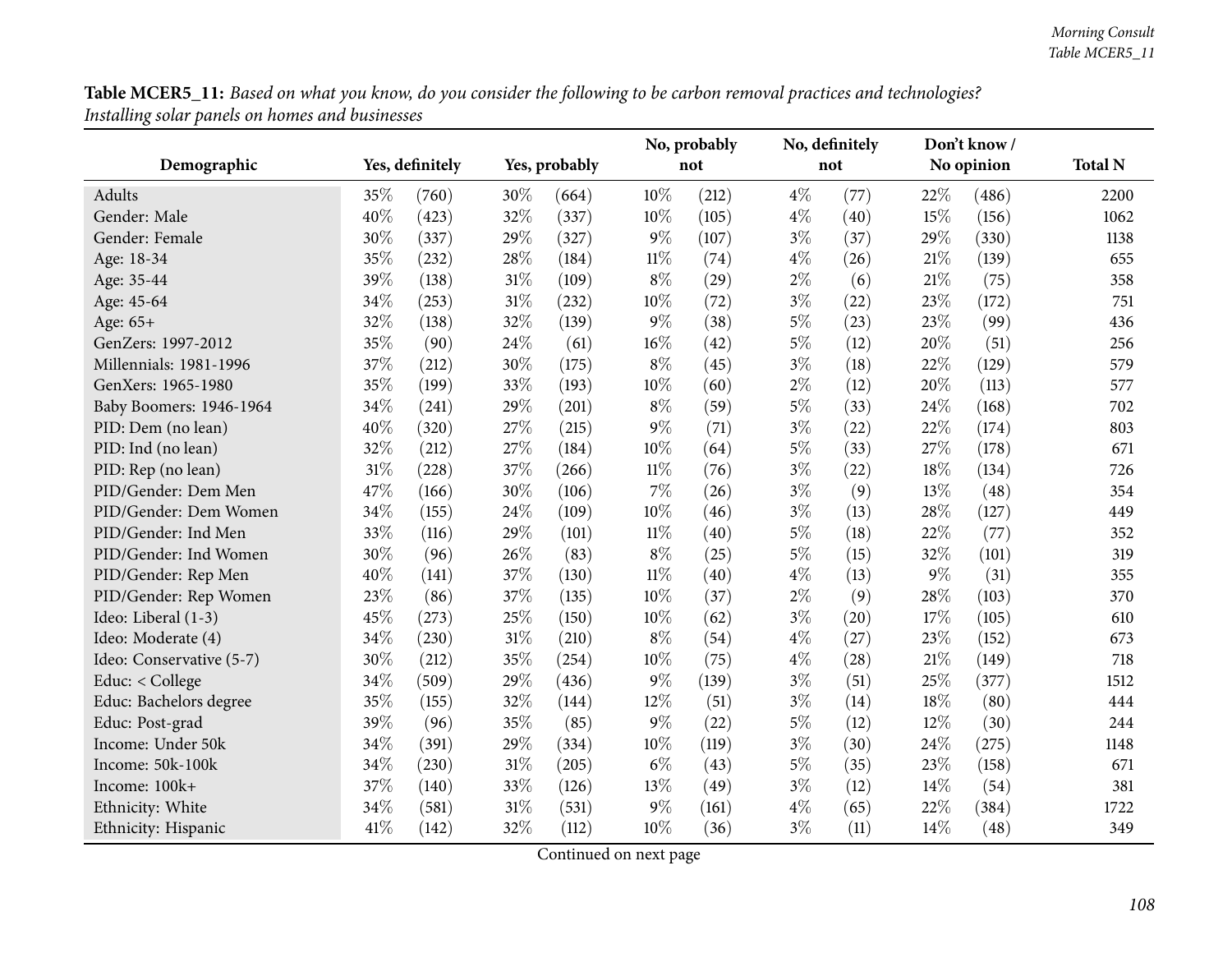| Table MCER5_11: Based on what you know, do you consider the following to be carbon removal practices and technologies? |  |
|------------------------------------------------------------------------------------------------------------------------|--|
| Installing solar panels on homes and businesses                                                                        |  |

|                                   |     |                 |        |               |        | No, probably |       | No, definitely |     | Don't know/ |                |
|-----------------------------------|-----|-----------------|--------|---------------|--------|--------------|-------|----------------|-----|-------------|----------------|
| Demographic                       |     | Yes, definitely |        | Yes, probably |        | not          |       | not            |     | No opinion  | <b>Total N</b> |
| Adults                            | 35% | (760)           | 30%    | (664)         | 10%    | (212)        | $4\%$ | (77)           | 22% | (486)       | 2200           |
| Ethnicity: Black                  | 32% | (88)            | 29%    | (80)          | $11\%$ | (29)         | $3\%$ | (7)            | 26% | (70)        | 274            |
| Ethnicity: Other                  | 45% | (92)            | 26%    | (53)          | $11\%$ | (22)         | $3\%$ | (6)            | 16% | (32)        | 204            |
| All Christian                     | 32% | (345)           | $36\%$ | (382)         | $9\%$  | (95)         | $3\%$ | (35)           | 20% | (219)       | 1075           |
| All Non-Christian                 | 49% | (53)            | 26%    | (28)          | $8\%$  | (9)          | $5\%$ | (5)            | 12% | (13)        | 108            |
| Atheist                           | 43% | (37)            | 16%    | (14)          | 18%    | (16)         | $9\%$ | (8)            | 14% | (12)        | 87             |
| Agnostic/Nothing in particular    | 33% | (176)           | 25%    | (131)         | $11\%$ | (57)         | $3\%$ | (18)           | 28% | (151)       | 533            |
| Something Else                    | 38% | (149)           | 27%    | (109)         | $9\%$  | (36)         | $3\%$ | (12)           | 23% | (91)        | 397            |
| Religious Non-Protestant/Catholic | 45% | (62)            | 29%    | (40)          | $9\%$  | (12)         | $4\%$ | (5)            | 13% | (18)        | 137            |
| Evangelical                       | 31% | (206)           | 37%    | (239)         | 10%    | (67)         | $3\%$ | (18)           | 19% | (123)       | 653            |
| Non-Evangelical                   | 35% | (271)           | 30%    | (230)         | $8\%$  | (59)         | $4\%$ | (28)           | 23% | (180)       | 769            |
| Community: Urban                  | 42% | (282)           | $30\%$ | (205)         | $8\%$  | (56)         | $2\%$ | (14)           | 18% | (120)       | 677            |
| Community: Suburban               | 34% | (328)           | 30%    | (291)         | 10%    | (98)         | $4\%$ | (40)           | 22% | (214)       | 971            |
| Community: Rural                  | 27% | (150)           | $31\%$ | (168)         | $11\%$ | (58)         | $4\%$ | (23)           | 28% | (152)       | 552            |
| Employ: Private Sector            | 38% | (268)           | 31%    | (221)         | 10%    | (71)         | $4\%$ | (27)           | 17% | (116)       | 703            |
| Employ: Government                | 28% | (41)            | 39%    | (57)          | $9\%$  | (12)         | $2\%$ | (3)            | 22% | (33)        | 146            |
| Employ: Self-Employed             | 37% | (63)            | 36%    | (61)          | $9\%$  | (15)         | $1\%$ | (2)            | 17% | (29)        | 170            |
| Employ: Homemaker                 | 31% | (50)            | 28%    | (45)          | $8\%$  | (13)         | $2\%$ | (3)            | 32% | (52)        | 163            |
| Employ: Student                   | 40% | (44)            | $21\%$ | (23)          | 10%    | (11)         | 7%    | (8)            | 22% | (24)        | 110            |
| Employ: Retired                   | 29% | (132)           | 32%    | (147)         | $9\%$  | (39)         | $5\%$ | (21)           | 26% | (120)       | 459            |
| Employ: Unemployed                | 39% | (126)           | 25%    | (82)          | $11\%$ | (36)         | $2\%$ | (7)            | 22% | (71)        | 323            |
| Employ: Other                     | 29% | (36)            | 23%    | (29)          | $11\%$ | (14)         | $5\%$ | (6)            | 32% | (41)        | 126            |
| Military HH: Yes                  | 32% | (116)           | 30%    | (108)         | $9\%$  | (34)         | $5\%$ | (17)           | 25% | (90)        | 365            |
| Military HH: No                   | 35% | (645)           | 30%    | (556)         | 10%    | (178)        | $3\%$ | (60)           | 22% | (396)       | 1835           |
| RD/WT: Right Direction            | 33% | (232)           | 37%    | (254)         | $11\%$ | (77)         | $3\%$ | (19)           | 16% | (113)       | 695            |
| RD/WT: Wrong Track                | 35% | (528)           | 27%    | (411)         | $9\%$  | (135)        | $4\%$ | (58)           | 25% | (373)       | 1505           |
| Trump Job Approve                 | 31% | (286)           | 37%    | (346)         | 10%    | (89)         | $4\%$ | (33)           | 20% | (183)       | 937            |
| Trump Job Disapprove              | 39% | (457)           | 27%    | (313)         | 10%    | (114)        | $4\%$ | (44)           | 21% | (249)       | 1178           |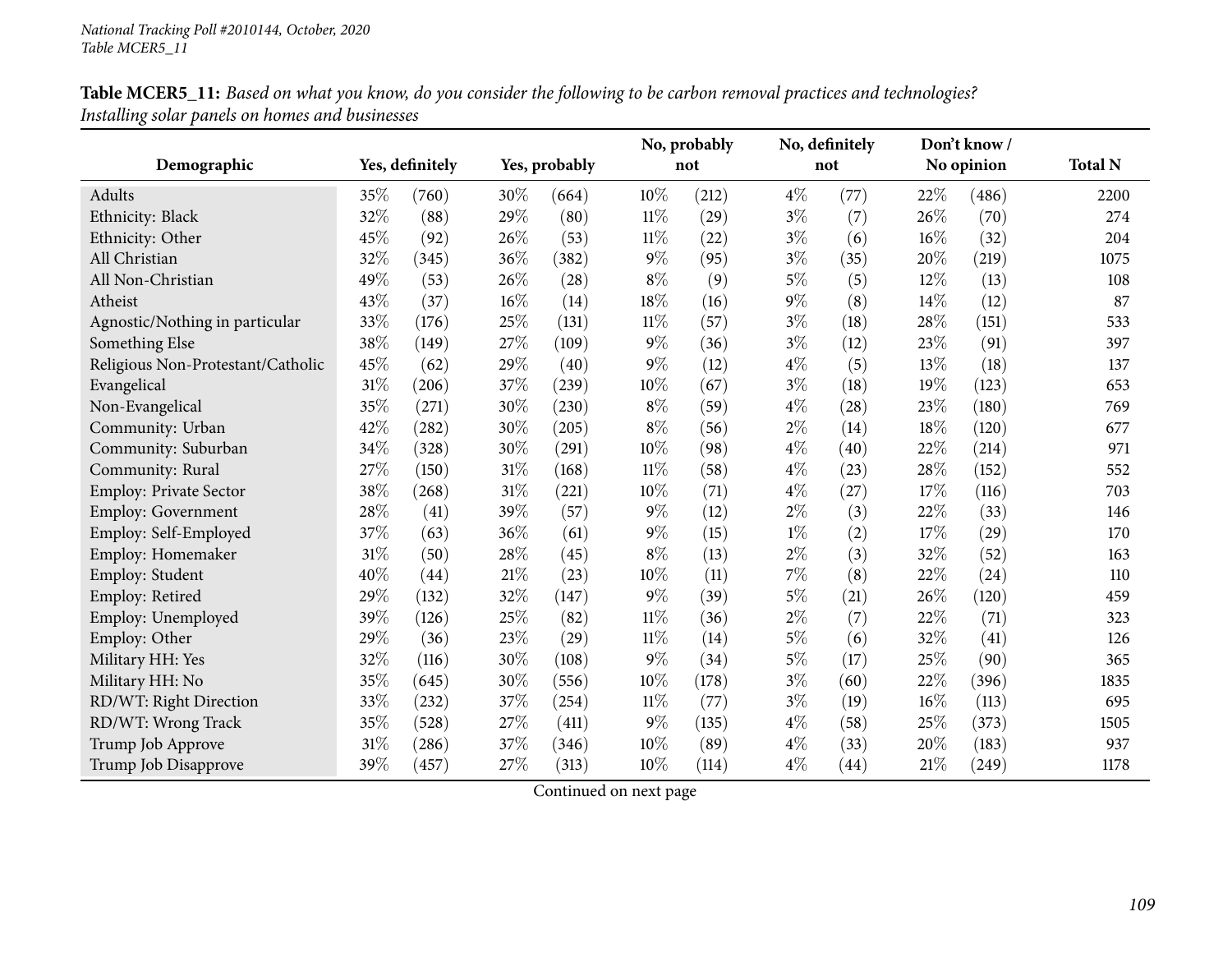Table MCER5\_11: Based on what you know, do you consider the following to be carbon removal practices and technologies? *Installing solar panels on homes and businesses*

|                                      |      |                 |        |               |        | No, probably |       | No, definitely     |      | Don't know/ |                |
|--------------------------------------|------|-----------------|--------|---------------|--------|--------------|-------|--------------------|------|-------------|----------------|
| Demographic                          |      | Yes, definitely |        | Yes, probably |        | not          |       | not                |      | No opinion  | <b>Total N</b> |
| Adults                               | 35\% | (760)           | $30\%$ | (664)         | 10%    | (212)        | $4\%$ | (77)               | 22\% | (486)       | 2200           |
| Trump Job Strongly Approve           | 32%  | (158)           | 34%    | (166)         | 10%    | (49)         | $3\%$ | (17)               | 20%  | (99)        | 488            |
| Trump Job Somewhat Approve           | 29%  | (129)           | 40%    | (179)         | $9\%$  | (40)         | $4\%$ | (16)               | 19%  | (84)        | 449            |
| Trump Job Somewhat Disapprove        | 29%  | (67)            | 31%    | (71)          | 12%    | (27)         | $3\%$ | (8)                | 25%  | (59)        | 232            |
| Trump Job Strongly Disapprove        | 41\% | (390)           | 26%    | (242)         | $9\%$  | (88)         | $4\%$ | (36)               | 20%  | (191)       | 946            |
| Favorable of Trump                   | 31%  | (295)           | 36%    | (350)         | 10%    | (98)         | $3\%$ | (32)               | 19%  | (185)       | 960            |
| Unfavorable of Trump                 | 39%  | (447)           | 26%    | (300)         | $9\%$  | (102)        | $4\%$ | (44)               | 23%  | (267)       | 1159           |
| Very Favorable of Trump              | 32%  | (178)           | 35%    | (196)         | 10%    | (55)         | $3\%$ | (18)               | 19%  | (107)       | 554            |
| Somewhat Favorable of Trump          | 29%  | (117)           | 38%    | (154)         | 11%    | (43)         | $4\%$ | (14)               | 19%  | (78)        | 406            |
| Somewhat Unfavorable of Trump        | 32%  | (59)            | 24\%   | (44)          | $8\%$  | (15)         | $4\%$ | (8)                | 32%  | (59)        | 186            |
| Very Unfavorable of Trump            | 40%  | (388)           | $26\%$ | (256)         | $9\%$  | (86)         | $4\%$ | (36)               | 21%  | (208)       | 974            |
| #1 Issue: Economy                    | 31%  | (231)           | 34%    | (256)         | 12%    | (90)         | $2\%$ | (18)               | 21%  | (158)       | 753            |
| #1 Issue: Security                   | 29%  | (61)            | 35%    | (74)          | $8\%$  | (17)         | $4\%$ | (9)                | 23%  | (49)        | 209            |
| #1 Issue: Health Care                | 43%  | (195)           | 27%    | (123)         | $5\%$  | (23)         | $4\%$ | (16)               | 21\% | (94)        | 452            |
| #1 Issue: Medicare / Social Security | 34%  | (104)           | 30%    | (90)          | $9\%$  | (26)         | $4\%$ | (11)               | 24%  | (71)        | 302            |
| #1 Issue: Women's Issues             | 35%  | (45)            | 29%    | (37)          | 17%    | (22)         | $2\%$ | (2)                | 18%  | (23)        | 130            |
| #1 Issue: Education                  | 32%  | (42)            | 30%    | (38)          | 14%    | (18)         | $3\%$ | (3)                | 21%  | (27)        | 129            |
| #1 Issue: Energy                     | 55%  | (43)            | 16%    | (12)          | $9\%$  | (7)          | 7%    | (6)                | 13%  | (10)        | 78             |
| #1 Issue: Other                      | 27%  | (40)            | 23%    | (35)          | $5\%$  | (8)          | 7%    | (11)               | 37%  | (54)        | 147            |
| 2018 House Vote: Democrat            | 43%  | (287)           | 25%    | (169)         | $9\%$  | (62)         | $4\%$ | (26)               | 19%  | (129)       | 673            |
| 2018 House Vote: Republican          | 30%  | (193)           | 38%    | (246)         | 10%    | (67)         | $4\%$ | (27)               | 17%  | (110)       | 643            |
| 2018 House Vote: Someone else        | 30%  | (18)            | 30%    | (18)          | $2\%$  | (1)          | $4\%$ | (3)                | 34%  | (21)        | 61             |
| 2016 Vote: Hillary Clinton           | 43%  | (286)           | 29%    | (195)         | $6\%$  | (43)         | $3\%$ | $\left( 20\right)$ | 19%  | (128)       | 672            |
| 2016 Vote: Donald Trump              | 31%  | (217)           | 36%    | (256)         | 10%    | (73)         | $4\%$ | (32)               | 18%  | (131)       | 710            |
| 2016 Vote: Other                     | 26%  | (24)            | 23%    | (22)          | 13%    | (12)         | $6\%$ | (6)                | 32%  | (30)        | 94             |
| 2016 Vote: Didn't Vote               | 32%  | (233)           | 26%    | (191)         | 12%    | (83)         | $3\%$ | (19)               | 27%  | (197)       | 722            |
| Voted in 2014: Yes                   | 36%  | (442)           | 32%    | (385)         | $9\%$  | (108)        | $4\%$ | (51)               | 19%  | (236)       | 1222           |
| Voted in 2014: No                    | 33%  | (319)           | 29%    | (279)         | $11\%$ | (104)        | $3\%$ | (26)               | 26%  | (250)       | 978            |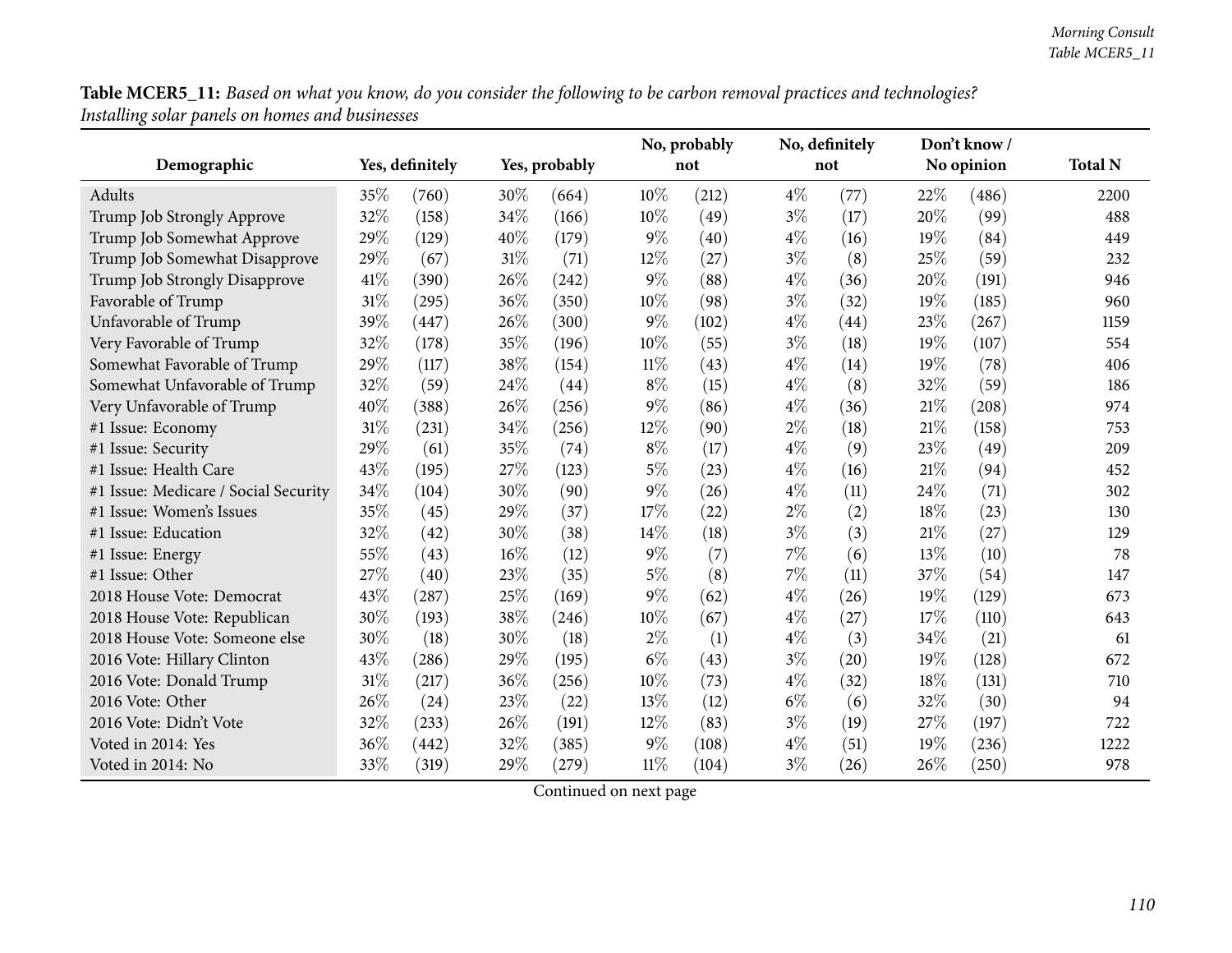|                         |                 |            |               |       |        | No, probably |       | No, definitely |        | Don't know/ |                |
|-------------------------|-----------------|------------|---------------|-------|--------|--------------|-------|----------------|--------|-------------|----------------|
| Demographic             | Yes, definitely |            | Yes, probably |       | not    |              | not   |                |        | No opinion  | <b>Total N</b> |
| Adults                  | 35%             | (760)      | 30\%          | (664) | 10%    | (212)        | $4\%$ | (77)           | 22\%   | (486)       | 2200           |
| 2012 Vote: Barack Obama | $40\%$          | (335)      | 28%           | (234) | $9\%$  | (79)         | $4\%$ | (32)           | $19\%$ | (157)       | 838            |
| 2012 Vote: Mitt Romney  | 26%             | (117)      | 40%           | (180) | $10\%$ | (43)         | $4\%$ | (18)           | 20%    | (90)        | 447            |
| 2012 Vote: Other        | 25\%            | (16)       | 35\%          | (22)  | $6\%$  | (4)          | $5\%$ | (3)            | 29\%   | (19)        | 64             |
| 2012 Vote: Didn't Vote  | $34\%$          | (292)      | 27\%          | (227) | 10%    | (86)         | $3\%$ | (25)           | 26\%   | (219)       | 849            |
| 4-Region: Northeast     | 36%             | (141)      | 27\%          | (105) | 10%    | (39)         | $4\%$ | (15)           | $24\%$ | (94)        | 394            |
| 4-Region: Midwest       | 30%             | (137)      | 35%           | (163) | $9\%$  | (42)         | $3\%$ | (15)           | 23\%   | (106)       | 462            |
| 4-Region: South         | $34\%$          | $^{(284)}$ | 29\%          | (241) | $11\%$ | (90)         | $4\%$ | (29)           | 22\%   | (180)       | 824            |
| 4-Region: West          | 38%             | (199)      | 30\%          | (154) | $8\%$  | (41)         | $4\%$ | (18)           | 21%    | (107)       | 520            |
| Climate concerned       | 40\%            | (643)      | 30%           | (480) | $9\%$  | (148)        | $3\%$ | (56)           | 18%    | (289)       | 1617           |
| Climate unconcerned     | 21%             | (106)      | 34\%          | (170) | 12%    | (60)         | $4\%$ | (21)           | $28\%$ | (141)       | 498            |

Table MCER5\_11: Based on what you know, do you consider the following to be carbon removal practices and technologies? *Installing solar panels on homes and businesses*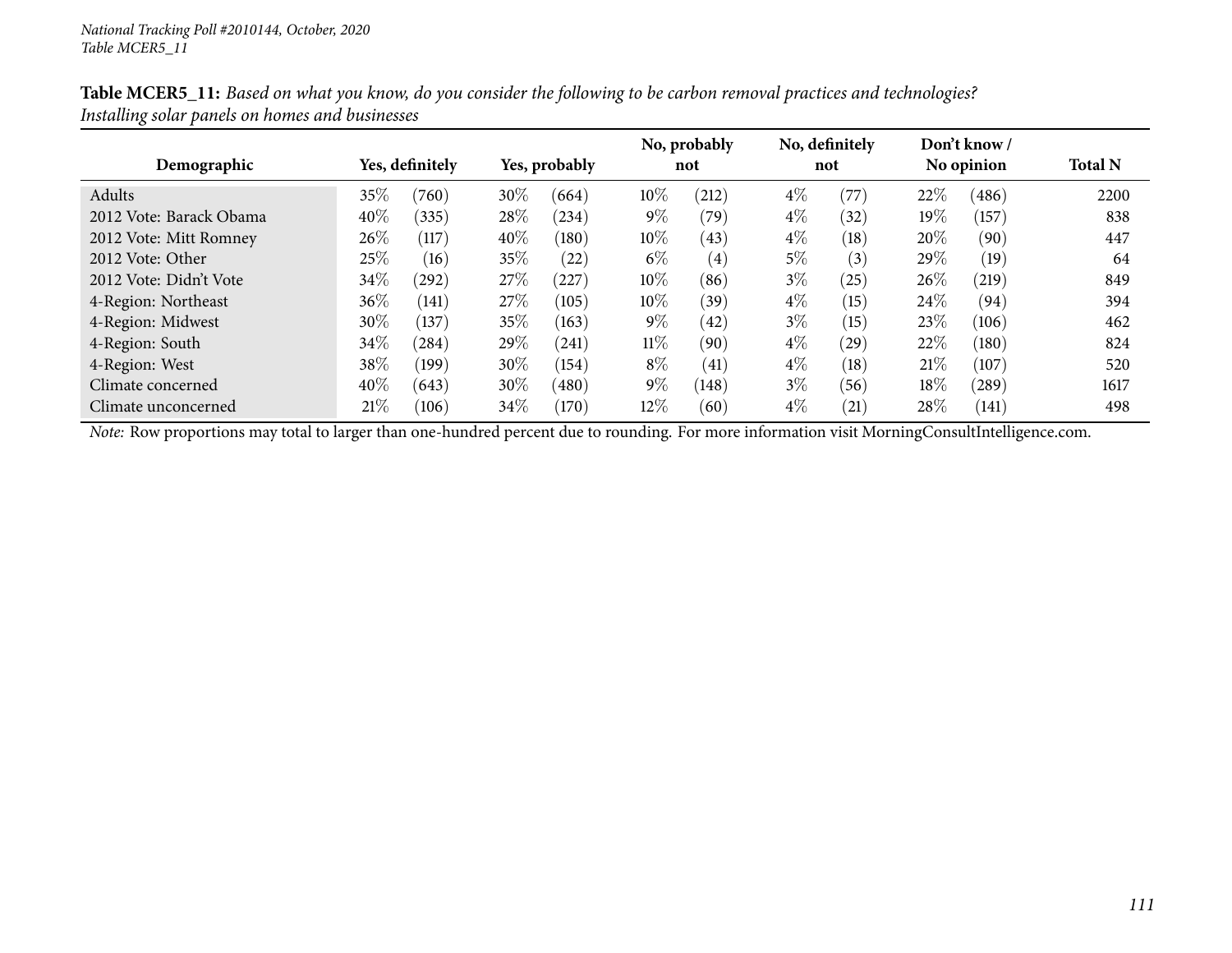Table MCER5\_12: Based on what you know, do you consider the following to be carbon removal practices and technologies? *Geothermal energy production*

|                          |        |                 |        |               |        | No, probably |       | No, definitely |     | Don't know/ |                |
|--------------------------|--------|-----------------|--------|---------------|--------|--------------|-------|----------------|-----|-------------|----------------|
| Demographic              |        | Yes, definitely |        | Yes, probably |        | not          |       | not            |     | No opinion  | <b>Total N</b> |
| <b>Adults</b>            | 21%    | (469)           | 29%    | (644)         | 10%    | (215)        | $3\%$ | (60)           | 37% | (811)       | 2200           |
| Gender: Male             | 27%    | (287)           | 34%    | (361)         | 12%    | (129)        | $3\%$ | (34)           | 24% | (251)       | 1062           |
| Gender: Female           | 16%    | (182)           | 25%    | (283)         | $8\%$  | (86)         | $2\%$ | (26)           | 49% | (561)       | 1138           |
| Age: 18-34               | 19%    | (125)           | 31%    | (201)         | 15%    | (95)         | $4\%$ | (23)           | 32% | (211)       | 655            |
| Age: 35-44               | 28%    | (99)            | 29%    | (104)         | $6\%$  | (23)         | $2\%$ | (7)            | 35% | (125)       | 358            |
| Age: 45-64               | 20%    | (147)           | 29%    | (220)         | 10%    | (74)         | $2\%$ | (18)           | 39% | (292)       | 751            |
| Age: 65+                 | 23%    | (99)            | 27%    | (119)         | $5\%$  | (23)         | $3\%$ | (12)           | 42% | (183)       | 436            |
| GenZers: 1997-2012       | 22%    | (56)            | 29%    | (73)          | 20%    | (50)         | $2\%$ | (5)            | 28% | (72)        | 256            |
| Millennials: 1981-1996   | 22%    | (127)           | 30%    | (172)         | 10%    | (55)         | $4\%$ | (21)           | 35% | (204)       | 579            |
| GenXers: 1965-1980       | 22%    | (126)           | $31\%$ | (177)         | 10%    | (56)         | $3\%$ | (16)           | 35% | (202)       | 577            |
| Baby Boomers: 1946-1964  | 20%    | (142)           | 28%    | (199)         | 7%     | (50)         | $3\%$ | (18)           | 42% | (294)       | 702            |
| PID: Dem (no lean)       | 23%    | (186)           | 31%    | (247)         | 10%    | (78)         | $2\%$ | (20)           | 34% | (273)       | 803            |
| PID: Ind (no lean)       | 19%    | (127)           | 25%    | (167)         | 10%    | (70)         | $3\%$ | (22)           | 43% | (286)       | 671            |
| PID: Rep (no lean)       | 22%    | (157)           | 32%    | (231)         | 9%     | (67)         | $3\%$ | (18)           | 35% | (253)       | 726            |
| PID/Gender: Dem Men      | 31%    | (112)           | 34%    | (120)         | 12%    | (41)         | $2\%$ | (9)            | 21% | (73)        | 354            |
| PID/Gender: Dem Women    | 17%    | (74)            | 28%    | (127)         | $8\%$  | (37)         | $2\%$ | (11)           | 45% | (200)       | 449            |
| PID/Gender: Ind Men      | $21\%$ | (73)            | 28%    | (98)          | $14\%$ | (48)         | $4\%$ | (16)           | 33% | (117)       | 352            |
| PID/Gender: Ind Women    | 17%    | (53)            | 22%    | (69)          | 7%     | (22)         | $2\%$ | (7)            | 53% | (169)       | 319            |
| PID/Gender: Rep Men      | 29%    | (103)           | 40%    | (143)         | $11\%$ | (39)         | $3\%$ | (10)           | 17% | (61)        | 355            |
| PID/Gender: Rep Women    | 15%    | (54)            | 24%    | (88)          | 7%     | (28)         | $2\%$ | (9)            | 52% | (192)       | 370            |
| Ideo: Liberal (1-3)      | 29%    | (174)           | 28%    | (169)         | $10\%$ | (60)         | $3\%$ | (16)           | 31% | (191)       | 610            |
| Ideo: Moderate (4)       | 19%    | (131)           | 30%    | (202)         | $11\%$ | (71)         | $2\%$ | (14)           | 38% | (255)       | 673            |
| Ideo: Conservative (5-7) | 20%    | (143)           | 31%    | (221)         | 10%    | (69)         | $3\%$ | (23)           | 36% | (262)       | 718            |
| Educ: < College          | 19%    | (282)           | 27%    | (410)         | 10%    | (152)        | $2\%$ | (31)           | 42% | (637)       | 1512           |
| Educ: Bachelors degree   | 25%    | (109)           | 33%    | (146)         | 9%     | (39)         | $5\%$ | (21)           | 29% | (130)       | 444            |
| Educ: Post-grad          | 32%    | (79)            | 36%    | (88)          | 10%    | (24)         | $3\%$ | (8)            | 18% | (44)        | 244            |
| Income: Under 50k        | 19%    | (214)           | 28%    | (325)         | 10%    | (116)        | $2\%$ | (26)           | 41% | (467)       | 1148           |
| Income: 50k-100k         | 22%    | (144)           | 29%    | (192)         | 10%    | (66)         | $3\%$ | (21)           | 37% | (247)       | 671            |
| Income: 100k+            | 29%    | (111)           | 34%    | (128)         | $9\%$  | (33)         | $3\%$ | (12)           | 26% | (97)        | 381            |
| Ethnicity: White         | 21%    | (367)           | 30%    | (516)         | 9%     | (155)        | $2\%$ | (43)           | 37% | (641)       | 1722           |
| Ethnicity: Hispanic      | 22%    | (76)            | 32%    | (111)         | 15%    | (54)         | $4\%$ | (13)           | 27% | (96)        | 349            |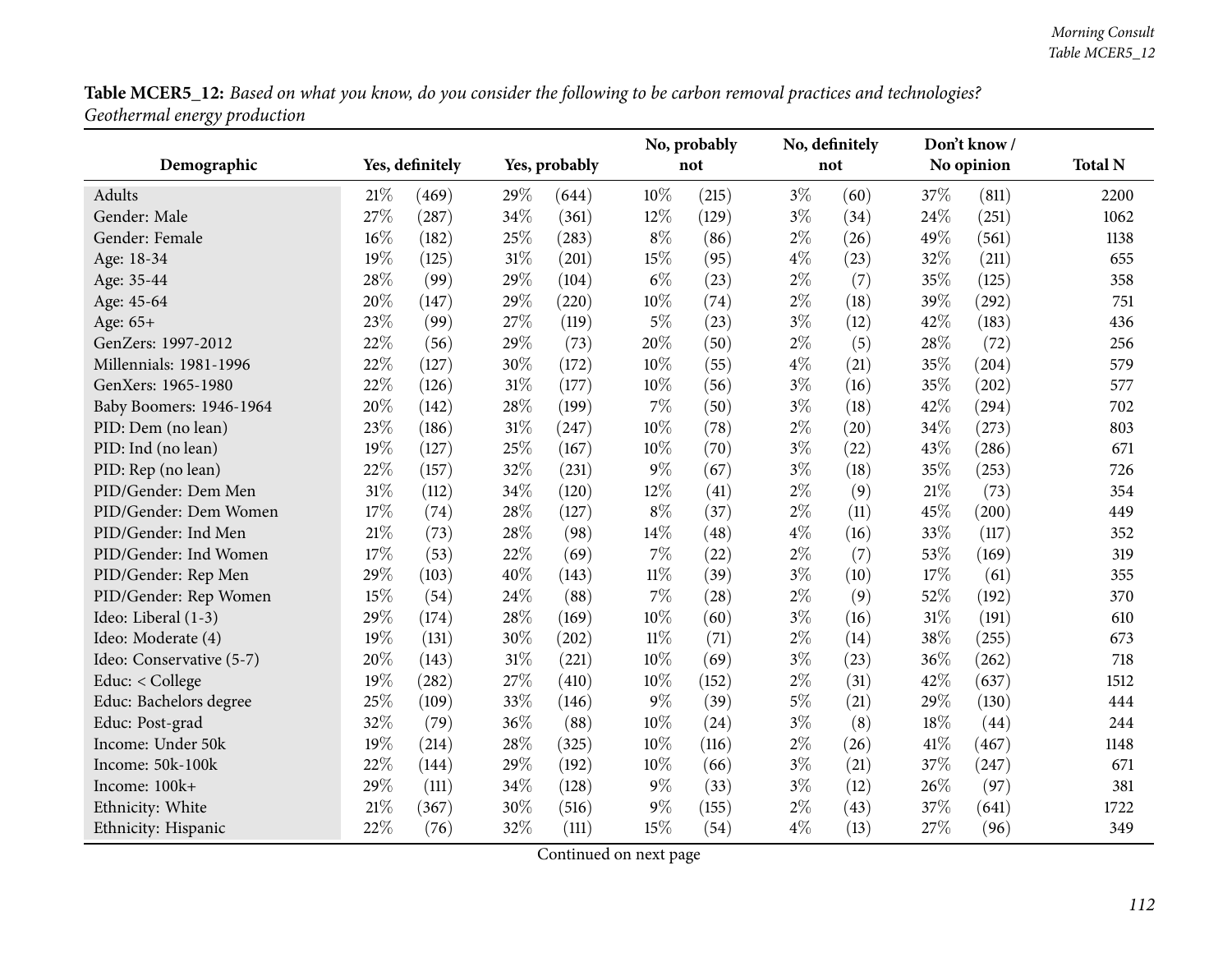|                              |  | Table MCER5_12: Based on what you know, do you consider the following to be carbon removal practices and technologies? |  |
|------------------------------|--|------------------------------------------------------------------------------------------------------------------------|--|
| Geothermal energy production |  |                                                                                                                        |  |

|                                   |     |                 |        |               |        | No, probably |       | No, definitely    |      | Don't know/ |                |
|-----------------------------------|-----|-----------------|--------|---------------|--------|--------------|-------|-------------------|------|-------------|----------------|
| Demographic                       |     | Yes, definitely |        | Yes, probably |        | not          |       | not               |      | No opinion  | <b>Total N</b> |
| Adults                            | 21% | (469)           | 29%    | (644)         | 10%    | (215)        | $3\%$ | (60)              | 37\% | (811)       | 2200           |
| Ethnicity: Black                  | 19% | (51)            | 24%    | (66)          | 13%    | (35)         | $4\%$ | (12)              | 40%  | (109)       | 274            |
| Ethnicity: Other                  | 25% | (51)            | $31\%$ | (62)          | 12%    | (25)         | $3\%$ | (5)               | 30%  | (61)        | 204            |
| All Christian                     | 21% | (224)           | 32%    | (345)         | $9\%$  | (96)         | $3\%$ | (29)              | 36%  | (382)       | 1075           |
| All Non-Christian                 | 37% | (40)            | 32%    | (35)          | 7%     | (8)          |       | (0)               | 23%  | (24)        | 108            |
| Atheist                           | 25% | (22)            | 29%    | (26)          | 13%    | (11)         | $7\%$ | (6)               | 26\% | (23)        | 87             |
| Agnostic/Nothing in particular    | 20% | (106)           | 24%    | (130)         | 12%    | (64)         | $3\%$ | (15)              | 41%  | (218)       | 533            |
| Something Else                    | 20% | (77)            | $27\%$ | (109)         | $9\%$  | (36)         | $3\%$ | (11)              | 41%  | (164)       | 397            |
| Religious Non-Protestant/Catholic | 35% | (47)            | $31\%$ | (43)          | 10%    | (14)         |       | (0)               | 23%  | (32)        | 137            |
| Evangelical                       | 21% | (136)           | 31%    | (204)         | 10%    | (63)         | $4\%$ | (23)              | 35%  | (228)       | 653            |
| Non-Evangelical                   | 20% | (153)           | 30%    | (233)         | $8\%$  | (62)         | $2\%$ | (13)              | 40%  | (308)       | 769            |
| Community: Urban                  | 28% | (190)           | 30%    | (201)         | $11\%$ | (75)         | $3\%$ | (21)              | 28%  | (190)       | 677            |
| Community: Suburban               | 18% | (177)           | 32%    | (306)         | 9%     | (83)         | $2\%$ | (21)              | 40%  | (384)       | 971            |
| Community: Rural                  | 19% | (102)           | 25%    | (137)         | 10%    | (57)         | $3\%$ | (18)              | 43%  | (237)       | 552            |
| Employ: Private Sector            | 26% | (186)           | 32%    | (222)         | 10%    | (68)         | $3\%$ | (24)              | 29%  | (202)       | 703            |
| <b>Employ: Government</b>         | 17% | (25)            | $34\%$ | (50)          | 16%    | (23)         | $3\%$ | $\left( 4\right)$ | 30%  | (44)        | 146            |
| Employ: Self-Employed             | 24% | (40)            | 33%    | (55)          | 10%    | (17)         | $4\%$ | (7)               | 29%  | (50)        | 170            |
| Employ: Homemaker                 | 13% | (22)            | 25%    | (40)          | $5\%$  | (7)          | $1\%$ | (1)               | 57%  | (92)        | 163            |
| Employ: Student                   | 30% | (33)            | 25%    | (28)          | 14%    | (16)         | $1\%$ | (1)               | 30%  | (33)        | 110            |
| Employ: Retired                   | 20% | (90)            | 26%    | (120)         | $8\%$  | (36)         | $2\%$ | (8)               | 45%  | (205)       | 459            |
| Employ: Unemployed                | 16% | (52)            | 29%    | (92)          | $11\%$ | (36)         | $3\%$ | (11)              | 41\% | (131)       | 323            |
| Employ: Other                     | 17% | (22)            | 29%    | (37)          | $8\%$  | (11)         | $2\%$ | (3)               | 43\% | (55)        | 126            |
| Military HH: Yes                  | 23% | (84)            | 27%    | (98)          | $11\%$ | (40)         | $1\%$ | (5)               | 38%  | (137)       | 365            |
| Military HH: No                   | 21% | (385)           | 30%    | (546)         | 10%    | (175)        | $3\%$ | (55)              | 37%  | (675)       | 1835           |
| RD/WT: Right Direction            | 24% | (164)           | 30%    | (207)         | 10%    | (69)         | $3\%$ | (19)              | 34%  | (235)       | 695            |
| RD/WT: Wrong Track                | 20% | (305)           | 29%    | (438)         | 10%    | (146)        | $3\%$ | (41)              | 38%  | (576)       | 1505           |
| Trump Job Approve                 | 20% | (188)           | 32%    | (297)         | $9\%$  | (86)         | $3\%$ | (26)              | 36%  | (341)       | 937            |
| Trump Job Disapprove              | 23% | (274)           | 29%    | (338)         | 10%    | (122)        | $3\%$ | (35)              | 35%  | (409)       | 1178           |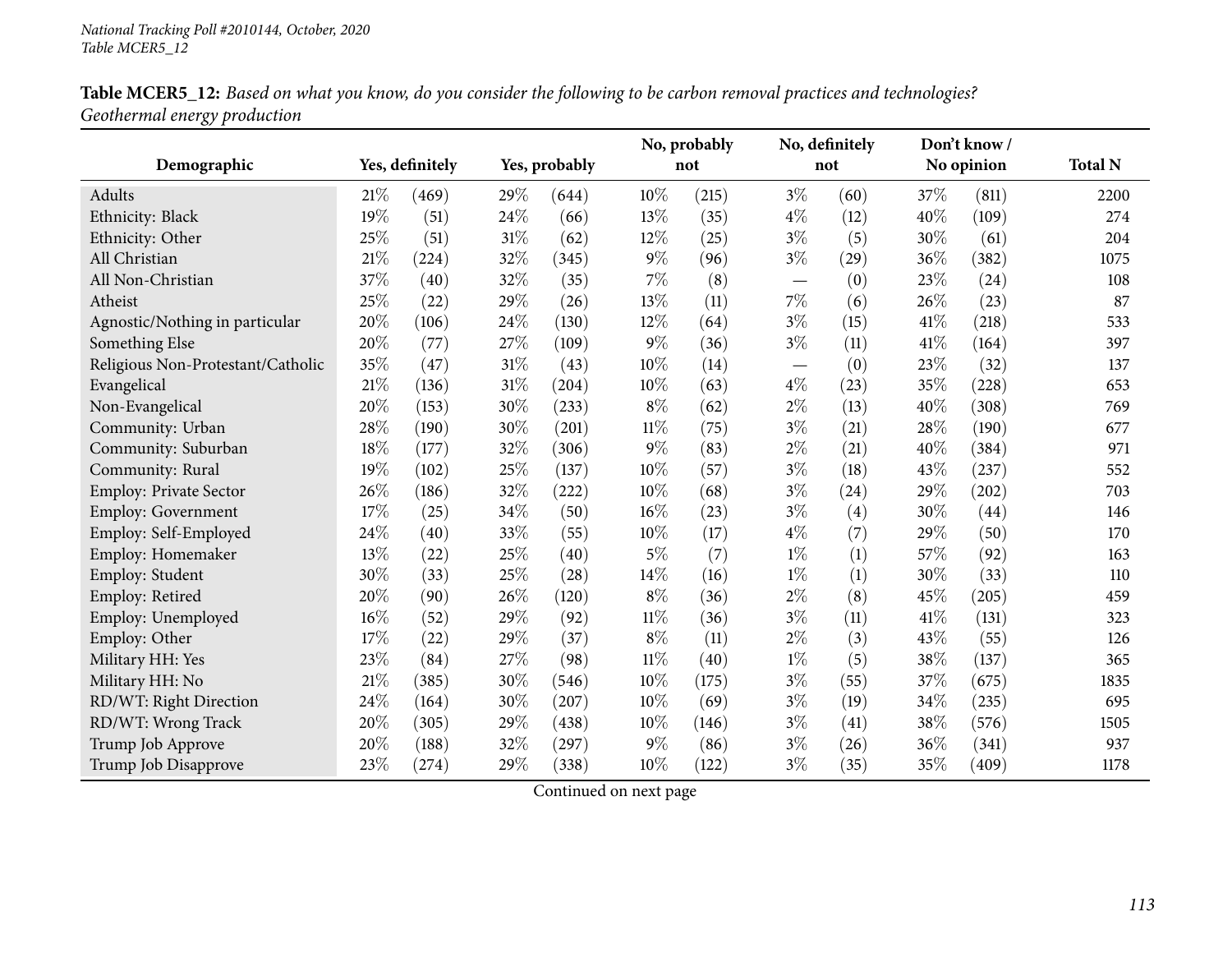Table MCER5\_12: Based on what you know, do you consider the following to be carbon removal practices and technologies? *Geothermal energy production*

|                                      |       |                 |        |               |        | No, probably |       | No, definitely |      | Don't know/ |                |
|--------------------------------------|-------|-----------------|--------|---------------|--------|--------------|-------|----------------|------|-------------|----------------|
| Demographic                          |       | Yes, definitely |        | Yes, probably |        | not          |       | not            |      | No opinion  | <b>Total N</b> |
| <b>Adults</b>                        | 21%   | (469)           | 29\%   | (644)         | 10%    | (215)        | $3\%$ | (60)           | 37%  | (811)       | 2200           |
| Trump Job Strongly Approve           | 24%   | (119)           | $31\%$ | (152)         | 7%     | (36)         | $3\%$ | (16)           | 34%  | (166)       | 488            |
| Trump Job Somewhat Approve           | 15%   | (69)            | 32%    | (146)         | $11\%$ | (49)         | $2\%$ | (10)           | 39%  | (174)       | 449            |
| Trump Job Somewhat Disapprove        | 15%   | (35)            | 38%    | (87)          | 10%    | (24)         | $4\%$ | (8)            | 33%  | (77)        | 232            |
| Trump Job Strongly Disapprove        | 25%   | (239)           | 26%    | (250)         | 10%    | (98)         | $3\%$ | (26)           | 35%  | (332)       | 946            |
| Favorable of Trump                   | 20%   | (193)           | 32%    | (311)         | $9\%$  | (88)         | $3\%$ | (26)           | 36%  | (342)       | 960            |
| Unfavorable of Trump                 | 23%   | (265)           | 28%    | (319)         | 10%    | (116)        | $2\%$ | (28)           | 37%  | (430)       | 1159           |
| Very Favorable of Trump              | 24%   | (134)           | $31\%$ | (171)         | $8\%$  | (46)         | $3\%$ | (15)           | 34%  | (188)       | 554            |
| Somewhat Favorable of Trump          | 15%   | (60)            | 34%    | (139)         | 10%    | (41)         | $3\%$ | (11)           | 38%  | (154)       | 406            |
| Somewhat Unfavorable of Trump        | 18%   | (33)            | 35%    | (64)          | $5\%$  | (10)         | $3\%$ | (5)            | 40%  | (73)        | 186            |
| Very Unfavorable of Trump            | 24%   | (232)           | 26%    | (255)         | $11\%$ | (106)        | $2\%$ | (23)           | 37%  | (357)       | 974            |
| #1 Issue: Economy                    | 19%   | (145)           | 35%    | (261)         | 10%    | (73)         | $3\%$ | (21)           | 34%  | (252)       | 753            |
| #1 Issue: Security                   | 24%   | (50)            | 28%    | (59)          | $6\%$  | (13)         | $1\%$ | (3)            | 41\% | (85)        | 209            |
| #1 Issue: Health Care                | 28%   | (125)           | 27%    | (124)         | 10%    | (44)         | $3\%$ | (11)           | 33%  | (149)       | 452            |
| #1 Issue: Medicare / Social Security | 18%   | (54)            | 25%    | (75)          | $8\%$  | (25)         | 2%    | (7)            | 46%  | (140)       | 302            |
| #1 Issue: Women's Issues             | 12%   | (15)            | 25%    | (33)          | 20%    | (26)         | $4\%$ | (5)            | 39%  | (51)        | 130            |
| #1 Issue: Education                  | 28%   | (36)            | 29%    | (38)          | 16%    | (21)         | $4\%$ | (5)            | 23%  | (29)        | 129            |
| #1 Issue: Energy                     | 28%   | (22)            | 28%    | (22)          | $4\%$  | (4)          | 7%    | (6)            | 32%  | (25)        | 78             |
| #1 Issue: Other                      | 15%   | (22)            | 23%    | (34)          | 7%     | (10)         | $1\%$ | (2)            | 54%  | (80)        | 147            |
| 2018 House Vote: Democrat            | 29%   | (192)           | 28%    | (187)         | $9\%$  | (64)         | $2\%$ | (16)           | 32%  | (214)       | 673            |
| 2018 House Vote: Republican          | 22%   | (143)           | 36%    | (233)         | $8\%$  | (54)         | $2\%$ | (15)           | 31%  | (197)       | 643            |
| 2018 House Vote: Someone else        | $8\%$ | (5)             | 21%    | (13)          | 10%    | (6)          | $5\%$ | (3)            | 56%  | (35)        | 61             |
| 2016 Vote: Hillary Clinton           | 26%   | (176)           | 28%    | (190)         | 7%     | (48)         | $3\%$ | (19)           | 36%  | (239)       | 672            |
| 2016 Vote: Donald Trump              | 22%   | (155)           | 34%    | (242)         | $9\%$  | (62)         | $2\%$ | (17)           | 33%  | (234)       | 710            |
| 2016 Vote: Other                     | 14%   | (14)            | 20%    | (19)          | 15%    | (14)         | $3\%$ | (3)            | 48%  | (45)        | 94             |
| 2016 Vote: Didn't Vote               | 17%   | (125)           | 27%    | (193)         | 13%    | (90)         | $3\%$ | (21)           | 40%  | (292)       | 722            |
| Voted in 2014: Yes                   | 25%   | (310)           | 30%    | (365)         | $9\%$  | (106)        | $2\%$ | (29)           | 34%  | (412)       | 1222           |
| Voted in 2014: No                    | 16%   | (159)           | 29%    | (280)         | $11\%$ | (109)        | $3\%$ | (31)           | 41\% | (399)       | 978            |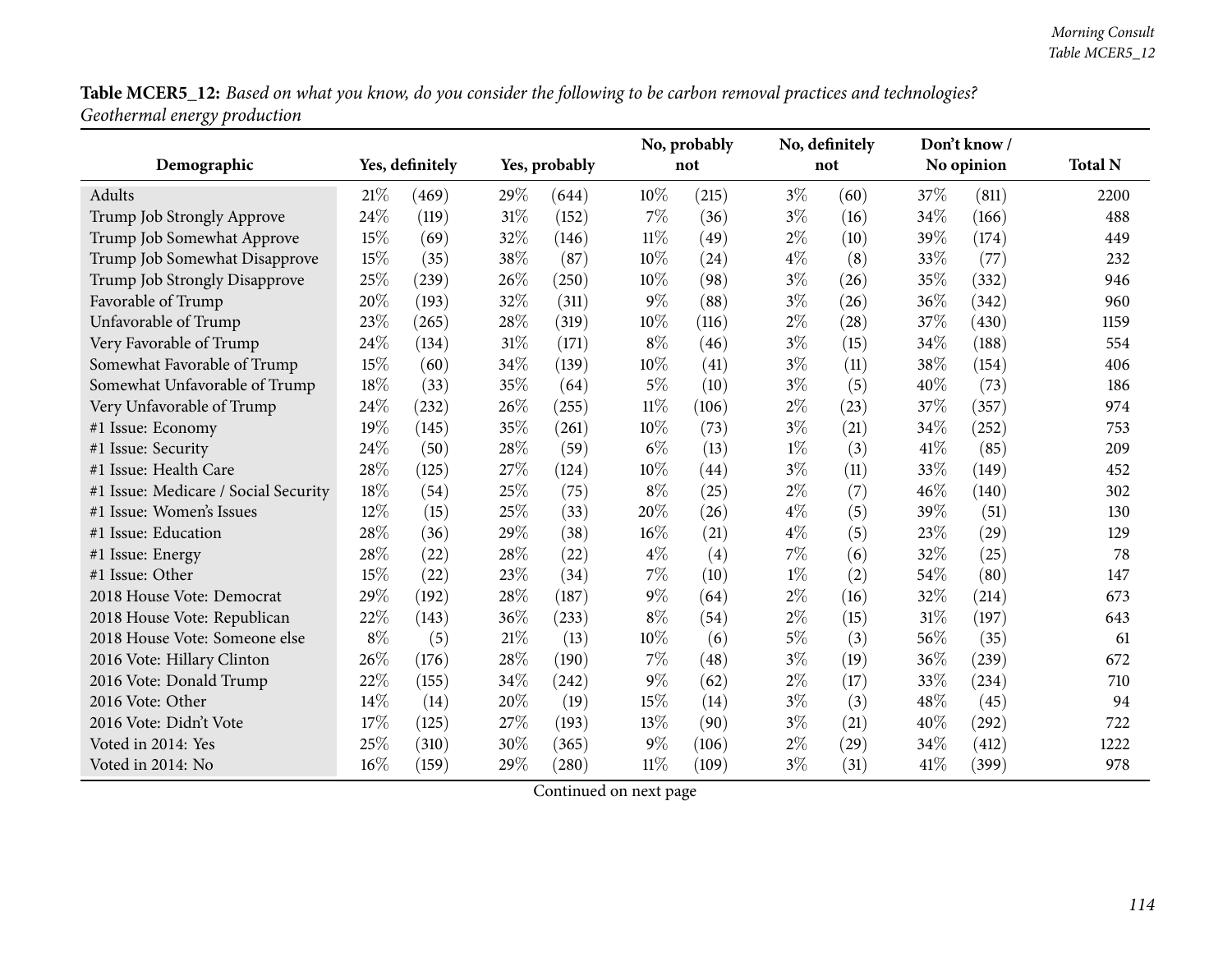|                         |        |                 |        |               |        | No, probably |       | No, definitely |        | Don't know/ |                |
|-------------------------|--------|-----------------|--------|---------------|--------|--------------|-------|----------------|--------|-------------|----------------|
| Demographic             |        | Yes, definitely |        | Yes, probably |        | not          |       | not            |        | No opinion  | <b>Total N</b> |
| Adults                  | 21%    | (469)           | 29\%   | (644)         | 10%    | (215)        | $3\%$ | (60)           | 37%    | (811)       | 2200           |
| 2012 Vote: Barack Obama | 25%    | (207)           | $31\%$ | (257)         | $9\%$  | (76)         | $3\%$ | (22)           | 33\%   | (275)       | 838            |
| 2012 Vote: Mitt Romney  | 21%    | (92)            | 30\%   | (136)         | $8\%$  | (38)         | $2\%$ | (8)            | 39\%   | (173)       | 447            |
| 2012 Vote: Other        | 14\%   | (9)             | 23\%   | (15)          | $9\%$  | (6)          | $5\%$ | (3)            | 49\%   | (31)        | 64             |
| 2012 Vote: Didn't Vote  | 19%    | (161)           | 28\%   | (237)         | $11\%$ | (95)         | $3\%$ | (27)           | 39\%   | (329)       | 849            |
| 4-Region: Northeast     | 24\%   | (95)            | 29\%   | (113)         | $8\%$  | (33)         | $4\%$ | (15)           | $35\%$ | (138)       | 394            |
| 4-Region: Midwest       | 21%    | (98)            | 29%    | (135)         | 12%    | (55)         | $2\%$ | (10)           | 35%    | (164)       | 462            |
| 4-Region: South         | 19%    | $^{'}157)$      | 28\%   | (230)         | 10%    | (86)         | $3\%$ | (21)           | 40%    | (331)       | 824            |
| 4-Region: West          | 23\%   | (120)           | 32%    | (165)         | $8\%$  | (41)         | $3\%$ | (15)           | $34\%$ | (179)       | 520            |
| Climate concerned       | 24\%   | 387             | $31\%$ | (508)         | 10%    | (162)        | $3\%$ | (44)           | 32%    | (516)       | 1617           |
| Climate unconcerned     | $15\%$ | (73)            | 26\%   | (128)         | 10%    | (50)         | $3\%$ | (15)           | 46%    | (231)       | 498            |

Table MCER5\_12: Based on what you know, do you consider the following to be carbon removal practices and technologies? *Geothermal energy production*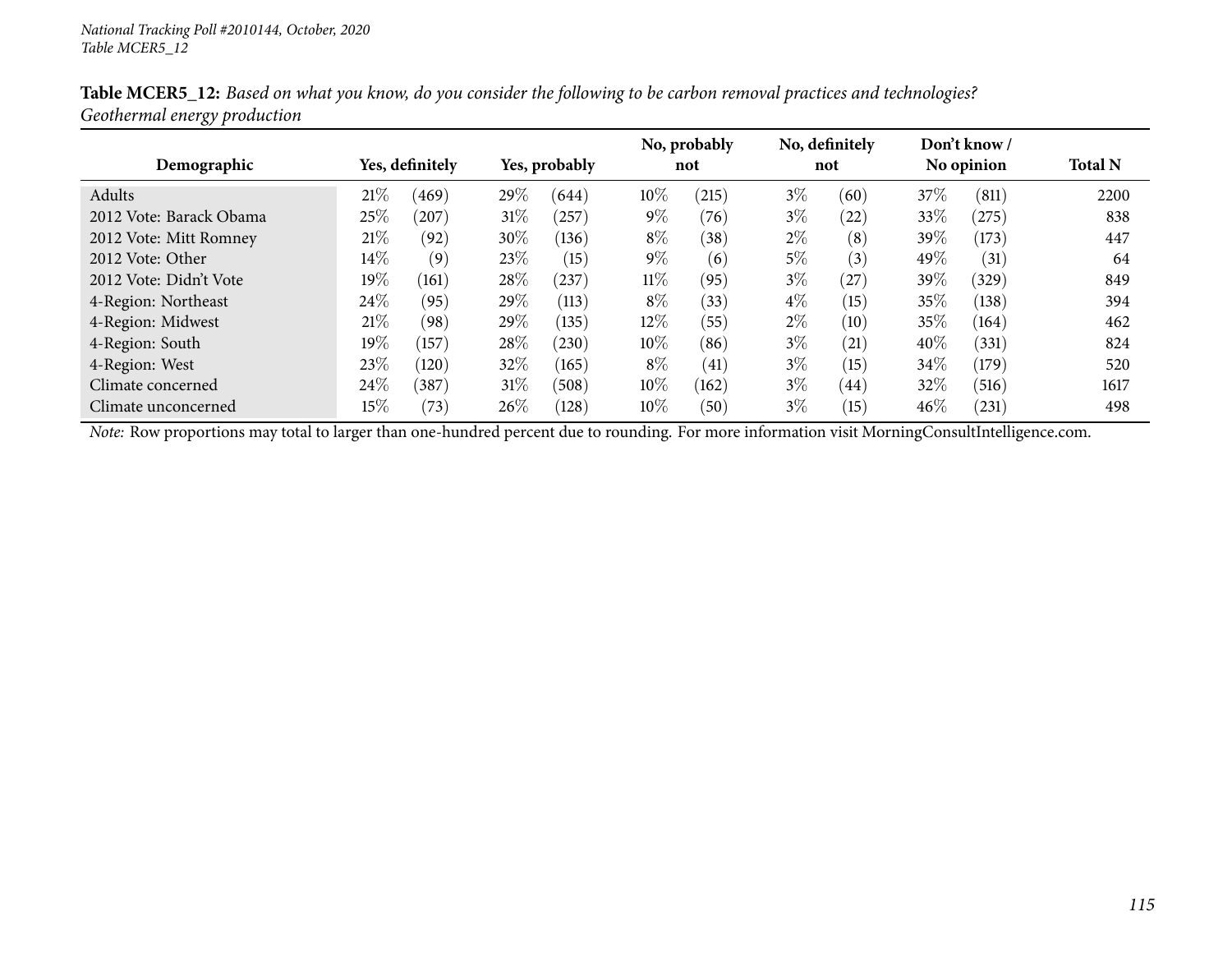Table MCER5\_13: Based on what you know, do you consider the following to be carbon removal practices and technologies? *Renewable natural gas*

|                          |     |                 |     |               |        | No, probably |       | No, definitely |      | Don't know / |                |
|--------------------------|-----|-----------------|-----|---------------|--------|--------------|-------|----------------|------|--------------|----------------|
| Demographic              |     | Yes, definitely |     | Yes, probably |        | not          |       | not            |      | No opinion   | <b>Total N</b> |
| Adults                   | 26% | (573)           | 32% | (700)         | 10%    | (227)        | $3\%$ | (76)           | 28%  | (624)        | 2200           |
| Gender: Male             | 30% | (314)           | 36% | (386)         | 12%    | (125)        | $4\%$ | (43)           | 18%  | (193)        | 1062           |
| Gender: Female           | 23% | (259)           | 28% | (314)         | 9%     | (102)        | $3\%$ | (33)           | 38%  | (430)        | 1138           |
| Age: 18-34               | 27% | (178)           | 30% | (197)         | 13\%   | (82)         | 7%    | (44)           | 23%  | (154)        | 655            |
| Age: 35-44               | 35% | (124)           | 27% | (97)          | $8\%$  | (30)         | $3\%$ | (10)           | 27%  | (97)         | 358            |
| Age: 45-64               | 25% | (186)           | 33% | (249)         | 10%    | (78)         | $2\%$ | (12)           | 30%  | (227)        | 751            |
| Age: 65+                 | 20% | (86)            | 36% | (156)         | $8\%$  | (36)         | $2\%$ | (11)           | 34%  | (147)        | 436            |
| GenZers: 1997-2012       | 28% | (72)            | 28% | (72)          | 19%    | (47)         | $6\%$ | (15)           | 19%  | (49)         | 256            |
| Millennials: 1981-1996   | 30% | (174)           | 29% | (165)         | $8\%$  | (47)         | 7%    | (38)           | 27%  | (155)        | 579            |
| GenXers: 1965-1980       | 29% | (167)           | 36% | (205)         | $11\%$ | (62)         | $2\%$ | (9)            | 23%  | (134)        | 577            |
| Baby Boomers: 1946-1964  | 20% | (142)           | 32% | (228)         | 10%    | (68)         | $2\%$ | (13)           | 36%  | (252)        | 702            |
| PID: Dem (no lean)       | 28% | (226)           | 32% | (253)         | $9\%$  | (73)         | $4\%$ | (33)           | 27%  | (218)        | 803            |
| PID: Ind (no lean)       | 21% | (140)           | 29% | (196)         | 13%    | (88)         | $4\%$ | (28)           | 33%  | (219)        | 671            |
| PID: Rep (no lean)       | 29% | (207)           | 35% | (251)         | $9\%$  | (66)         | $2\%$ | (15)           | 26\% | (187)        | 726            |
| PID/Gender: Dem Men      | 32% | (114)           | 38% | (133)         | 10%    | (35)         | $4\%$ | (12)           | 17%  | (59)         | 354            |
| PID/Gender: Dem Women    | 25% | (112)           | 27% | (120)         | $8\%$  | (38)         | $5\%$ | (21)           | 35%  | (159)        | 449            |
| PID/Gender: Ind Men      | 22% | (78)            | 32% | (112)         | 15%    | (54)         | $6\%$ | (20)           | 25%  | (89)         | 352            |
| PID/Gender: Ind Women    | 20% | (62)            | 26% | (83)          | $11\%$ | (35)         | $3\%$ | (8)            | 41\% | (131)        | 319            |
| PID/Gender: Rep Men      | 34% | (122)           | 39% | (140)         | $10\%$ | (37)         | $3\%$ | (10)           | 13%  | (46)         | 355            |
| PID/Gender: Rep Women    | 23% | (85)            | 30% | (111)         | $8\%$  | (29)         | $1\%$ | (4)            | 38%  | (141)        | 370            |
| Ideo: Liberal (1-3)      | 31% | (188)           | 31% | (187)         | $9\%$  | (53)         | $5\%$ | (33)           | 24\% | (149)        | 610            |
| Ideo: Moderate (4)       | 24% | (164)           | 33% | (221)         | $10\%$ | (70)         | $4\%$ | (24)           | 29%  | (194)        | 673            |
| Ideo: Conservative (5-7) | 26% | (183)           | 34% | (245)         | 10%    | (75)         | $2\%$ | (16)           | 28%  | (199)        | 718            |
| Educ: < College          | 24% | (367)           | 31% | (466)         | 10%    | (147)        | $4\%$ | (53)           | 32%  | (479)        | 1512           |
| Educ: Bachelors degree   | 27% | (118)           | 34% | (150)         | 13%    | (58)         | $3\%$ | (13)           | 24%  | (104)        | 444            |
| Educ: Post-grad          | 36% | (88)            | 34% | (84)          | 9%     | (22)         | $4\%$ | (10)           | 17%  | (41)         | 244            |
| Income: Under 50k        | 24% | (280)           | 30% | (346)         | $11\%$ | (122)        | $4\%$ | (40)           | 31%  | (360)        | 1148           |
| Income: 50k-100k         | 26% | (173)           | 32% | (217)         | 10%    | (66)         | $4\%$ | (24)           | 28%  | (190)        | 671            |
| Income: 100k+            | 32% | (121)           | 36% | (136)         | 10%    | (39)         | $3\%$ | (11)           | 19%  | (73)         | 381            |
| Ethnicity: White         | 25% | (435)           | 32% | (559)         | 10%    | (177)        | $3\%$ | (46)           | 29%  | (504)        | 1722           |
| Ethnicity: Hispanic      | 32% | (113)           | 36% | (127)         | 13%    | (45)         | $5\%$ | (17)           | 14\% | (48)         | 349            |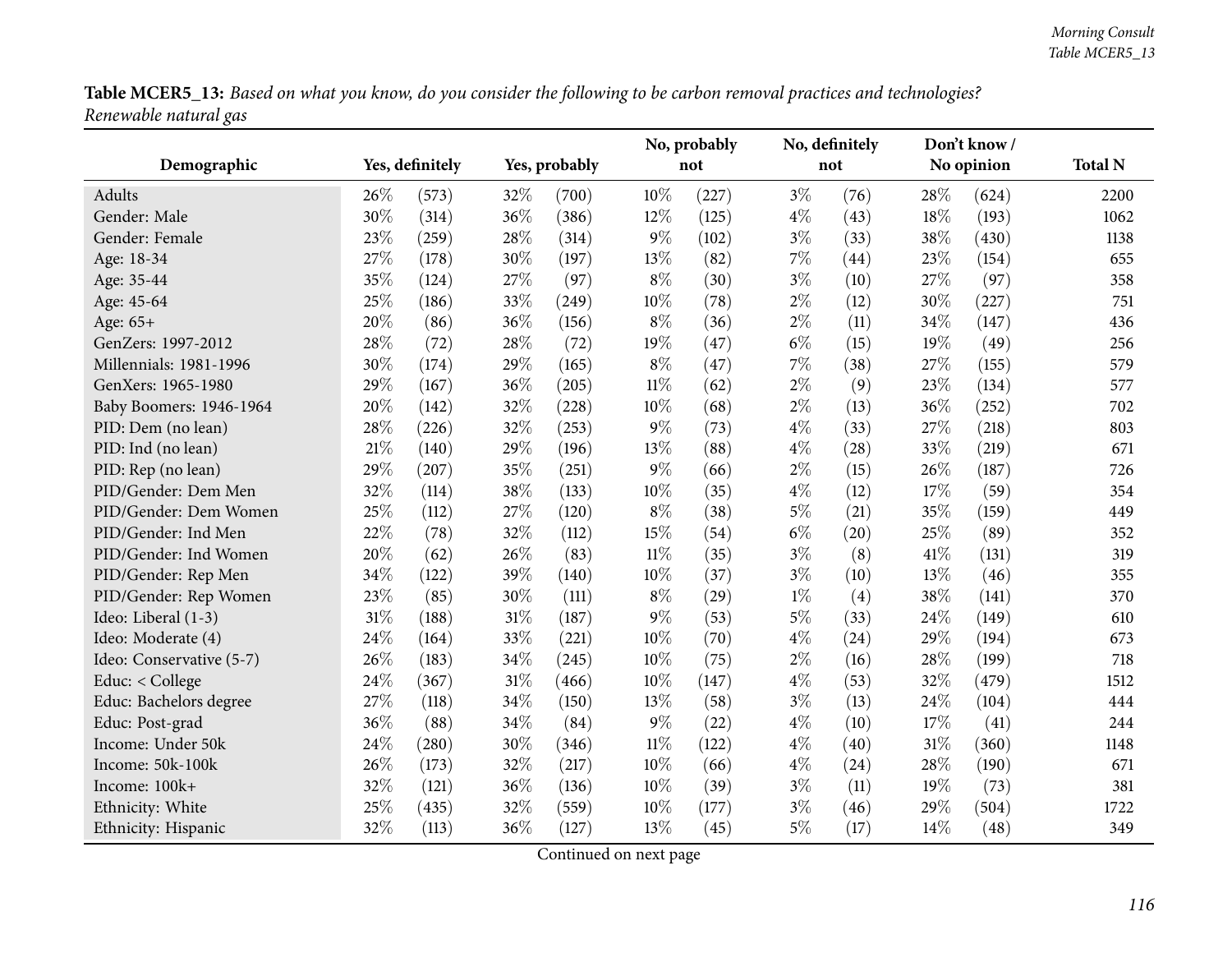|                       |  | Table MCER5_13: Based on what you know, do you consider the following to be carbon removal practices and technologies? |  |
|-----------------------|--|------------------------------------------------------------------------------------------------------------------------|--|
| Renewable natural gas |  |                                                                                                                        |  |

|                                   |      |                 |        |               |        | No, probably |       | No, definitely |      | Don't know/ |                |
|-----------------------------------|------|-----------------|--------|---------------|--------|--------------|-------|----------------|------|-------------|----------------|
| Demographic                       |      | Yes, definitely |        | Yes, probably |        | not          |       | not            |      | No opinion  | <b>Total N</b> |
| Adults                            | 26%  | (573)           | 32%    | (700)         | 10%    | (227)        | $3\%$ | (76)           | 28%  | (624)       | 2200           |
| Ethnicity: Black                  | 31%  | (84)            | 23%    | (64)          | 12%    | (33)         | $5\%$ | (13)           | 29%  | (79)        | 274            |
| Ethnicity: Other                  | 27%  | (54)            | 37%    | (76)          | $8\%$  | (17)         | $8\%$ | (16)           | 20%  | (40)        | 204            |
| All Christian                     | 27%  | (286)           | 35%    | (382)         | $9\%$  | (98)         | $2\%$ | (24)           | 27%  | (287)       | 1075           |
| All Non-Christian                 | 31%  | (34)            | 36%    | (39)          | 10%    | (10)         | 5%    | (6)            | 18%  | (19)        | 108            |
| Atheist                           | 28%  | (24)            | 24%    | (21)          | 25%    | (21)         | $5\%$ | (4)            | 19%  | (16)        | 87             |
| Agnostic/Nothing in particular    | 23%  | (124)           | 25%    | (131)         | 12%    | (65)         | $5\%$ | (26)           | 35%  | (187)       | 533            |
| Something Else                    | 27%  | (106)           | $32\%$ | (127)         | $8\%$  | (33)         | $4\%$ | (16)           | 29%  | (115)       | 397            |
| Religious Non-Protestant/Catholic | 31%  | (42)            | 36%    | (50)          | 7%     | (10)         | $6\%$ | (9)            | 19%  | (26)        | 137            |
| Evangelical                       | 30%  | (195)           | 34%    | (219)         | 10%    | (64)         | $2\%$ | (14)           | 25%  | (161)       | 653            |
| Non-Evangelical                   | 24%  | (182)           | 35%    | (269)         | $9\%$  | (66)         | $3\%$ | (22)           | 30%  | (230)       | 769            |
| Community: Urban                  | 34%  | (232)           | 31%    | (207)         | $9\%$  | (63)         | $3\%$ | (23)           | 22%  | (152)       | 677            |
| Community: Suburban               | 22%  | (218)           | 34%    | (328)         | $11\%$ | (104)        | $4\%$ | (34)           | 30%  | (288)       | 971            |
| Community: Rural                  | 22%  | (124)           | 30%    | (165)         | $11\%$ | (61)         | $3\%$ | (18)           | 33%  | (185)       | 552            |
| Employ: Private Sector            | 31%  | (216)           | 35%    | (243)         | 10%    | (72)         | $3\%$ | (21)           | 21\% | (151)       | 703            |
| <b>Employ: Government</b>         | 27%  | (39)            | $31\%$ | (45)          | 12%    | (17)         | $6\%$ | (9)            | 24%  | (35)        | 146            |
| Employ: Self-Employed             | 32%  | (54)            | 34%    | (57)          | 10%    | (18)         | $2\%$ | (4)            | 22%  | (37)        | 170            |
| Employ: Homemaker                 | 16%  | (26)            | 36%    | (58)          | $4\%$  | (6)          | $1\%$ | (1)            | 44%  | (71)        | 163            |
| Employ: Student                   | 36%  | (40)            | 26%    | (28)          | 17%    | (19)         | $3\%$ | (3)            | 18%  | (20)        | 110            |
| Employ: Retired                   | 19%  | (85)            | 33%    | (152)         | $11\%$ | (51)         | $2\%$ | (8)            | 36%  | (164)       | 459            |
| Employ: Unemployed                | 27%  | (88)            | 25%    | (81)          | $8\%$  | (27)         | $8\%$ | (27)           | 31%  | (100)       | 323            |
| Employ: Other                     | 21%  | (26)            | 28%    | (35)          | 14%    | (17)         | $2\%$ | (2)            | 36%  | (46)        | 126            |
| Military HH: Yes                  | 24%  | (86)            | 34%    | (125)         | $11\%$ | (41)         | $2\%$ | (9)            | 28%  | (103)       | 365            |
| Military HH: No                   | 27\% | (487)           | $31\%$ | (575)         | 10%    | (186)        | $4\%$ | (67)           | 28%  | (521)       | 1835           |
| RD/WT: Right Direction            | 31%  | (217)           | 34%    | (234)         | 9%     | (61)         | $2\%$ | (15)           | 24\% | (167)       | 695            |
| RD/WT: Wrong Track                | 24%  | (356)           | 31%    | (466)         | $11\%$ | (166)        | $4\%$ | (61)           | 30%  | (457)       | 1505           |
| Trump Job Approve                 | 26%  | (248)           | 36%    | (338)         | $8\%$  | (74)         | $3\%$ | (26)           | 27%  | (251)       | 937            |
| Trump Job Disapprove              | 26%  | (312)           | 30%    | (351)         | 12%    | (145)        | $4\%$ | (49)           | 27%  | (321)       | 1178           |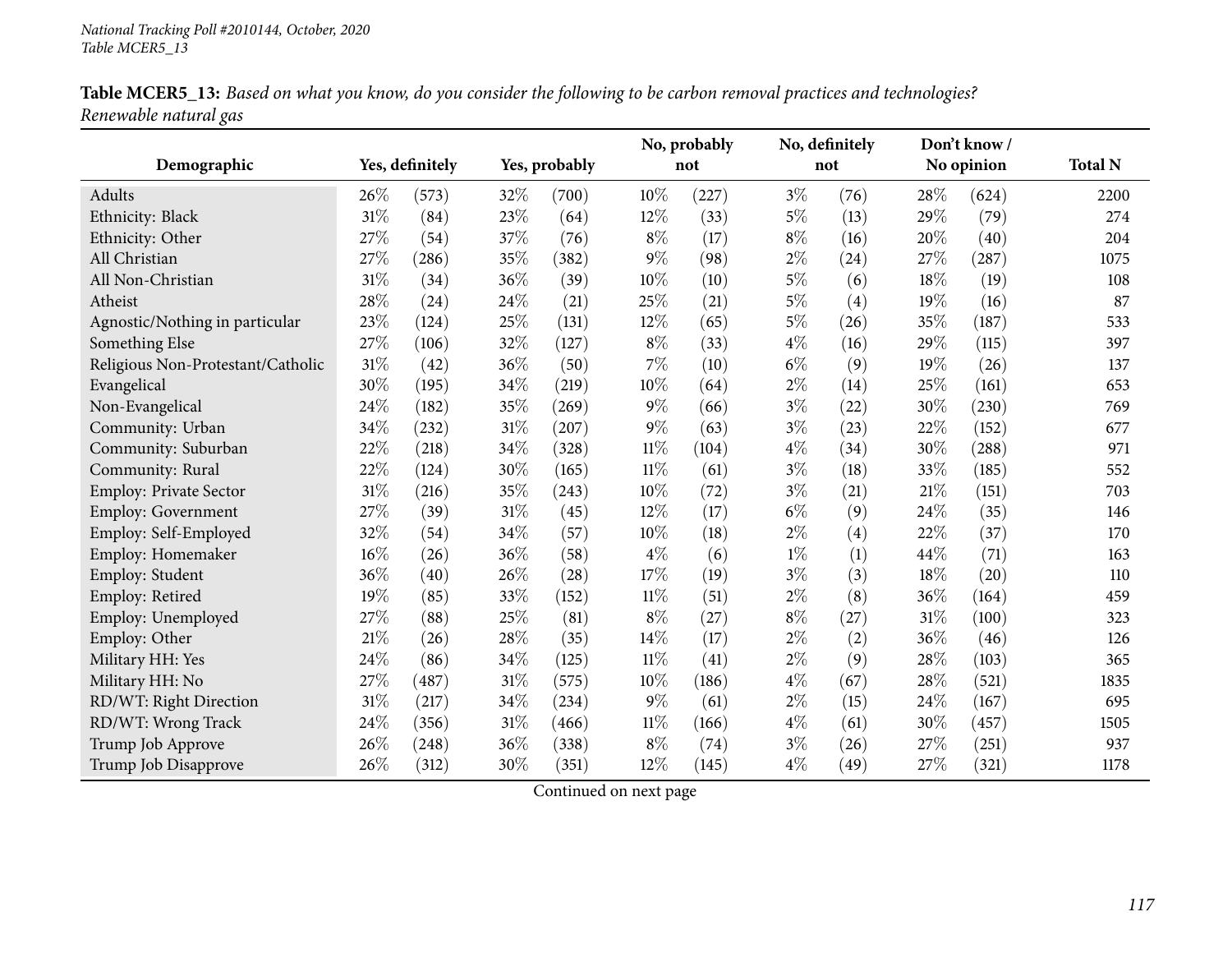Table MCER5\_13: Based on what you know, do you consider the following to be carbon removal practices and technologies? *Renewable natural gas*

|                                      |        |                 |        |               | No, probably |       |       | No, definitely |      | Don't know/ |                |
|--------------------------------------|--------|-----------------|--------|---------------|--------------|-------|-------|----------------|------|-------------|----------------|
| Demographic                          |        | Yes, definitely |        | Yes, probably |              | not   |       | not            |      | No opinion  | <b>Total N</b> |
| Adults                               | 26%    | (573)           | 32%    | (700)         | 10%          | (227) | $3\%$ | (76)           | 28%  | (624)       | 2200           |
| Trump Job Strongly Approve           | 33%    | (161)           | $31\%$ | (151)         | $6\%$        | (28)  | $3\%$ | (15)           | 27%  | (133)       | 488            |
| Trump Job Somewhat Approve           | 19%    | (87)            | 42%    | (187)         | 10%          | (46)  | $2\%$ | (11)           | 26%  | (118)       | 449            |
| Trump Job Somewhat Disapprove        | 25%    | (58)            | 34%    | (79)          | 12%          | (28)  | $2\%$ | (5)            | 27%  | (62)        | 232            |
| Trump Job Strongly Disapprove        | 27%    | (254)           | 29%    | (272)         | 12%          | (117) | $5\%$ | (44)           | 27%  | (259)       | 946            |
| Favorable of Trump                   | 27%    | (260)           | 35%    | (341)         | $8\%$        | (81)  | $3\%$ | (24)           | 27%  | (254)       | 960            |
| Unfavorable of Trump                 | 26%    | (296)           | 30%    | (349)         | $11\%$       | (133) | $4\%$ | (46)           | 29%  | (335)       | 1159           |
| Very Favorable of Trump              | 32%    | (178)           | 32%    | (179)         | $6\%$        | (33)  | $2\%$ | (14)           | 27%  | (150)       | 554            |
| Somewhat Favorable of Trump          | 20%    | (82)            | 40%    | (161)         | 12%          | (48)  | $3\%$ | (11)           | 26%  | (104)       | 406            |
| Somewhat Unfavorable of Trump        | 27\%   | (50)            | $31\%$ | (58)          | $6\%$        | (12)  | $3\%$ | (6)            | 32%  | (59)        | 186            |
| Very Unfavorable of Trump            | 25%    | (246)           | 30%    | (290)         | 12%          | (121) | $4\%$ | (40)           | 28%  | (276)       | 974            |
| #1 Issue: Economy                    | $25\%$ | (185)           | 37%    | (279)         | $9\%$        | (69)  | $3\%$ | (26)           | 26%  | (194)       | 753            |
| #1 Issue: Security                   | 26%    | (54)            | 30%    | (64)          | 10%          | (21)  | $2\%$ | (4)            | 32%  | (66)        | 209            |
| #1 Issue: Health Care                | 31%    | (141)           | 29%    | (129)         | 10%          | (46)  | $3\%$ | (12)           | 27%  | (124)       | 452            |
| #1 Issue: Medicare / Social Security | 21%    | (64)            | 35%    | (104)         | $8\%$        | (23)  | $2\%$ | (5)            | 35%  | (105)       | 302            |
| #1 Issue: Women's Issues             | 23%    | (30)            | 31%    | (40)          | 16%          | (21)  | $6\%$ | (7)            | 24%  | (31)        | 130            |
| #1 Issue: Education                  | 35%    | (45)            | 22%    | (28)          | 20%          | (26)  | $2\%$ | (3)            | 21\% | (27)        | 129            |
| #1 Issue: Energy                     | 32%    | (25)            | 23%    | (18)          | 13%          | (10)  | 17%   | (13)           | 15%  | (12)        | 78             |
| #1 Issue: Other                      | 20%    | (29)            | 25%    | (36)          | $8\%$        | (12)  | $4\%$ | (5)            | 44%  | (64)        | 147            |
| 2018 House Vote: Democrat            | 29%    | (195)           | 32%    | (213)         | $9\%$        | (62)  | $4\%$ | (24)           | 27%  | (178)       | 673            |
| 2018 House Vote: Republican          | 29%    | (185)           | 38%    | (242)         | 10%          | (62)  | $2\%$ | (13)           | 22%  | (141)       | 643            |
| 2018 House Vote: Someone else        | 13%    | (8)             | 20%    | (12)          | $11\%$       | (7)   | $6\%$ | (4)            | 50%  | (31)        | 61             |
| 2016 Vote: Hillary Clinton           | 27%    | (181)           | 34%    | (232)         | $8\%$        | (57)  | $4\%$ | (25)           | 26%  | (177)       | 672            |
| 2016 Vote: Donald Trump              | 28%    | (198)           | 36%    | (253)         | $8\%$        | (57)  | $2\%$ | (17)           | 26%  | (185)       | 710            |
| 2016 Vote: Other                     | 10%    | (9)             | 30%    | (29)          | 15%          | (14)  | $2\%$ | (1)            | 43%  | (41)        | 94             |
| 2016 Vote: Didn't Vote               | 26%    | (185)           | 26%    | (187)         | 14%          | (99)  | $4\%$ | (32)           | 31%  | (221)       | 722            |
| Voted in 2014: Yes                   | 28%    | (340)           | 34%    | (410)         | $9\%$        | (111) | $3\%$ | (37)           | 26%  | (323)       | 1222           |
| Voted in 2014: No                    | 24%    | (233)           | 30%    | (289)         | 12%          | (116) | $4\%$ | (39)           | 31%  | (301)       | 978            |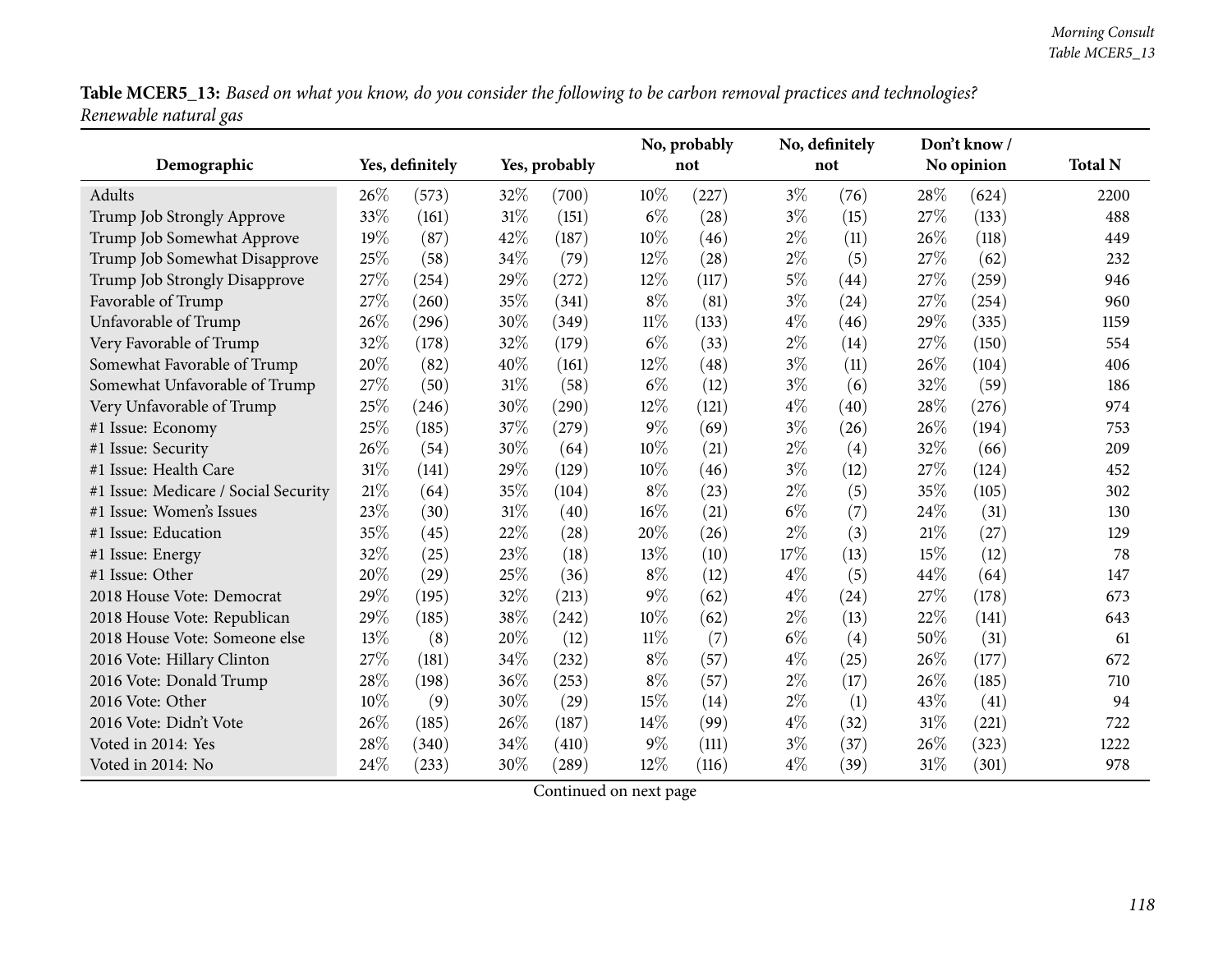|                         |        |                 |        |               |        | No, probably |       | No, definitely |      | Don't know/ |                |
|-------------------------|--------|-----------------|--------|---------------|--------|--------------|-------|----------------|------|-------------|----------------|
| Demographic             |        | Yes, definitely |        | Yes, probably |        | not          |       | not            |      | No opinion  | <b>Total N</b> |
| Adults                  | 26\%   | (573)           | 32%    | (700)         | $10\%$ | (227)        | $3\%$ | (76)           | 28\% | (624)       | 2200           |
| 2012 Vote: Barack Obama | 27\%   | (225)           | 34\%   | (288)         | 10%    | (81)         | $3\%$ | (24)           | 26\% | (220)       | 838            |
| 2012 Vote: Mitt Romney  | 26\%   | (116)           | $36\%$ | (160)         | $8\%$  | (36)         | $2\%$ | (7)            | 29%  | (127)       | 447            |
| 2012 Vote: Other        | $15\%$ | (10)            | 29\%   | (18)          | 10%    | (6)          | 5%    | (3)            | 41\% | (26)        | 64             |
| 2012 Vote: Didn't Vote  | 26%    | (223)           | 27\%   | (233)         | $12\%$ | (104)        | $5\%$ | (42)           | 29\% | (247)       | 849            |
| 4-Region: Northeast     | 28\%   | (109)           | $31\%$ | (120)         | $11\%$ | (45)         | $3\%$ | (13)           | 27\% | (106)       | 394            |
| 4-Region: Midwest       | 23%    | (107)           | 34\%   | (158)         | 10%    | (46)         | $3\%$ | (14)           | 30%  | (137)       | 462            |
| 4-Region: South         | 26\%   | (218)           | 29%    | (236)         | $11\%$ | (89)         | $4\%$ | (30)           | 30%  | (251)       | 824            |
| 4-Region: West          | 27\%   | (139)           | $36\%$ | (185)         | $9\%$  | (47)         | $4\%$ | (18)           | 25\% | (130)       | 520            |
| Climate concerned       | 29\%   | (464)           | 33\%   | (531)         | $10\%$ | (168)        | $4\%$ | (59)           | 24\% | (395)       | 1617           |
| Climate unconcerned     | 20%    | (101)           | $31\%$ | (153)         | $11\%$ | (55)         | $3\%$ | (17)           | 34%  | (172)       | 498            |

Table MCER5\_13: Based on what you know, do you consider the following to be carbon removal practices and technologies? *Renewable natural gas*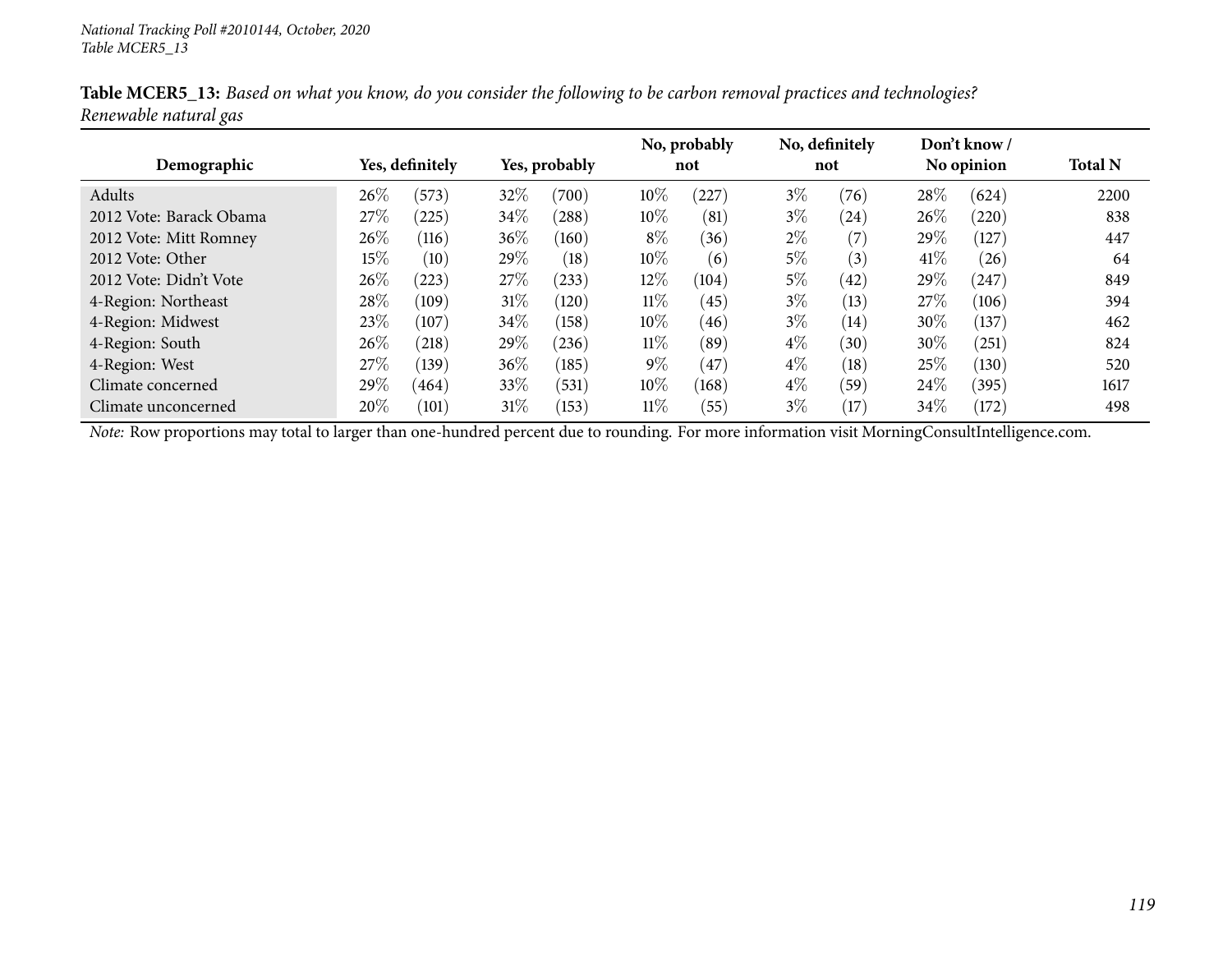|  |  |  | Table MCER6: How important is climate change to your vote? |  |
|--|--|--|------------------------------------------------------------|--|
|--|--|--|------------------------------------------------------------|--|

|                          |      |                |        | Somewhat  |       | Not very  |        | Not important |       | Don't know/ |                |
|--------------------------|------|----------------|--------|-----------|-------|-----------|--------|---------------|-------|-------------|----------------|
| Demographic              |      | Very important |        | important |       | important |        | at all        |       | No opinion  | <b>Total N</b> |
| Adults                   | 34%  | (755)          | 29%    | (642)     | 16%   | (351)     | 14%    | (298)         | $7\%$ | (154)       | 2200           |
| Gender: Male             | 36%  | (377)          | 27%    | (285)     | 17%   | (185)     | 15%    | (157)         | $5\%$ | (57)        | 1062           |
| Gender: Female           | 33%  | (377)          | $31\%$ | (357)     | 15%   | (166)     | 12%    | (141)         | $9\%$ | (98)        | 1138           |
| Age: 18-34               | 36%  | (235)          | 32%    | (209)     | 15%   | (100)     | $8\%$  | (51)          | $9\%$ | (60)        | 655            |
| Age: 35-44               | 41\% | (145)          | 26%    | (92)      | 15%   | (52)      | $9\%$  | (33)          | 10%   | (36)        | 358            |
| Age: 45-64               | 30%  | (224)          | 28\%   | (208)     | 17%   | (128)     | 19%    | (144)         | $6\%$ | (47)        | 751            |
| Age: 65+                 | 34%  | (150)          | 30%    | (133)     | 16%   | (70)      | $16\%$ | (71)          | $3\%$ | (12)        | 436            |
| GenZers: 1997-2012       | 39%  | (101)          | 34%    | (88)      | 13%   | (34)      | $5\%$  | (13)          | $8\%$ | (21)        | 256            |
| Millennials: 1981-1996   | 34%  | (198)          | 30%    | (175)     | 17%   | (96)      | $9\%$  | (52)          | 10%   | (58)        | 579            |
| GenXers: 1965-1980       | 33%  | (189)          | 28%    | (160)     | 16%   | (94)      | 17%    | (96)          | $6\%$ | (37)        | 577            |
| Baby Boomers: 1946-1964  | 36%  | (255)          | 27%    | (187)     | 16%   | (110)     | 17%    | (116)         | $5\%$ | (34)        | 702            |
| PID: Dem (no lean)       | 53%  | (429)          | 29%    | (230)     | $8\%$ | (62)      | $5\%$  | (43)          | $5\%$ | (40)        | 803            |
| PID: Ind (no lean)       | 29%  | (193)          | 29%    | (197)     | 17%   | (115)     | 13%    | (89)          | 12%   | (78)        | 671            |
| PID: Rep (no lean)       | 18%  | (133)          | 30%    | (216)     | 24%   | (174)     | 23%    | (166)         | $5\%$ | (37)        | 726            |
| PID/Gender: Dem Men      | 56%  | (200)          | 25%    | (87)      | $8\%$ | (27)      | 7%     | (24)          | $5\%$ | (17)        | 354            |
| PID/Gender: Dem Women    | 51%  | (229)          | 32%    | (143)     | $8\%$ | (35)      | $4\%$  | (19)          | $5\%$ | (23)        | 449            |
| PID/Gender: Ind Men      | 27%  | (94)           | 28%    | (100)     | 21%   | (73)      | 15%    | (52)          | 10%   | (34)        | 352            |
| PID/Gender: Ind Women    | 31%  | (99)           | 31%    | (97)      | 13%   | (42)      | $11\%$ | (36)          | 14%   | (44)        | 319            |
| PID/Gender: Rep Men      | 24%  | (84)           | 28\%   | (99)      | 24%   | (85)      | 23%    | (81)          | $2\%$ | (6)         | 355            |
| PID/Gender: Rep Women    | 13%  | (49)           | 32%    | (117)     | 24%   | (89)      | 23%    | (85)          | $8\%$ | (30)        | 370            |
| Ideo: Liberal (1-3)      | 57%  | (347)          | 28%    | (171)     | $8\%$ | (49)      | $4\%$  | (25)          | $3\%$ | (19)        | 610            |
| Ideo: Moderate (4)       | 35%  | (234)          | 35%    | (235)     | 14%   | (97)      | 10%    | (68)          | $6\%$ | (39)        | 673            |
| Ideo: Conservative (5-7) | 19%  | (134)          | 26%    | (190)     | 25%   | (177)     | 26%    | (184)         | $5\%$ | (32)        | 718            |
| Educ: < College          | 31%  | (467)          | 29%    | (435)     | 16%   | (248)     | 15%    | (228)         | $9\%$ | (135)       | 1512           |
| Educ: Bachelors degree   | 41%  | (180)          | 29%    | (131)     | 16%   | (72)      | 10%    | (45)          | $4\%$ | (16)        | 444            |
| Educ: Post-grad          | 44%  | (108)          | $31\%$ | (77)      | 13%   | (31)      | 10%    | (25)          | $1\%$ | (3)         | 244            |
| Income: Under 50k        | 33%  | (379)          | 30%    | (341)     | 14%   | (159)     | 14%    | (161)         | $9\%$ | (108)       | 1148           |
| Income: 50k-100k         | 35%  | (232)          | 29%    | (193)     | 19%   | (126)     | 12%    | (83)          | $5\%$ | (37)        | 671            |
| Income: 100k+            | 38%  | (143)          | 28\%   | (108)     | 17%   | (66)      | 14%    | (54)          | $2\%$ | (9)         | 381            |
| Ethnicity: White         | 34%  | (585)          | 29%    | (492)     | 17%   | (296)     | 14%    | (248)         | $6\%$ | (101)       | 1722           |
| Ethnicity: Hispanic      | 46%  | (161)          | 27%    | (93)      | 13%   | (44)      | $8\%$  | (27)          | $7\%$ | (26)        | 349            |
| Ethnicity: Black         | 33%  | (89)           | $31\%$ | (86)      | 13%   | (36)      | 10%    | (28)          | 13%   | (35)        | 274            |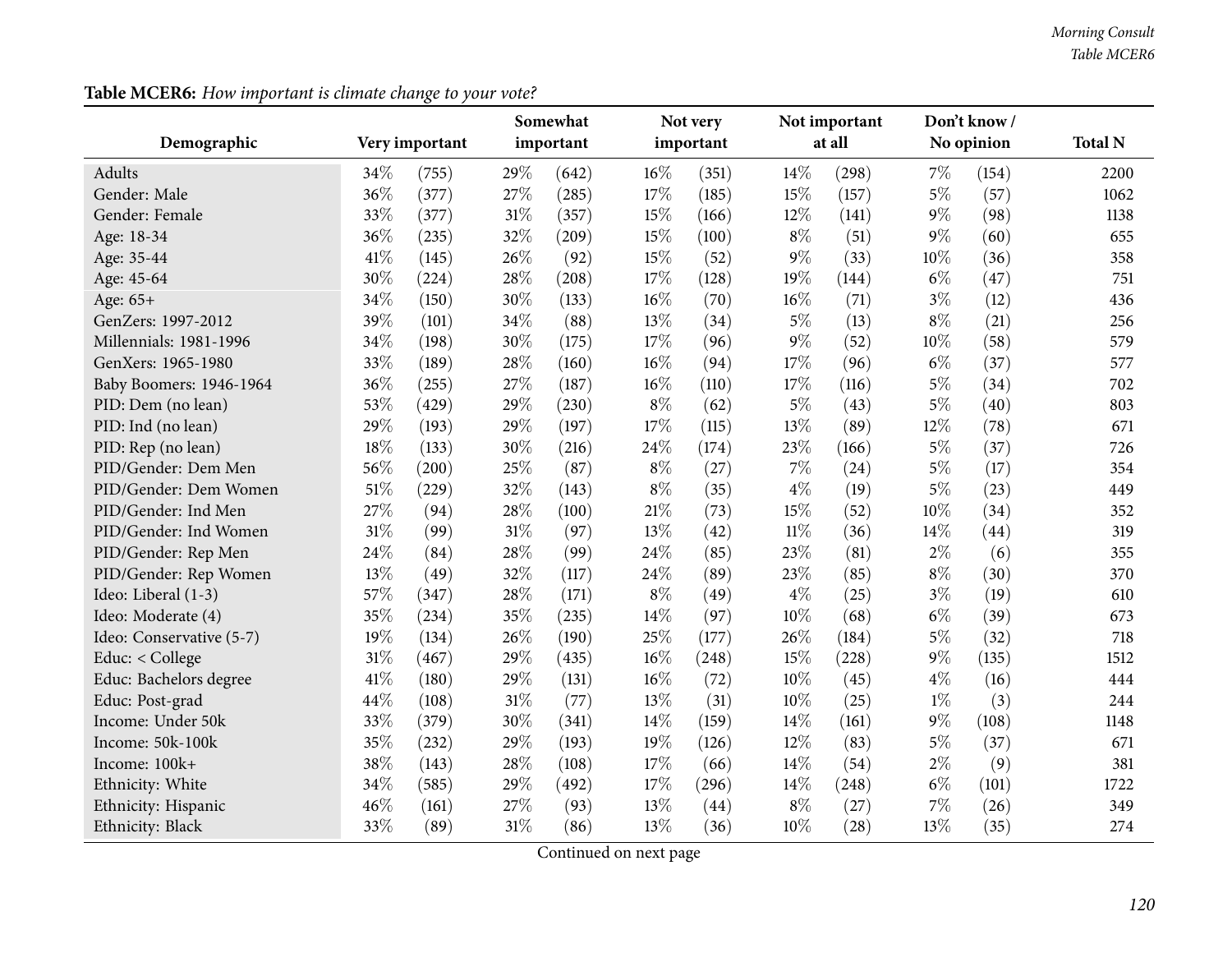## **Table MCER6:** *How important is climate change to your vote?*

|                                   |     |                | Somewhat |           |        | Not very  |        | Not important |                          | Don't know/ |                |
|-----------------------------------|-----|----------------|----------|-----------|--------|-----------|--------|---------------|--------------------------|-------------|----------------|
| Demographic                       |     | Very important |          | important |        | important |        | at all        |                          | No opinion  | <b>Total N</b> |
| Adults                            | 34% | (755)          | 29%      | (642)     | 16%    | (351)     | 14%    | (298)         | 7%                       | (154)       | 2200           |
| Ethnicity: Other                  | 39% | (80)           | $31\%$   | (64)      | $9\%$  | (19)      | $11\%$ | (22)          | $9\%$                    | (18)        | 204            |
| All Christian                     | 33% | (352)          | 29%      | (316)     | 20%    | (211)     | 14%    | (149)         | $4\%$                    | (47)        | 1075           |
| All Non-Christian                 | 51% | (55)           | 32%      | (34)      | $9\%$  | (10)      | $5\%$  | (5)           | $3\%$                    | (3)         | 108            |
| Atheist                           | 49% | (42)           | 26%      | (23)      | 18%    | (16)      | $6\%$  | (6)           | $\overline{\phantom{0}}$ | (0)         | 87             |
| Agnostic/Nothing in particular    | 32% | (172)          | 30%      | (158)     | 10%    | (54)      | 14%    | (75)          | 14%                      | (73)        | 533            |
| Something Else                    | 34% | (133)          | 28\%     | (111)     | 15%    | (59)      | $16\%$ | (63)          | $8\%$                    | (31)        | 397            |
| Religious Non-Protestant/Catholic | 49% | (67)           | 33%      | (45)      | $11\%$ | (15)      | 5%     | (7)           | $2\%$                    | (3)         | 137            |
| Evangelical                       | 32% | (210)          | 28%      | (181)     | 19%    | (121)     | 16%    | (104)         | $6\%$                    | (38)        | 653            |
| Non-Evangelical                   | 33% | (251)          | 30%      | (229)     | 19%    | (143)     | 14%    | (105)         | $5\%$                    | (41)        | 769            |
| Community: Urban                  | 41% | (277)          | $31\%$   | (209)     | 10%    | (70)      | 10%    | (68)          | $8\%$                    | (53)        | 677            |
| Community: Suburban               | 33% | (321)          | 30%      | (291)     | 18%    | (174)     | 14%    | (136)         | $5\%$                    | (49)        | 971            |
| Community: Rural                  | 28% | (156)          | 26%      | (141)     | 19%    | (108)     | 17%    | (94)          | $9\%$                    | (52)        | 552            |
| Employ: Private Sector            | 33% | (229)          | 32%      | (224)     | $18\%$ | (125)     | $11\%$ | (79)          | 7%                       | (47)        | 703            |
| <b>Employ: Government</b>         | 31% | (46)           | 30%      | (44)      | 18%    | (27)      | 16%    | (23)          | 5%                       | (7)         | 146            |
| Employ: Self-Employed             | 35% | (60)           | 30%      | (50)      | 13%    | (22)      | 18%    | (30)          | $4\%$                    | (7)         | 170            |
| Employ: Homemaker                 | 36% | (59)           | 26%      | (42)      | 13%    | (21)      | 13%    | (22)          | 12%                      | (19)        | 163            |
| Employ: Student                   | 42% | (47)           | 27\%     | (30)      | $11\%$ | (12)      | 9%     | (10)          | 10%                      | (11)        | 110            |
| Employ: Retired                   | 35% | (160)          | 28\%     | (130)     | $16\%$ | (75)      | 16%    | (75)          | $4\%$                    | (18)        | 459            |
| Employ: Unemployed                | 33% | (108)          | 28%      | (89)      | $18\%$ | (57)      | 12%    | (38)          | 9%                       | (30)        | 323            |
| Employ: Other                     | 36% | (46)           | 26%      | (33)      | $9\%$  | (12)      | 16%    | (20)          | 12%                      | (16)        | 126            |
| Military HH: Yes                  | 31% | (112)          | 26%      | (94)      | 20%    | (73)      | 21%    | (78)          | $2\%$                    | (8)         | 365            |
| Military HH: No                   | 35% | (643)          | 30%      | (548)     | 15%    | (278)     | 12%    | (220)         | $8\%$                    | (146)       | 1835           |
| RD/WT: Right Direction            | 22% | (150)          | 27\%     | (185)     | 21%    | (148)     | 25%    | (173)         | $6\%$                    | (39)        | 695            |
| RD/WT: Wrong Track                | 40% | (605)          | 30%      | (457)     | 14%    | (203)     | $8\%$  | (125)         | $8\%$                    | (115)       | 1505           |
| Trump Job Approve                 | 19% | (178)          | 29%      | (274)     | 23%    | (219)     | 23%    | (217)         | $5\%$                    | (49)        | 937            |
| Trump Job Disapprove              | 48% | (569)          | 30%      | (352)     | $10\%$ | (119)     | $6\%$  | (71)          | $6\%$                    | (66)        | 1178           |
| Trump Job Strongly Approve        | 20% | (96)           | $21\%$   | (104)     | $21\%$ | (103)     | 32%    | (158)         | $6\%$                    | (27)        | 488            |
| Trump Job Somewhat Approve        | 18% | (82)           | 38%      | (169)     | 26%    | (116)     | 13%    | (60)          | $5\%$                    | (22)        | 449            |
| Trump Job Somewhat Disapprove     | 28% | (64)           | 41\%     | (95)      | 16%    | (38)      | $8\%$  | (18)          | $8\%$                    | (18)        | 232            |
| Trump Job Strongly Disapprove     | 53% | (505)          | 27%      | (258)     | $9\%$  | (82)      | $6\%$  | (54)          | $5\%$                    | (48)        | 946            |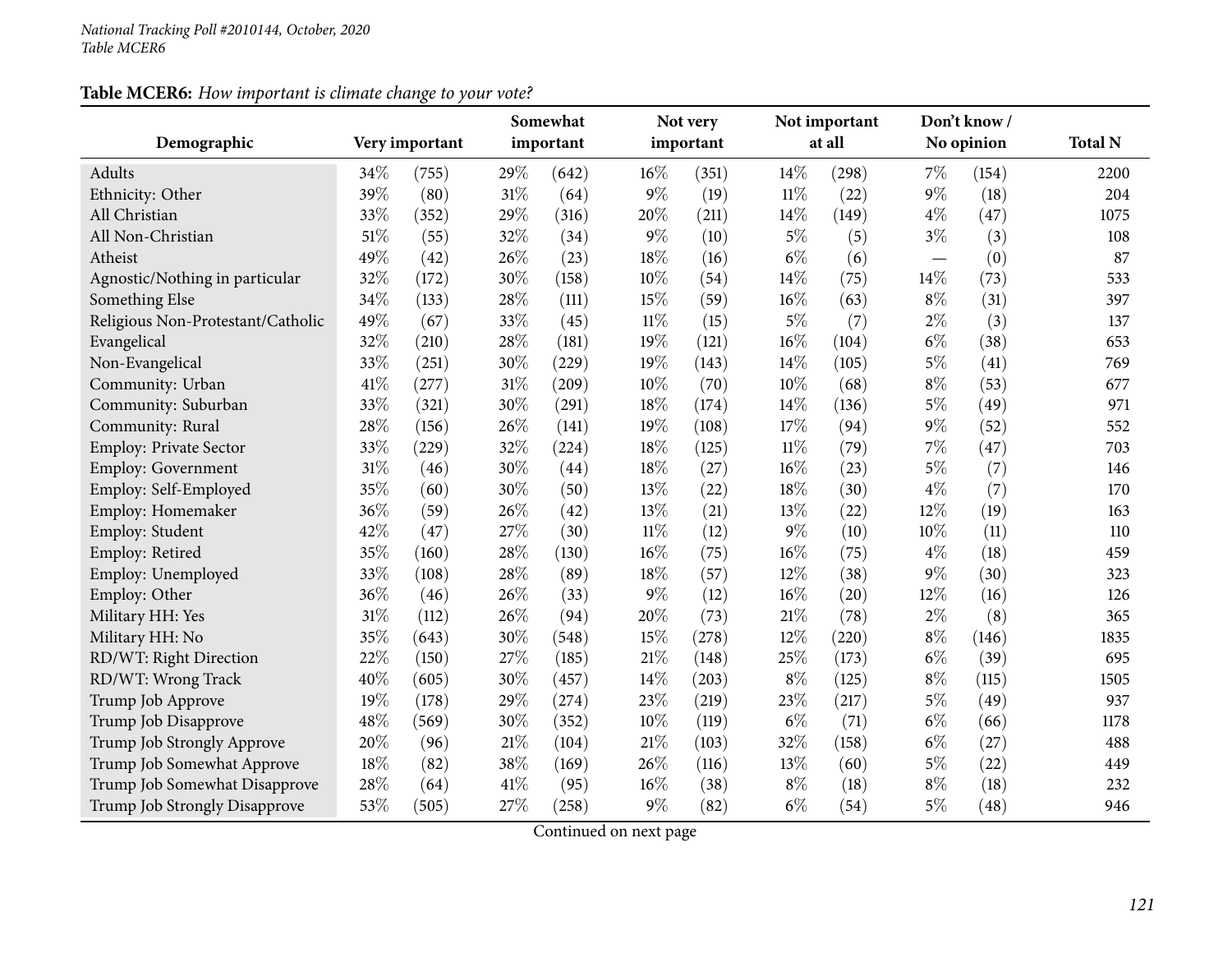# **Table MCER6:** *How important is climate change to your vote?*

|                                      |     |                |        | Somewhat  |        | Not very  |        | Not important |        | Don't know/ |                |
|--------------------------------------|-----|----------------|--------|-----------|--------|-----------|--------|---------------|--------|-------------|----------------|
| Demographic                          |     | Very important |        | important |        | important |        | at all        |        | No opinion  | <b>Total N</b> |
| Adults                               | 34% | (755)          | 29%    | (642)     | $16\%$ | (351)     | 14%    | (298)         | $7\%$  | (154)       | 2200           |
| Favorable of Trump                   | 18% | (175)          | 30%    | (290)     | 23%    | (218)     | 24%    | (227)         | $5\%$  | (50)        | 960            |
| Unfavorable of Trump                 | 48% | (561)          | 29%    | (341)     | $11\%$ | (122)     | $5\%$  | (64)          | $6\%$  | (72)        | 1159           |
| Very Favorable of Trump              | 19% | (107)          | 24\%   | (135)     | 21%    | (115)     | 30%    | (169)         | $5\%$  | (29)        | 554            |
| Somewhat Favorable of Trump          | 17% | (68)           | 38%    | (155)     | 25%    | (103)     | 14%    | (58)          | $5\%$  | (22)        | 406            |
| Somewhat Unfavorable of Trump        | 25% | (47)           | 37%    | (68)      | 19%    | (35)      | $9\%$  | (17)          | $10\%$ | (18)        | 186            |
| Very Unfavorable of Trump            | 53% | (513)          | 28\%   | (273)     | $9\%$  | (86)      | $5\%$  | (47)          | $6\%$  | (54)        | 974            |
| #1 Issue: Economy                    | 24% | (181)          | 32%    | (240)     | 22%    | (168)     | 17%    | (131)         | $4\%$  | (32)        | 753            |
| #1 Issue: Security                   | 21% | (43)           | 24\%   | (51)      | 20%    | (42)      | 26%    | (55)          | $9\%$  | (18)        | 209            |
| #1 Issue: Health Care                | 47% | (213)          | 28%    | (129)     | 10%    | (47)      | $6\%$  | (27)          | $8\%$  | (37)        | 452            |
| #1 Issue: Medicare / Social Security | 36% | (110)          | 32%    | (98)      | 13%    | (38)      | 13%    | (39)          | $6\%$  | (17)        | 302            |
| #1 Issue: Women's Issues             | 42% | (54)           | 27\%   | (35)      | 16%    | (20)      | 10%    | (13)          | $5\%$  | (6)         | 130            |
| #1 Issue: Education                  | 41% | (53)           | 25%    | (32)      | 15%    | (19)      | $8\%$  | (10)          | 12%    | (15)        | 129            |
| #1 Issue: Energy                     | 78% | (61)           | 14\%   | (11)      | $4\%$  | (3)       |        | (0)           | $4\%$  | (4)         | 78             |
| #1 Issue: Other                      | 27% | (40)           | $31\%$ | (46)      | $9\%$  | (13)      | 15%    | (22)          | 18%    | (26)        | 147            |
| 2018 House Vote: Democrat            | 58% | (388)          | 28%    | (191)     | $9\%$  | (58)      | $4\%$  | (24)          | $2\%$  | (12)        | 673            |
| 2018 House Vote: Republican          | 20% | (127)          | 28\%   | (181)     | 22%    | (140)     | 28%    | (180)         | $2\%$  | (14)        | 643            |
| 2018 House Vote: Someone else        | 18% | (11)           | 20%    | (12)      | 28%    | (17)      | 19%    | (12)          | 16%    | (10)        | 61             |
| 2016 Vote: Hillary Clinton           | 56% | (379)          | 30%    | (201)     | $8\%$  | (51)      | $4\%$  | (24)          | $3\%$  | (17)        | 672            |
| 2016 Vote: Donald Trump              | 19% | (138)          | 28%    | (199)     | 22%    | (157)     | 27%    | (193)         | $3\%$  | (23)        | 710            |
| 2016 Vote: Other                     | 31% | (30)           | 24\%   | (23)      | 23%    | (22)      | 17%    | (16)          | $4\%$  | (4)         | 94             |
| 2016 Vote: Didn't Vote               | 29% | (208)          | 30%    | (220)     | 17%    | (119)     | 9%     | (64)          | 15%    | (111)       | 722            |
| Voted in 2014: Yes                   | 39% | (475)          | 27%    | (330)     | 16%    | (192)     | 16%    | (192)         | $3\%$  | (33)        | 1222           |
| Voted in 2014: No                    | 29% | (279)          | 32%    | (312)     | 16%    | (159)     | $11\%$ | (106)         | 12%    | (122)       | 978            |
| 2012 Vote: Barack Obama              | 49% | (407)          | $31\%$ | (262)     | 10%    | (86)      | 7%     | (57)          | $3\%$  | (26)        | 838            |
| 2012 Vote: Mitt Romney               | 17% | (76)           | 27%    | (122)     | 23%    | (104)     | 29%    | (127)         | $4\%$  | (18)        | 447            |
| 2012 Vote: Other                     | 10% | (7)            | $13\%$ | (8)       | 22%    | (14)      | 51%    | (33)          | $3\%$  | (2)         | 64             |
| 2012 Vote: Didn't Vote               | 31% | (266)          | 29%    | (248)     | 17%    | (146)     | 10%    | (81)          | 13%    | (108)       | 849            |
| 4-Region: Northeast                  | 37% | (144)          | 24\%   | (95)      | 23%    | (92)      | 9%     | (36)          | 7%     | (26)        | 394            |
| 4-Region: Midwest                    | 32% | (147)          | 33%    | (151)     | 13%    | (61)      | 15%    | (69)          | $7\%$  | (34)        | 462            |
| 4-Region: South                      | 30% | (249)          | $31\%$ | (258)     | 17%    | (139)     | 14\%   | (114)         | $8\%$  | (65)        | 824            |
| 4-Region: West                       | 41% | (215)          | 26%    | (137)     | 12%    | (60)      | 15%    | (79)          | $6\%$  | (29)        | 520            |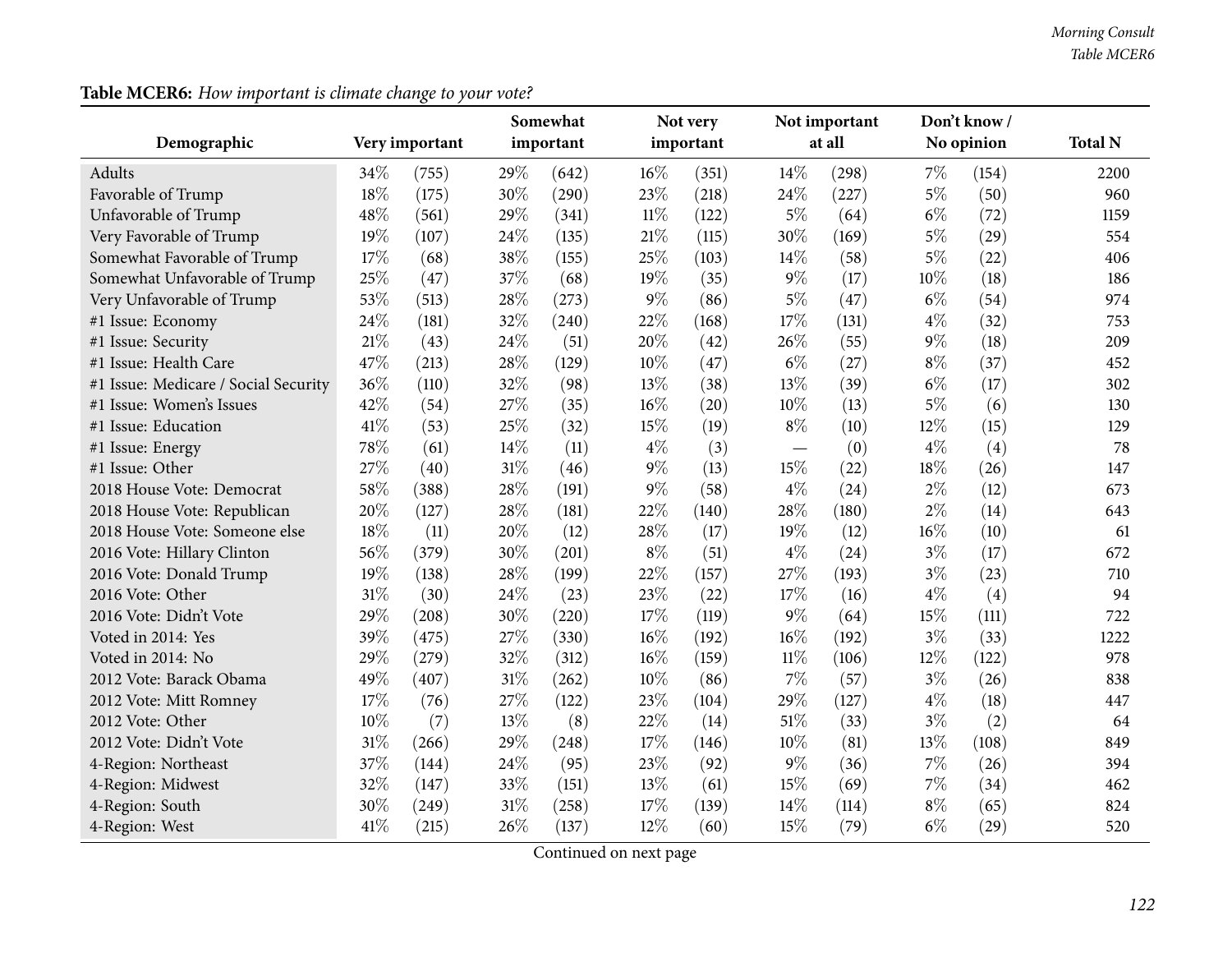| Table MCER6: How important is climate change to your vote? |  |
|------------------------------------------------------------|--|
|                                                            |  |

|                     |        |                |        | Somewhat  |        | Not very  |        | Not important |       | Don't know / |                |
|---------------------|--------|----------------|--------|-----------|--------|-----------|--------|---------------|-------|--------------|----------------|
| Demographic         |        | Very important |        | important |        | important |        | at all        |       | No opinion   | <b>Total N</b> |
| Adults              | $34\%$ | (755)          | 29\%   | (642)     | $16\%$ | (351)     | $14\%$ | (298)         | $7\%$ | 154          | 2200           |
| Climate concerned   | $46\%$ | (736)          | 36\%   | (578)     | $11\%$ | (170)     | $3\%$  | (55)          | 5%    | (78)         | 1617           |
| Climate unconcerned | $2\%$  | (8)            | $12\%$ | (62)      | 35\%   | (175)     | 47\%   | (234)         | $4\%$ | $^{'}20)$    | 498            |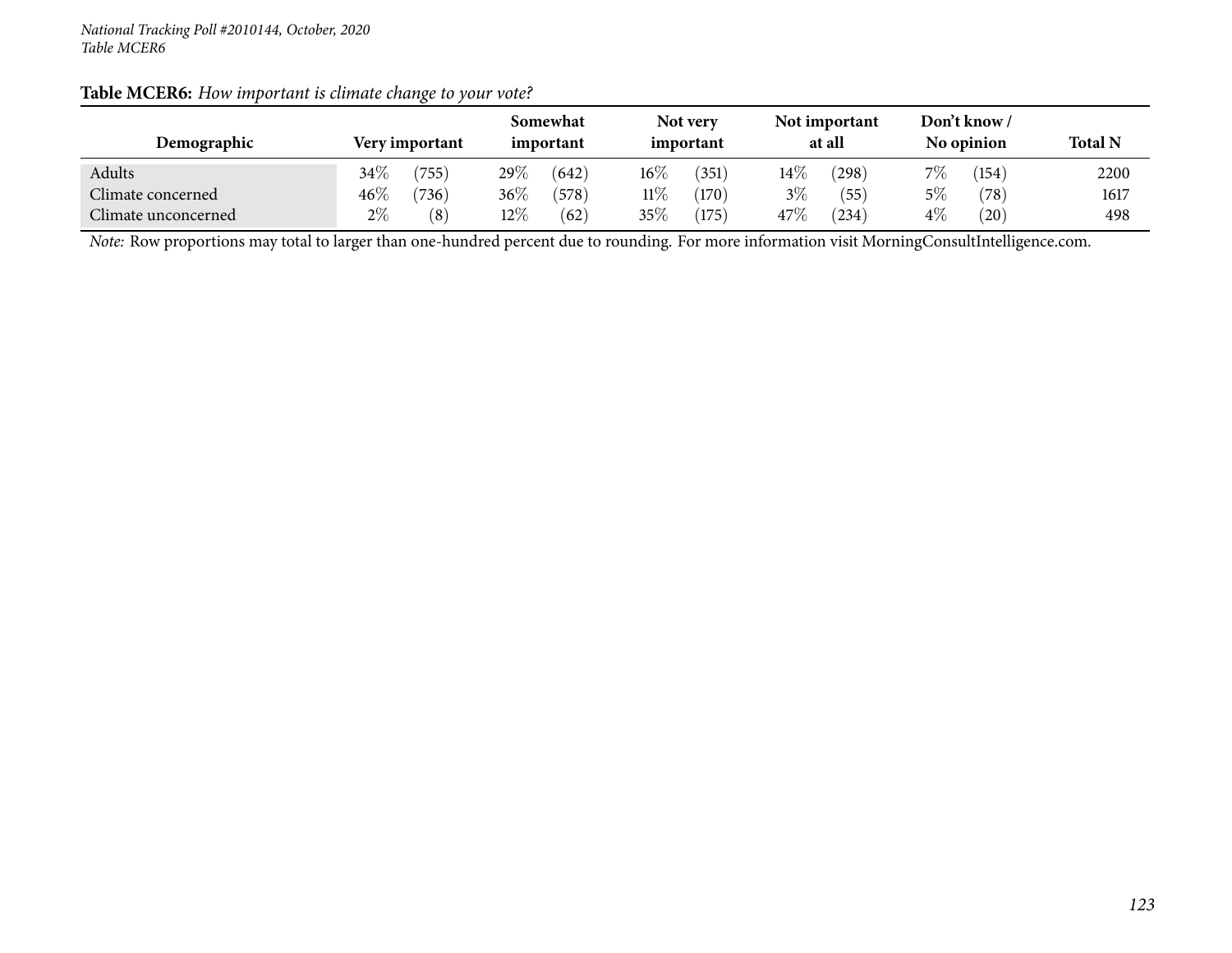#### *Morning Consult Table MCER7*

|                          | Don't know / No |                     |                   |                  |        |         |                |  |
|--------------------------|-----------------|---------------------|-------------------|------------------|--------|---------|----------------|--|
| Demographic              |                 | <b>Donald Trump</b> |                   | <b>Joe Biden</b> |        | opinion | <b>Total N</b> |  |
| Adults                   | 30%             | (657)               | 49%               | (1085)           | 21%    | (458)   | 2200           |  |
| Gender: Male             | 32%             | (342)               | 50%               | (527)            | $18\%$ | (193)   | 1062           |  |
| Gender: Female           | 28%             | (315)               | 49%               | (558)            | 23\%   | (265)   | 1138           |  |
| Age: 18-34               | 25%             | (162)               | 52%               | (343)            | 23%    | (151)   | 655            |  |
| Age: 35-44               | 32%             | (114)               | 45%               | (161)            | 23%    | (82)    | 358            |  |
| Age: 45-64               | 33%             | (247)               | 48%               | (363)            | 19%    | (140)   | 751            |  |
| Age: 65+                 | $31\%$          | (134)               | 50%               | (217)            | 19%    | (85)    | 436            |  |
| GenZers: 1997-2012       | $21\%$          | (54)                | 57%               | (146)            | 22%    | (56)    | 256            |  |
| Millennials: 1981-1996   | 27%             | (154)               | 50%               | (287)            | 24\%   | (138)   | 579            |  |
| GenXers: 1965-1980       | 35%             | (204)               | 45%               | (262)            | 19%    | (111)   | 577            |  |
| Baby Boomers: 1946-1964  | 30%             | (209)               | 52%               | (368)            | 18%    | (125)   | 702            |  |
| PID: Dem (no lean)       | $3\%$           | (21)                | 91%               | (729)            | $7\%$  | (53)    | 803            |  |
| PID: Ind (no lean)       | 20%             | (135)               | 41\%              | (277)            | 39%    | (259)   | 671            |  |
| PID: Rep (no lean)       | 69%             | (501)               | $11\%$            | (78)             | 20%    | (146)   | 726            |  |
| PID/Gender: Dem Men      | $3\%$           | (10)                | 91%               | (323)            | $6\%$  | (21)    | 354            |  |
| PID/Gender: Dem Women    | $2\%$           | (11)                | 90%               | (406)            | $7\%$  | (32)    | 449            |  |
| PID/Gender: Ind Men      | 23%             | (82)                | 45%               | (158)            | 32%    | (113)   | 352            |  |
| PID/Gender: Ind Women    | 17%             | (53)                | 37%               | (119)            | 46%    | (146)   | 319            |  |
| PID/Gender: Rep Men      | 70%             | (250)               | 13%               | (46)             | 17%    | (59)    | 355            |  |
| PID/Gender: Rep Women    | 68%             | (251)               | $9\%$             | (32)             | 23%    | (87)    | 370            |  |
| Ideo: Liberal (1-3)      | 14%             | (85)                | 79%               | (482)            | $7\%$  | (44)    | 610            |  |
| Ideo: Moderate (4)       | 21%             | (140)               | 59%               | (400)            | 20%    | (133)   | 673            |  |
| Ideo: Conservative (5-7) | 55%             | (398)               | $21\%$            | (152)            | 23\%   | (169)   | 718            |  |
| Educ: < College          | 30%             | (448)               | 46%               | (702)            | 24\%   | (362)   | 1512           |  |
| Educ: Bachelors degree   | 27%             | (119)               | 57%               | (253)            | $16\%$ | (72)    | 444            |  |
| Educ: Post-grad          | 37%             | (90)                | 53%               | (129)            | 10%    | (25)    | 244            |  |
| Income: Under 50k        | 26%             | (301)               | 48%               | (547)            | 26\%   | (300)   | 1148           |  |
| Income: 50k-100k         | 32%             | (216)               | 52%               | (346)            | 16%    | (108)   | 671            |  |
| Income: 100k+            | 37%             | (139)               | 50%               | (191)            | $13\%$ | (50)    | 381            |  |
| Ethnicity: White         | 34%             | (585)               | 45%               | (780)            | 21%    | (357)   | 1722           |  |
| Ethnicity: Hispanic      | 27\%            | (93)                | 53%               | (184)            | 21%    | (72)    | 349            |  |
| Ethnicity: Black         | 10%             | (27)                | 72%<br>$\sqrt{2}$ | (196)            | $19\%$ | (51)    | 274            |  |

Table MCER7: Who do you trust more to take appropriate action on climate change?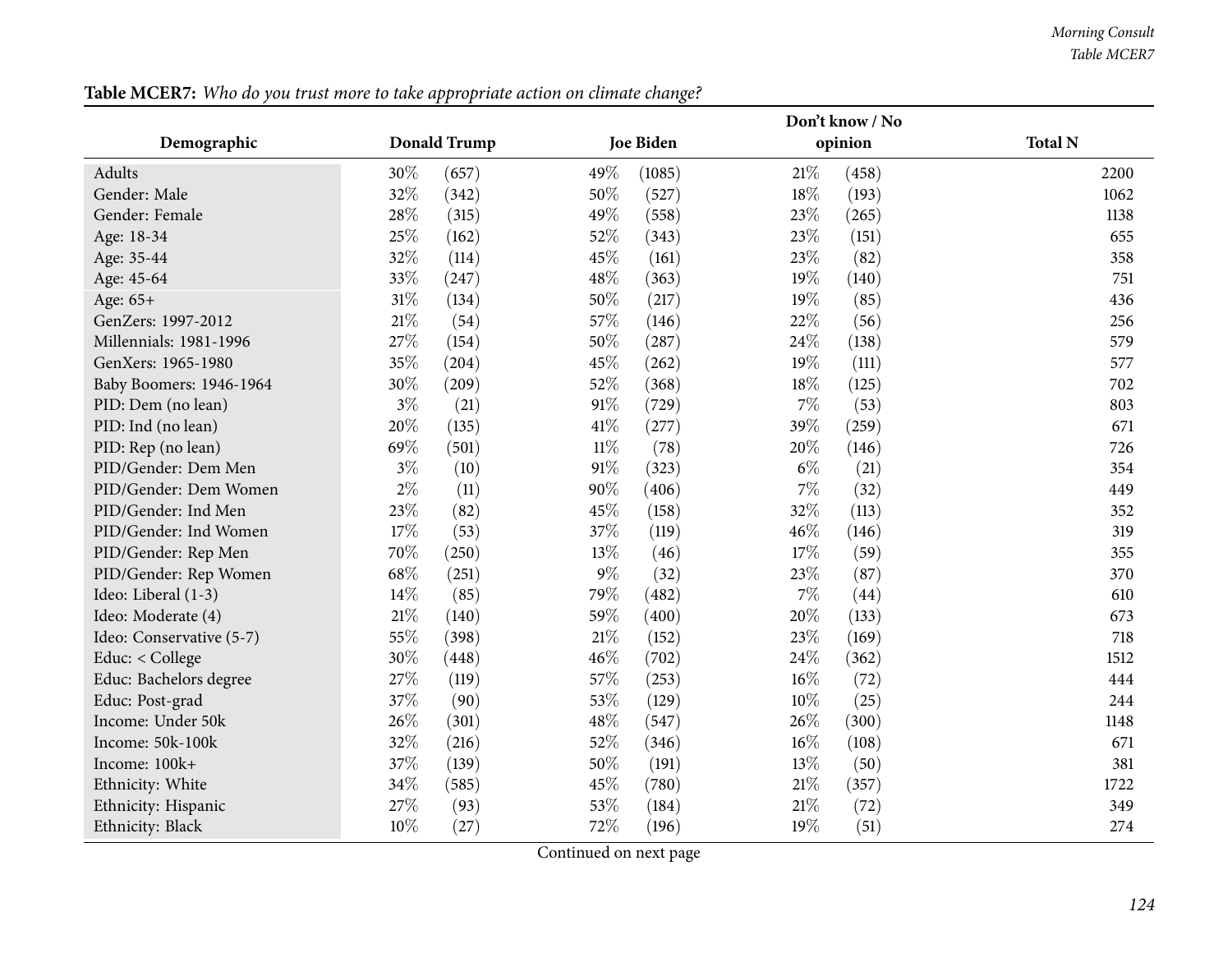# Table MCER7: Who do you trust more to take appropriate action on climate change?

|                                   |        |                     | Don't know / No |                  |        |         |                |  |  |
|-----------------------------------|--------|---------------------|-----------------|------------------|--------|---------|----------------|--|--|
| Demographic                       |        | <b>Donald Trump</b> |                 | <b>Joe Biden</b> |        | opinion | <b>Total N</b> |  |  |
| Adults                            | 30%    | (657)               | 49%             | (1085)           | 21%    | (458)   | 2200           |  |  |
| Ethnicity: Other                  | 22%    | (46)                | 53%             | (108)            | 24%    | (50)    | 204            |  |  |
| All Christian                     | 35%    | (372)               | 47%             | (508)            | 18%    | (195)   | 1075           |  |  |
| All Non-Christian                 | 26%    | (28)                | 65%             | (70)             | $9\%$  | (9)     | 108            |  |  |
| Atheist                           | $11\%$ | (10)                | 75%             | (65)             | 14%    | (12)    | 87             |  |  |
| Agnostic/Nothing in particular    | $21\%$ | (114)               | $50\%$          | (269)            | 28%    | (151)   | 533            |  |  |
| Something Else                    | $34\%$ | (134)               | 44%             | (173)            | 23\%   | (90)    | 397            |  |  |
| Religious Non-Protestant/Catholic | 25%    | (35)                | 66%             | (91)             | $8\%$  | (11)    | 137            |  |  |
| Evangelical                       | 42%    | (271)               | 41\%            | (267)            | 18%    | (115)   | 653            |  |  |
| Non-Evangelical                   | 29%    | (221)               | 50%             | (383)            | $21\%$ | (165)   | 769            |  |  |
| Community: Urban                  | 28%    | (191)               | 55%             | (371)            | 17%    | (115)   | 677            |  |  |
| Community: Suburban               | 26%    | (253)               | 53%             | (515)            | $21\%$ | (203)   | 971            |  |  |
| Community: Rural                  | 39%    | (213)               | 36%             | (199)            | 25%    | (139)   | 552            |  |  |
| Employ: Private Sector            | 35%    | (245)               | 47%             | (330)            | 18%    | (128)   | 703            |  |  |
| <b>Employ: Government</b>         | $34\%$ | (49)                | 49%             | (71)             | 18%    | (26)    | 146            |  |  |
| Employ: Self-Employed             | 33%    | (56)                | 48%             | (81)             | 19%    | (33)    | 170            |  |  |
| Employ: Homemaker                 | 36\%   | (58)                | 46%             | (75)             | 18%    | (29)    | 163            |  |  |
| Employ: Student                   | $11\%$ | (12)                | 73%             | (81)             | 15%    | (17)    | 110            |  |  |
| Employ: Retired                   | 28\%   | (128)               | 52%             | (237)            | 20%    | (94)    | 459            |  |  |
| Employ: Unemployed                | 26\%   | (83)                | 46%             | (148)            | 28%    | (91)    | 323            |  |  |
| Employ: Other                     | 20%    | (26)                | 48%             | (61)             | 31%    | (40)    | 126            |  |  |
| Military HH: Yes                  | 37%    | (134)               | 41\%            | (150)            | 22%    | (81)    | 365            |  |  |
| Military HH: No                   | 29%    | (523)               | 51\%            | (935)            | 21%    | (377)   | 1835           |  |  |
| RD/WT: Right Direction            | 63%    | (441)               | 15%             | (105)            | 21%    | (149)   | 695            |  |  |
| RD/WT: Wrong Track                | 14%    | (217)               | 65%             | (979)            | $21\%$ | (310)   | 1505           |  |  |
| Trump Job Approve                 | 65%    | (609)               | 10%             | (94)             | 25%    | (234)   | 937            |  |  |
| Trump Job Disapprove              | $3\%$  | (31)                | $83\%$          | (978)            | 14%    | (168)   | 1178           |  |  |
| Trump Job Strongly Approve        | 82%    | (400)               | $4\%$           | (21)             | 14\%   | (68)    | 488            |  |  |
| Trump Job Somewhat Approve        | 47%    | (209)               | 16%             | (74)             | 37%    | (166)   | 449            |  |  |
| Trump Job Somewhat Disapprove     | $7\%$  | (17)                | 58%             | (135)            | 35%    | (80)    | 232            |  |  |
| Trump Job Strongly Disapprove     | $2\%$  | (14)                | 89%             | (843)            | 9%     | (88)    | 946            |  |  |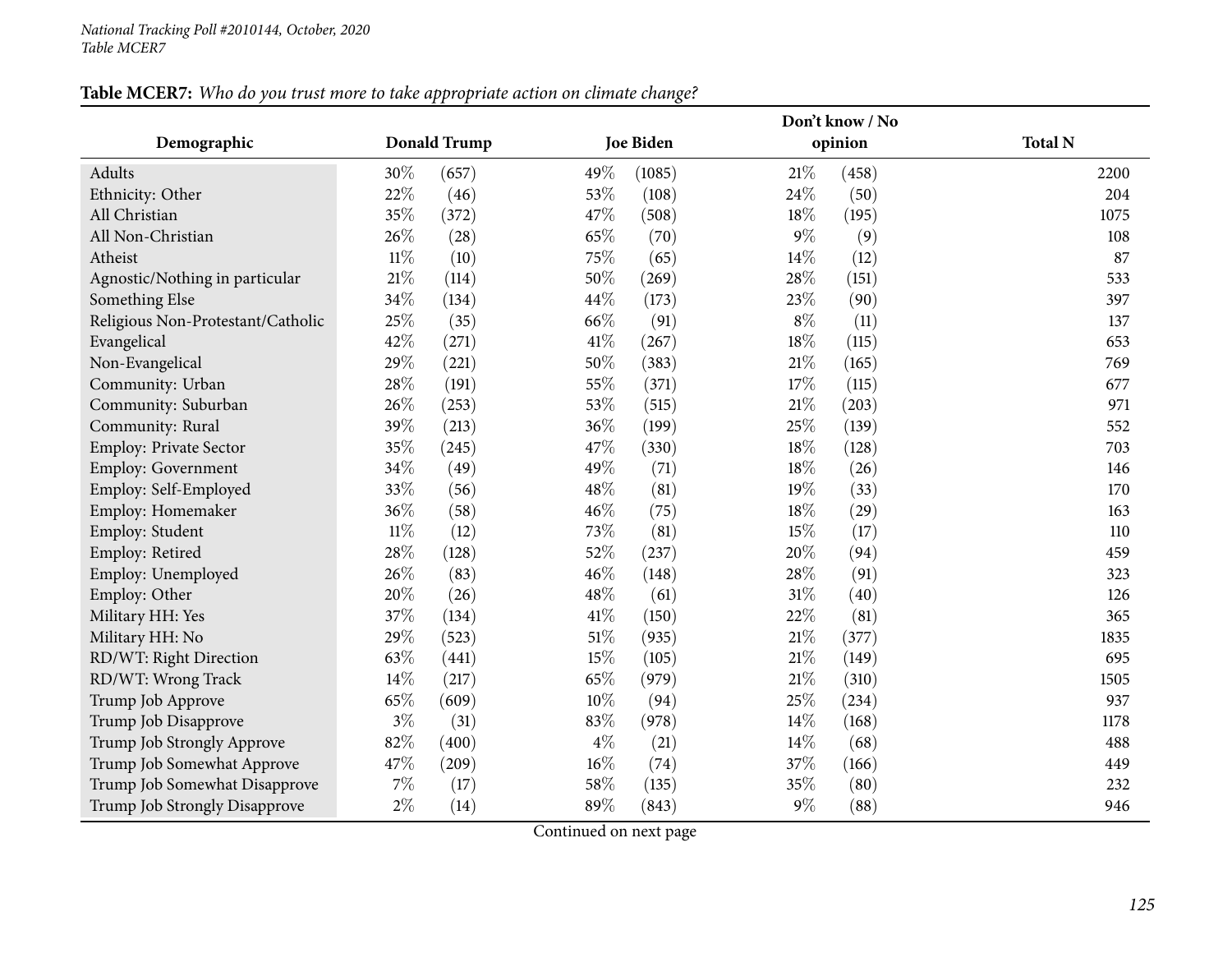| Don't know / No                      |       |              |        |                  |        |         |                |
|--------------------------------------|-------|--------------|--------|------------------|--------|---------|----------------|
| Demographic                          |       | Donald Trump |        | <b>Joe Biden</b> |        | opinion | <b>Total N</b> |
| Adults                               | 30%   | (657)        | 49%    | (1085)           | 21%    | (458)   | 2200           |
| Favorable of Trump                   | 66%   | (637)        | 10%    | (92)             | 24\%   | (231)   | 960            |
| Unfavorable of Trump                 | $1\%$ | (12)         | 84%    | (972)            | 15%    | (176)   | 1159           |
| Very Favorable of Trump              | 82%   | (452)        | $5\%$  | (27)             | $14\%$ | (75)    | 554            |
| Somewhat Favorable of Trump          | 46%   | (185)        | 16%    | (64)             | 38%    | (156)   | 406            |
| Somewhat Unfavorable of Trump        | $4\%$ | (8)          | 58%    | (108)            | 37%    | (69)    | 186            |
| Very Unfavorable of Trump            |       | (4)          | 89%    | (863)            | $11\%$ | (107)   | 974            |
| #1 Issue: Economy                    | 36%   | (272)        | 39%    | (296)            | 25%    | (185)   | 753            |
| #1 Issue: Security                   | 58%   | (121)        | 23%    | (49)             | 19%    | (39)    | 209            |
| #1 Issue: Health Care                | 18%   | (79)         | 66\%   | (297)            | 17%    | (75)    | 452            |
| #1 Issue: Medicare / Social Security | 27%   | (82)         | $51\%$ | (153)            | 22%    | (67)    | 302            |
| #1 Issue: Women's Issues             | 21\%  | (28)         | 62%    | (81)             | 16%    | (21)    | 130            |
| #1 Issue: Education                  | 24%   | (30)         | 57%    | (73)             | 19%    | (25)    | 129            |
| #1 Issue: Energy                     | 14%   | (11)         | 69%    | (54)             | 16%    | (13)    | 78             |
| #1 Issue: Other                      | 23%   | (34)         | $55\%$ | (81)             | 22%    | (32)    | 147            |
| 2018 House Vote: Democrat            | $3\%$ | (21)         | 88%    | (594)            | $8\%$  | (57)    | 673            |
| 2018 House Vote: Republican          | 64%   | (410)        | 14\%   | (93)             | 22%    | (139)   | 643            |
| 2018 House Vote: Someone else        | 32%   | (19)         | 28%    | (17)             | 40%    | (25)    | 61             |
| 2016 Vote: Hillary Clinton           | $3\%$ | (21)         | 90%    | (607)            | $7\%$  | (44)    | 672            |
| 2016 Vote: Donald Trump              | 65%   | (458)        | 13%    | (91)             | 23%    | (160)   | 710            |
| 2016 Vote: Other                     | 12%   | (12)         | 59%    | (56)             | 28%    | (27)    | 94             |
| 2016 Vote: Didn't Vote               | 23%   | (166)        | 46%    | (330)            | $31\%$ | (226)   | 722            |
| Voted in 2014: Yes                   | 32%   | (391)        | 52%    | (632)            | 16%    | (199)   | 1222           |
| Voted in 2014: No                    | 27%   | (266)        | 46%    | (453)            | 26\%   | (259)   | 978            |
| 2012 Vote: Barack Obama              | 12%   | (102)        | 78%    | (650)            | 10%    | (86)    | 838            |
| 2012 Vote: Mitt Romney               | 64%   | (285)        | 13%    | (57)             | 23%    | (105)   | 447            |
| 2012 Vote: Other                     | 53%   | (34)         | 12%    | (7)              | 35%    | (22)    | 64             |
| 2012 Vote: Didn't Vote               | 28%   | (236)        | 44%    | (370)            | 29%    | (242)   | 849            |
| 4-Region: Northeast                  | 24%   | (96)         | 56%    | (219)            | 20%    | (78)    | 394            |
| 4-Region: Midwest                    | 26%   | (120)        | 49%    | (228)            | 25\%   | (115)   | 462            |
| 4-Region: South                      | 35%   | (287)        | 44%    | (361)            | 21%    | (176)   | 824            |
| 4-Region: West                       | 30%   | (154)        | 53%    | (277)            | 17%    | (89)    | 520            |

Table MCER7: Who do you trust more to take appropriate action on climate change?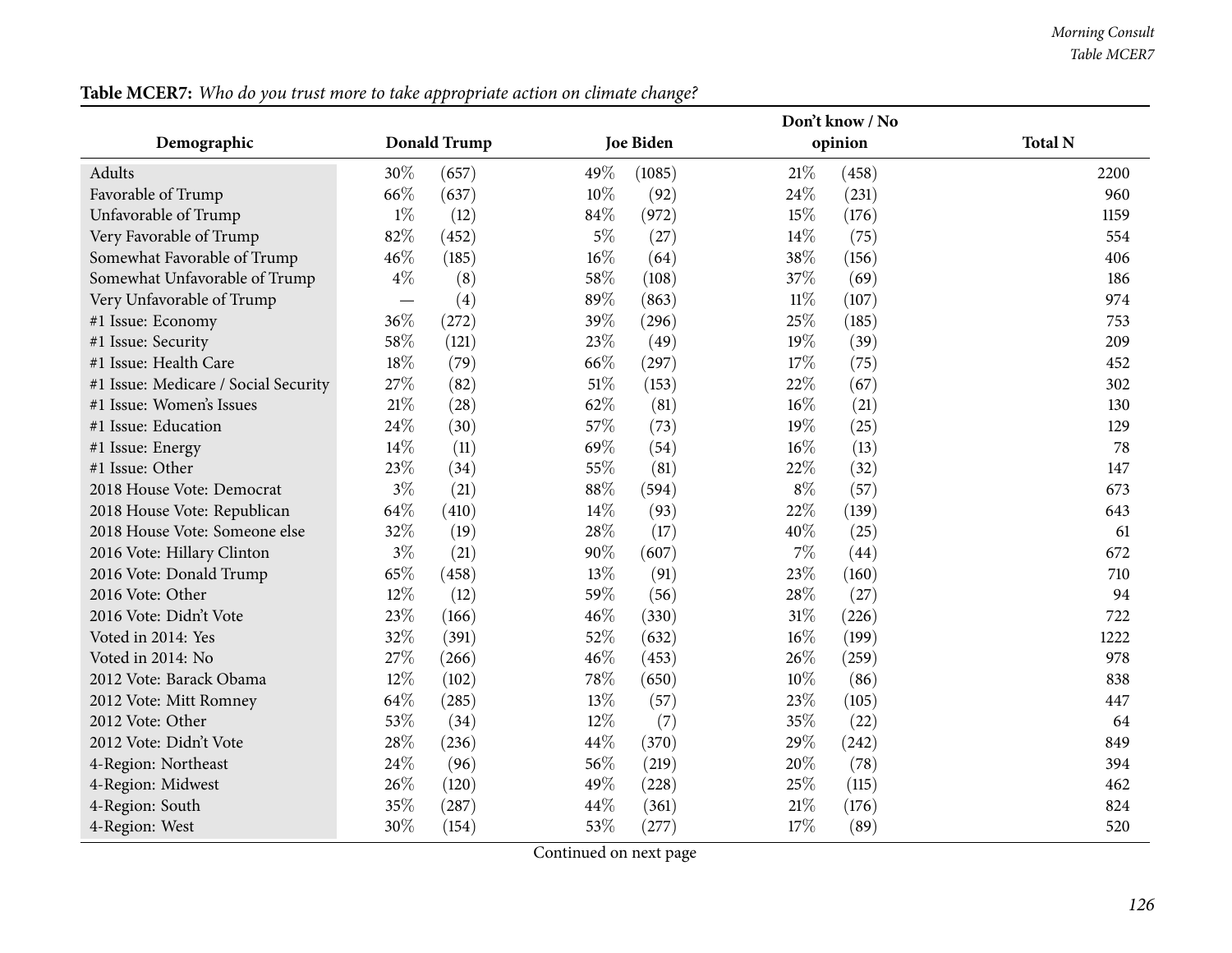|                     |                 |                   | Don't know / No |                |
|---------------------|-----------------|-------------------|-----------------|----------------|
| Demographic         | Donald Trump    | <b>Joe Biden</b>  | opinion         | <b>Total N</b> |
| Adults              | $30\%$<br>(657) | (1085)<br>49 $\%$ | 21%<br>(458)    | 2200           |
| Climate concerned   | 23\%<br>(379)   | $61\%$<br>(980)   | $16\%$<br>257   | 1617           |
| Climate unconcerned | $53\%$<br>(265) | $16\%$<br>(81)    | 31\%<br>(152)   | 498            |

### Table MCER7: Who do you trust more to take appropriate action on climate change?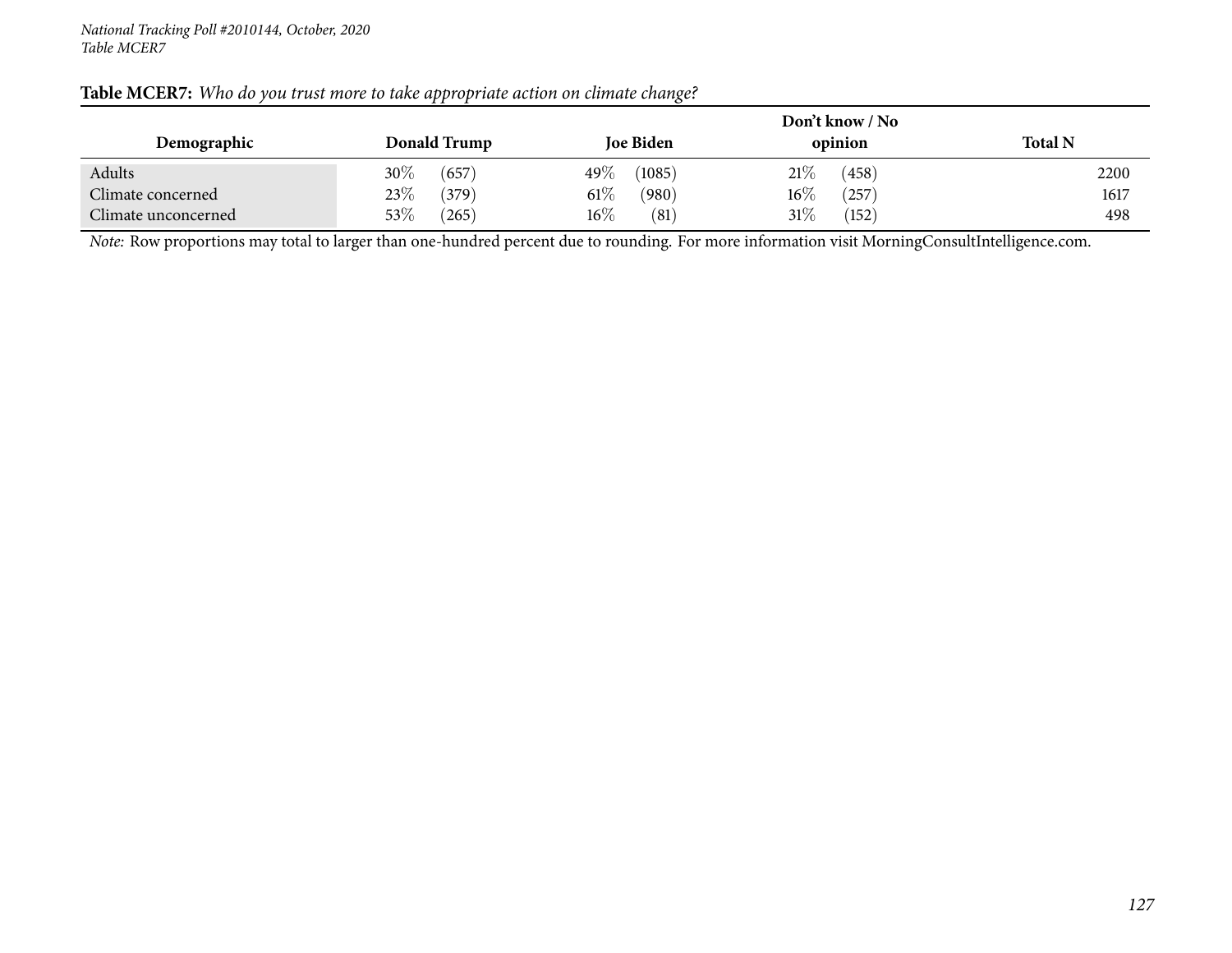# **Respondent Demographics Summary**

| Demographic      | Group                                                                                                                                                            | Frequency                                      | Percentage                             |
|------------------|------------------------------------------------------------------------------------------------------------------------------------------------------------------|------------------------------------------------|----------------------------------------|
| xdemAll          | Adults                                                                                                                                                           | 2200                                           | 100%                                   |
| xdemGender       | Gender: Male<br>Gender: Female<br>N                                                                                                                              | 1062<br>1138<br>2200                           | 48%<br>52%                             |
| age              | Age: 18-34<br>Age: 35-44<br>Age: 45-64<br>Age: 65+<br>$\boldsymbol{N}$                                                                                           | 655<br>358<br>751<br>436<br>2200               | $30\%$<br>$16\%$<br>34%<br>20%         |
| demAgeGeneration | GenZers: 1997-2012<br><b>Millennials: 1981-1996</b><br>GenXers: 1965-1980<br>Baby Boomers: 1946-1964<br>$\boldsymbol{N}$                                         | 256<br>579<br>577<br>702<br>2114               | $12\%$<br>26%<br>26%<br>32%            |
| xpid3            | PID: Dem (no lean)<br>PID: Ind (no lean)<br>PID: Rep (no lean)<br>$\overline{N}$                                                                                 | 803<br>671<br>726<br>2200                      | 37%<br>31%<br>33%                      |
| xpidGender       | PID/Gender: Dem Men<br>PID/Gender: Dem Women<br>PID/Gender: Ind Men<br>PID/Gender: Ind Women<br>PID/Gender: Rep Men<br>PID/Gender: Rep Women<br>$\boldsymbol{N}$ | 354<br>449<br>352<br>319<br>355<br>370<br>2200 | 16%<br>20%<br>16%<br>14%<br>16%<br>17% |
| xdemIdeo3        | Ideo: Liberal (1-3)<br>Ideo: Moderate (4)<br>Ideo: Conservative (5-7)<br>$\boldsymbol{N}$                                                                        | 610<br>673<br>718<br>2001                      | $28\%$<br>31%<br>33\%                  |
| xeduc3           | Educ: < College<br>Educ: Bachelors degree<br>Educ: Post-grad<br>$\boldsymbol{N}$                                                                                 | 1512<br>444<br>244<br>2200                     | 69%<br>20%<br>11%                      |

## **Summary Statistics of Survey Respondent Demographics**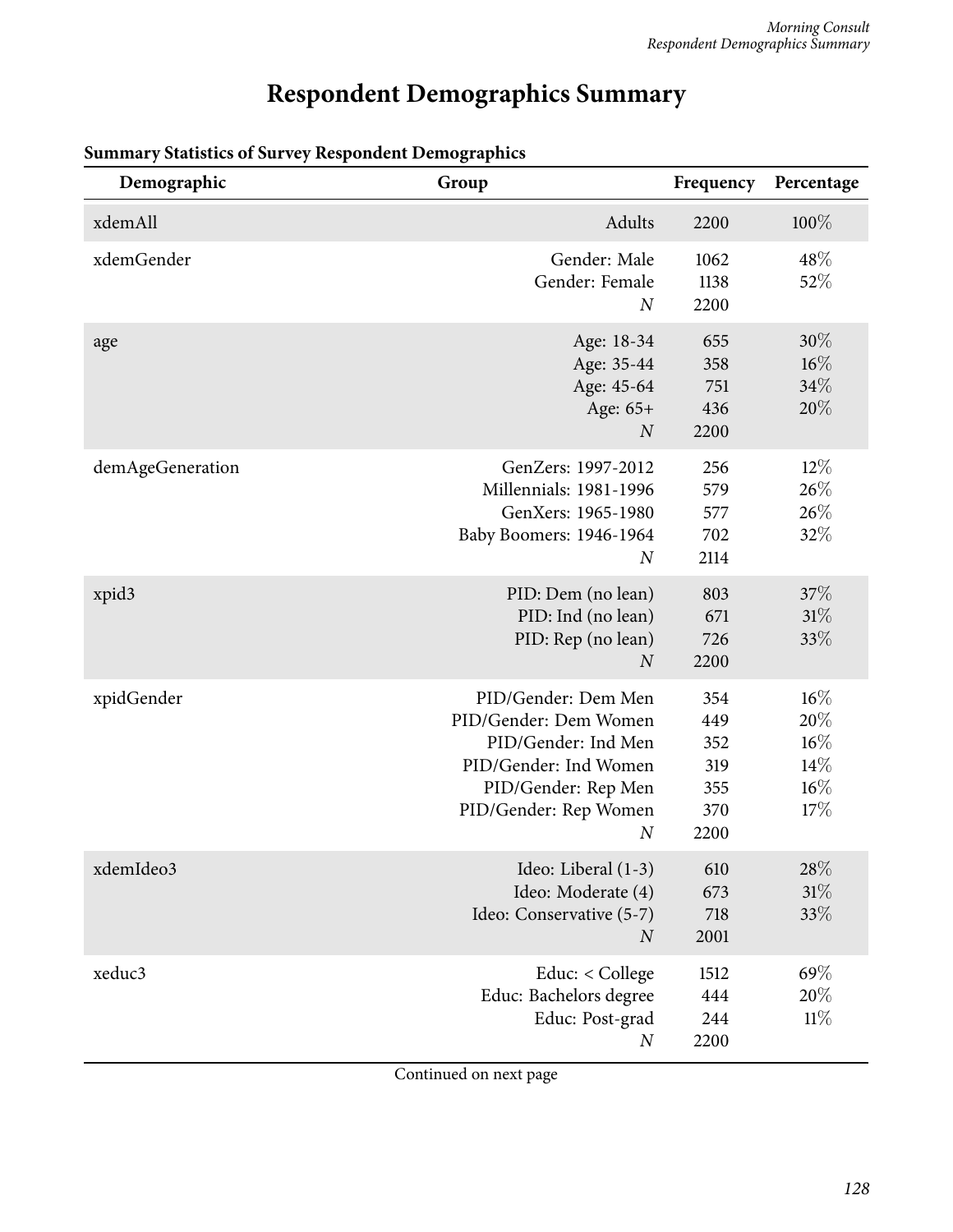| Demographic    | Group                                                                                                                                                                                                     | Frequency                                                    | Percentage                                                        |
|----------------|-----------------------------------------------------------------------------------------------------------------------------------------------------------------------------------------------------------|--------------------------------------------------------------|-------------------------------------------------------------------|
| xdemInc3       | Income: Under 50k<br>Income: 50k-100k<br>Income: 100k+<br>$\boldsymbol{N}$                                                                                                                                | 1148<br>671<br>381<br>2200                                   | 52%<br>30%<br>17%                                                 |
| xdemWhite      | Ethnicity: White                                                                                                                                                                                          | 1722                                                         | 78%                                                               |
| xdemHispBin    | Ethnicity: Hispanic                                                                                                                                                                                       | 349                                                          | $16\%$                                                            |
| demBlackBin    | Ethnicity: Black                                                                                                                                                                                          | 274                                                          | $12\%$                                                            |
| demRaceOther   | Ethnicity: Other                                                                                                                                                                                          | 204                                                          | $9\%$                                                             |
| xdemReligion   | All Christian<br>All Non-Christian<br>Atheist<br>Agnostic/Nothing in particular<br>Something Else<br>$\boldsymbol{N}$                                                                                     | 1075<br>108<br>87<br>533<br>397<br>2200                      | 49%<br>$5\%$<br>$4\%$<br>24\%<br>18%                              |
| xdemReligOther | Religious Non-Protestant/Catholic                                                                                                                                                                         | 137                                                          | $6\%$                                                             |
| xdemEvang      | Evangelical<br>Non-Evangelical<br>$\boldsymbol{N}$                                                                                                                                                        | 653<br>769<br>1422                                           | 30%<br>35%                                                        |
| xdemUsr        | Community: Urban<br>Community: Suburban<br>Community: Rural<br>$\boldsymbol{N}$                                                                                                                           | 677<br>971<br>552<br>2200                                    | 31%<br>44%<br>25%                                                 |
| xdemEmploy     | <b>Employ: Private Sector</b><br><b>Employ: Government</b><br>Employ: Self-Employed<br>Employ: Homemaker<br>Employ: Student<br>Employ: Retired<br>Employ: Unemployed<br>Employ: Other<br>$\boldsymbol{N}$ | 703<br>146<br>170<br>163<br>110<br>459<br>323<br>126<br>2200 | 32%<br>$7\%$<br>$8\%$<br>$7\%$<br>$5\%$<br>$21\%$<br>15%<br>$6\%$ |
| xdemMilHH1     | Military HH: Yes<br>Military HH: No<br>$\boldsymbol{N}$                                                                                                                                                   | 365<br>1835<br>2200                                          | 17%<br>83%                                                        |

## **Summary Statistics of Survey Respondent Demographics**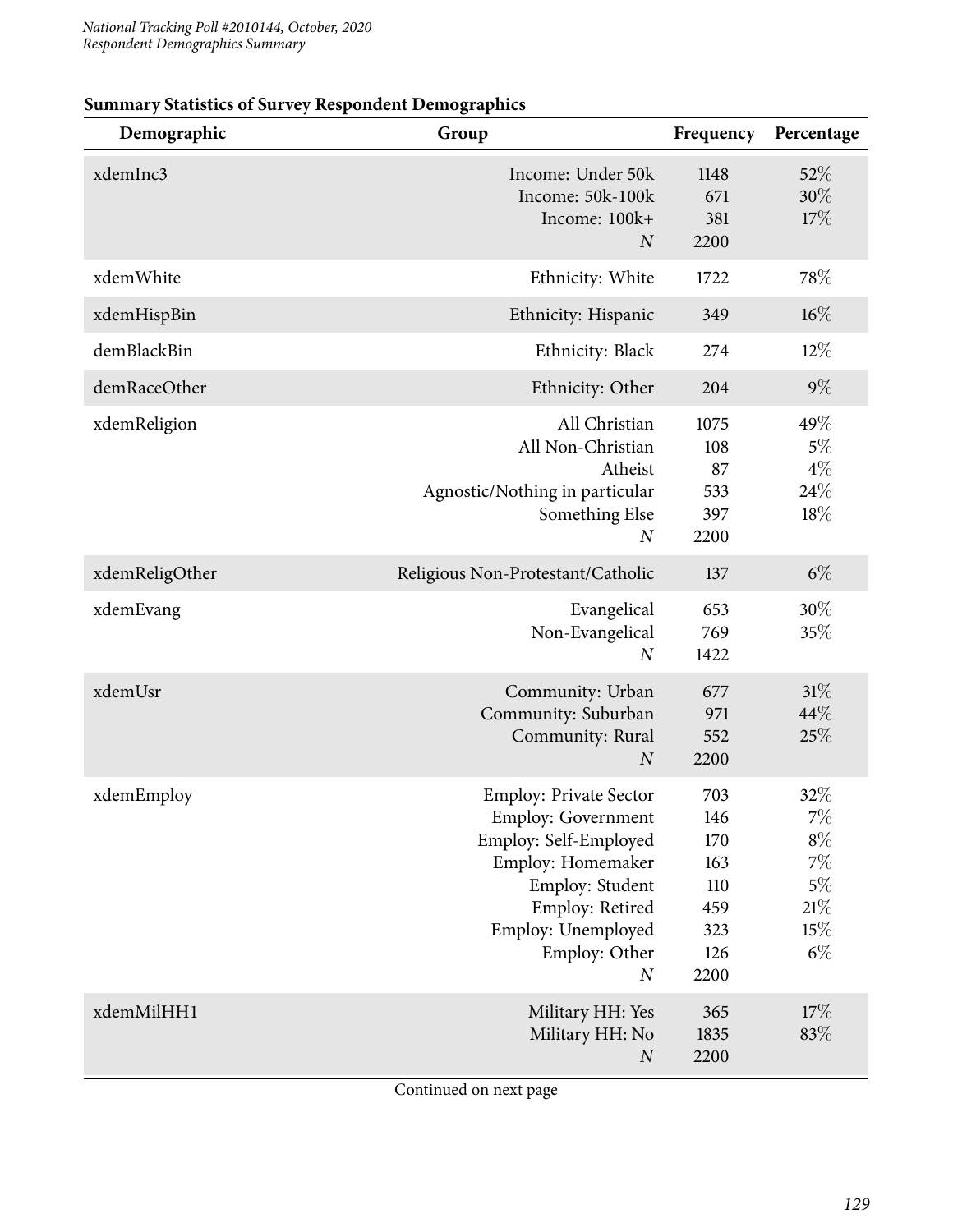| Demographic    | Group                                                                                                                                                                                                                  | Frequency                                                   | Percentage                                                |
|----------------|------------------------------------------------------------------------------------------------------------------------------------------------------------------------------------------------------------------------|-------------------------------------------------------------|-----------------------------------------------------------|
| xnrl           | RD/WT: Right Direction<br>RD/WT: Wrong Track<br>$\boldsymbol{N}$                                                                                                                                                       | 695<br>1505<br>2200                                         | 32%<br>68\%                                               |
| Trump_Approve  | Trump Job Approve<br>Trump Job Disapprove<br>$\boldsymbol{N}$                                                                                                                                                          | 937<br>1178<br>2115                                         | 43%<br>54%                                                |
| Trump_Approve2 | Trump Job Strongly Approve<br>Trump Job Somewhat Approve<br>Trump Job Somewhat Disapprove<br>Trump Job Strongly Disapprove<br>$\overline{N}$                                                                           | 488<br>449<br>232<br>946<br>2115                            | 22%<br>20%<br>$11\%$<br>43%                               |
| Trump_Fav      | Favorable of Trump<br>Unfavorable of Trump<br>$\overline{N}$                                                                                                                                                           | 960<br>1159<br>2119                                         | 44%<br>53%                                                |
| Trump_Fav_FULL | Very Favorable of Trump<br>Somewhat Favorable of Trump<br>Somewhat Unfavorable of Trump<br>Very Unfavorable of Trump<br>$\overline{N}$                                                                                 | 554<br>406<br>186<br>974<br>2119                            | 25%<br>18%<br>$8\%$<br>44\%                               |
| xnr3           | #1 Issue: Economy<br>#1 Issue: Security<br>#1 Issue: Health Care<br>#1 Issue: Medicare / Social Security<br>#1 Issue: Women's Issues<br>#1 Issue: Education<br>#1 Issue: Energy<br>#1 Issue: Other<br>$\boldsymbol{N}$ | 753<br>209<br>452<br>302<br>130<br>129<br>78<br>147<br>2200 | 34%<br>10%<br>21%<br>14%<br>$6\%$<br>$6\%$<br>$4\%$<br>7% |
| xsubVote18O    | 2018 House Vote: Democrat<br>2018 House Vote: Republican<br>2018 House Vote: Someone else<br>$\boldsymbol{N}$                                                                                                          | 673<br>643<br>61<br>1377                                    | 31%<br>29%<br>$3\%$                                       |
| xsubVote16O    | 2016 Vote: Hillary Clinton<br>2016 Vote: Donald Trump<br>2016 Vote: Other<br>2016 Vote: Didn't Vote<br>$\boldsymbol{N}$                                                                                                | 672<br>710<br>94<br>722<br>2199                             | 31%<br>32%<br>$4\%$<br>33%                                |

**Summary Statistics of Survey Respondent Demographics**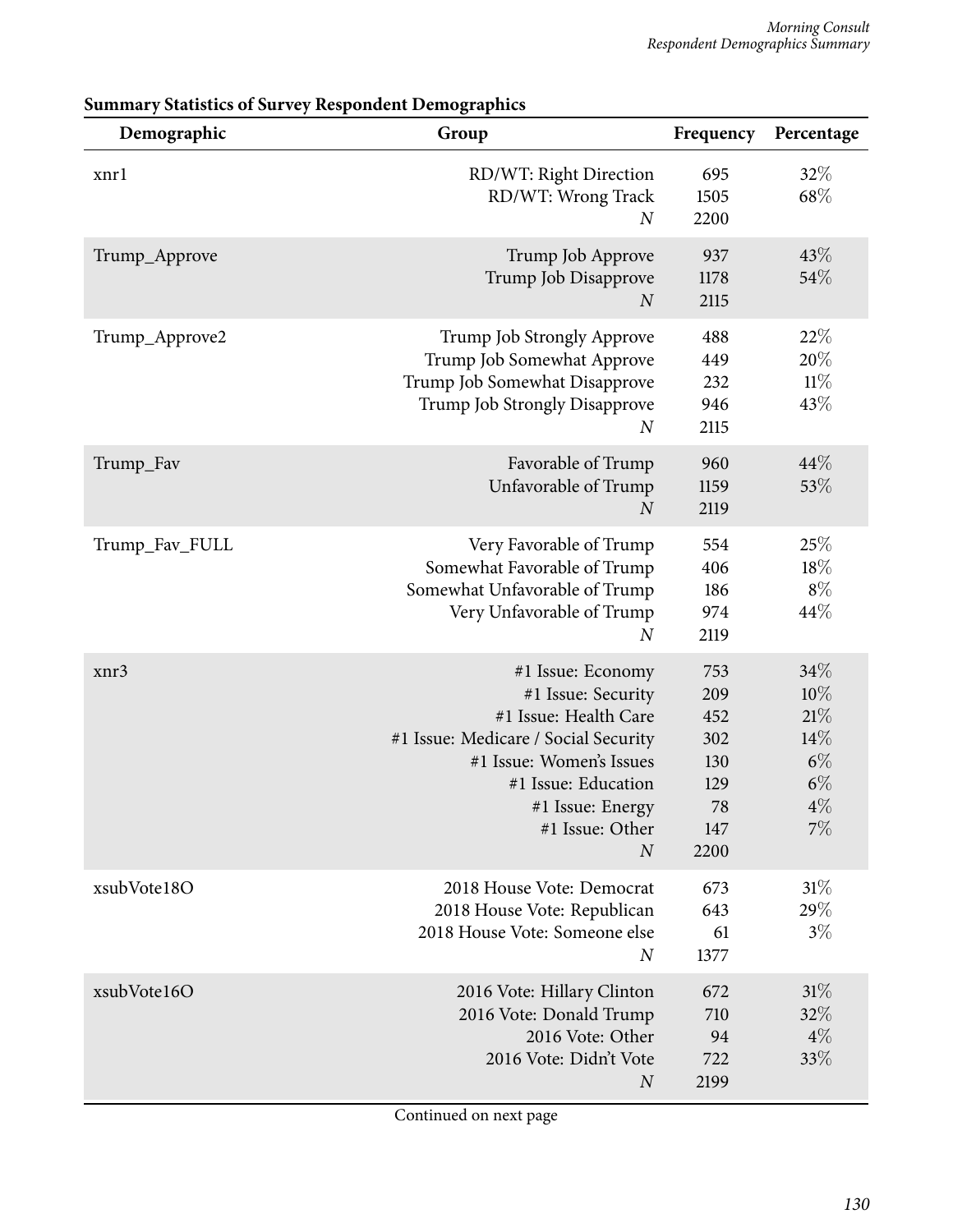| Demographic | Group                                                                                                             | Frequency                        | Percentage                          |
|-------------|-------------------------------------------------------------------------------------------------------------------|----------------------------------|-------------------------------------|
| xsubVote14O | Voted in 2014: Yes<br>Voted in 2014: No<br>$\overline{N}$                                                         | 1222<br>978<br>2200              | $56\%$<br>$44\%$                    |
| xsubVote12O | 2012 Vote: Barack Obama<br>2012 Vote: Mitt Romney<br>2012 Vote: Other<br>2012 Vote: Didn't Vote<br>$\overline{N}$ | 838<br>447<br>64<br>849<br>2197  | $38\%$<br>$20\%$<br>$3\%$<br>$39\%$ |
| xreg4       | 4-Region: Northeast<br>4-Region: Midwest<br>4-Region: South<br>4-Region: West<br>$\overline{N}$                   | 394<br>462<br>824<br>520<br>2200 | $18\%$<br>21%<br>37%<br>24%         |
| MCERdem1    | Climate concerned<br>Climate unconcerned<br>$\boldsymbol{N}$                                                      | 1617<br>498<br>2115              | 73\%<br>23%                         |

### **Summary Statistics of Survey Respondent Demographics**

*Note:* Group proportions may total to larger than one-hundred percent due to rounding. All statistics are calculated with demographic post-stratification weights applied.